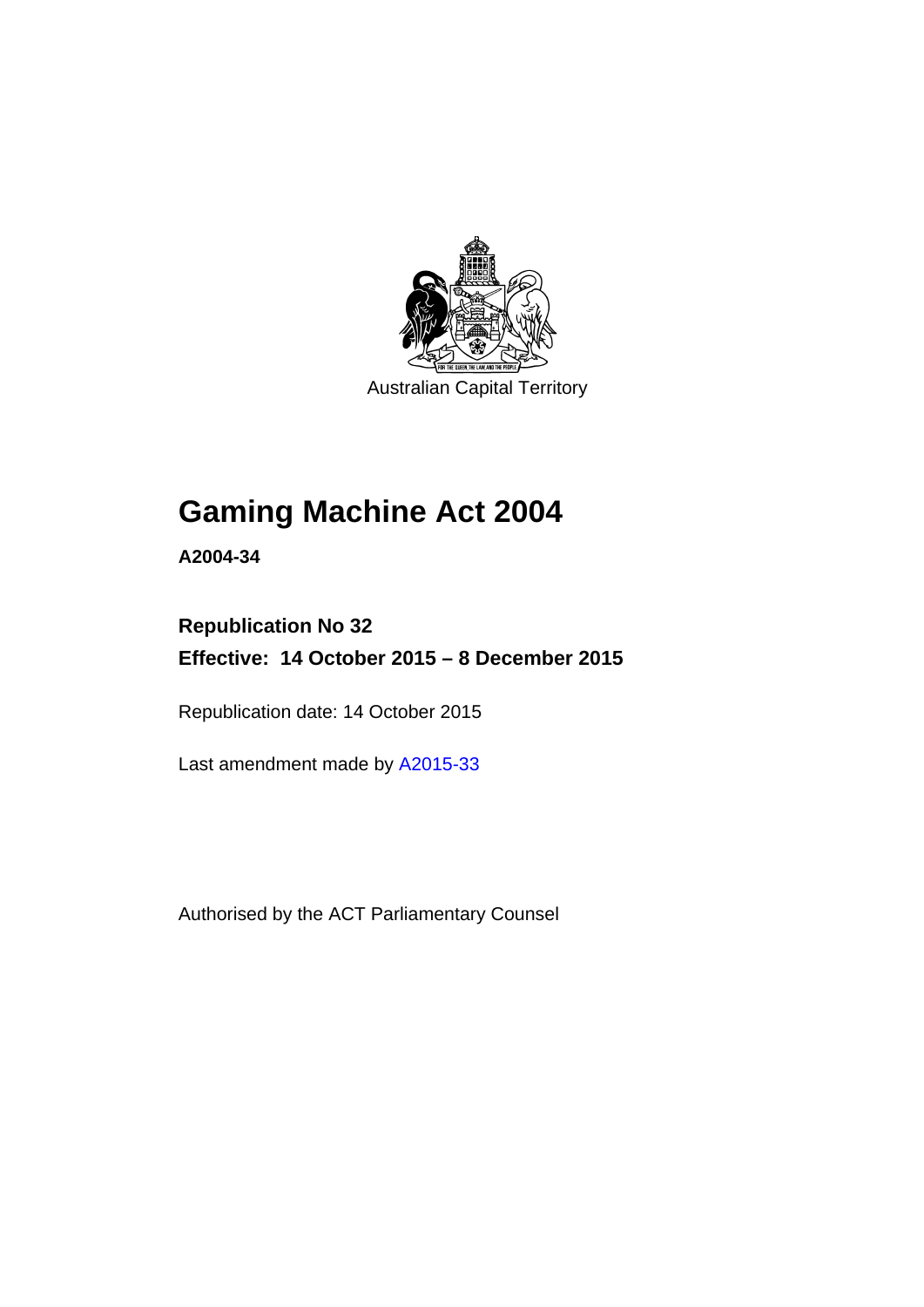### **About this republication**

### **The republished law**

This is a republication of the *Gaming Machine Act 2004* (including any amendment made under the *[Legislation Act 2001](http://www.legislation.act.gov.au/a/2001-14)*, part 11.3 (Editorial changes)) as in force on 14 October 2015*.* It also includes any commencement, amendment, repeal or expiry affecting this republished law to 14 October 2015.

The legislation history and amendment history of the republished law are set out in endnotes 3 and 4.

### **Kinds of republications**

The Parliamentary Counsel's Office prepares 2 kinds of republications of ACT laws (see the ACT legislation register at [www.legislation.act.gov.au](http://www.legislation.act.gov.au/)):

- authorised republications to which the *[Legislation Act 2001](http://www.legislation.act.gov.au/a/2001-14)* applies
- unauthorised republications.

The status of this republication appears on the bottom of each page.

#### **Editorial changes**

The *[Legislation Act 2001](http://www.legislation.act.gov.au/a/2001-14)*, part 11.3 authorises the Parliamentary Counsel to make editorial amendments and other changes of a formal nature when preparing a law for republication. Editorial changes do not change the effect of the law, but have effect as if they had been made by an Act commencing on the republication date (see *[Legislation Act 2001](http://www.legislation.act.gov.au/a/2001-14)*, s 115 and s 117). The changes are made if the Parliamentary Counsel considers they are desirable to bring the law into line, or more closely into line, with current legislative drafting practice.

This republication does not include amendments made under part 11.3 (see endnote 1).

#### **Uncommenced provisions and amendments**

If a provision of the republished law has not commenced, the symbol  $\mathbf{U}$  appears immediately before the provision heading. Any uncommenced amendments that affect this republished law are accessible on the ACT legislation register [\(www.legislation.act.gov.au\)](http://www.legislation.act.gov.au/). For more information, see the home page for this law on the register.

#### **Modifications**

If a provision of the republished law is affected by a current modification, the symbol  $\mathbf{M}$ appears immediately before the provision heading. The text of the modifying provision appears in the endnotes. For the legal status of modifications, see the *[Legislation Act 2001](http://www.legislation.act.gov.au/a/2001-14)*, section 95.

#### **Penalties**

At the republication date, the value of a penalty unit for an offence against this law is \$150 for an individual and \$750 for a corporation (see *[Legislation Act 2001](http://www.legislation.act.gov.au/a/2001-14)*, s 133).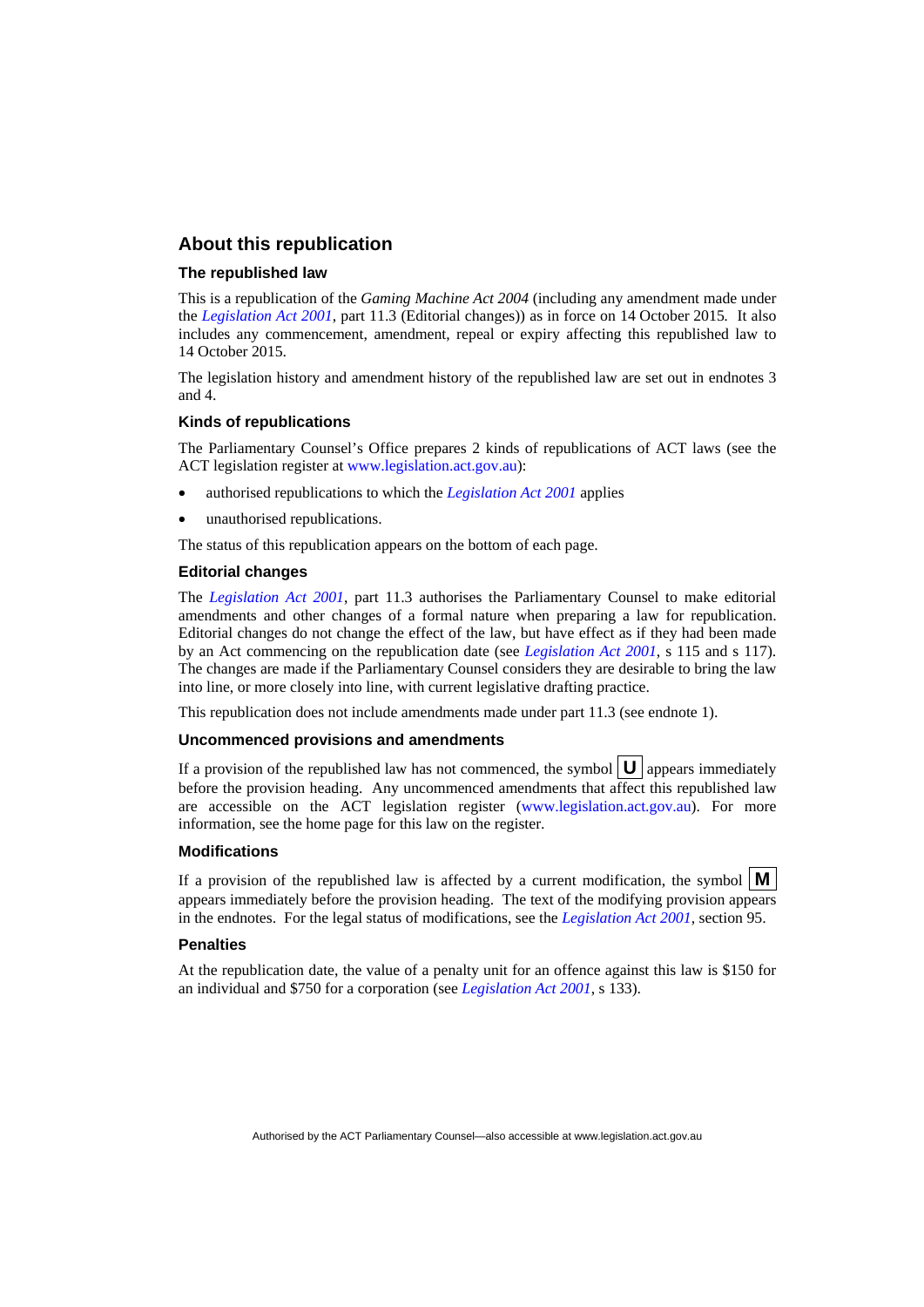

# **Gaming Machine Act 2004**

# **Contents**

|          |                                                                               | Page       |
|----------|-------------------------------------------------------------------------------|------------|
| Part 1   | <b>Preliminary</b>                                                            |            |
| 1        | Name of Act                                                                   | 2          |
| 3        | Dictionary                                                                    | 2          |
| 4        | <b>Notes</b>                                                                  | 2          |
| 5        | Offences against Act—application of Criminal Code etc                         | 3          |
| Part 2   | <b>Important concepts</b>                                                     |            |
| 6        | Eligibility of individuals                                                    | 4          |
| 7        | Eligibility of corporations                                                   | 6          |
| 8        | Meaning of <i>influential</i> person                                          | 7          |
| 9        | Proper completion-applications under Act                                      | 8          |
| Part 2A  | Gaming machine authorisation numbers                                          |            |
| 10       | Maximum number of authorisations for gaming machines allowed in<br><b>ACT</b> | 10         |
| R32      | Gaming Machine Act 2004                                                       | contents 1 |
| 14/10/15 | Effective: 14/10/15-08/12/15                                                  |            |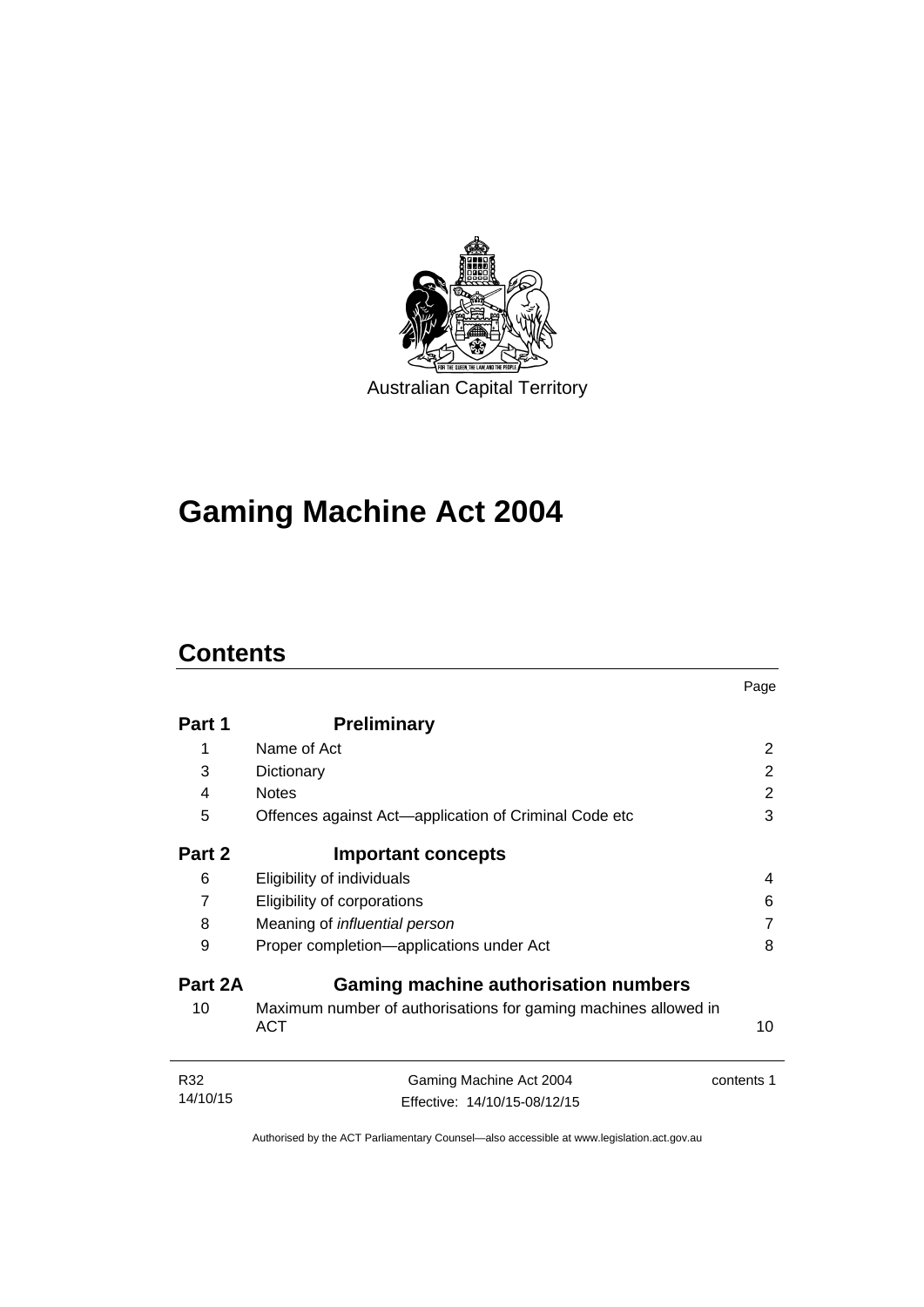### **Contents**

|                      |                                                                                                             | Page     |
|----------------------|-------------------------------------------------------------------------------------------------------------|----------|
| Part 2B              | <b>Licences and authorisations</b>                                                                          |          |
| <b>Division 2B.1</b> | Definitions and important concepts                                                                          |          |
| 11                   | Definitions-pt 2B                                                                                           | 13       |
| 12                   | Meaning of social impact assessment                                                                         | 13       |
| 13                   | Social impact assessment-publication                                                                        | 14       |
| 14                   | Applications to be dealt with in order of receipt etc                                                       | 16       |
| <b>Division 2B.2</b> | <b>Class C licences-application and issue</b>                                                               |          |
| 15                   | Licence for class C gaming machines—application                                                             | 17       |
| 16                   | Class C licence application-contents                                                                        | 17       |
| 17                   | Class C licence-decision on application                                                                     | 18       |
| 18                   | Class C licence application-grounds for refusal                                                             | 19       |
| 19                   | Class C licence-conditions                                                                                  | 20       |
| 20                   | Class C licence-form                                                                                        | 21       |
| Division 2B.3        | Authorisation certificates for class C gaming<br>machines-application and issue                             |          |
| 21                   | Authorisation certificate for class C gaming machines—application                                           | 22       |
| 22                   | Authorisation certificate for class C gaming machines—contents of<br>application                            | 22       |
| 23                   | Authorisation certificate for class C gaming machines—decision on<br>application                            | 24       |
| 24                   | Authorisation certificate application for class C gaming machines-<br>grounds for refusal                   | 26       |
| 25                   | Issue of authorisation certificate for class C gaming machines-<br>number of gaming machines to be operated | 27       |
| 26                   | Authorisation certificate for class C gaming machines—conditions                                            | 27       |
| 27                   | Authorisation certificate for class C gaming machines-form                                                  | 27       |
| Division 2B.4        | Licences and authorisation certificates-class B<br>gaming machines                                          |          |
| 28                   | Licence and authorisation certificate for class B gaming machines-<br>restricted application                | 29       |
| 29                   | Class B licence and authorisation certificate-decision on application                                       | 31       |
| 30                   | Class B licence and authorisation certificate—conditions and form                                           | 32       |
| <b>Division 2B.5</b> | Licences and authorisation certificates-amendments                                                          |          |
| 31                   | Licence amendment-application                                                                               | 34       |
| 32                   | Licence amendment decision-minor amendment                                                                  | 35       |
| contents 2           | Gaming Machine Act 2004                                                                                     | R32      |
|                      | Effective: 14/10/15-08/12/15                                                                                | 14/10/15 |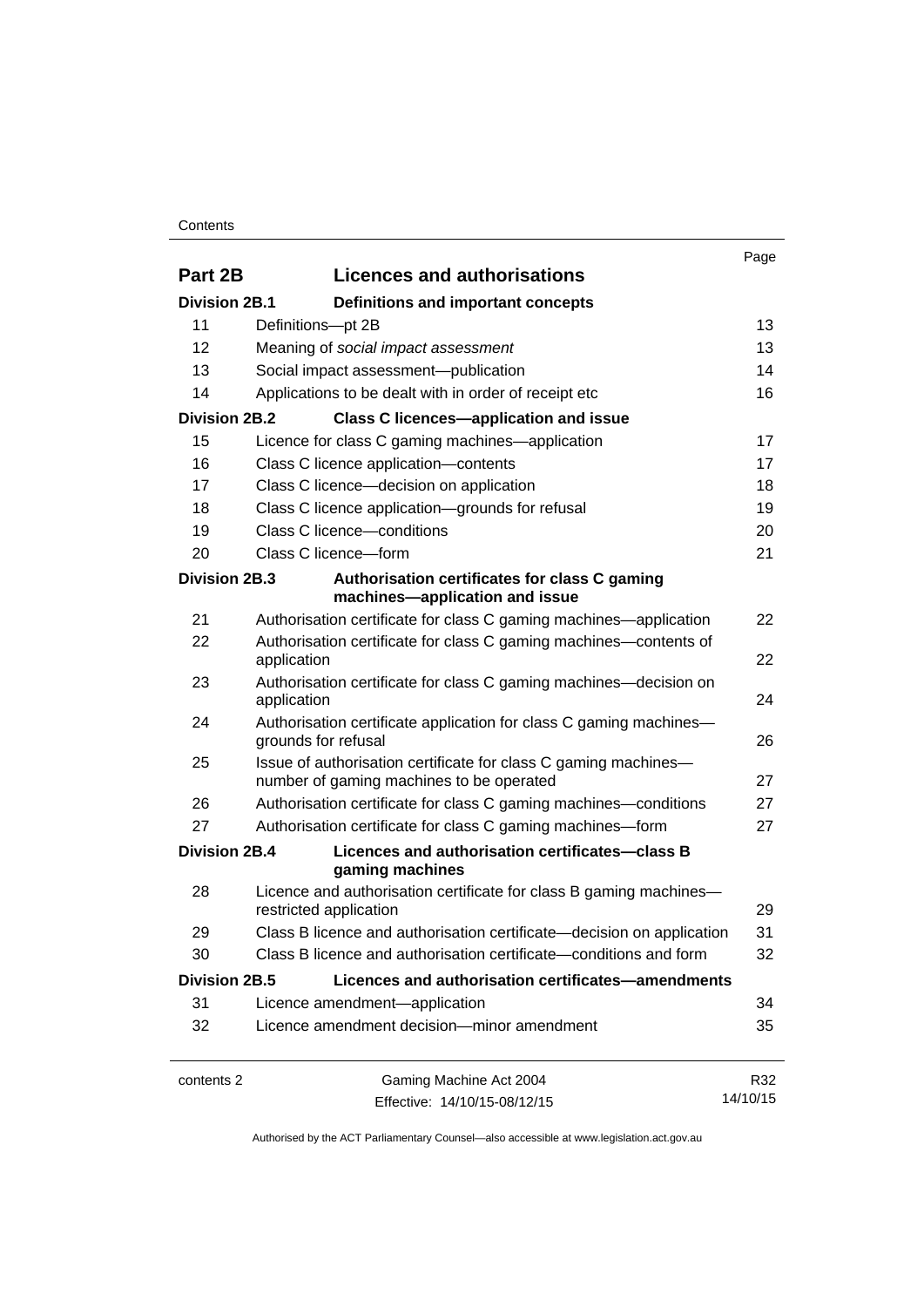|                      |                                                                                            | Contents   |
|----------------------|--------------------------------------------------------------------------------------------|------------|
|                      |                                                                                            | Page       |
| 33                   | Authorisation certificate amendment-application                                            | 36         |
| 34                   | Authorisation certificate amendment-contents of application                                | 37         |
| 35                   | Authorisation certificate amendment decision—gaming area<br>amendment                      | 38         |
| 36                   | Authorisation certificate amendment decision-premises relocation<br>amendment              | 39         |
| 37                   | Authorisation certificate amendment decision—increase maximum<br>amendment                 | 41         |
| 37A                  | Authorisation certificate amendment—increase maximum to not more<br>than relevant number   | 43         |
| 37B                  | Authorisation certificate amendment—technical amendment                                    | 44         |
| 37C                  | Amendment of licence, authorisation certificate etc—commission's<br>own initiative         | 45         |
| 37D                  | Re-issue of amended licence, authorisation certificate etc                                 | 46         |
| <b>Division 2B.6</b> | Transfer and surrender of licences and authorisation<br>certificates                       |            |
| 37E                  | Transferring an authorisation certificate                                                  | 47         |
| 37F                  | Surrender of licences, authorisation certificates and authorisations                       | 48         |
| 37G                  | Offence-failure to dispose of gaming machines                                              | 50         |
| Division 2B.7        | Licences, authorisation certificates and<br>authorisations-register and replacement copies |            |
| 37H                  | Licences and authorisation certificates—register                                           | 51         |
| 371                  | Licences, authorisation certificates and authorisation schedules-<br>replacement copies    | 53         |
| Part 2C              | In-principle authorisation certificates                                                    |            |
| <b>Division 2C.1</b> | Preliminary                                                                                |            |
| 38                   | Object-pt 2C                                                                               | 53         |
| 38A                  | Definitions for Act                                                                        | 54         |
| Division 2C.2        | In-principle authorisation certificate—application                                         |            |
| 38B                  | In-principle authorisation certificate-application                                         | 54         |
| 38C                  | In-principle authorisation certificate application-contents                                | 55         |
| <b>Division 2C.3</b> | In-principle authorisation certificate-issue                                               |            |
| 38D                  | In-principle authorisation certificate-decision on application                             | 55         |
| 38E                  | In-principle authorisation certificate-form                                                | 56         |
| 38F                  | In-principle authorisation certificate-conditions                                          | 57         |
| R32                  | Gaming Machine Act 2004                                                                    | contents 3 |
| 14/10/15             | Effective: 14/10/15-08/12/15                                                               |            |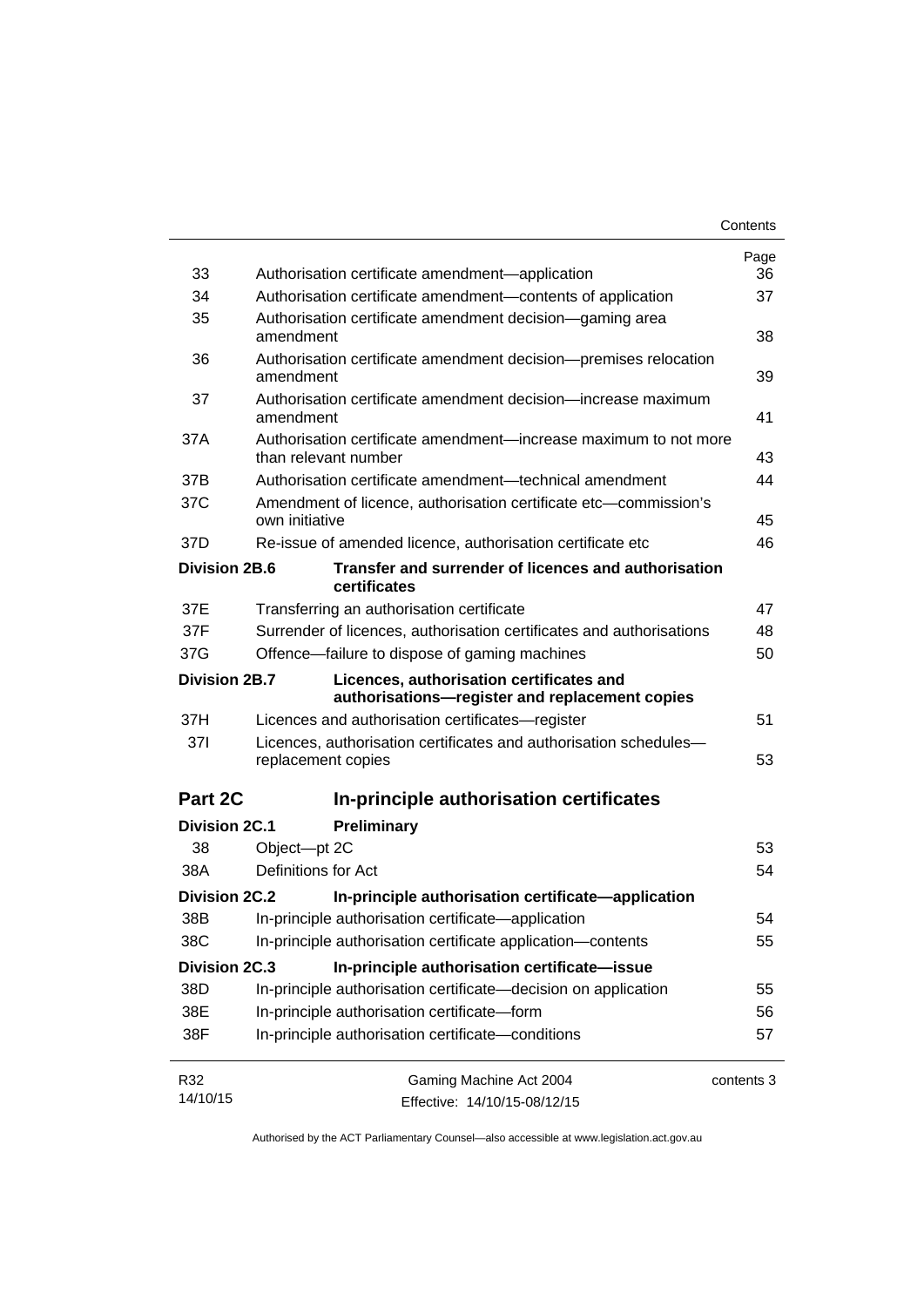### **Contents**

| 38G                  | In-principle authorisation certificate-term                                                                 | Page<br>57 |
|----------------------|-------------------------------------------------------------------------------------------------------------|------------|
| Division 2C.4        | In-principle authorisation certificate-transfer                                                             |            |
| 38H                  | In-principle authorisation certificate—application to transfer                                              | 58         |
| 381                  | In-principle authorisation certificate-transfer decision                                                    | 59         |
| 38J                  | In-principle authorisation certificate—application for extension                                            | 60         |
| 38K                  | In-principle authorisation certificate-extension decision                                                   | 60         |
| 38L                  | In-principle authorisation certificate-surrender                                                            | 61         |
| <b>Division 2C.5</b> | In-principle authorisation certificates-conversion                                                          |            |
| 38M                  | Conversion of in-principle authorisation certificate to authorisation                                       |            |
|                      | certificate-application                                                                                     | 62         |
| 38N                  | Conversion of in-principle authorisation certificate to authorisation<br>certificate-decision               | 64         |
| 38O                  | Consequences of conversion-other in-principle authorisation<br>certificates for the land or premises expire | 66         |
| Part 3               | Licences and authorisation certificates-                                                                    |            |
|                      | conditions                                                                                                  |            |
| <b>Division 3.1</b>  | <b>Compliance with licence conditions</b>                                                                   |            |
| 39                   | Offence-failure to comply with condition                                                                    | 67         |
| <b>Division 3.2</b>  | <b>General licence and authorisation certificate</b><br>conditions                                          |            |
| 39A                  | Compliance with requirements for issue of licence and authorisation<br>certificate                          | 68         |
| 40                   | Compliance with directions                                                                                  | 68         |
| 41                   | Display of licence and authorisation certificate at authorised premises                                     | 69         |
| 42                   | Authorisation certificate and authorisation schedule to be kept at                                          |            |
|                      | premises                                                                                                    | 69         |
| 42A                  | Assistance with reviews                                                                                     | 69         |
| 43                   | Rules and control procedures for operation of gaming machines and<br>peripheral equipment                   | 70         |
| 44                   | Installation in accordance with Act                                                                         | 70         |
| 45                   | Installation certificate                                                                                    | 70         |
| 46                   | Operation after installation                                                                                | 70         |
| 47                   | Operation subject to correct percentage payout                                                              | 71         |
| 48                   | Percentage payout of gaming machines to be displayed                                                        | 71         |
| 49                   | Maximum stake amount                                                                                        | 71         |
| contents 4           | Gaming Machine Act 2004                                                                                     | R32        |
|                      | Effective: 14/10/15-08/12/15                                                                                | 14/10/15   |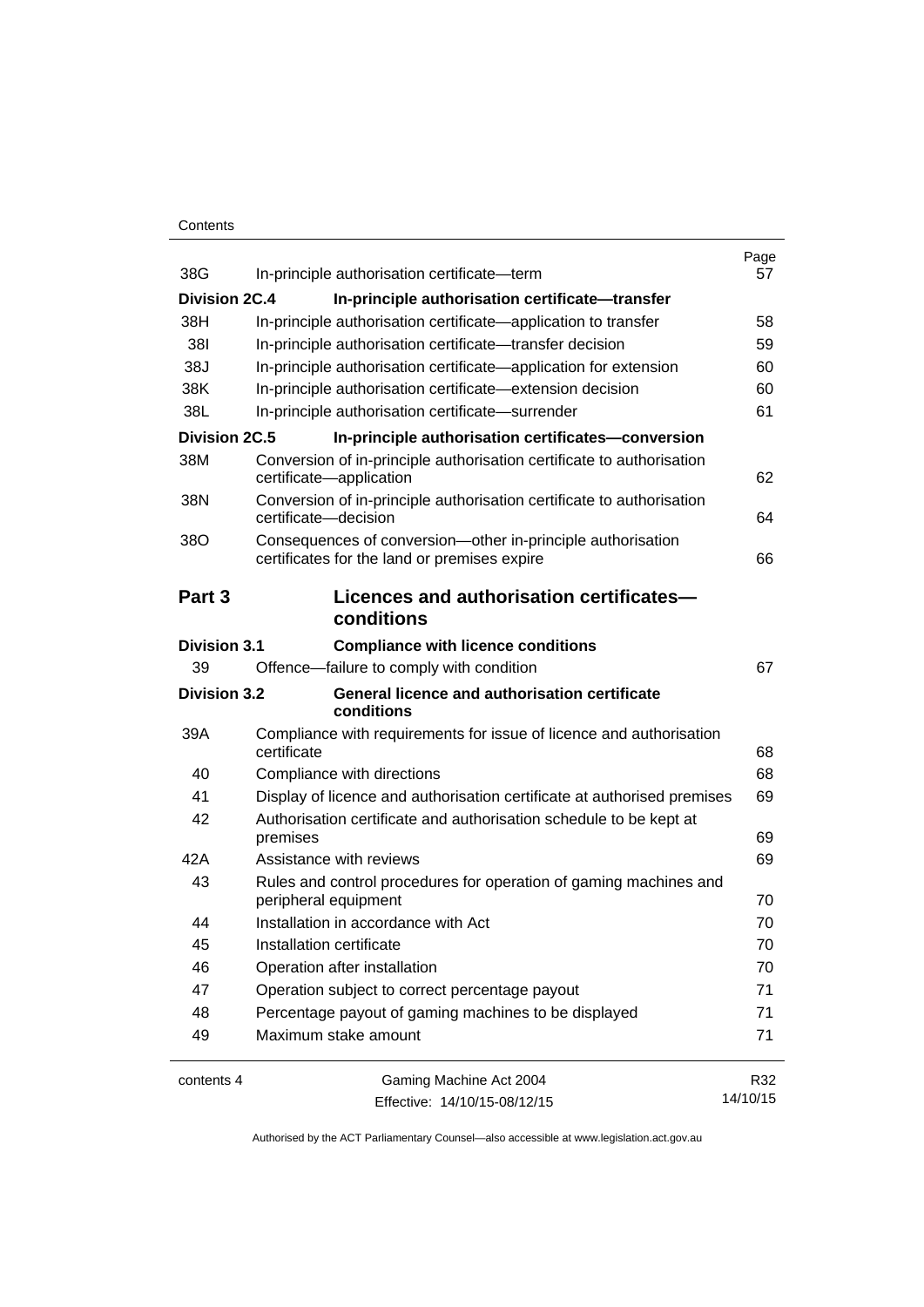|                     |                                                                                                         | Contents   |
|---------------------|---------------------------------------------------------------------------------------------------------|------------|
| 50                  | Licensee to comply with relevant codes of practice                                                      | Page<br>71 |
| 52                  | Accounts relating to gaming machines                                                                    | 71         |
| <b>Division 3.3</b> | <b>Club licence conditions</b>                                                                          |            |
| 53                  |                                                                                                         | 72         |
|                     | Conditions about inequitable benefits                                                                   |            |
| 53A                 | Condition about club's constitution-consistency with gaming laws                                        | 73         |
| 53B                 | Condition about club's constitution-amendment if inconsistent with<br>gaming laws                       | 73         |
| 54                  | Annual report of clubs                                                                                  | 74         |
| 55                  | Other conditions of club licences                                                                       | 75         |
| Part 4              | <b>Disciplinary action</b>                                                                              |            |
| 56                  | Definitions-pt 4                                                                                        | 77         |
| 57                  | Grounds for disciplinary action                                                                         | 78         |
| 58                  | Disciplinary action                                                                                     | 79         |
| 59                  | Criteria for disciplinary action                                                                        | 81         |
| 60                  | When disciplinary notice may be given                                                                   | 81         |
| 61                  | Disciplinary notices                                                                                    | 81         |
| 62                  | Commission may take disciplinary action against licensee                                                | 82         |
| 62A                 | Disciplinary action in relation to trading authorisations and gaming<br>machines-directions             | 82         |
| 63                  | Suspension of licence and authorisation certificate because of<br>suspension of general and on licences | 83         |
| 64                  | Cancellation of authorisation certificate because of cancellation etc of<br>general and on licences     | 84         |
| 65                  | Return of licence and authorisation certificate on cancellation                                         | 84         |
| 65A                 | Cancellation of licences and authorisation certificates-disposal of<br>gaming machines                  | 85         |
| Part 5              | <b>Centralised monitoring system</b>                                                                    |            |
| 66                  | Meaning of centralised monitoring system                                                                | 86         |
| 67                  | Regulations about CMS                                                                                   | 86         |
|                     |                                                                                                         |            |

contents 5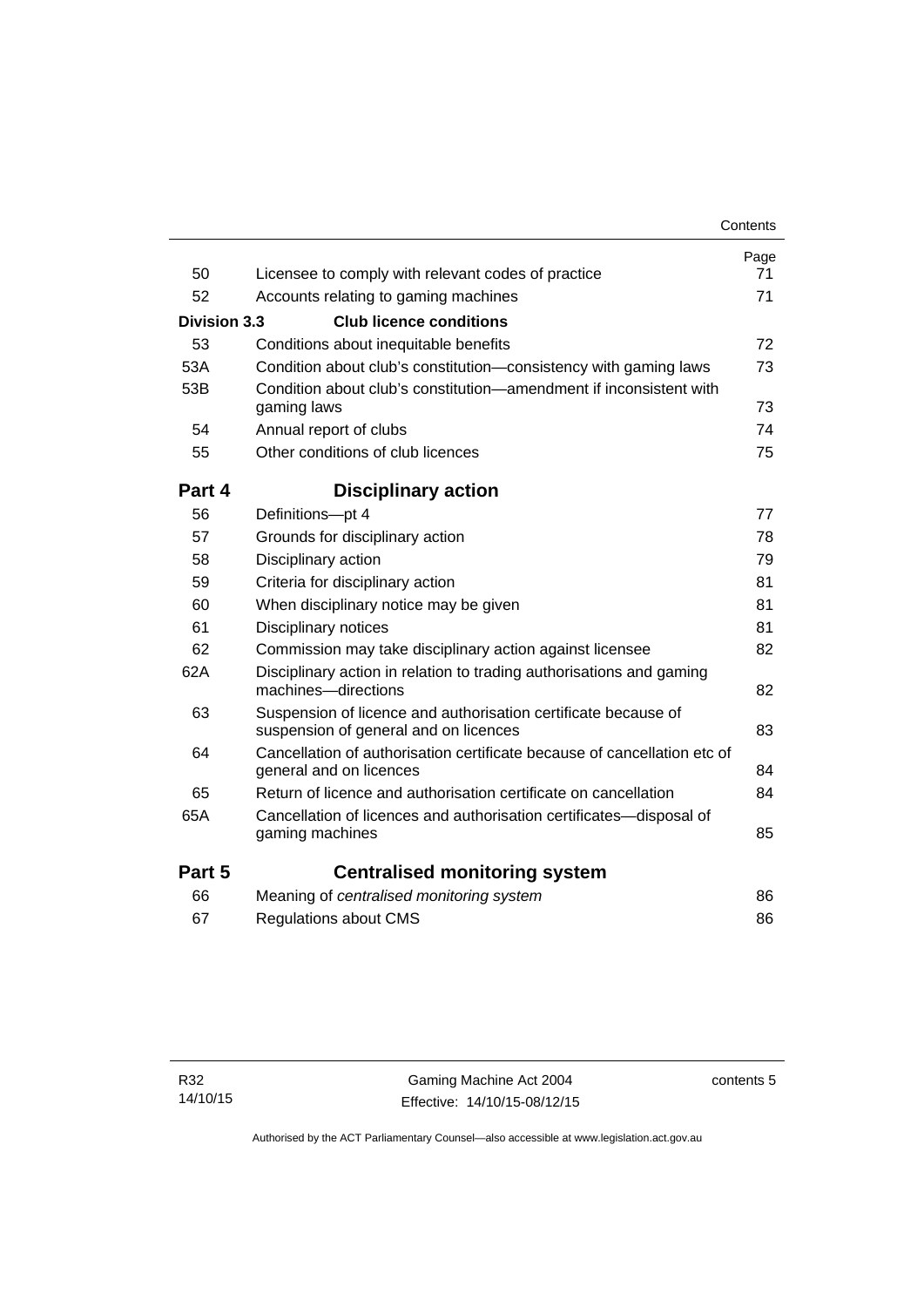| Part 6               | Approval of gaming machines, peripherals,<br>suppliers and technicians            | Page     |
|----------------------|-----------------------------------------------------------------------------------|----------|
| Division 6.1         | Approval of gaming machines and peripheral<br>equipment                           |          |
| 68                   | Meaning of peripheral equipment                                                   | 87       |
| 69                   | Approval of gaming machines and peripheral equipment                              | 87       |
| 70                   | Cancellation or suspension of gaming machine and peripheral<br>equipment approval | 88       |
| 71                   | Computer cabinet access register                                                  | 89       |
| <b>Division 6.2</b>  | <b>Approved suppliers</b>                                                         |          |
| 72                   | Application and approval as supplier                                              | 90       |
| 73                   | Giving copy of certificate about approved supplier                                | 91       |
| 73A                  | Cancellation etc of supplier's approval                                           | 91       |
| <b>Division 6.3</b>  | <b>Approved technicians</b>                                                       |          |
| 74                   | Application for approval as technician                                            | 92       |
| 75                   | Approval of technicians                                                           | 93       |
| 76                   | Short-term approval of technicians                                                | 94       |
| 77                   | Ending short-term approvals                                                       | 95       |
| 78                   | Transfer etc of technician's approval                                             | 95       |
| 79                   | Cancellation etc of technician's approval                                         | 96       |
| 80                   | Certificates and identity cards for approved technicians                          | 97       |
| 81                   | Giving copy of certificate about approved technician or identity card             | 98       |
| 82                   | Notice by supplier if technician no longer employed                               | 98       |
| 83                   | Return of approval certificates and identity cards for approved<br>technicians    | 98       |
| 84                   | Renewal of technician's approval                                                  | 99       |
| Part 6A              | <b>Gaming machine dealings</b>                                                    |          |
| <b>Division 6A.1</b> | <b>Gaming machine dealings</b>                                                    |          |
| 97                   | Control procedures                                                                | 101      |
| 98                   | Acquisition of gaming machines and peripheral equipment-general                   | 102      |
| 99                   | Acquisition of authorisations and gaming machines—notification                    | 103      |
| 100                  | Acquisition of gaming machines—amendment of authorisation<br>schedule etc         | 104      |
| 103                  | Possession and operation of gaming machines                                       | 105      |
| contents 6           | Gaming Machine Act 2004                                                           | R32      |
|                      | Effective: 14/10/15-08/12/15                                                      | 14/10/15 |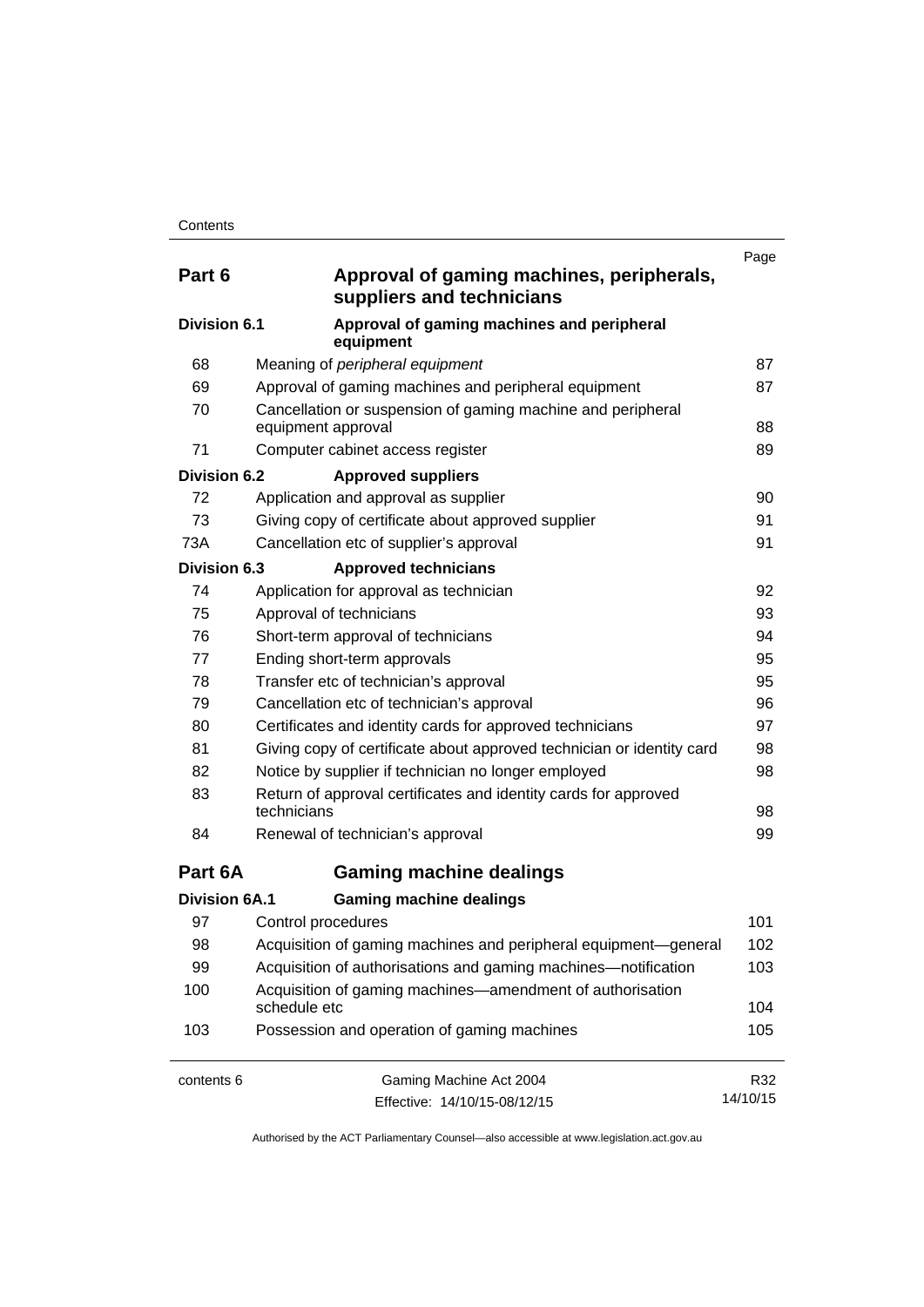| Contents |
|----------|
|----------|

| 104                  | Offence-operating unauthorised or stored gaming machines           | Page<br>106 |
|----------------------|--------------------------------------------------------------------|-------------|
| 105                  | Operation of gaming machines other than in accordance with         |             |
|                      | authorisations                                                     | 106         |
| <b>Division 6A.2</b> | <b>Repossession of gaming machines</b>                             |             |
| 105A                 | Definitions-div 6A.2                                               | 107         |
| 106                  | Offences by people repossessing gaming machines                    | 108         |
| 107                  | Approval for repossession-application                              | 108         |
| 108                  | Approval of repossession of gaming machines                        | 109         |
| 109                  | Conditions on approval to repossess gaming machine                 | 109         |
| 109A                 | Repossessed gaming machines—amendment of authorisation<br>schedule | 110         |
| 110                  | Contravention of repossession approval conditions                  | 110         |
| 110A                 | Appointment of external administrator                              | 111         |
| <b>Division 6A.3</b> | <b>Disposal of gaming machines</b>                                 |             |
| 111                  | Unapproved disposal of gaming machines                             | 111         |
| 112                  | Application for approval for disposal of gaming machines           | 111         |
| 113                  | Approval of disposal of gaming machines                            | 112         |
| 113A                 | Disposal of gaming machines-notifiable action                      | 113         |
| 113B                 | Destruction of gaming machines-commission's attendance             | 114         |
| 113C                 | Disposal of gaming machines—direction about manner of disposal     | 115         |
| 113D                 | Offence—failure to dispose of gaming machine within required time  | 115         |
| <b>Division 6A.4</b> | Seizure of gaming machines                                         |             |
| 114                  | Seizure of unlawful gaming machines                                | 115         |
| 115                  | Receipt for gaming machines seized                                 | 116         |
| 116                  | Application for order disallowing seizure                          | 116         |
| 117                  | Order for return of seized gaming machine                          | 117         |
| 118                  | Adjournment pending hearing of other proceedings                   | 118         |
| 119                  | Forfeiture of seized gaming machines                               | 118         |
| Division 6A.5        | Installation and operation of gaming machines                      |             |
| 120                  | Installation to be in accordance with approval of commission       | 118         |
| 121                  | Offence to install gaming machines                                 | 119         |
| 122                  | Certificate about meter readings                                   | 119         |
| 123                  | Sealing computer cabinet                                           | 119         |
| 124                  | Commission may require information                                 | 120         |

| R32      | Gaming Machine Act 2004      | contents 7 |
|----------|------------------------------|------------|
| 14/10/15 | Effective: 14/10/15-08/12/15 |            |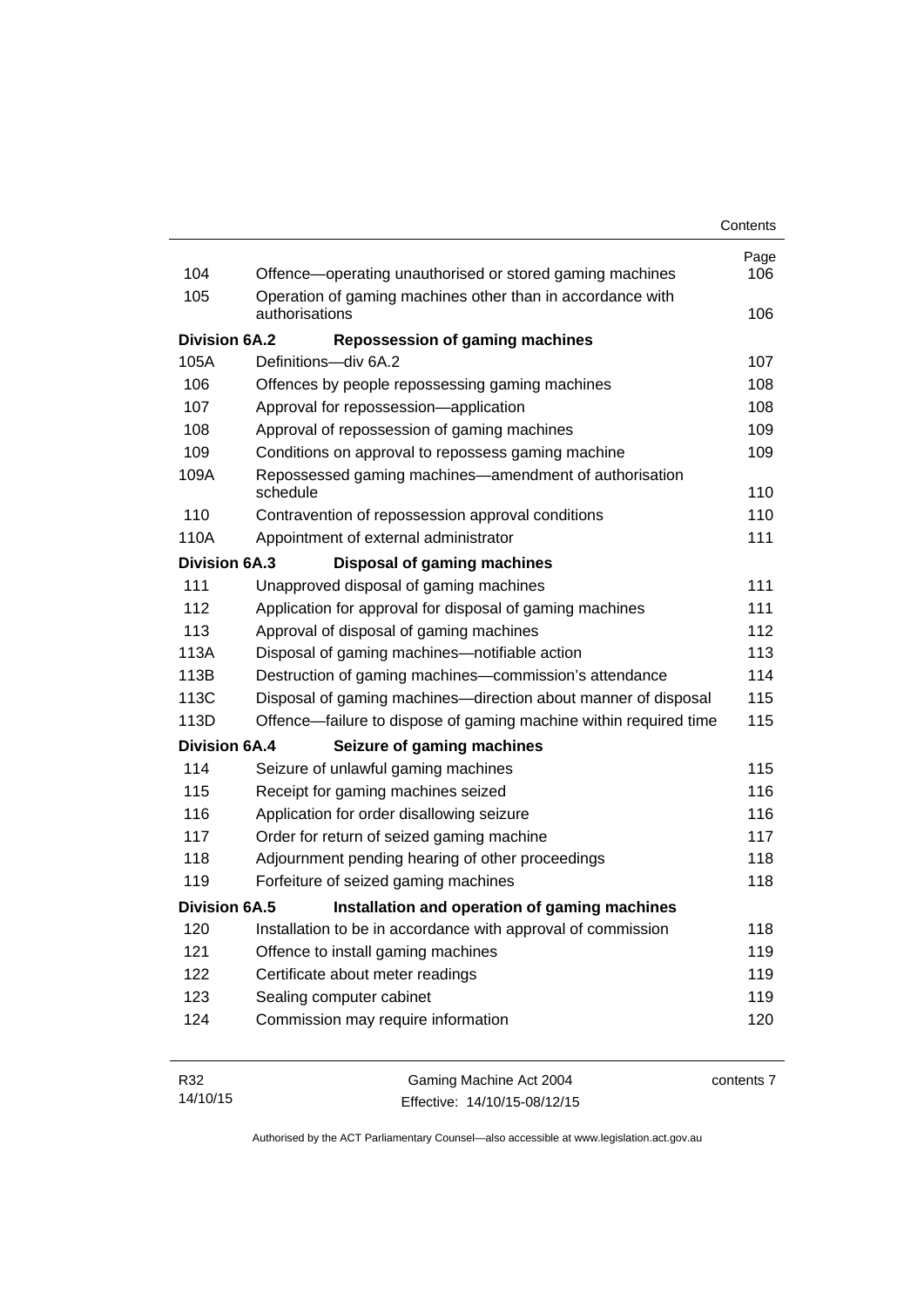### **Contents**

| 125                  | Operation to be subject to correct percentage payout                            | Page<br>120 |
|----------------------|---------------------------------------------------------------------------------|-------------|
| 126                  | Position for percentage payout of gaming machines display                       | 120         |
| 127                  | Maximum stake amount                                                            | 121         |
| <b>Division 6A.6</b> |                                                                                 |             |
|                      | Trading of authorisations and gaming machines                                   |             |
|                      | <b>Subdivision 6A.6.1 Preliminary</b>                                           |             |
| 127A                 | Objects-div 6A.6                                                                | 121         |
| 127B                 | Definitions-div 6A.6                                                            | 122         |
|                      | Subdivision 6A.6.2 Trading class B authorisations                               |             |
| 127C                 | Selling class B authorisations                                                  | 122         |
| 127D                 | Offence-selling class B gaming machines                                         | 124         |
|                      | Subdivision 6A.6.3 Trading class C authorisations and gaming machines           |             |
| 127E                 | Trading class C authorisations and gaming machines                              | 124         |
| 127F                 | Trading authorisations--forfeiture requirement                                  | 125         |
| 127G                 | Offence—acquiring authorisations and gaming machines                            | 126         |
| 127H                 | Selling class C gaming machines                                                 | 127         |
| 1271                 | Selling class C authorisations                                                  | 127         |
|                      | Subdivision 6A.6.4 Trading authorisations and gaming machines-<br>miscellaneous |             |
| 127J                 | Trading authorisations-disposal of gaming machines                              | 128         |
| 127K                 | Trading authorisations and gaming machines—regulations                          | 128         |
| <b>Division 6A.7</b> | Storage of authorisations and gaming machines                                   |             |
|                      | <b>Subdivision 6A.7.1</b><br>Interpretation                                     |             |
| 127L                 | Meaning of storage permit-Act                                                   | 129         |
| 127M                 | Definitions-div 6A.7                                                            | 130         |
|                      | Subdivision 6A.7.2 Storage permits—application and decision                     |             |
| 127N                 | Storage permits-purpose                                                         | 131         |
| 127O                 | Storage permit-application                                                      | 131         |
| 127P                 | Storage permit-decision on application                                          | 132         |
|                      | Subdivision 6A.7.3 Quarantine permits                                           |             |
| 127Q                 | Quarantine permits-notification and issue                                       | 134         |
| 127R                 | Quarantine permits-extension                                                    | 135         |
|                      | Subdivision 6A.7.4 Permits-form                                                 |             |
| 127S                 | Permit-form                                                                     | 135         |
| contents 8           | Gaming Machine Act 2004                                                         | R32         |
|                      | Effective: 14/10/15-08/12/15                                                    | 14/10/15    |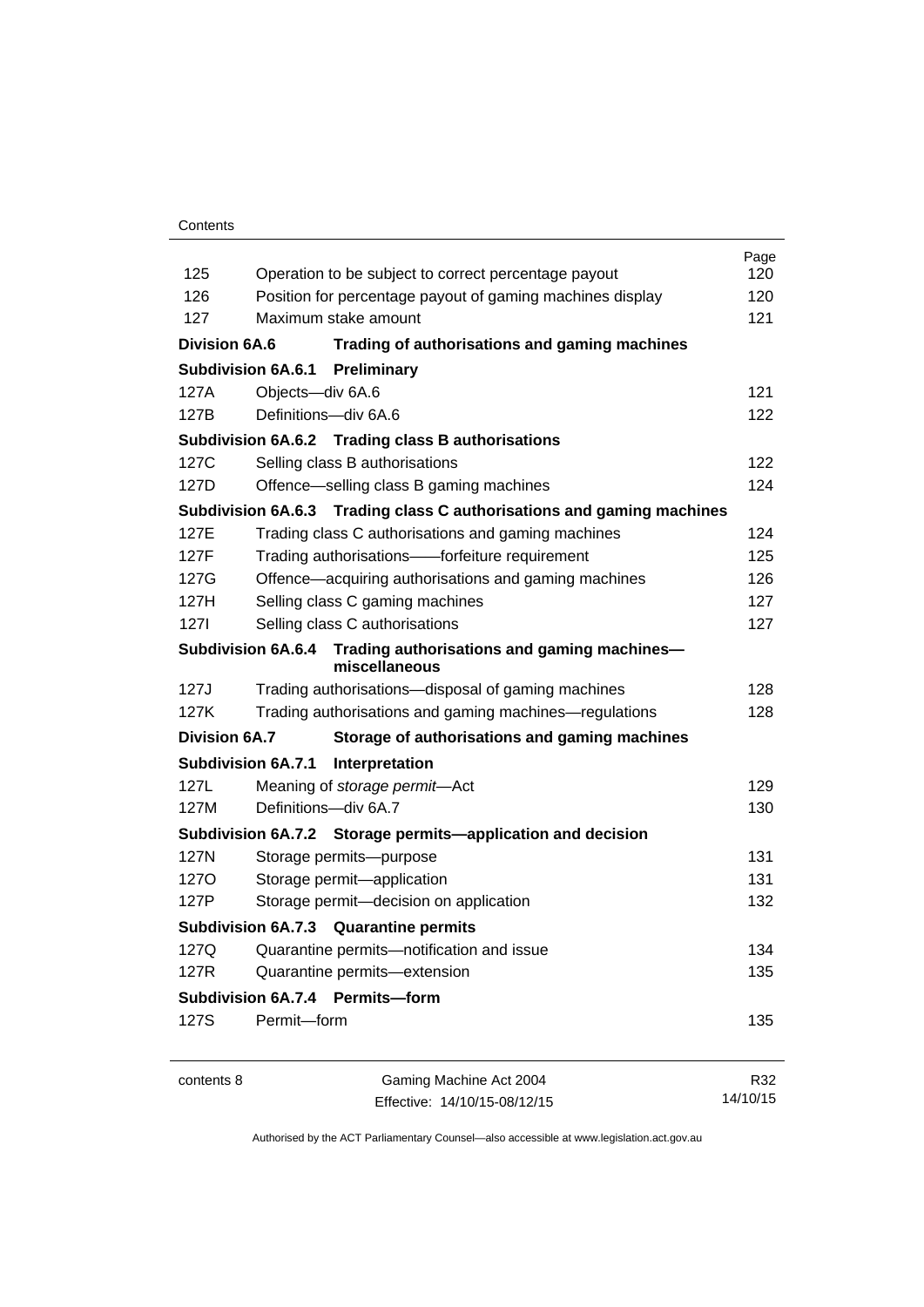|          |                                                                                       | Contents   |
|----------|---------------------------------------------------------------------------------------|------------|
|          |                                                                                       | Page       |
|          | Subdivision 6A.7.5 Permits-conditions                                                 |            |
| 127T     | Permit-conditions                                                                     | 136        |
| 127U     | Permit-term                                                                           | 138        |
| 127V     | Storage permit-application for extension                                              | 139        |
| 127W     | Storage permit-extension decision                                                     | 139        |
|          | <b>Subdivision 6A.7.6</b><br><b>Permits-amendment</b>                                 |            |
| 127X     | Permit amendment-notification                                                         | 140        |
| 127Y     | Permit amendment-decision                                                             | 141        |
| 127Z     | Permit amendment-commission's own initiative                                          | 141        |
| 127ZA    | Permit amendment-reissue of permit                                                    | 141        |
|          | Subdivision 6A.7.7 Permits-trading authorisations under permits                       |            |
| 127ZB    | Trading authorisations under permits-procedure                                        | 141        |
| 127ZC    | Trading authorisations under permits-decision on application by<br>disposing licensee | 142        |
| 127ZD    | Trading authorisations under permits-issue of permit to acquiring<br>licensee         | 143        |
|          | Subdivision 6A.7.8 Permits-miscellaneous                                              |            |
| 127ZE    | Gaming machines and authorisations under permits-inspection                           | 143        |
| 127ZF    | Storage of gaming machines and authorisations-rules                                   | 144        |
| Part 7   | <b>Regulation of gaming machines generally</b>                                        |            |
| 128      | Machine access generally                                                              | 145        |
| 129      | Interference with gaming machines                                                     | 145        |
| 130      | Opening computer cabinets                                                             | 146        |
| 131      | Rendering gaming machines inoperable on authorisation ceasing to be                   |            |
|          | in force                                                                              | 146        |
| 132      | Removal of gaming machines from premises                                              | 147        |
| Part 8   | Linked-jackpot arrangements                                                           |            |
| 133      | Operation of linked-jackpot arrangements                                              | 149        |
| 134      | Single-user approval for linked-jackpot arrangements                                  | 149        |
| 135      | Issue of multi-user permits                                                           | 150        |
| 136      | Conditions on multi-user permits                                                      | 152        |
| 137      | Term of multi-user permits                                                            | 153        |
| 138      | Amendment of multi-user permits in interest of users                                  | 153        |
| R32      | Gaming Machine Act 2004                                                               | contents 9 |
| 14/10/15 | Effective: 14/10/15-08/12/15                                                          |            |

Effective: 14/10/15-08/12/15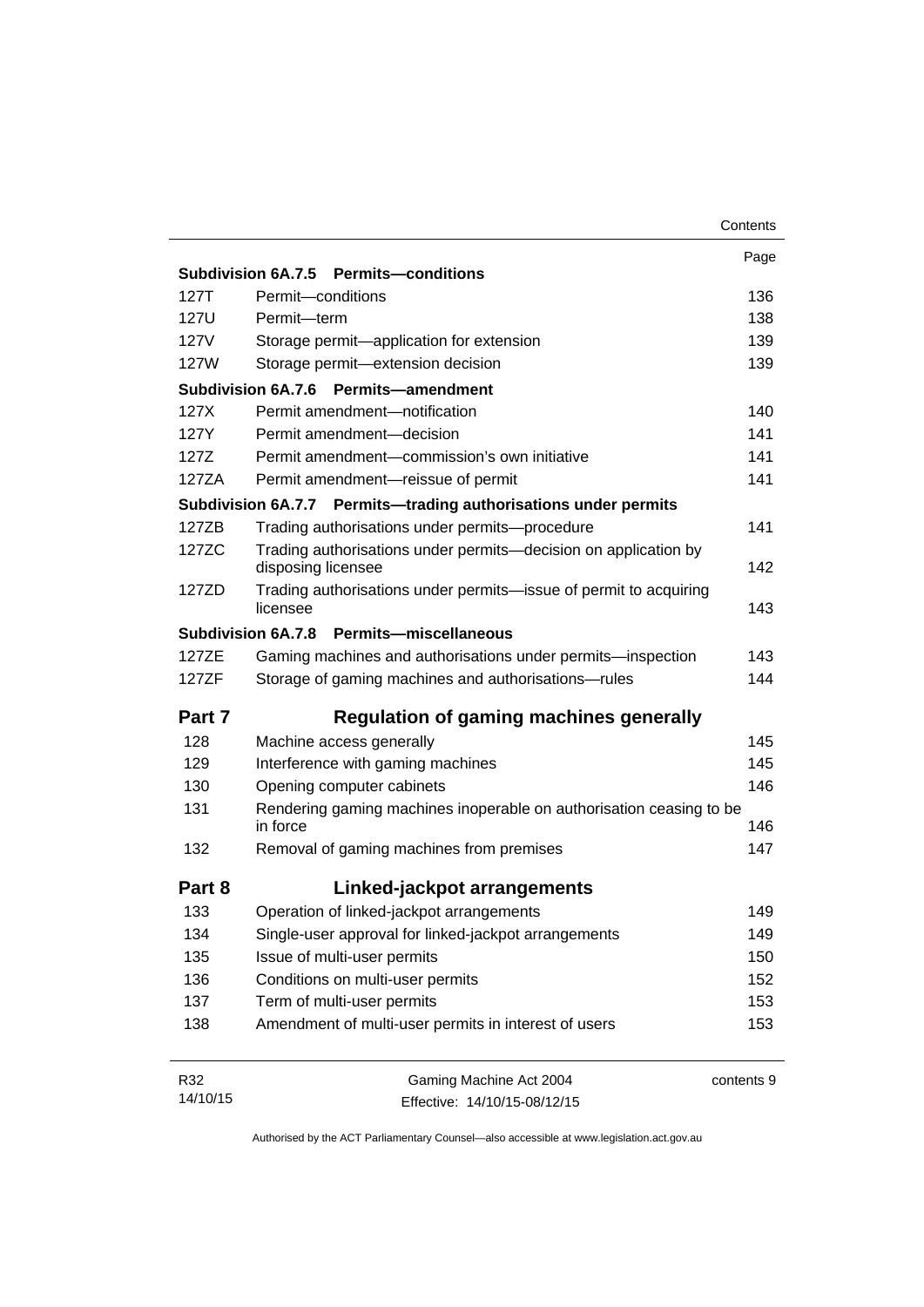| 139    | Amendment of multi-user permit on request                            | Page<br>153 |
|--------|----------------------------------------------------------------------|-------------|
| 140    | Amendment of financial and operational aspects of multi-user permits | 155         |
| 141    | Transfer of multi-user permits                                       | 155         |
| 142    | Surrender of multi-user permits                                      | 156         |
| 143    | Unclaimed jackpots                                                   | 156         |
| 144    | Undisbursed jackpots                                                 | 157         |
| Part 9 | <b>Club administration</b>                                           |             |
| 144A   | Definitions-pt 9                                                     | 158         |
| 145    | Eligible objects                                                     | 158         |
| 146    | Eligible clubs                                                       | 158         |
| 147    | Associated organisations-declaration                                 | 159         |
| 147A   | Associated organisation declaration-condition                        | 160         |
| 147B   | Associated organisation-warning notice                               | 161         |
| 147C   | Associated organisation declaration-suspension or repeal             | 161         |
| 147D   | Club elections—election of board directors                           | 162         |
| 148    | Club elections-record-keeping                                        | 162         |
| 148A   | Club directors—acting in good faith                                  | 163         |
| 148B   | Club constitution-consistency with gaming laws                       | 163         |
| 149    | Power to require information about status of eligible clubs          | 164         |
| 150    | Disclosure of gifts by executive officer                             | 164         |
|        |                                                                      |             |

## **Part 10 [Promoting responsible practices at](#page-180-0)  [authorised premises](#page-180-0)**

| 151  | Warning notices                                  | 165 |
|------|--------------------------------------------------|-----|
| 152  | <b>External signs</b>                            | 166 |
| 152A | External visibility of gaming machines           | 167 |
| 153  | Cash facilities                                  | 167 |
| 153A | Offence-ATM allowing withdrawals exceeding \$250 | 168 |
| 154  | Lending or extending credit                      | 169 |
| 155  | Children must not enter gaming area              | 170 |
| 156  | Children must not play gaming machines           | 170 |
| 157  | Using false identification                       | 170 |
|      |                                                  |     |

contents 10 Gaming Machine Act 2004 Effective: 14/10/15-08/12/15

R32 14/10/15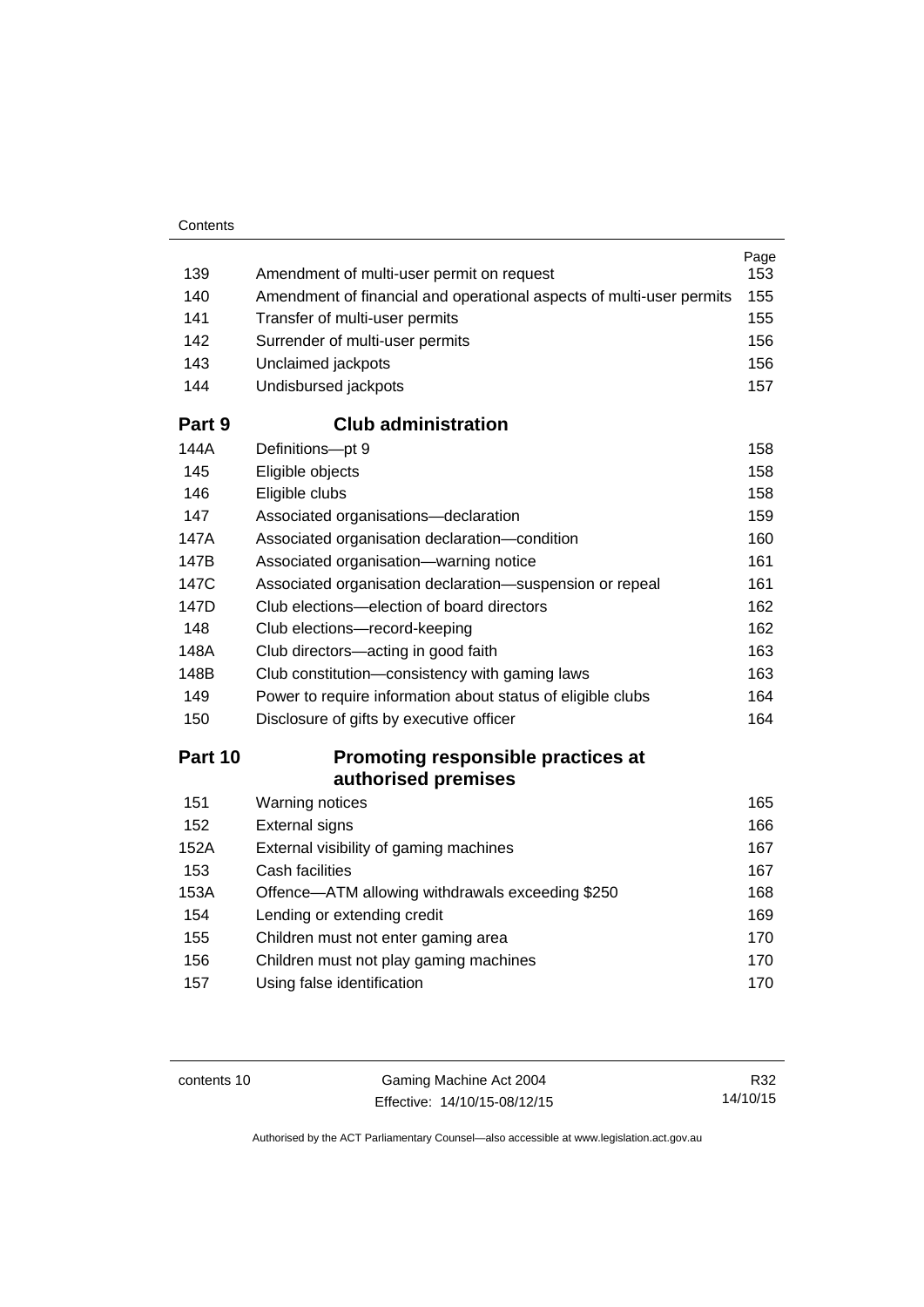|                      |                                                        | Contents    |
|----------------------|--------------------------------------------------------|-------------|
|                      |                                                        | Page        |
| Part 11              | <b>Finance</b>                                         |             |
| <b>Division 11.1</b> | General                                                |             |
| 158                  | Audit of financial statements etc                      | 171         |
| 159                  | Gaming machine tax                                     | 172         |
| 161                  | Payment of gaming machine tax                          | 173         |
| 162                  | Gaming machine tax returns                             | 174         |
| 163                  | Payment of gaming machine tax following transfer       | 174         |
| Division 11.2        | Problem gambling assistance fund                       |             |
| 163A                 | Required payment to problem gambling assistance fund   | 174         |
| 163AA                | Problem gambling assistance fund—annual payment option | 175         |
| 163B                 | Problem gambling assistance fund                       | 176         |
| Part 12              | <b>Community contributions</b>                         |             |
| 164                  | Approval of community contributions                    | 178         |
| 165                  | Records of contributions                               | 180         |
| 166                  | Report about records and finances                      | 181         |
| 167                  | Commission must report to Minister                     | 181         |
| 168                  | Minister must present commission's report              | 181         |
| 169                  | Required community contributions                       | 182         |
| 170                  | Corporations with several licences                     | 182         |
| 171                  | Women's sport community contributions                  | 183         |
| 171A                 | Problem gambling community contributions               | 183         |
| 172                  | Community contribution shortfall tax                   | 184         |
| Part 13              | <b>Notification and review of decisions</b>            |             |
| 173                  | Meaning of reviewable decision-pt 13                   | 185         |
| 173A                 | Reviewable decision notices                            | 185         |
| 173B                 | Applications for review                                | 185         |
| Part 13A             | <b>Notifiable actions</b>                              |             |
| 173C                 | Meaning of notifiable action                           | 186         |
| 173D                 | Notifiable actions                                     | 186         |
| 173E                 | Notifiable actions-date of effect                      | 188         |
| 173F                 | Notifiable actions-amendment or cancellation           | 188         |
| 173G                 | Notifiable actions under s 37F                         | 189         |
| R32                  | Gaming Machine Act 2004                                | contents 11 |
| 14/10/15             | Effective: 14/10/15-08/12/15                           |             |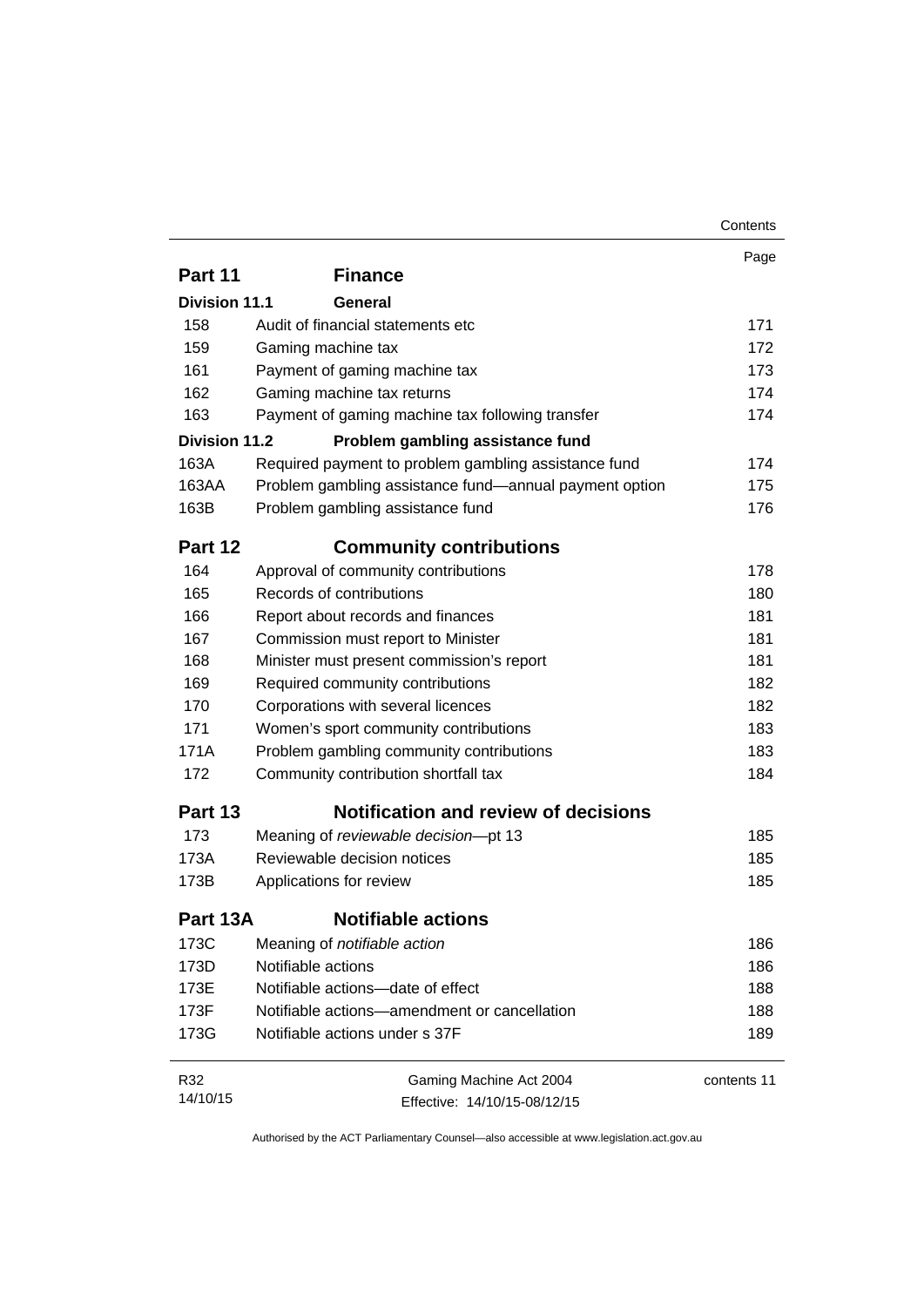| 173H        | Notifiable actions under div 6A.6—disposal of gaming machines              | Page<br>189 |
|-------------|----------------------------------------------------------------------------|-------------|
| <b>1731</b> | Notifiable actions under div 6A.6—trading of class B authorisations        | 191         |
| Part 14     | <b>Miscellaneous</b>                                                       |             |
| 174         | Acts and omissions of representatives                                      | 192         |
| 174A        | Licences and authorisations not personal property-PPS Act                  | 193         |
| 175         | Canberra Airport                                                           | 193         |
| 176         | Evidentiary certificates                                                   | 193         |
| 177         | Determination of fees                                                      | 194         |
| 178         | Regulation-making power                                                    | 194         |
| 179         | Review of amendments made by Gaming Machine (Reform)<br>Amendment Act 2015 | 195         |
| Part 20     | <b>Transitional-Gaming Machine (Reform)</b>                                |             |
|             | <b>Amendment Act 2015</b>                                                  |             |
| 300         | Definitions-pt 20                                                          | 196         |
| 301         | Old licences-class B gaming machines                                       | 196         |
| 302         | Old licences—class C gaming machines                                       | 197         |
| 303         | Class B gaming machines—application                                        | 198         |
| 304         | Class C gaming machines—application                                        | 198         |
| 305         | Large-scale machine relocation amendment application                       | 199         |
| 306         | In-principle approval application                                          | 199         |
| 307         | Application to transfer in-principle approval                              | 200         |
| 308         | Application for extension of in-principle approval                         | 200         |
| 309         | Application to convert in-principle approval to licence                    | 200         |
| 309A        | Application to convert in-principle approval to new venue amendment        | 201         |
| 309B        | Temporary storage amendment application                                    | 201         |
| 310         | <b>Transitional regulations</b>                                            | 201         |
| 311         | Expiry-pt 20                                                               | 201         |

contents 12 Gaming Machine Act 2004 Effective: 14/10/15-08/12/15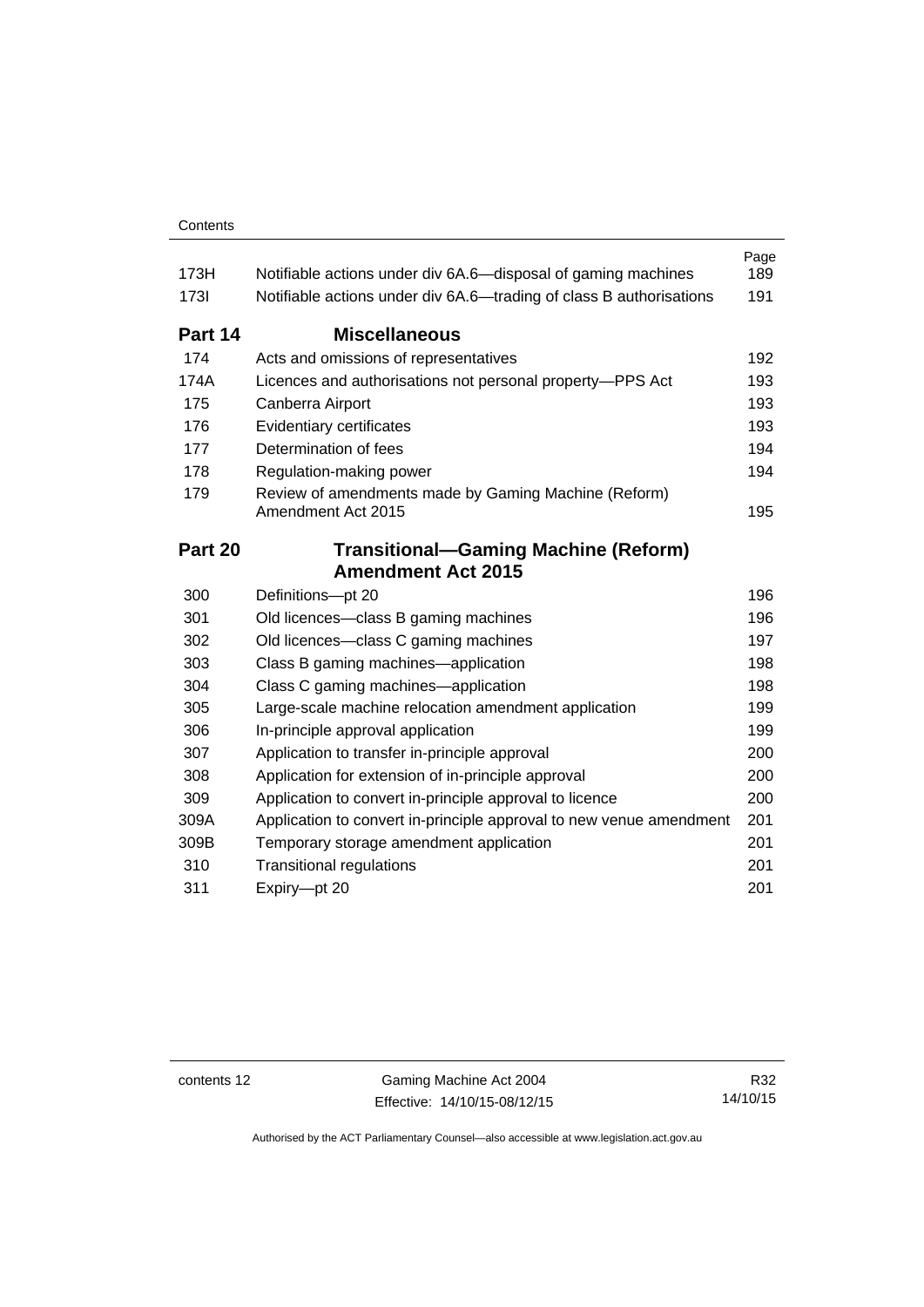|                   |                                                        | Contents    |  |  |  |
|-------------------|--------------------------------------------------------|-------------|--|--|--|
| <b>Schedule 1</b> | <b>Reviewable decisions</b>                            | Page<br>202 |  |  |  |
| <b>Schedule 2</b> | <b>Notifiable actions</b>                              | 206         |  |  |  |
| <b>Dictionary</b> |                                                        | 207         |  |  |  |
| <b>Endnotes</b>   |                                                        |             |  |  |  |
| 1                 | About the endnotes                                     | 220         |  |  |  |
| $\overline{2}$    | Abbreviation key                                       | 220         |  |  |  |
| 3                 | Legislation history                                    | 221         |  |  |  |
| 4                 | Amendment history                                      | 226         |  |  |  |
| 5                 | Earlier republications                                 | 255         |  |  |  |
| 6                 | Modifications of republished law with temporary effect | 258         |  |  |  |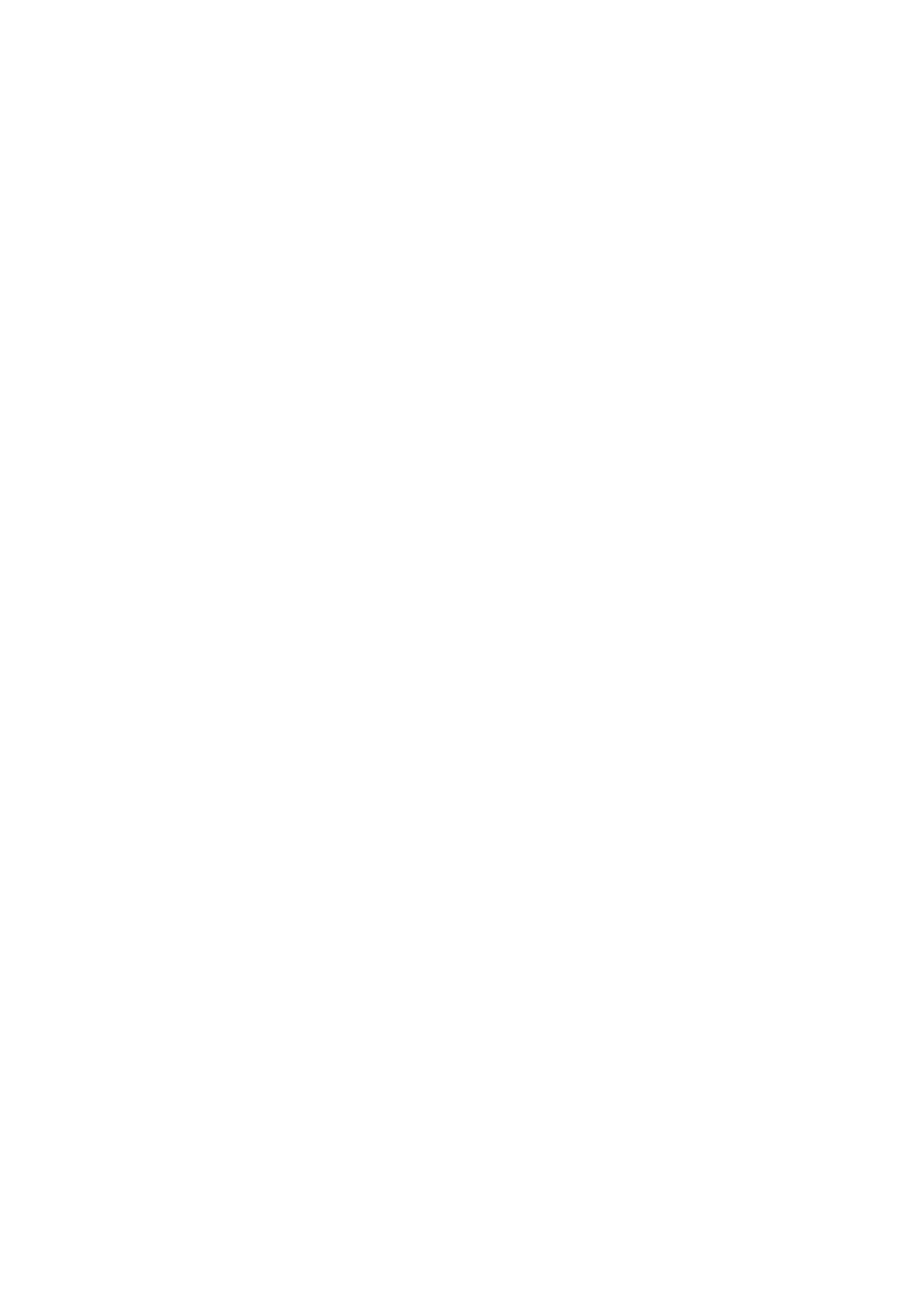

# **Gaming Machine Act 2004**

An Act in relation to gaming machines, and for other purposes

R32 14/10/15

l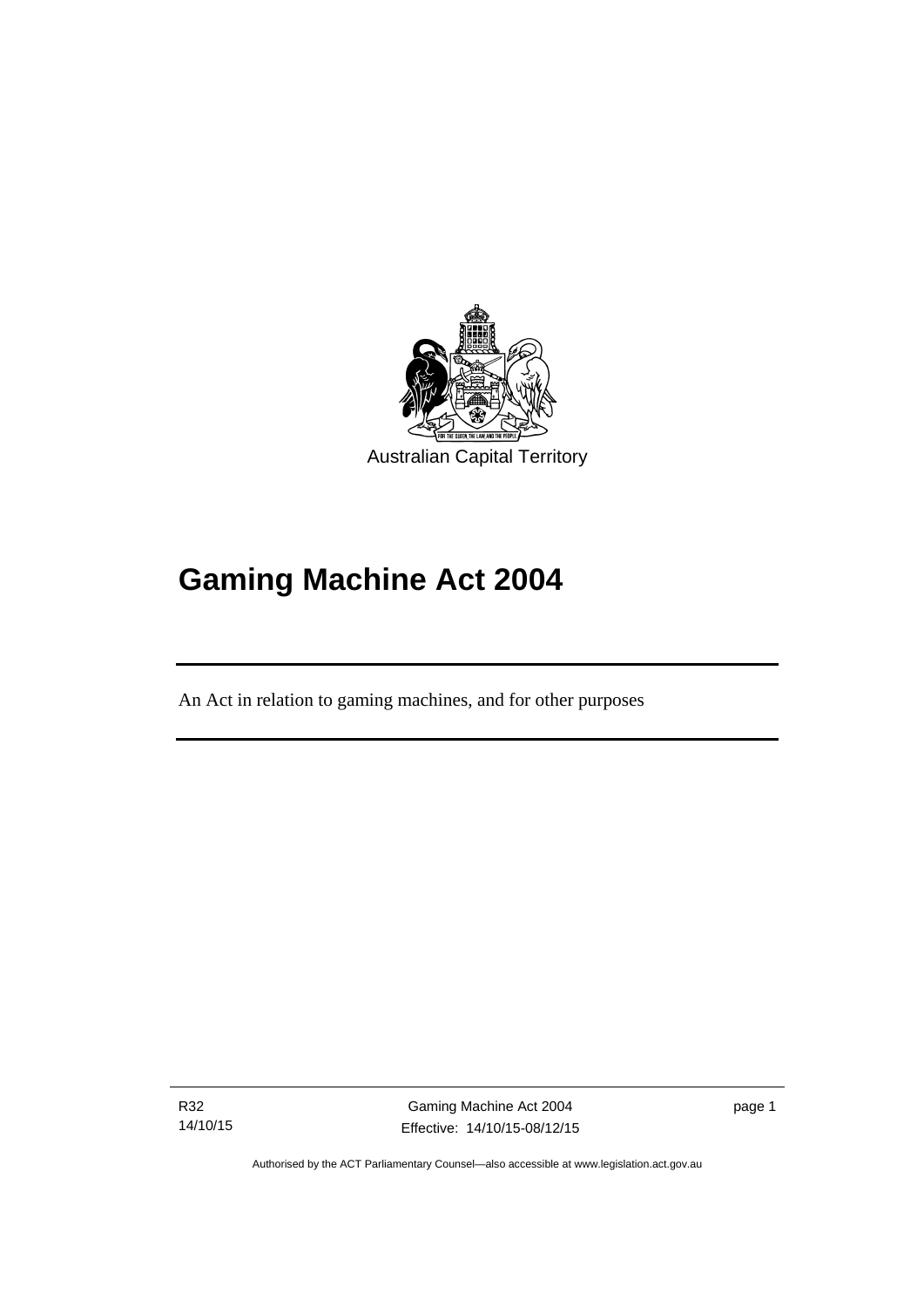### Part 1 **Preliminary**

Section 1

# <span id="page-17-0"></span>**Part 1** Preliminary

### <span id="page-17-1"></span>**1 Name of Act**

This Act is the *Gaming Machine Act 2004*.

### <span id="page-17-2"></span>**3 Dictionary**

The dictionary at the end of this Act is part of this Act.

*Note 1* The dictionary at the end of this Act defines certain terms used in this Act, and includes references (*signpost definitions*) to other terms defined elsewhere.

> For example, the signpost definition '*general licence*—see the *[Liquor](http://www.legislation.act.gov.au/a/2010-35)  [Act 2010](http://www.legislation.act.gov.au/a/2010-35)*, section 17.' means that the term 'general licence' is defined in that section and the definition applies to this Act.

*Note* 2 A definition in the dictionary (including a signpost definition) applies to the entire Act unless the definition, or another provision of the Act, provides otherwise or the contrary intention otherwise appears (see [Legislation Act,](http://www.legislation.act.gov.au/a/2001-14) s 155 and s 156 (1)).

## <span id="page-17-3"></span>**4 Notes**

A note included in this Act is explanatory and is not part of this Act.

*Note* See the [Legislation Act,](http://www.legislation.act.gov.au/a/2001-14) s 127 (1), (4) and (5) for the legal status of notes.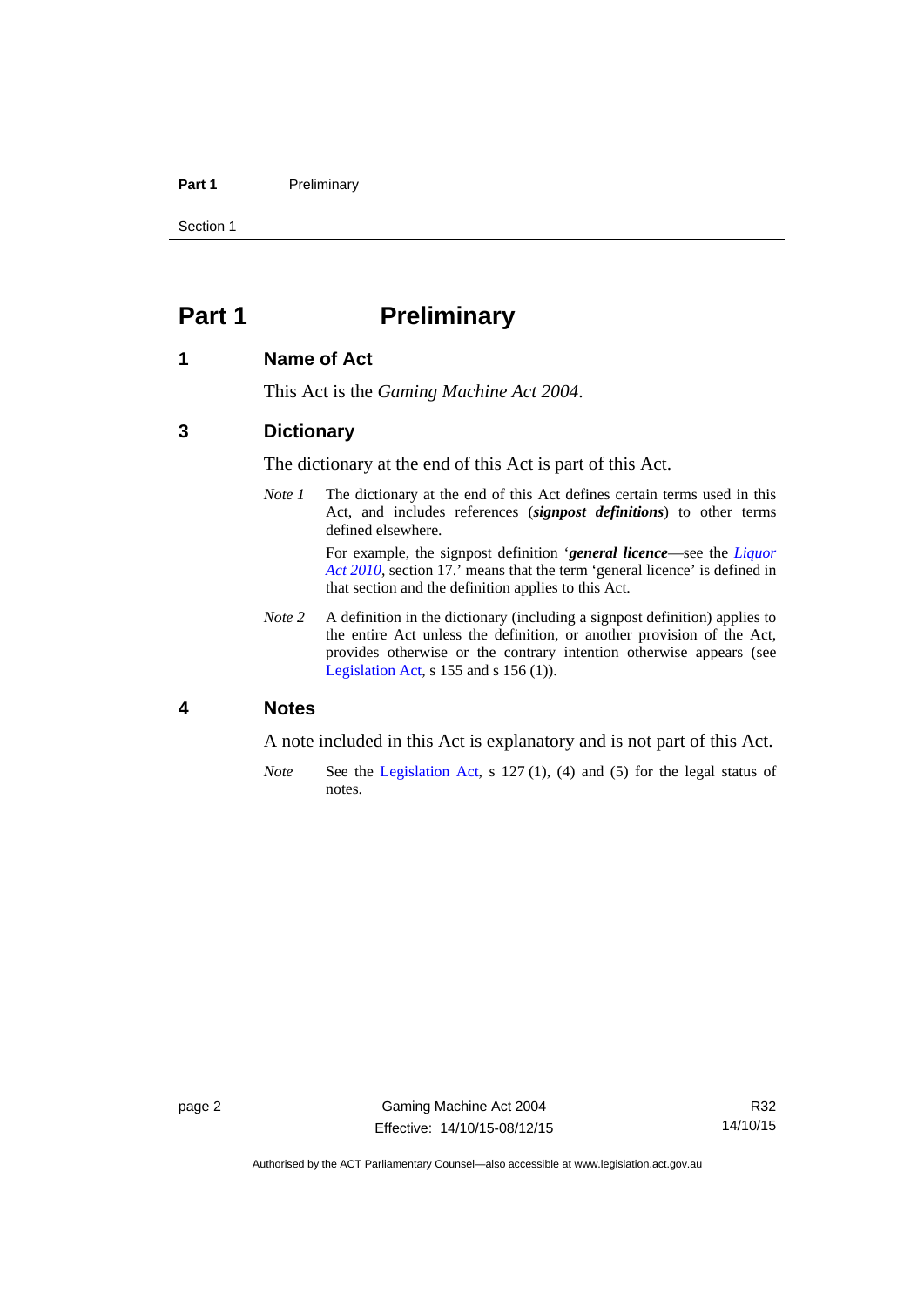## <span id="page-18-0"></span>**5 Offences against Act—application of Criminal Code etc**

Other legislation applies in relation to offences against this Act.

### *Note 1 Criminal Code* The [Criminal Code,](http://www.legislation.act.gov.au/a/2002-51) ch 2 applies to all offences against this Act (see Code, pt 2.1). The chapter sets out the general principles of criminal responsibility (including burdens of proof and general defences), and defines terms used for offences to which the Code applies (eg *conduct*, *intention*, *recklessness* and *strict liability*).

*Note 2 Penalty units* 

The [Legislation Act](http://www.legislation.act.gov.au/a/2001-14), s 133 deals with the meaning of offence penalties that are expressed in penalty units.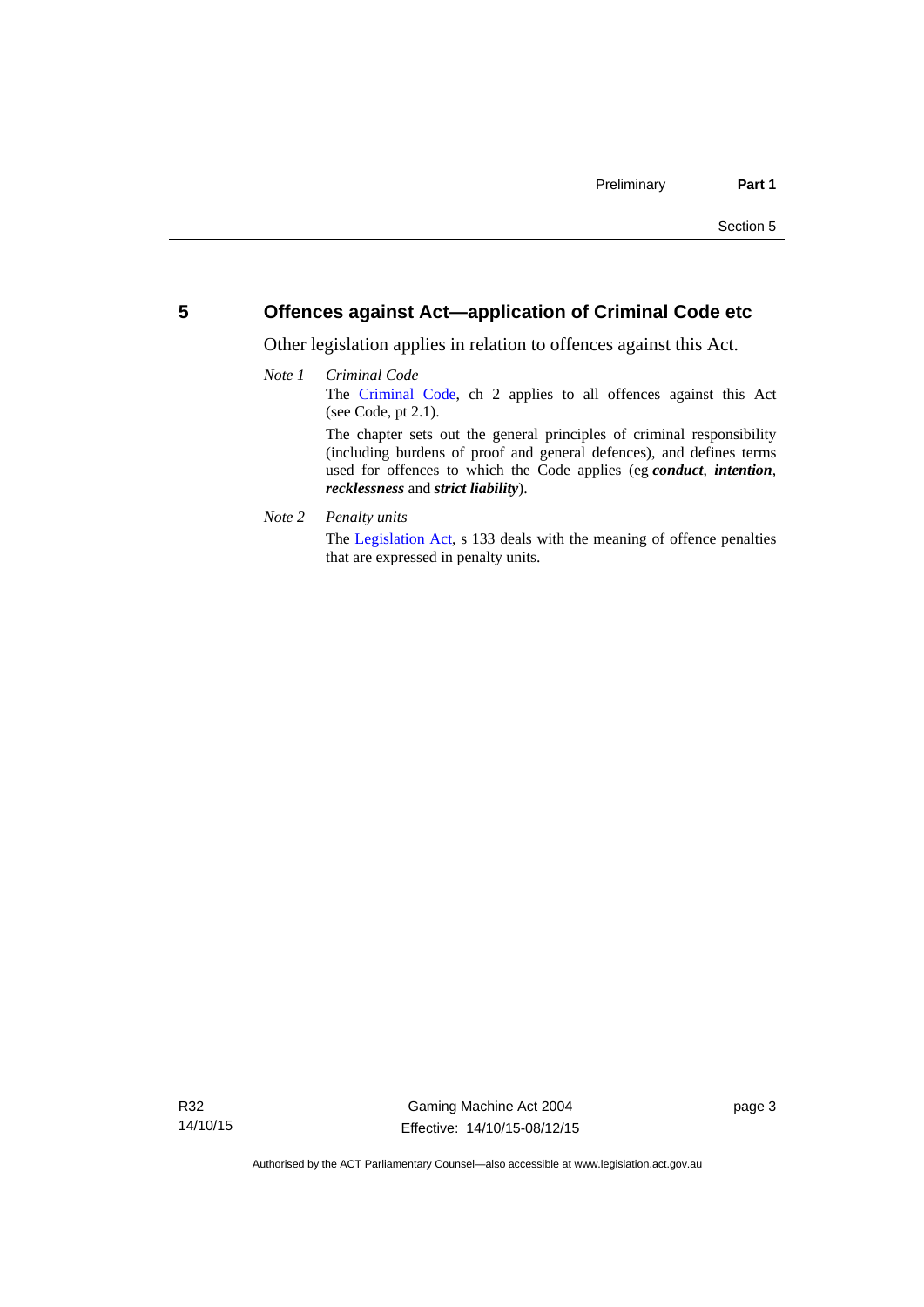### **Part 2 Important concepts**

Section 6

# <span id="page-19-0"></span>**Part 2 Important concepts**

### <span id="page-19-1"></span>**6 Eligibility of individuals**

- (1) For this Act, an individual is an *eligible person* if—
	- (a) the individual is an adult; and
	- (b) there is not a disqualifying ground in relation to the individual.
- (2) Each of the following is a *disqualifying ground* for an individual:
	- (a) the individual has been convicted, or found guilty, in the last 5 years, whether in the ACT or elsewhere, of an offence—
		- (i) involving fraud or dishonesty; or
		- (ii) punishable by imprisonment for at least 1 year; or
		- (iii) against a law about gaming;
	- (b) the individual is, or at any time in the last 5 years has been, bankrupt or personally insolvent;

*Note Bankrupt or personally insolvent*—see the [Legislation Act,](http://www.legislation.act.gov.au/a/2001-14) dictionary, pt 1.

- (c) at any time in the last 5 years the individual was involved in the management of a corporation when—
	- (i) the corporation became the subject of a winding-up order; or
	- (ii) a controller or administrator was appointed for the corporation;

Authorised by the ACT Parliamentary Counsel—also accessible at www.legislation.act.gov.au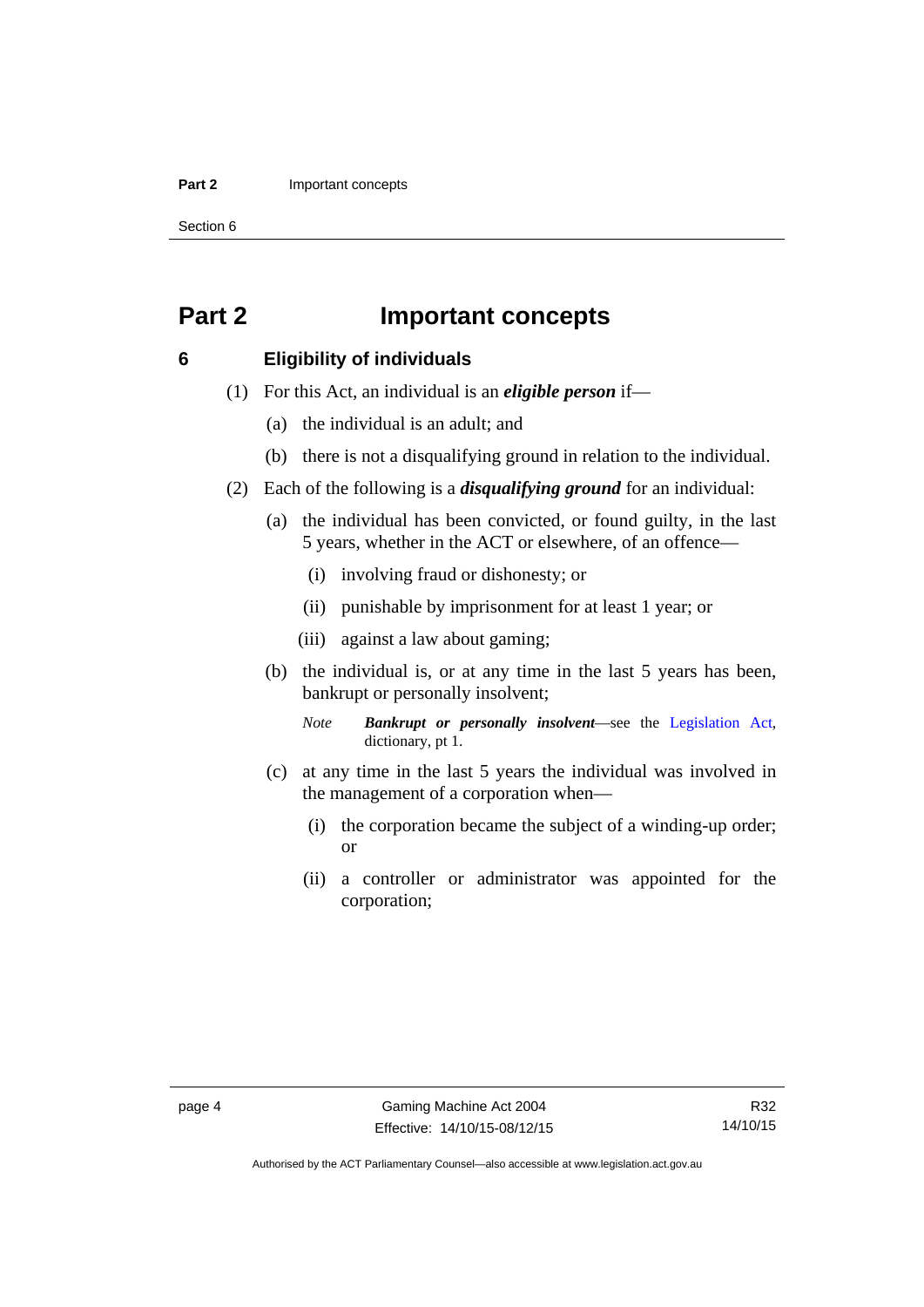- (d) at any time in the last 12 months the individual had—
	- (i) a licence cancelled under section 58 (Disciplinary action); or

*Note Licence* is defined in s 56 and includes—

- (a) approval to operate a linked-jackpot arrangement; and
- (b) in-principle authorisation certificate; and
- (c) multi-user permit.
- (ii) an authorisation cancelled under section 64 (Cancellation of authorisation certificate because of cancellation etc of general and on licences); or
- (iii) an application for approval as a supplier refused, on the basis that the person provided false or misleading information, under section 72 (Application and approval as supplier); or
- (iv) approval as a supplier cancelled under section 73A (Cancellation etc of supplier's approval); or
- (v) an application for approval as a technician refused, on the basis that the person provided false or misleading information, under section 75 (Approval of technicians); or
- (vi) approval as a technician cancelled under section 79 (1) (a) or (c) (Cancellation etc of technician's approval).
- (3) Despite subsection (2), the commission may decide that the individual is an *eligible person* even though there is a disqualifying ground in relation to the individual if satisfied that—
	- (a) if the individual is an applicant for a licence—the operation of gaming machines by the individual would not adversely affect the public; and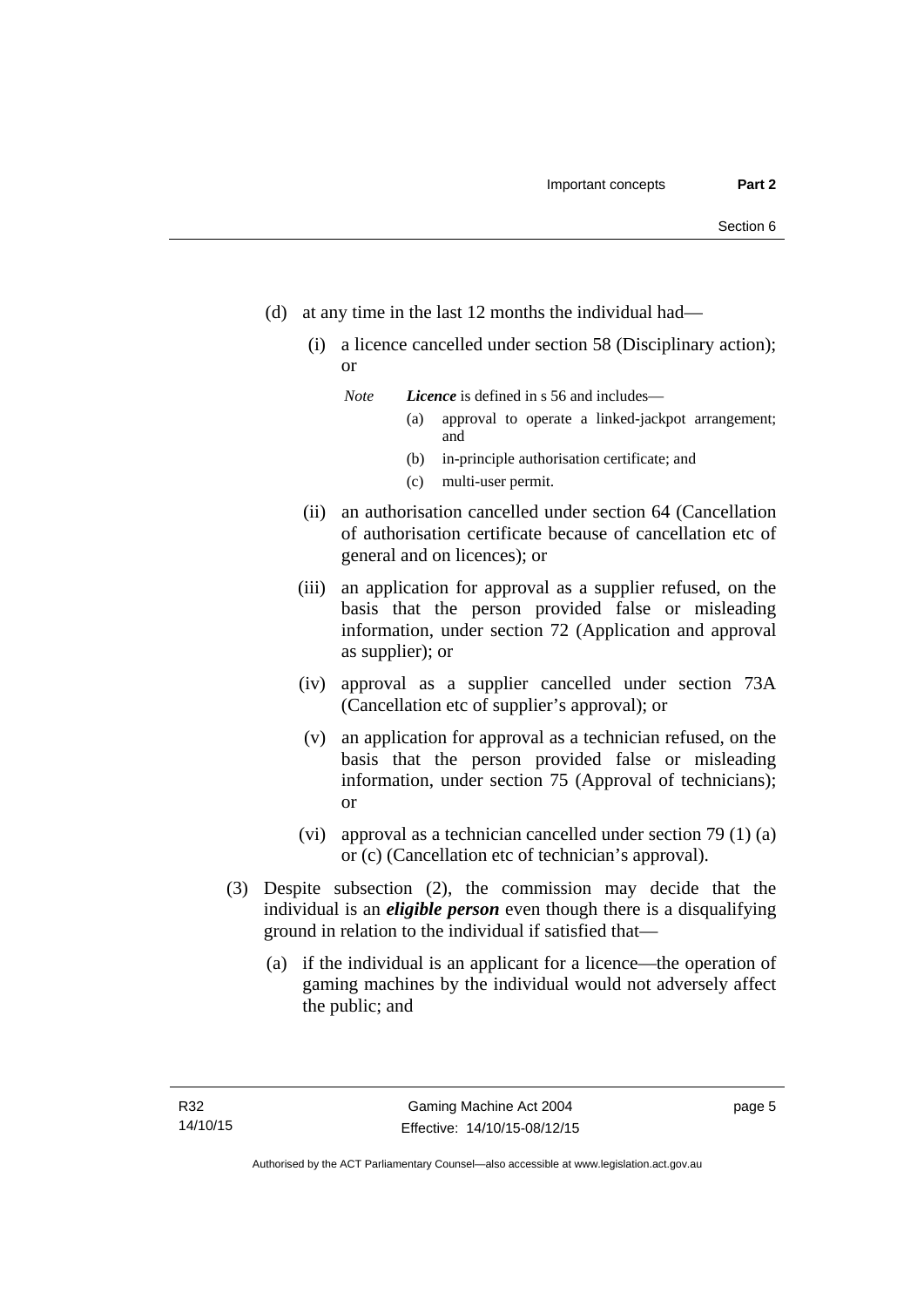Section 7

 (b) it is otherwise in the public interest that the individual be treated as an eligible person.

### <span id="page-21-0"></span>**7 Eligibility of corporations**

- (1) For this Act, a corporation is an *eligible person* if—
	- (a) each influential person of the corporation is an eligible person; and
	- (b) if the corporation is a club—it is an eligible club; and
	- (c) the corporation is not the subject of a winding-up order, and has not been the subject of a winding-up order in the last 3 years; and
	- (d) a controller or administrator has not been appointed for the corporation in the last 3 years; and
	- (e) the corporation is not the subject of an auditor's opinion that it is not able to pay all of its debts as and when they become due and payable; and
	- (f) the corporation is not the subject of an auditor's adverse opinion or disclaimer of opinion, within the meaning of Auditing Standard ASA 705.
- (2) Despite subsection (1), the commission may decide that the corporation is an eligible person even though a provision of that subsection does not apply in relation to the corporation if satisfied that—
	- (a) the operation of gaming machines by the corporation would not adversely affect the public; and
	- (b) it is otherwise in the public interest that the corporation be treated as an eligible person.

R32 14/10/15

Authorised by the ACT Parliamentary Counsel—also accessible at www.legislation.act.gov.au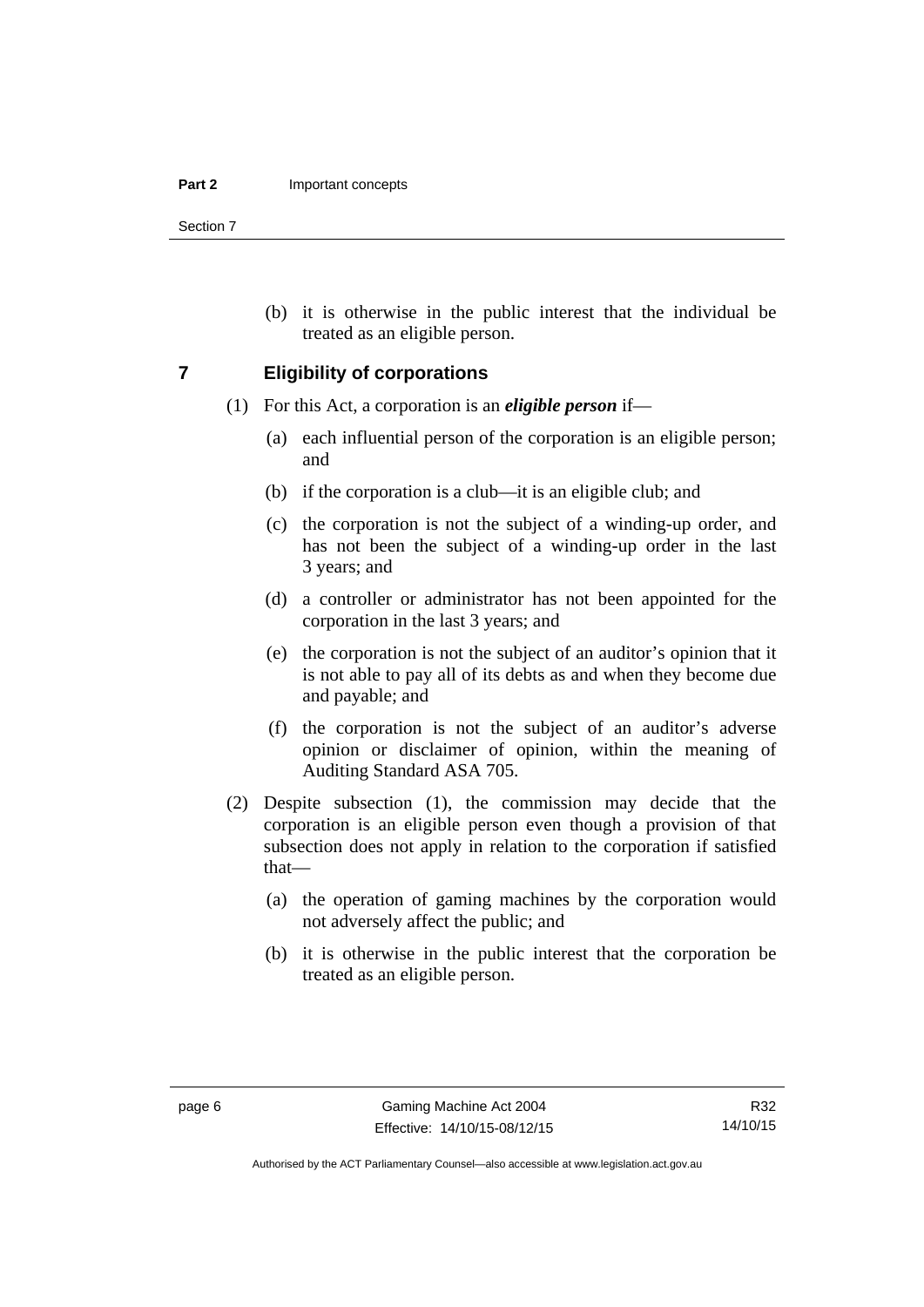(3) In this section:

*AUASB* means the Auditing and Assurance Standards Board established under the *[Australian Securities and Investments](http://www.comlaw.gov.au/Series/C2004A00819)  [Commission Act 2001](http://www.comlaw.gov.au/Series/C2004A00819)* (Cwlth), section 227AA (1).

*Auditing Standard ASA 705* means Auditing Standard ASA 705 *Modifications to the Opinion in the Independent Auditor's Report* made by the AUASB on 27 October 2009 under the [Corporations](http://www.comlaw.gov.au/Series/C2004A00818)  [Act](http://www.comlaw.gov.au/Series/C2004A00818), section 336 (1) (Auditing standards).

*Note* The standard is accessible at [www.comlaw.gov.au.](http://www.comlaw.gov.au/)

### <span id="page-22-0"></span>**8 Meaning of** *influential person*

(1) In this Act:

*influential person*, for a corporation—

- (a) means any of the following:
	- (i) an executive officer of the corporation;
	- (ii) a related corporation;
	- (iii) an executive officer of a related corporation;
	- (iv) an influential owner; and
- (b) includes a person who, though not mentioned in paragraph (a), can exercise as much influence over the actions of the corporation as someone mentioned in that paragraph.

*Note Corporation* includes a club (see dict).

(2) In this section:

*influential owner*, of a corporation, means a person who, whether directly or through intermediary corporate ownership or nominees—

- (a) can control 5% of the votes at an annual general meeting of the corporation; or
- (b) can control the appointment of a director of the corporation.

page 7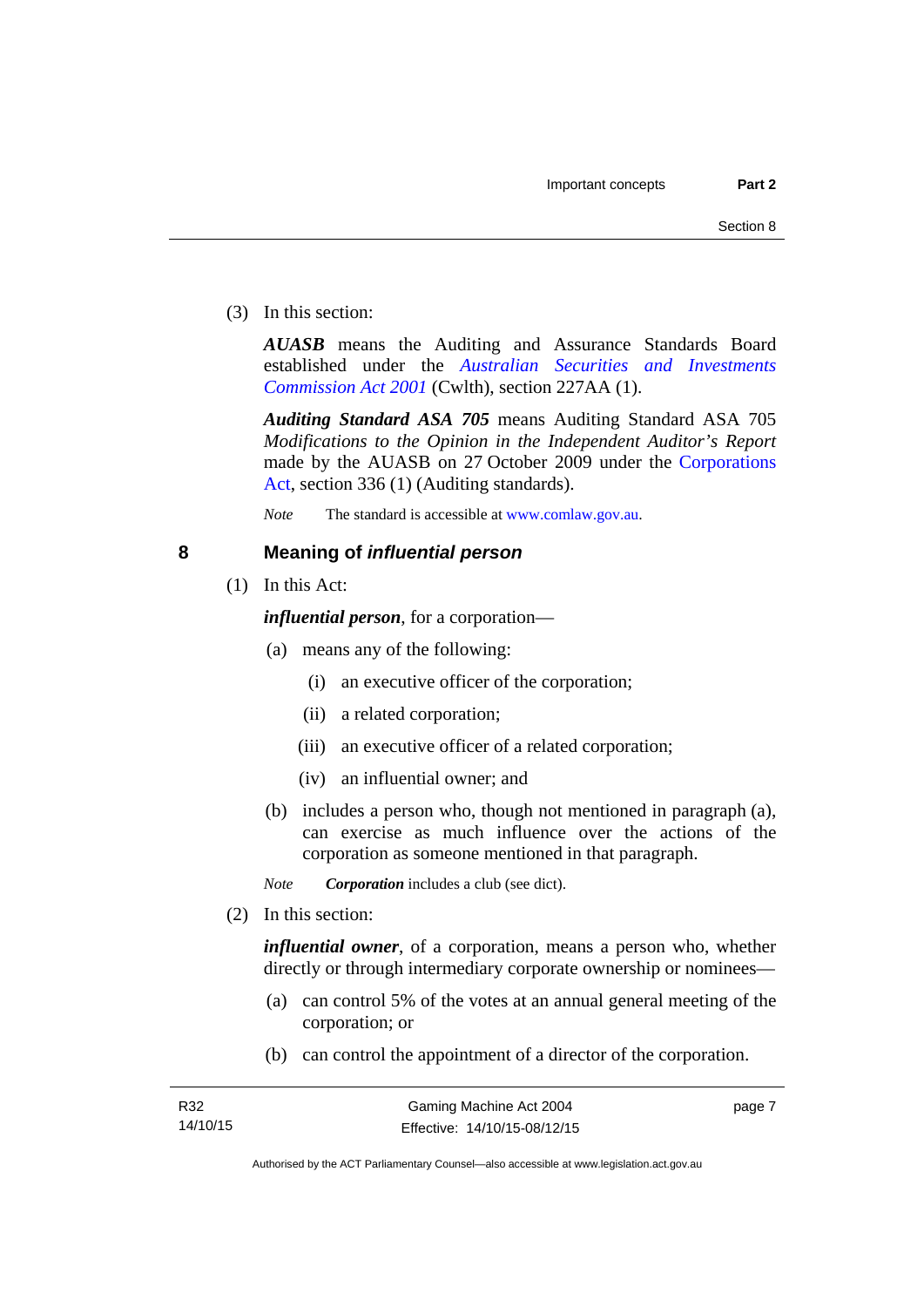Section 9

*related corporation* means a related body corporate under the [Corporations Act](http://www.comlaw.gov.au/Series/C2004A00818).

### <span id="page-23-0"></span>**9 Proper completion—applications under Act**

- (1) An application under a provision of this Act is *properly completed* only if the following requirements are met:
	- (a) if a form is approved under the [Control Act,](http://www.legislation.act.gov.au/a/1999-46/default.asp) section 53D for the application—the form is used;
	- (b) the application includes all information and documents required under the provision to be included;
	- (c) a document required to be included with the application includes all information required under the provision to be included in the document and is substantially complete;
	- (d) the application, and any document or information included in the application, is verified in the way required by the provision;
	- (e) if a fee is determined under section 177 for the application the fee is paid.
	- *Note 1* Under the [Legislation Act,](http://www.legislation.act.gov.au/a/2001-14) s 255 (5), if a form requires any of the following, substantial compliance with the form is not sufficient and the form is properly completed only if the requirement is complied with:
		- (a) the form to be signed;
		- (b) the form to be prepared in a particular way (for example, on paper of a particular size or quality or in a particular electronic form);
		- (c) the form to be completed in a particular way;
		- (d) particular information to be included in the form, or a particular document to be attached to or given with the form;
		- (e) the form, information in the form, or a document attached to or given with the form, to be verified in a particular way (for example, by statutory declaration).
	- *Note* 2 It is an offence to make a false or misleading statement, give false or misleading information or produce a false or misleading document (see [Criminal Code](http://www.legislation.act.gov.au/a/2002-51), pt 3.4).

R32 14/10/15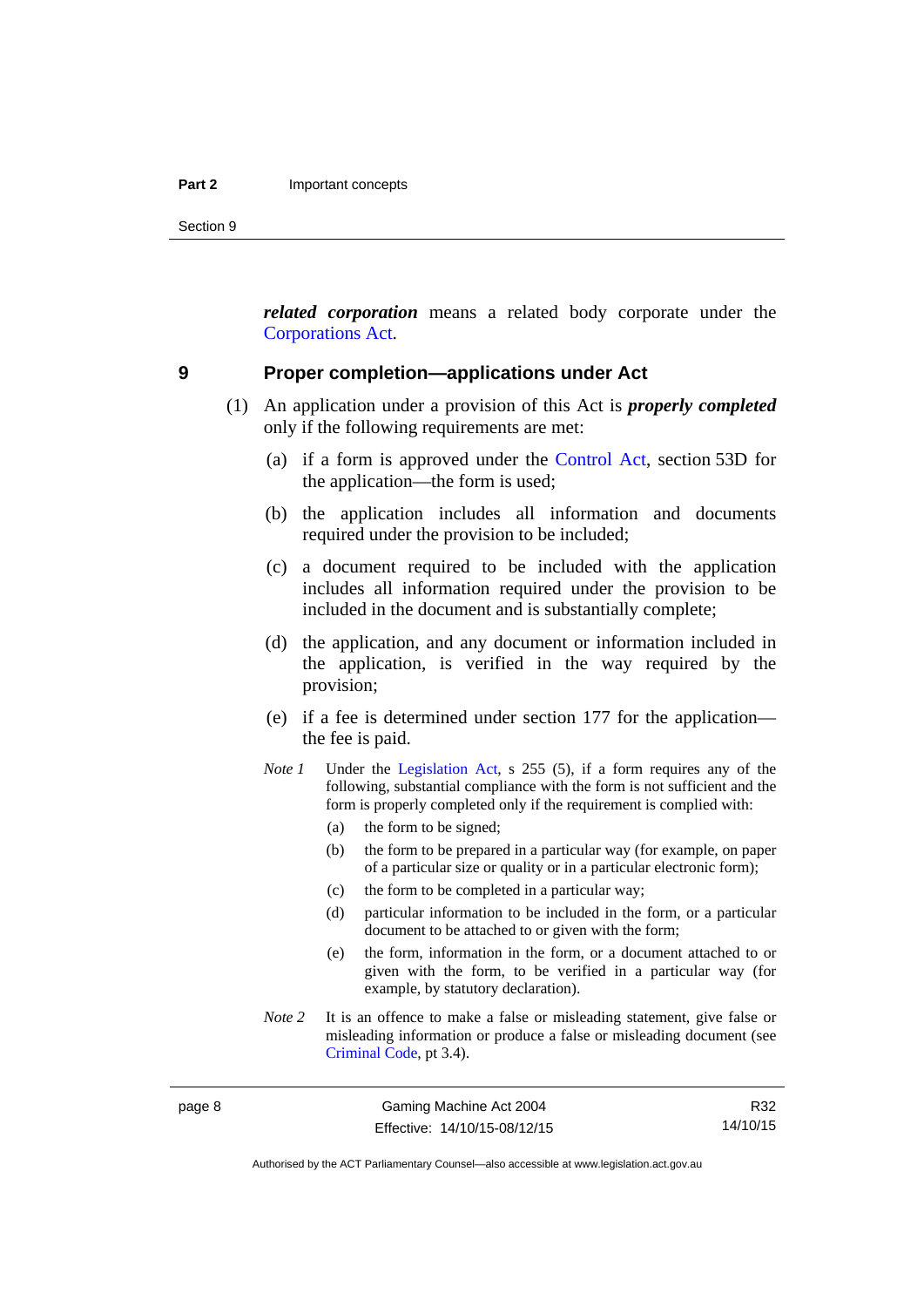- (2) If an application under this Act is not properly completed—
	- (a) the commission may refuse to consider the application; and
	- (b) if the commission refuses to consider the application—the application lapses.
	- *Note* A reference to an Act includes a reference to the statutory instruments made or in force under the Act, including any regulation (see [Legislation Act,](http://www.legislation.act.gov.au/a/2001-14) s 104).
- (3) The commission may, in writing, require an applicant to give the commission additional information, within the time stated by the commission, that the commission reasonably needs to decide the application.
- (4) If the applicant does not comply with a requirement under subsection (3) within the time stated by the commission—
	- (a) the commission may refuse to consider the application; and
	- (b) if the commission refuses to consider the application—the application lapses.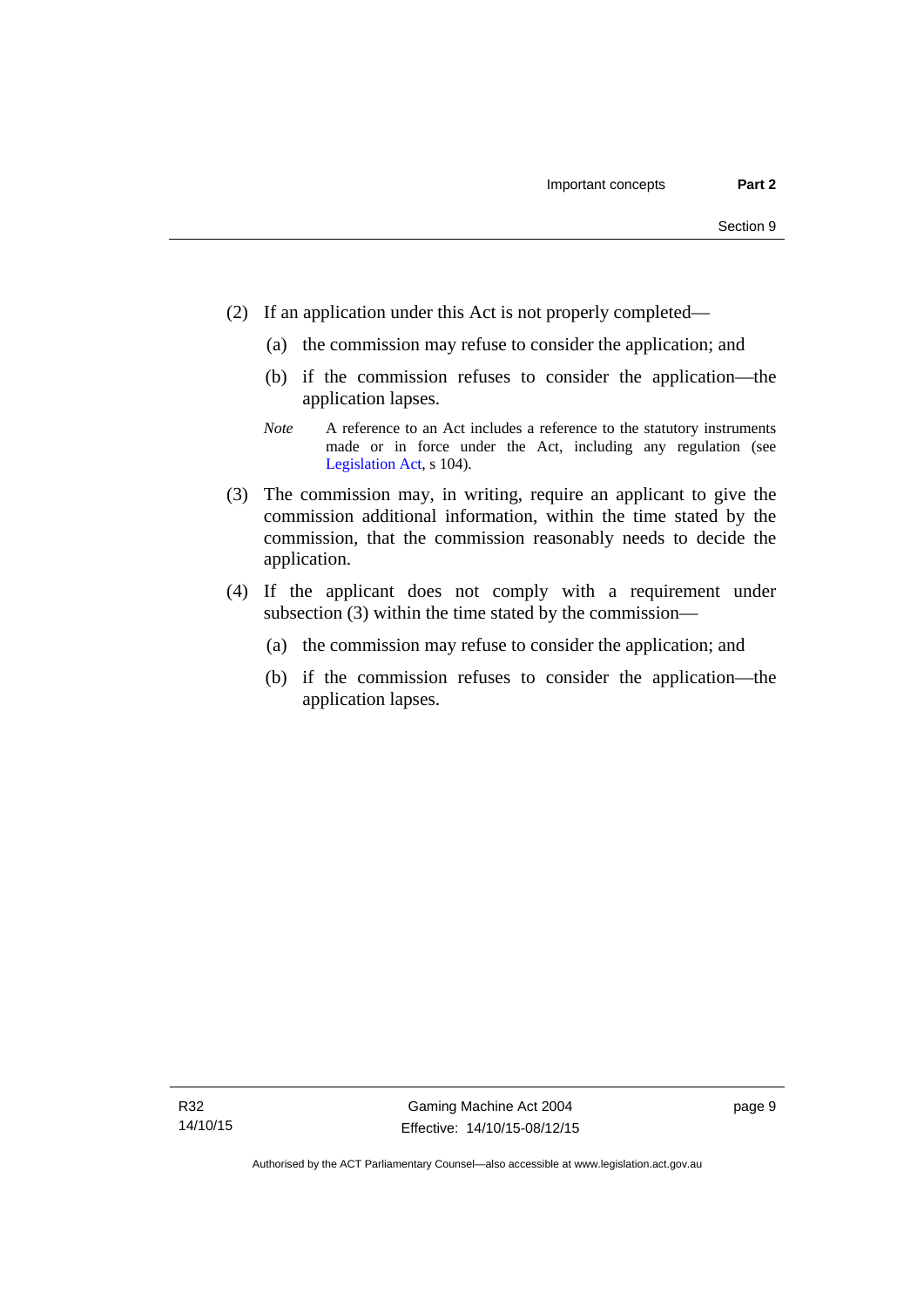# <span id="page-25-0"></span>**Part 2A Gaming machine authorisation numbers**

## <span id="page-25-1"></span>**10 Maximum number of authorisations for gaming machines allowed in ACT**

 (1) The maximum number of authorisations for gaming machines for all authorised premises in the ACT is worked out as follows:

$$
SN - (NS + NC + NF)
$$

*NC* means the total number of authorisations cancelled after the relevant day.

*NF* means the total number of authorisations forfeited to the Territory after the relevant day.

*NS* means the total number of authorisations surrendered after the relevant day.

*SN* means the number notified by the commission on the relevant day.

- (2) The total number of authorisations for gaming machines allowed under all authorisation schedules issued under this Act must not exceed the maximum number worked out under subsection (1).
	- *Note* An authorisation schedule is included in an authorisation certificate (see s 27 (1) (h) and s 30 (3) (j)).
- (3) As soon as practicable after each time the maximum number of authorisations for gaming machines changes, the commission must prepare a notice stating the new maximum number and the date of the change.

R32 14/10/15

Authorised by the ACT Parliamentary Counsel—also accessible at www.legislation.act.gov.au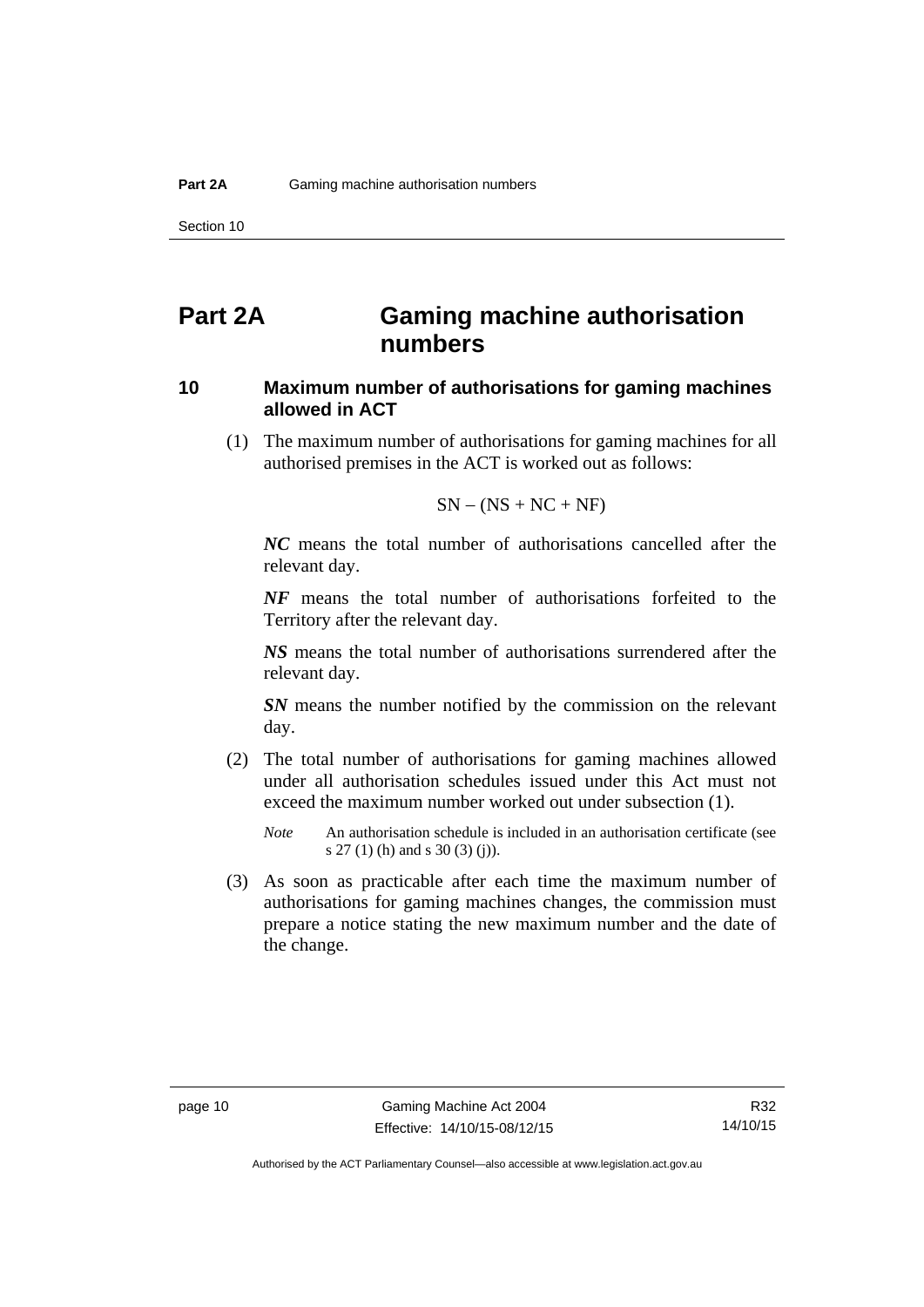- (4) Each of the following is a notifiable instrument:
	- (a) a notification under subsection (1), definition of *SN*;
	- (b) a notice under subsection (3).
	- *Note* A notifiable instrument must be notified under the [Legislation Act](http://www.legislation.act.gov.au/a/2001-14).
- (5) In this section:

*cancelled*—an authorisation for a gaming machine is *cancelled* if—

- (a) the authorisation is cancelled under—
	- (i) section 62 (Commission may take disciplinary action against licensee); or
	- (ii) section 64 (Cancellation of authorisation certificate because of cancellation etc of general and on licences); and
- (b) the cancellation has become final.

*final*—a cancellation of an authorisation becomes *final* when—

- (a) the time for any appeal or review in relation to the decision has ended; or
- (b) any appeal or review in relation to the decision has been decided or withdrawn.

*relevant day* means the day the *[Gaming Machine \(Reform\)](http://www.legislation.act.gov.au/a/2015-21/default.asp)  [Amendment Act 2015](http://www.legislation.act.gov.au/a/2015-21/default.asp)*, section 4 commences.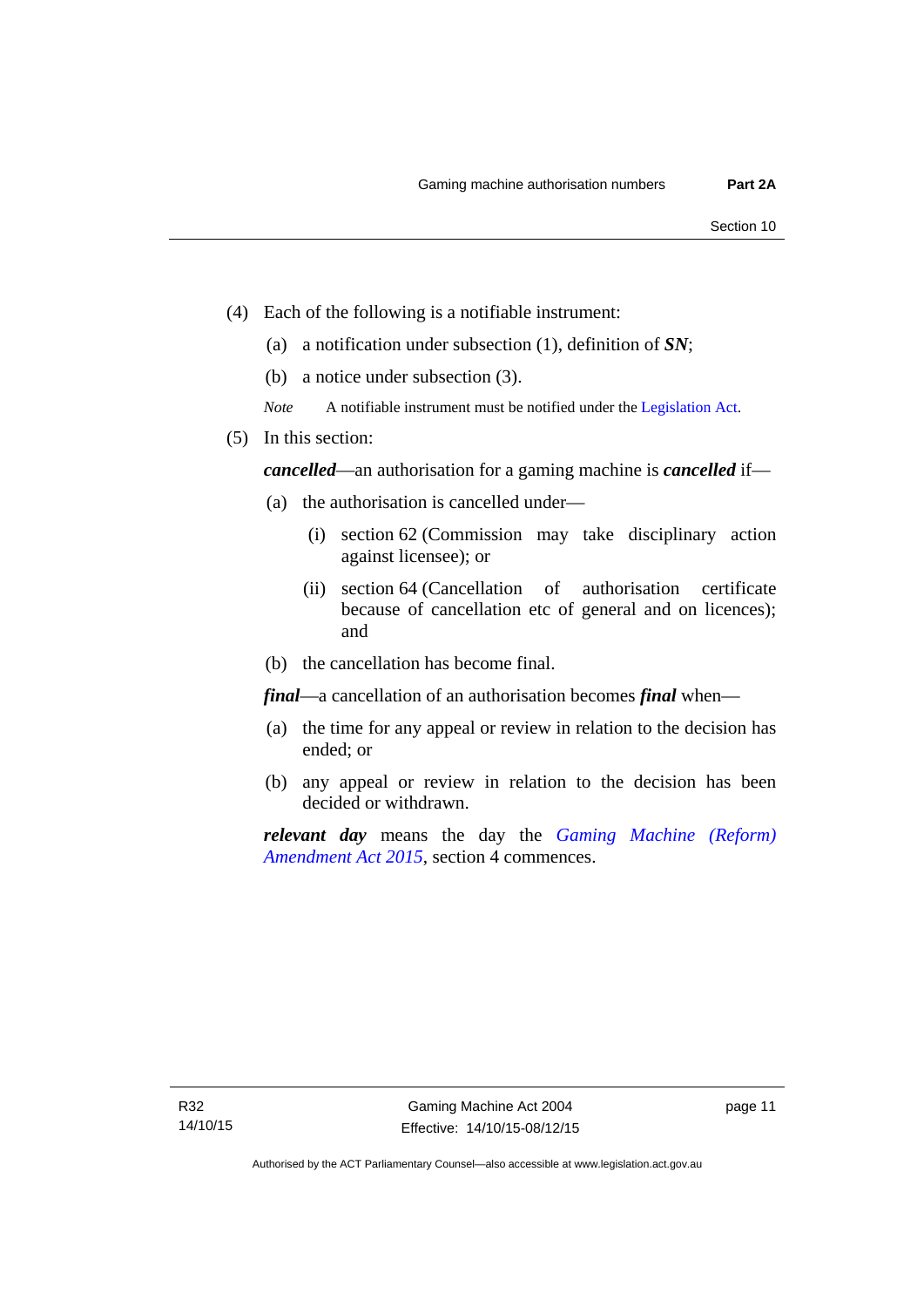Section 10

*surrendered*—an authorisation for a gaming machine is *surrendered* if the licensee, under section 37F (1) (c) (Surrender of licences, authorisation certificates and authorisations), surrenders the authorisation and the surrender takes effect under section 173E (Notifiable actions—date of effect).

- *Note 1* The surrender of an authorisation is a notifiable action (see pt 13A and sch 2).
- *Note* 2 A notifiable action takes place—
	- (a) the prescribed number of days after the day the commission receives the notification (see s 173E (a)); or
	- (b) if the commission allows the notifiable action to take place on an earlier day—that day (see s 173E (b)); or
	- (c) if the commission asks for additional information under s 173E (c)—when the commission has notified the licensee that it is satisfied in relation to the additional information (see s 173E (c)).

page 12 Gaming Machine Act 2004 Effective: 14/10/15-08/12/15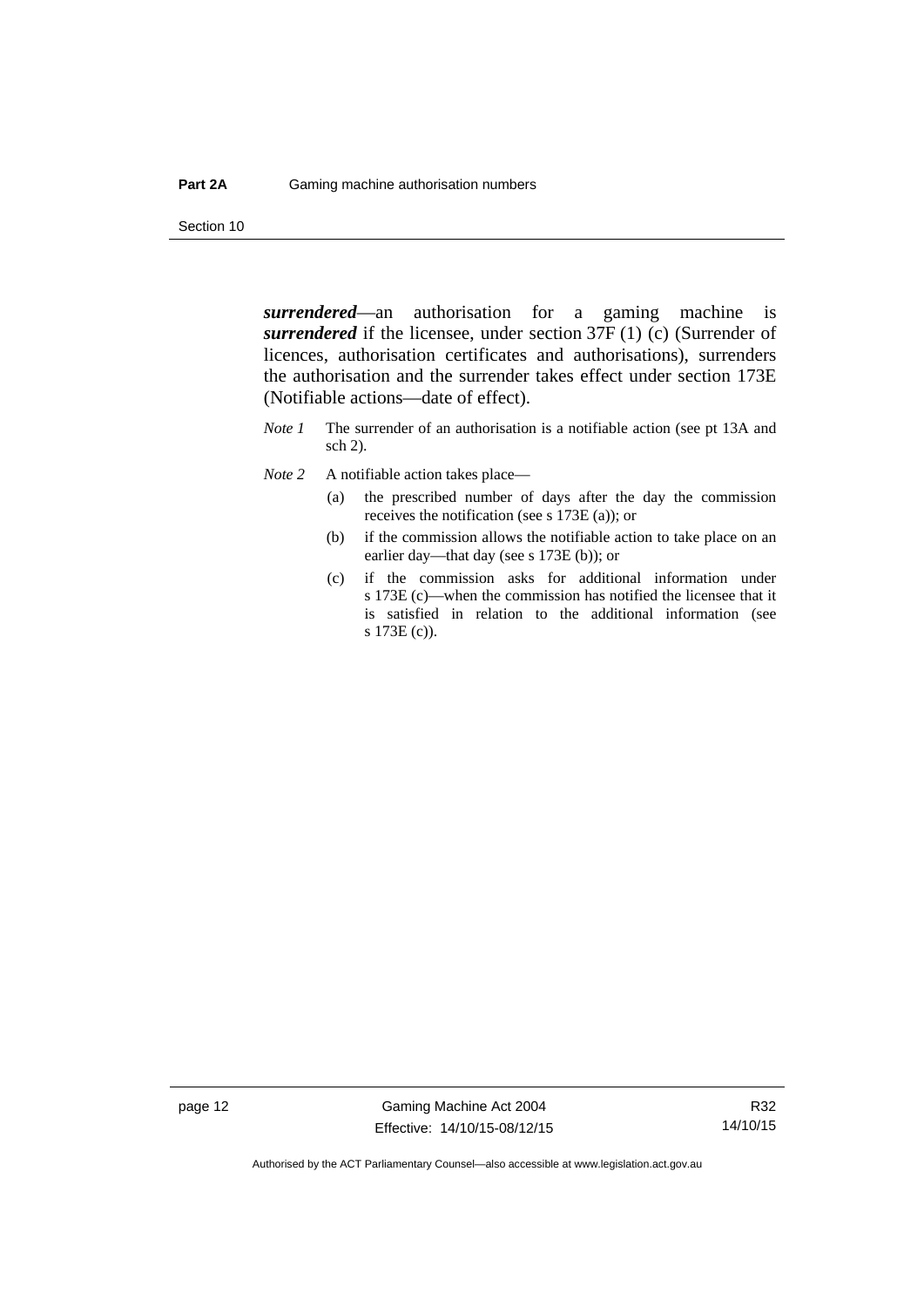# <span id="page-28-0"></span>**Part 2B Licences and authorisations**

# <span id="page-28-1"></span>**Division 2B.1 Definitions and important concepts**

# <span id="page-28-2"></span>**11 Definitions—pt 2B**

In this part:

*authorisation certificate amendment application*—see section 33 (1).

*authorisation certificate application*, for class C gaming machines—see section 21 (1).

*class B licence* means a licence to operate class B gaming machines.

*class B licence and authorisation certificate application*—see section 28 (1).

*class C licence* means a licence to operate class C gaming machines.

*Note* An applicant who the commission is satisfied on reasonable grounds is an eligible person must be issued with a class C licence (see s 17 (3)).

*class C licence application*—see section 15.

*gaming area amendment*—see section 33 (1) (a).

*increase maximum amendment*—see section 33 (1) (c).

*minor licence amendment application*—see section 31 (1).

*premises relocation amendment*—see section 33 (1) (b).

# <span id="page-28-3"></span>**12 Meaning of** *social impact assessment*

- (1) For this Act, a *social impact assessment* for an application is a written assessment of the likely economic and social impact of the operation of gaming machines—
	- (a) for an authorisation certificate application—under the proposed authorisation certificate; or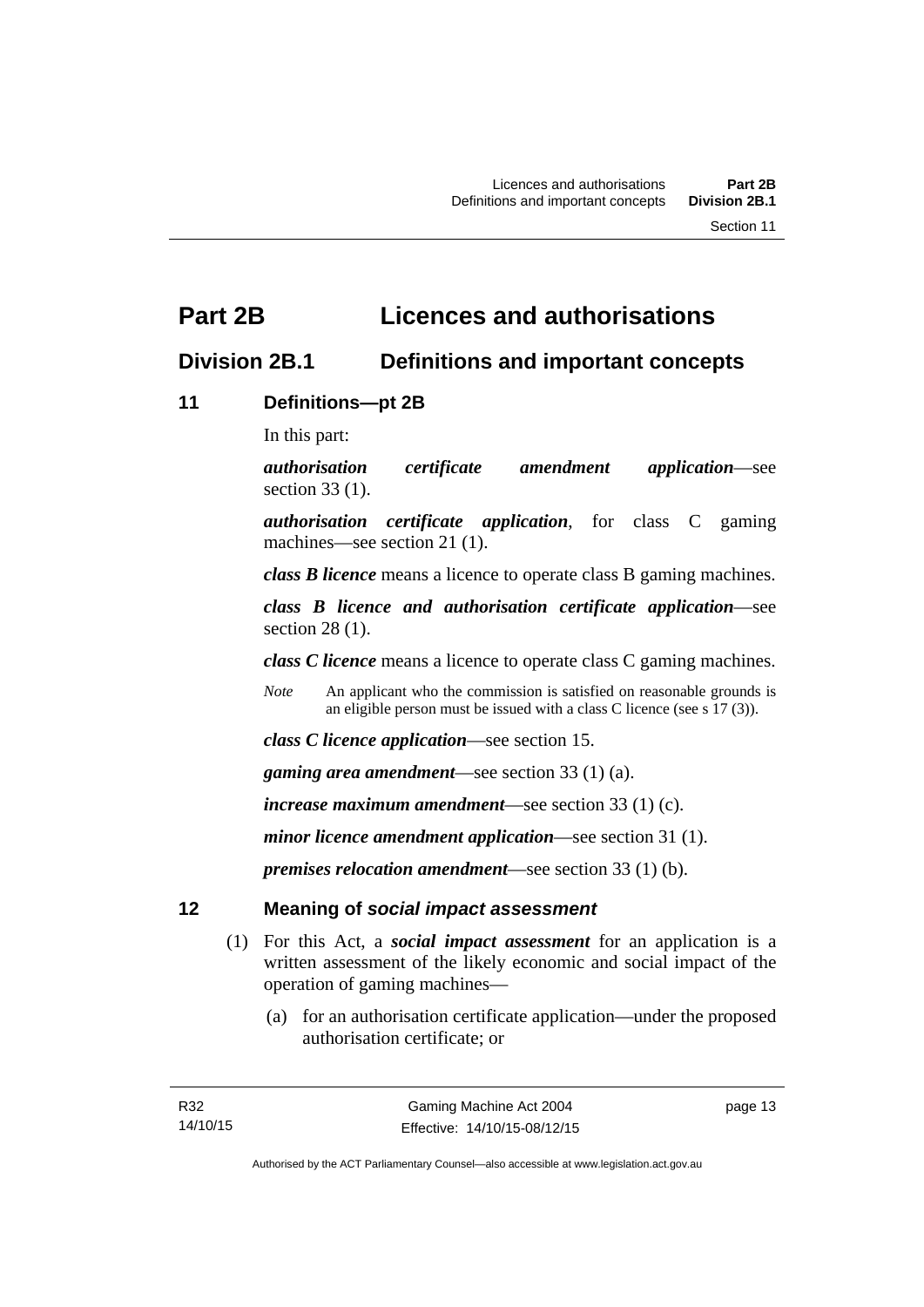- (b) for an authorisation certificate amendment application—under the authorisation certificate as proposed to be amended; or
- (c) for an application for an in-principle authorisation certificate under the proposed in-principle authorisation certificate.

### *Note* A social impact assessment is required for—

- (a) an authorisation certificate application (see s 22 (2) (a)); and
- (b) some authorisation certificate amendment applications (see s 34 (f) (ii) (A) and s 37 (4) (a)); and
- (c) an application for an in-principle authorisation certificate (see s 38C, which requires applications to comply with s 22 (1)).
- (2) A regulation may make provision in relation to social impact assessments, including the following:
	- (a) the requirements that must be satisfied by a social impact assessment;
	- (b) the matters to be addressed by a social impact assessment;
	- (c) the information to be given in a social impact assessment.

### <span id="page-29-0"></span>**13 Social impact assessment—publication**

- (1) This section applies if an applicant for any of the following is required to provide a social impact assessment with the application:
	- (a) an authorisation certificate;
	- (b) an amendment of an authorisation certificate;
	- (c) an in-principle authorisation certificate.
- (2) The applicant must give public notice of the application, stating that—
	- (a) the social impact assessment for the application will be available for inspection by members of the public at the commission's office during ordinary business hours for 6 weeks after a day stated in the public notice (the *comment period*); and

Authorised by the ACT Parliamentary Counsel—also accessible at www.legislation.act.gov.au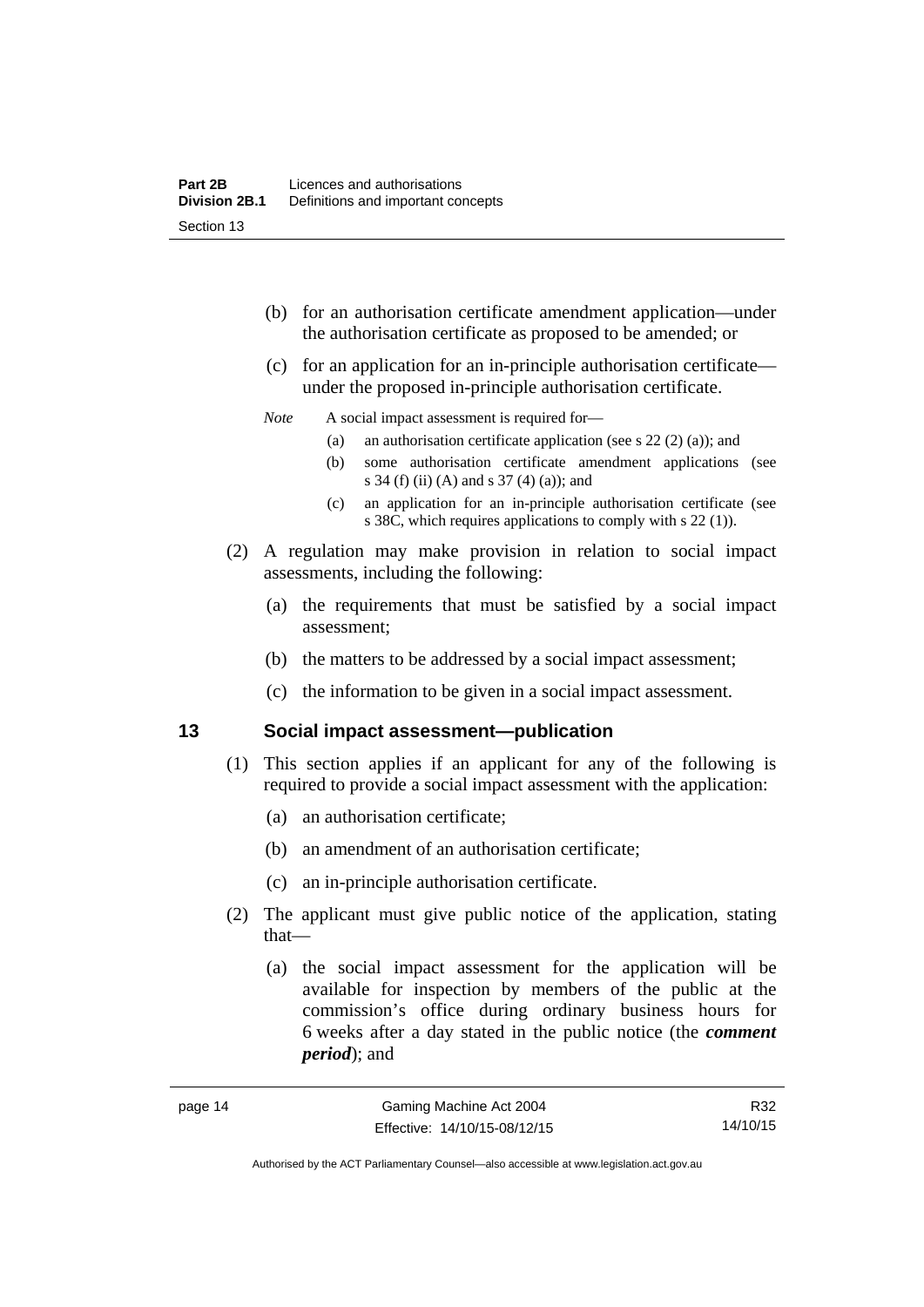- (b) any written submissions about the social impact assessment may be made to the commission within the comment period.
- *Note 1 Public notice* means notice on an ACT government website or in a daily newspaper circulating in the ACT (see [Legislation Act,](http://www.legislation.act.gov.au/a/2001-14) dict, pt 1).
- *Note 2* If a form is approved under the [Control Act](http://www.legislation.act.gov.au/a/1999-46), s 53D for a public notice, the form must be used.
- (3) Before the comment period begins, the applicant must give the commission—
	- (a) the social impact assessment for the application; and
	- (b) a copy of the public notice.
- (4) The applicant must—
	- (a) on or before the day the public notice is given, place a sign (the *information sign*) containing information about the application in a prominent position—
		- (i) for an authorisation certificate application or authorisation certificate amendment application—outside each public entrance to the premises to which the application relates; or
		- (ii) for an application for an in-principle authorisation certificate—on the land at the address to which the approval applies; and
	- (b) ensure that the sign stays there for the comment period.
- (5) However, an applicant for an in-principle authorisation certificate need not comply with subsection (4) if it would be impractical to do so.

### **Examples—impractical to place sign at address**

1 there is no road access to the address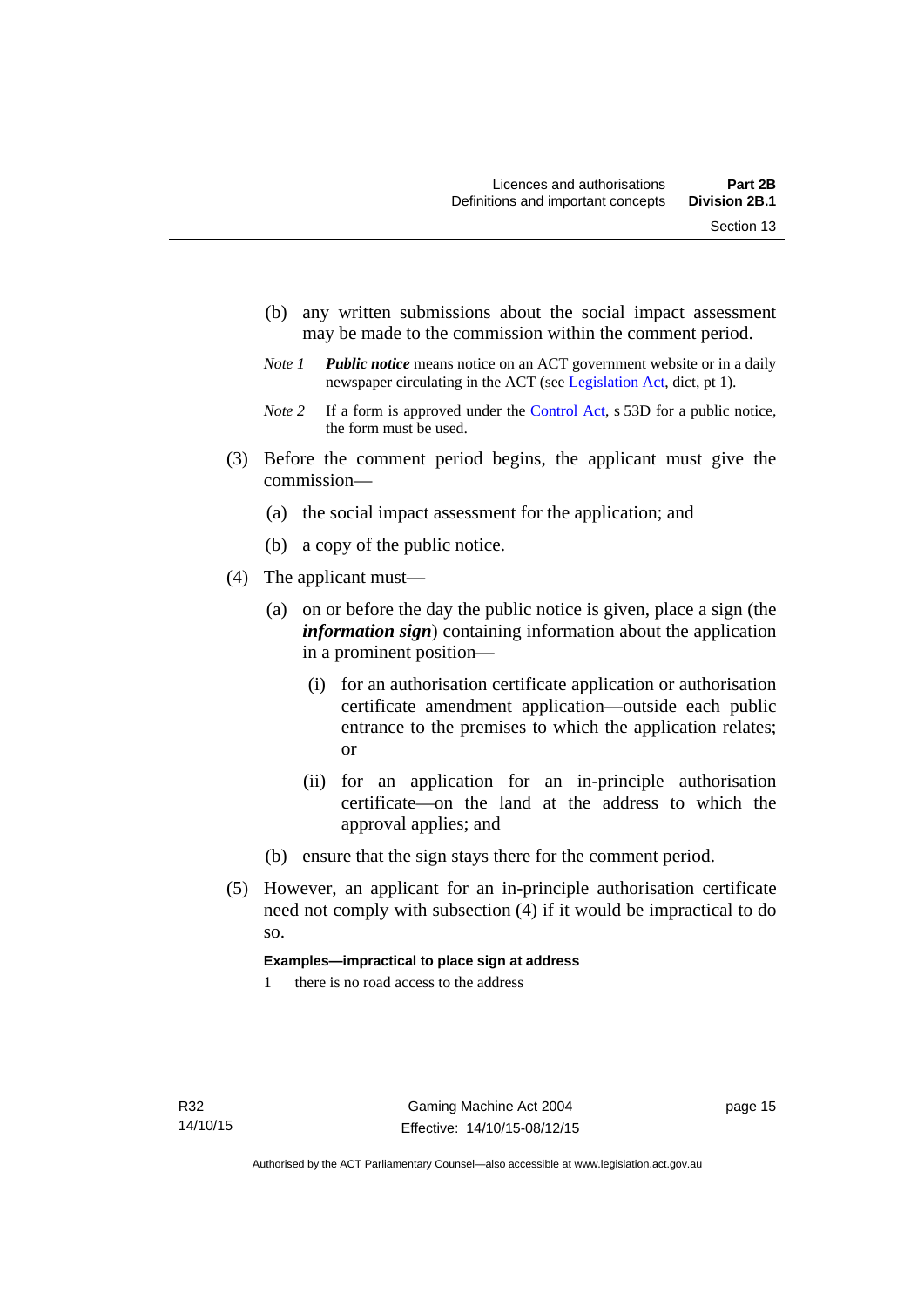- 2 building work is being carried out at the address
- *Note* An example is part of the Act, is not exhaustive and may extend, but does not limit, the meaning of the provision in which it appears (see [Legislation Act,](http://www.legislation.act.gov.au/a/2001-14) s 126 and s 132).
- (6) The information sign must include the following:
	- (a) a description of the application;
	- (b) a statement of when and where the social impact assessment for the application will be available;
	- (c) an invitation to make written submissions to the commission about the social impact assessment within the comment period;
	- (d) when the comment period ends;
	- (e) details of where to get more information about the application.
- (7) The commission must make the social impact assessment available for inspection by members of the public at the commission's office during ordinary business hours during the comment period.
- (8) The commission must not decide the application until the comment period has ended.

### <span id="page-31-0"></span>**14 Applications to be dealt with in order of receipt etc**

- (1) A person may make an authorisation certificate application when the person makes a licence application for a class B or class C licence.
- (2) The commission must deal with properly completed licence applications and properly completed authorisation certificate applications in the order in which the commission receives the applications.
	- *Note 1* The commission may refuse to consider an application that is not properly completed. If the commission refuses to consider the application, it lapses (see s 9 (2)).
	- *Note* 2 If additional information in relation to an application is not given to the commission within the time required by the commission, the

Authorised by the ACT Parliamentary Counsel—also accessible at www.legislation.act.gov.au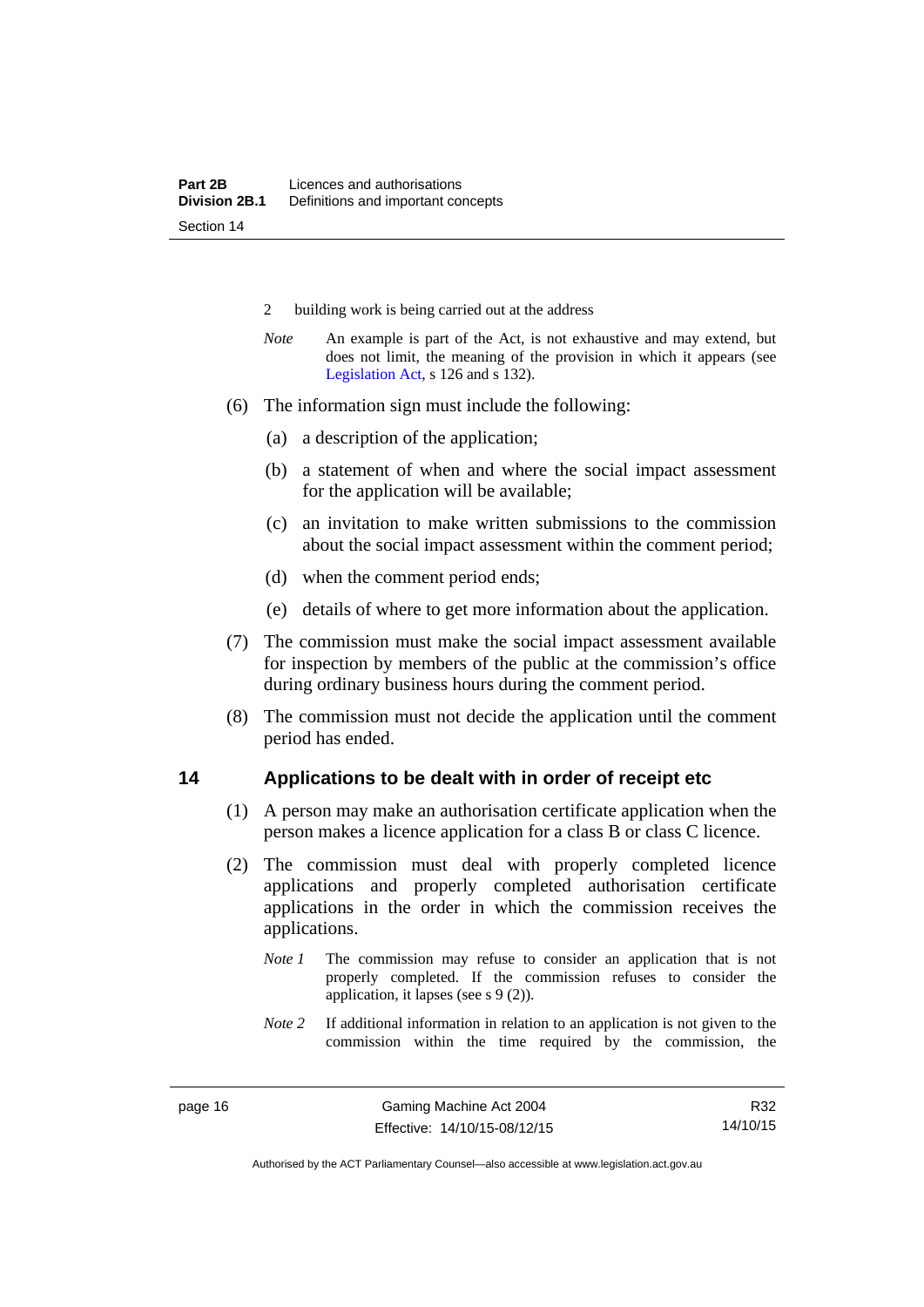commission may refuse to consider the application. If the commission refuses to consider the application, it lapses (see s 9 (4)).

*Note 3* It is an offence to make a false or misleading statement, give false or misleading information or produce a false or misleading document (see [Criminal Code](http://www.legislation.act.gov.au/a/2002-51), pt 3.4).

# <span id="page-32-0"></span>**Division 2B.2 Class C licences—application and issue**

### <span id="page-32-1"></span>**15 Licence for class C gaming machines—application**

A club may apply to the commission for a licence for class C gaming machines (a *class C licence application*).

- *Note 1* If a form is approved under the [Control Act,](http://www.legislation.act.gov.au/a/1999-46/default.asp) s 53D for an application, the form must be used.
- *Note* 2 A fee may be determined under s 177 for an application.

### <span id="page-32-2"></span>**16 Class C licence application—contents**

A class C licence application must—

- (a) be in writing and signed by the applicant; and
- (b) state the name of the applicant's legal entity and the applicant's address; and
- (c) state the applicant's ABN; and
- (d) state the applicant's—
	- (i) ACN; or
	- (ii) if the applicant is an incorporated association association number; and

*Note Association number*—see the dictionary.

- (e) state that the application is for a class C licence; and
- (f) state the name and address of each director of the applicant; and

page 17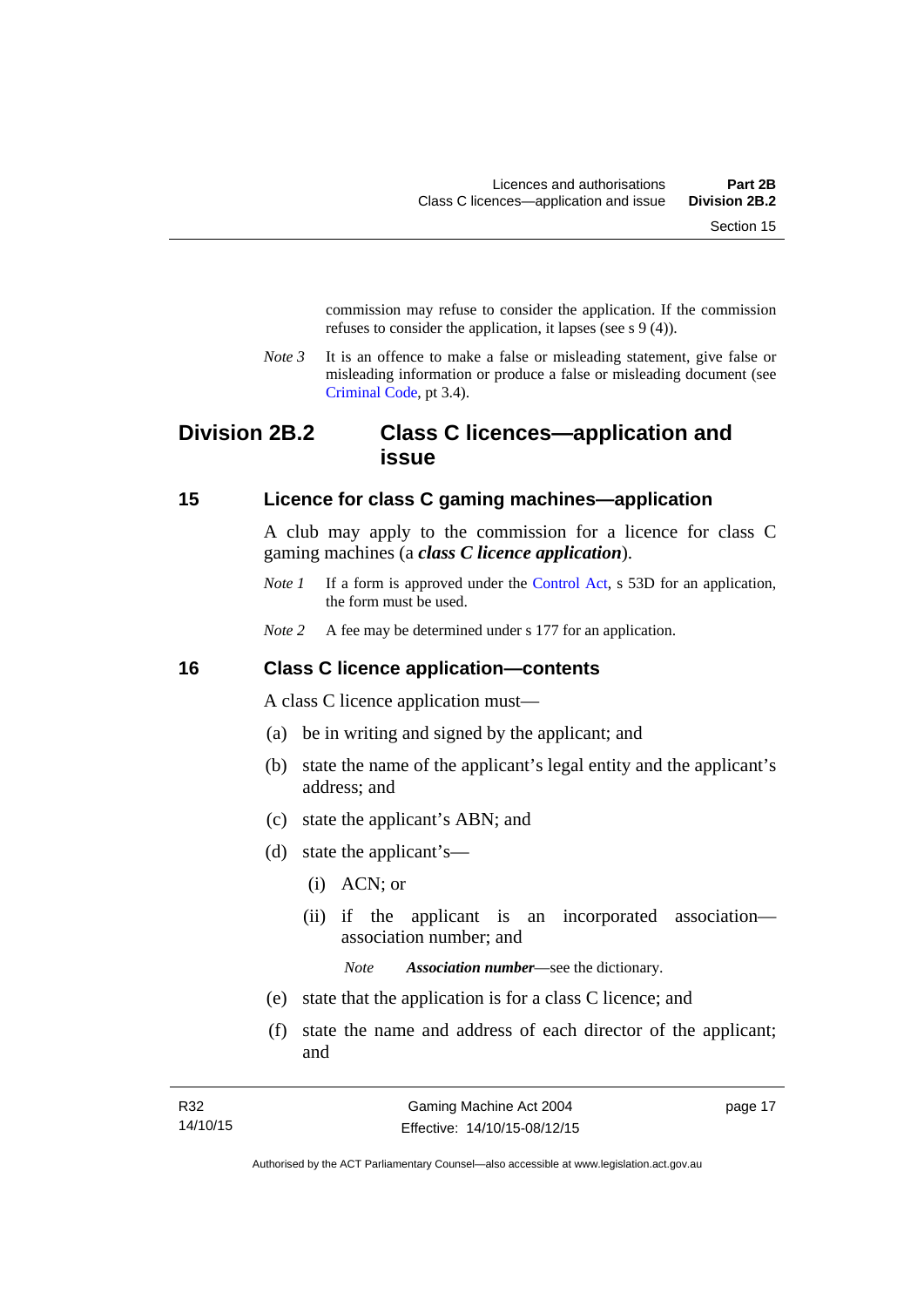- (g) state the name of each influential person for the applicant and the person's relationship with the applicant; and
- (h) include the following:
	- (i) a copy of the applicant's constitution;
	- (ii) an alphabetical list of names and addresses of all current members of the applicant, certified correct by the applicant's secretary;
	- (iii) a statement, signed by the applicant's secretary, stating the grounds on which the applicant claims to be an eligible club;

*Note* A *club* is a corporation (see dict, def *corporation*).

- (iv) evidence that a majority of the applicant's voting members who voted in a ballot conducted under a regulation voted for the applicant having gaming machines; and
- (i) include anything else prescribed by regulation.
- *Note 1* The commission may refuse to consider an application that is not properly completed. If the commission refuses to consider the application, it lapses (see s 9 (2)).
- *Note* 2 If additional information in relation to an application is not given to the commission within the time required by the commission, the commission may refuse to consider the application. If the commission refuses to consider the application, it lapses (see s 9 (4)).

## <span id="page-33-0"></span>**17 Class C licence—decision on application**

- (1) This section applies if the commission receives a licence application under section 15 (Licence for class C gaming machines application).
- (2) In deciding whether to issue a class C licence, the commission may consider any matter prescribed by regulation.

Authorised by the ACT Parliamentary Counsel—also accessible at www.legislation.act.gov.au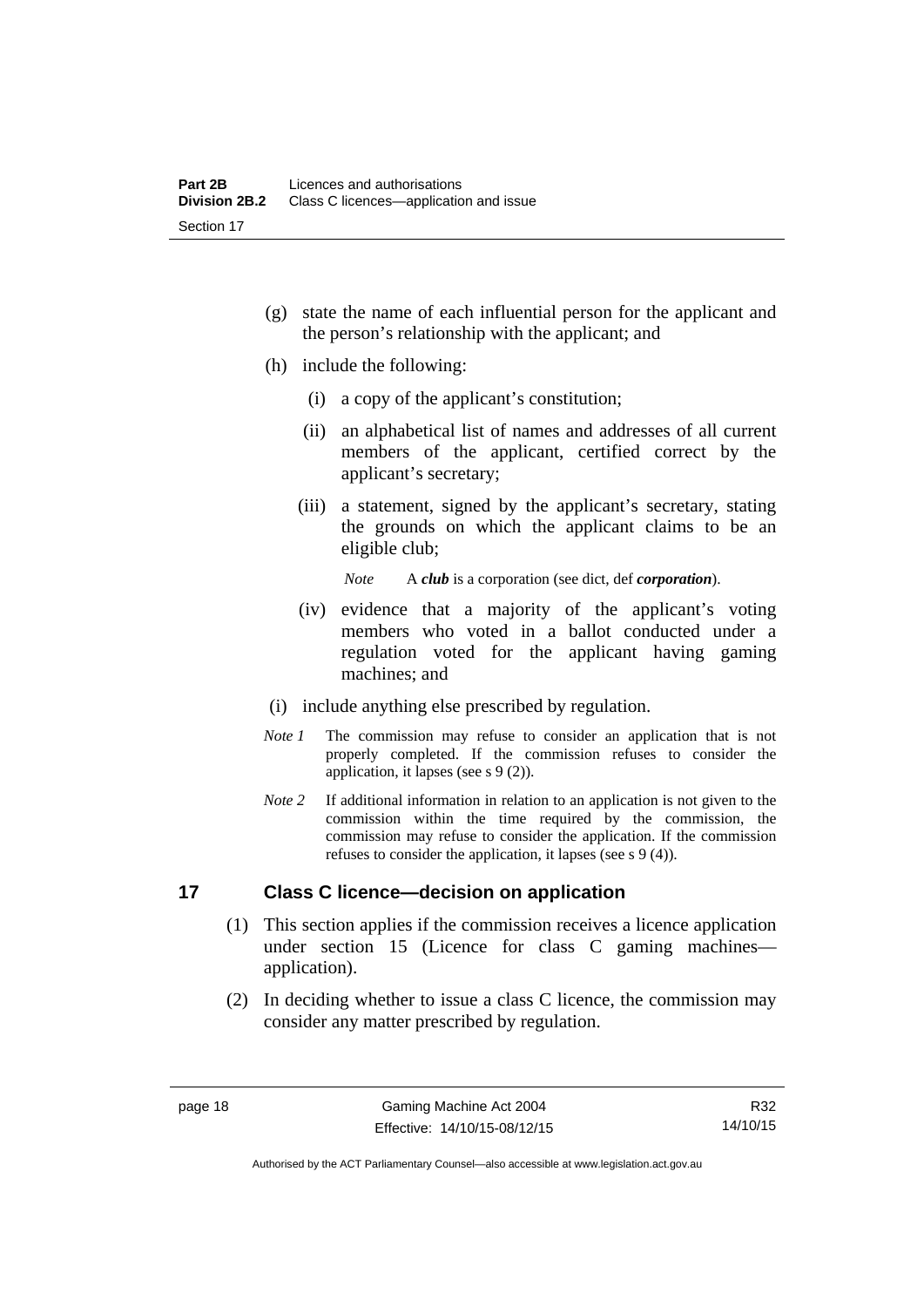- (3) The commission must issue a class C licence to the applicant if satisfied on reasonable grounds that—
	- (a) the applicant is an eligible person; and
	- (b) a majority of the applicant's voting members who voted in a ballot conducted under a regulation voted for the applicant having gaming machines.
	- *Note 1* If a corporation is a club, the corporation is an eligible person if it is an eligible club (see s 7 (1) (b)).
	- *Note 2* The commission may refuse to issue a class C licence to a club if a ground for refusing the licence exists (see s 18).

### <span id="page-34-0"></span>**18 Class C licence application—grounds for refusal**

- (1) The commission may refuse to issue a class C licence to a club if satisfied that—
	- (a) the election of a member of the club's management committee or board has been decided, controlled or influenced in a significant way, or to a significant degree, by—
		- (i) people who are not voting members of the club; or
		- (ii) only some voting members of the club; or
	- (b) the voting members of the club, taken as a group, do not have complete control over the election of all members of the club's management committee or board; or
	- (c) each voting member of the club does not have an equal right to elect people, or to nominate or otherwise choose people for election, to the club's management committee or board; or
	- (d) if the club does not own its premises—an executive officer or employee of the club is also the club's lessor, or an associate of the club's lessor; or
	- (e) an executive officer or employee of the club is a creditor, or an associate of a creditor, of the club; or

page 19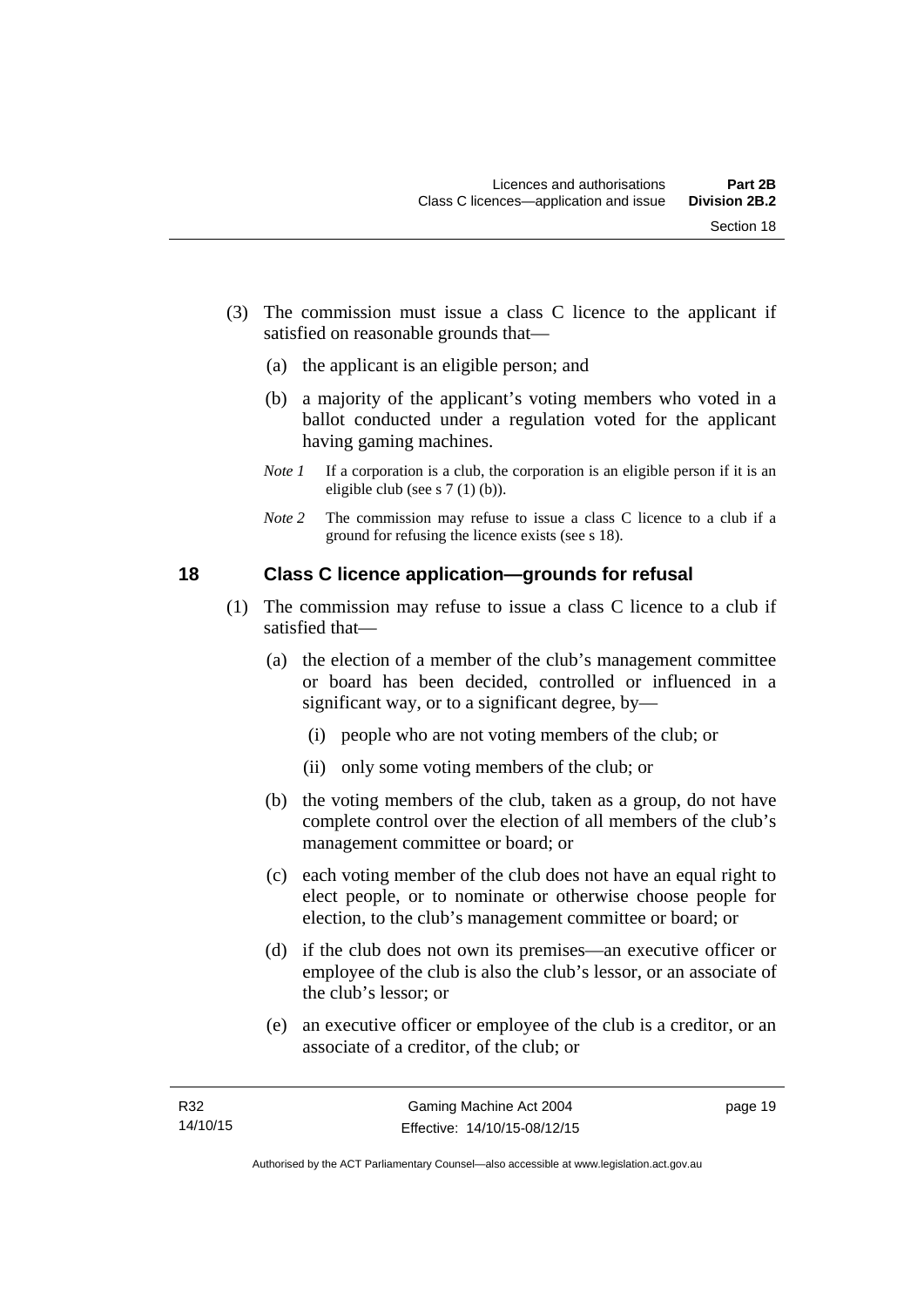- (f) the club's management committee or board does not, for any reason, have complete control over the club's business or operations, or a significant aspect of the club's business or operations; or
- (g) the club is being, or may be, used as a device for individual gain or commercial gain by someone other than the club.
- (2) However, the commission must not refuse to issue a class C licence under subsection  $(1)$   $(a)$ ,  $(b)$  or  $(c)$  only because—
	- (a) the commission is satisfied that the election of a member of the club's management committee or board has been decided, controlled or influenced in a significant way, or to a significant degree, by an associated organisation; or
	- (b) the voting members of the club, taken as a group, do not have complete control over the election of all members of the club's management committee or board because an associated organisation has some control; or
	- (c) each voting member of the club does not have an equal right to elect people, or to nominate or otherwise choose people for election, to the club's management committee or board because an associated organisation has a right to elect, nominate or otherwise choose people for election.
	- *Note Associated organisation*, for a club—see the dictionary.

# <span id="page-35-0"></span>**19 Class C licence—conditions**

A class C licence is subject to—

- (a) a condition mentioned in part 3 (Licences and authorisation certificates—conditions) that applies to a licence; and
- (b) any other condition imposed by the commission.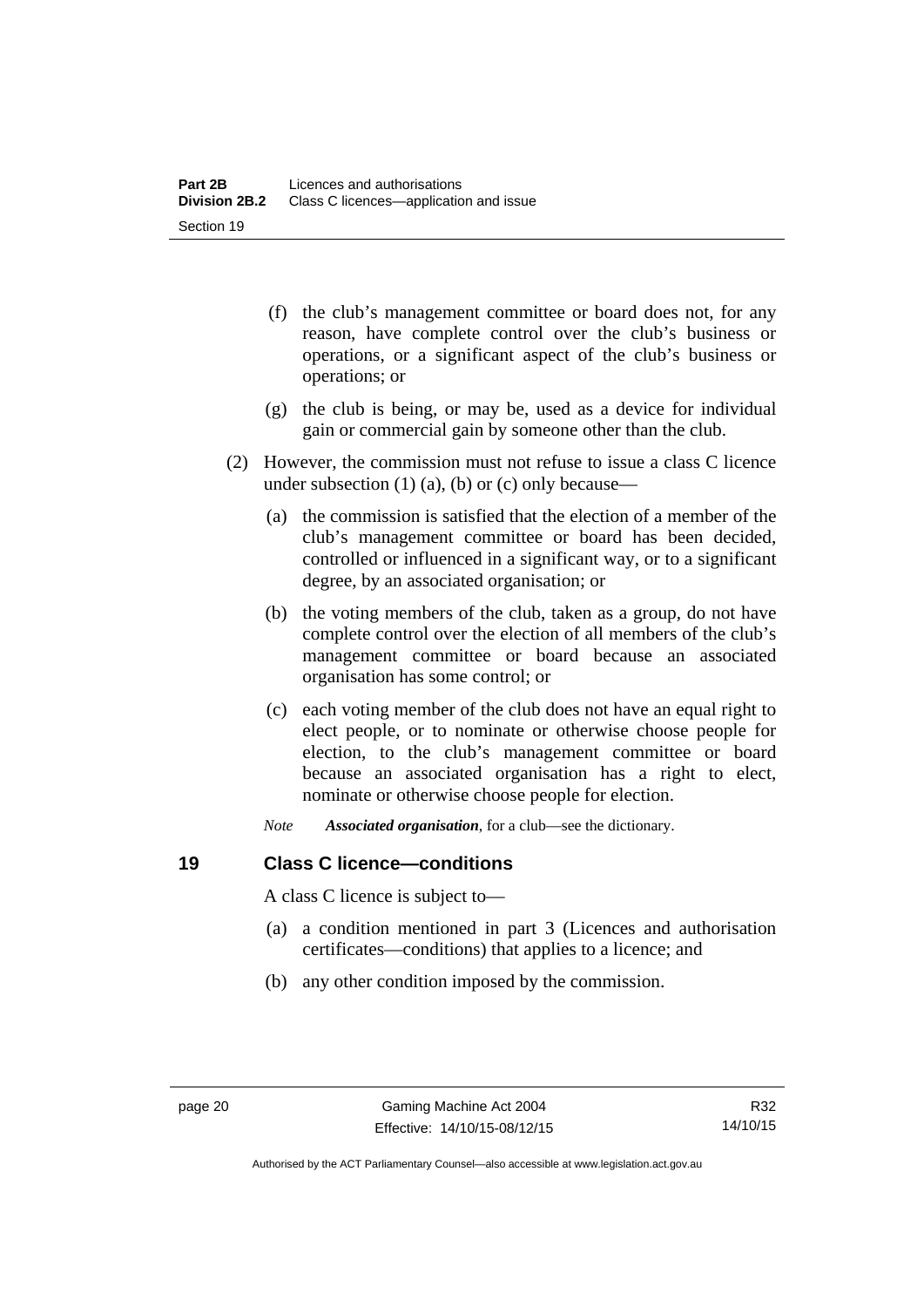Section 20

# **20 Class C licence—form**

- (1) A class C licence must—
	- (a) be in writing; and
	- (b) include the following:
		- (i) the licensee's name;

*Note Licensee's name*—see the dictionary.

- (ii) if the licensee carries on business under a name other than the licensee's name—the name under which the licensee carries on business;
- (iii) the licensee's ABN;
- (iv) the licensee's—
	- (A) ACN; or
	- (B) if the licensee is an incorporated association association number;

*Note Association number*—see the dictionary.

- (v) the date the licence comes into force;
- (vi) a unique identifying number (a *licence number*);
- (vii) a statement that the licensee is entitled to operate class C gaming machines;
- (viii) the conditions on the licence.
- (2) A regulation may prescribe other requirements in relation to the form of a licence.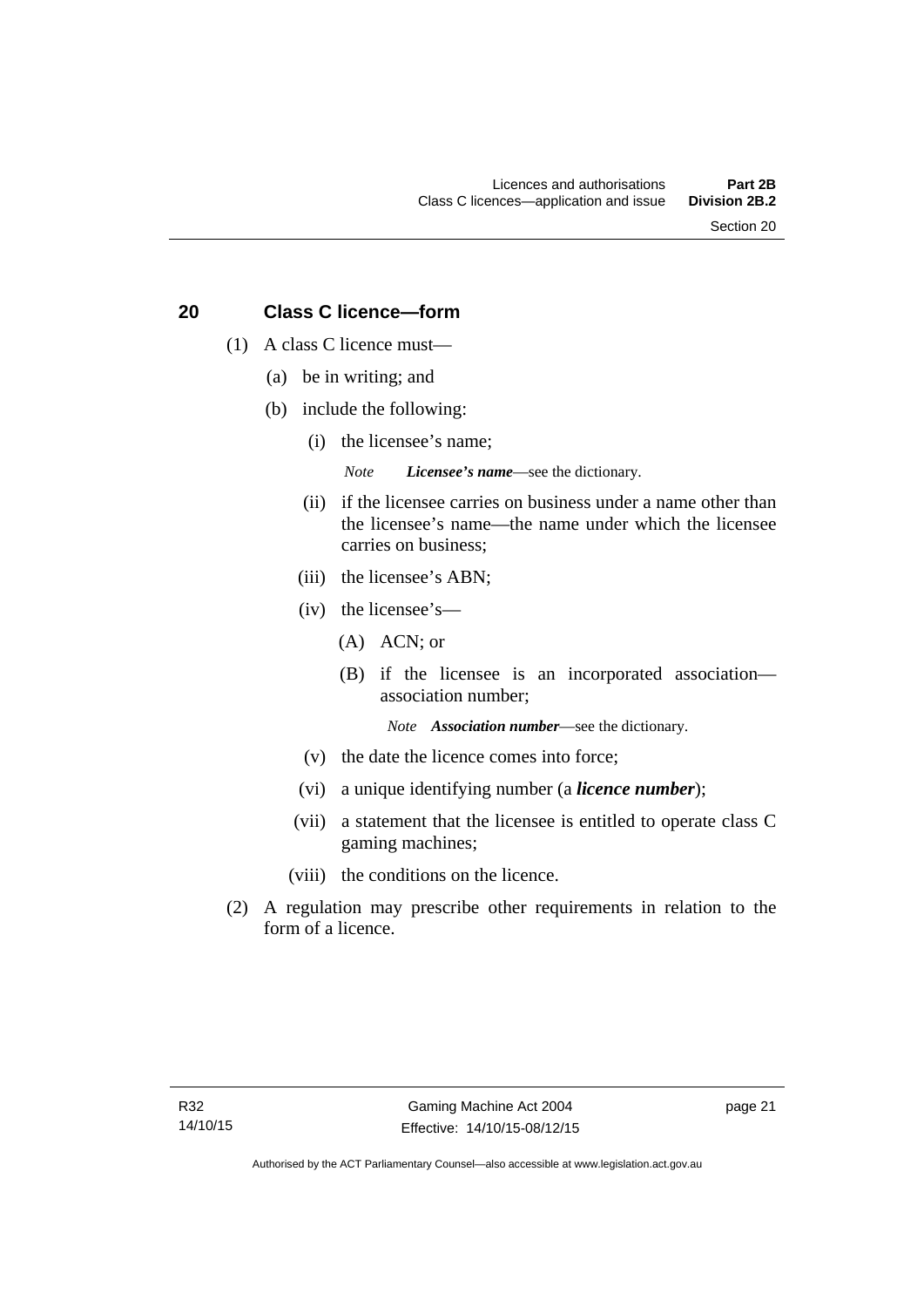# **Division 2B.3 Authorisation certificates for class C gaming machines—application and issue**

# **21 Authorisation certificate for class C gaming machines application**

- (1) A club may apply to the commission for an authorisation certificate (an *authorisation certificate application*) to have the maximum number of authorisations for class C gaming machines at the premises stated in the application.
	- *Note 1* If a form is approved under the [Control Act,](http://www.legislation.act.gov.au/a/1999-46/default.asp) s 53D for an application, the form must be used.
	- *Note* 2 A fee may be determined under s 177 for an application.
	- *Note 3* For the issue of authorisations in relation to a class B licence, see div 2B.4.
- (2) However, a club may make an authorisation certificate application only if the club—
	- (a) holds a current licence for class C gaming machines; or
	- (b) has made a class C licence application.

# **22 Authorisation certificate for class C gaming machines contents of application**

- (1) An authorisation certificate application for class C gaming machines must—
	- (a) be in writing signed by the applicant; and
	- (b) include the following:
		- (i) the name of the applicant's legal entity (the *applicant's name*);

Authorised by the ACT Parliamentary Counsel—also accessible at www.legislation.act.gov.au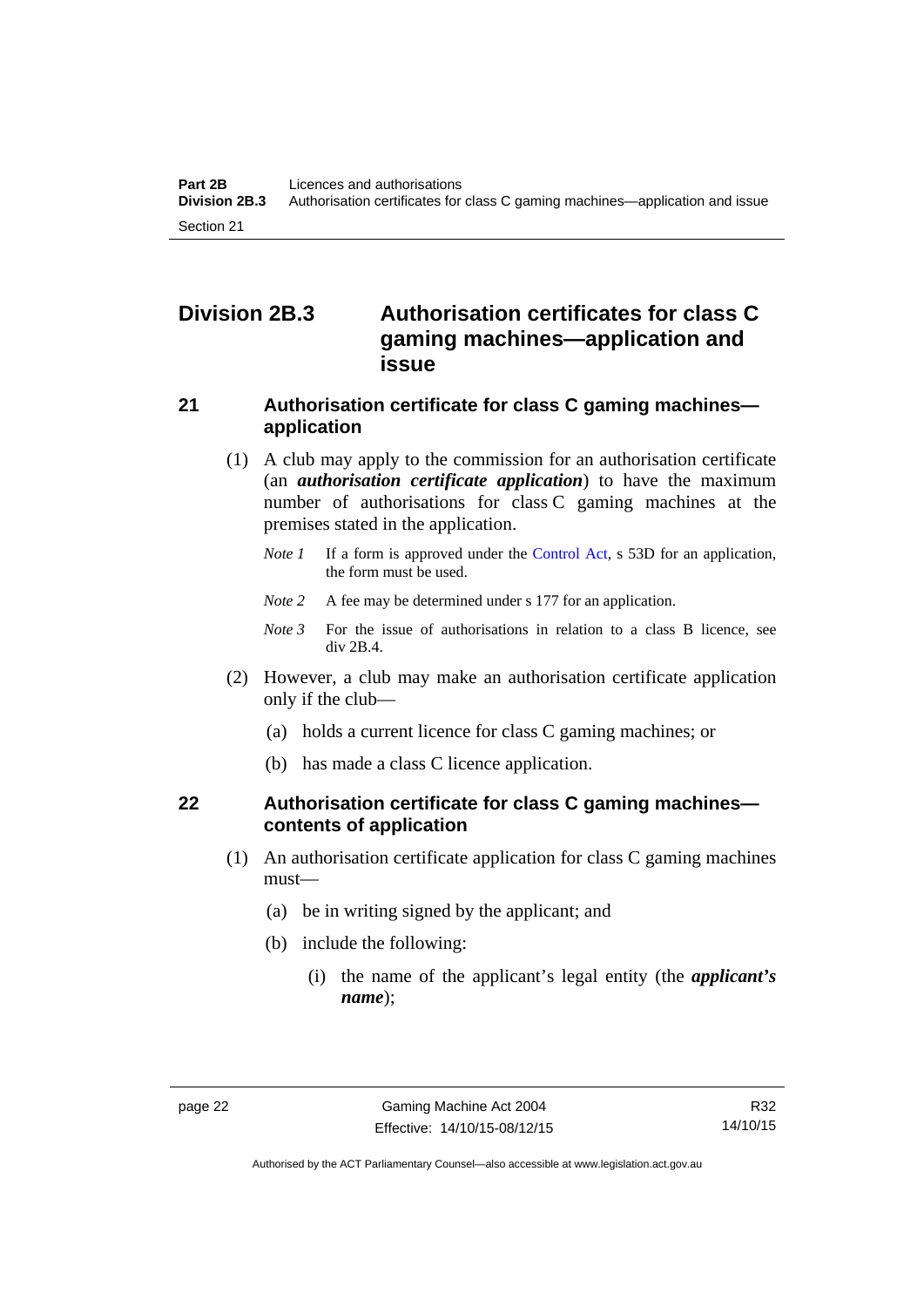- (ii) if the applicant carries on business under a name other than the applicant's name—the name under which the applicant carries on business;
- (iii) the applicant's ABN;
- (iv) the applicant's—
	- (A) ACN; or
	- (B) if the applicant is an incorporated association association number; and

*Note Association number*—see the dictionary.

- (c) state the address, and block and section number, of the premises for which the authorisation certificate is sought; and
- (d) state the maximum number of authorisations for gaming machines for which the authorisation certificate is sought; and
- (e) be accompanied by each of the required documents for the application.
- (2) For subsection (1) (e), the *required documents* are the following:
	- (a) a social impact assessment for the application;
	- (b) a plan of the premises that—
		- (i) is drawn to scale; and
		- (ii) clearly shows the location, boundaries and dimensions of the area in the premises where gaming machines are to be installed (the *proposed gaming area*);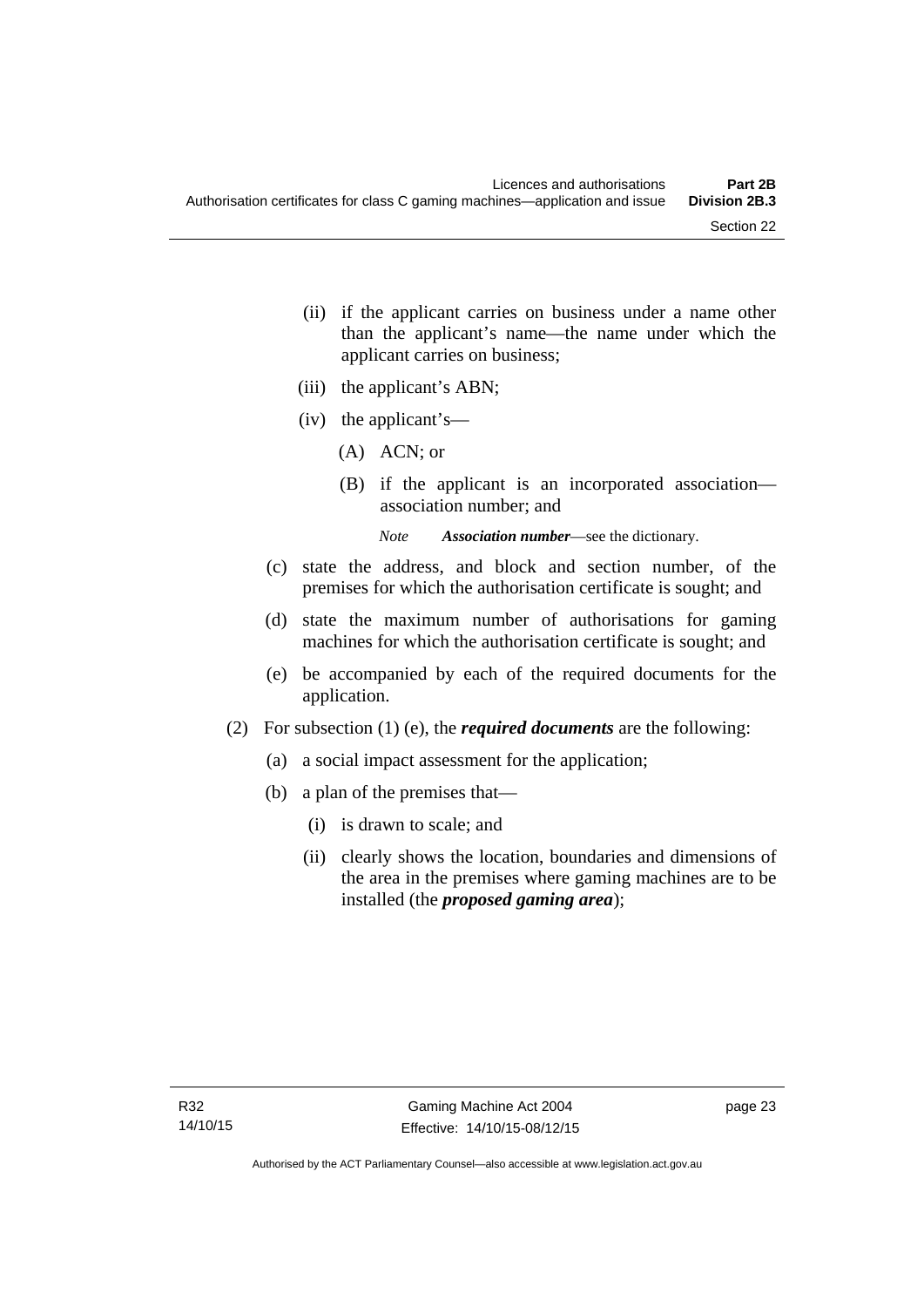#### **Part 2B Licences and authorisations**<br>**Division 2B.3** Authorisation certificates for **Division 2B.3** Authorisation certificates for class C gaming machines—application and issue Section 23

 (c) a copy of the current gaming rules the applicant has adopted in relation to the premises for which the authorisation certificate is sought;

#### **Examples—what gaming rules may cover**

- 1 how long a gaming machine may be reserved for
- 2 who may play the gaming machines
- 3 banning of extension of credit to players
- 4 cash payment limits
- *Note* An example is part of the Act, is not exhaustive and may extend, but does not limit, the meaning of the provision in which it appears (see [Legislation Act,](http://www.legislation.act.gov.au/a/2001-14) s 126 and s 132).
- (d) a copy of the current control procedures the applicant has adopted to control the operation of gaming machines on the premises for which the authorisation certificate is sought;
	- *Note* Section 97 sets out the requirements for control procedures.
- (e) any other documents required by regulation.
- *Note 1* The commission may refuse to consider an application that is not properly completed. If the commission refuses to consider the application, it lapses (see s 9 (2)).
- *Note 2* If additional information in relation to an application is not given to the commission within the time required by the commission, the commission may refuse to consider the application. If the commission refuses to consider the application, it lapses (see s 9 (4)).

### **23 Authorisation certificate for class C gaming machines decision on application**

- (1) This section applies if the commission receives an authorisation certificate application for class C gaming machines.
- (2) The commission must issue an authorisation certificate to the applicant if satisfied on reasonable grounds—
	- (a) that the applicant holds a class C licence; and

R32 14/10/15

Authorised by the ACT Parliamentary Counsel—also accessible at www.legislation.act.gov.au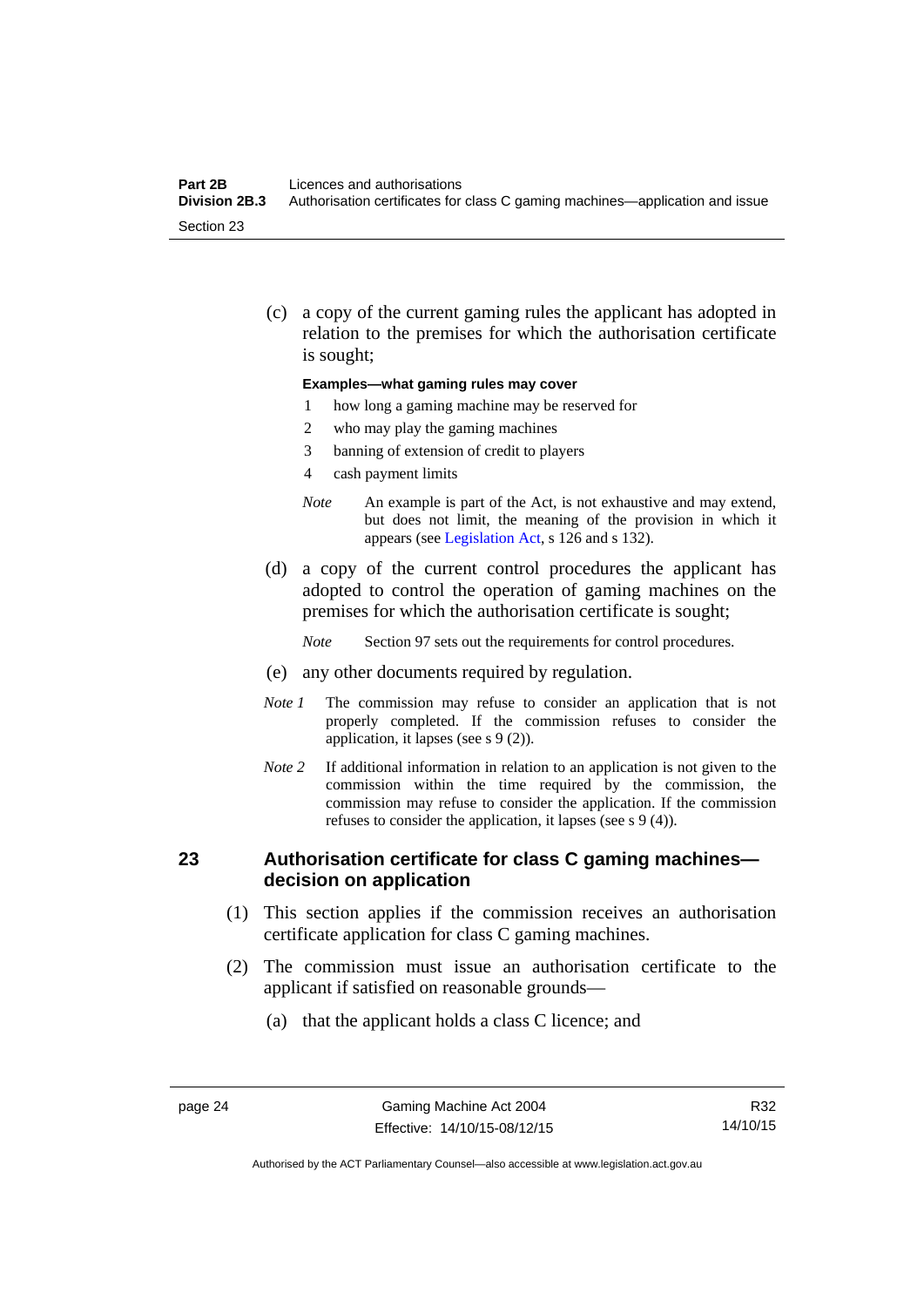- (b) the gaming rules and control procedures the applicant has adopted for the purpose of controlling the operation of gaming machines are adequate for that purpose; and
- (c) taking into consideration the social impact assessment for the application and any submission made on the assessment within the comment period under section 13 (Social impact assessment—publication), the issue of the authorisation certificate is appropriate.
- (3) The commission must issue the authorisation certificate for the number of authorisations for gaming machines stated in the application if satisfied on reasonable grounds that the size and layout of the proposed gaming area are suitable for the installation of the number of gaming machines for which the authorisation certificate is sought.
- (4) The commission may issue the authorisation certificate for a lower number of authorisations for gaming machines than the number stated in the application if satisfied that the size and layout of the proposed gaming area are suitable for the installation of the lower number of gaming machines.
	- *Note* The commission may refuse to issue an authorisation certificate to a club if a ground for refusing to issue the certificate exists (see s 24).
- (5) In deciding the maximum number of authorisations for gaming machines under an authorisation certificate, the commission must consider the following:
	- (a) the size and layout of the premises the application relates to;
	- (b) the size and layout of the proposed gaming area;
	- (c) the number of club members worked out under a regulation;
	- (d) the ratio of club members to the maximum number of authorisations for gaming machines sought by the licensee;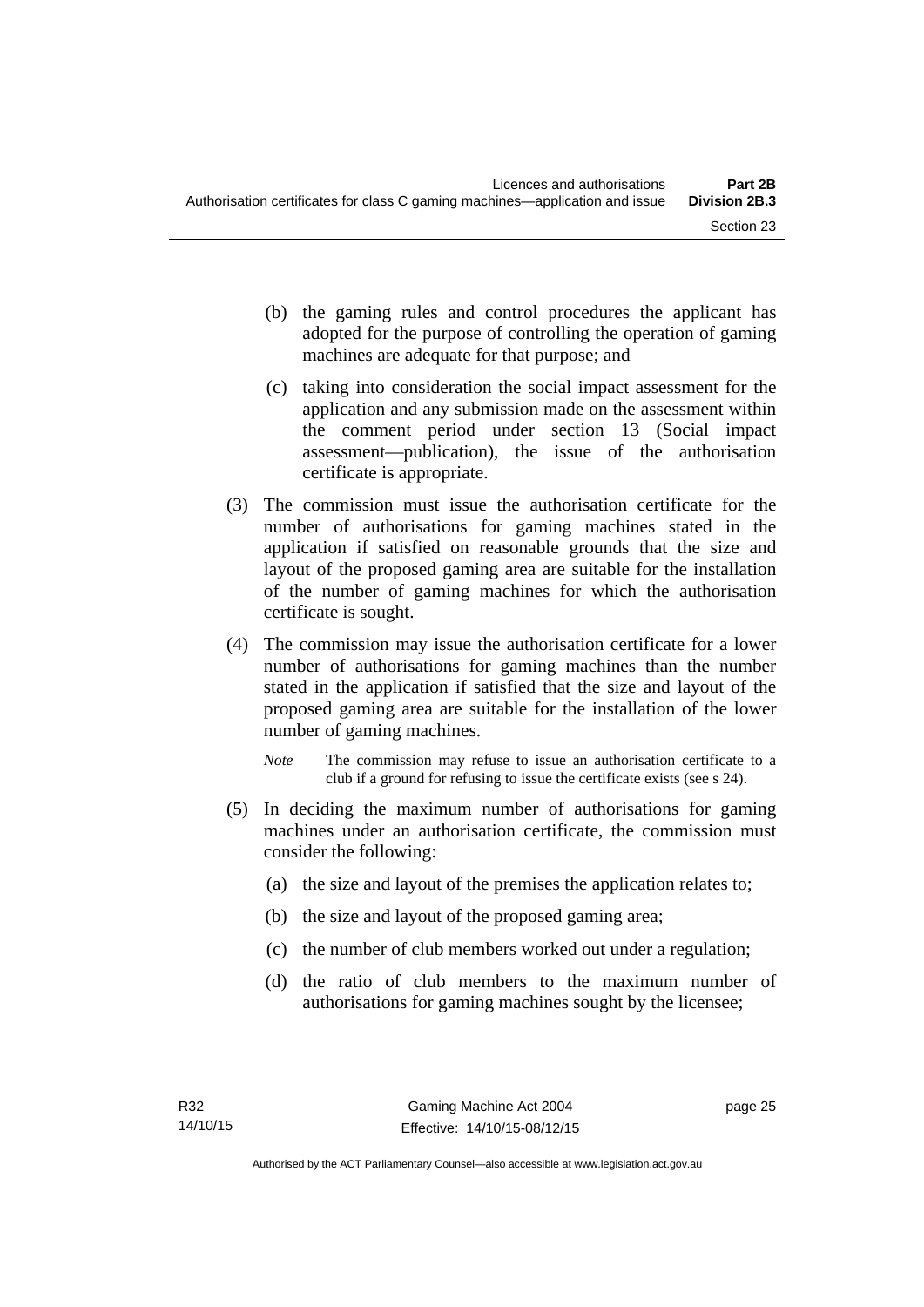- (e) the extent to which the club has contributed to, or is likely to contribute to, the community and supported and benefited the community;
- (f) the social impact assessment for the application for the authorisation certificate and any submission made on the assessment within the comment period under section 13.
- *Note Maximum number*, of authorisations—see the dictionary.
- (6) In deciding whether a proposed gaming area is suitable for the installation of the number of gaming machines the licensee may have under an authorisation certificate, the commission must consider harm minimisation strategies for patrons.
- (7) The commission may consider anything else prescribed by regulation.

# **24 Authorisation certificate application for class C gaming machines—grounds for refusal**

The commission may refuse to issue an authorisation certificate to a club if satisfied that—

 (a) payments for goods and services supplied to the club, including the rental or lease payments for the club's premises, are related to the level of gaming machine performance; or

#### **Examples—goods and services**

- food and beverages
- cleaning services
- gaming machines
- *Note* An example is part of the Act, is not exhaustive and may extend, but does not limit, the meaning of the provision in which it appears (see [Legislation Act,](http://www.legislation.act.gov.au/a/2001-14) s 126 and s 132).
- (b) someone, other than the lessor or leasing agent, will receive a payment or benefit during or at the end of a lease, agreement or arrangement entered into by the club for its premises.

R32 14/10/15

Authorised by the ACT Parliamentary Counsel—also accessible at www.legislation.act.gov.au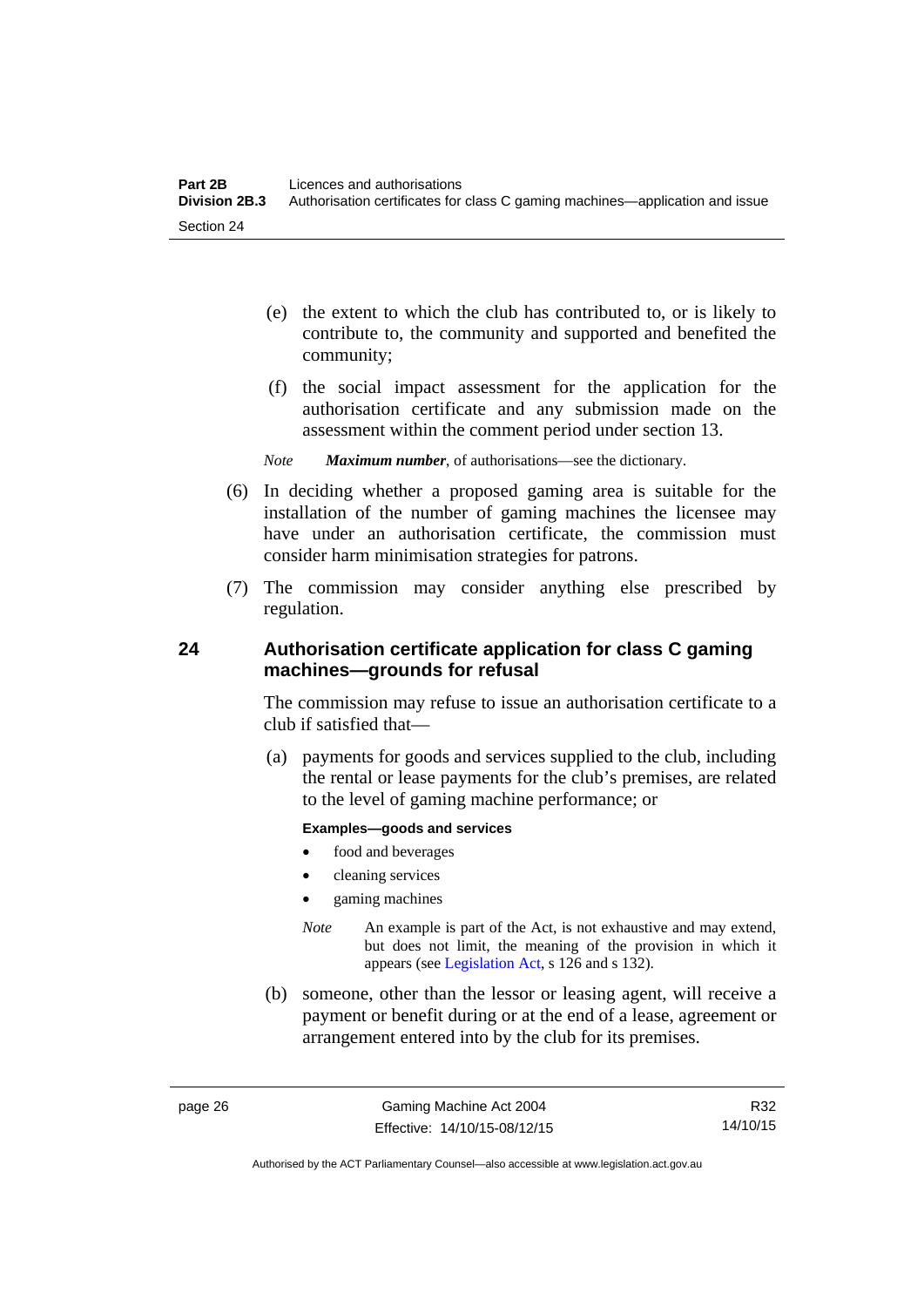## **25 Issue of authorisation certificate for class C gaming machines—number of gaming machines to be operated**

To remove any doubt, a licensee issued with an authorisation certificate for a maximum number of authorisations for class C gaming machines at the premises stated in the certificate may, at any time, operate the maximum number, or less than the maximum number, of gaming machines allowed under the authorisation certificate.

- *Note 1* The licensee must not acquire a gaming machine for premises authorised under an authorisation certificate if the licensee does not hold an authorisation for the gaming machine (see s 98 (4)).
- *Note 2* The licensee must not operate a gaming machine if the operation of the gaming machine is not allowed under an authorisation certificate (see s 104).

## **26 Authorisation certificate for class C gaming machines conditions**

An authorisation certificate for a maximum number of authorisations for class C gaming machines is subject to—

- (a) a condition mentioned in part 3 (Licences and authorisation certificates—conditions) that applies to an authorisation certificate; and
- (b) any other condition imposed by the commission.

# **27 Authorisation certificate for class C gaming machines form**

- (1) An authorisation certificate for a class C licence must—
	- (a) include the following:
		- (i) the licensee's name;

*Note Licensee's name*—see the dictionary.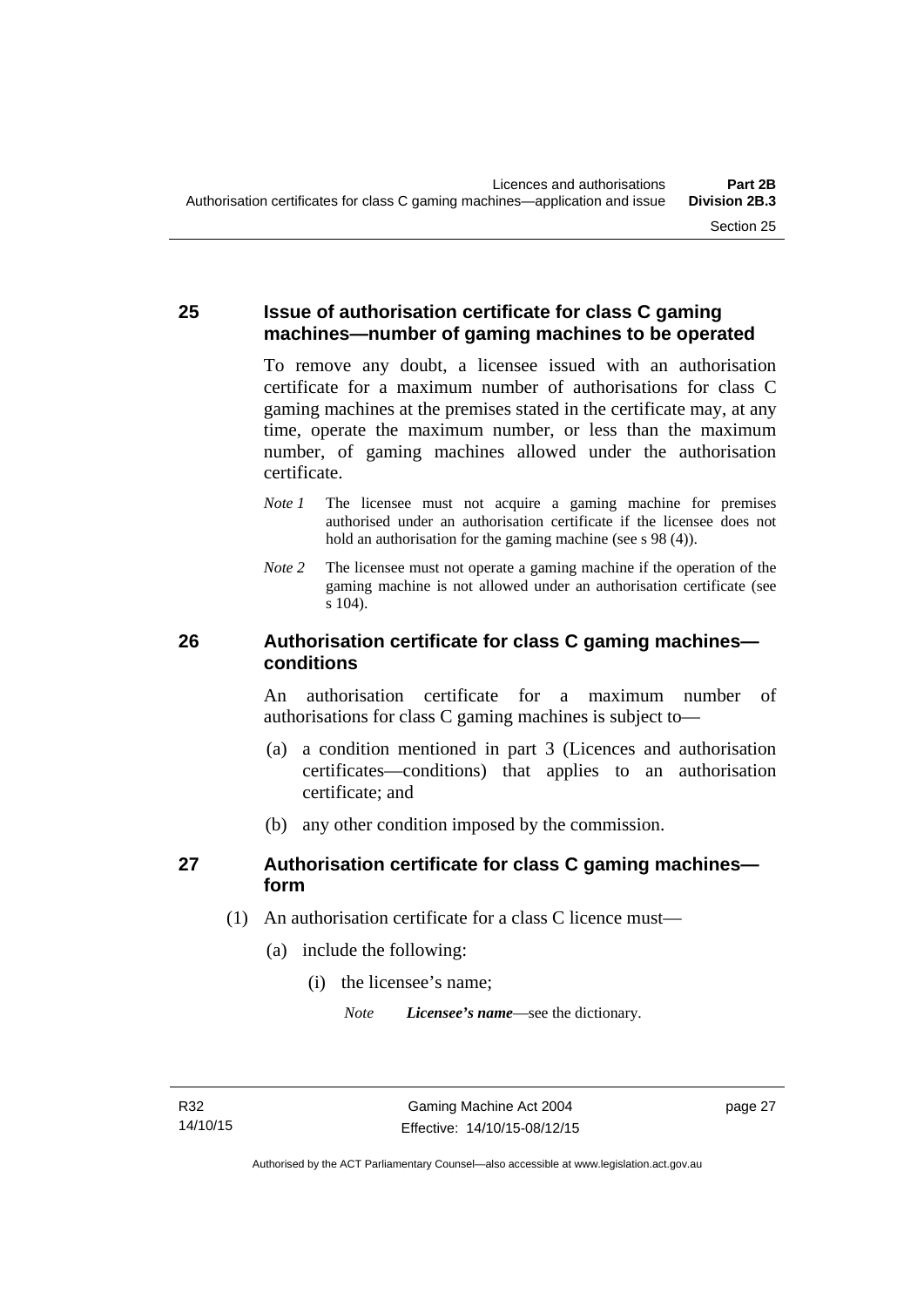- (ii) if the licensee carries on business under a name other than the licensee's name—the name under which the licensee carries on business;
- (iii) the licensee's ABN;
- (iv) the licensee's—
	- (A) ACN; or
	- (B) if the licensee is an incorporated association association number; and

*Note Association number*—see the dictionary.

- (b) state the licensee's licence number; and
- (c) include a unique identifying number (an *authorisation certificate number*); and
- (d) state that class C gaming machines only are allowed under the authorisation certificate; and
- (e) state the details of the premises where the licensee is authorised to have the gaming machines; and
- (f) state the details of the part of the premises (the *gaming areas*) where the licensee is allowed to operate the gaming machines; and
- (g) state the maximum number of authorisations for gaming machines under the authorisation certificate; and

*Note Maximum number*, of authorisations—see the dictionary.

- (h) include a schedule (an *authorisation schedule*) that contains—
	- (i) the serial number of each gaming machine the licensee has under the authorisation certificate; and

R32 14/10/15

Authorised by the ACT Parliamentary Counsel—also accessible at www.legislation.act.gov.au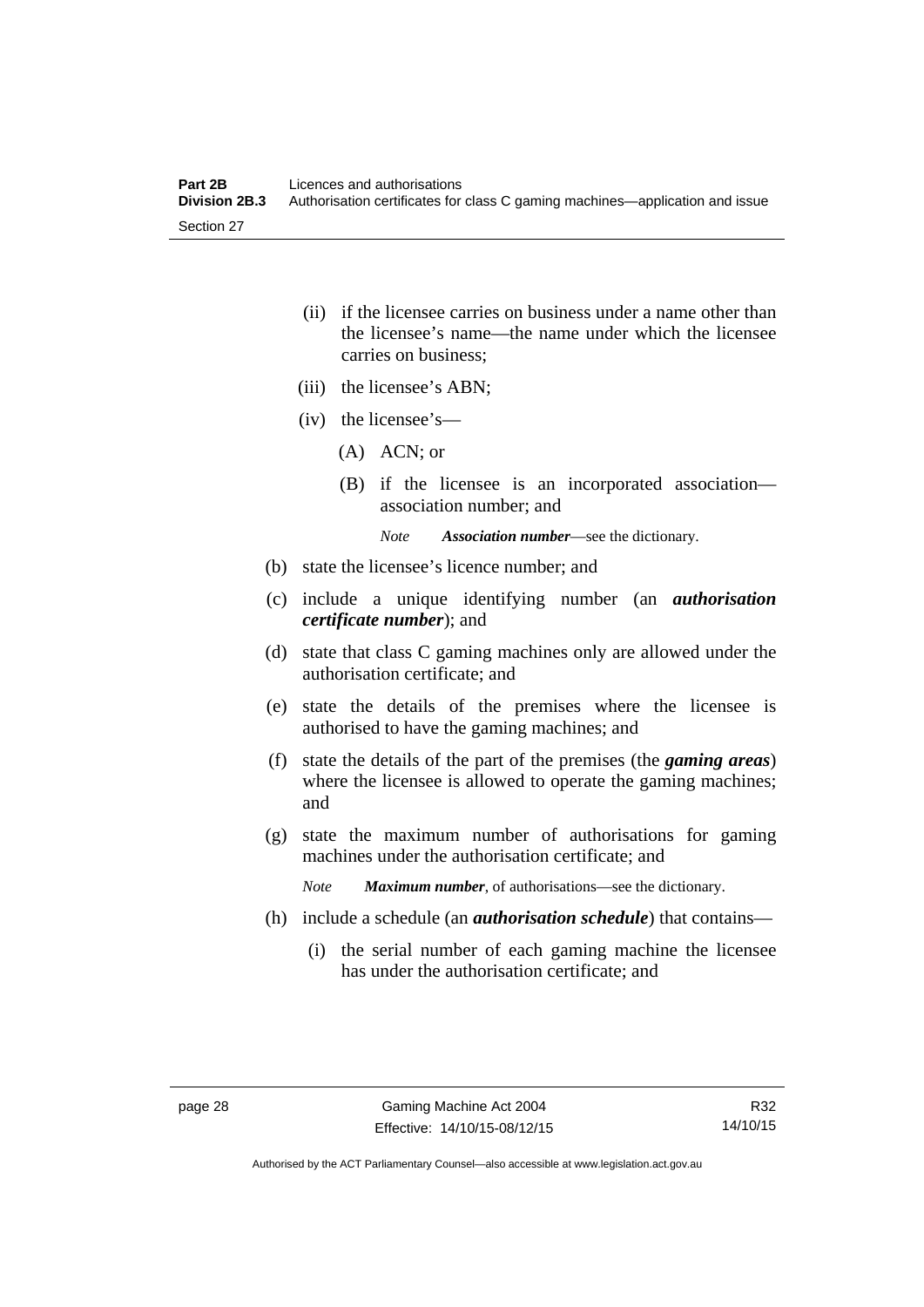- (ii) a unique identifying number for each authorisation (an *authorisation number*) under the authorisation certificate.
- *Note* A licensee may also store gaming machines the licensee has under an authorisation (see div 6A.7).
- (2) A regulation may prescribe other requirements in relation to the form of an authorisation certificate or authorisation schedule.

# **Division 2B.4 Licences and authorisation certificates—class B gaming machines**

# **28 Licence and authorisation certificate for class B gaming machines—restricted application**

- (1) A person may apply to the commission for a licence and authorisation certificate for class B gaming machines (a *class B licence and authorisation certificate application*) only if—
	- (a) the application relates to a business being purchased from the holder of a class B licence; and
	- (b) the business is operated under a general licence or on licence.
	- *Note 1* If a form is approved under the [Control Act,](http://www.legislation.act.gov.au/a/1999-46/default.asp) s 53D for an application, the form must be used.

*Note* 2 A fee may be determined under s 177 for an application.

- (2) A class B licence and authorisation certificate application must—
	- (a) be in writing signed by the applicant; and
	- (b) include the following:
		- (i) if the applicant is an individual—the applicant's full name;
		- (ii) the name of the applicant's legal entity;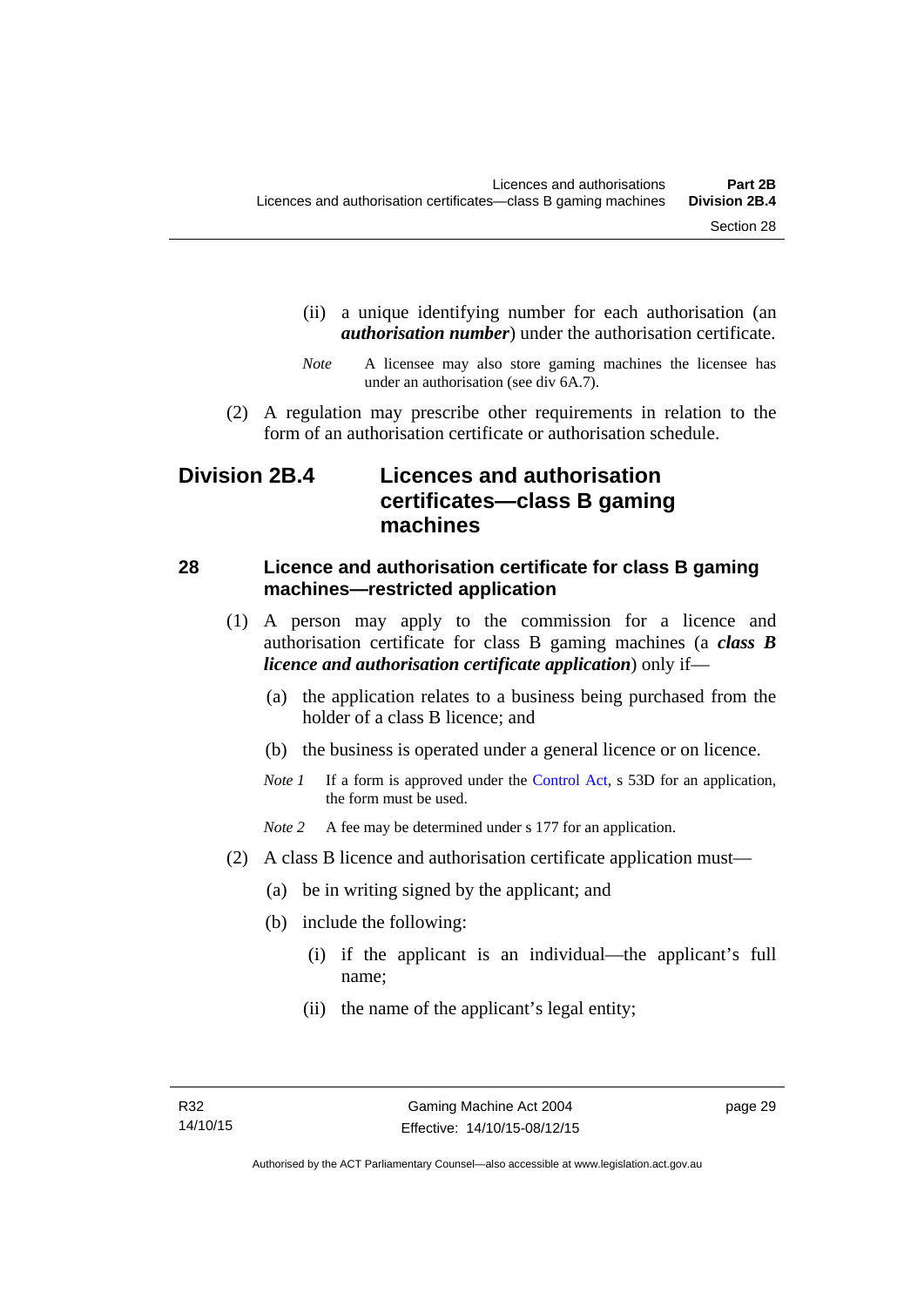- (iii) if the applicant carries on business under a name other than the name of the applicant's legal entity—the name under which the applicant carries on business;
- (iv) the applicant's ABN and ACN (if any); and
- (c) state that the application is for a class B licence and authorisation certificate; and
- (d) state the address, and block and section number, of the premises where the business is operated; and
- (e) state the number of gaming machines at the premises; and
- (f) state the serial number for each gaming machine at the premises; and
- (g) if the applicant is a corporation—
	- (i) state the name and address of each director of the corporation; and
	- (ii) state the name of each influential person for the corporation and the person's relationship with the corporation; and
- (h) include anything else prescribed by regulation.
- *Note 1* The commission may refuse to consider an application that is not properly completed. If the commission refuses to consider the application, it lapses (see s 9 (2)).
- *Note 2* If additional information in relation to an application is not given to the commission within the time required by the commission, the commission may refuse to consider the application. If the commission refuses to consider the application, it lapses (see s 9 (4)).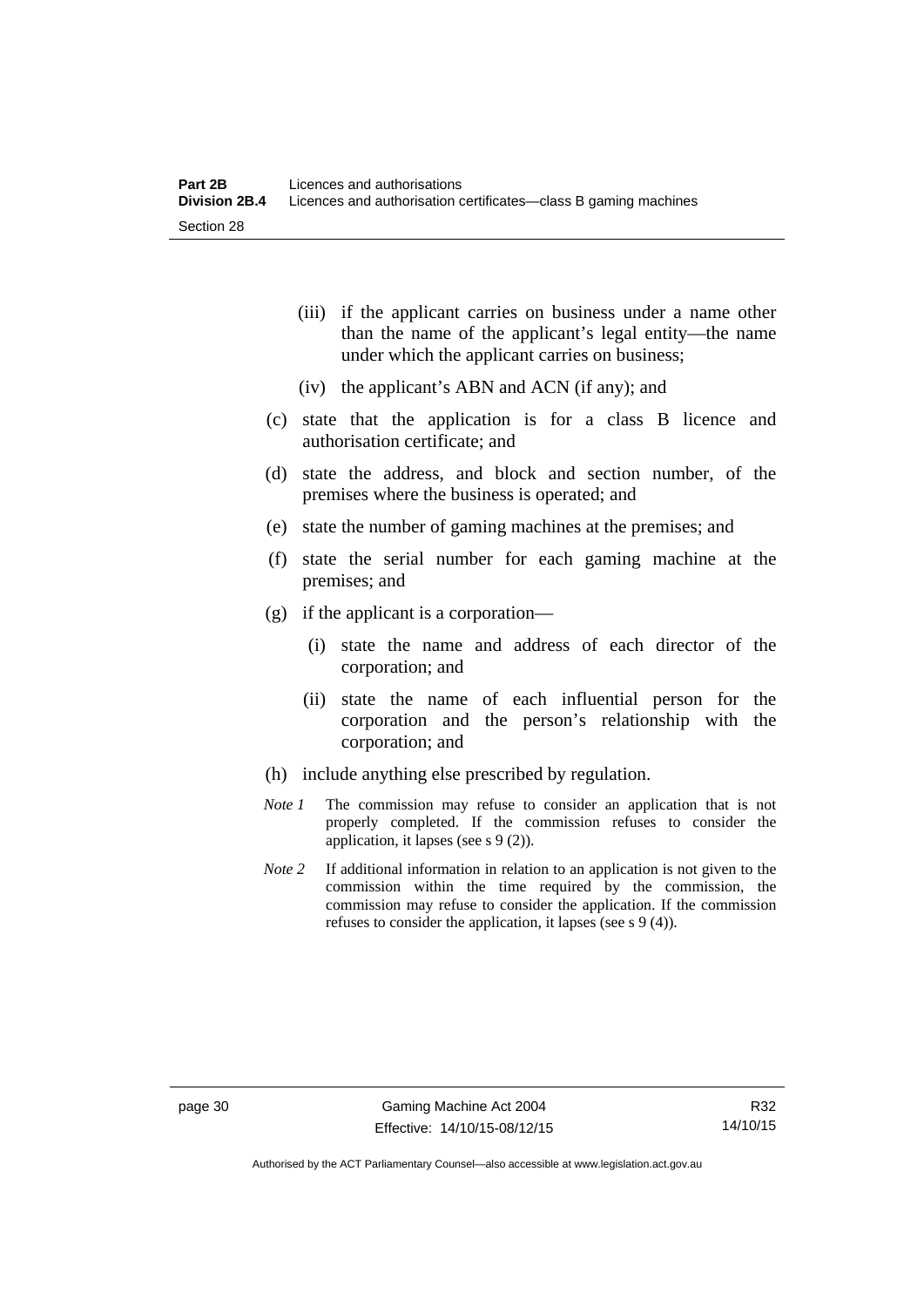# **29 Class B licence and authorisation certificate—decision on application**

- (1) This section applies if the commission receives a class B licence and authorisation certificate application as a consequence of the sale of a business to the applicant.
- (2) In deciding whether to issue a class B licence and authorisation certificate, the commission may consider any matter prescribed by regulation.
- (3) The commission must issue a class B licence and authorisation certificate to the applicant if satisfied on reasonable grounds that the applicant is an eligible person.

*Note 1* For eligibility of individuals, see s 6.

*Note* 2 For eligibility of corporations, see s 7.

- (4) The commission must issue an authorisation certificate for each premises of the business for the number of authorisations for class B gaming machines the licensee who sold the business was authorised to have at the time of the sale, if satisfied on reasonable grounds—
	- (a) the size and layout of the proposed gaming area are suitable for the installation of the number of gaming machines for which the authorisation certificate is sought; and
	- (b) that the applicant holds the appropriate licence under the *[Liquor Act 2010](http://www.legislation.act.gov.au/a/2010-35)* for the premises for which the authorisation is to be issued; and
	- (c) if an on licence applies to the premises to which the application relates—the premises are used by people mainly for drinking alcohol; and
	- (d) the gaming rules and control procedures the applicant has adopted for the purpose of controlling the operation of gaming machines are adequate for that purpose.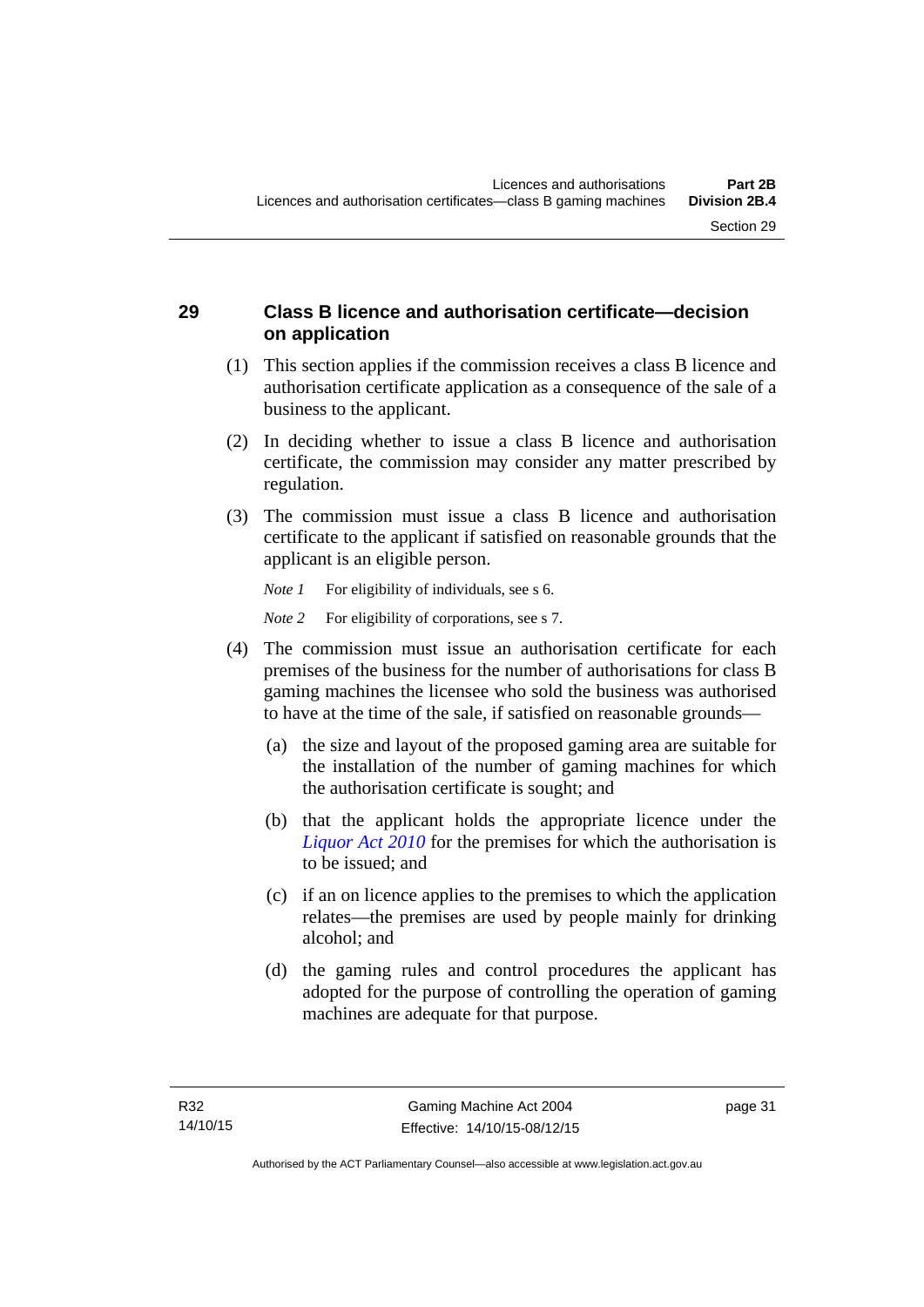# **30 Class B licence and authorisation certificate—conditions and form**

- (1) A class B licence is subject to—
	- (a) a condition mentioned in part 3 (Licences and authorisation certificates—conditions) that applies to a licence; and
	- (b) any other condition imposed by the commission.
- (2) A class B licence must—
	- (a) be in writing; and
	- (b) include the following:
		- (i) if the licensee is an individual—the individual's full name;
		- (ii) if the licensee is not an individual—the licensee's name; *Note Licensee's name*—see the dictionary.
		- (iii) if the licensee carries on business under a name other than the licensee's name—the name under which the licensee carries on business;
		- (iv) the licensee's ABN (if any);
		- (v) if the licensee is a corporation—the corporation's ACN;
		- (vi) the date the licence comes into force;
		- (vii) a unique identifying number (a *licence number*);
		- (viii) a statement that the licensee is entitled to operate class B gaming machines;
			- (ix) the conditions on the licence.

Authorised by the ACT Parliamentary Counsel—also accessible at www.legislation.act.gov.au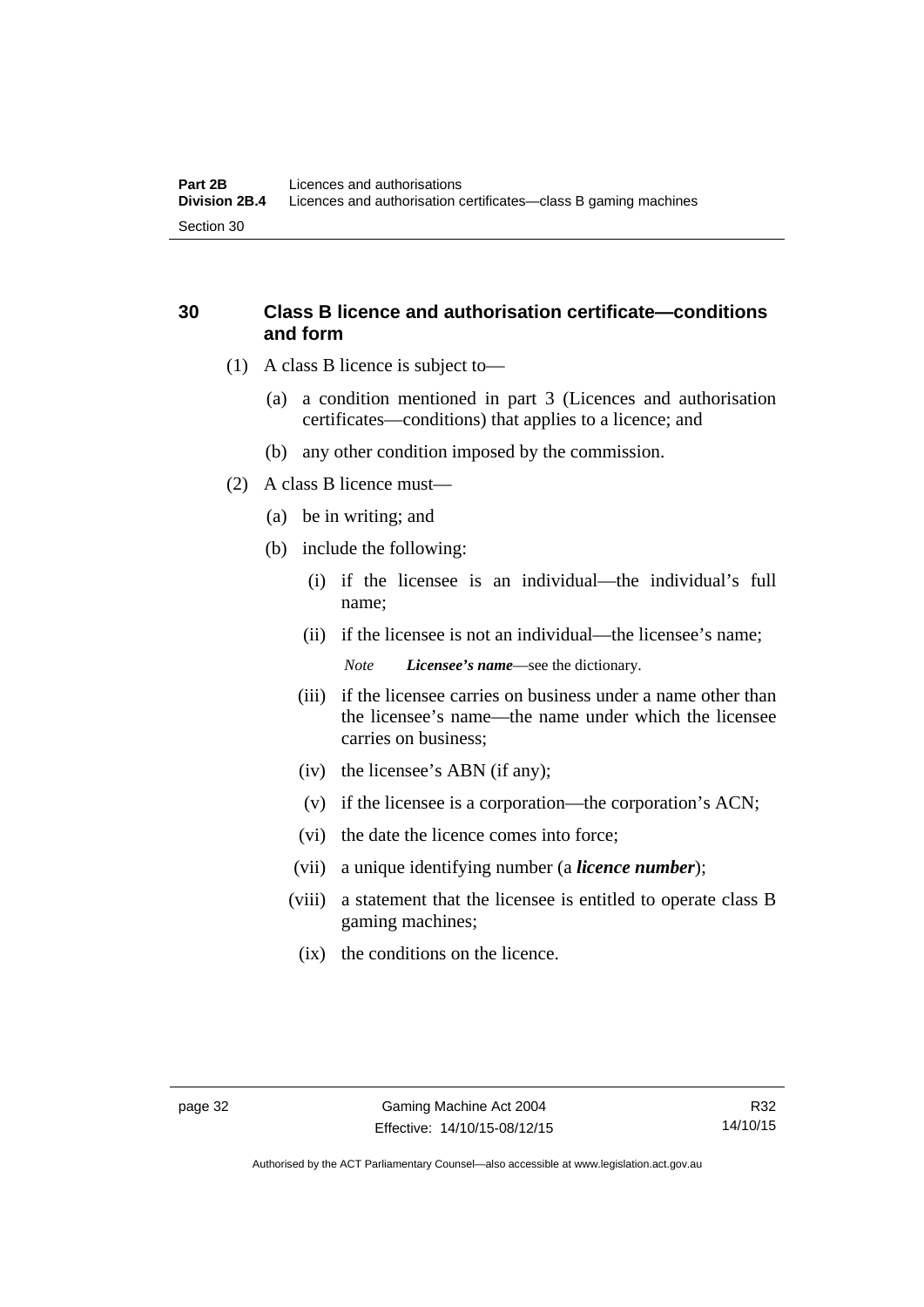- (3) An authorisation certificate for a class B licence must—
	- (a) state the licensee's name, address, ABN and ACN (if any); and
	- (b) if the licensee is not an individual—state the name of the licensee's legal entity; and
	- (c) if the licensee carries on business under a name other than the licensee's name—state the name under which the licensee carries on business; and
	- (d) state the licensee's licence number; and
	- (e) include a unique identifying number (an *authorisation certificate number*); and
	- (f) state that class B gaming machines only are allowed under the authorisation certificate; and
	- (g) include details of the premises where the licensee is authorised to have the gaming machines; and
	- (h) include details of the part of the premises (the *gaming areas*) where the licensee is allowed to operate the gaming machines; and
	- (i) state the number of authorisations for gaming machines under the authorisation certificate; and
	- (j) include a schedule (an *authorisation schedule*) that contains—
		- (i) the serial number of each gaming machine the licensee has under the authorisation certificate; and
		- (ii) a unique identifying number for each authorisation (an *authorisation number*) under the authorisation certificate.
		- *Note* A licensee may also store gaming machines the licensee has under an authorisation certificate (see div 6A.7).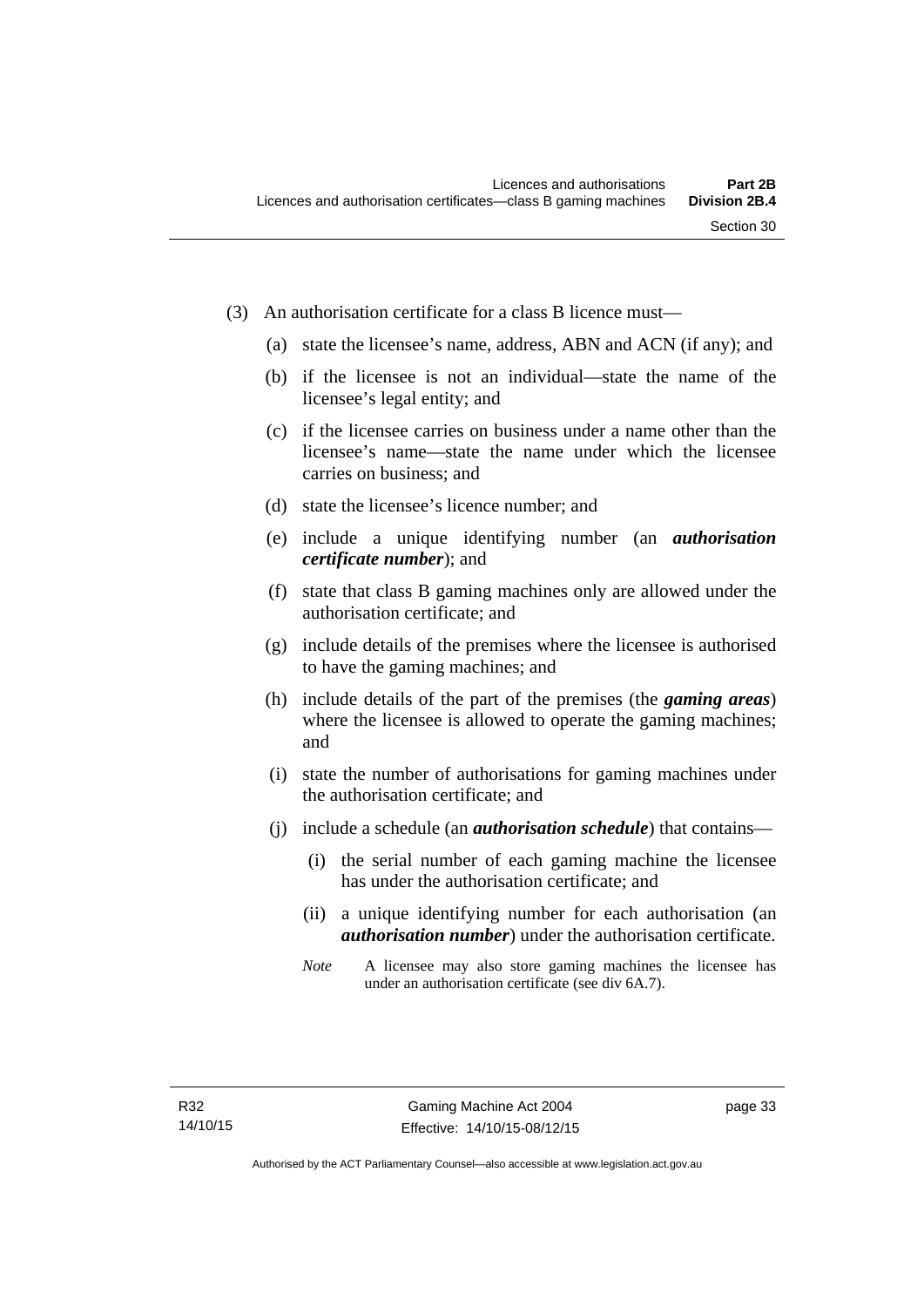(4) A regulation may prescribe other requirements in relation to the form of a class B licence or authorisation certificate for a class B licence.

# **Division 2B.5 Licences and authorisation certificates—amendments**

### **31 Licence amendment—application**

 (1) A licensee may apply, in writing, to the commission for an amendment of a licence only to change a minor detail in the licence (a *minor licence amendment application*).

#### **Example**

to change the licensee's trading name

- *Note 1* If a form is approved under the [Control Act,](http://www.legislation.act.gov.au/a/1999-46/default.asp) s 53D for an application, the form must be used.
- *Note* 2 A fee may be determined under s 177 for an application.
- *Note 3* An example is part of the Act, is not exhaustive and may extend, but does not limit, the meaning of the provision in which it appears (see [Legislation Act,](http://www.legislation.act.gov.au/a/2001-14) s 126 and s 132).
- (2) The application must—
	- (a) be in writing signed by the applicant; and
	- (b) set out the proposed amendment of the licence; and
	- (c) explain why the applicant is seeking the amendment; and
	- (d) include anything else required by regulation.
	- *Note* It is an offence to make a false or misleading statement, give false or misleading information or produce a false or misleading document (see [Criminal Code](http://www.legislation.act.gov.au/a/2002-51), pt 3.4).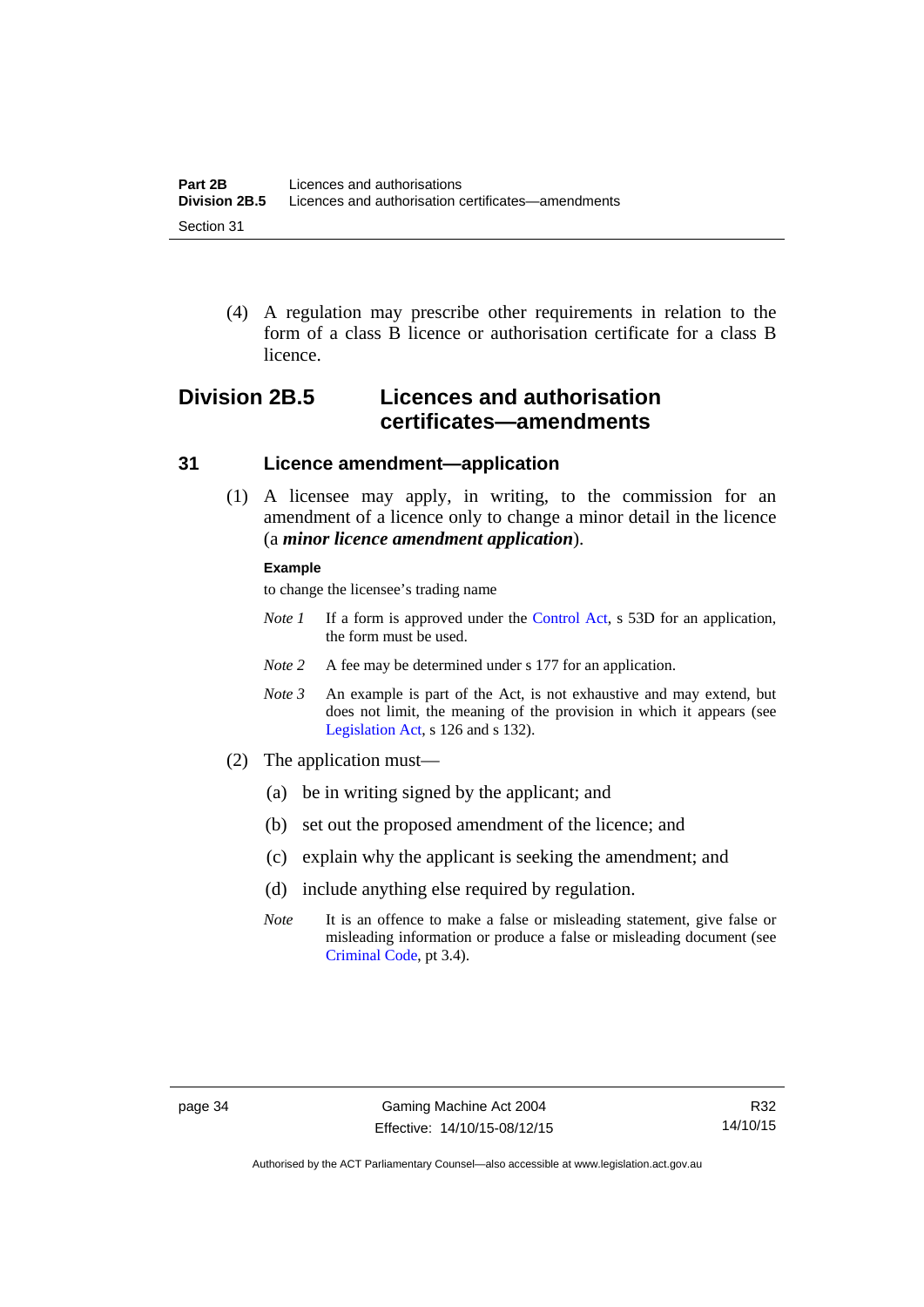- (3) A regulation may require a minor licence amendment application to—
	- (a) include stated information; or
	- (b) be accompanied by stated documents.

#### **32 Licence amendment decision—minor amendment**

- (1) This section applies if a licensee makes a minor licence amendment application.
- (2) The commission may—
	- (a) amend the licence in accordance with the application; or
	- (b) refuse to amend the licence.
	- *Note 1* The commission may refuse to consider an application that is not properly completed. If the commission refuses to consider the application, it lapses (see s 9 (2)).
	- *Note 2* If additional information in relation to an application is not given to the commission within the time required by the commission, the commission may refuse to consider the application. If the commission refuses to consider the application, it lapses (see s 9 (4)).
- (3) The commission must—
	- (a) tell the licensee, in writing, of a decision under subsection (2); and
	- (b) if the commission refuses to amend the licence—give the reasons for the decision.
	- *Note* For what must be included in a statement of reasons, see the Legislation [Act](http://www.legislation.act.gov.au/a/2001-14), s 179.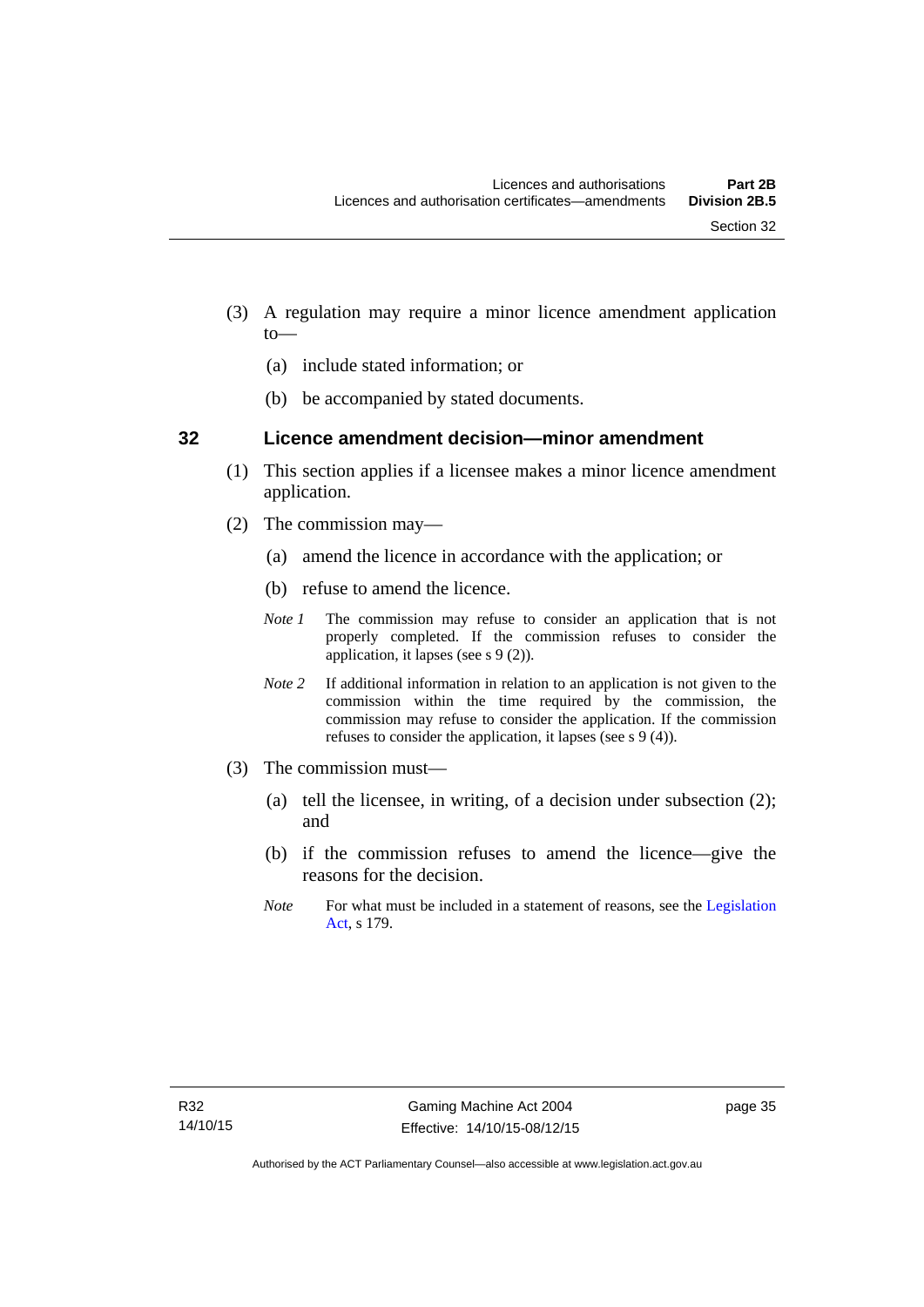#### **33 Authorisation certificate amendment—application**

- (1) A licensee may apply, in writing, to the commission for an amendment of an authorisation certificate (an *authorisation certificate amendment application*) only to—
	- (a) do any of the following at the authorised premises (a *gaming area amendment*):
		- (i) change the size or shape of a gaming area, or part of a gaming area;
		- (ii) change the location of a gaming area;
		- (iii) add another gaming area; or

*Note Gaming area*—see s 27 (1) (f) and s 30 (3) (h).

- (b) enable the licensee to relocate all gaming machine operations allowed under the authorisation certificate to new premises (a *premises relocation amendment*); or
- (c) increase the maximum number of authorisations for class C gaming machines under the authorisation certificate (an *increase maximum amendment*).
- *Note 1* If a form is approved under the [Control Act](http://www.legislation.act.gov.au/a/1999-46/default.asp), s 53D for an application, the form must be used.
- *Note* 2 A fee may be determined under s 177 for an application.
- *Note 3* Section 34 sets out what must be included in an authorisation certificate amendment application.
- *Note 4* An authorisation certificate may also be amended under the following sections:
	- s 37A (a one-off increase maximum amendment)
	- s 37B (a technical amendment)
	- s 37C (an amendment of a licence, authorisation certificate or authorisation schedule on the commission's own initiative).

page 36 Gaming Machine Act 2004 Effective: 14/10/15-08/12/15

Authorised by the ACT Parliamentary Counsel—also accessible at www.legislation.act.gov.au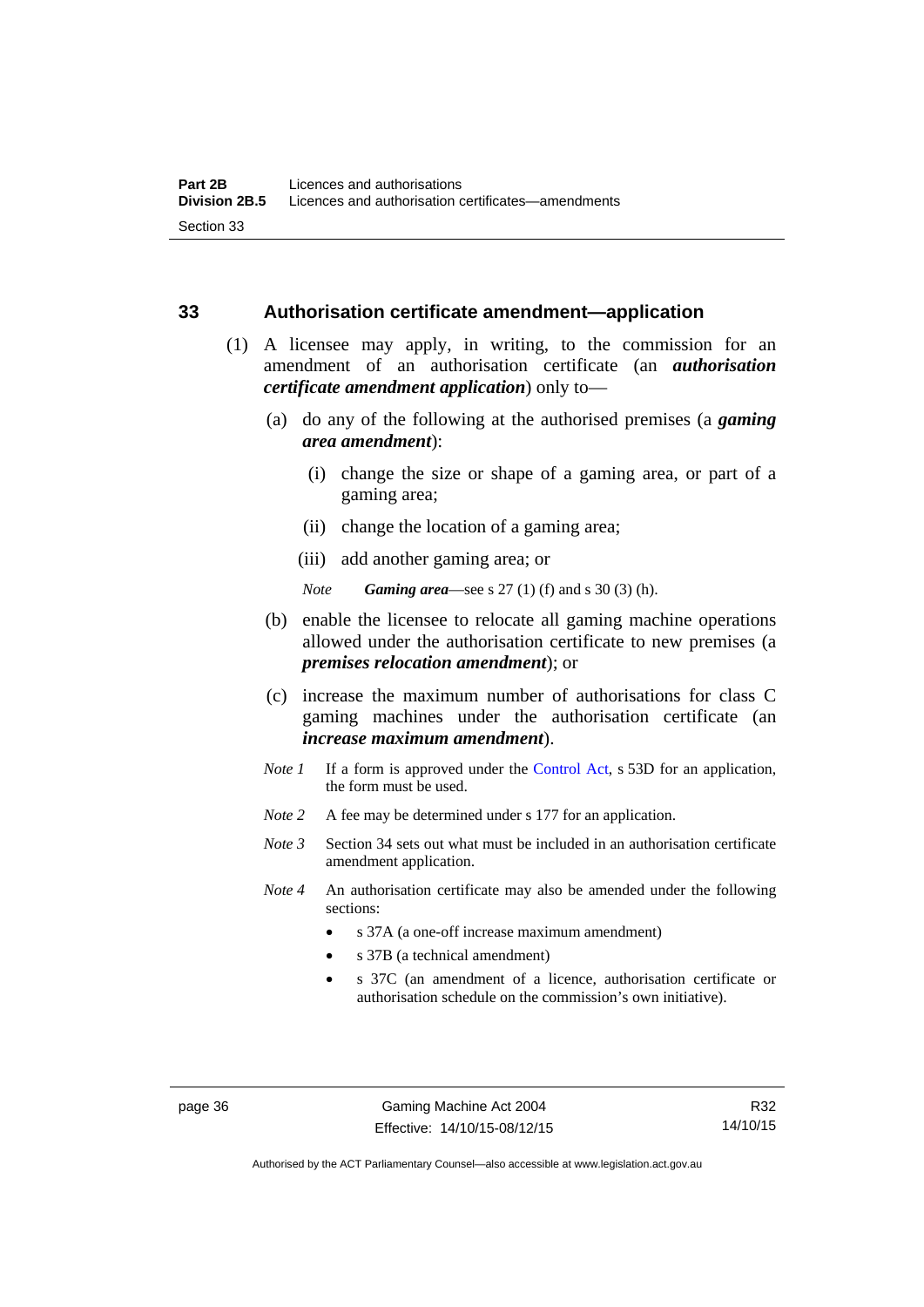(2) To remove any doubt, a licensee does not need to apply for a gaming area amendment, or any other authorisation amendment, to move a gaming machine from one part of a gaming area to another part of the gaming area.

# **34 Authorisation certificate amendment—contents of application**

An authorisation certificate amendment application must—

- (a) be in writing signed by the applicant; and
- (b) set out the proposed amendment of the authorisation certificate; and
- (c) explain why the applicant is seeking the amendment; and
- (d) for a gaming area amendment—be accompanied by a plan of the premises, drawn to scale, that clearly shows the proposed changes to the gaming area; and
- (e) for a premises relocation amendment in relation to relocating all gaming machine operations to new premises within the same suburb—
	- (i) state the address, and block and section number, of the new premises; and
	- (ii) be accompanied by a plan of the new premises, drawn to scale, that clearly shows the location, boundaries and dimensions of the proposed gaming area; and
- (f) for a premises relocation amendment in relation to relocating all gaming machine operations to new premises in another suburb—
	- (i) state the address, and block and section number, of the new premises; and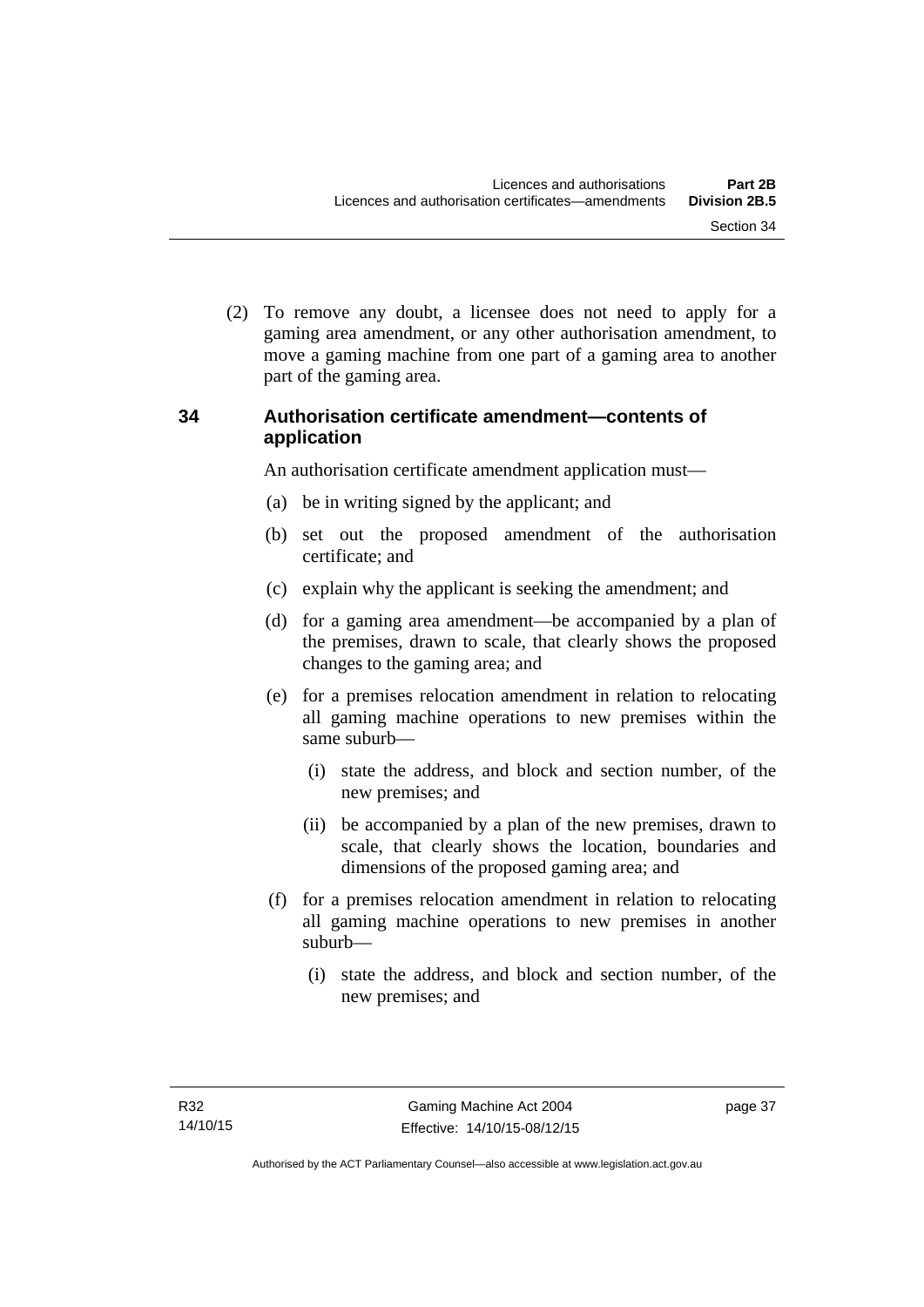- (ii) be accompanied by—
	- (A) a social impact assessment; and
	- (B) a plan of the new premises, drawn to scale, that clearly shows the location, boundaries and dimensions of the proposed gaming area; and
	- (C) if the applicant is a club—evidence that a majority of the voting members of the club who voted in a ballot conducted under a regulation voted for the club relocating to the new premises.

### **35 Authorisation certificate amendment decision—gaming area amendment**

 (1) This section applies if a licensee applies for a gaming area amendment of an authorisation certificate.

*Note Gaming area amendment*—see s 33 (1) (a).

- (2) The commission may—
	- (a) amend the authorisation certificate; or
	- (b) refuse to amend the authorisation certificate.
	- *Note 1* The commission may refuse to consider an application that is not properly completed. If the commission refuses to consider the application, it lapses (see s 9 (2)).
	- *Note 2* If additional information in relation to an application is not given to the commission within the time required by the commission, the commission may refuse to consider the application. If the commission refuses to consider the application, it lapses (see s 9 (4)).
- (3) If the commission refuses to amend the authorisation certificate, the commission must tell the applicant, in writing, the reasons for the decision.
	- *Note* For what must be included in a statement of reasons, see the Legislation [Act](http://www.legislation.act.gov.au/a/2001-14), s 179.

R32 14/10/15

Authorised by the ACT Parliamentary Counsel—also accessible at www.legislation.act.gov.au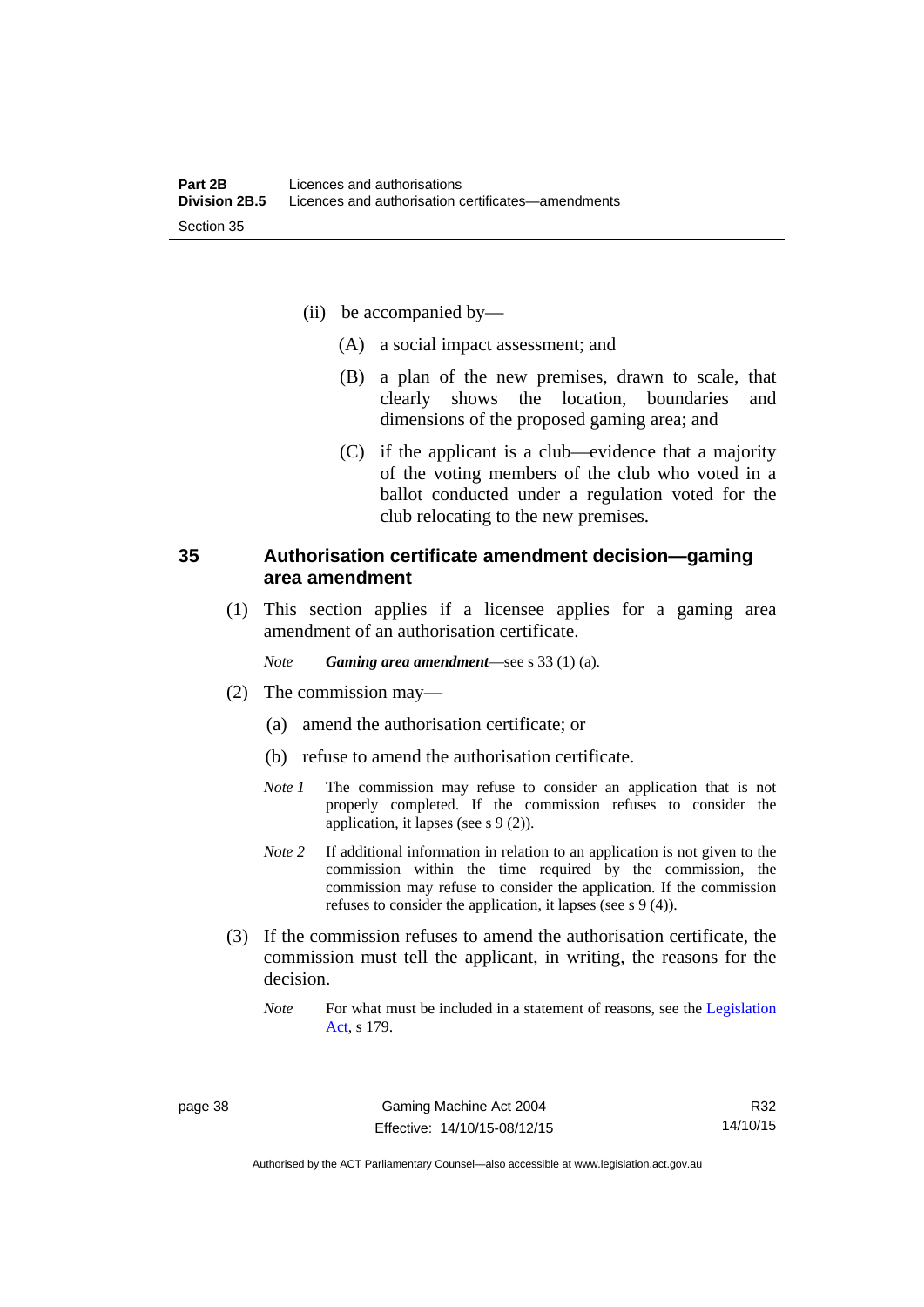- (4) The commission must amend the authorisation certificate in accordance with the application if it is satisfied that the gaming area proposed to be changed will be suitable for the operation of the number of gaming machines the licensee may have under the authorisation certificate.
- (5) In deciding whether a gaming area will be suitable for the operation of the number of gaming machines the licensee may have under the authorisation certificate, the commission must consider harm minimisation strategies for patrons.

# **36 Authorisation certificate amendment decision—premises relocation amendment**

(1) This section applies if a licensee applies for a premises relocation amendment of an authorisation certificate.

*Note Premises relocation amendment*—see s 33 (1) (b).

- (2) The commission may—
	- (a) amend the authorisation certificate; or
	- (b) refuse to amend the authorisation certificate.
	- *Note 1* The commission may refuse to consider an application that is not properly completed. If the commission refuses to consider the application, it lapses (see s 9 (2)).
	- *Note* 2 If additional information in relation to an application is not given to the commission within the time required by the commission, the commission may refuse to consider the application. If the commission refuses to consider the application, it lapses (see s 9 (4)).
- (3) If the commission refuses to amend the authorisation certificate, the commission must tell the applicant, in writing, the reasons for the decision.
	- *Note* For what must be included in a statement of reasons, see the Legislation [Act](http://www.legislation.act.gov.au/a/2001-14), s 179.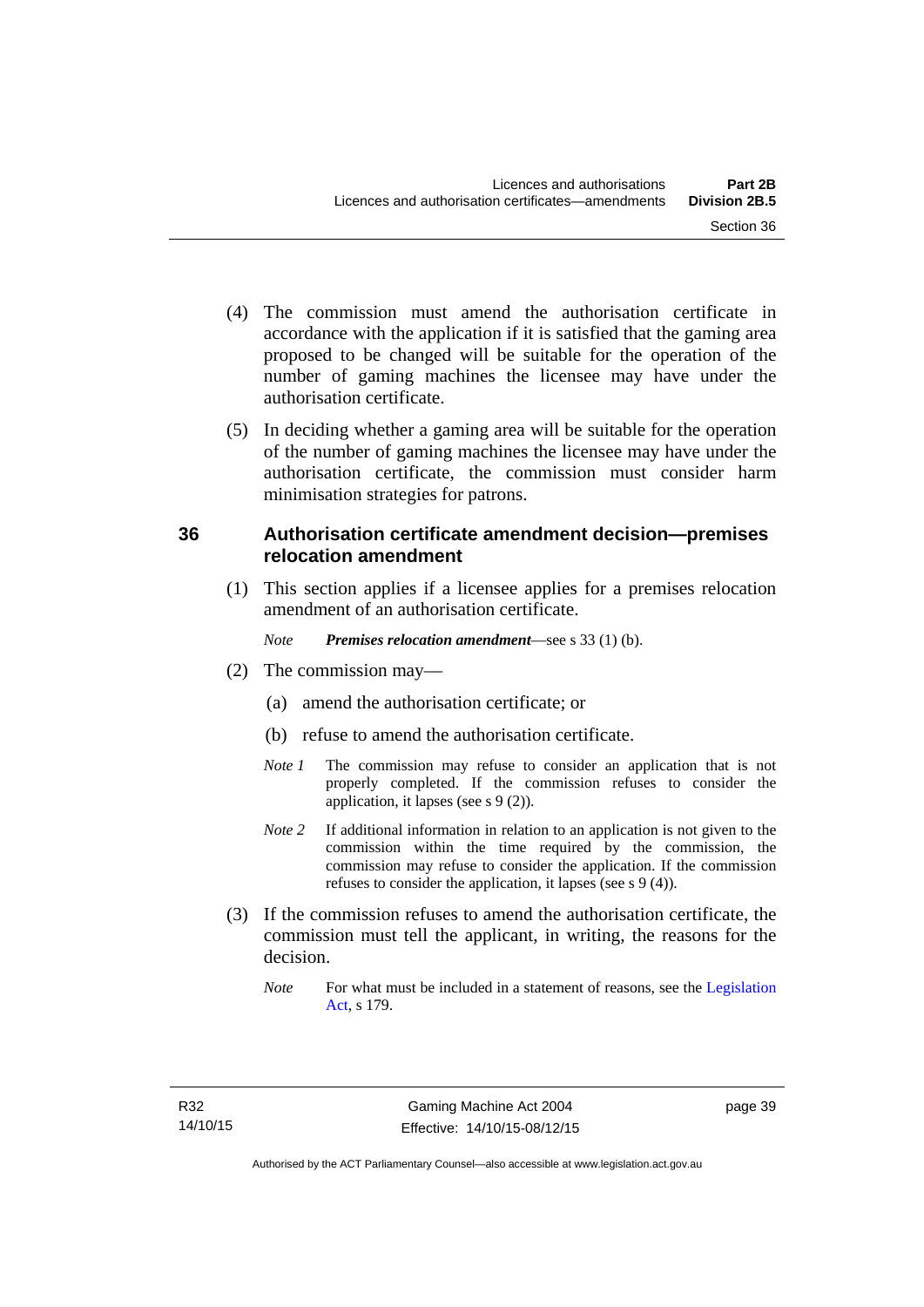- (4) In deciding whether to amend the authorisation certificate, the commission must consider the following:
	- (a) the application for the amendment;
	- (b) if the new premises are in another suburb—
		- (i) the social impact assessment for the application; and
		- (ii) each submission made about the social impact assessment within the comment period mentioned in section 13 (2) (Social impact assessment—publication).
- (5) If the application is for a premises relocation amendment in relation to premises in another suburb, the commission must amend the authorisation certificate in accordance with the application if satisfied that—
	- (a) the size and layout of the new premises and the proposed gaming area are suitable for the operation of the number of gaming machines that would be allowed under the authorisation certificate; and
	- (b) a majority of the voting members of the applicant who voted in a ballot conducted under a regulation voted for the club relocating to the new premises; and
	- (c) taking into consideration the social impact assessment for the application and any submission made on the assessment within the comment period under section 13 (2), the amendment of the authorisation certificate is appropriate.
- (6) However, if the commission is not satisfied under subsection (5) in relation to the maximum number of authorisations for gaming machines stated in the application, but would be satisfied under subsection  $(5)$  (a) or (c) in relation to a lower maximum, the commission may amend the authorisation certificate to allow a lower maximum number of authorisations for gaming machines at the new premises.

R32 14/10/15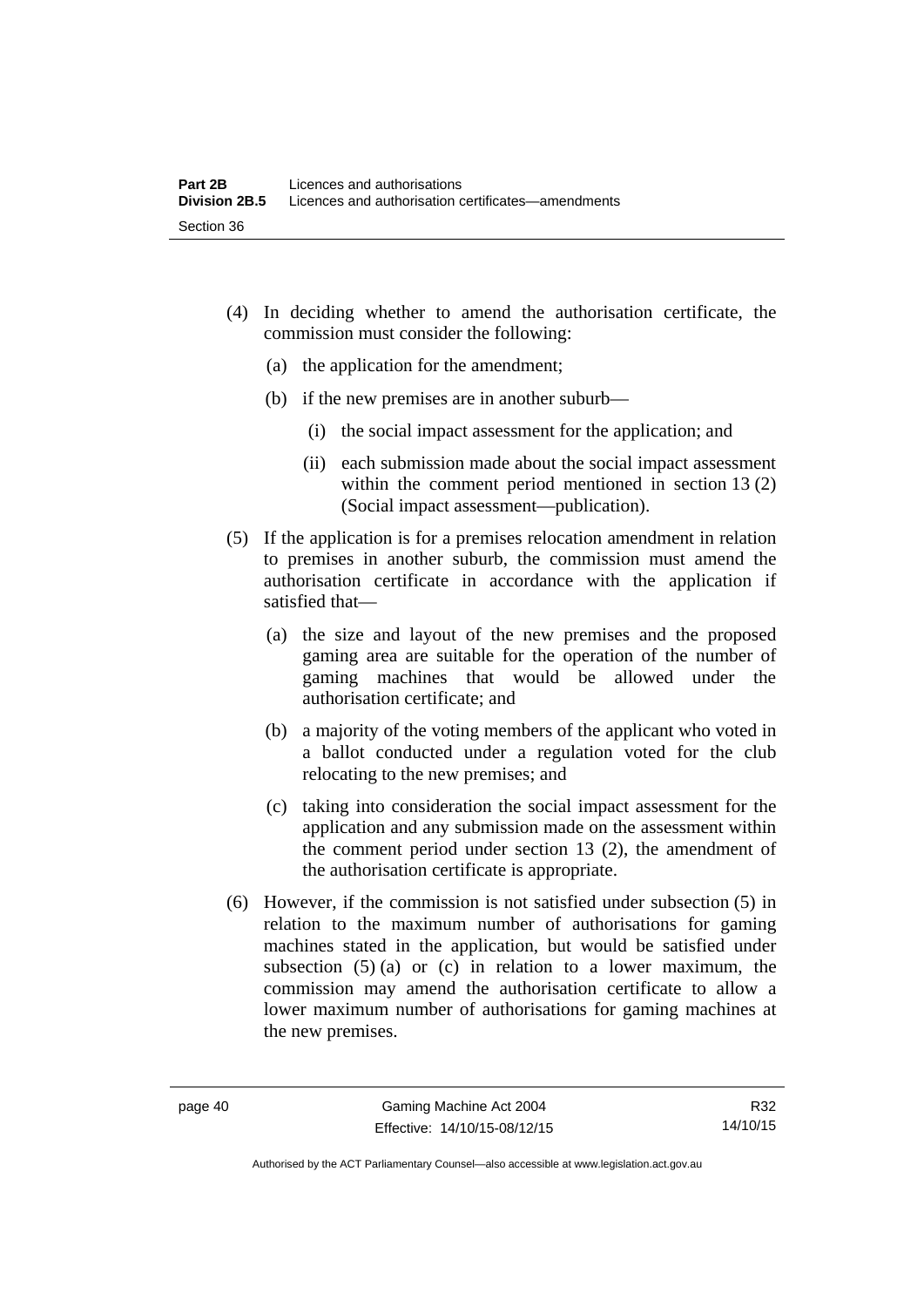- (7) If the application is for a premises relocation amendment in relation to premises in the same suburb, the commission must amend the authorisation certificate in accordance with the application if satisfied that the size and layout of the new premises and the proposed gaming area are suitable for the operation of the number of gaming machines that would be allowed under the authorisation certificate.
- (8) However, if the commission is not satisfied under subsection (7) in relation to the maximum number of authorisations for gaming machines stated in the application, but would be satisfied in relation to a lower maximum, the commission may amend the authorisation certificate to allow a lower maximum number of authorisations for gaming machines at the new premises.

# **37 Authorisation certificate amendment decision—increase maximum amendment**

(1) This section applies if a licensee applies for an increase maximum amendment of an authorisation certificate.

*Note Increase maximum amendment*—see s 33 (1) (c).

- (2) The commission may—
	- (a) amend the authorisation certificate; or
	- (b) refuse to amend the authorisation certificate.
	- *Note 1* The commission may refuse to consider an application that is not properly completed. If the commission refuses to consider the application, it lapses (see s 9 (2)).
	- *Note* 2 If additional information in relation to an application is not given to the commission within the time required by the commission, the commission may refuse to consider the application. If the commission refuses to consider the application, it lapses (see s 9 (4)).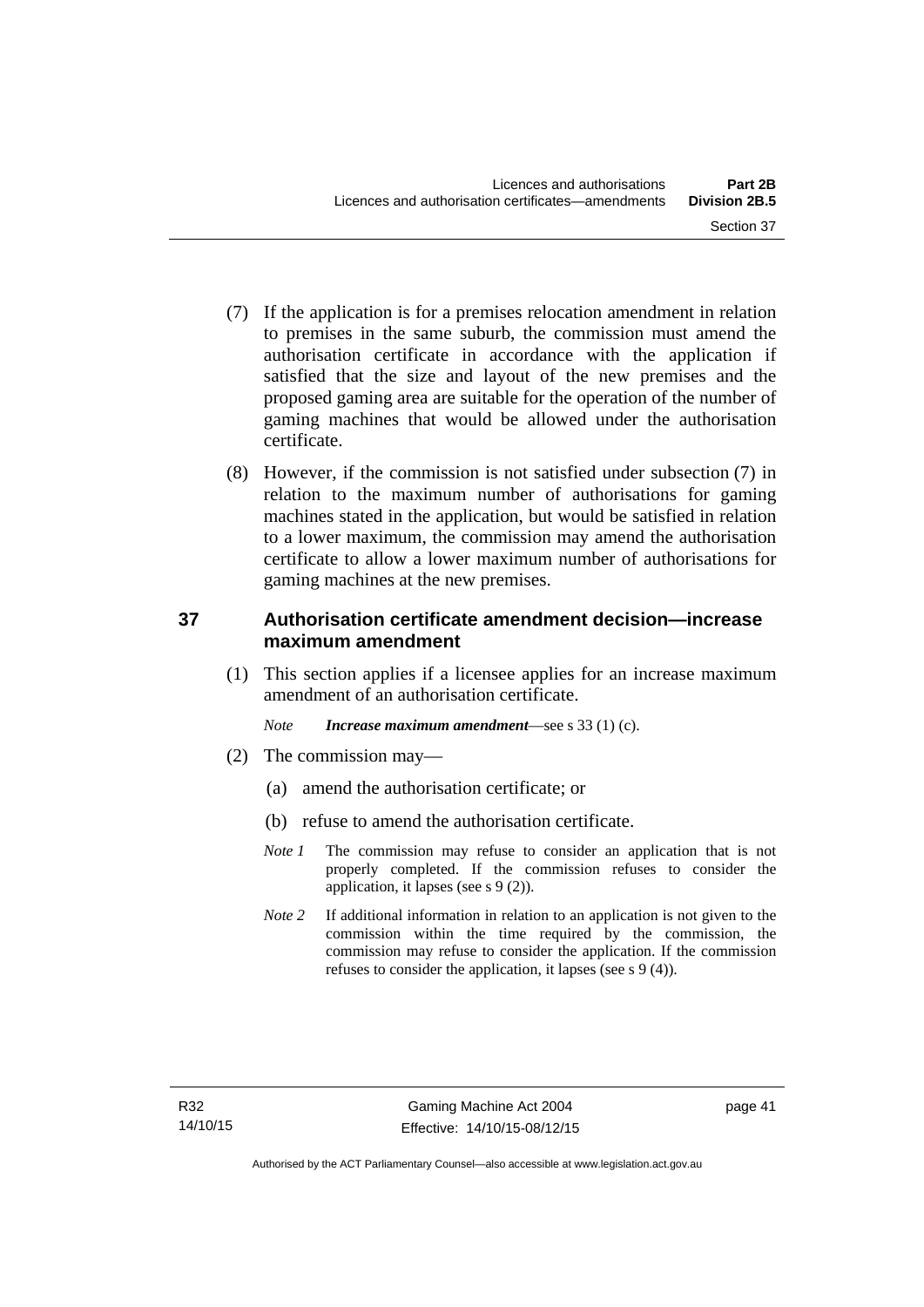- (3) If the commission refuses to amend the authorisation certificate, the commission must tell the applicant, in writing, the reasons for the decision.
	- *Note* For what must be included in a statement of reasons, see the Legislation [Act](http://www.legislation.act.gov.au/a/2001-14), s 179.
- (4) The commission must amend the authorisation in accordance with the application if satisfied that—
	- (a) the application is accompanied by a social impact assessment that supports an increase in the maximum number of authorisations for gaming machines allowed at the authorised premises; and
	- (b) the size and layout of the premises mentioned in the authorisation certificate is suitable for the operation of the number of gaming machines that would be allowed under the authorisation certificate.
- (5) In deciding the maximum number of authorisations for gaming machines under the amended authorisation certificate, the commission must consider the following:
	- (a) the number of club members worked out under a regulation;
	- (b) the ratio of club members to the maximum number of authorisations for gaming machines sought by the licensee;
	- (c) the extent to which the club has contributed to, or is likely to contribute to, the community and supported and benefited the community.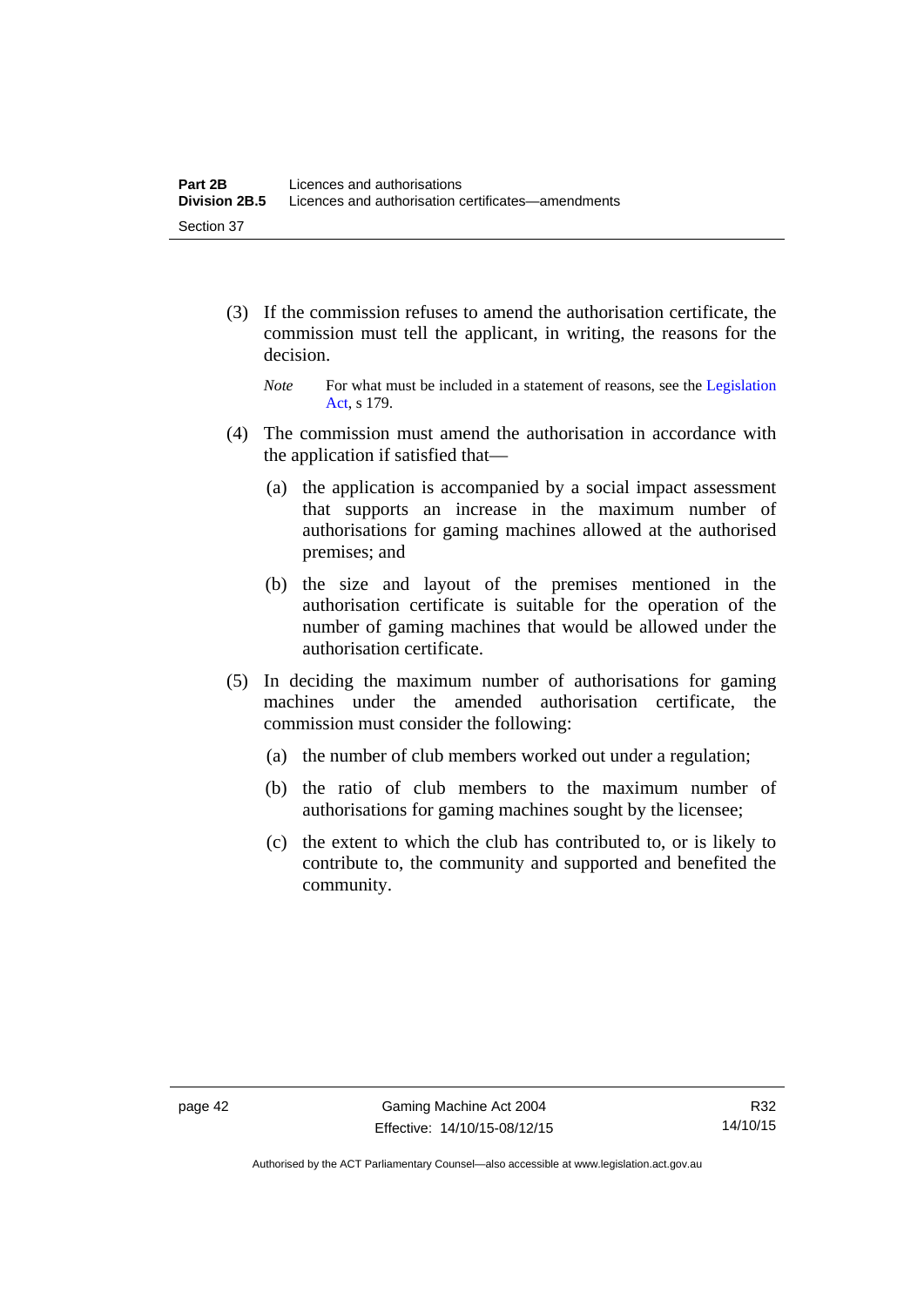## **37A Authorisation certificate amendment—increase maximum to not more than relevant number**

- (1) This section applies if, during the trading period, a licensee wants to increase the maximum number of authorisations for class C gaming machines the licensee may have under an authorisation certificate (a *one-off increase maximum amendment*).
	- *Note Trading period*—see s (4).
- (2) The licensee must notify the commission about the proposed one-off increase maximum amendment.
	- *Note 1* Making a one-off increase maximum amendment of an authorisation certificate during the trading period is a notifiable action (see pt 13A and sch 2).
	- *Note* 2 A notifiable action takes place—
		- (a) the prescribed number of days after the day the commission receives the notification (see s 173E (a)); or
		- (b) if the commission allows the notifiable action to take place on an earlier day—that day (see s 173E (b)); or
		- (c) if the commission asks for additional information under s 173E (c)—when the commission has notified the licensee that it is satisfied in relation to the additional information (see s 173E (c)).
- (3) The commission must amend the authorisation certificate in accordance with the notification if satisfied that—
	- (a) the number of authorisations by which the licensee proposes to increase the maximum number the licensee may have under the authorisation certificate is not more than the relevant number; and

*Note Relevant number*—see s (4).

 (b) the size and layout of the premises mentioned in the authorisation certificate are suitable for the operation of the number of gaming machines the licensee may have under the authorisation certificate, as amended; and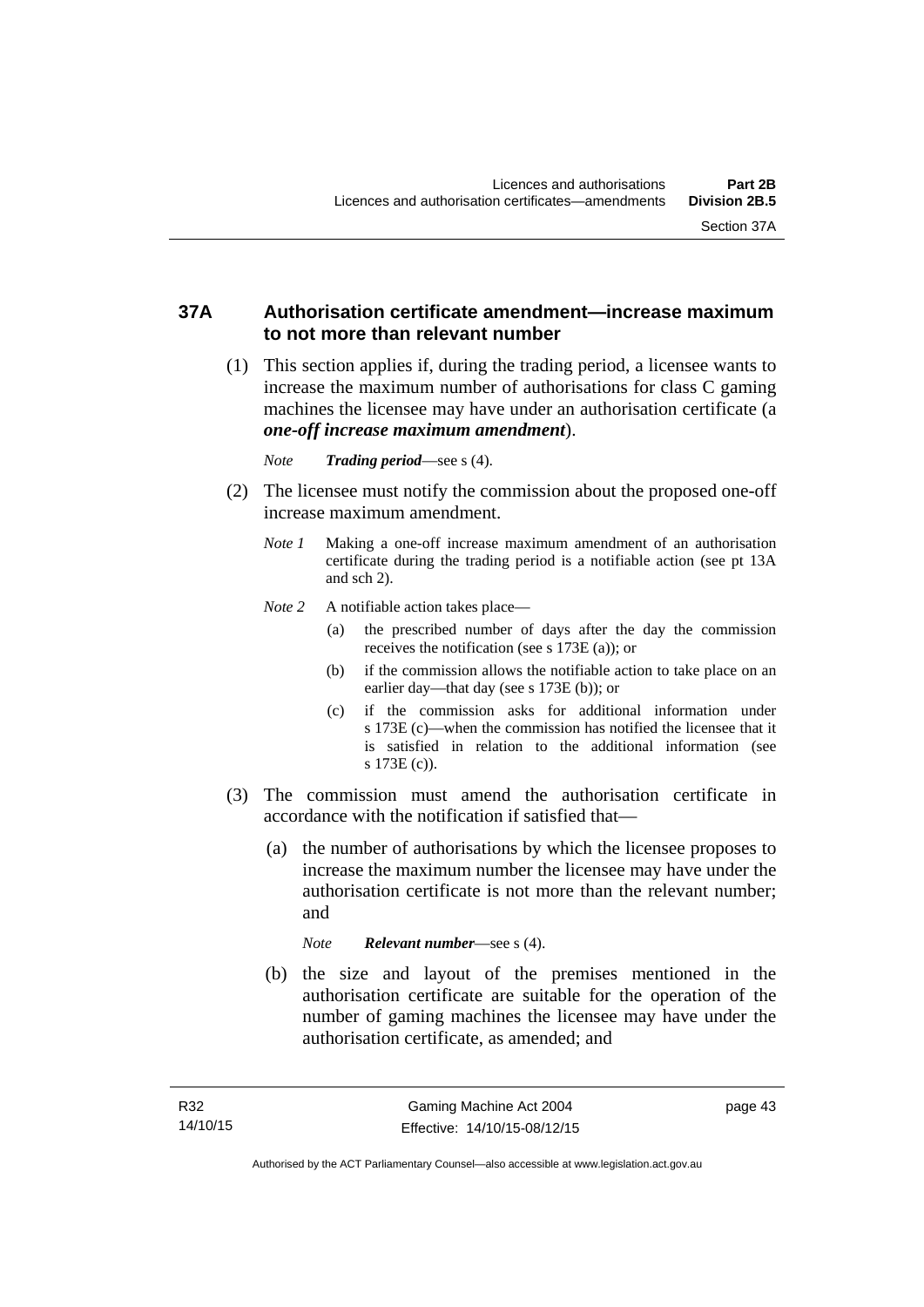(c) the applicant has not previously notified the commission about a one-off increase maximum amendment during the trading period.

*Note Trading period*—see s (4).

(4) In this section:

*relevant number*, for a one-off increase maximum amendment of an authorisation certificate, means—

- (a) if the licensee's authorisation certificate is for less than 120 authorisations when the application is made—12; or
- (b) in any other case—10% of the total number of authorisations allowed under the authorisation certificate, up to a maximum of 20.

*trading period* means the period commencing on the commencement of the *[Gaming Machine \(Reform\) Amendment Act](http://www.legislation.act.gov.au/a/2015-21/default.asp)  [2015](http://www.legislation.act.gov.au/a/2015-21/default.asp)*, section 4 and ending on the commencement of that Act, schedule 1 (Other amendments—compulsory surrender).

 (5) This section expires on the commencement of the *[Gaming Machine](http://www.legislation.act.gov.au/a/2015-21/default.asp)  [\(Reform\) Amendment Act 2015](http://www.legislation.act.gov.au/a/2015-21/default.asp)*, schedule 1 (Other amendments compulsory surrender).

# **37B Authorisation certificate amendment—technical amendment**

- (1) This section applies if a licensee wants to make 1 or more of the following changes to a gaming machine operated under an authorisation certificate (a *technical amendment*):
	- (a) change the percentage payout of the gaming machine;
	- (b) change the basic stake denomination of the gaming machine;
	- (c) change the game installed on the gaming machine;

Authorised by the ACT Parliamentary Counsel—also accessible at www.legislation.act.gov.au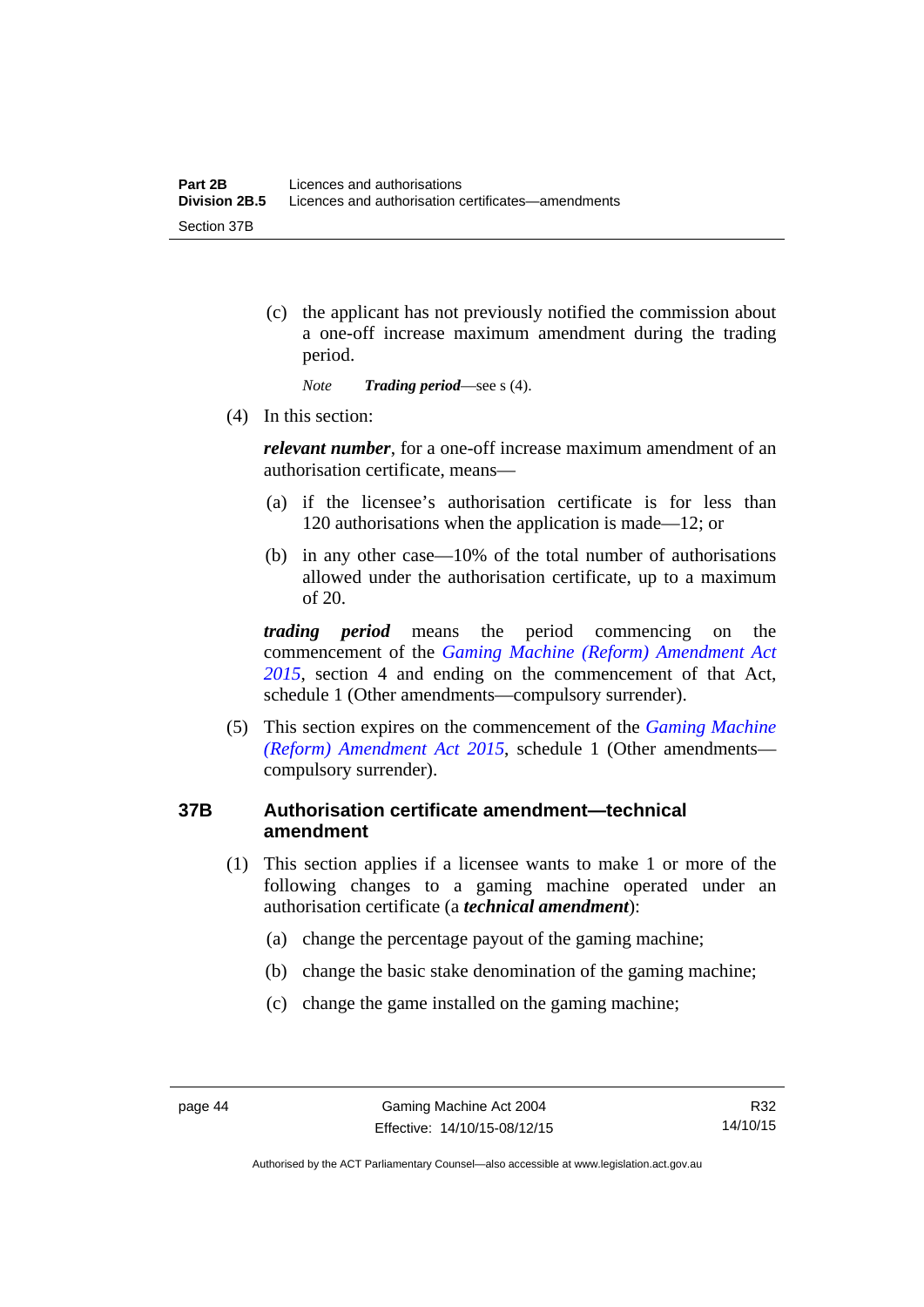- (d) change any other technical detail mentioned in the authorisation schedule.
- (2) The licensee must notify the commission about the proposed technical amendment.
	- *Note 1* Making a technical amendment to a gaming machine is a notifiable action (see pt 13A and sch 2).
	- *Note* 2 A notifiable action takes place—
		- (a) the prescribed number of days after the day the commission receives the notification (see s 173E (a)); or
		- (b) if the commission allows the notifiable action to take place on an earlier day—that day (see s 173E (b)); or
		- (c) if the commission asks for additional information under s 173E (c)—when the commission has notified the licensee that it is satisfied in relation to the additional information (see s 173E (c)).

### **37C Amendment of licence, authorisation certificate etc commission's own initiative**

- (1) The commission may amend a licence, authorisation certificate or authorisation schedule on its own initiative to correct a mistake, error or omission on the licence or authorisation certificate or authorisation schedule.
- (2) If the maximum number of authorisations for gaming machines allowed under an authorisation certificate has changed, the commission may amend the authorisation certificate to record the correct maximum number.
- (3) If a licensee notifies the commission about the acquisition or disposal of an authorisation under division 6A.6 (Trading of authorisations and gaming machines), the commission must amend the licensee's authorisation schedule to—
	- (a) for an acquisition—include the authorisation number of the acquired authorisation; or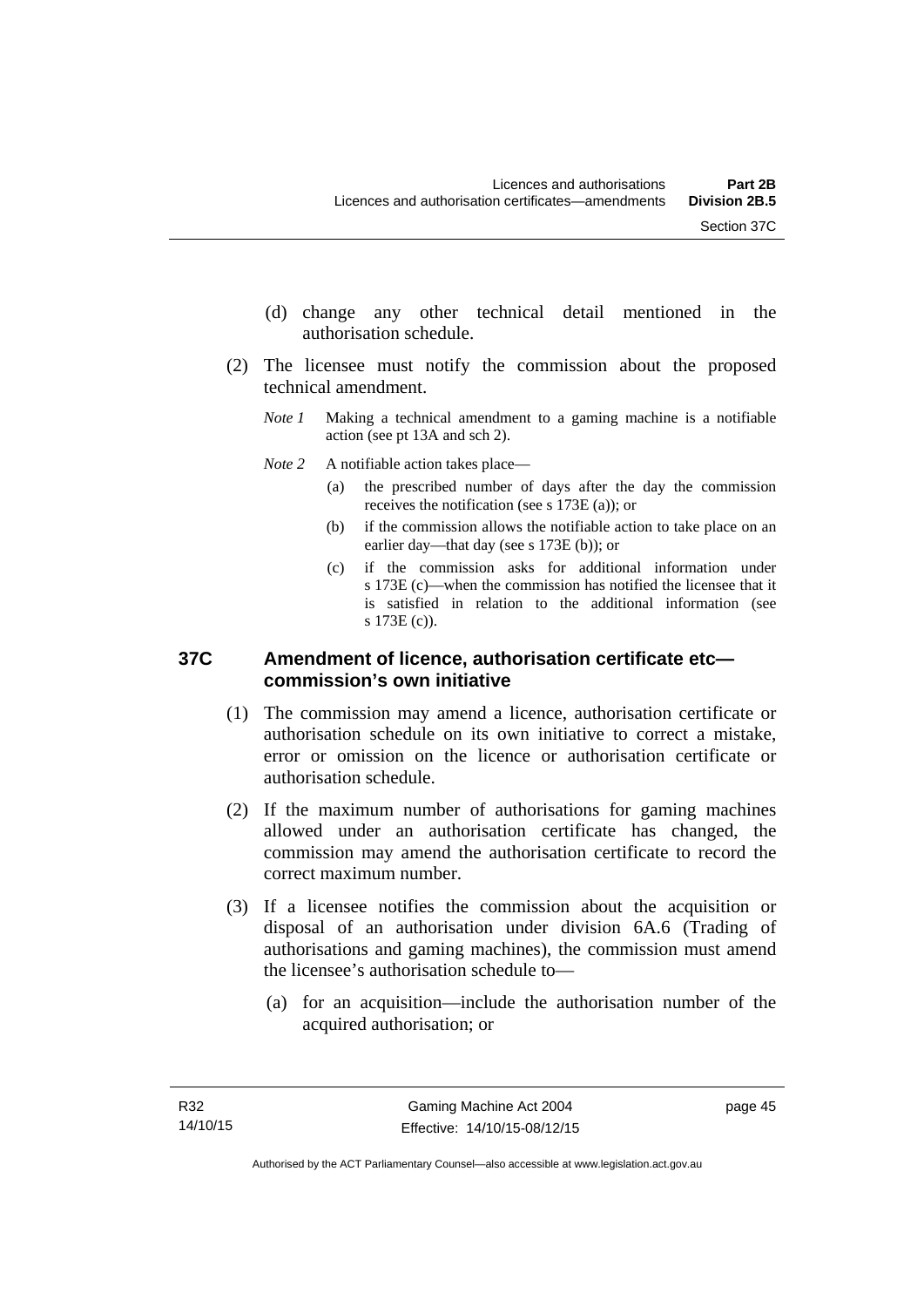(b) for a disposal—remove the authorisation number of the disposed authorisation.

#### **37D Re-issue of amended licence, authorisation certificate etc**

- (1) If the commission amends a licence under this Act, the commission must issue the licensee with a licence that includes the amendment (a *replacement licence*).
- (2) The replacement licence must state—
	- (a) that the licence is a replacement licence; and
	- (b) the date the replacement licence was issued; and
	- (c) the date the amendment commences.

#### **Example—commencement of amendment**

the day a new trading name for the licensee is registered

*Note* An example is part of the Act, is not exhaustive and may extend, but does not limit, the meaning of the provision in which it appears (see [Legislation Act,](http://www.legislation.act.gov.au/a/2001-14) s 126 and s 132).

- (3) If the commission amends an authorisation certificate (other than the schedule to the certificate) under this Act, the commission must issue the licensee with an authorisation certificate that includes the amendment (a *replacement authorisation certificate*).
- (4) The replacement authorisation certificate must state—
	- (a) that the certificate is a replacement authorisation certificate; and
	- (b) the date the replacement authorisation certificate was issued; and
	- (c) the date the amendment commences.

Authorised by the ACT Parliamentary Counsel—also accessible at www.legislation.act.gov.au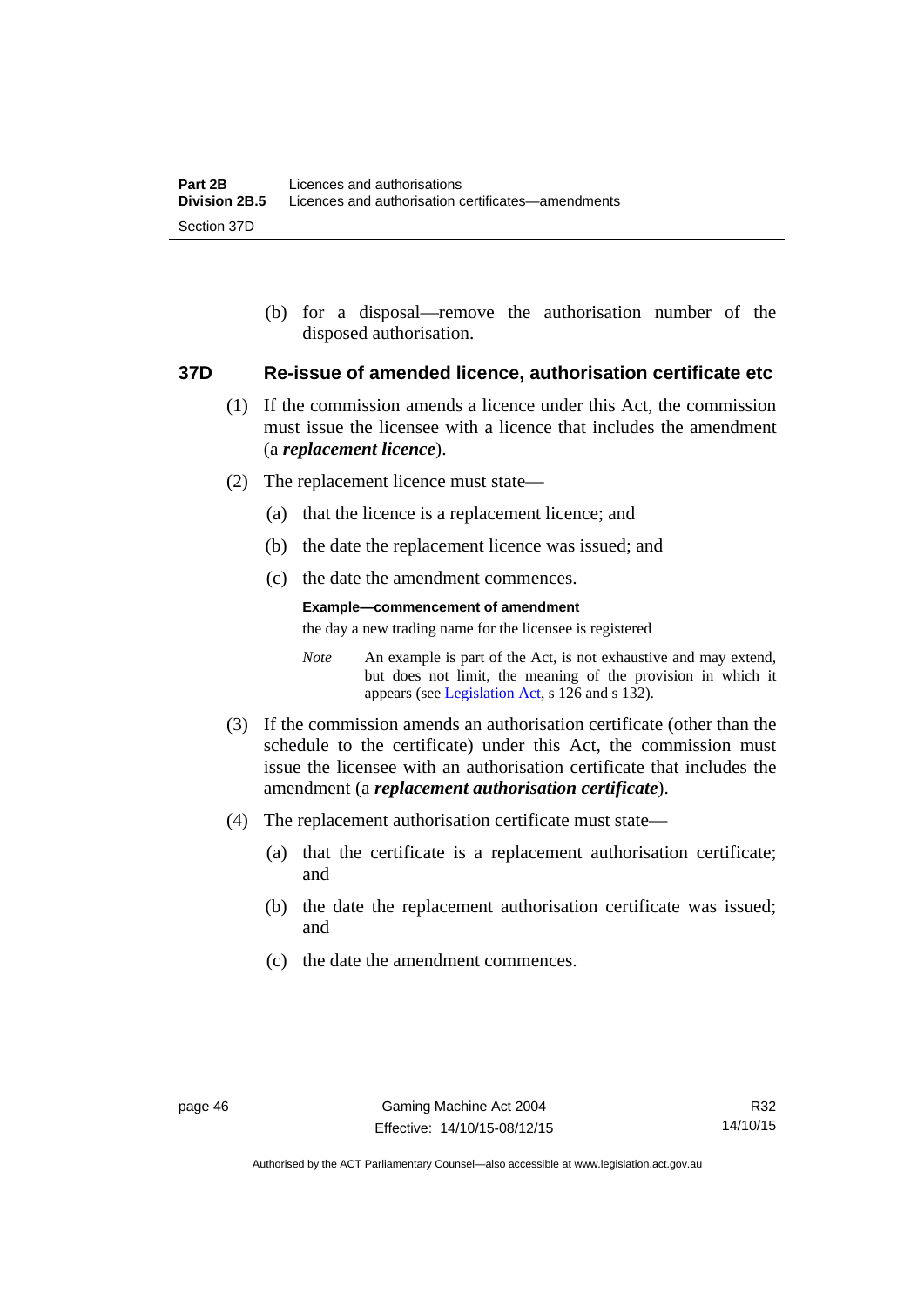- (5) If an authorisation schedule to an authorisation certificate is amended under this Act, the commission must issue the licensee with an authorisation schedule that includes the amendment (a *replacement authorisation schedule*).
- (6) The replacement authorisation schedule must state—
	- (a) that the authorisation schedule is a replacement authorisation schedule; and
	- (b) the date the replacement authorisation schedule was issued; and
	- (c) the date the amendment commences.

**Example—commencement of amendment** 

the day the commission receives an installation certificate for a new gaming machine

# **Division 2B.6 Transfer and surrender of licences and authorisation certificates**

### **37E Transferring an authorisation certificate**

- (1) If a licensee (the *outgoing licensee*) transfers an authorisation certificate to another licensee (the *incoming licensee*), the incoming licensee must tell the commission about the transfer.
	- *Note 1* The transfer of an authorisation certificate is a notifiable action (see pt 13A and sch 2).

*Note* 2 A notifiable action takes place—

- (a) the prescribed number of days after the day the commission receives the notification (see s 173E (a)); or
- (b) if the commission allows the notifiable action to take place on an earlier day—that day (see s 173E (b)); or
- (c) if the commission asks for additional information under s 173E (c)—when the commission has notified the licensee that it is satisfied in relation to the additional information (see s 173E (c)).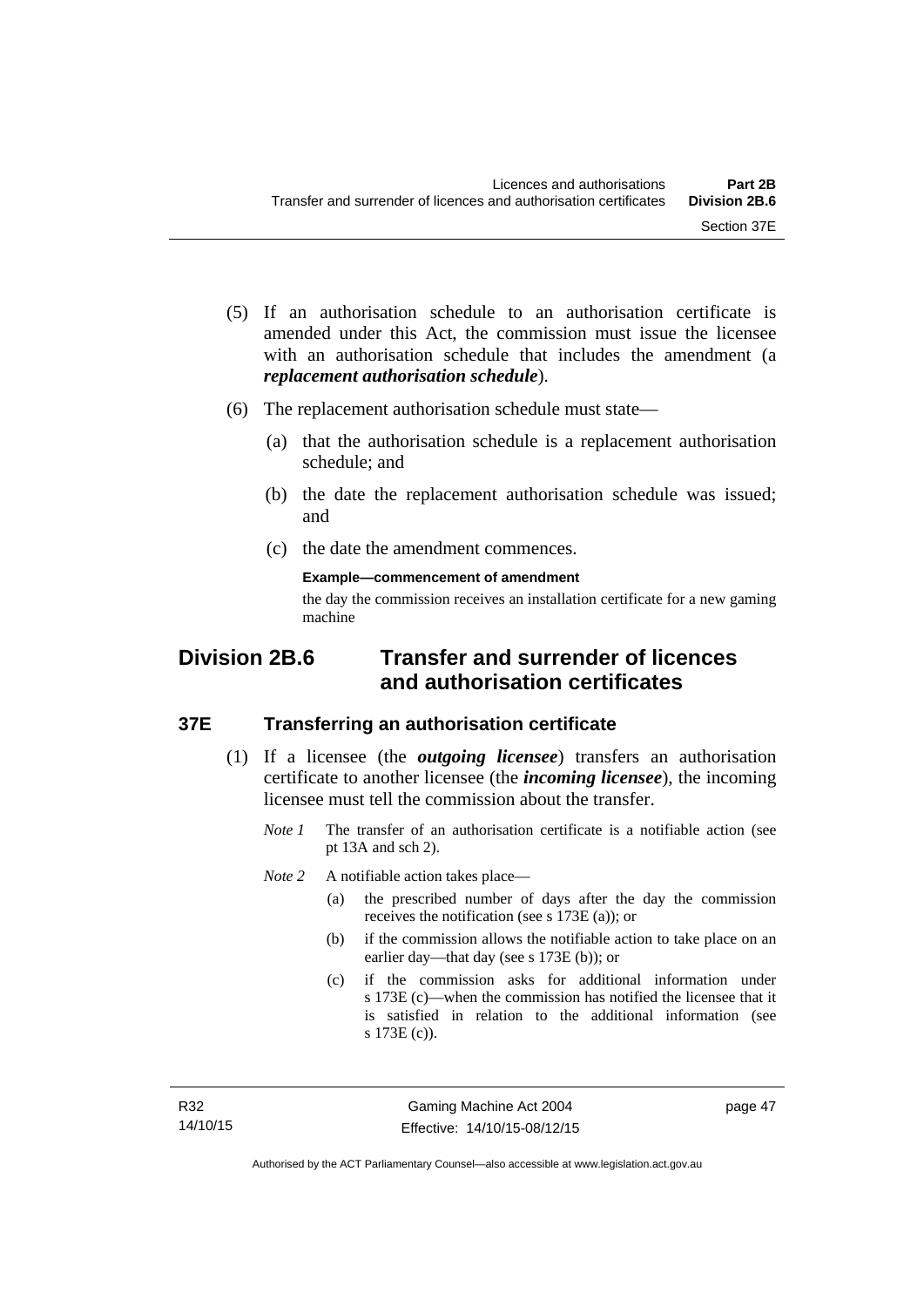- (2) If an authorisation certificate is transferred under subsection (1), the outgoing licensee must give the commission the following:
	- (a) the outgoing licensee's computer cabinet access register;
	- (b) the accounts kept by the outgoing licensee under section 52 (Accounts relating to gaming machines) that relate to amounts taken during the month when the transfer is made;
	- (c) any other accounts kept in connection with the licence under section 52 that the commission requires;
	- (d) any outstanding amount payable by the outgoing licensee under this Act.
	- *Note* Amounts are payable by licensees under provisions including s 143, s 159 and s 172.

### **37F Surrender of licences, authorisation certificates and authorisations**

- (1) A licensee may surrender—
	- (a) the licensee's licence; or
	- (b) 1 or more authorisation certificates under the licence; or
	- (c) an authorisation.
	- *Note* If a licensee surrenders a licence, all authorisation certificates under the licence are cancelled (see s 3 (a)).

Authorised by the ACT Parliamentary Counsel—also accessible at www.legislation.act.gov.au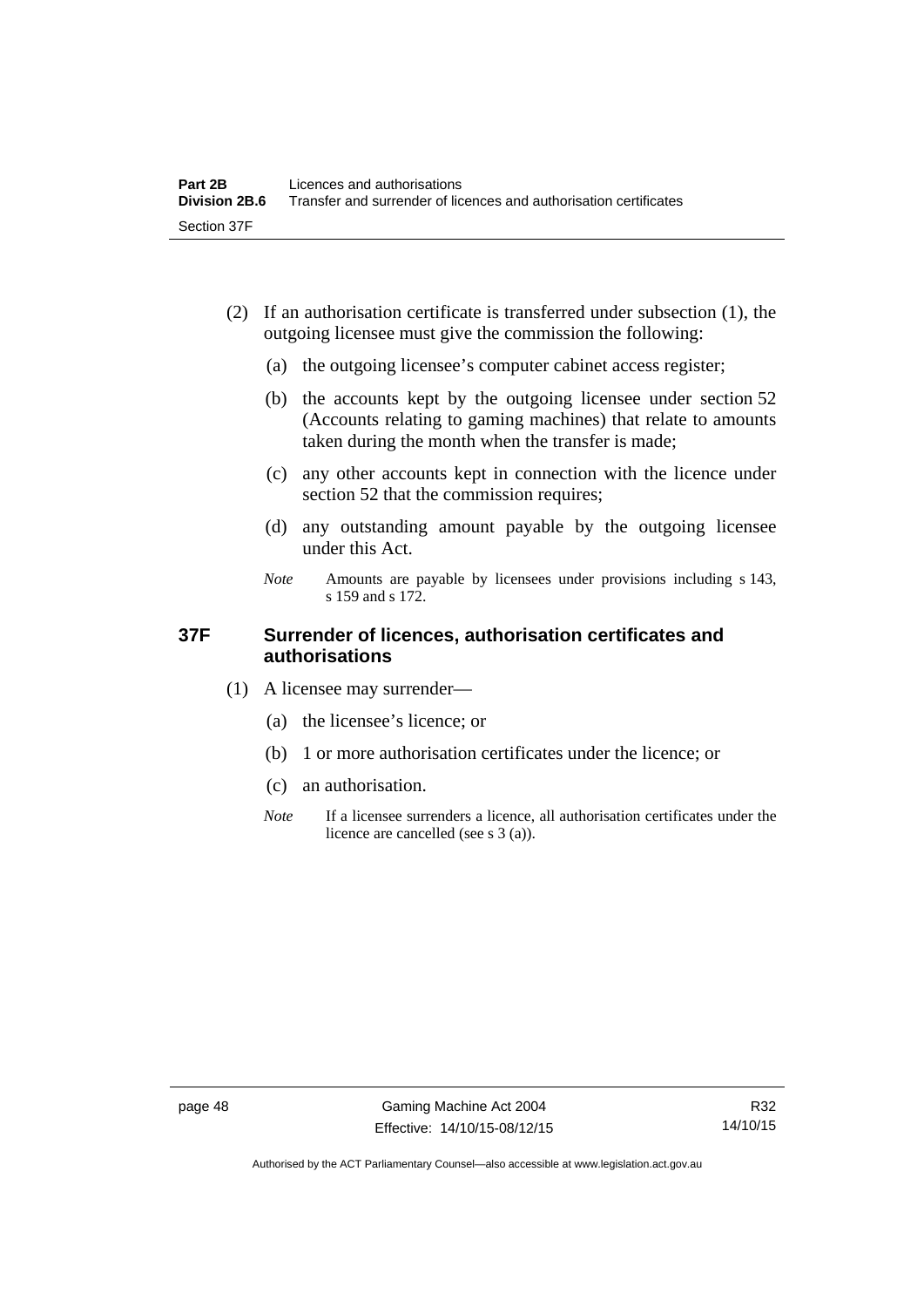- (2) A licensee may surrender a licence, authorisation certificate or authorisation by—
	- (a) notifying the commission that the licensee surrenders the licence, authorisation certificate or authorisation; and
		- *Note 1* The surrender of a licence, authorisation certificate or authorisation is a notifiable action (see pt 13A and sch 2).
		- *Note* 2 A notifiable action takes place—
			- (a) the prescribed number of days after the day the commission receives the notification (see s 173E (a)); or
			- (b) if the commission allows the notifiable action to take place on an earlier day—that day (see s 173E (b)); or
			- (c) if the commission asks for additional information under s 173E (c)—when the commission has notified the licensee that it is satisfied in relation to the additional information (see s 173E (c)).
	- (b) if the licensee surrendering an authorisation certificate or authorisation is a club—giving the commission evidence—
		- (i) that a majority of the voting members of the club who voted in a ballot conducted under a regulation voted for the club surrendering the authorisation certificate or authorisation; or
		- (ii) that a vote under subparagraph (i) would not be practical; and
	- (c) returning the licence, certificate or authorisation to the commission.

#### **Example—par (b) (ii)**

all memberships have expired and the club does not propose to continue operating

*Note* An example is part of the Act, is not exhaustive and may extend, but does not limit, the meaning of the provision in which it appears (see [Legislation Act,](http://www.legislation.act.gov.au/a/2001-14) s 126 and s 132).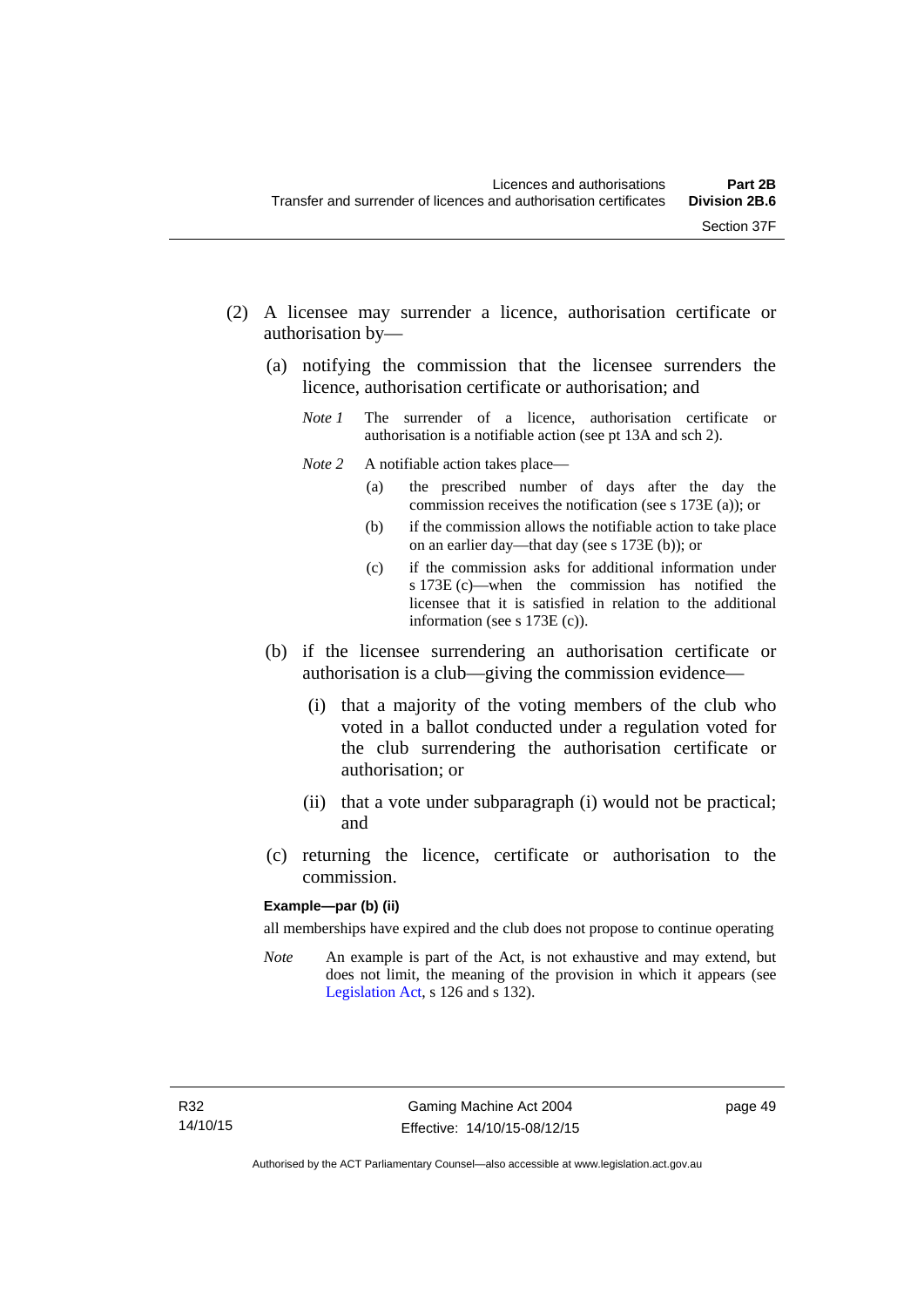- (3) If a licensee notifies the commission about the surrender of the licensee's licence, the commission must—
	- (a) cancel all authorisation certificates held by the licensee; and
	- (b) give the licensee a storage permit for an interim purpose for each gaming machine under the cancelled authorisation certificates.
- (4) If a licensee surrenders an authorisation certificate or an authorisation under this section, the commission must give the licensee a storage permit for an interim purpose for each gaming machine under the surrendered certificate or authorisation.
- (5) If an authorisation certificate or authorisation is surrendered or cancelled under this section, the licensee must—
	- (a) take meter readings from each gaming machine under the certificate or authorisation; and
	- (b) render the gaming machine inoperable; and
	- (c) within the prescribed number of days after the day the certificate or authorisation is surrendered or cancelled, give the commission—
		- (i) details of the meter readings taken under paragraph (a); and
		- (ii) any outstanding amount payable by the licensee in relation to the operation of the gaming machine under the surrendered or cancelled authorisation certificate.
		- *Note Prescribed number of days*—see s 173D (5).

### **37G Offence—failure to dispose of gaming machines**

A person commits an offence if—

 (a) an authorisation held by the person was surrendered or cancelled under section 37F; and

R32 14/10/15

Authorised by the ACT Parliamentary Counsel—also accessible at www.legislation.act.gov.au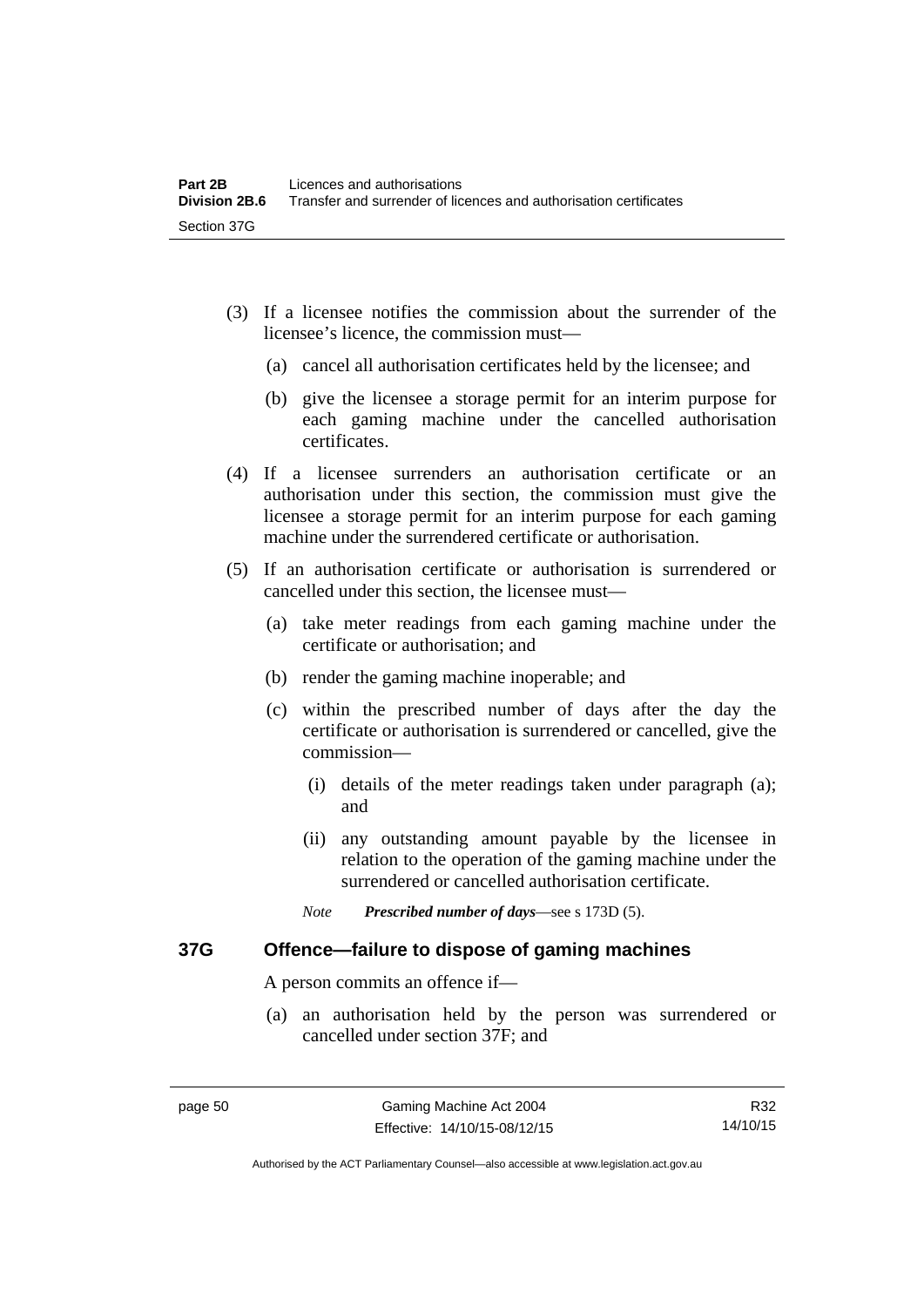- (b) the commission gave the person a storage permit for a gaming machine to which the authorisation related; and
- (c) the person fails to dispose of the gaming machine mentioned in the permit—
	- (i) in the way the commission directs; or
	- (ii) within the period stated in the storage permit.

Maximum penalty: 50 penalty units.

*Note* Div 6A.3 deals with disposal of gaming machines.

# **Division 2B.7 Licences, authorisation certificates and authorisations—register and replacement copies**

#### **37H Licences and authorisation certificates—register**

- (1) The commission must keep a register of licences, authorisation certificates and authorisations.
- (2) The register must include the following details:
	- (a) the date of the issue, amendment or transfer of a licence or authorisation certificate;
	- (b) the date of the suspension or cancellation of a licence or authorisation certificate;
	- (c) for each authorisation certificate included in the register—
		- (i) the maximum number of authorisations for gaming machines the licensee may have under the authorisation certificate; and

*Note Maximum number* of authorisations—see the dictionary.

- (ii) the authorisation number for each authorisation; and
- (iii) details of any gaming machine under each authorisation;

page 51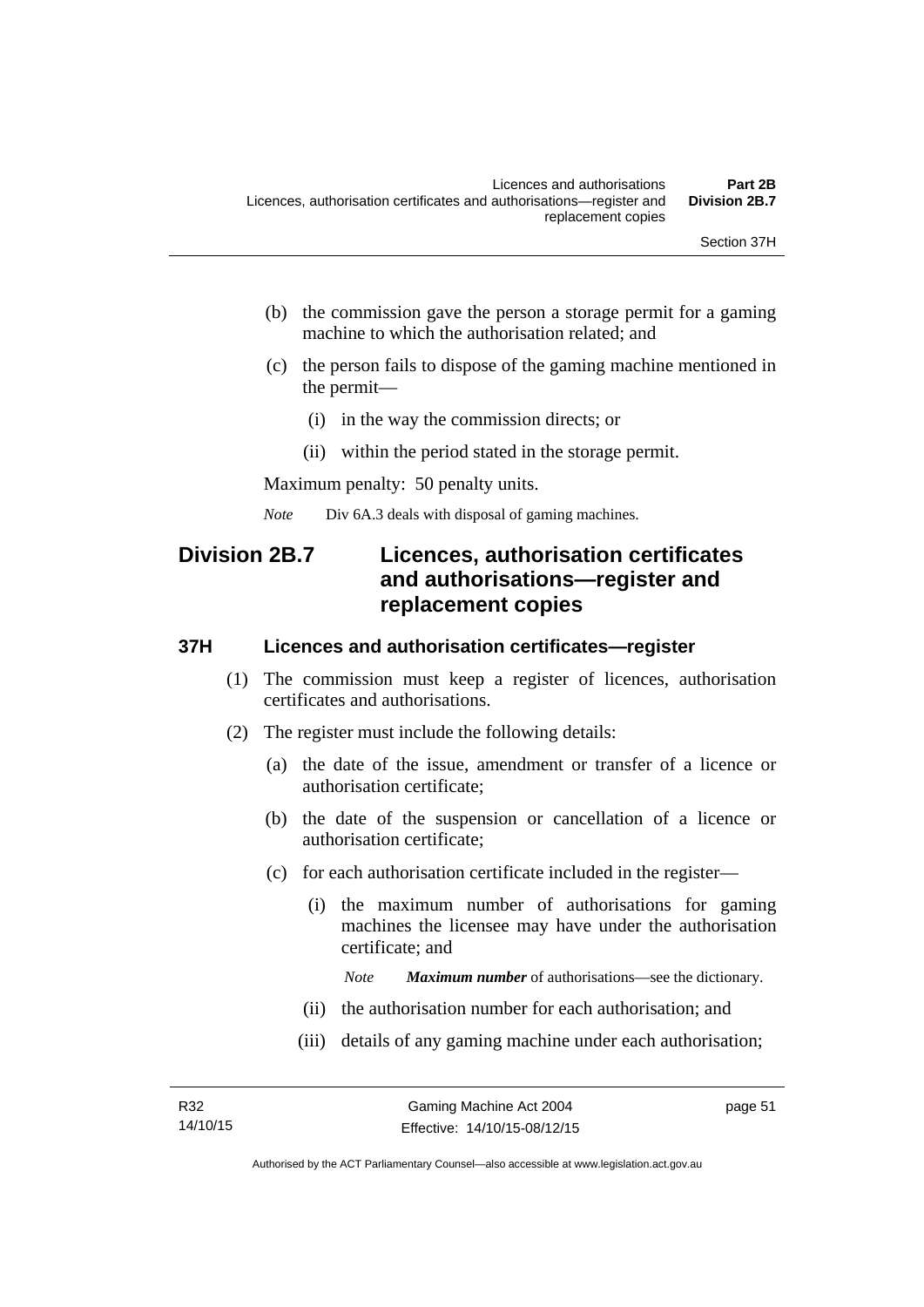#### **Part 2B Licences and authorisations**<br>**Division 2B.7** Licences, authorisation certi Licences, authorisation certificates and authorisations—register and replacement copies

Section 37H

- (d) if a licensee has a gaming machine stored under a permit—
	- (i) the kind of permit; and

#### **Examples**

- 1 storage permit for an interim purpose
- 2 quarantine permit
- *Note* An example is part of the Act, is not exhaustive and may extend, but does not limit, the meaning of the provision in which it appears (see [Legislation Act,](http://www.legislation.act.gov.au/a/2001-14) s 126 and s 132).
- (ii) the serial number of the gaming machine; and
- (iii) if the licensee holds the authorisation for the gaming machine—the authorisation number for the gaming machine;
- (e) anything else prescribed by regulation.
- (3) The register may be kept in any form, including electronically, that the commission decides.
- (4) The commission may correct a mistake, error or omission in the register.
- (5) A licensee may ask the commission, in writing, to correct a mistake, error or omission in the register.
- (6) The commission may change a detail included in the register to keep the register up-to-date.

#### **Example**

A detail in the register may be changed as a consequence of receiving notification under s 173D about a notifiable action.

*Note* An example is part of the Act, is not exhaustive and may extend, but does not limit, the meaning of the provision in which it appears (see [Legislation Act,](http://www.legislation.act.gov.au/a/2001-14) s 126 and s 132).

Authorised by the ACT Parliamentary Counsel—also accessible at www.legislation.act.gov.au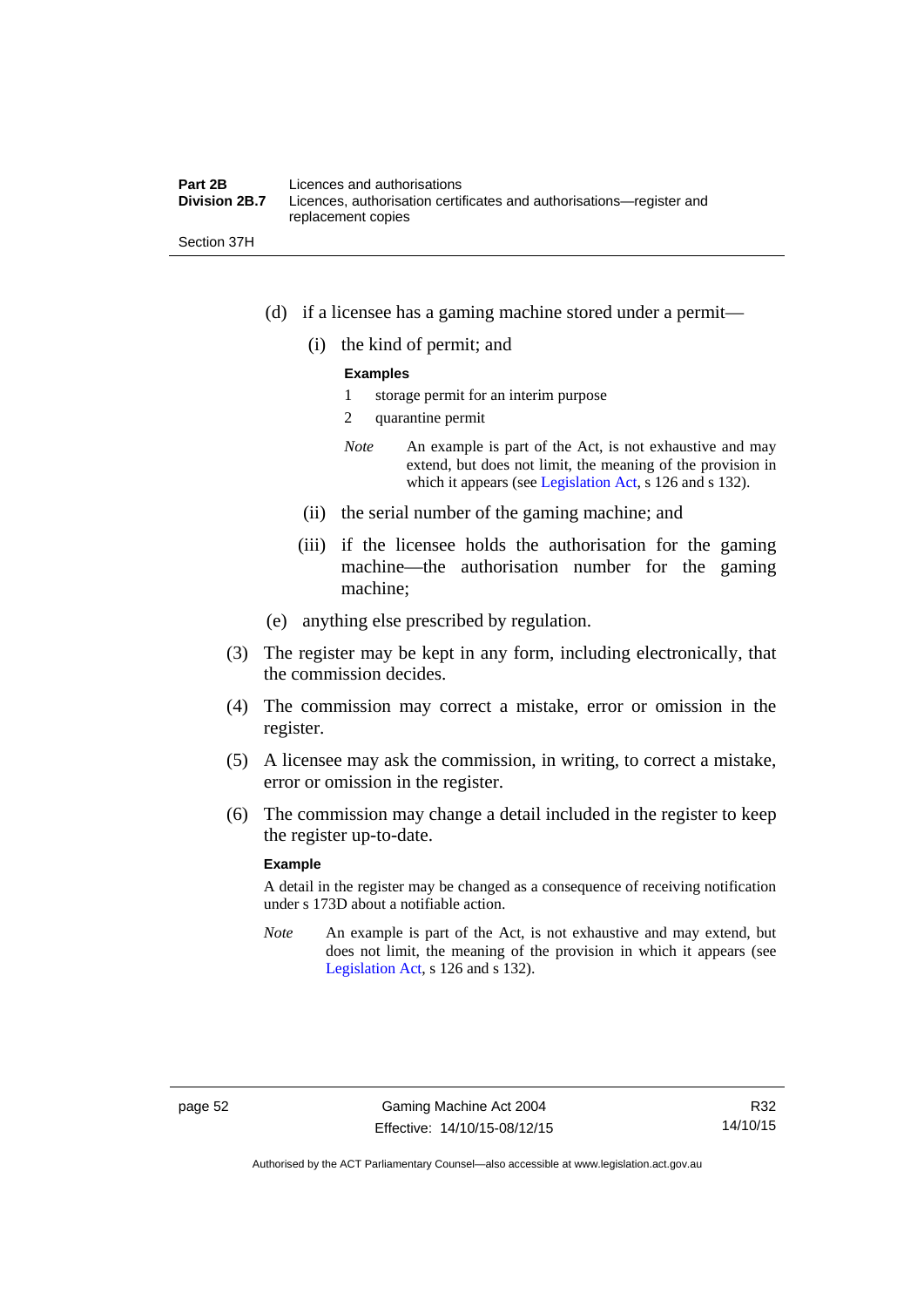## **37I Licences, authorisation certificates and authorisation schedules—replacement copies**

- (1) This section applies if a licensee's licence, authorisation certificate or authorisation schedule is lost, stolen or destroyed.
- (2) The licensee must give the commission a statutory declaration about the loss, theft or destruction of the licence, authorisation certificate or authorisation schedule as soon as practicable after becoming aware of the loss, theft or destruction.
	- *Note 1* The *[Statutory Declarations Act 1959](http://www.comlaw.gov.au/Series/C2004A07365)* (Cwlth) applies to the making of statutory declarations under ACT laws.
	- *Note 2* It is an offence to make a false or misleading statement, give false or misleading information or produce a false or misleading document (see [Criminal Code](http://www.legislation.act.gov.au/a/2002-51), pt 3.4).
- (3) If the commission receives a statutory declaration under subsection (2), the commission must give the licensee a replacement licence, replacement authorisation certificate or replacement authorisation schedule.
	- *Note* A fee may be determined under s 177 for this provision.

# **Part 2C In-principle authorisation certificates**

# **Division 2C.1 Preliminary**

# **38 Object—pt 2C**

The object of this part is to allow a person to obtain in-principle approval to have a maximum number of authorisations for gaming machines under an authorisation certificate at an address at unleased land before—

 (a) the person acquires an interest in the land or premises at the address; or

page 53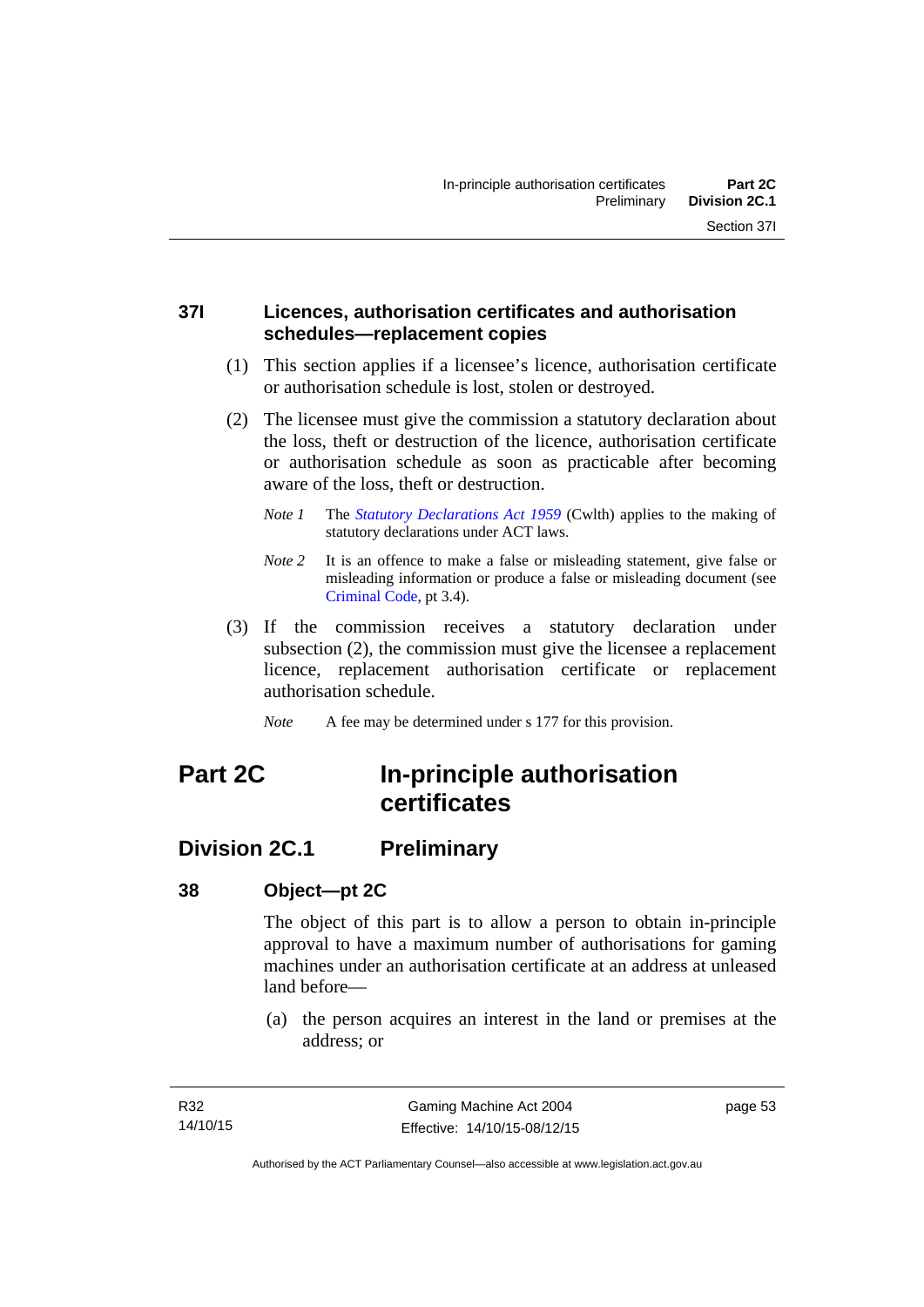- (b) plans are prepared for the premises proposed to be licensed at the address; or
- (c) for a club—the voting members of the club vote in a ballot conducted under the regulation for the club having gaming machines at the address.
- *Note Maximum number*, of authorisations—see the dictionary.

## **38A Definitions for Act**

In this Act:

*approval-holder* means a person who holds an in-principle approval for an authorisation certificate under this part.

*in-principle authorisation certificate* means an in-principle approval for an authorisation certificate.

# **Division 2C.2 In-principle authorisation certificate application**

### **38B In-principle authorisation certificate—application**

- (1) A person may apply for an in-principle approval for an authorisation certificate only if—
	- (a) the person—
		- (i) holds a class C licence; or
		- (ii) has applied for a class C licence; and
	- (b) the land at the address for which the in-principle authorisation certificate is sought is suitable land.
	- *Note 1* If a form is approved under the [Control Act](http://www.legislation.act.gov.au/a/1999-46/default.asp), s 53D for an application, the form must be used.
	- *Note* 2 A fee may be determined under s 177 for an application.

Authorised by the ACT Parliamentary Counsel—also accessible at www.legislation.act.gov.au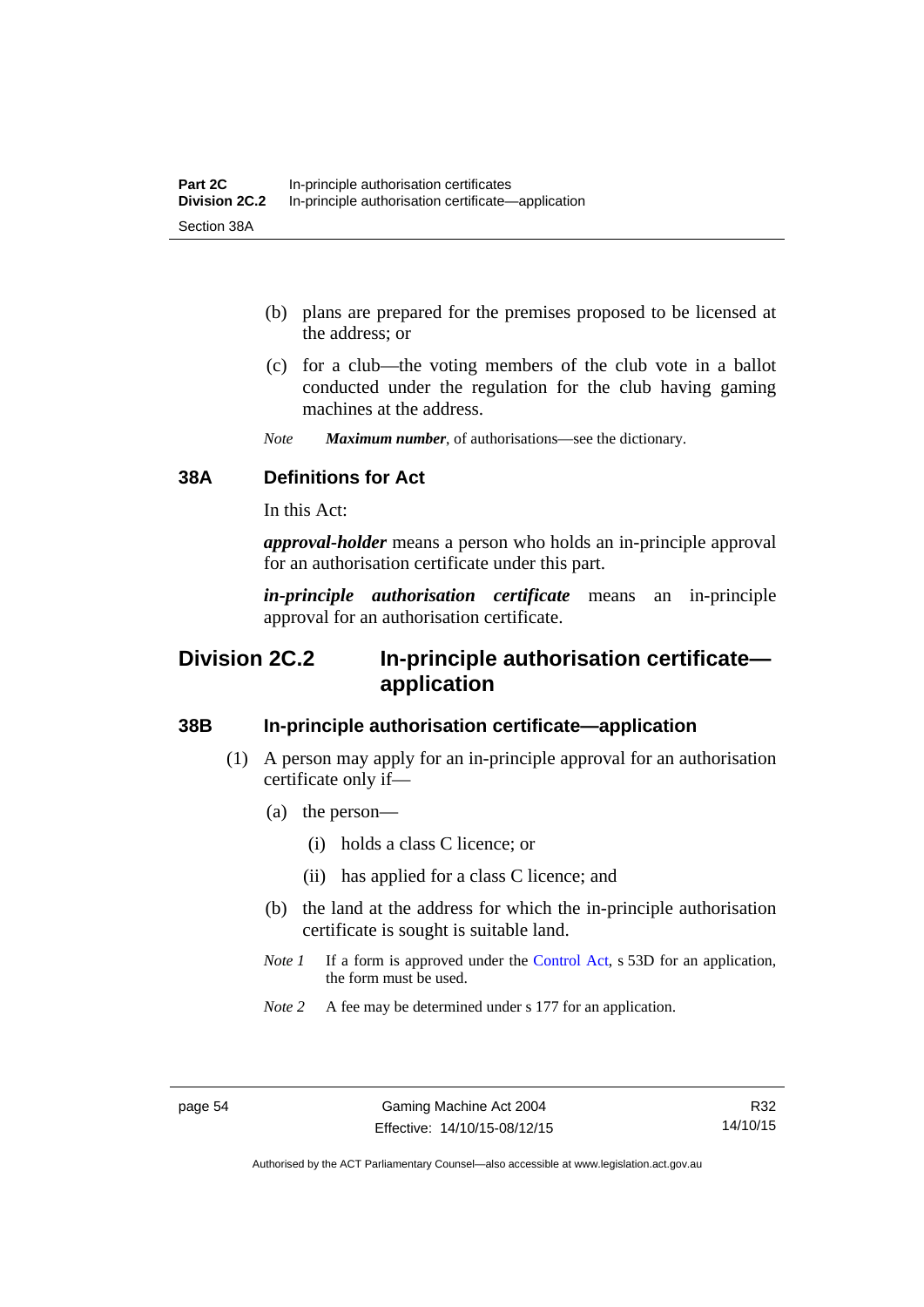(2) In this section:

*suitable land* means land that is—

- (a) unleased land; and
- (b) to be leased with a purpose clause permitting use of the land for a club.

# **38C In-principle authorisation certificate application contents**

An application for in-principle approval for an authorisation certificate—

- (a) must comply with the requirements for an authorisation certificate application under section 22 (1) (Authorisation certificate for class C gaming machines—contents of application); but
- (b) need not comply with section  $22(2)$  (b) to (d).

# **Division 2C.3 In-principle authorisation certificate issue**

# **38D In-principle authorisation certificate—decision on application**

 (1) This section applies if the commission receives an application for an in-principle authorisation certificate under section 38B (1) (In-principle authorisation certificate—application).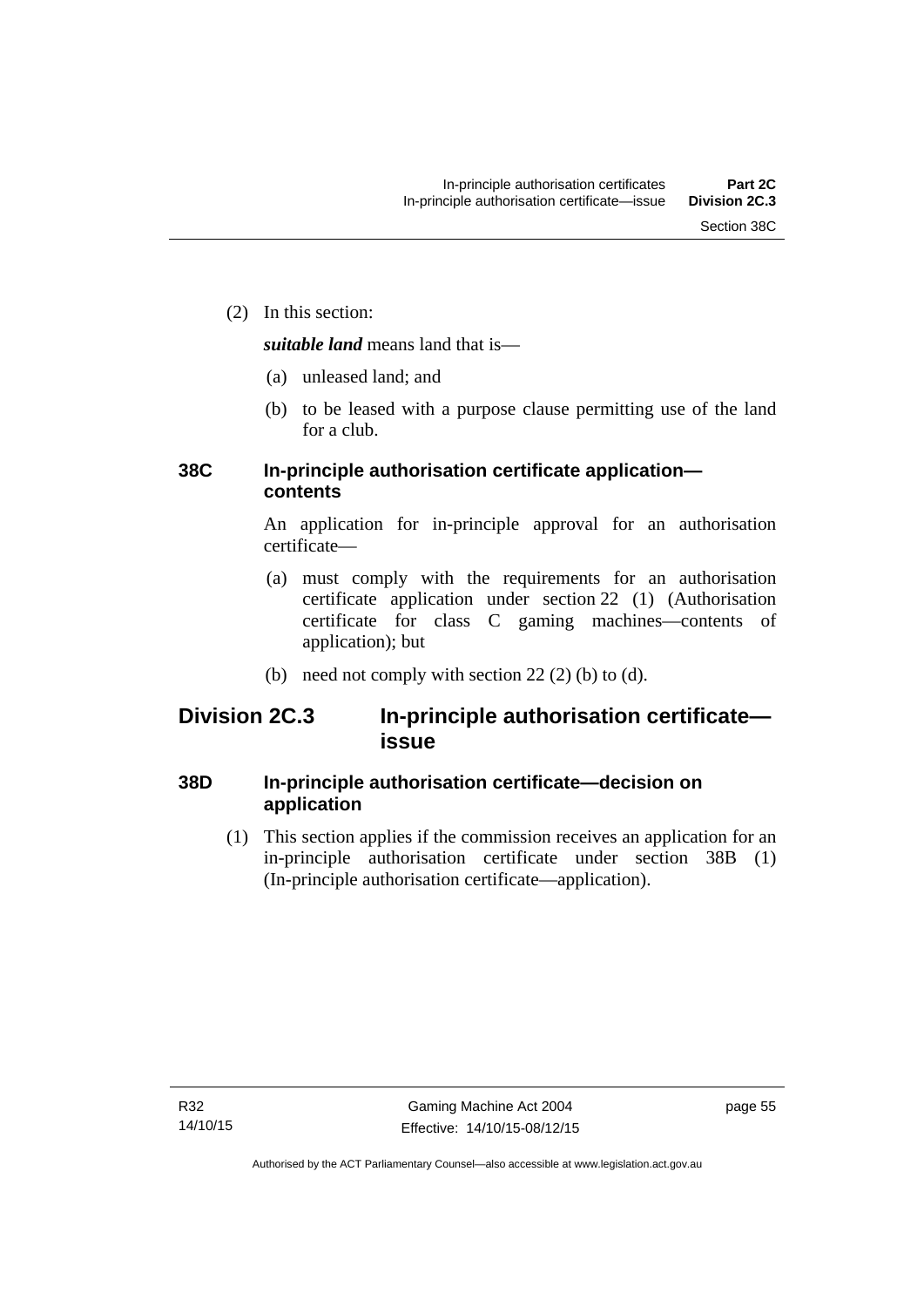- (2) The commission may—
	- (a) issue the in-principle authorisation certificate; or
	- (b) refuse to issue the in-principle authorisation certificate.
	- *Note 1* The commission may refuse to consider an application that is not properly completed. If the commission refuses to consider the application, it lapses (see s 9 (2)).
	- *Note 2* If additional information in relation to an application is not given to the commission within the time required by the commission, the commission may refuse to consider the application. If the commission refuses to consider the application, it lapses (see s 9 (4)).
- (3) If the commission refuses to issue the in-principle authorisation certificate, the commission must tell the applicant, in writing, the reasons for the decision.

*Note* For what must be included in a statement of reasons, see the Legislation [Act](http://www.legislation.act.gov.au/a/2001-14), s 179.

 (4) The commission must issue the in-principle authorisation certificate if satisfied that, taking into consideration the social impact assessment for the application and any submission made on the assessment within the comment period under section 13 (2) (Social impact assessment—publication), issuing the in-principle authorisation certificate is appropriate.

#### **38E In-principle authorisation certificate—form**

- (1) An in-principle authorisation certificate must—
	- (a) be in writing; and
	- (b) state the following:
		- (i) the name of the approval-holder's legal entity (the *approval-holder's name*);
		- (ii) if the approval-holder carries on business under a name other than the approval-holder's name—the name under which the approval-holder carries on business;

R32 14/10/15

Authorised by the ACT Parliamentary Counsel—also accessible at www.legislation.act.gov.au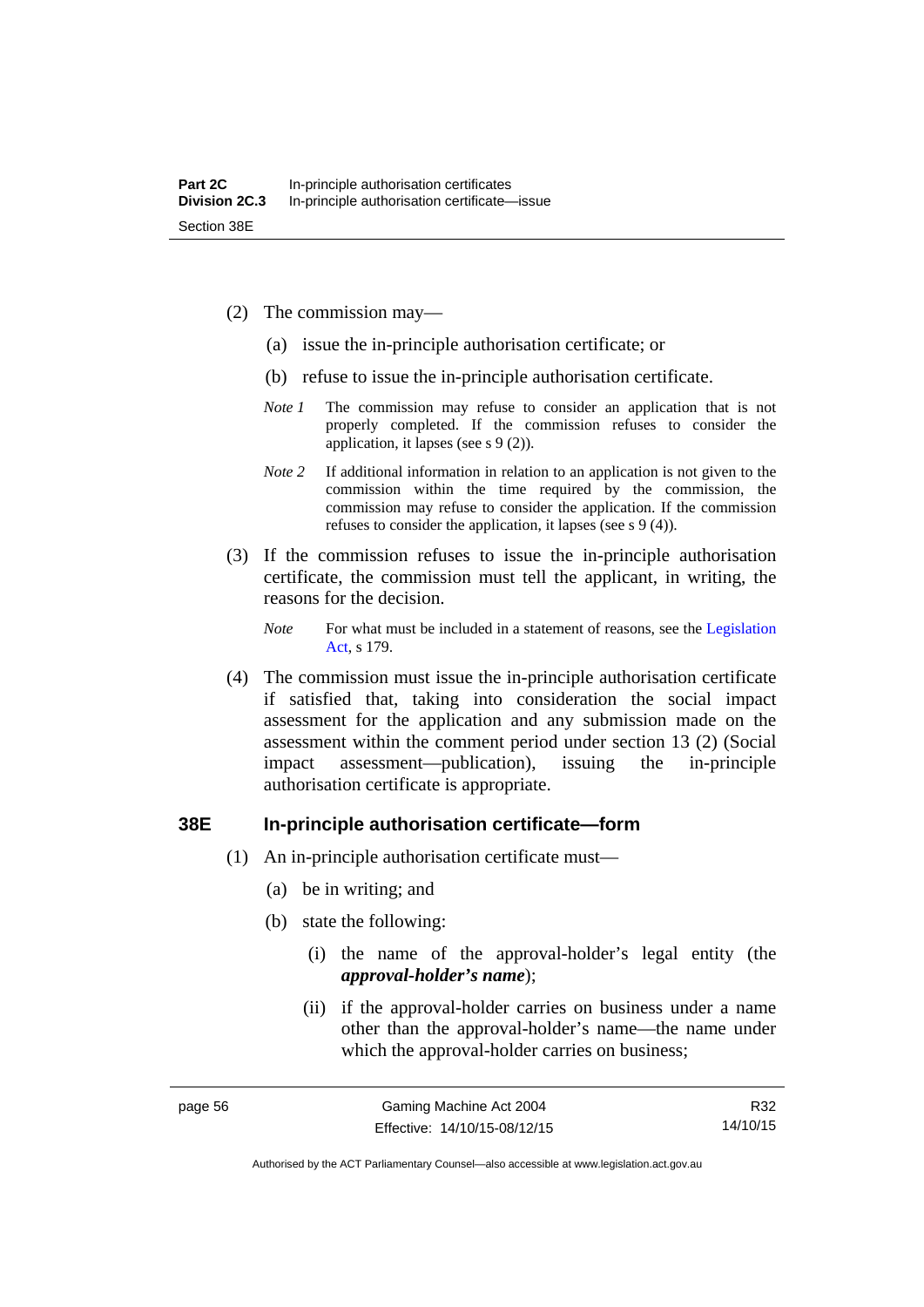- (iii) the approval-holder's ABN;
- (iv) the approval-holder's—
	- (A) ACN; or
	- (B) if the approval-holder is an incorporated association—association number;
		- *Note Association number*—see the dictionary.
- (v) the address, and block and section number, to which the in-principle authorisation certificate applies;
- (vi) the maximum number of authorisations allowed under the in-principle authorisation certificate;
- (vii) the class of gaming machines;
- (viii) the conditions (if any) of the in-principle authorisation certificate.
- (2) A regulation may prescribe other requirements about the form of an in-principle authorisation certificate.

#### **38F In-principle authorisation certificate—conditions**

An in-principle authorisation certificate is subject to any condition—

- (a) prescribed by regulation; or
- (b) imposed by the commission when the in-principle authorisation certificate is issued or extended.

#### **38G In-principle authorisation certificate—term**

An in-principle authorisation certificate—

(a) commences on the day it is issued; and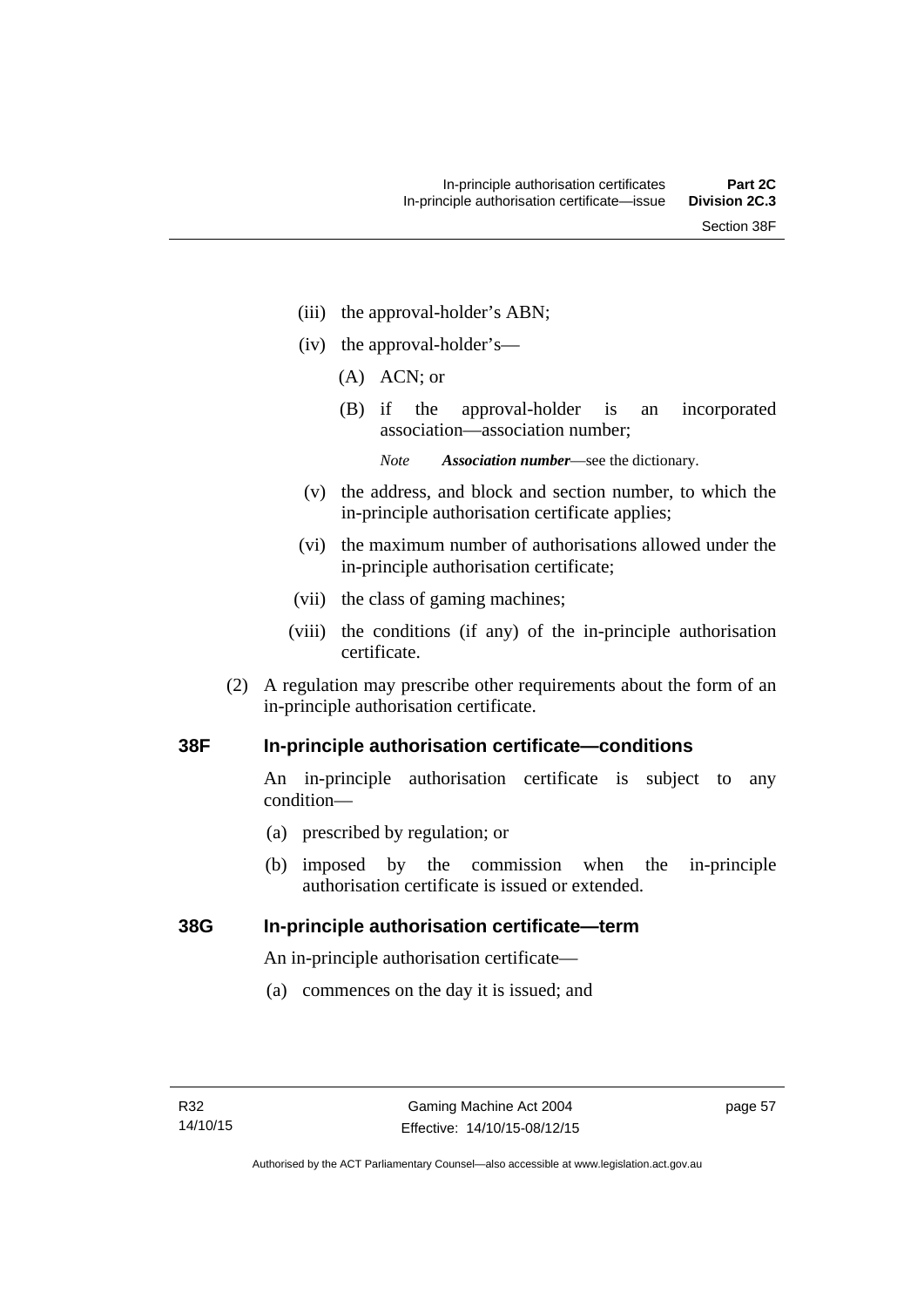- (b) expires—
	- (i) 3 years after the day it is issued; or
	- (ii) if the term of the in-principle authorisation certificate is extended under section 38K (In-principle authorisation certificate—extension decision)—on the date to which the in-principle authorisation certificate is extended.

# **Division 2C.4 In-principle authorisation certificate transfer**

#### **38H In-principle authorisation certificate—application to transfer**

- (1) An approval-holder may apply to the commission to transfer the in-principle authorisation certificate to someone else (the *proposed new approval-holder*).
	- *Note* An approval-holder must hold a class C licence or must have applied for a class C licence (see s 38B (1) (a)).
- (2) The application must—
	- (a) be in writing, signed by the approval-holder and the proposed new approval-holder; and
	- (b) state the full name and address of—
		- (i) the proposed new approval-holder; and
		- (ii) each director of the proposed new approval-holder; and
	- (c) state the name of each influential person for the applicant and the person's relationship with the applicant.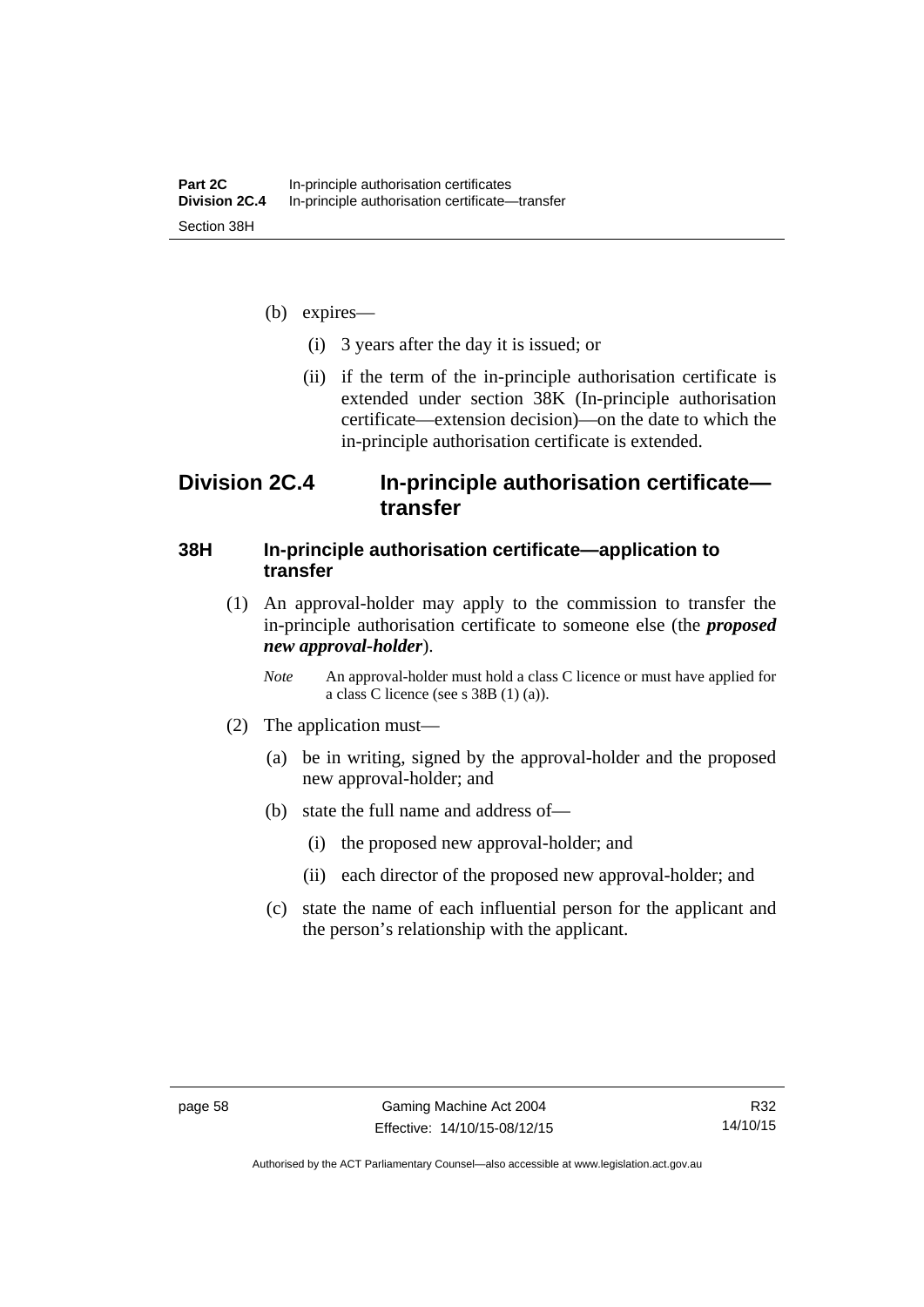- (3) A regulation may require an application to—
	- (a) include stated information; or
	- (b) be accompanied by stated documents.
	- *Note 1* If a form is approved under the [Control Act](http://www.legislation.act.gov.au/a/1999-46/default.asp), s 53D for an application, the form must be used.
	- *Note 2* A fee may be determined under s 177 for an application.

#### **38I In-principle authorisation certificate—transfer decision**

- (1) This section applies if the commission receives an application to transfer an in-principle authorisation certificate under section 38H.
	- *Note* An approval-holder who makes an application under s 38H must hold a class C licence or must have applied for a class C licence (see s 38B (1) (a)).
- (2) The commission may—
	- (a) transfer the in-principle authorisation certificate to the proposed new approval-holder; or
	- (b) refuse to transfer the in-principle authorisation certificate to the proposed new approval-holder.
	- *Note 1* The commission may refuse to consider an application that is not properly completed. If the commission refuses to consider the application, it lapses (see s 9 (2)).
	- *Note* 2 If additional information in relation to an application is not given to the commission within the time required by the commission, the commission may refuse to consider the application. If the commission refuses to consider the application, it lapses (see s 9 (4)).
- (3) If the commission refuses to transfer the in-principle authorisation certificate to the proposed new approval-holder, the commission must tell the applicant, in writing, the reasons for the decision.
	- *Note* For what must be included in a statement of reasons, see the Legislation [Act](http://www.legislation.act.gov.au/a/2001-14), s 179.

page 59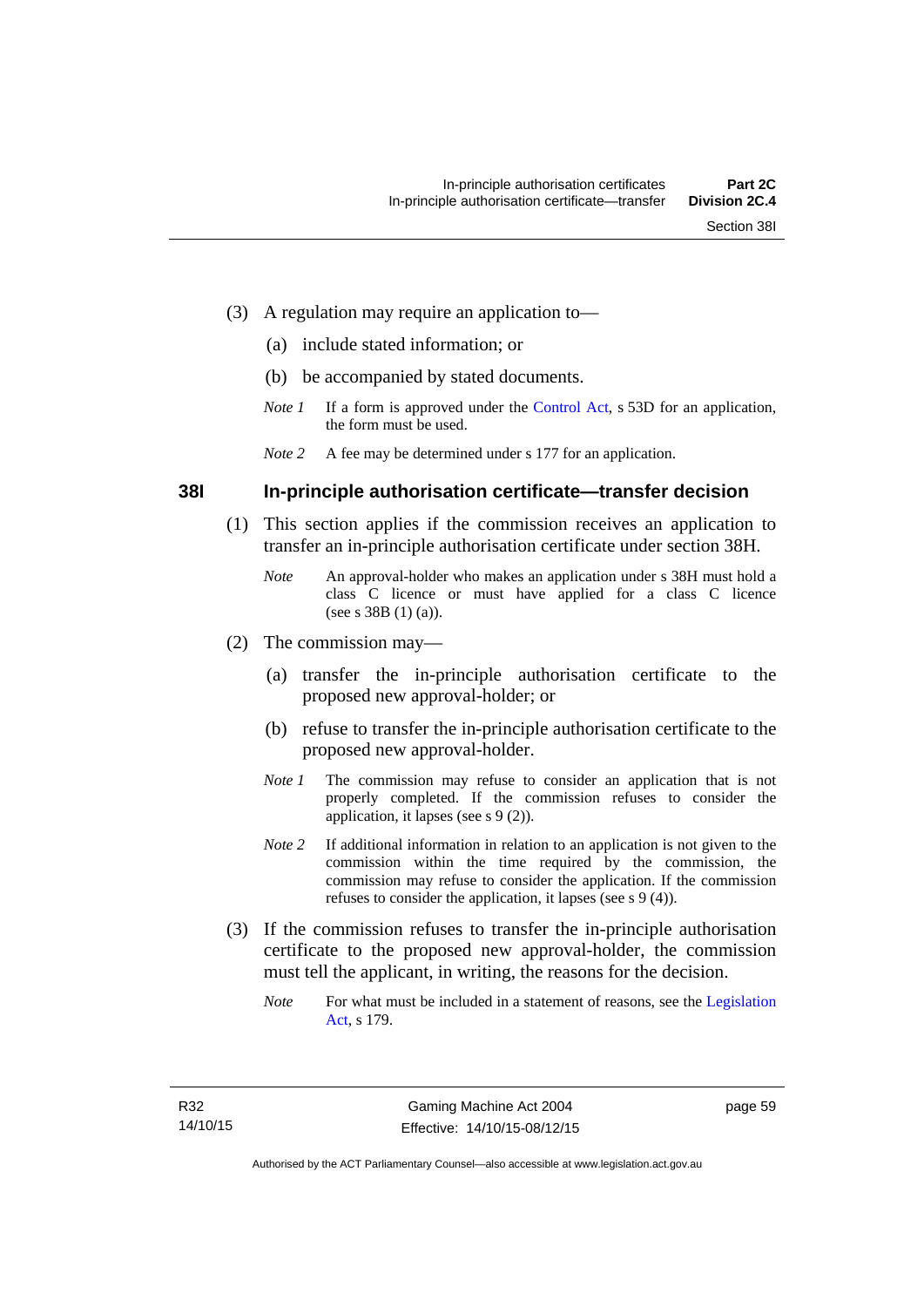- (4) The commission must transfer the in-principle authorisation certificate to the proposed new approval-holder if satisfied that the proposed new approval-holder—
	- (a) holds a licence; or
	- (b) has applied for a licence.

## **38J In-principle authorisation certificate—application for extension**

- (1) An approval-holder may apply to the commission to extend the term of an in-principle authorisation certificate.
	- *Note* Section 38G sets out the term of an in-principle authorisation certificate.
- (2) The application must—
	- (a) be in writing signed by the approval-holder; and
	- (b) state why the approval-holder is seeking the extension.
	- *Note 1* If a form is approved under the [Control Act](http://www.legislation.act.gov.au/a/1999-46/default.asp), s 53D for an application, the form must be used.
	- *Note* 2 A fee may be determined under s 177 for an application.
- (3) If an approval-holder applies to extend the term of an in-principle authorisation certificate, the in-principle authorisation certificate remains in force until the application is decided.

## **38K In-principle authorisation certificate—extension decision**

(1) This section applies if the commission receives an application under section 38J to extend the term of an in-principle authorisation certificate.

Authorised by the ACT Parliamentary Counsel—also accessible at www.legislation.act.gov.au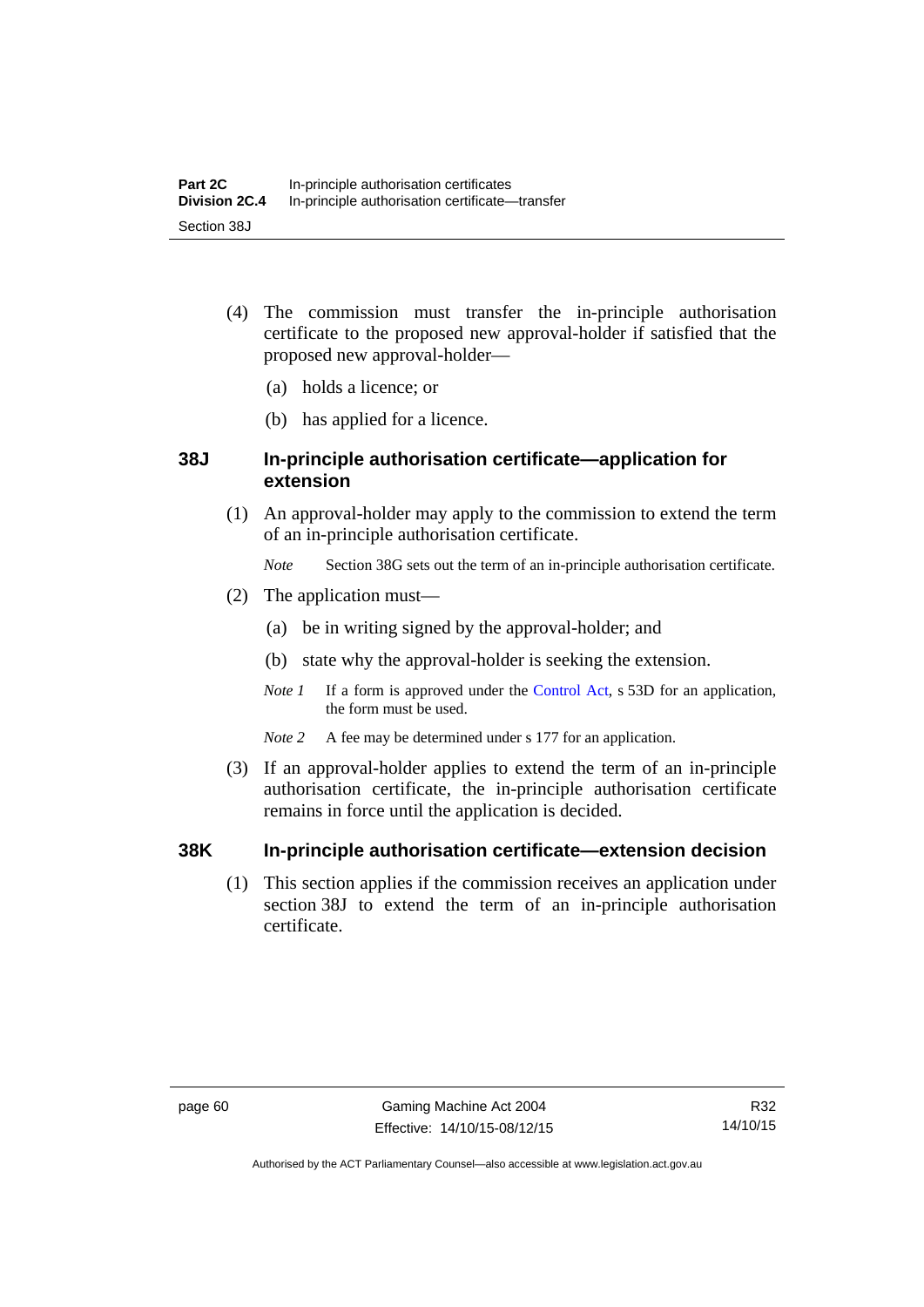- (2) The commission may—
	- (a) extend the term of the in-principle authorisation certificate; or
	- (b) refuse to extend the term of the in-principle authorisation certificate.
	- *Note 1* The commission may refuse to consider an application that is not properly completed. If the commission refuses to consider the application, it lapses (see s 9 (2)).
	- *Note 2* If additional information in relation to an application is not given to the commission within the time required by the commission, the commission may refuse to consider the application. If the commission refuses to consider the application, it lapses (see s 9 (4)).
- (3) If the commission refuses to extend the term of the in-principle authorisation certificate, the commission must tell the applicant, in writing, the reasons for the decision.
	- *Note* For what must be included in a statement of reasons, see the Legislation [Act](http://www.legislation.act.gov.au/a/2001-14), s 179.
- (4) The commission may extend the term of the in-principle authorisation certificate for a period not longer than 12 months.

### **38L In-principle authorisation certificate—surrender**

An approval-holder may surrender an in-principle authorisation certificate by giving the commission—

- (a) written notice of the surrender; and
- (b) the in-principle authorisation certificate.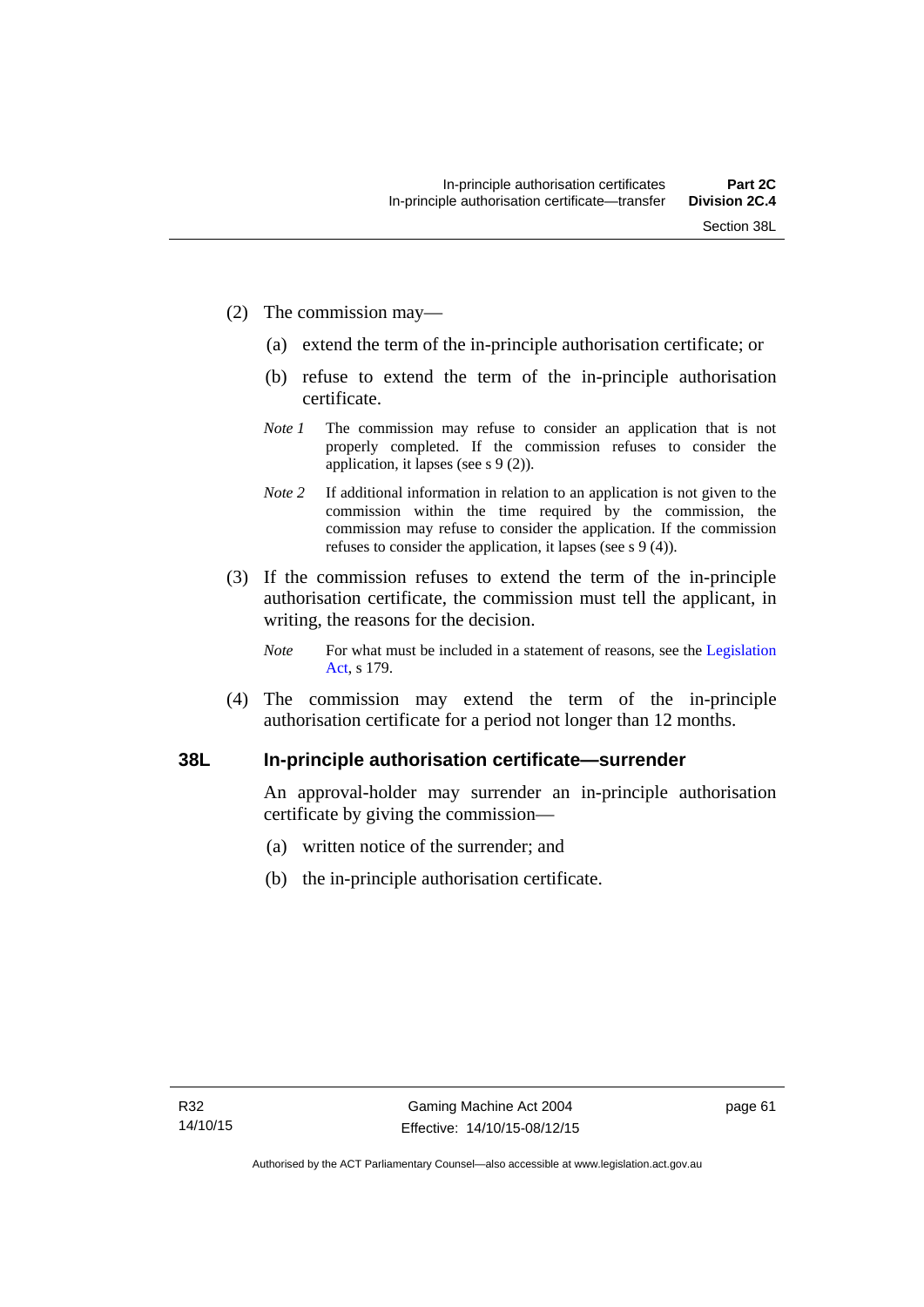# **Division 2C.5 In-principle authorisation certificates—conversion**

#### **38M Conversion of in-principle authorisation certificate to authorisation certificate—application**

- (1) An approval-holder may apply to the commission to have an in-principle authorisation certificate converted to an authorisation certificate.
- (2) The application must—
	- (a) be in writing signed by the applicant; and
	- (b) be accompanied by evidence that the approval-holder has acquired an interest in the land, or premises, at the address to which the in-principle authorisation certificate applies; and
	- (c) include the following:
		- (i) the name of the applicant's legal entity (the *applicant's name*);
		- (ii) if the applicant carries on business under a name other than the applicant's name—the name under which the applicant carries on business;
		- (iii) the applicant's ABN;
		- (iv) the applicant's—
			- (A) ACN; or
			- (B) if the applicant is an incorporated association association number; and

*Note Association number*—see the dictionary.

 (d) state the address, and block and section number, of the premises for which the authorisation certificate is sought; and

Authorised by the ACT Parliamentary Counsel—also accessible at www.legislation.act.gov.au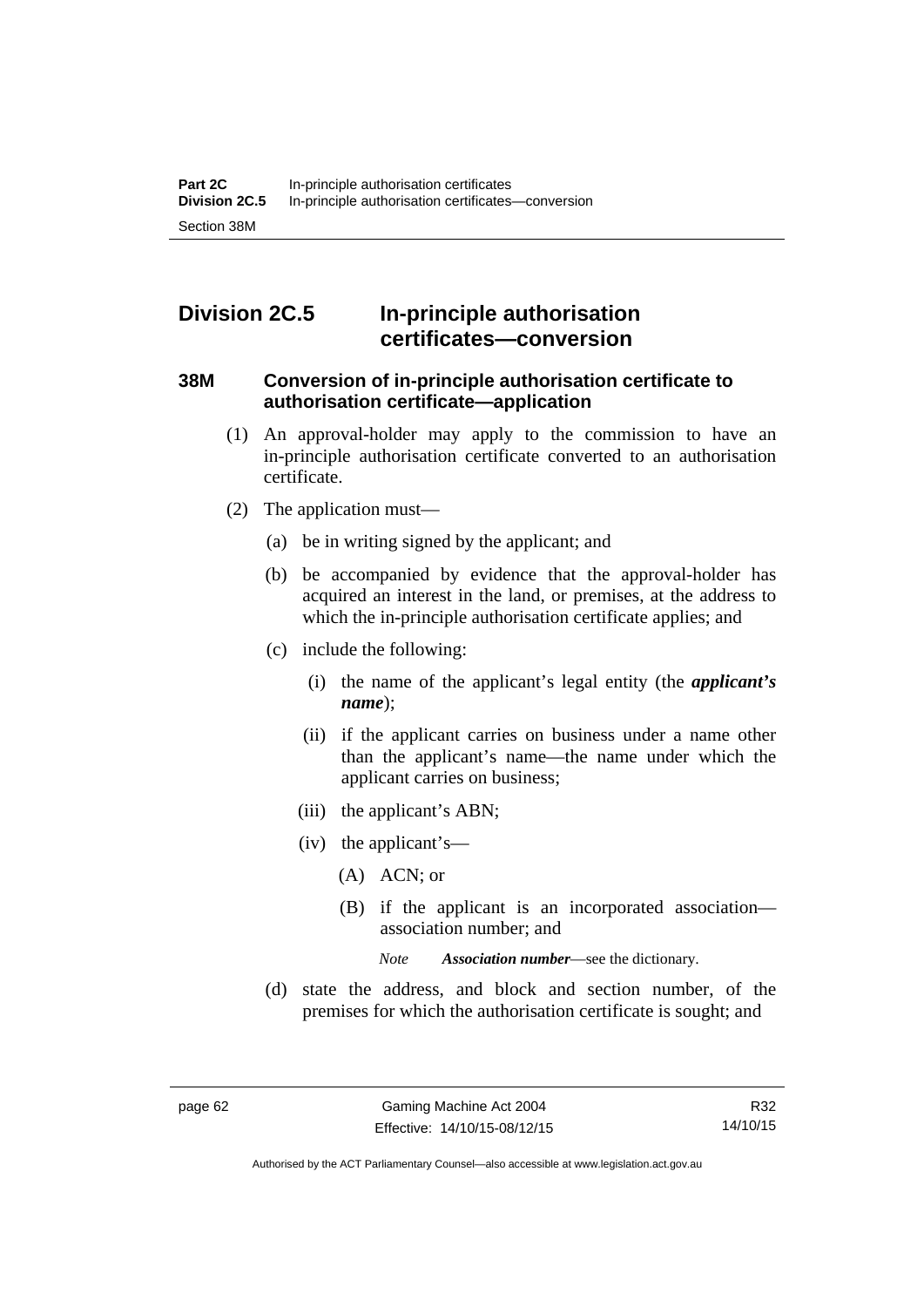- (e) state the maximum number of authorisations for gaming machines for which the authorisation certificate is sought; and
- (f) be accompanied by each of the required documents for the application.
- (3) For subsection (2) (f), the *required documents* are the following:
	- (a) a plan of the premises that—
		- (i) is drawn to scale; and
		- (ii) clearly shows the location, boundaries and dimensions of the area in the premises where gaming machines are to be installed (the *proposed gaming area*);
	- (b) a copy of the current gaming rules the applicant has adopted in relation to the premises for which the authorisation certificate is sought;

#### **Examples—what gaming rules may cover**

- 1 how long a gaming machine may be reserved for
- 2 who may play the gaming machines
- 3 banning of extension of credit to players
- 4 cash payment limits
- *Note* An example is part of the Act, is not exhaustive and may extend, but does not limit, the meaning of the provision in which it appears (see [Legislation Act,](http://www.legislation.act.gov.au/a/2001-14) s 126 and s 132).
- (c) a copy of the current control procedures the applicant has adopted to control the operation of gaming machines on the premises for which the authorisation certificate is sought;
	- *Note* Section 97 sets out the requirements for control procedures.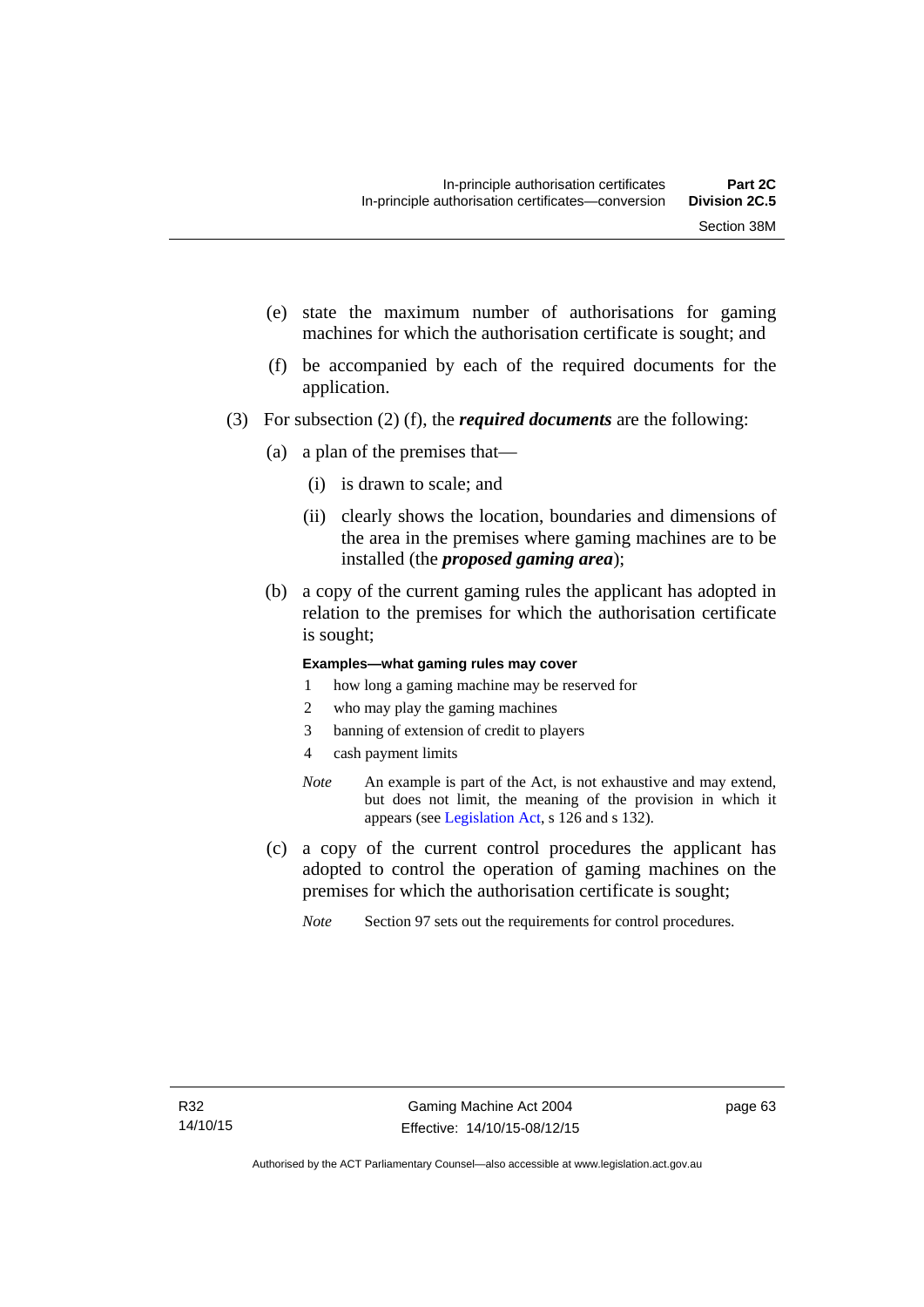- (d) any other documents required by regulation.
- *Note 1* If a form is approved under the [Control Act](http://www.legislation.act.gov.au/a/1999-46/default.asp), s 53D for an application, the form must be used.
- *Note* 2 A fee may be determined under s 177 for an application.
- *Note 3* The commission may refuse to consider an application that is not properly completed. If the commission refuses to consider the application, it lapses (see s 9 (2)).
- *Note 4* If additional information in relation to an application is not given to the commission within the time required by the commission, the commission may refuse to consider the application. If the commission refuses to consider the application, it lapses (see s 9 (4)).

#### **38N Conversion of in-principle authorisation certificate to authorisation certificate—decision**

- (1) This section applies if the commission receives an application under section 38M to convert an in-principle authorisation certificate to an authorisation certificate.
- (2) The commission may—
	- (a) convert the in-principle authorisation certificate to an authorisation certificate; or
	- (b) refuse to convert the in-principle authorisation certificate to an authorisation certificate.
	- *Note 1* The commission may refuse to consider an application that is not properly completed. If the commission refuses to consider the application, it lapses (see s 9 (2)).
	- *Note 2* If additional information in relation to an application is not given to the commission within the time required by the commission, the commission may refuse to consider the application. If the commission refuses to consider the application, it lapses (see s 9 (4)).

R32 14/10/15

Authorised by the ACT Parliamentary Counsel—also accessible at www.legislation.act.gov.au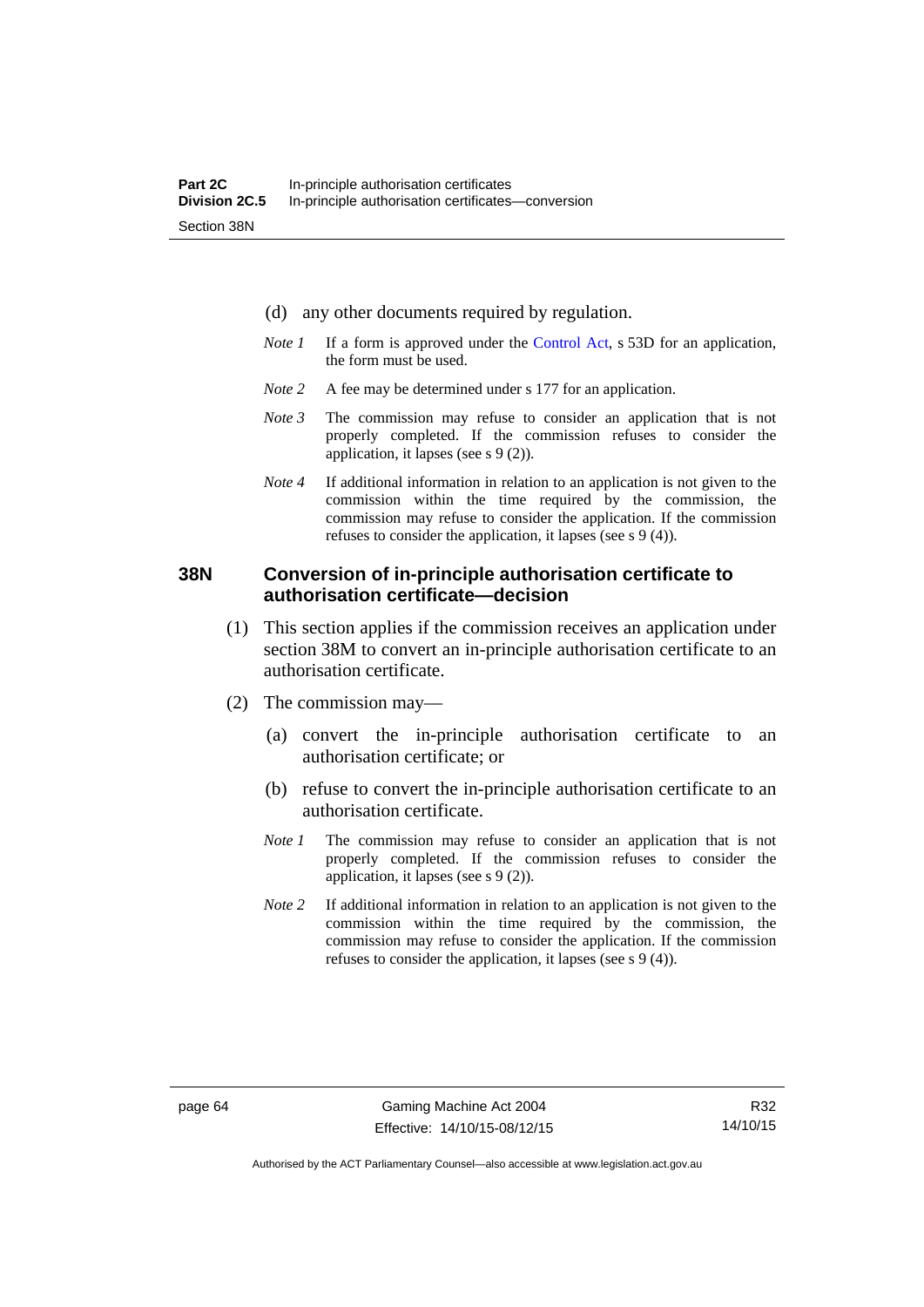(3) If the commission refuses to convert the in-principle authorisation certificate to an authorisation certificate, the commission must tell the applicant, in writing, the reasons for the decision.

- (4) The commission must convert the in-principle authorisation certificate to an authorisation certificate for the number of authorisations stated in the in-principle certificate if satisfied that—
	- (a) the approval-holder has acquired an interest in the land, or premises, at the address to which the in-principle authorisation certificate applies; and
	- (b) were the application an application for an authorisation certificate under section 21 (Authorisation certificate for class C gaming machines—application), the commission would issue the authorisation certificate under section 23 (Authorisation certificate for class C gaming machines decision on application).
- (5) The commission may convert the in-principle authorisation certificate to an authorisation certificate for a lower number of authorisations for gaming machines than the number stated in the in-principle certificate if satisfied that the size and layout of the proposed gaming area are suitable for the installation of the lower number of gaming machines.
	- *Note* The commission may refuse to issue an authorisation certificate to a club if a ground for refusing to issue the certificate exists (see s 24).
- (6) If the commission converts an in-principle authorisation certificate to an authorisation certificate, the commission must issue an authorisation certificate to the applicant in the same terms, and subject to the same conditions, as the in-principle authorisation certificate.

*Note* For what must be included in a statement of reasons, see the Legislation [Act](http://www.legislation.act.gov.au/a/2001-14), s 179.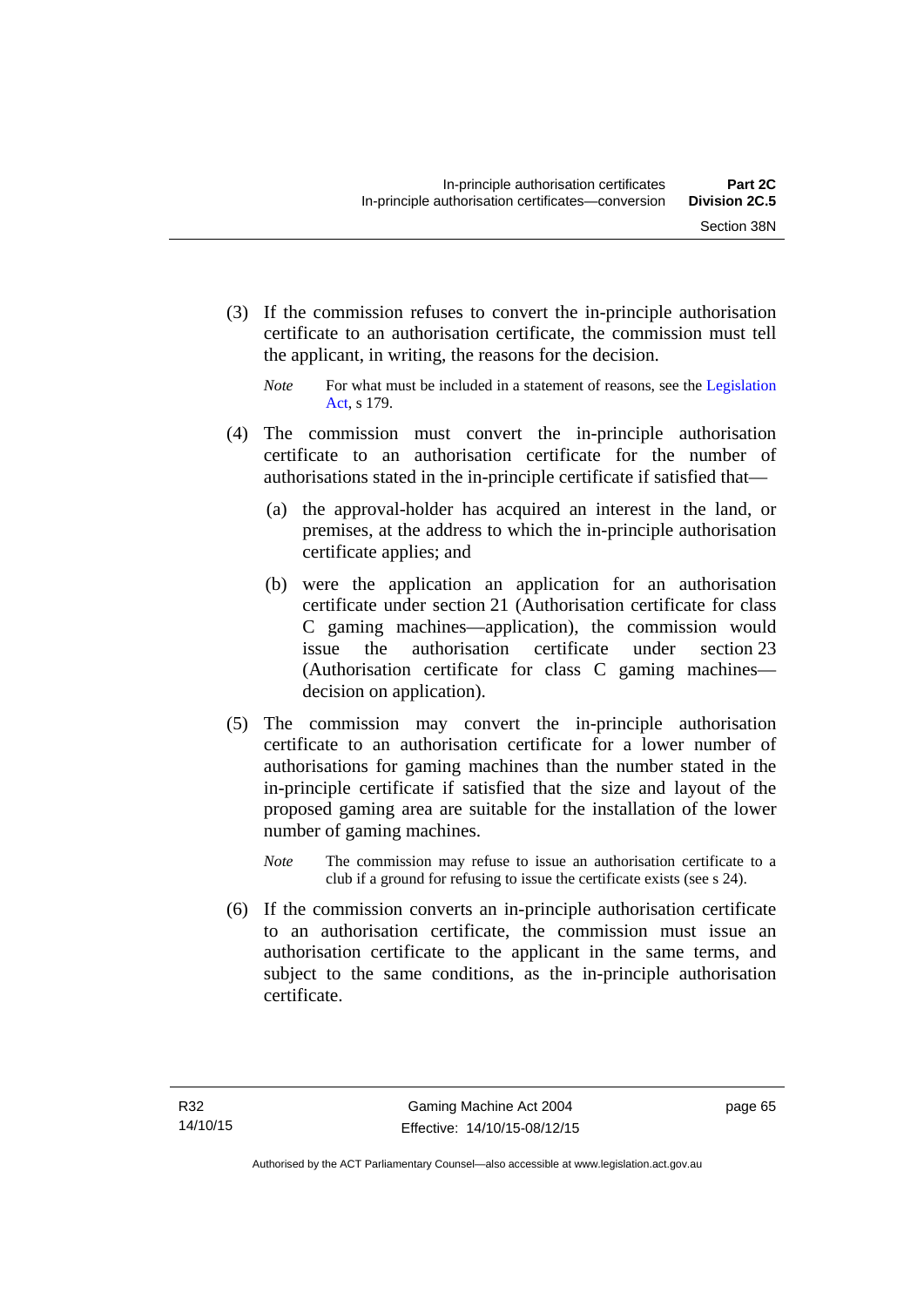## **38O Consequences of conversion—other in-principle authorisation certificates for the land or premises expire**

- (1) This section applies if the commission converts an in-principle authorisation certificate under section 38N.
- (2) All other in-principle authorisation certificates in relation to the land, or premises, to which the in-principle authorisation certificate applied, expire.
- (3) The commission must tell each approval-holder whose in-principle authorisation certificate expires under subsection (2) that the in-principle authorisation certificate has expired.

page 66 Gaming Machine Act 2004 Effective: 14/10/15-08/12/15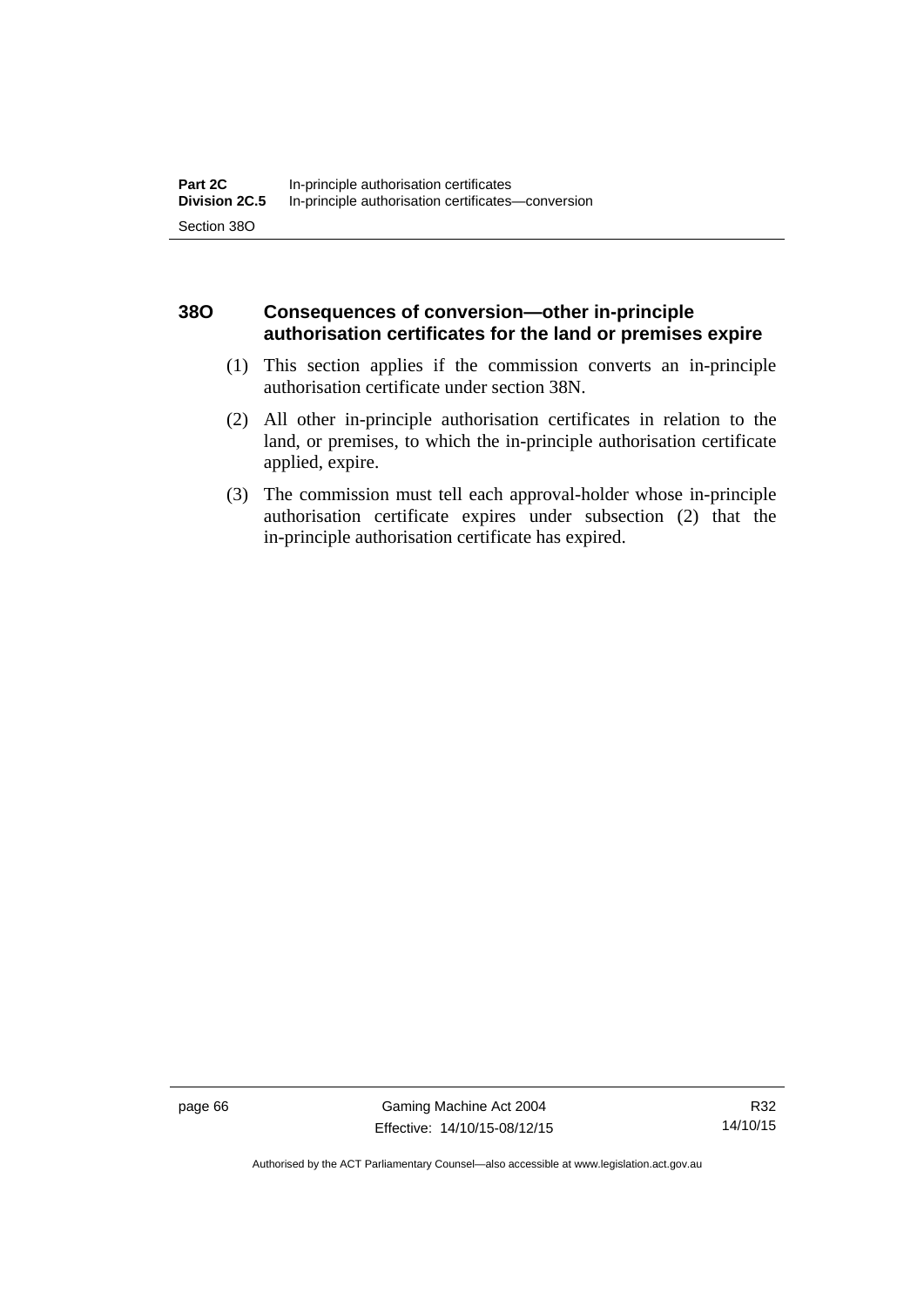# **Part 3 Licences and authorisation certificates—conditions**

## **Division 3.1 Compliance with licence conditions**

## **39 Offence—failure to comply with condition**

- (1) A licensee commits an offence if—
	- (a) the licensee's licence is subject to a condition; and
	- (b) the licensee fails to comply with a requirement of the condition.

Maximum penalty: 100 penalty units.

- (2) A licensee commits an offence if—
	- (a) an authorisation certificate held by the licensee is subject to a condition; and
	- (b) the licensee fails to comply with a requirement of the condition.

Maximum penalty: 100 penalty units.

- (3) An offence against this section is a strict liability offence.
	- *Note* Conditions on licences and authorisation certificates are imposed by the commission and by other parts of the Act, as well as by this part.
- (4) Subsections (1) and (2) do not apply if the licensee took all reasonable steps to comply with a requirement of the condition.
	- *Note* The defendant has an evidential burden in relation to the matters mentioned in s (4) (see Criminal Code, s 58).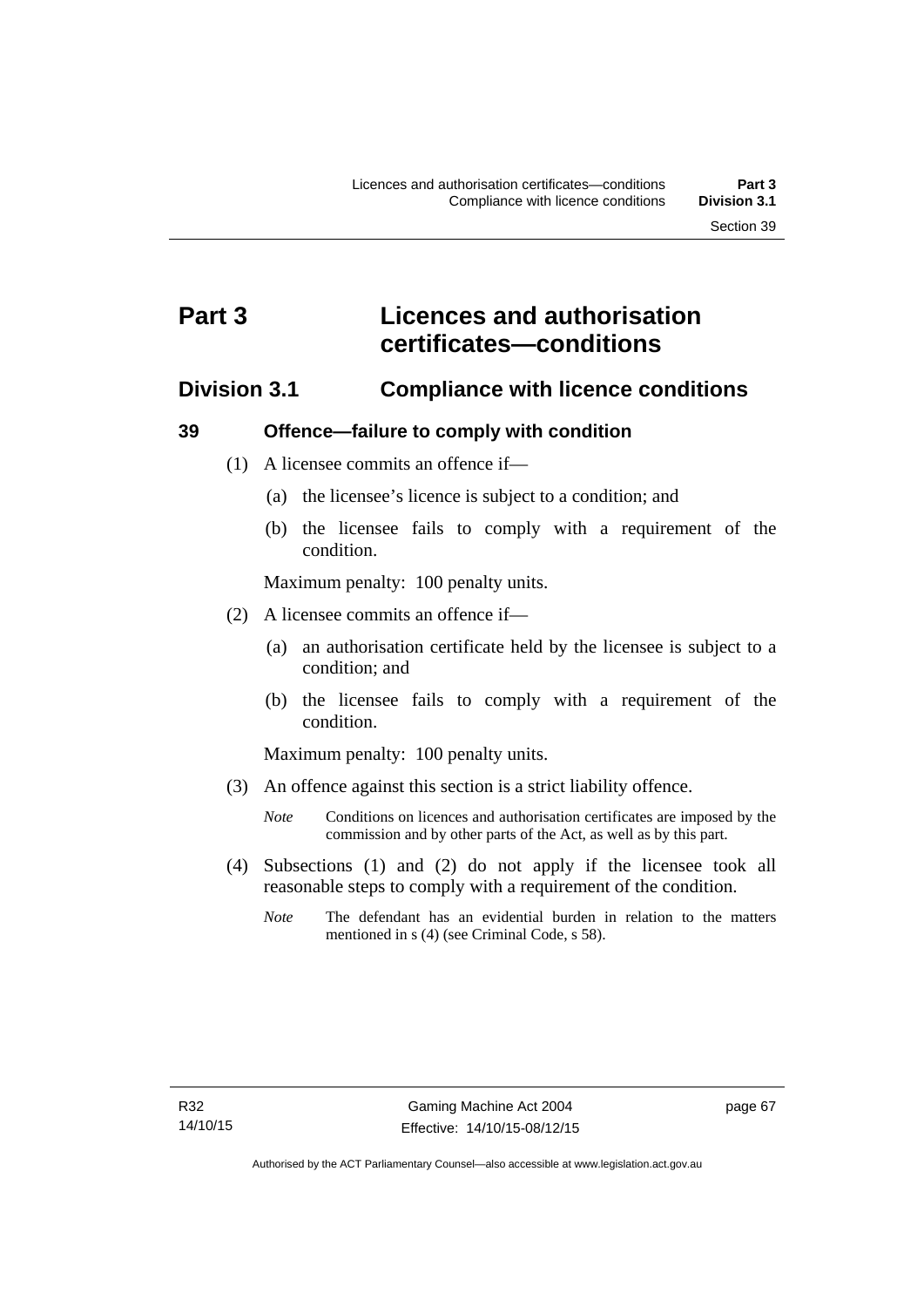# **Division 3.2 General licence and authorisation certificate conditions**

#### **39A Compliance with requirements for issue of licence and authorisation certificate**

- (1) It is a condition of a licence that the licensee—
	- (a) continually meets each requirement for the issue of a licence; and
		- *Note* For the requirements for the issue of a licence, see s 17, in relation to class C gaming machines, and s 29 in relation to class B gaming machines.
	- (b) continues not to do anything that would, if the licensee were applying for a licence, cause the licensee to be refused the licence.

*Note* For the grounds for refusing to issue a class C licence, see s 18.

- (2) It is a condition of an authorisation certificate that the licensee—
	- (a) continually meets each requirement for the issue of an authorisation certificate; and
		- *Note* For the requirements for the issue of an authorisation certificate, see s 23, in relation to class C gaming machines, and s 29, in relation to class B gaming machines.
	- (b) continues not to do anything that would, if the licensee were applying for an authorisation certificate, cause the licensee to be refused the authorisation certificate.
		- *Note* For the grounds for refusing to issue an authorisation certificate for a class C licence, see s 24.

#### **40 Compliance with directions**

It is a condition of a licence that the licensee complies with a written direction given to the licensee by the commission.

R32 14/10/15

Authorised by the ACT Parliamentary Counsel—also accessible at www.legislation.act.gov.au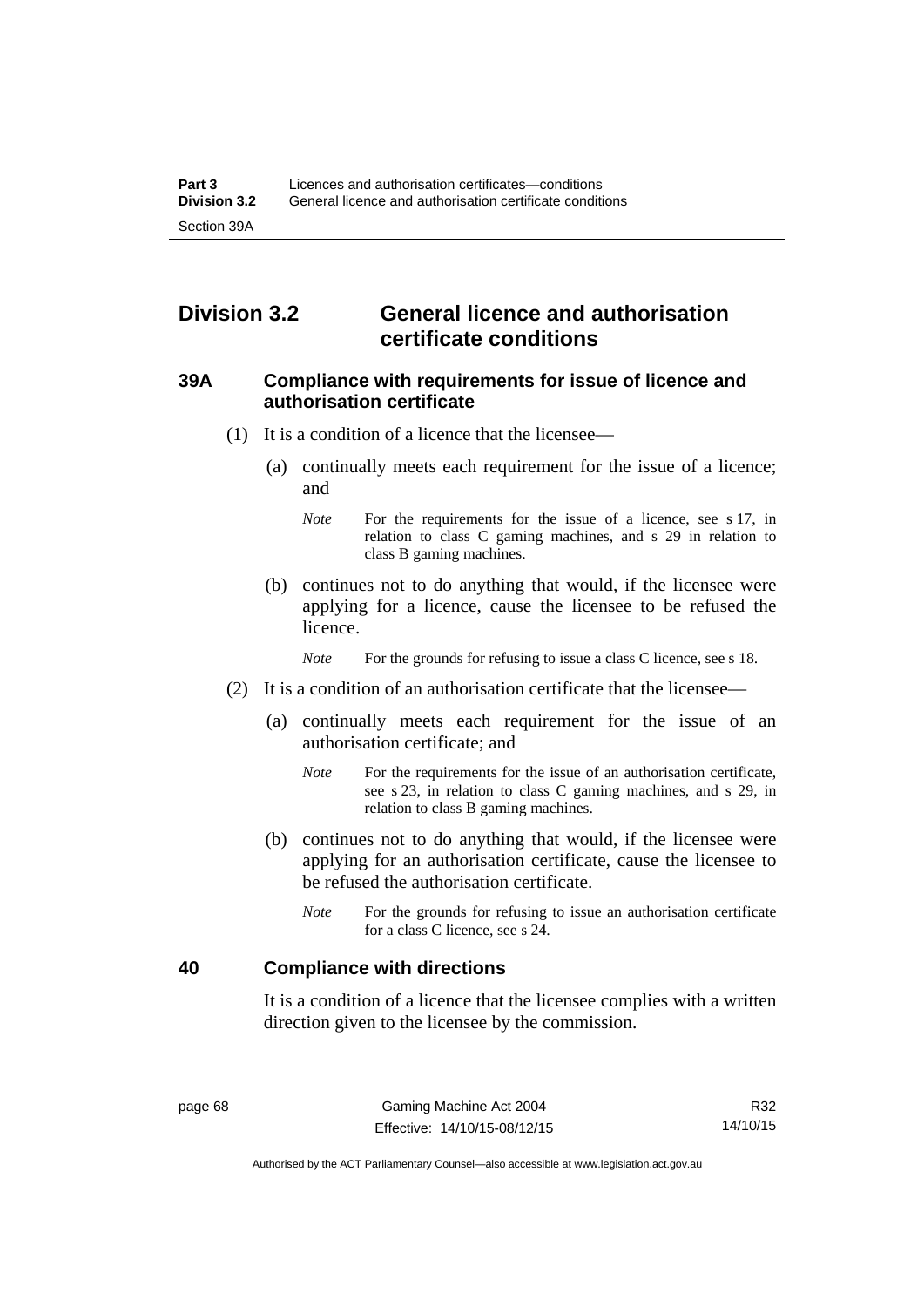## **41 Display of licence and authorisation certificate at authorised premises**

- (1) It is a condition of a licence that the licensee displays the licence, or a copy of the licence, and the authorisation certificate, or a copy of the authorisation certificate, in a prominent position at the main entrance to each gaming area of the authorised premises.
- (2) However, the licensee need not display the schedule to the authorisation certificate.
- (3) Subsection (1) does not apply if—
	- (a) the licence or authorisation certificate has been lost, stolen or destroyed; and
	- (b) the licensee gave the commission a statutory declaration under section 37I (Licences, authorisation certificates and authorisation schedules—replacement copies) about the loss, theft or destruction as soon as practicable after becoming aware of the loss, theft or destruction.

## **42 Authorisation certificate and authorisation schedule to be kept at premises**

It is a condition of a licence that the licensee keeps a copy of the authorisation certificate, including the authorisation schedule, at the authorised premises to which the certificate relates.

#### **42A Assistance with reviews**

It is a condition of a licence that the licensee gives reasonable assistance to the commission in the conduct of any review the commission undertakes.

*Note* A failure to comply with this section is a ground for disciplinary action (see s 57 (1) (c)).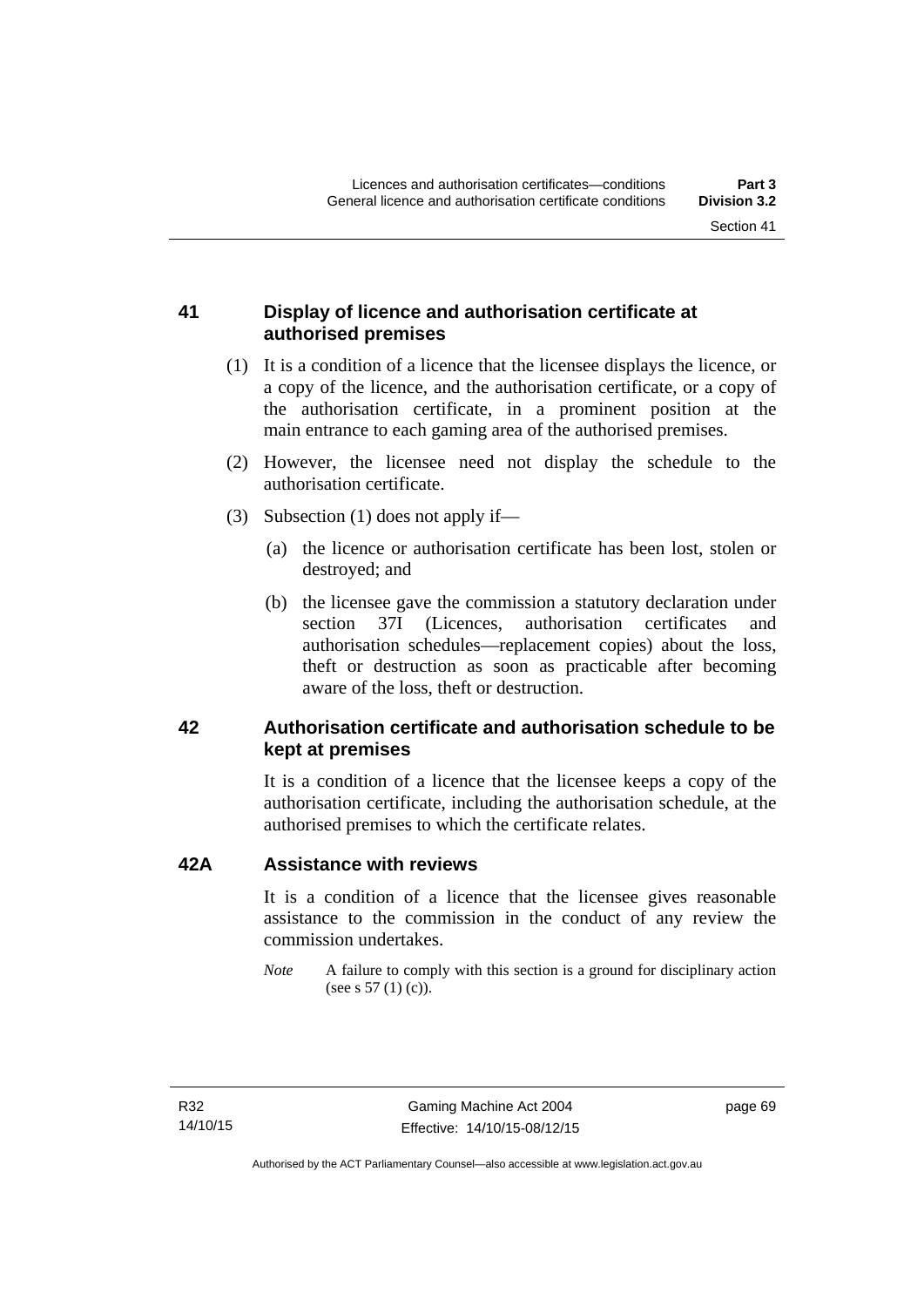## **43 Rules and control procedures for operation of gaming machines and peripheral equipment**

It is a condition of a licence that the licensee must not operate a gaming machine or peripheral equipment on its authorised premises otherwise than in accordance with licensee's rules and control procedures.

## **44 Installation in accordance with Act**

It is a condition of a licence that the licensee must not allow the installation of a gaming machine on the licensee's authorised premises otherwise than in accordance with this Act.

## **45 Installation certificate**

- (1) This section applies if—
	- (a) a gaming machine is installed on authorised premises; and
	- (b) the commission gives the licensee a notice under section 124 for the gaming machine.
- (2) It is a condition of the licence that the licensee gives the commission written notice of the stated details for the gaming machine as soon as practicable, but not later than 3 days after the later of the following:
	- (a) the day the gaming machine is installed;
	- (b) the day the commission gives the notice.

## **46 Operation after installation**

- (1) This section applies if a gaming machine is operated on authorised premises.
- (2) It is a condition of the licence that the licensee not allow the gaming machine to be operated on the authorised premises unless the licensee has given the commission a notice under section 45 (2) for the machine.

R32 14/10/15

Authorised by the ACT Parliamentary Counsel—also accessible at www.legislation.act.gov.au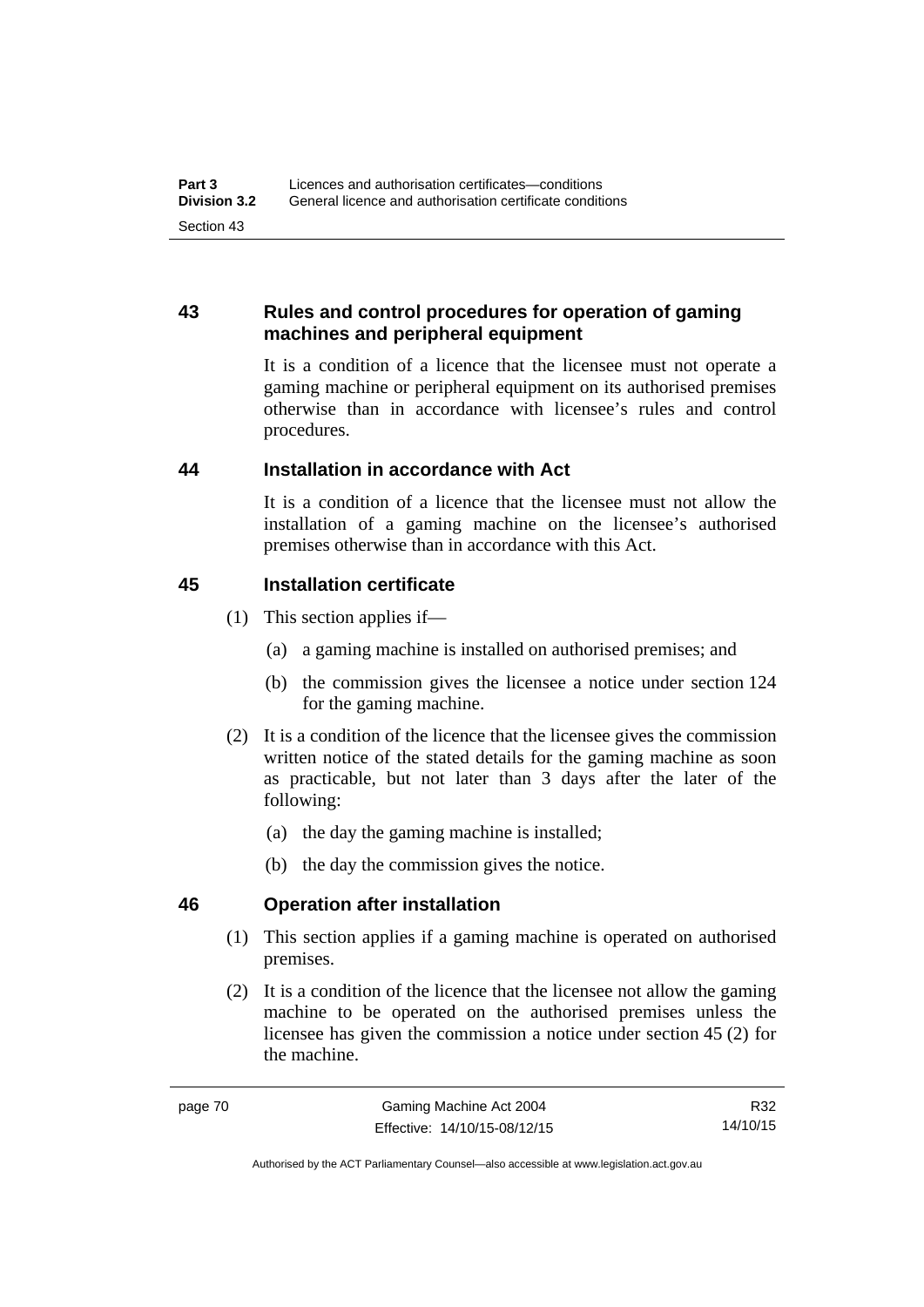(3) However, subsection (2) does not prevent the operation of the gaming machine for maintenance.

## **47 Operation subject to correct percentage payout**

- (1) It is a condition of a licence that the licensee not operate a gaming machine on authorised premises if the percentage payout on the gaming machine is not the percentage payout under the authorisation schedule for the gaming machine.
- (2) Subsection (1) does not prevent the operation of the gaming machine to correct the percentage payout.

## **48 Percentage payout of gaming machines to be displayed**

It is a condition of a licence that each gaming machine at authorised premises has the percentage payout under the authorisation schedule for the gaming machine clearly displayed on the machine in a position approved by the commission under section 126.

## **49 Maximum stake amount**

It is a condition of the licence that the licensee not operate a gaming machine with a stake amount that is more than the amount prescribed by regulation.

## **50 Licensee to comply with relevant codes of practice**

It is a condition of a licence that the licensee comply with the relevant code of practice (if any) prescribed under the [Control Act.](http://www.legislation.act.gov.au/a/1999-46)

## **52 Accounts relating to gaming machines**

It is a condition of a licence that the licensee must—

 (a) keep full and separate accounts of all amounts taken from each gaming machine on the licensee's authorised premises; and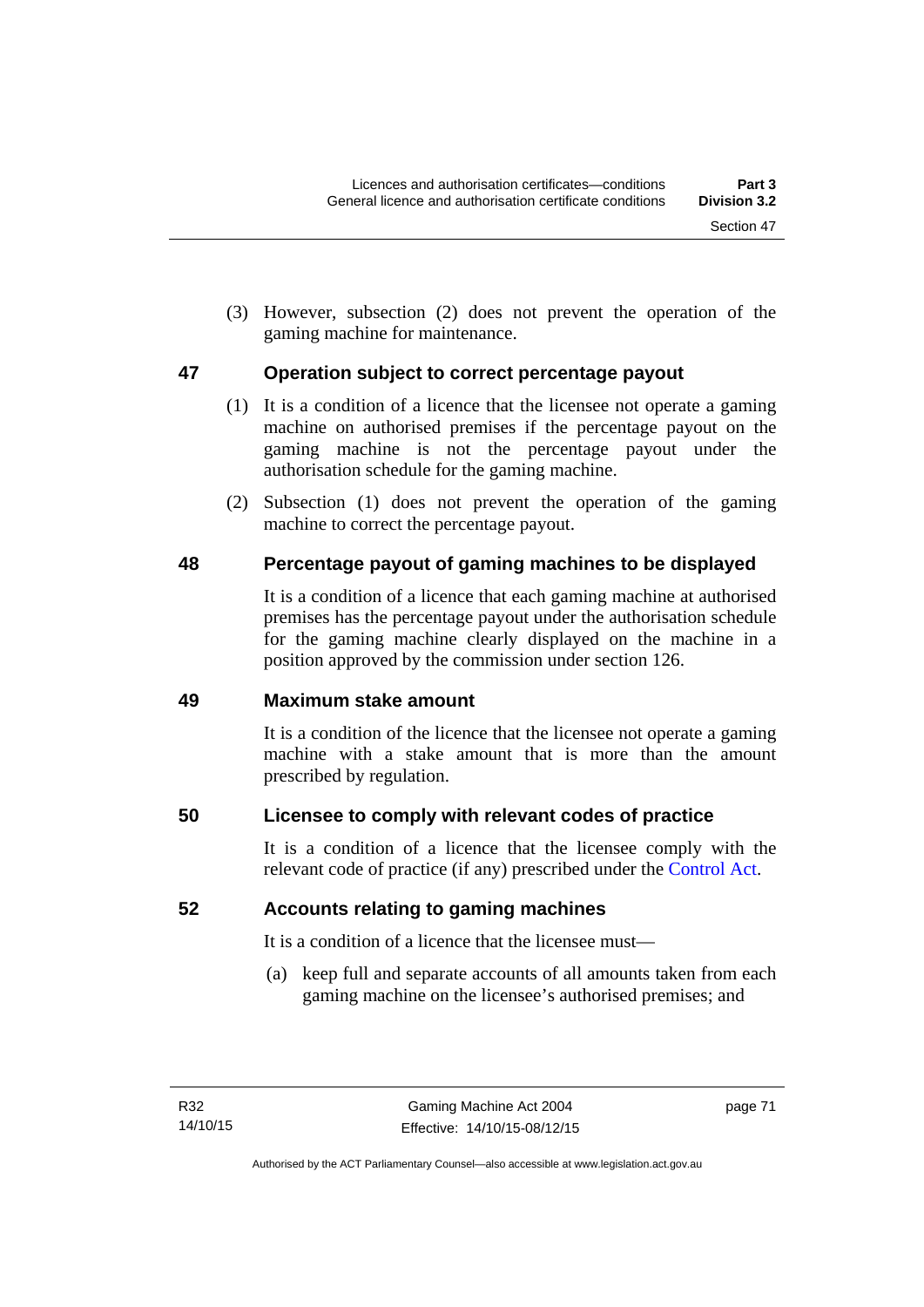- (b) keep the accounts in a way that allows them to be conveniently and properly audited; and
- (c) correctly balance the accounts at the end of each month.

# **Division 3.3 Club licence conditions**

#### **53 Conditions about inequitable benefits**

- (1) It is a condition of a licence for a club that nobody, whether or not a member of a club, directly or indirectly derives a benefit from the club other than a benefit that—
	- (a) is available equally to all voting members of the club; or
	- (b) arises under an agreement in which the parties are dealing with each other at arm's length; or
	- (c) is given to a member under a resolution passed at a general meeting of voting members.
- (2) It is a condition of a licence for a club that nobody, whether or not a member of a club, directly or indirectly derives a benefit that is not available equally to all voting members of the club from—
	- (a) the club having applied for a licence; or
	- (b) a licence being issued to the club; or
	- (c) any added value that may accrue to the premises of the club because of a licence being issued to the club.
- (3) For this section, a person is not taken to be not dealing with the club at arm's length only because—
	- (a) the person and the club are corporations that are related under the [Corporations Act,](http://www.comlaw.gov.au/Series/C2004A00818) section 50; or
	- (b) the person, or an individual representing the person in dealings with the club, is an influential person for the club.

R32 14/10/15

Authorised by the ACT Parliamentary Counsel—also accessible at www.legislation.act.gov.au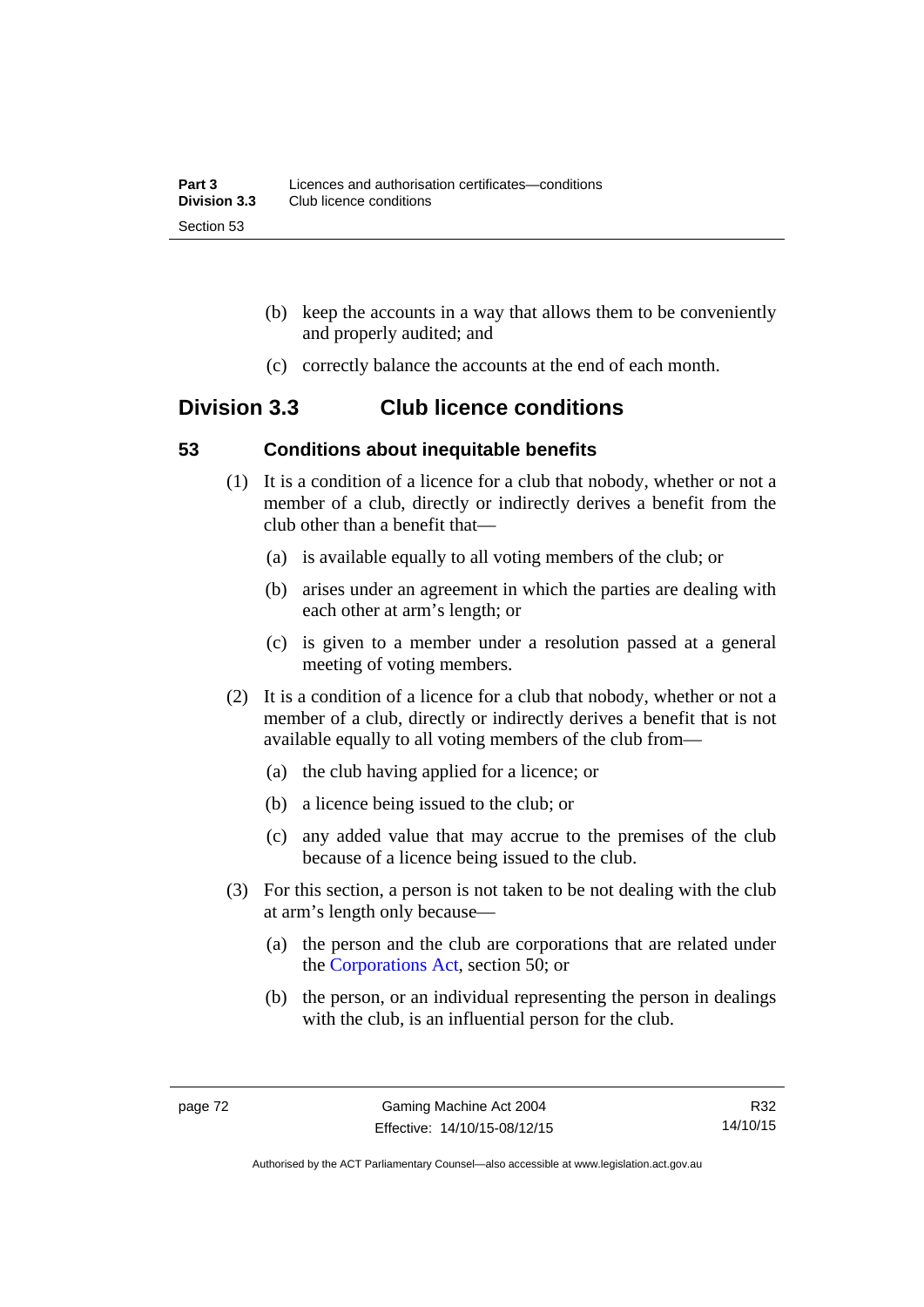- (4) This section does not prevent a person taking a benefit if—
	- (a) the person is offered the benefit (whether or not under the rules of the club) in the course of acting on behalf of the club while performing the person's normal duties as an employee or director of the club; and
	- (b) the benefit consists only of—
		- (i) reasonable food or refreshment; or
		- (ii) out-of-pocket expenses reasonably incurred and authorised by a resolution of the club's management committee or board; or
		- (iii) an expense relating to the person's duties paid by someone else and authorised by a resolution of the club's management committee or board.

## **Example—expense paid by someone else**

conference fees

*Note* An example is part of the Act, is not exhaustive and may extend, but does not limit, the meaning of the provision in which it appears (see [Legislation Act,](http://www.legislation.act.gov.au/a/2001-14) s 126 and s 132).

## **53A Condition about club's constitution—consistency with gaming laws**

It is a condition of a licence for a club that the club's constitution is consistent with the gaming laws.

## **53B Condition about club's constitution—amendment if inconsistent with gaming laws**

 (1) It is a condition of a licence for a club that the club's constitution provides that, if the commission directs the club, under section 148B (Club constitution—consistency with gaming laws), to amend its constitution to remove an inconsistency with a gaming law, the club must amend its constitution, with or without an election of its voting members.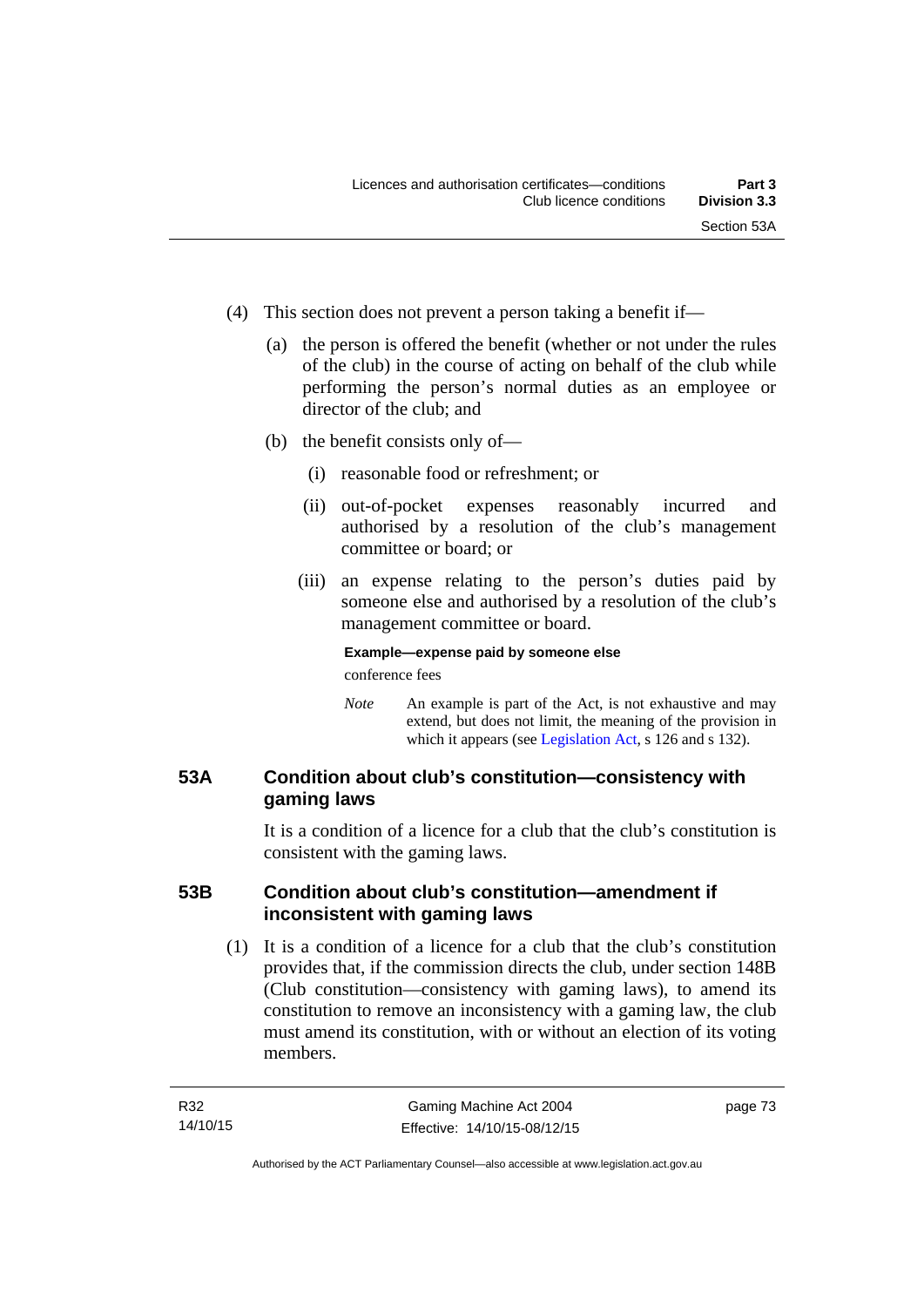- (2) This section is declared to be a corporations legislation displacement provision for the [Corporations Act](http://www.comlaw.gov.au/Series/C2004A00818), section 5G (Avoiding direct inconsistency arising between the Corporations legislation and State and Territory laws).
	- *Note* Subsection (2) ensures that any provision of the [Corporations Act](http://www.comlaw.gov.au/Series/C2004A00818) or the *[Australian Securities and Investment Commission Act 2001](http://www.comlaw.gov.au/Series/C2004A00819)* (Cwlth) with which this section would otherwise be inconsistent does not apply to the extent necessary to avoid the inconsistency.

## **54 Annual report of clubs**

It is a condition of a licence for a club that the club's annual report for a financial year of the club include information about the following for the financial year:

- (a) any contractual arrangement or consultancy entered into with an influential person during the year, including—
	- (i) the position the influential person occupies in the club; and
	- (ii) the purpose of the arrangement or consultancy; and
	- (iii) the total amount of the arrangement or consultancy for the year;
- (b) any contractual arrangement or consultancy entered into during the year for more than the amount prescribed by regulation, including—
	- (i) the purpose of the arrangement or consultancy; and
	- (ii) the total amount of the arrangement or consultancy for the year;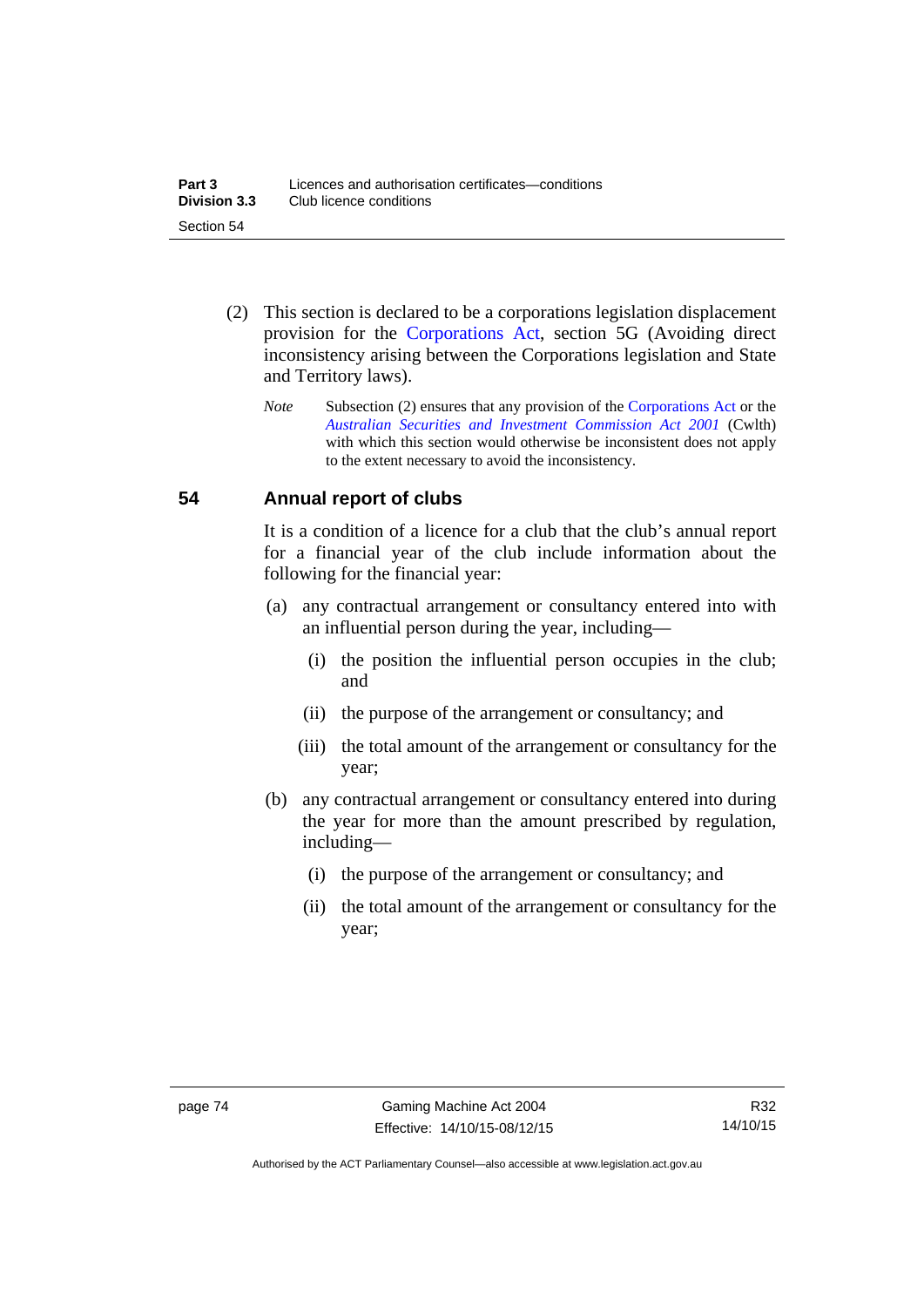(c) any remuneration given to a person the value of which is equal to or more than the amount prescribed by regulation;

#### **Example for par (c)**

A person may be remunerated by salary plus the use of a car.

- *Note* An example is part of the Act, is not exhaustive and may extend, but does not limit, the meaning of the provision in which it appears (see [Legislation Act,](http://www.legislation.act.gov.au/a/2001-14) s 126 and s 132).
- (d) if any benefits have been taken by a person during the financial year—
	- (i) the person's position in the club; and
	- (ii) a description of the benefit taken by the person; and
	- (iii) the purpose for which the benefit was taken; and
	- (iv) the monetary value of the benefit; and
	- (v) the name of the person who offered the benefit.

#### **55 Other conditions of club licences**

Each of the following is a condition of a licence for a club:

- (a) the proceeds from the conduct of gaming are used in a way that promotes the objects of the licensee;
- (b) the licensee follows its objects or purposes honestly and seriously;
- (c) payments made under the licensee's objects are in the best interests of the licensee's members;
- (d) salaries, wages, allowances or benefits paid or payable by the licensee to the licensee's executive officers and employees are reasonable;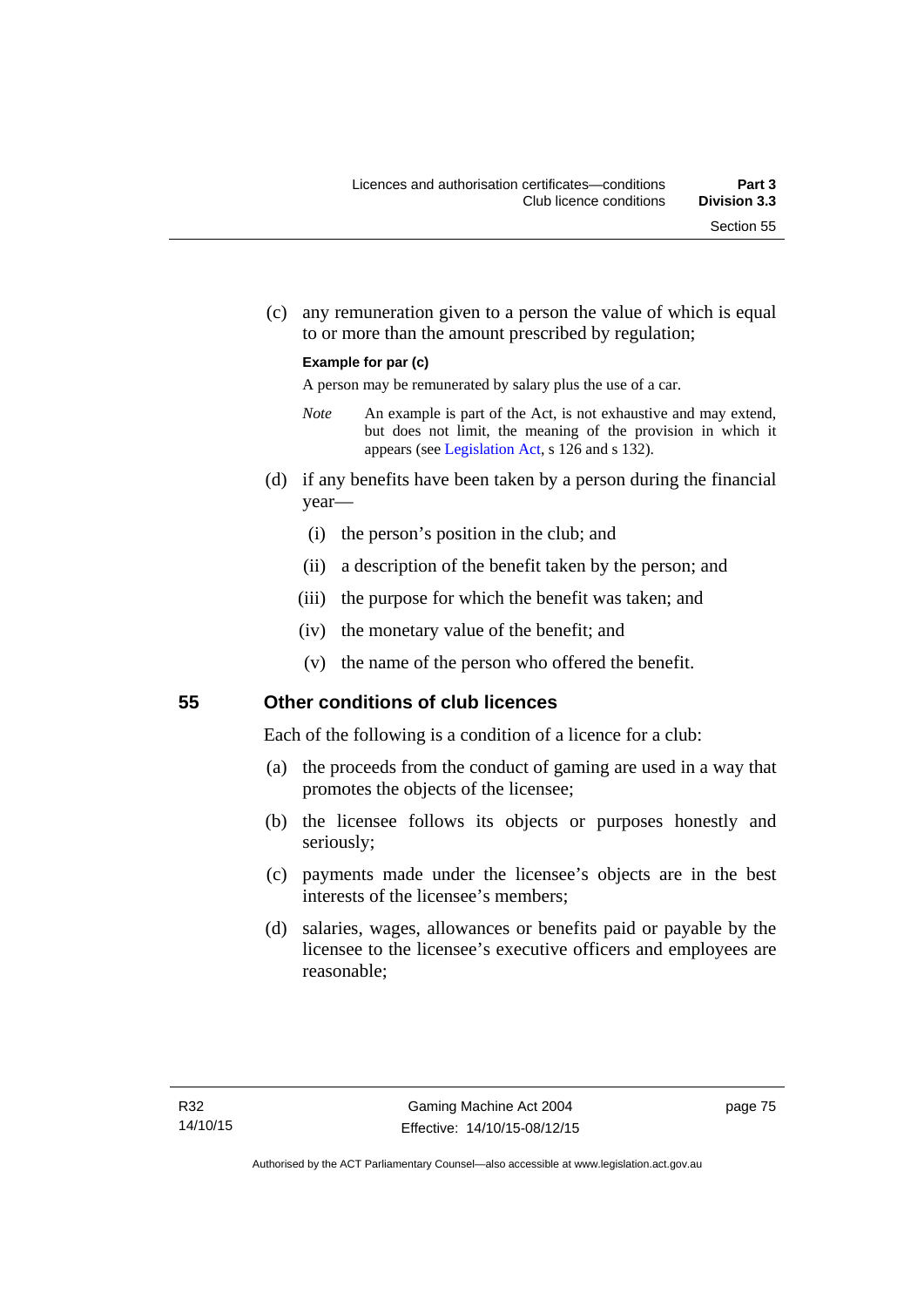(e) payments for services provided to the licensee are reasonable and necessary, particularly in relation to the scale of the licensee's licensed business;

#### **Example**

The licensee has 4 gaming machines and pays \$150 000 a year for gaming machine advice. This payment is not reasonable because the payment is disproportionately large given the revenues from the 4 machines in relation to which the advice is being given.

- *Note* An example is part of the Act, is not exhaustive and may extend, but does not limit, the meaning of the provision in which it appears (see [Legislation Act,](http://www.legislation.act.gov.au/a/2001-14) s 126 and s 132).
- (f) guests must be signed in by a club member and accompanied by the member who signed them in;
- (g) only members and signed-in guests can play gaming machines in the club.

page 76 Gaming Machine Act 2004 Effective: 14/10/15-08/12/15

Authorised by the ACT Parliamentary Counsel—also accessible at www.legislation.act.gov.au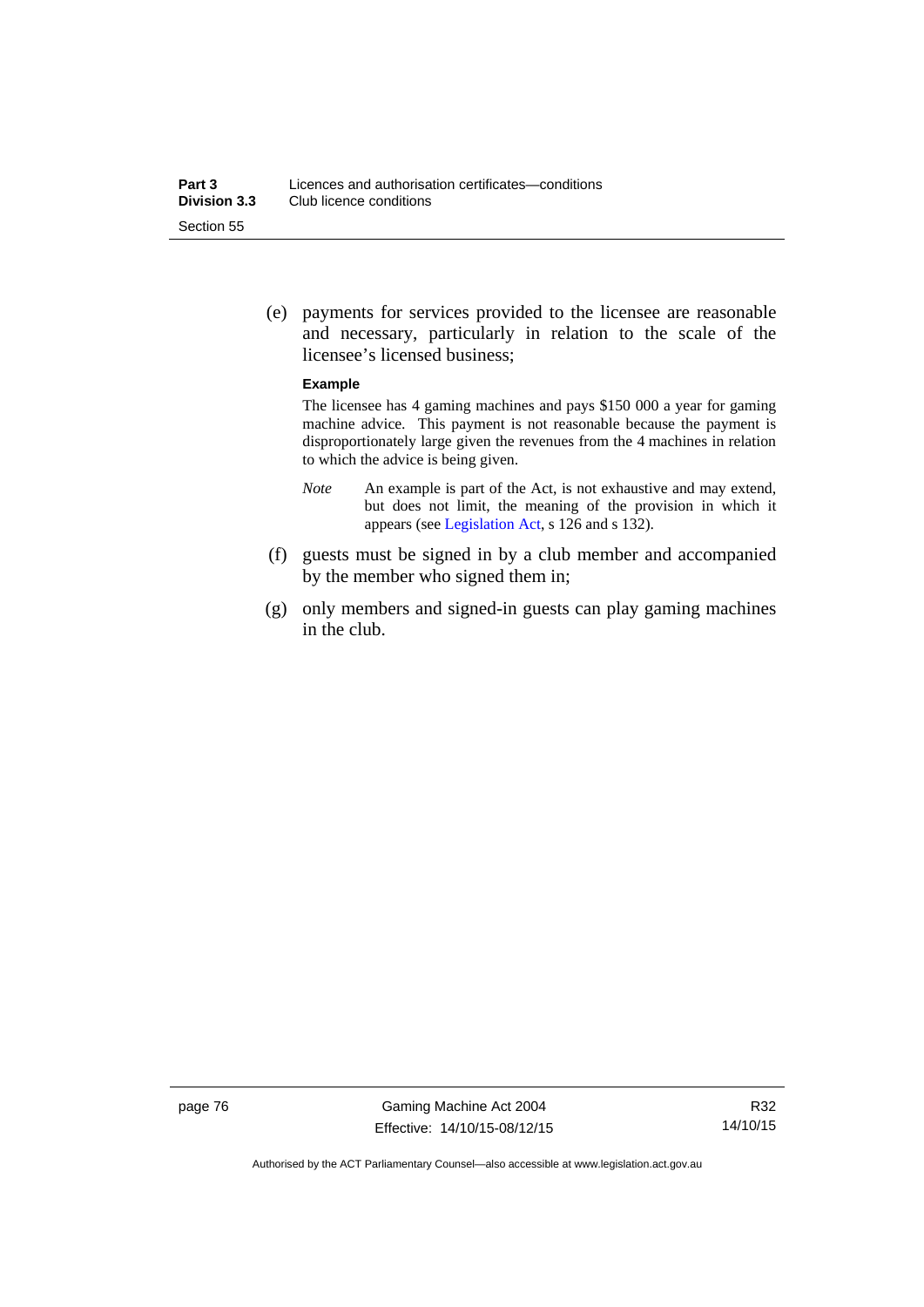# **Part 4 Disciplinary action**

#### **56 Definitions—pt 4**

In this part:

*cancelled*—a licence, and each authorisation certificate under the licence, is *cancelled* under this part if—

- (a) the licence, and each certificate, is cancelled under—
	- (i) section 62 (Commission may take disciplinary action against licensee); or
	- (ii) section 64 (Cancellation of authorisation certificate because of cancellation etc of general and on licences); and
- (b) the cancellation has become final.

*disciplinary action*—see section 58.

*disciplinary notice*—see section 61.

*final*—a cancellation of a licence becomes *final* when—

- (a) the time for any appeal or review in relation to the decision has ended; or
- (b) any appeal or review in relation to the decision has been decided or withdrawn.

*ground for disciplinary action* against a licensee—see section 57.

*licence* includes an in-principle authorisation certificate.

- *Note 1 In-principle authorisation certificate*—see s 38A.
- *Note 2 Licence*—see the dictionary.
- *Note 3 Licensee* has a meaning corresponding to the meaning of *licence* (see [Legislation Act,](http://www.legislation.act.gov.au/a/2001-14) s 157).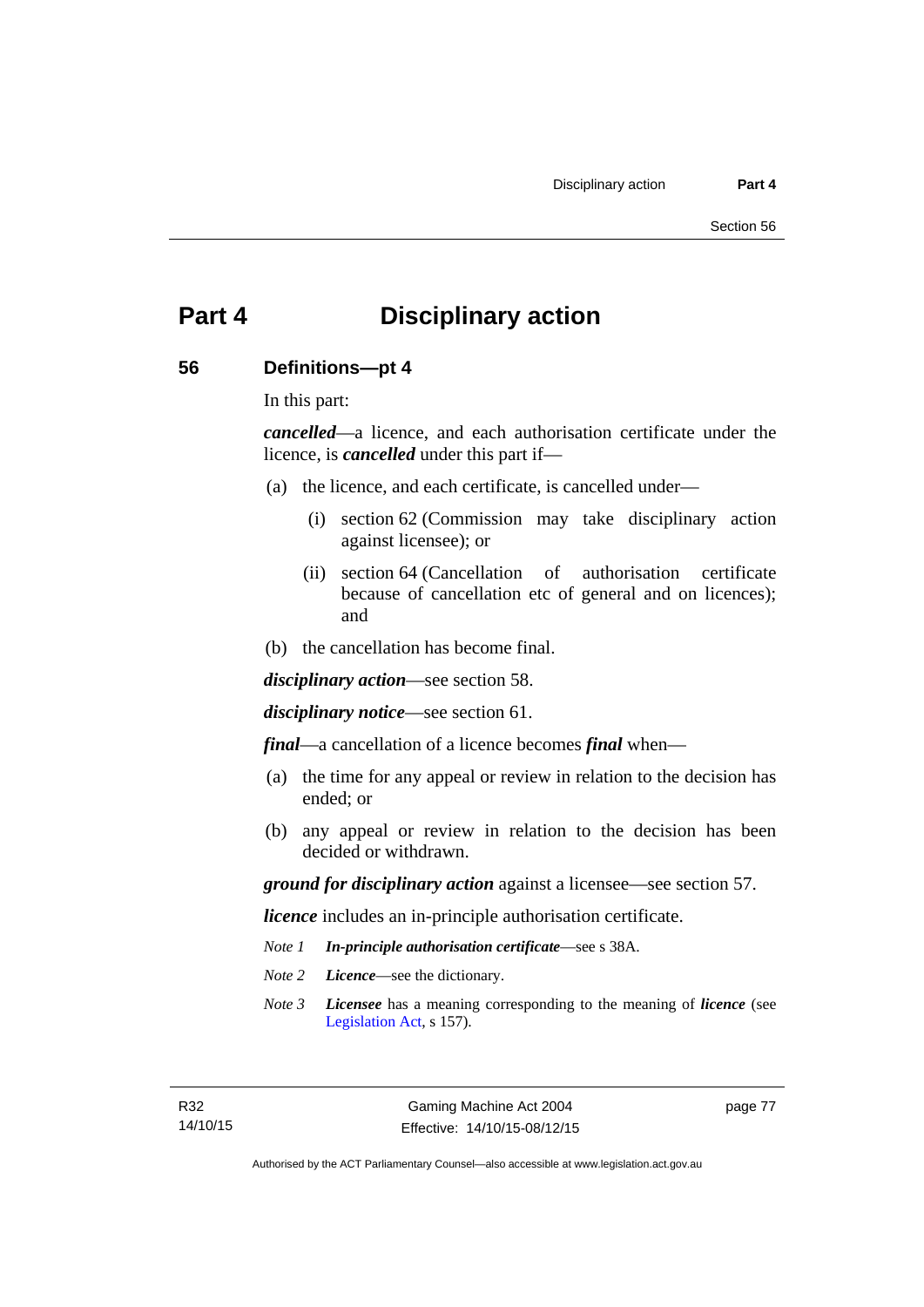#### **Part 4 Disciplinary action**

Section 57

#### **57 Grounds for disciplinary action**

- (1) Each of the following is a *ground for disciplinary action* against a licensee:
	- (a) the licensee has given information to the commission that was false or misleading;
	- (b) the licensee has failed to give information required to be given under this Act or the [Control Act;](http://www.legislation.act.gov.au/a/1999-46)
	- (c) the licensee, or an agent or employee of the licensee, has contravened this Act;
	- (d) the licensee is not, or is no longer, an eligible person;
	- (e) for a corporation—an influential person is not an eligible person;
	- (f) for a licence issued to a club—
		- (i) the club has been or is about to be wound up; or
		- (ii) the club has not operated for 3 months or, if the commission approves a longer period, that longer period; or
		- (iii) the club has ceased to be an eligible club;
	- (g) for a licence issued in relation to premises to which an on licence applies—the premises are not being used by people mainly for drinking alcohol;
	- (h) the licensee has been given a reprimand that included a direction and has not complied with the direction;
	- (i) the licensee has failed to pay to the Territory a financial penalty imposed under section 62.

R32 14/10/15

Authorised by the ACT Parliamentary Counsel—also accessible at www.legislation.act.gov.au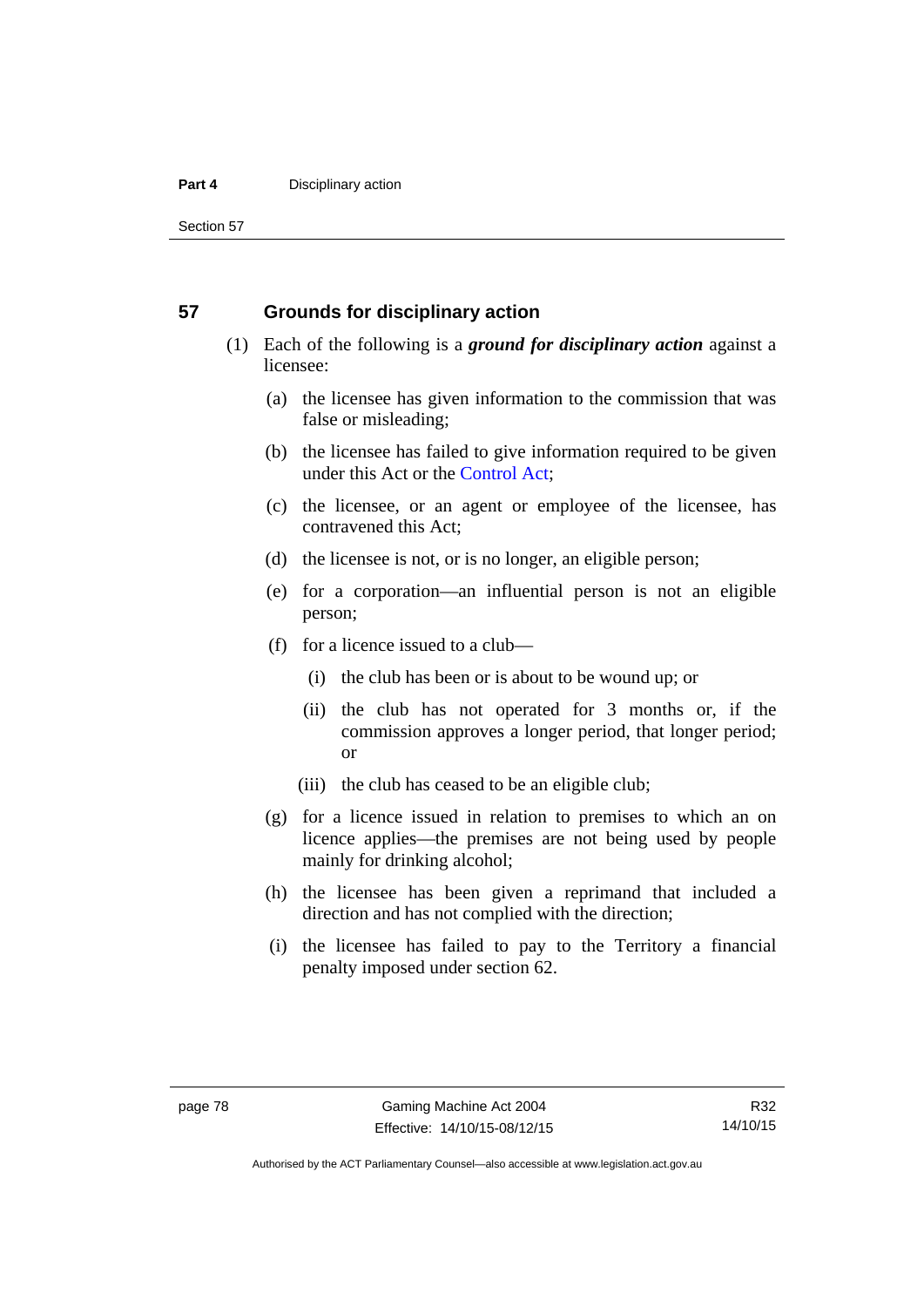- (2) In subsection (1) (c), a reference to a *contravention* of this Act includes a reference to the following:
	- (a) a contravention of the [Criminal Code](http://www.legislation.act.gov.au/a/2002-51), part 2.4 (Extensions of criminal responsibility) in relation to an offence against this Act or otherwise in relation to this Act;
	- (b) a contravention of the [Criminal Code](http://www.legislation.act.gov.au/a/2002-51) in relation to a document completed, kept or given, or required to be completed, kept or given, under or in relation to this Act;
	- (c) a contravention of the [Criminal Code](http://www.legislation.act.gov.au/a/2002-51) in relation to anything done, or not done, under or in relation to this Act.
- (3) Subsection (1) (f) (ii) does not apply to an approval-holder.
- (4) The commission may, in writing, approve a period longer than 3 months for subsection (1) (f) (ii) if satisfied that—
	- (a) there is a good reason why the club is not operating; and
	- (b) the club will operate again after the end of the longer period.

#### **58 Disciplinary action**

- (1) Each of the following is a *disciplinary action* when taken against a person:
	- (a) reprimanding the person;
	- (b) imposing conditions on, or amending the conditions of, the person's licence or authorisation certificate;
	- (c) ordering the person to pay to the Territory a financial penalty of not more than \$100 000;
	- (d) suspending the person's licence or authorisation certificate for a stated period or until a stated thing happens;
	- (e) cancelling the person's licence;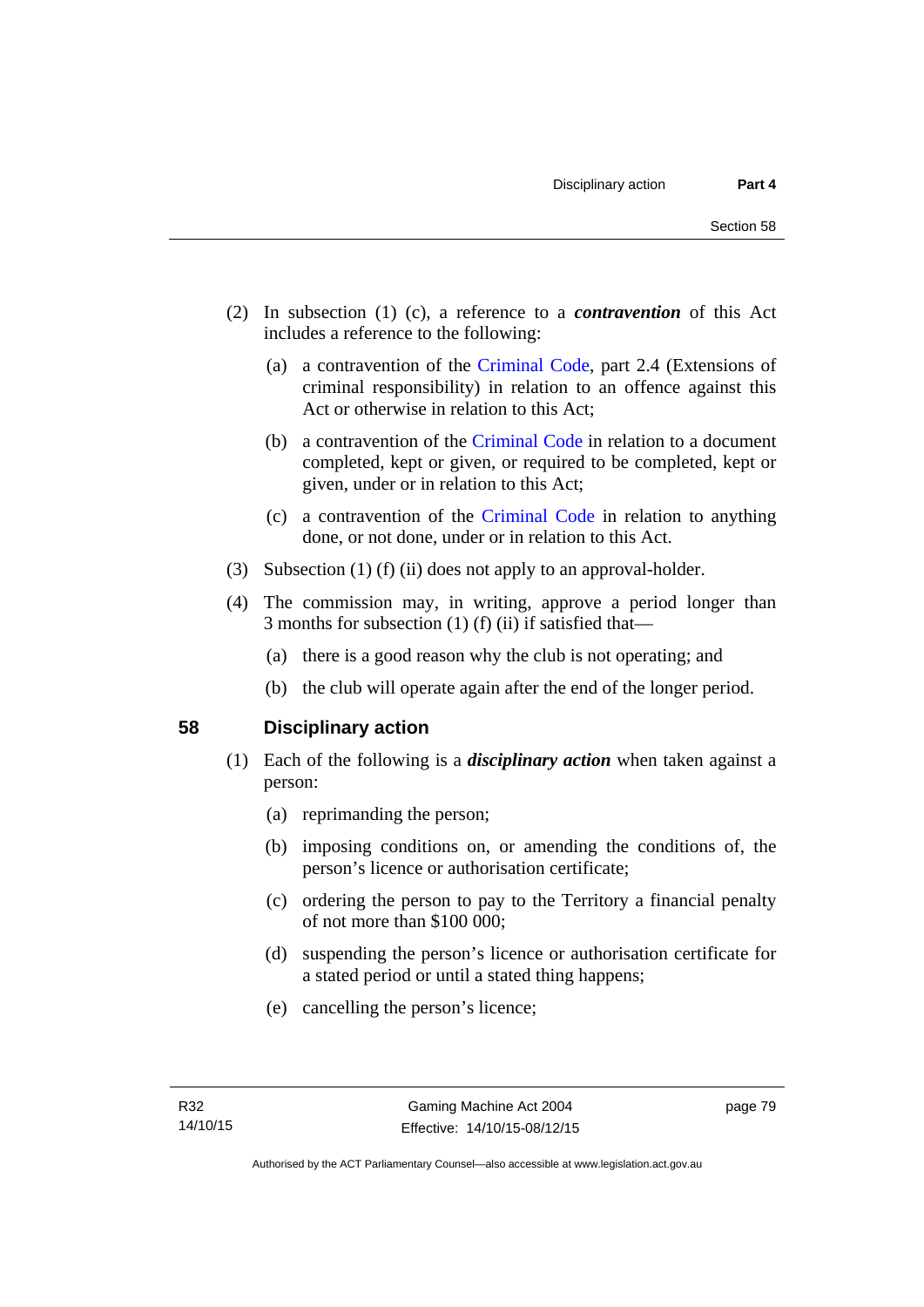#### **Part 4 Disciplinary action**

Section 58

- (f) suspending the person's authorisation certificate in relation to stated premises;
- (g) if the person is operating more gaming machines at authorised premises than is allowed under the person's authorisation certificate for the premises—
	- (i) ordering the person to forfeit to the Territory 100% of the gross revenue from the operation of each gaming machine that exceeds the number allowed under the authorisation certificate; and
	- (ii) directing the person about how to dispose of the excess gaming machines.
- (2) For subsection (1) (d) and (e), if a licence is suspended or cancelled, all authorisation certificates under the licence are suspended or cancelled.
- (3) A reprimand may include a direction by the commission that the licensee, within a stated time—
	- (a) cease contravening this Act; or
	- (b) rectify something that contributes to the ground for disciplinary action.
	- *Note 1* A reference to an Act includes a reference to the statutory instruments made or in force under the Act, including any regulation (see [Legislation Act,](http://www.legislation.act.gov.au/a/2001-14) s 104).
	- *Note 2* The power to make an instrument includes the power to amend or repeal the instrument. The power to amend or repeal the instrument is exercisable in the same way, and subject to the same conditions, as the power to make the instrument (see [Legislation Act,](http://www.legislation.act.gov.au/a/2001-14) s 46).
- (4) A financial penalty imposed under this section may be recovered as a debt payable to the Territory.

Authorised by the ACT Parliamentary Counsel—also accessible at www.legislation.act.gov.au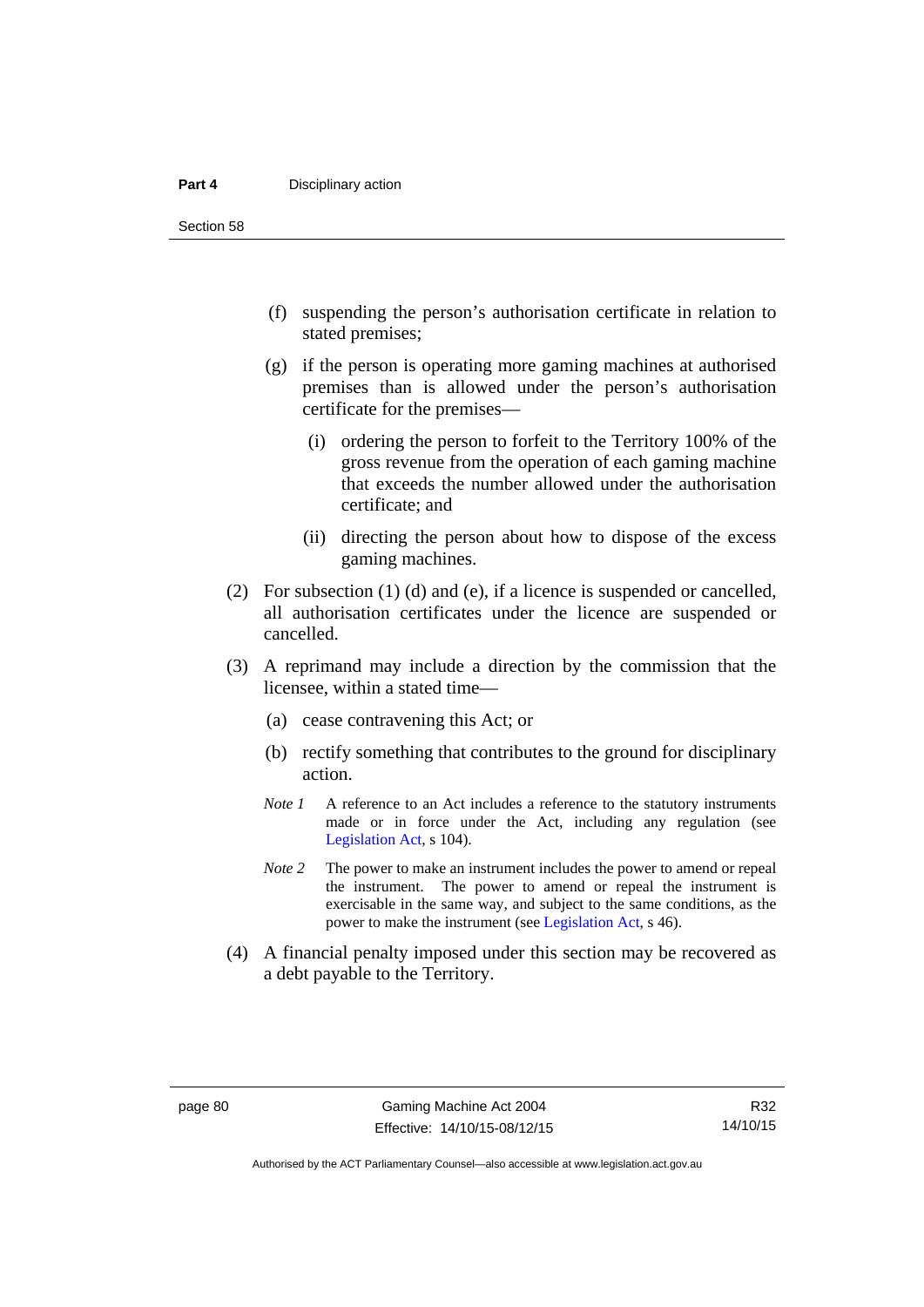## **59 Criteria for disciplinary action**

- (1) In deciding what disciplinary action to take under section 58, the commission must consider the following:
	- (a) whether disciplinary action has been taken against the licensee before;
	- (b) whether the disciplinary ground on which the disciplinary action is to be taken endangered the public or the public interest;
	- (c) the seriousness of the disciplinary ground;
	- (d) the likelihood of further disciplinary action needing to be taken.
- (2) The commission may also consider any other relevant matter.

## **60 When disciplinary notice may be given**

If the commission is satisfied that a ground for disciplinary action exists, or may exist, in relation to a licensee, the commission may give the licensee a disciplinary notice.

*Note* The commission need not give a disciplinary notice if the grounds for disciplinary action are the contravention of a direction in a reprimand (see s 62).

#### **61 Disciplinary notices**

A notice (a *disciplinary notice*) given to the licensee must—

- (a) state the ground for disciplinary action that caused the notice to be given; and
- (b) tell the licensee that the licensee may, within 3 weeks after the day the licensee is given the notice, give a written response to the commission about the notice.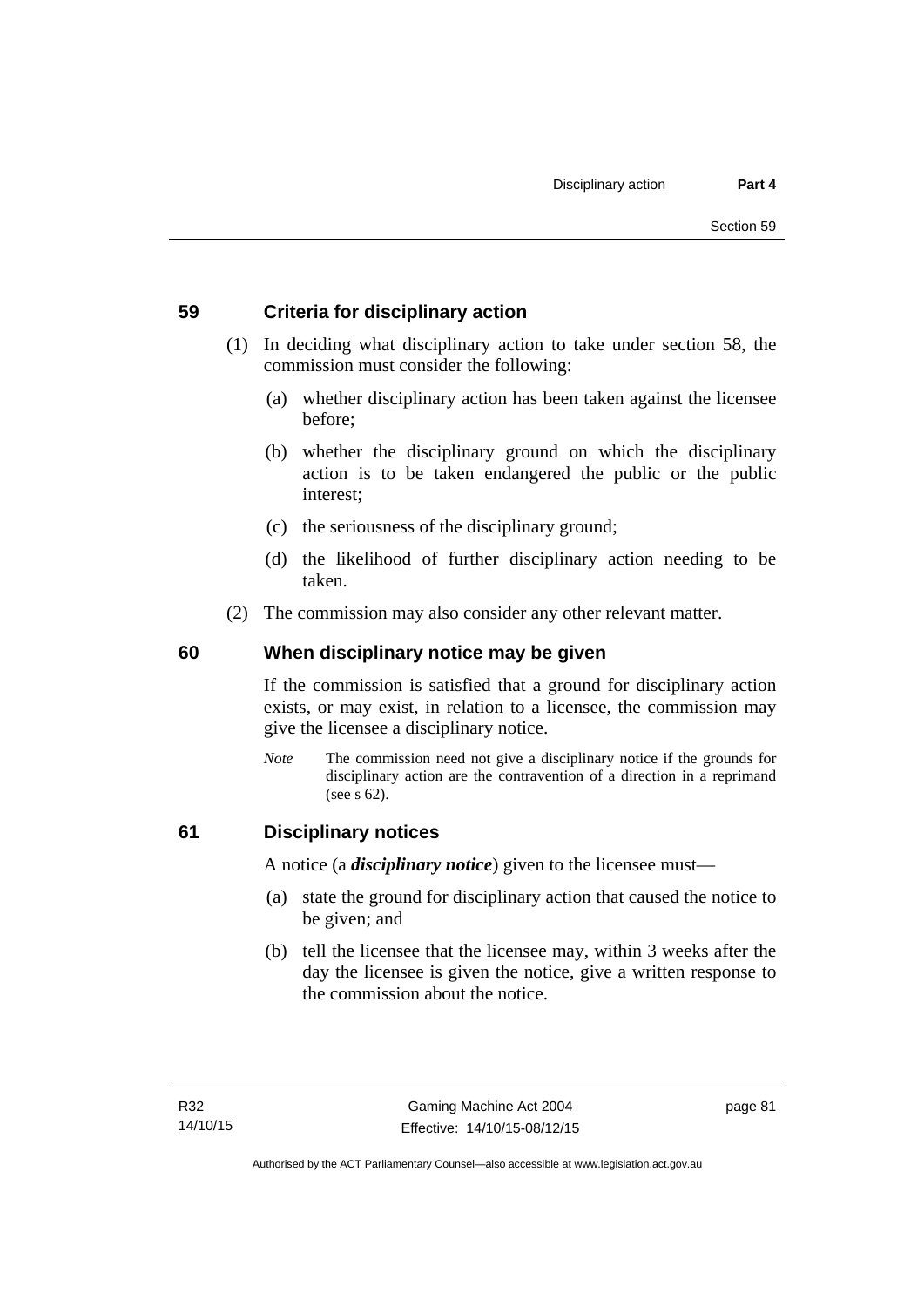#### **Part 4 Disciplinary action**

Section 62

### **62 Commission may take disciplinary action against licensee**

- (1) This section applies if the commission is satisfied that a licensee has contravened a direction in a reprimand.
- (2) This section also applies if—
	- (a) a licensee has been given a disciplinary notice; and
	- (b) after considering any responses given within the 3-week period in relation to the notice under section 61, the commission is satisfied that a ground for disciplinary action exists in relation to a licensee.
- (3) The commission may take disciplinary action against the licensee.
- (4) To remove any doubt, the disciplinary action may consist of 2 or more of the actions mentioned in section 58.
- (5) If the disciplinary action consists of an action mentioned in section 58 (1) (g) (i), the commission must include in the written notice of the action the amount to be forfeited under that section.
- (6) Disciplinary action takes effect when the licensee receives written notice of the action, or on a later stated date.

#### **62A Disciplinary action in relation to trading authorisations and gaming machines—directions**

(1) This section applies if the commission takes disciplinary action against a licensee in relation to acquiring or disposing of an authorisation or gaming machine under division 6A.6 (Trading of authorisations and gaming machines).

Authorised by the ACT Parliamentary Counsel—also accessible at www.legislation.act.gov.au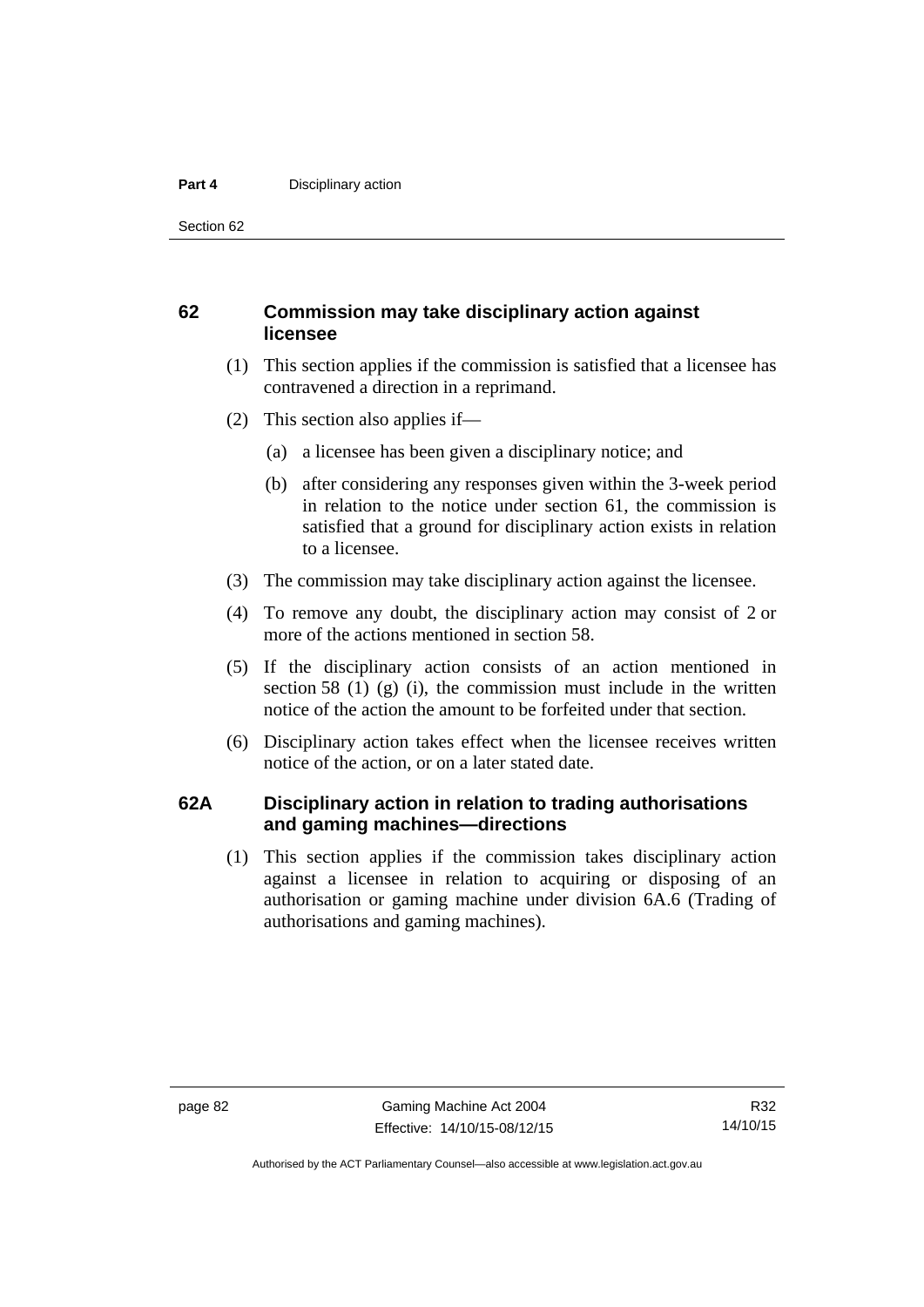- (2) The commission may give the licensee written directions about how the licensee is to conduct the acquisition or disposal.
	- *Note 1* The power to make an instrument includes the power to amend or repeal the instrument. The power to amend or repeal the instrument is exercisable in the same way, and subject to the same conditions, as the power to make the instrument (see [Legislation Act,](http://www.legislation.act.gov.au/a/2001-14) s 46).
	- *Note 2* See div 6A.3 about the disposal of gaming machines.
- (3) The directions must not be inconsistent with—
	- (a) this Act or any other territory law; or
	- (b) a condition of the licensee's licence.
	- *Note* A reference to an Act includes a reference to the statutory instruments made or in force under the Act, including any regulation (see [Legislation Act,](http://www.legislation.act.gov.au/a/2001-14) s 104).
- (4) The licensee must comply with the directions.

#### **63 Suspension of licence and authorisation certificate because of suspension of general and on licences**

- (1) This section applies if—
	- (a) a gaming machine licence is in force for premises; and
	- (b) a general licence or on licence is also in force for the premises.
- (2) If the general licence or on licence is suspended, the licence, and each authorisation certificate under the licence, is also suspended for the period of suspension of the general licence or on licence.
	- *Note* A general licence or on licence may be suspended under the *[Liquor](http://www.legislation.act.gov.au/a/2010-35)  [Act 2010](http://www.legislation.act.gov.au/a/2010-35)* or the *[ACT Civil and Administrative Tribunal Act 2008.](http://www.legislation.act.gov.au/a/2008-35)*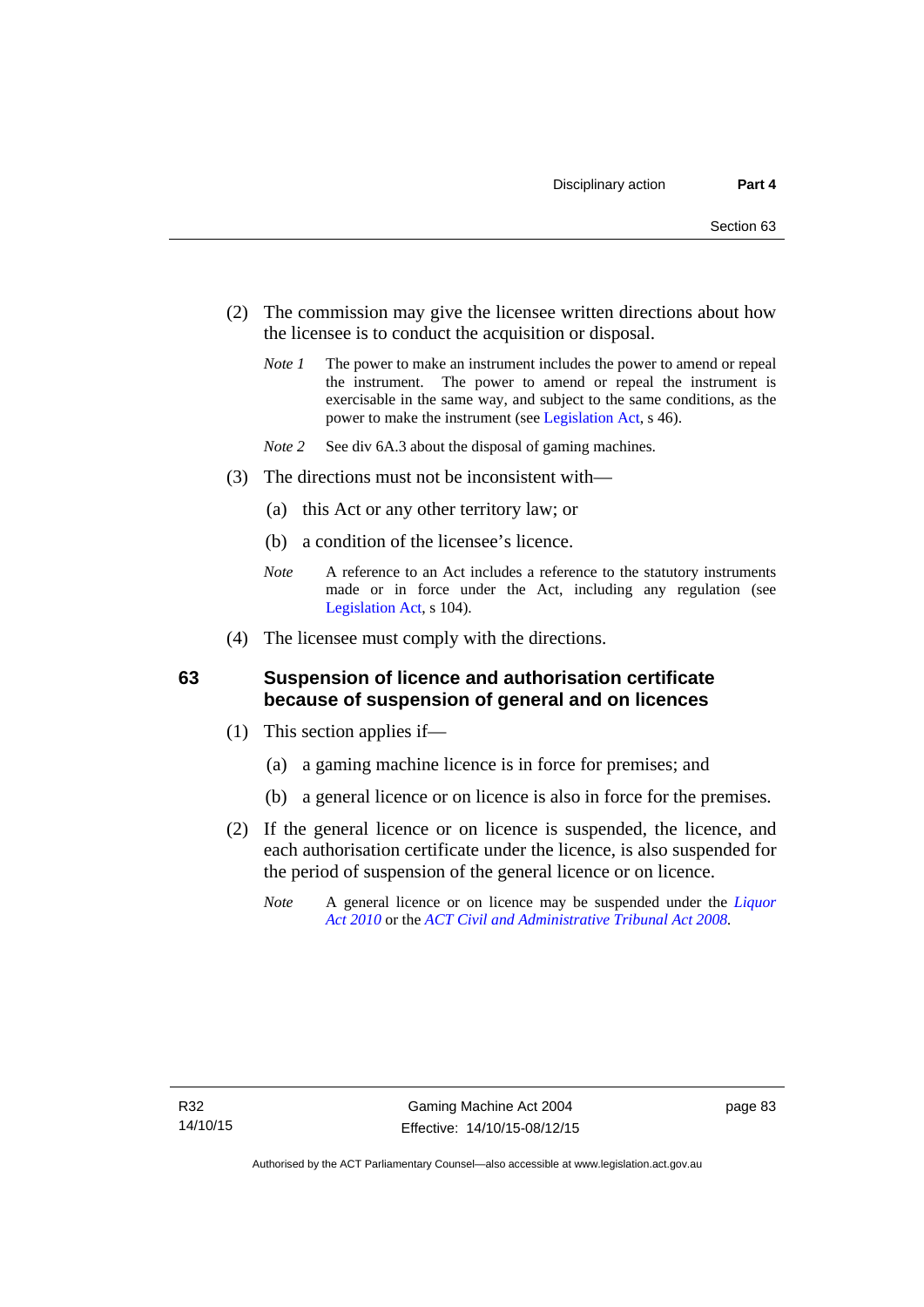#### **Part 4 Disciplinary action**

Section 64

## **64 Cancellation of authorisation certificate because of cancellation etc of general and on licences**

- (1) This section applies if—
	- (a) an authorisation certificate is in force for premises; and
	- (b) a general licence or on licence is also in force for the premises.
- (2) If the general licence or on licence is not renewed under the *[Liquor Act 2010](http://www.legislation.act.gov.au/a/2010-35)*, the authorisation certificate is cancelled.
- (3) If the general licence or on licence is cancelled, the authorisation certificate is also cancelled.

 (4) However, an authorisation certificate cancelled under this section is taken to be in force again if the decision to cancel the general licence or on licence is reversed on appeal.

#### **65 Return of licence and authorisation certificate on cancellation**

- (1) This section applies if—
	- (a) the commission cancels a person's licence or authorisation certificate under this part; and
	- (b) the person is given notice of the cancellation.
- (2) This section also applies if—
	- (a) a person's authorisation certificate is cancelled under section  $64$  (2); or
	- (b) a person's authorisation certificate is cancelled under section 64 (3) and the person has notice of the cancellation of the person's general or on licence.

*Note* A general licence or on licence may be cancelled under the *[ACT Civil](http://www.legislation.act.gov.au/a/2008-35)  [and Administrative Tribunal Act 2008](http://www.legislation.act.gov.au/a/2008-35).*

R32 14/10/15

Authorised by the ACT Parliamentary Counsel—also accessible at www.legislation.act.gov.au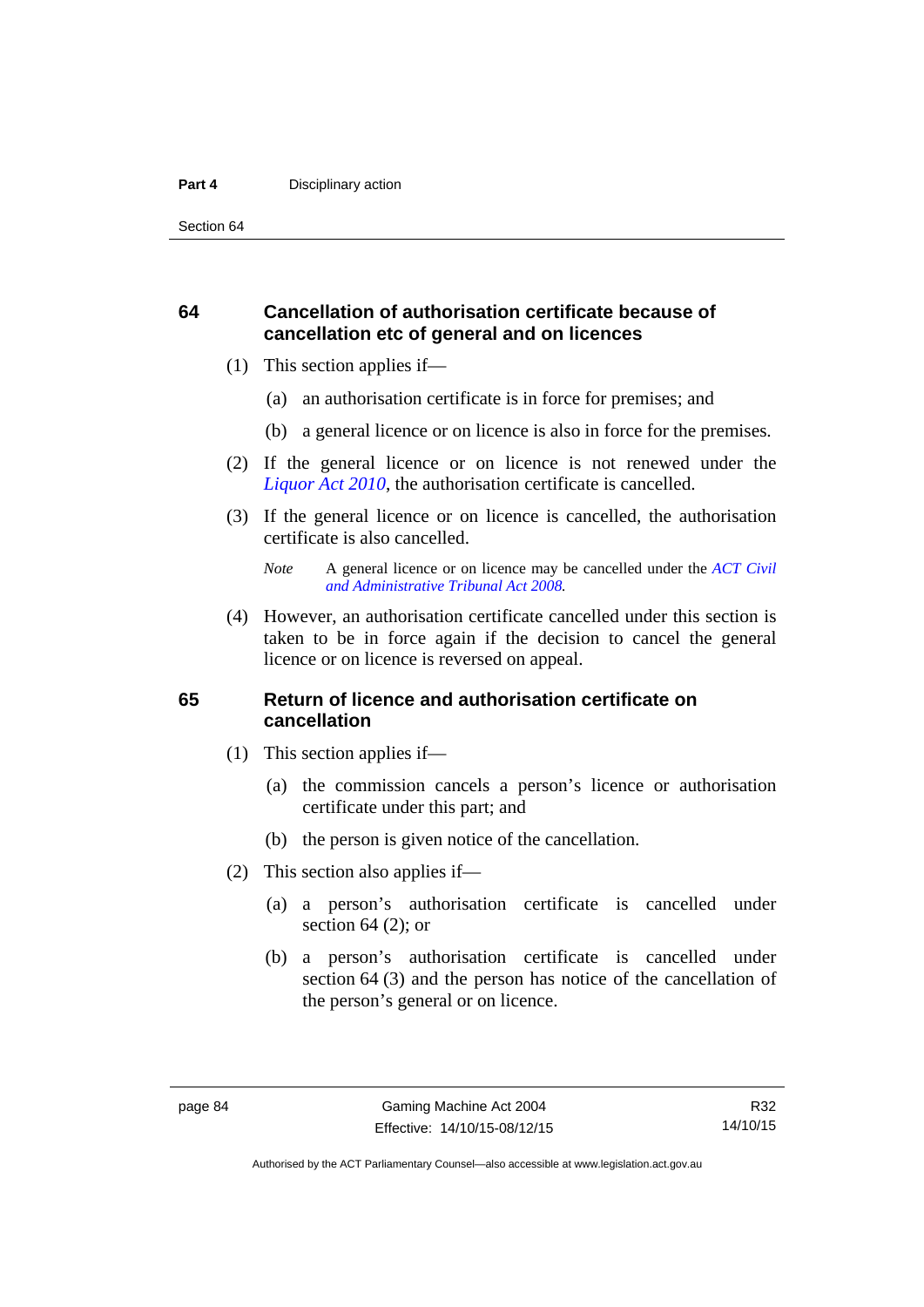(3) The person must return the licence or authorisation certificate (including the authorisation schedule) to the commission as soon as practicable, but in any case not later than 1 week after the day the cancellation under this part takes effect.

Maximum penalty: 50 penalty units.

(4) An offence against this section is a strict liability offence.

## **65A Cancellation of licences and authorisation certificates disposal of gaming machines**

- (1) This section applies if a person's licence, and each authorisation certificate under the licence, is cancelled under this part.
- (2) The number of authorisations for gaming machines under the cancelled authorisation certificate is forfeited to the Territory.
- (3) The person must dispose of a gaming machine operated under the cancelled authorisation certificate as the commission directs.

Maximum penalty: 50 penalty units.

*Note* The [Control Act](http://www.legislation.act.gov.au/a/1999-46/default.asp), s 23 provides that an authorised officer may enter and inspect any premises at any reasonable time to do the things mentioned in that section, including inspecting and removing any gaming equipment the officer believes on reasonable grounds to be connected with an offence against a gaming law.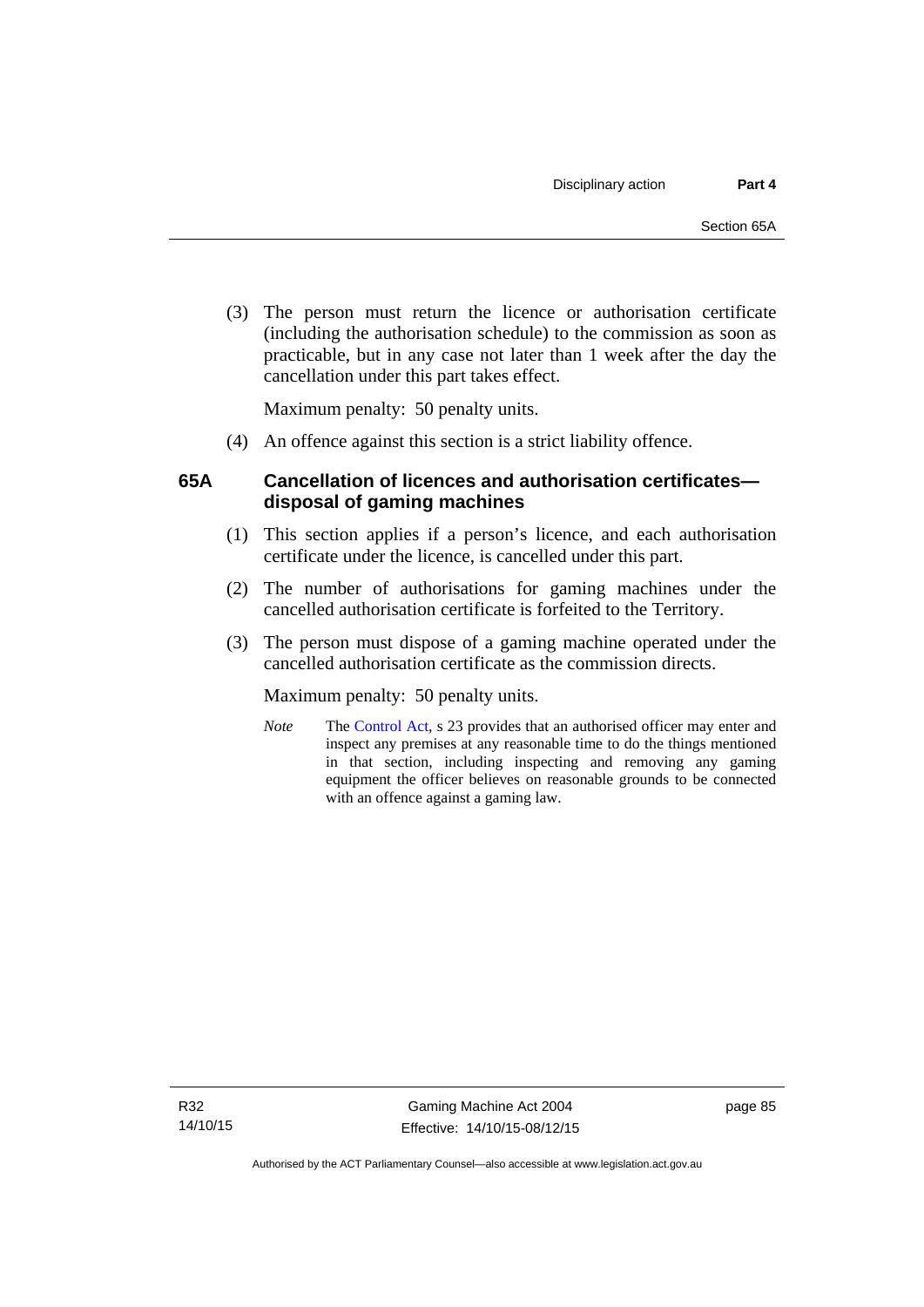#### **Part 5 Centralised monitoring system**

Section 66

# **Part 5 Centralised monitoring system**

#### **66 Meaning of** *centralised monitoring system*

(1) In this Act:

*centralised monitoring system* (or *CMS*) means a system approved by the commission that—

- (a) monitors the operation and performance of gaming machines approved under section 69; and
- (b) facilitates the working out and checking for accuracy of tax liability, and the collection of tax, under this Act; and
- (c) can perform other related functions.
- (2) An approval is a notifiable instrument.

*Note* A notifiable instrument must be notified under the [Legislation Act](http://www.legislation.act.gov.au/a/2001-14).

#### **67 Regulations about CMS**

- (1) A regulation may provide for the approval and operation of a CMS.
- (2) In particular, a regulation may fix a date, or allow the commission to fix a date, by which stated gaming machines must be connected to the CMS.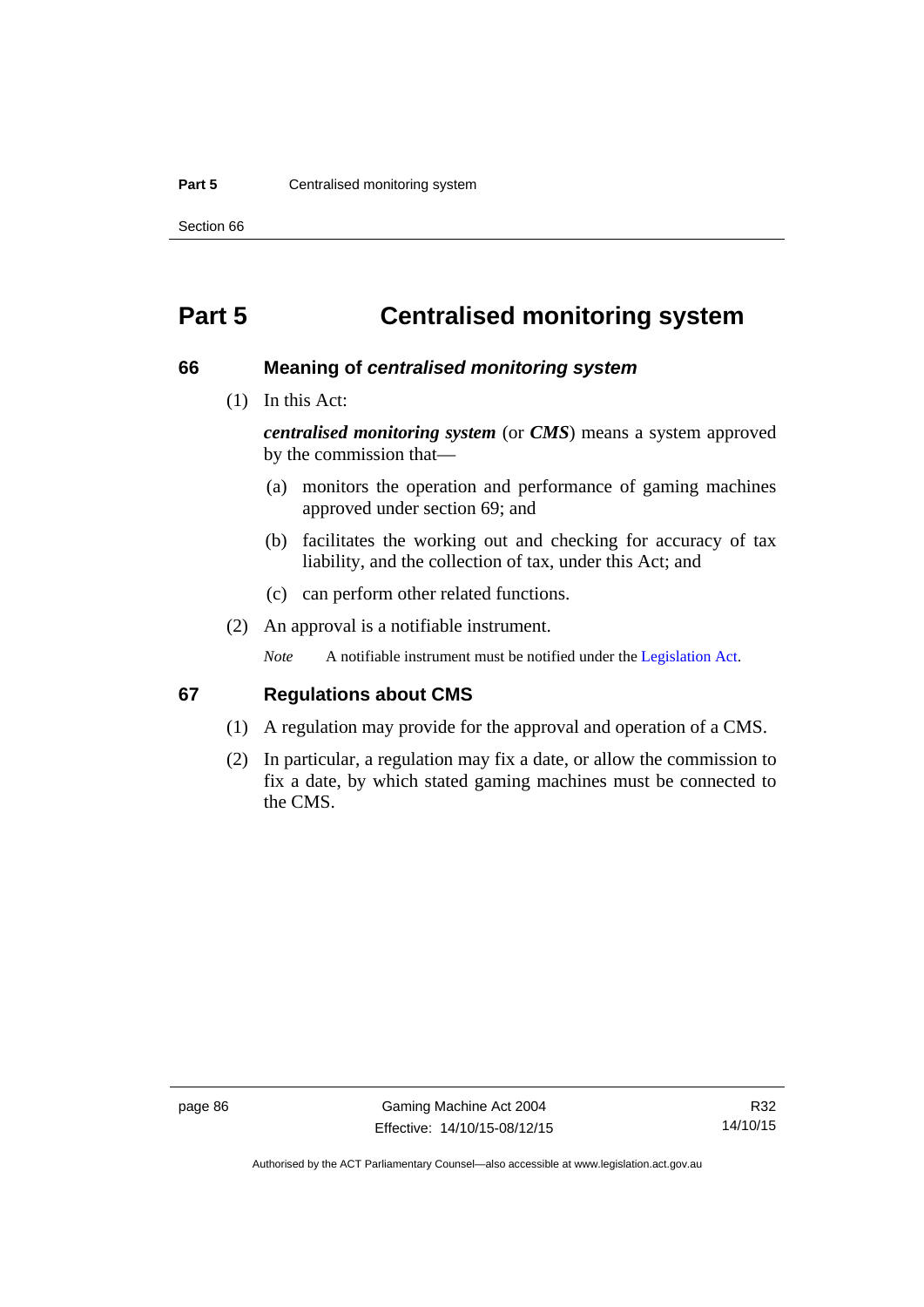# Part 6 **Approval of gaming machines, peripherals, suppliers and technicians**

# **Division 6.1 Approval of gaming machines and peripheral equipment**

## **68 Meaning of** *peripheral equipment*

In this Act:

*peripheral equipment*, for a gaming machine, means equipment, or a device, that is incidental to the basic operation of the gaming machine.

#### **Examples**

- 1 note acceptors
- 2 links
- 3 card readers
- 4 ticket readers
- *Note* An example is part of the Act, is not exhaustive and may extend, but does not limit, the meaning of the provision in which it appears (see [Legislation Act,](http://www.legislation.act.gov.au/a/2001-14) s 126 and s 132).

## **69 Approval of gaming machines and peripheral equipment**

- (1) The commission may approve—
	- (a) a gaming machine; and
	- (b) any peripheral equipment for the gaming machine.
- (2) However, the commission must not approve something under subsection (1) unless the commission has considered—
	- (a) the results of a technical evaluation of the gaming machine and any peripheral equipment by an approved entity; and

page 87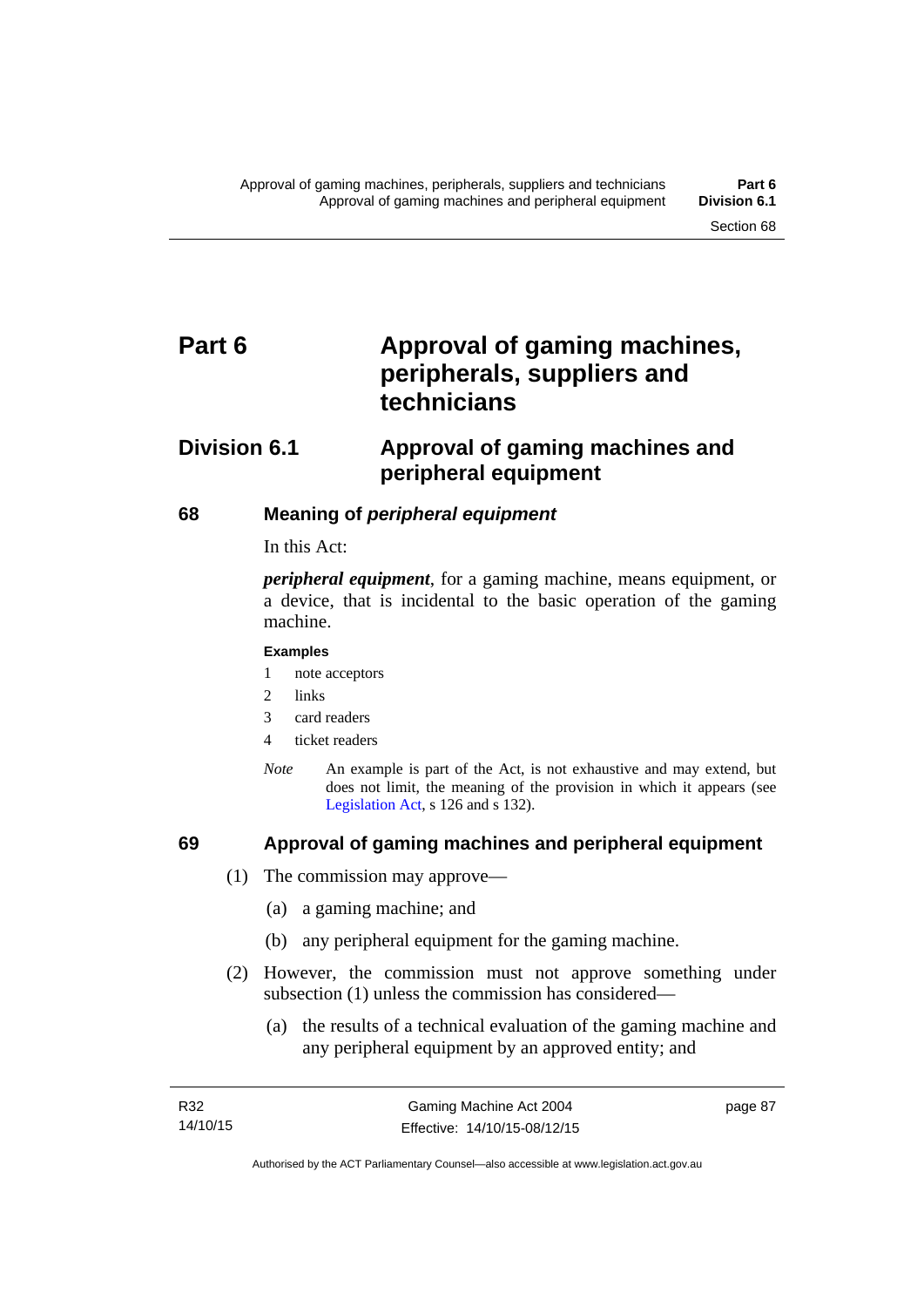- (b) any available research on the consumer protection and harm minimisation implications of the gaming machine or peripheral equipment proposed to be approved.
- (3) Also, the commission must not approve a gaming machine or peripheral equipment for a gaming machine under subsection (1) that allows the use of an audio device if the use of the device is not designed or intended primarily to assist a person with a hearing impairment.
- (4) The approval of a gaming machine or any peripheral equipment for a gaming machine is a notifiable instrument.

*Note* A notifiable instrument must be notified under the [Legislation Act](http://www.legislation.act.gov.au/a/2001-14).

(5) In this section:

*approved entity* means an entity approved (however described) under a law of a local jurisdiction about gaming machines to undertake technical evaluations for the law.

*audio device* means an earphone, earpiece, headphone, headset or any other device to convert signals from a gaming machine to audible sound delivered to the ear of a person playing the machine to the exclusion of everyone else.

## **70 Cancellation or suspension of gaming machine and peripheral equipment approval**

- (1) The commission may cancel or suspend the approval of a gaming machine or peripheral equipment if—
	- (a) the gaming machine no longer operates as designed; or
	- (b) the gaming machine no longer operates as intended.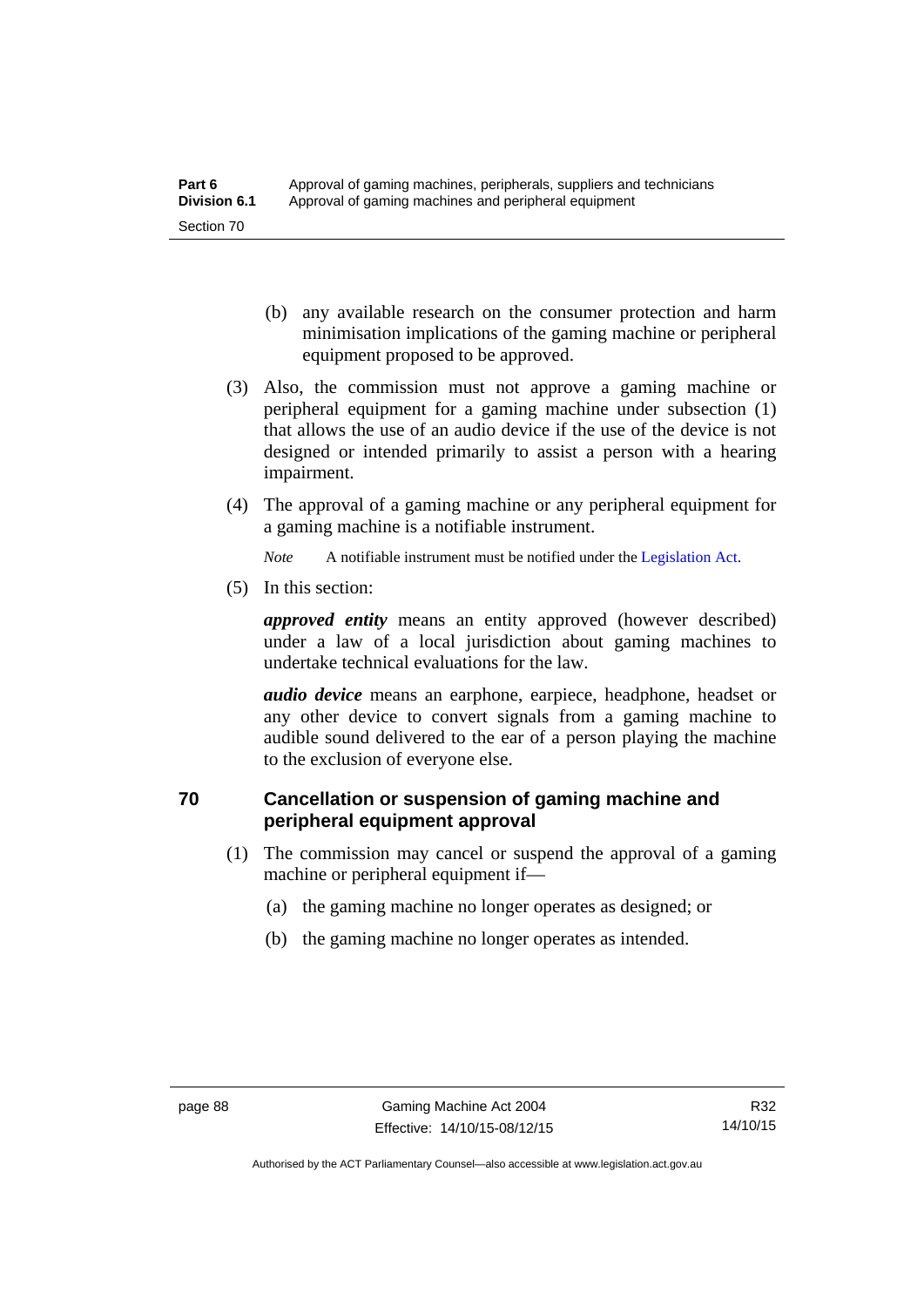(2) To remove any doubt, if the approval of a gaming machine is cancelled or suspended under this section, it applies to all gaming machines of that kind, whether or not a particular gaming machine is operating as designed or intended.

#### **Example**

A King of the Thames gaming machine stops operating in accordance with its design. The commission suspends the approval of King of the Thames gaming machines, even though not all King of the Thames gaming machines have stopped operating in accordance with their design.

- *Note* An example is part of the Act, is not exhaustive and may extend, but does not limit, the meaning of the provision in which it appears (see [Legislation Act,](http://www.legislation.act.gov.au/a/2001-14) s 126 and s 132).
- (3) A cancellation or suspension under subsection (1) is a notifiable instrument.

*Note* A notifiable instrument must be notified under the [Legislation Act](http://www.legislation.act.gov.au/a/2001-14).

#### **71 Computer cabinet access register**

- (1) A licensee must keep a register for gaming machines on authorised premises (the *computer cabinet access register*).
	- *Note* If a form is approved under the [Control Act,](http://www.legislation.act.gov.au/a/1999-46/) s 53D for a register, the form must be used.
- (2) If an approved supplier, approved technician or authorised officer opens or replaces the computer cabinet in a gaming machine on the licensed premises, the person must enter the following details in the computer cabinet access register:
	- (a) information that clearly identifies the gaming machine, including the machine's serial number;
	- (b) the date when the computer cabinet was opened or replaced;
	- (c) a description of why the computer cabinet was opened or replaced;
	- (d) the new computer cabinet seal number that was applied;

page 89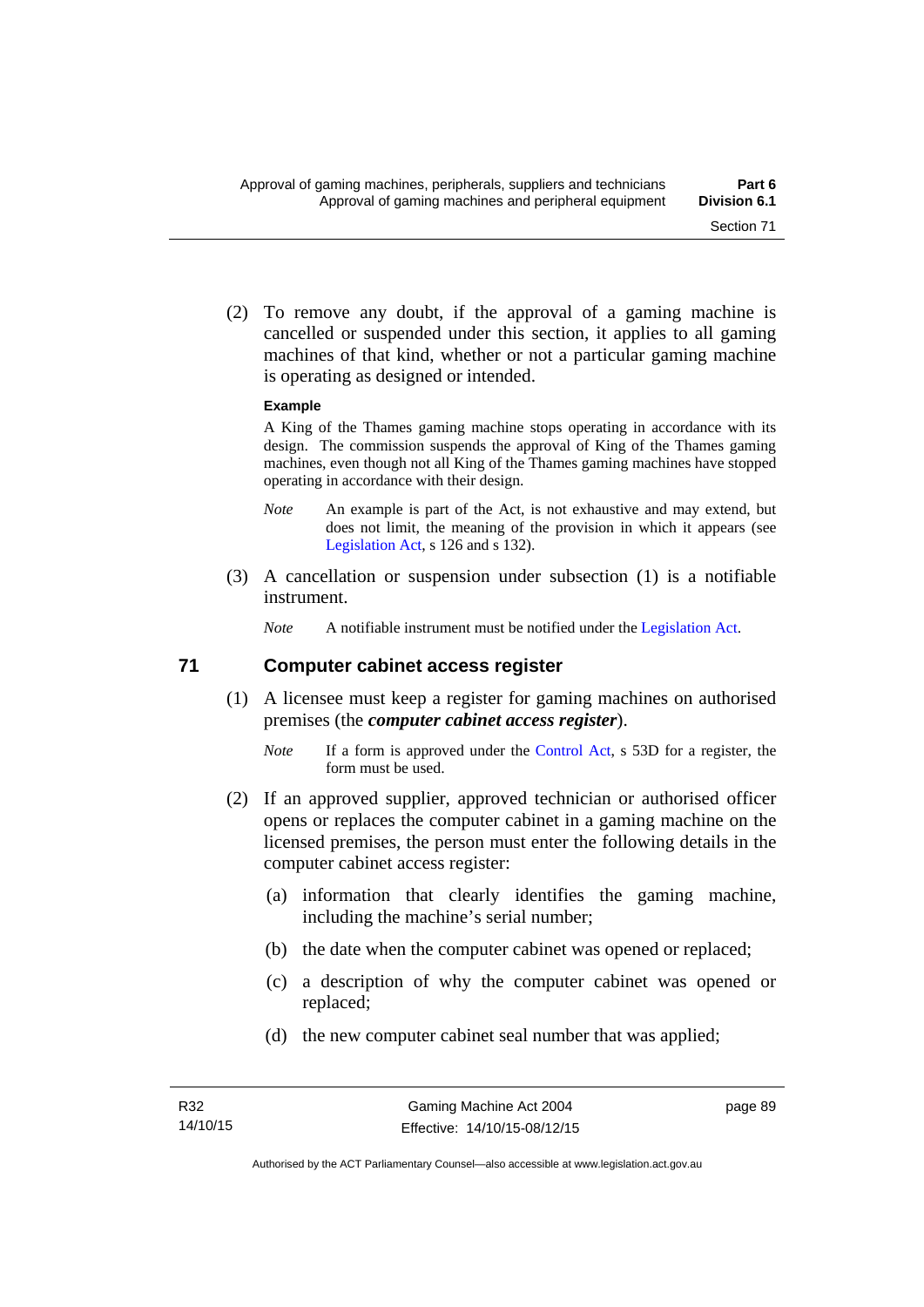| Part 6       | Approval of gaming machines, peripherals, suppliers and technicians |
|--------------|---------------------------------------------------------------------|
| Division 6.2 | Approved suppliers                                                  |
| Section 72   |                                                                     |

- (e) if the person who opens the computer cabinet is an approved supplier or approved technician—the person's name and signature;
- (f) if the person who opens the computer cabinet is an authorised officer—the person's name and signature;
- (g) the licensee's name and signature;
- (h) any other information prescribed by regulation.

## **Division 6.2 Approved suppliers**

## **72 Application and approval as supplier**

- (1) A person may apply in writing for approval as a supplier.
	- *Note 1* If a form is approved under the [Control Act,](http://www.legislation.act.gov.au/a/1999-46) s 53D for an application, the form must be used.
	- *Note* 2 A fee may be determined under s 177 for this provision.
- (2) The commission may approve the person as a supplier if satisfied that—
	- (a) the person sells, installs or maintains gaming machines, peripheral equipment for gaming machines or systems (including a CMS) designed for use with gaming machines; and
	- (b) for an individual—the individual is an eligible person; and
	- (c) for a corporation—each influential person for the corporation is an eligible person; and
	- (d) the person has not, in the last 12 months, provided false or misleading information in an application under subsection (1); and
	- (e) the person satisfies any other requirement prescribed by regulation.

R32 14/10/15

Authorised by the ACT Parliamentary Counsel—also accessible at www.legislation.act.gov.au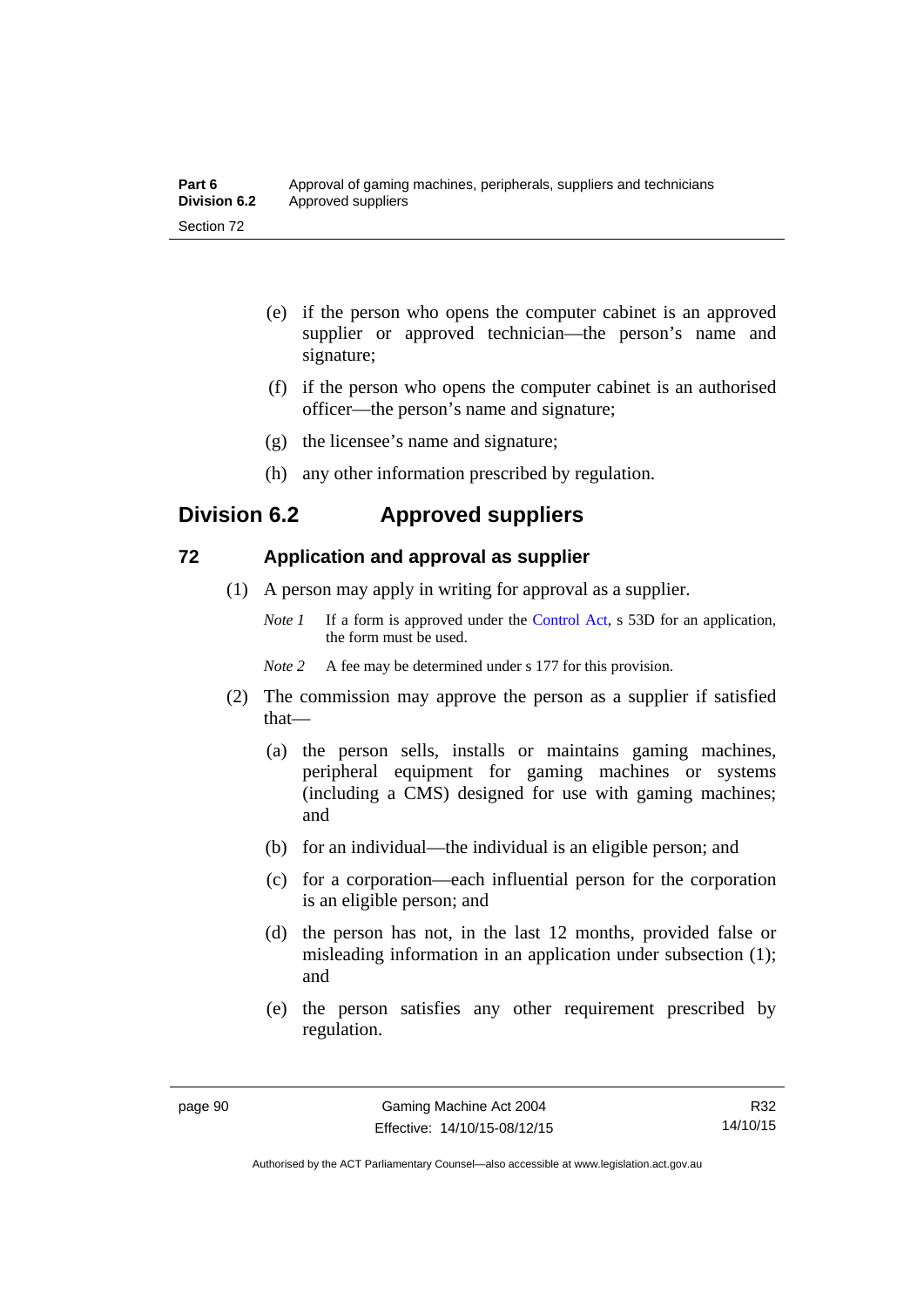(3) If the commission approves a person as a supplier, the commission must give the person a certificate stating that the person is an approved supplier.

#### **73 Giving copy of certificate about approved supplier**

- (1) This section applies if an approved supplier tells the commission, in writing, about the loss, theft or destruction of a certificate given to the person under section 72 (3).
- (2) The commission may, by written notice given to the supplier, require the supplier to give the commission, within a stated period and in a stated form, a statement confirming, and explaining the circumstances of, the loss, theft or destruction.
- (3) If the commission is satisfied that the certificate has been lost, stolen or destroyed, the commission may give a replacement to supplier.

*Note* A fee may be determined under s 177 for this provision.

## **73A Cancellation etc of supplier's approval**

- (1) This section applies if—
	- (a) the commission stops being satisfied that the supplier meets the conditions for approval stated in section 72 (2); or
	- (b) the commission is satisfied that the supplier has contravened this Act.
- (2) In subsection (1) (b), a reference to a *contravention* of this Act includes a reference to the following:
	- (a) a contravention of the [Criminal Code](http://www.legislation.act.gov.au/a/2002-51), part 2.4 (Extensions of criminal responsibility) in relation to an offence against this Act or otherwise in relation to this Act;
	- (b) a contravention of the [Criminal Code](http://www.legislation.act.gov.au/a/2002-51) in relation to a document completed, kept or given, or required to be completed, kept or given, under or in relation to this Act;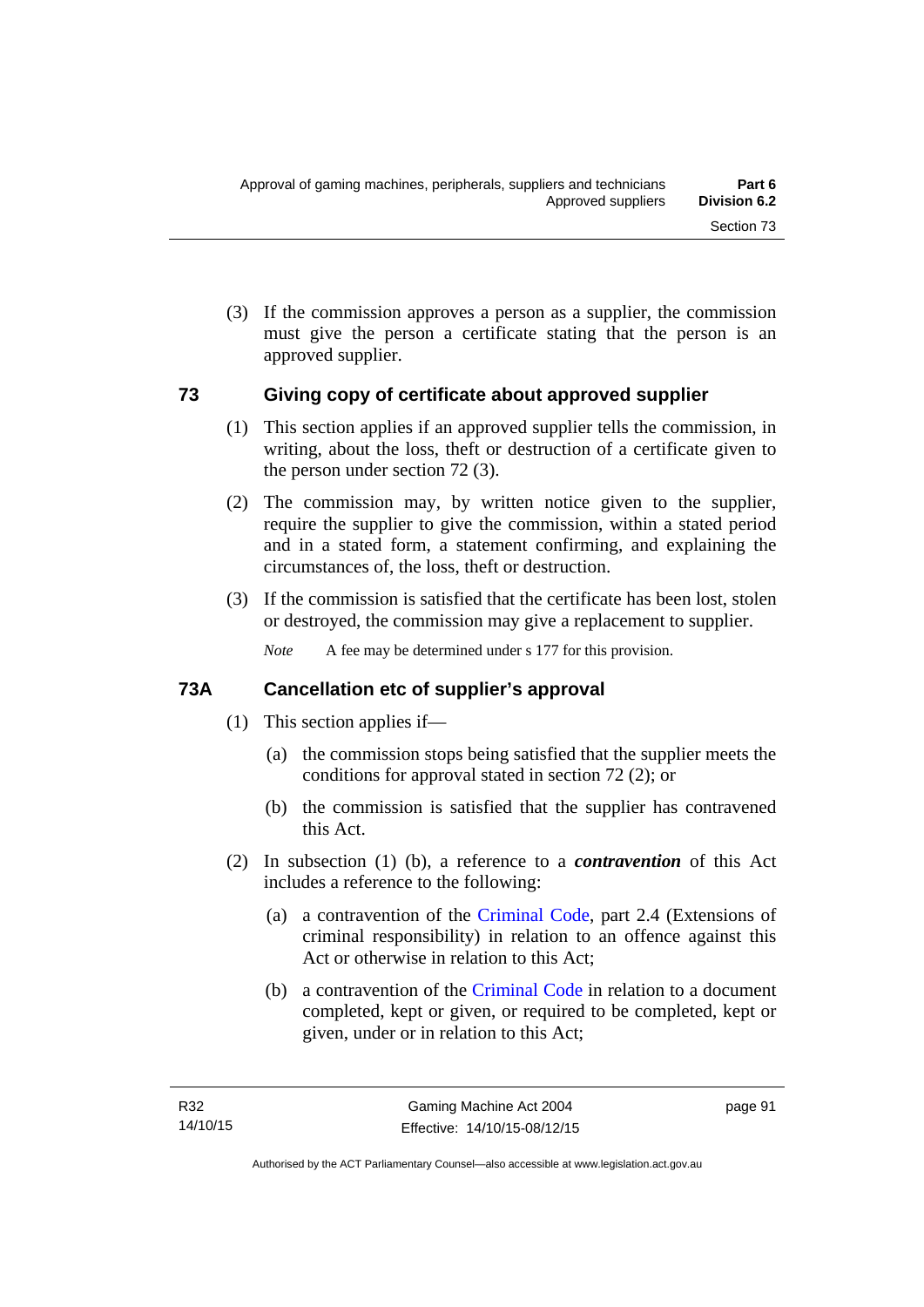- (c) a contravention of the [Criminal Code](http://www.legislation.act.gov.au/a/2002-51) in relation to anything done, or not done, under or in relation to this Act.
- (3) The commission may, by written notice given to the approved supplier—
	- (a) cancel the supplier's approval; or
	- (b) suspend the supplier's approval; or
	- (c) reprimand the supplier.
- (4) In considering whether to take action under this section, the commission must consider the following:
	- (a) whether action has been taken against the approved supplier under this section before;
	- (b) the seriousness of any contravention of this Act;
	- (c) the likelihood of further action needing to be taken against the supplier;
	- (d) the public benefit of suppliers being regulated under this Act.
- (5) The commission may also consider any other relevant matter.

# **Division 6.3 Approved technicians**

#### **74 Application for approval as technician**

- (1) An individual may apply in writing for approval as a technician for 1 or more suppliers.
	- *Note 1* If a form is approved under the [Control Act,](http://www.legislation.act.gov.au/a/1999-46) s 53D for an application, the form must be used.
	- *Note* 2 A fee may be determined under s 177 for this provision.

Authorised by the ACT Parliamentary Counsel—also accessible at www.legislation.act.gov.au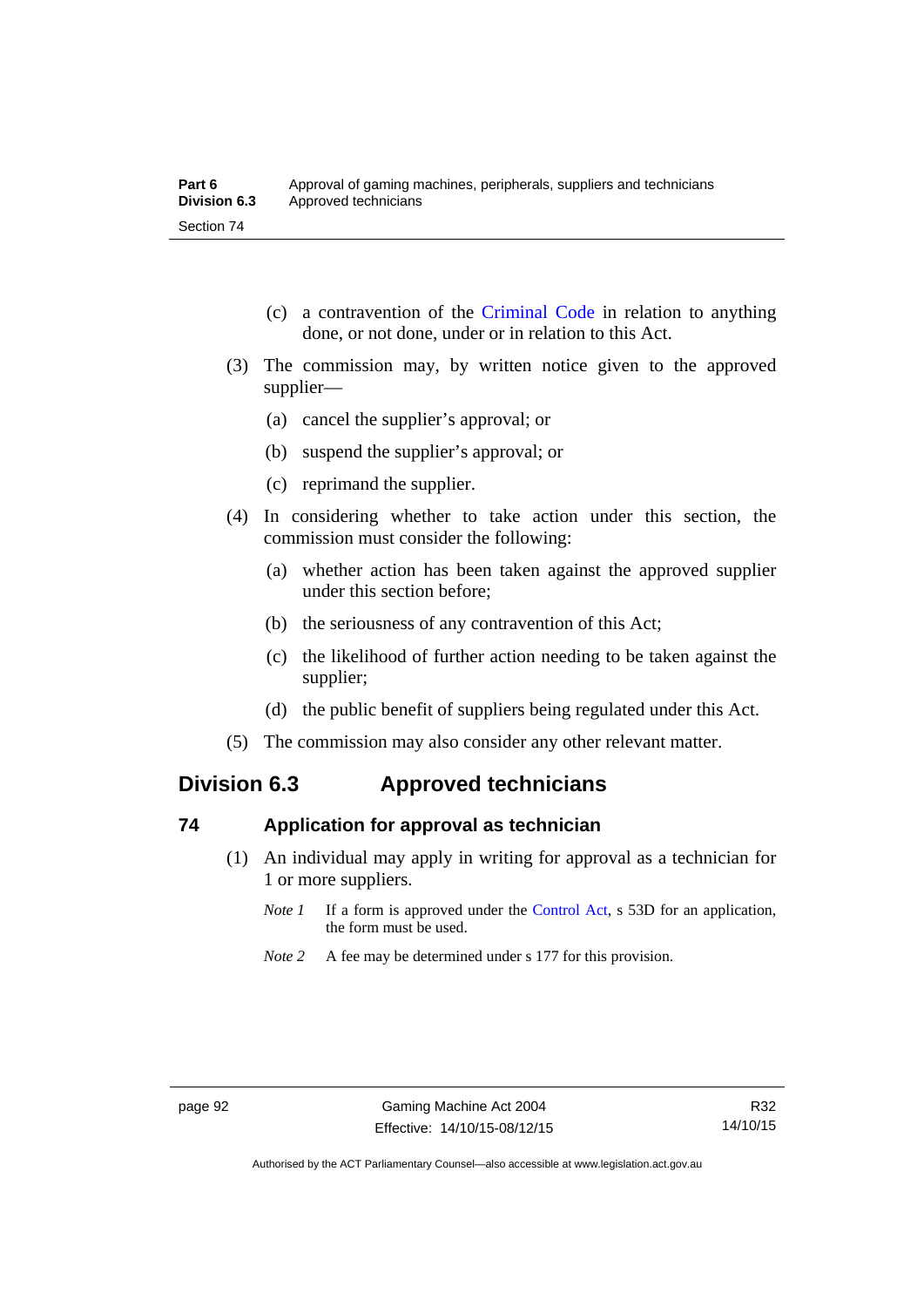- (2) The application must be accompanied by—
	- (a) a statement by each approved supplier for which the applicant is applying for approval that—
		- (i) the supplier is satisfied that the applicant is competent to exercise the functions of an approved technician; and
		- (ii) the supplier employs, or has offered to employ, the applicant as a technician; and
	- (b) if the applicant is an approved supplier and is applying for approval to be a technician for his or her own business—a statement to that effect; and
	- (c) an undertaking by the applicant to—
		- (i) ask the police to check the applicant's criminal record using the applicant's fingerprints; and
		- (ii) authorise the police to report the results of the check to the commission; and
	- (d) 4 recent passport-size photographs of the applicant.

### **75 Approval of technicians**

- (1) The commission may, on application under section 74, approve the applicant as a technician for 1 or more suppliers if satisfied that—
	- (a) the applicant is qualified to exercise the functions of an approved technician; and
	- (b) the applicant has not, in the last 12 months, provided false or misleading information in an application under section 74; and
	- (c) either—
		- (i) the applicant is employed, or will be employed, by each supplier; or
		- (ii) the applicant is an approved supplier; or

page 93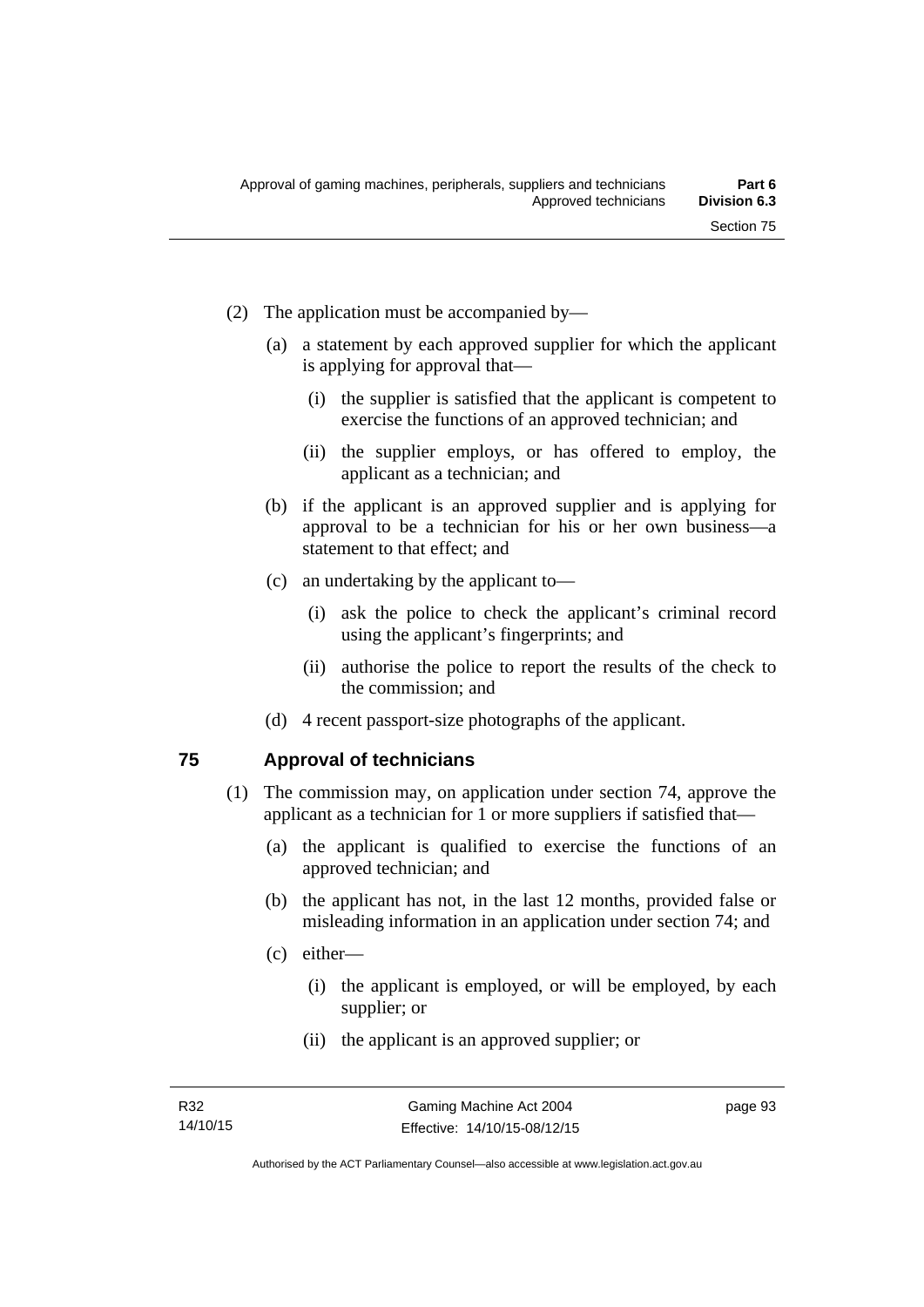- (iii) the applicant is employed, or will be employed, by each supplier and is an approved supplier.
- (2) An approval is for 3 years.
- (3) If a short-term approval is in force in relation to the applicant, the approval under this section starts when the short-term approval under section 76 began.

#### **Example**

Jo was given a short-term approval as a technician on 1 January 2005 before the results of her police check came through. Her results were satisfactory and she was approved as a technician on 25 February 2005. Her approval ends on 1 January 2007.

- (4) A person is *qualified* to exercise the functions of an approved technician for a supplier if the person—
	- (a) is an individual; and
	- (b) is competent to maintain gaming machines supplied by the supplier; and
	- (c) is an eligible person; and
	- (d) satisfies any requirement prescribed by regulation.
- (5) To remove any doubt, an approved supplier may be approved as a technician under this section for themselves as supplier, another supplier or both.

#### **76 Short-term approval of technicians**

- (1) This section applies to a person who has applied for approval as a technician if—
	- (a) the commission has not received the results of the police check of the person's criminal record; but
	- (b) the commission would approve the person if the results of the police check did not show that the person was not an eligible person.

R32 14/10/15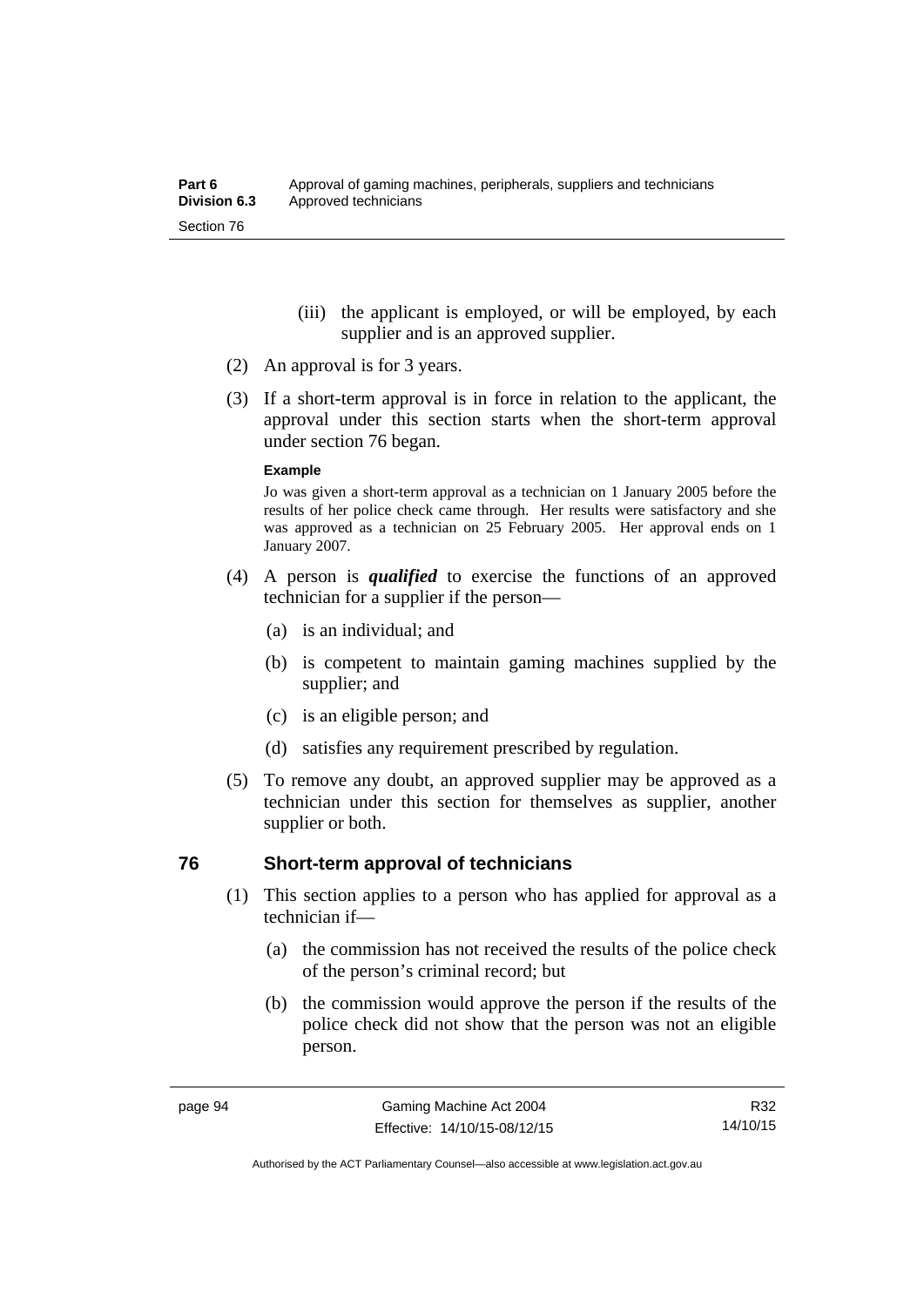- (2) The commission may approve the applicant as a technician.
- (3) An approval under this section (a *short-term approval*) is for 6 months, and cannot be renewed.

#### **77 Ending short-term approvals**

- (1) This section applies to a person if—
	- (a) the person has a short-term approval as a technician; and
	- (b) the commission receives the results of the police check of the person's criminal record; and
	- (c) after considering the results of the police check, the commission is satisfied that the person is not an eligible person.
- (2) The commission must, by written notice given to the technician—
	- (a) refuse the person's application for approval as a technician; and
	- (b) cancel the person's short-term approval as a technician.

### **78 Transfer etc of technician's approval**

- (1) On written application by an approved technician, the commission may—
	- (a) approve the technician for another supplier (the *new supplier*); or
	- (b) transfer the approval of the technician from 1 supplier to another (the *new supplier*).
	- *Note 1* If a form is approved under the [Control Act,](http://www.legislation.act.gov.au/a/1999-46) s 53D for an application, the form must be used.
	- *Note 2* A fee may be determined under s 177 for this provision.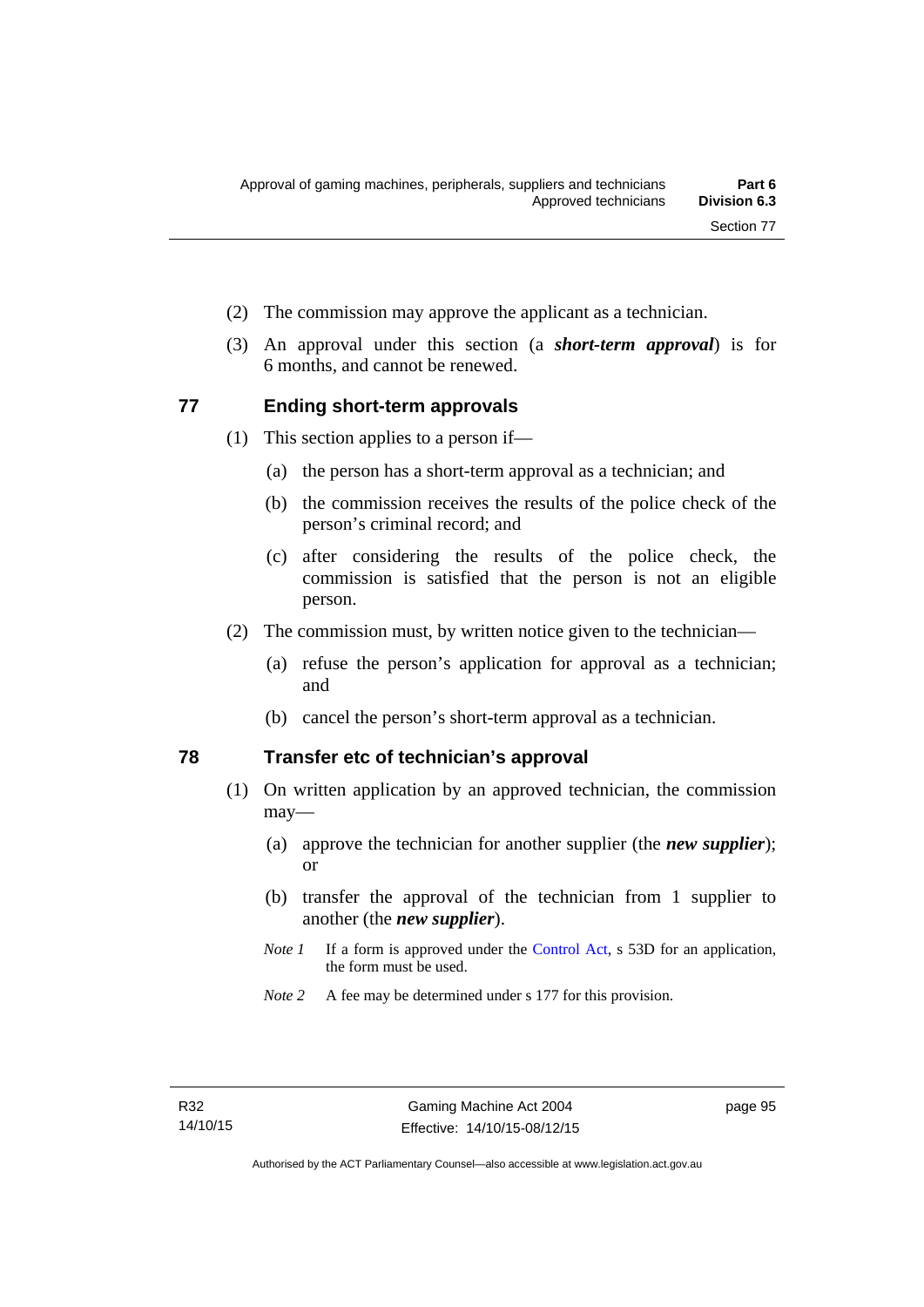(2) The application must be accompanied by a written statement by the new supplier stating that the supplier employs, or has offered to employ, the applicant as a technician.

### **79 Cancellation etc of technician's approval**

- (1) This section applies if—
	- (a) the commission stops being satisfied that an approved technician is qualified to exercise the functions of an approved technician for each supplier for whom the technician is approved; or
	- (b) the approved technician is not an approved supplier and is not employed by an approved supplier; or
	- (c) the commission is satisfied that the technician has contravened this Act.
- (2) In subsection (1) (c), a reference to a *contravention* of this Act includes a reference to the following:
	- (a) a contravention of the [Criminal Code](http://www.legislation.act.gov.au/a/2002-51), part 2.4 (Extensions of criminal responsibility) in relation to an offence against this Act or otherwise in relation to this Act:
	- (b) a contravention of the [Criminal Code](http://www.legislation.act.gov.au/a/2002-51) in relation to a document completed, kept or given, or required to be completed, kept or given, under or in relation to this Act;
	- (c) a contravention of the [Criminal Code](http://www.legislation.act.gov.au/a/2002-51) in relation to anything done, or not done, under or in relation to this Act.
- (3) The commission may, by written notice given to the approved technician—
	- (a) cancel the technician's approval; or
	- (b) suspend the technician's approval; or
	- (c) reprimand the technician.

Authorised by the ACT Parliamentary Counsel—also accessible at www.legislation.act.gov.au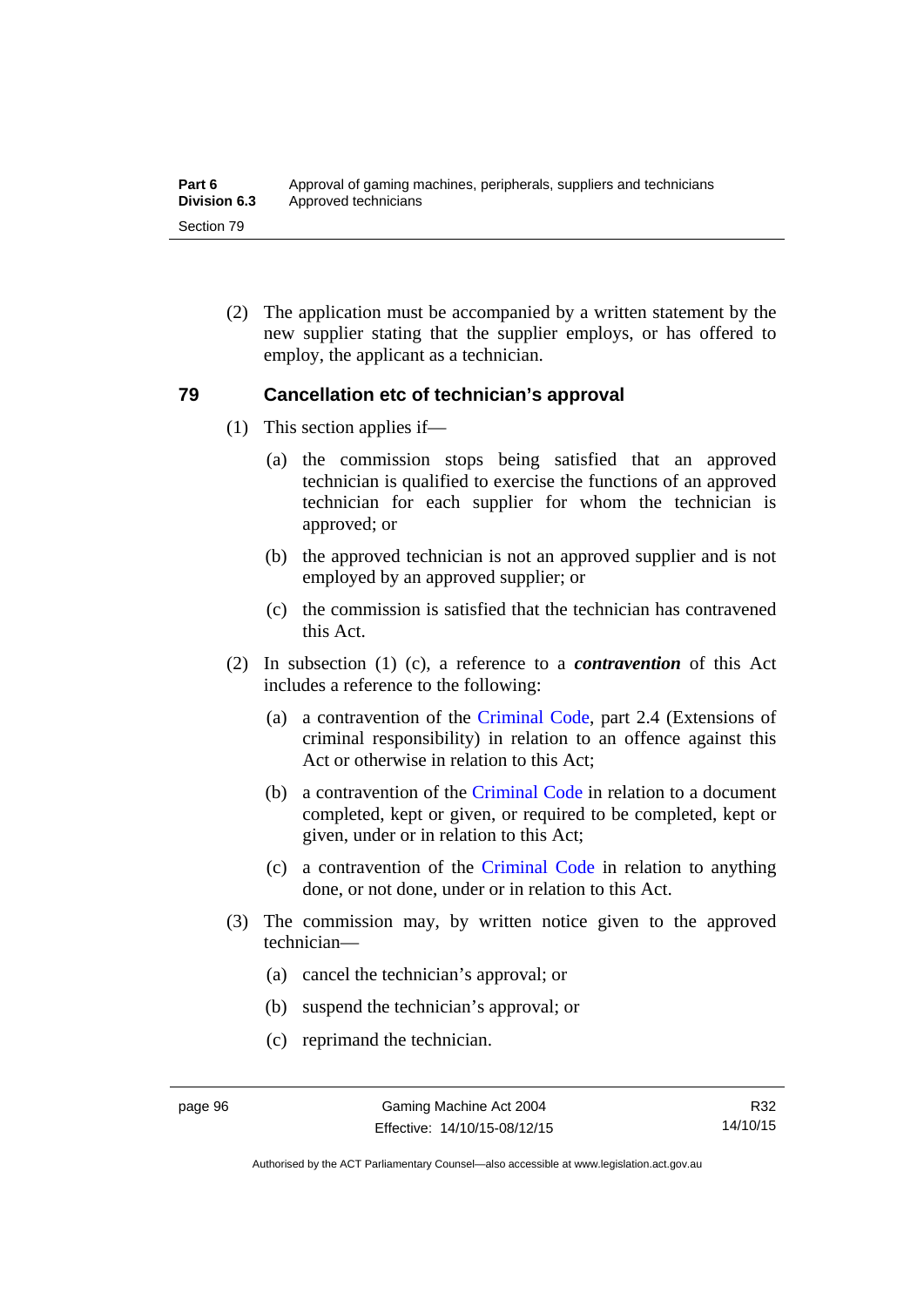- (4) In considering whether to take action under this section, the commission must consider the following:
	- (a) whether action has been taken against the approved technician under this section before;
	- (b) the seriousness of any contravention of this Act;
	- (c) the likelihood of further action needing to be taken against the technician;
	- (d) the public benefit of technicians being regulated under this Act.
- (5) The commission may also consider any other relevant matter.
- (6) In this section:

*approved supplier*—a person is not an *approved supplier* if the person's approval as a supplier is suspended.

*qualified*, to exercise the functions of an approved technician—see section 75 (4).

# **80 Certificates and identity cards for approved technicians**

- (1) This section applies if the commission approves a technician under section 75 (Approval of technicians) or section 76 (Short-term approval of technicians).
- (2) The commission must give—
	- (a) a certificate (the technician's *approval certificate*) to each approved supplier for the technician containing details of the approval; and
	- (b) an identity card to the approved technician containing details of the approval.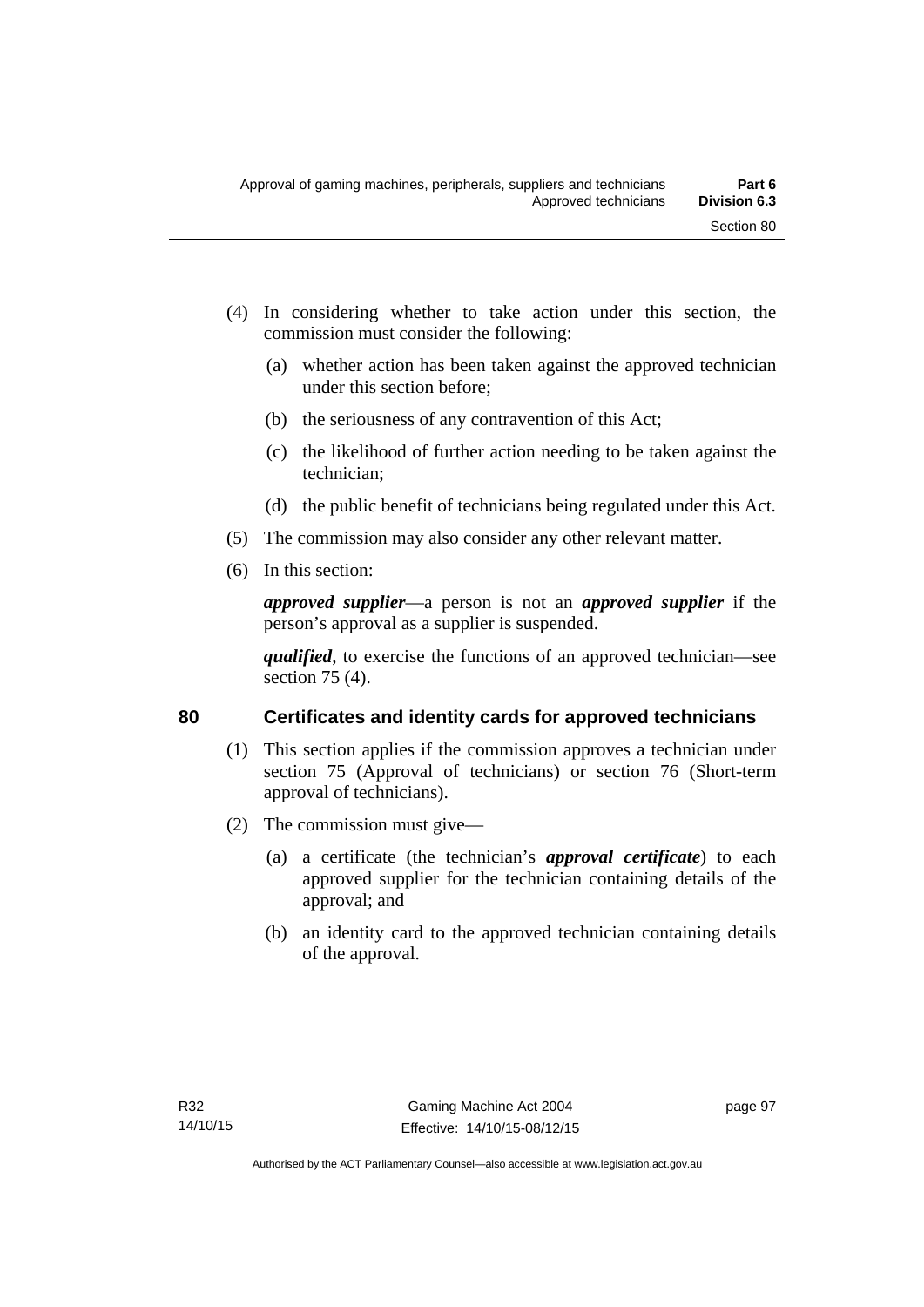# **81 Giving copy of certificate about approved technician or identity card**

- (1) This section applies if an approved supplier or approved technician tells the commission, in writing, about the loss, theft or destruction of a certificate or identity card given to the person under section 80.
- (2) The commission may, by written notice given to the person, require the person to give the commission, within a stated period and in a stated form, a statement confirming, and explaining the circumstances of, the loss, theft or destruction.
- (3) If the commission is satisfied that the certificate or identity card has been lost, stolen or destroyed, the commission may give a replacement to the person.

*Note* A fee may be determined under s 177 for this provision.

### **82 Notice by supplier if technician no longer employed**

- (1) This section applies if—
	- (a) a supplier is the supplier for an approved technician; and
	- (b) the supplier stops employing the technician.
- (2) The supplier must tell the commission in writing that the supplier no longer employs the technician within 1 week after the day the supplier stops employing the technician.

Maximum penalty: 5 penalty units.

(3) An offence against this section is a strict liability offence.

### **83 Return of approval certificates and identity cards for approved technicians**

- (1) This section applies if—
	- (a) a technician's approval expires or is cancelled or suspended; or
	- (b) a technician stops working for an approved supplier.

Authorised by the ACT Parliamentary Counsel—also accessible at www.legislation.act.gov.au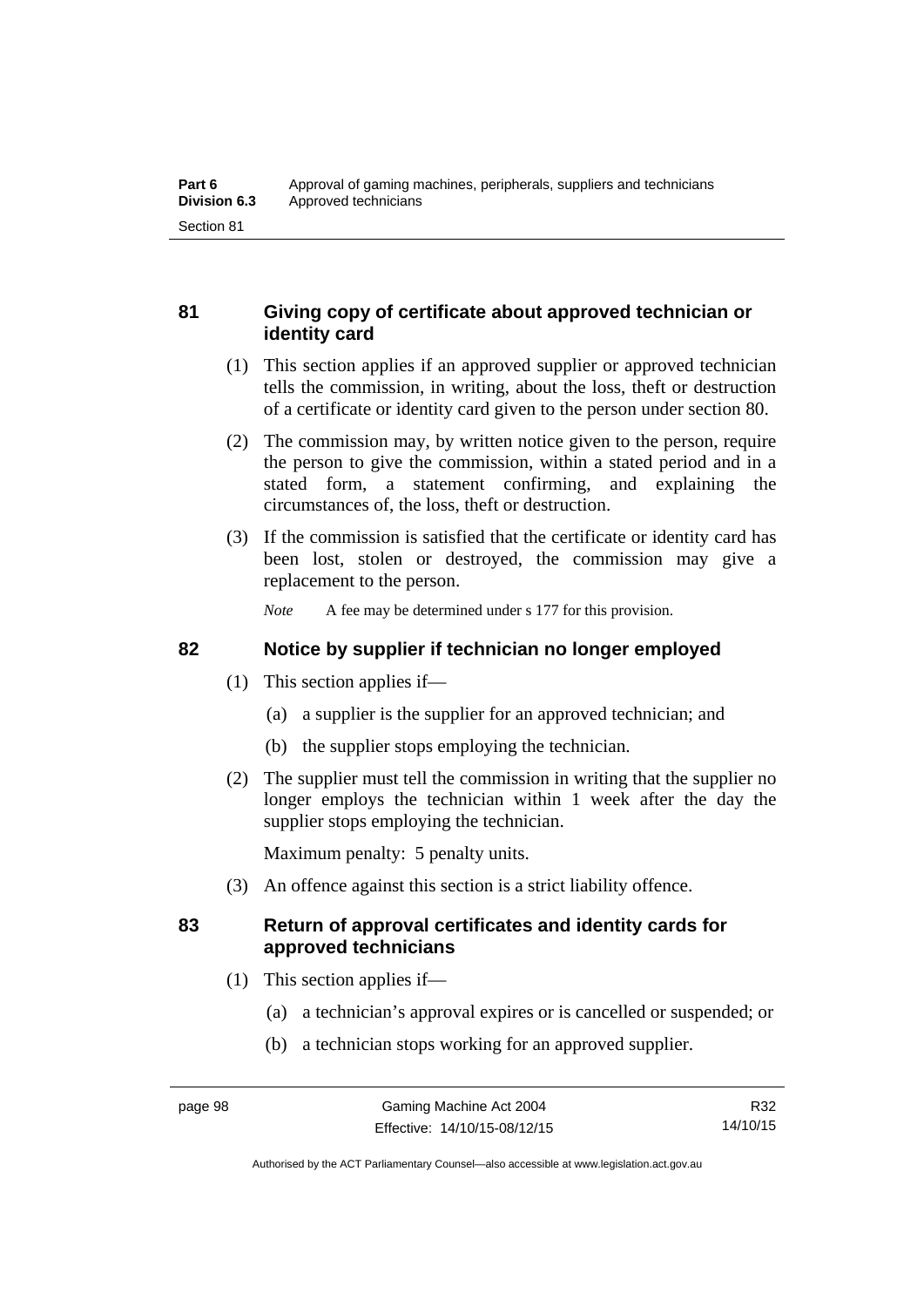- (2) The supplier must return the technician's approval certificate to the commission within 1 week after—
	- (a) the day the technician's approval expires; or
	- (b) the day the technician is given notice of the cancellation or suspension; or
	- (c) the day the approved technician stops working for the supplier.

Maximum penalty: 5 penalty units.

- (3) The technician must return the technician's identity card to the commission within 1 week after—
	- (a) the day the technician's approval expires; or
	- (b) the day the technician is given notice of the cancellation or suspension; or
	- (c) the day the technician no longer works for at least 1 supplier.

Maximum penalty: 5 penalty units.

(4) Strict liability applies to an offence against this section.

# **84 Renewal of technician's approval**

- (1) An approved technician may apply to the commission for renewal of his or her approval no later than 1 month, and no earlier than 3 months, before the approval expires.
	- *Note* If a form is approved under the [Control Act,](http://www.legislation.act.gov.au/a/1999-46) s 53D for an application, the form must be used.
- (2) The application must be accompanied by an undertaking by the applicant to—
	- (a) ask the police to check the applicant's criminal record using the applicant's fingerprints; and
	- (b) authorise the police to report the results of the check to the commission.

page 99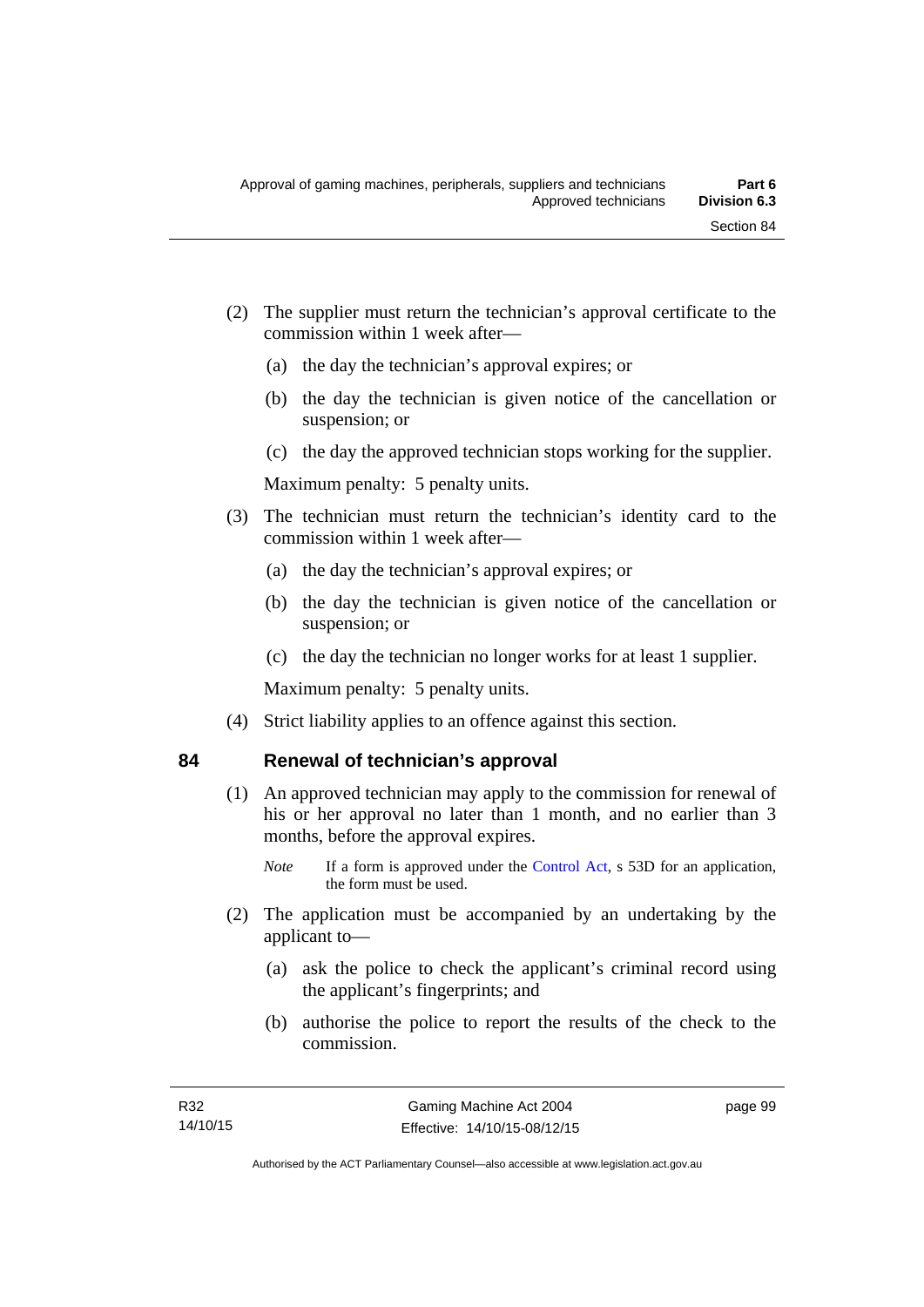- (3) On application under this section, the commission must renew the approval if satisfied that it would approve the applicant if the application were an application for initial approval.
- (4) The renewal of the approval begins on the day after the approval being renewed expires.
- (5) An approval that is suspended may be renewed, but the renewed approval is suspended until the end of the suspension.

page 100 Gaming Machine Act 2004 Effective: 14/10/15-08/12/15

Authorised by the ACT Parliamentary Counsel—also accessible at www.legislation.act.gov.au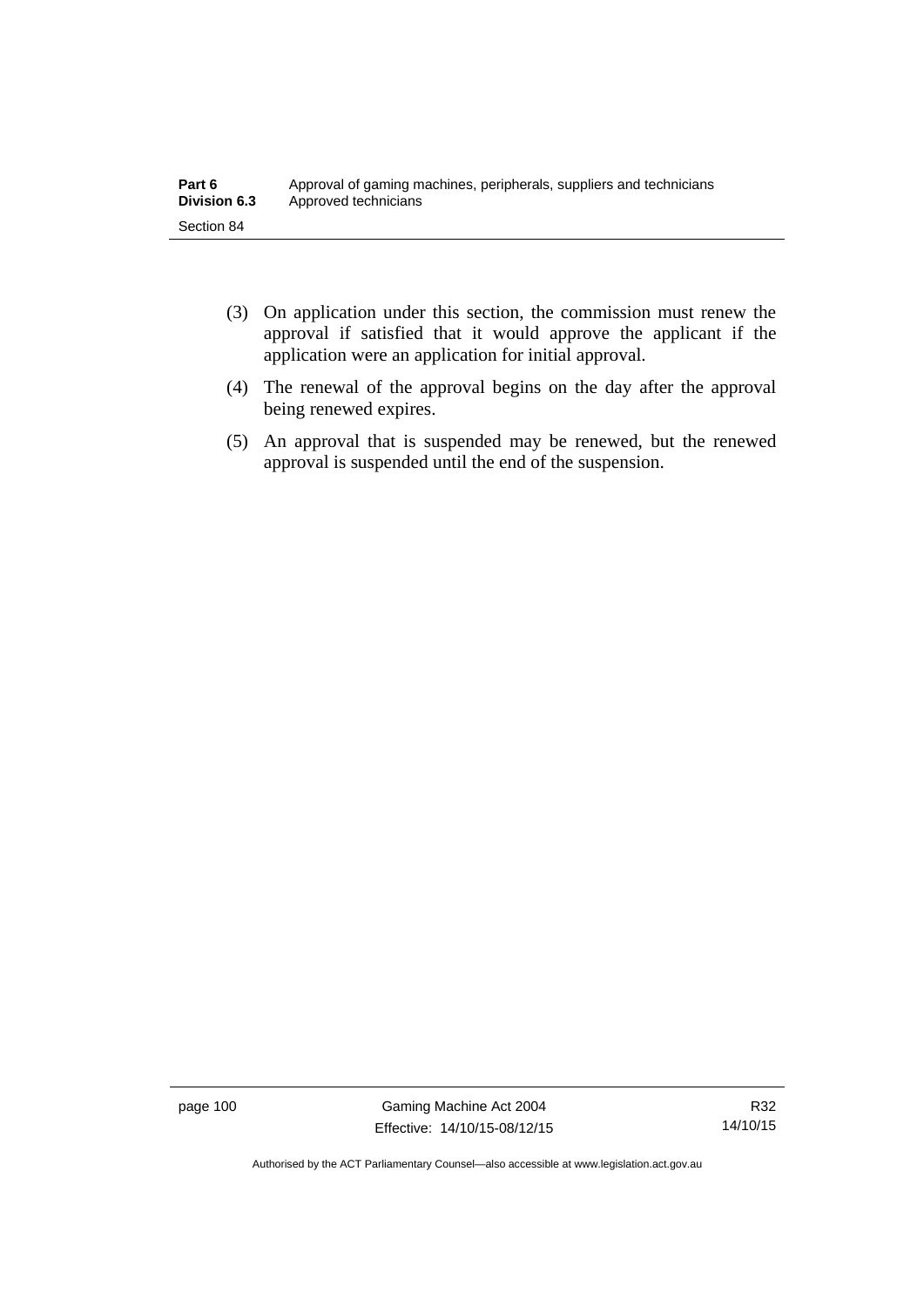# **Part 6A Gaming machine dealings**

# **Division 6A.1 Gaming machine dealings**

# **97 Control procedures**

- (1) A person's control procedures for gaming machines and peripheral equipment must include operational details (including who is responsible) for each of the following:
	- (a) accounting and record keeping in relation to the gaming machines and peripheral equipment;
	- (b) access to and handling of cash in relation to the gaming machines;
	- (c) payment of winnings;
	- (d) access control to the gaming machines and peripheral equipment;
	- (e) security of the gaming machines and peripheral equipment;
	- (f) security of cash, records and keys in relation to the gaming machines;
	- (g) job descriptions (including responsibilities) of people operating and doing accounting and record keeping in relation to the gaming machines and peripheral equipment;
	- (h) any marketing and promotion of the gaming machines.
- (2) A person may change the person's control procedures by written notice given to the commission.
- (3) A regulation may make provision in relation to control procedures.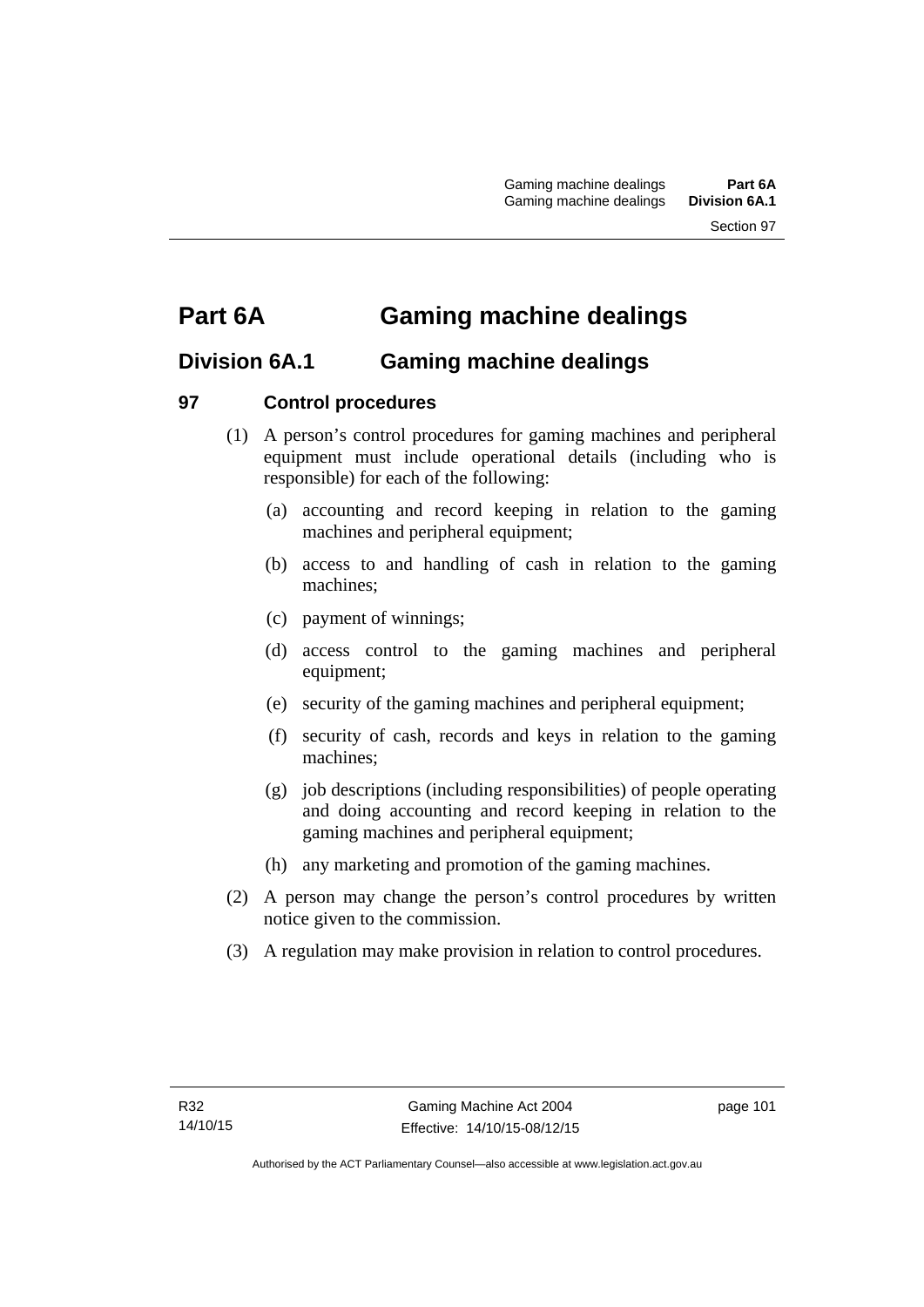# **98 Acquisition of gaming machines and peripheral equipment—general**

- (1) A person commits an offence if—
	- (a) the person intentionally acquires a gaming machine; and

*Note Acquire*—see the dictionary.

 (b) the person does not have a licence and an authorisation certificate allowing the operation of the gaming machine at the person's premises.

Maximum penalty: 100 penalty units, imprisonment for 1 year or both.

- (2) However, a person does not commit an offence against subsection (1) if—
	- (a) the person has been appointed as an external administrator for a licensee; and
	- (b) the commission has received written notice of the person's appointment, and any additional information requested by the commission, under section 110A (Appointment of external administrator).
- (3) A licensee commits an offence if—
	- (a) the licensee intentionally acquires a gaming machine or peripheral equipment for a gaming machine; and
	- (b) the gaming machine or peripheral equipment is not approved under section 69 (Approval of gaming machines and peripheral equipment).

Maximum penalty: 100 penalty units, imprisonment for 1 year or both.

Authorised by the ACT Parliamentary Counsel—also accessible at www.legislation.act.gov.au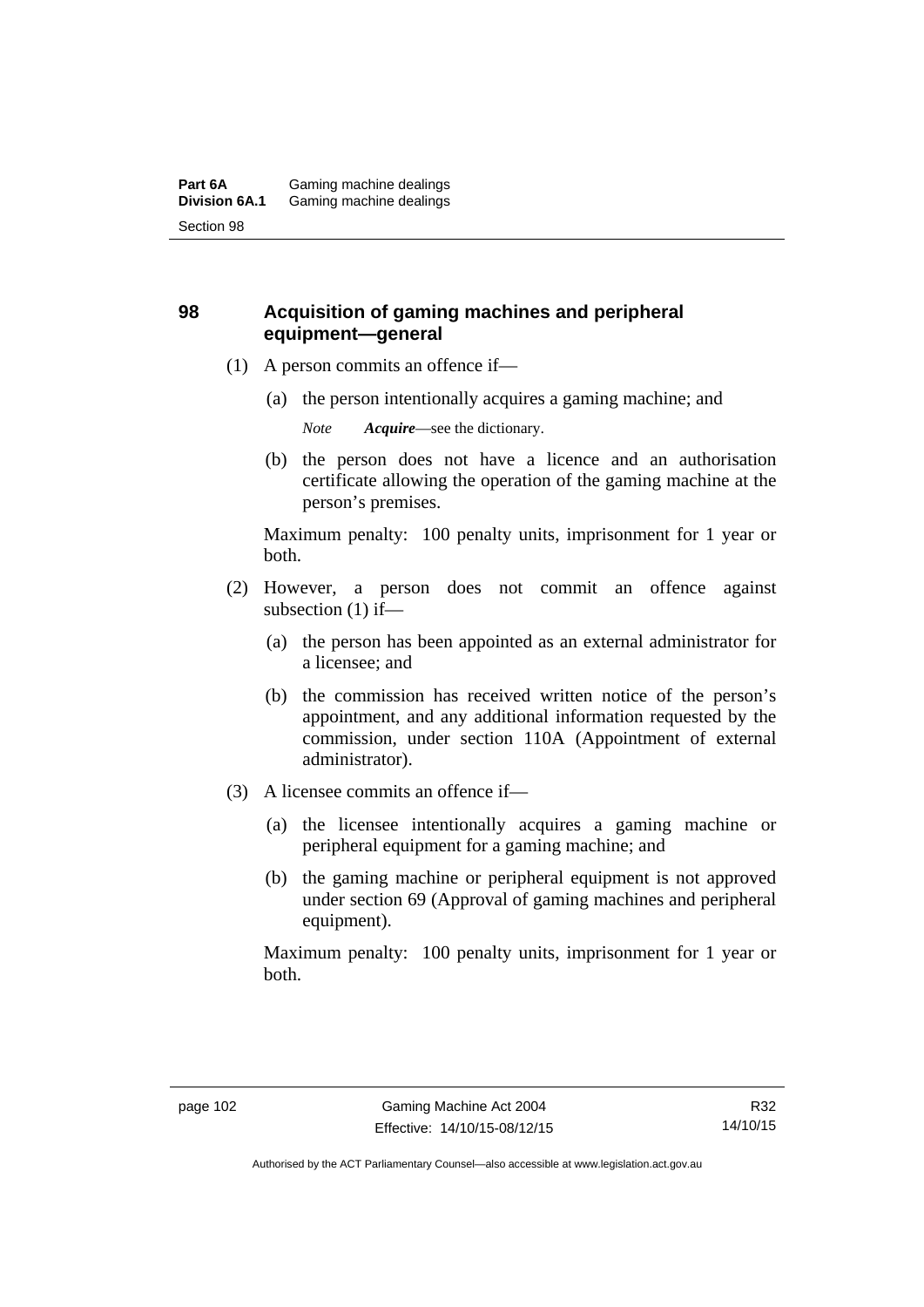- (4) A licensee commits an offence if the licensee—
	- (a) intentionally acquires a gaming machine for authorised premises; and
	- (b) does not hold an authorisation for the gaming machine.

Maximum penalty: 100 penalty units, imprisonment for 1 year or both.

(5) In this section:

*external administrator*—see section 105A.

### **99 Acquisition of authorisations and gaming machines notification**

- (1) This section applies if a licensee intends to acquire—
	- (a) an authorisation for a gaming machine for authorised premises; or
	- (b) a gaming machine for authorised premises.
- (2) The licensee must notify the commission about the proposed acquisition.
	- *Note 1* The acquisition of an authorisation or gaming machine is a notifiable action (see pt 13A and sch 2).
	- *Note* 2 It is a condition of a licence that the licensee give the commission written notice of the details of a gaming machine installed on authorised premises within 3 days after the day the gaming machine is installed or the commission gives the licensee a notice under s 124 (see s 45). It is also a condition of a licence that the licensee not allow the gaming machine to be operated on the authorised premises until the notice under s 45 has been given to the commission (see s 46).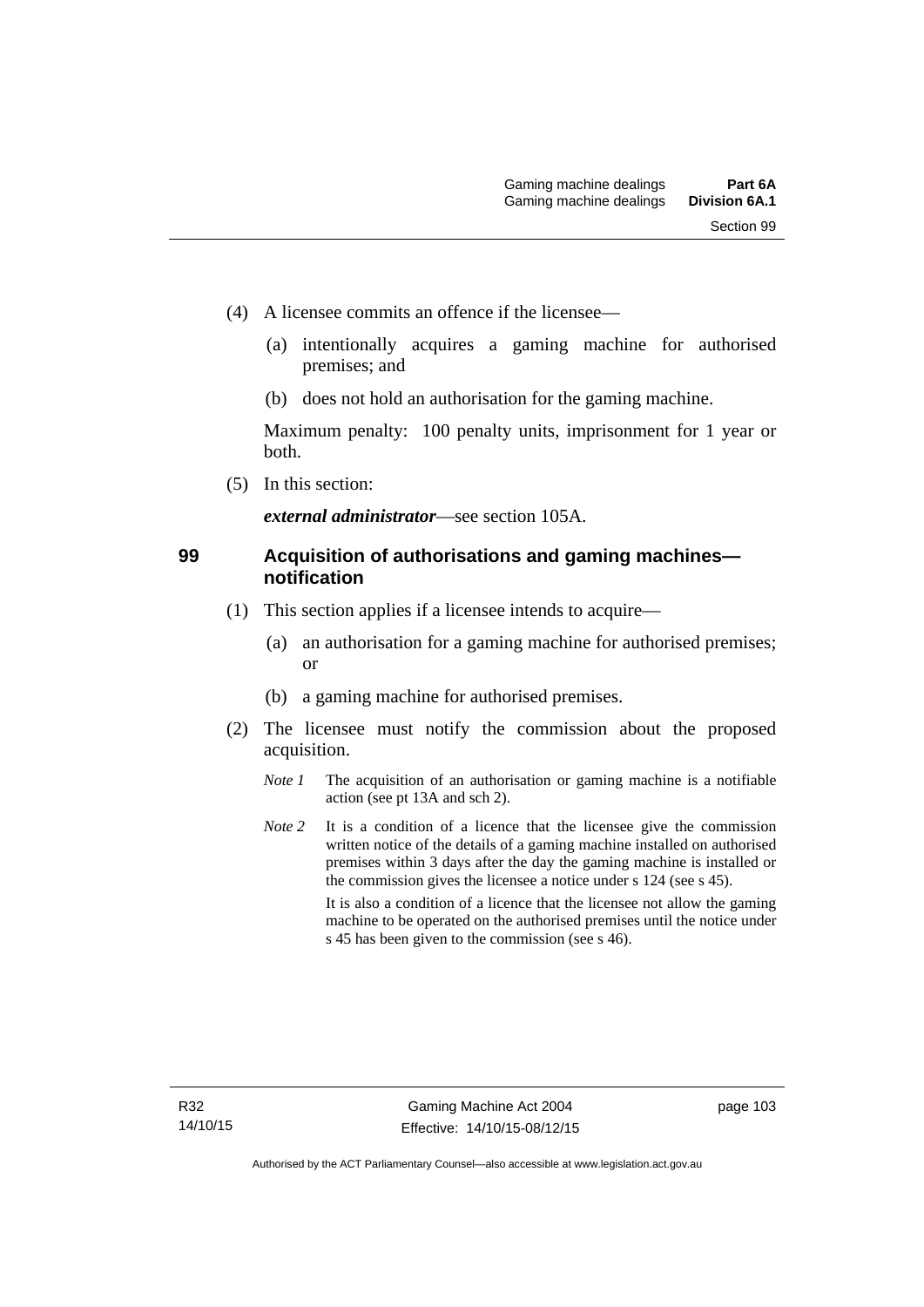### **100 Acquisition of gaming machines—amendment of authorisation schedule etc**

- (1) This section applies if a licensee notifies the commission under section 99 about the proposed acquisition of a gaming machine for authorised premises.
- (2) The commission must amend the licensee's authorisation schedule for the authorised premises to record the gaming machine's serial number and anything else required by this Act to be included.
	- *Note 1* A reference to an Act includes a reference to the statutory instruments made or in force under the Act, including any regulation (see [Legislation Act,](http://www.legislation.act.gov.au/a/2001-14) s 104).
	- *Note* 2 The licensee must not acquire a gaming machine for premises authorised under an authorisation certificate if the licensee does not hold an authorisation for the gaming machine (see s 98 (4)).
- (3) However, if the licensee acquires the gaming machine under division 6A.6 (Trading of authorisations and gaming machines), the commission must amend the licensee's authorisation schedule to remove 1 authorisation for a gaming machine for every 4 authorisations for gaming machines the licensee acquires.
	- *Note 1* On receiving a notice under this section, the commission must also amend the register of licences and authorisations to include details about the maximum number of authorisations for gaming machines to be held by the licensee after acquiring the gaming machines mentioned in the notice (see s 37H (2)).
	- *Note 2 Maximum number* of authorisations—see the dictionary.
- (4) The commission may amend any other record the commission holds to include the information contained in the notice.
- (5) Subsection (3) and this subsection expire on the commencement of the *[Gaming Machine \(Reform\) Amendment Act 2015](http://www.legislation.act.gov.au/a/2015-21/default.asp)*, schedule 1 (Other amendments—compulsory surrender).

R32 14/10/15

Authorised by the ACT Parliamentary Counsel—also accessible at www.legislation.act.gov.au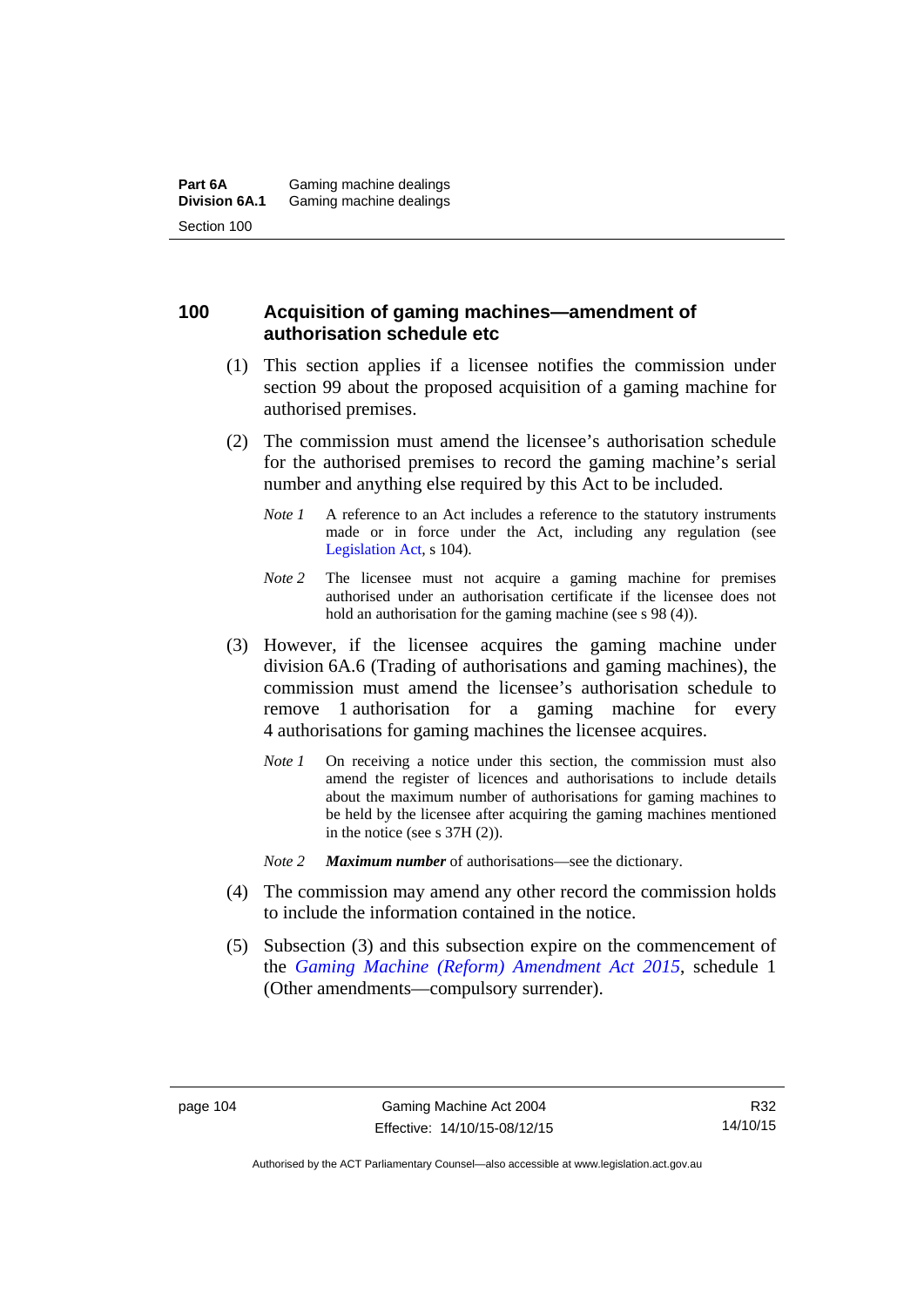### **103 Possession and operation of gaming machines**

- (1) A person commits an offence if—
	- (a) the person possesses or operates a gaming machine; and
	- (b) the person is not authorised to possess or operate the gaming machine under this Act; and
	- (c) the person is reckless about whether the person is authorised to possess or operate the gaming machine under this Act.

Maximum penalty: 100 penalty units, imprisonment for 1 year or both.

- *Note* Under this Act, a person may be authorised to possess or operate a gaming machine by a licence, an approval to repossess the machine or under  $\overline{s}$  (2).
- (2) The commission may, in writing, authorise a person to possess or operate a gaming machine on stated conditions if—
	- (a) the person is a licensee's external administrator and the licensee is authorised under this Act to possess or operate the gaming machine; or
	- (b) the gaming machine is used only for training purposes; or
	- (c) the gaming machine is being stored; or
	- (d) the gaming machine is being displayed for sale or as a promotion; or
	- (e) the gaming machine is being repaired, tested or evaluated.
- (3) In this section:

*external administrator*, for a licensee—see section 105A.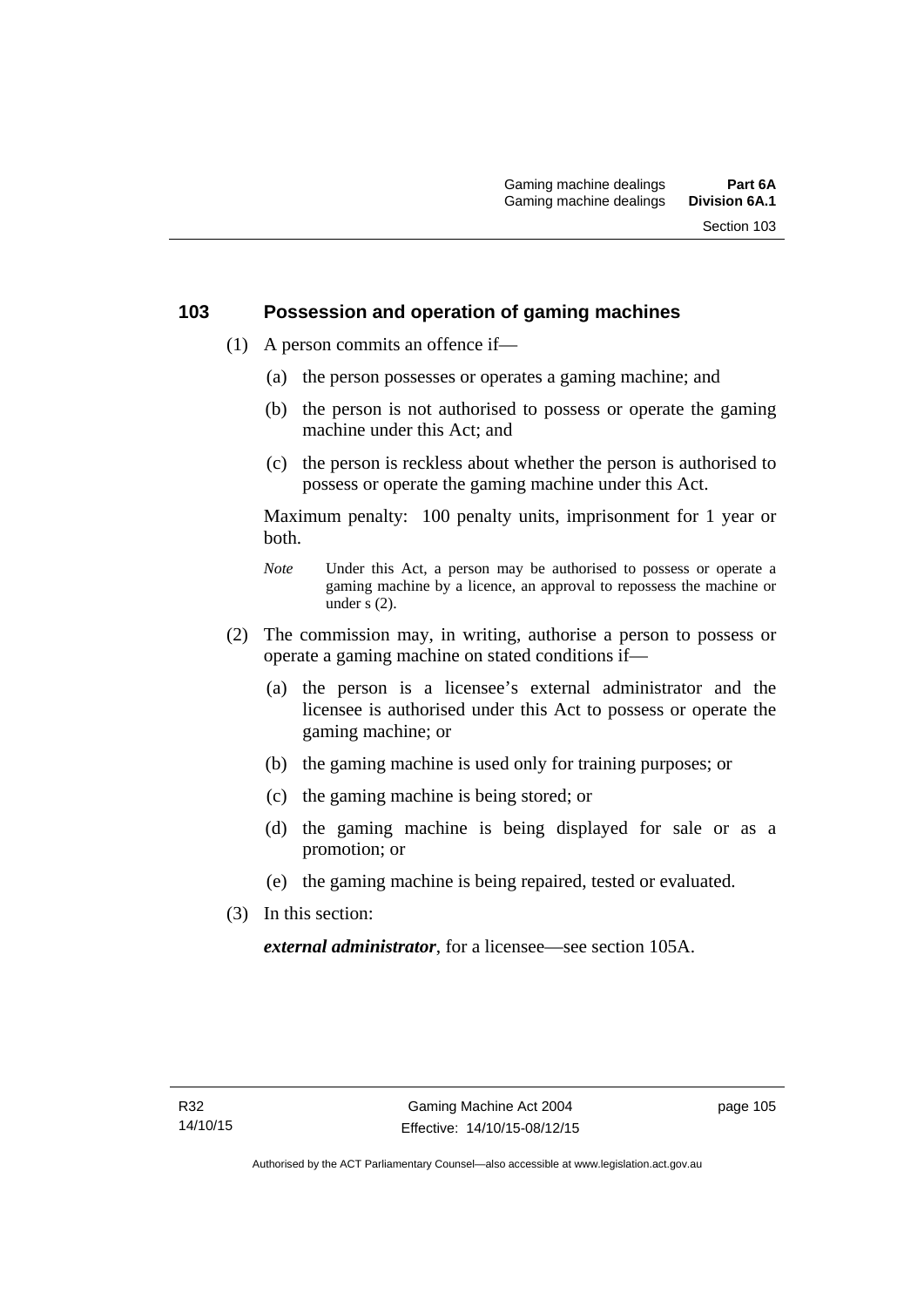#### **Part 6A** Gaming machine dealings<br>**Division 6A.1** Gaming machine dealings Gaming machine dealings Section 104

### **104 Offence—operating unauthorised or stored gaming machines**

- (1) A person commits an offence if—
	- (a) the person operates a gaming machine; and
	- (b) operation of the gaming machine is not allowed under an authorisation certificate; and
	- (c) the person is reckless about whether the operation of the gaming machine is allowed under an authorisation certificate.

Maximum penalty: 100 penalty units.

- (2) A person commits an offence if—
	- (a) the person operates a gaming machine; and
	- (b) a storage permit applies to the gaming machine; and
	- (c) the person is reckless about whether a storage permit applies to the gaming machine.

Maximum penalty: 100 penalty units.

### **105 Operation of gaming machines other than in accordance with authorisations**

- (1) A person commits an offence if—
	- (a) the person owns, occupies or manages authorised premises; and
	- (b) the person fails to take all reasonable steps to stop a gaming machine on the premises being used otherwise than in accordance with the authorisation certificate; and

Authorised by the ACT Parliamentary Counsel—also accessible at www.legislation.act.gov.au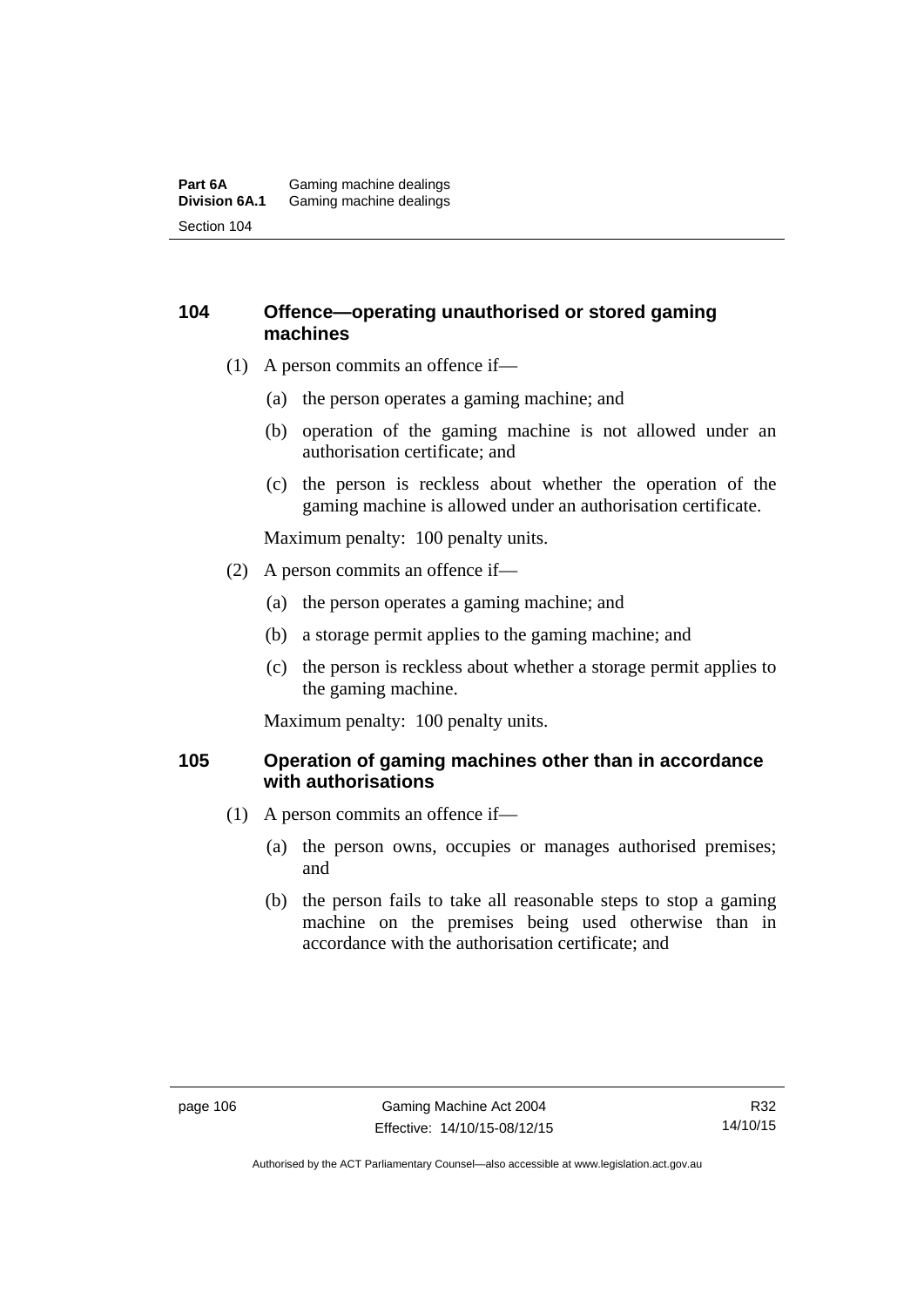(c) someone uses the gaming machine otherwise than in accordance with the authorisation certificate.

Maximum penalty: 100 penalty units.

- (2) A person commits an offence if—
	- (a) the person owns, occupies or manages premises other than authorised premises; and
	- (b) the person fails to take all reasonable steps to stop a gaming machine on the premises being used; and
	- (c) someone uses the gaming machine.

Maximum penalty: 100 penalty units.

(3) An offence against this section is a strict liability offence.

# **Division 6A.2 Repossession of gaming machines**

### **105A Definitions—div 6A.2**

In this division:

*approval* means an approval under section 108 to repossess a gaming machine.

*external administrator*, for a licensee, means any of the following appointed to manage the licensee's affairs:

- (a) an administrator of the licensee;
- (b) a liquidator of the licensee;
- (c) a receiver of the licensee;
- (d) a receiver and manager of the licensee.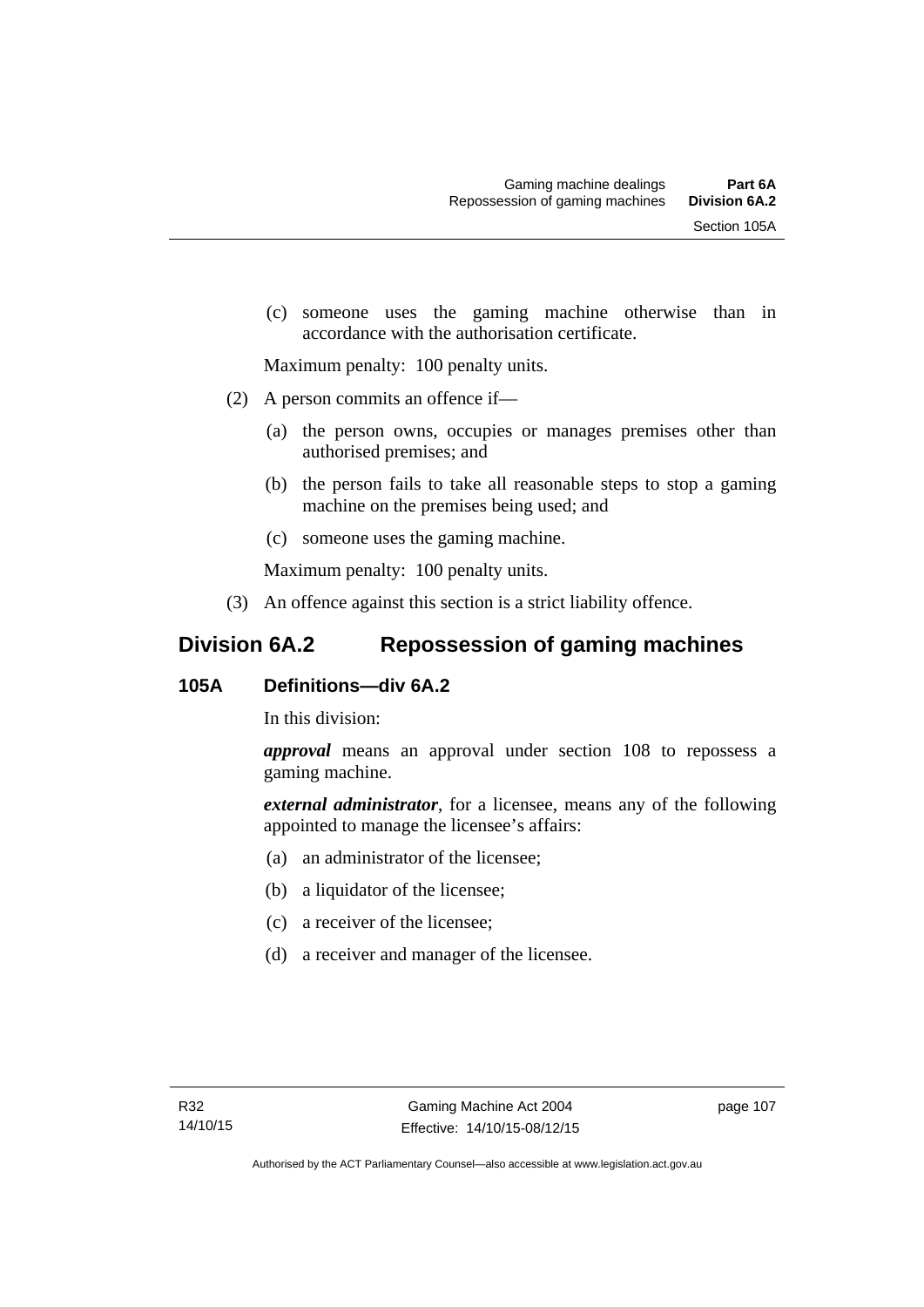#### **106 Offences by people repossessing gaming machines**

 (1) A person commits an offence if the person repossesses a gaming machine otherwise than in accordance with an approval under section 108.

Maximum penalty: 100 penalty units.

- (2) A person commits an offence if—
	- (a) the person repossesses a gaming machine; and
	- (b) the person fails to take all reasonable steps to stop the gaming machine being used; and
	- (c) after repossession of the gaming machine but before its disposal, someone else uses the machine.

Maximum penalty: 100 penalty units

(3) An offence against this section is a strict liability offence.

#### **107 Approval for repossession—application**

- (1) A person enforcing a financial agreement or a supplier may apply to the commission for approval to repossess a gaming machine.
	- *Note 1* If a form is approved under the [Control Act](http://www.legislation.act.gov.au/a/1999-46/default.asp), s 53D for an application, the form must be used.

*Note* 2 A fee may be determined under s 177 for an application.

- (2) The application must be accompanied by information identifying—
	- (a) the person from whom the gaming machine is to be repossessed; and
	- (b) the premises where the gaming machine is currently held; and
	- (c) the details of the gaming machine.

Authorised by the ACT Parliamentary Counsel—also accessible at www.legislation.act.gov.au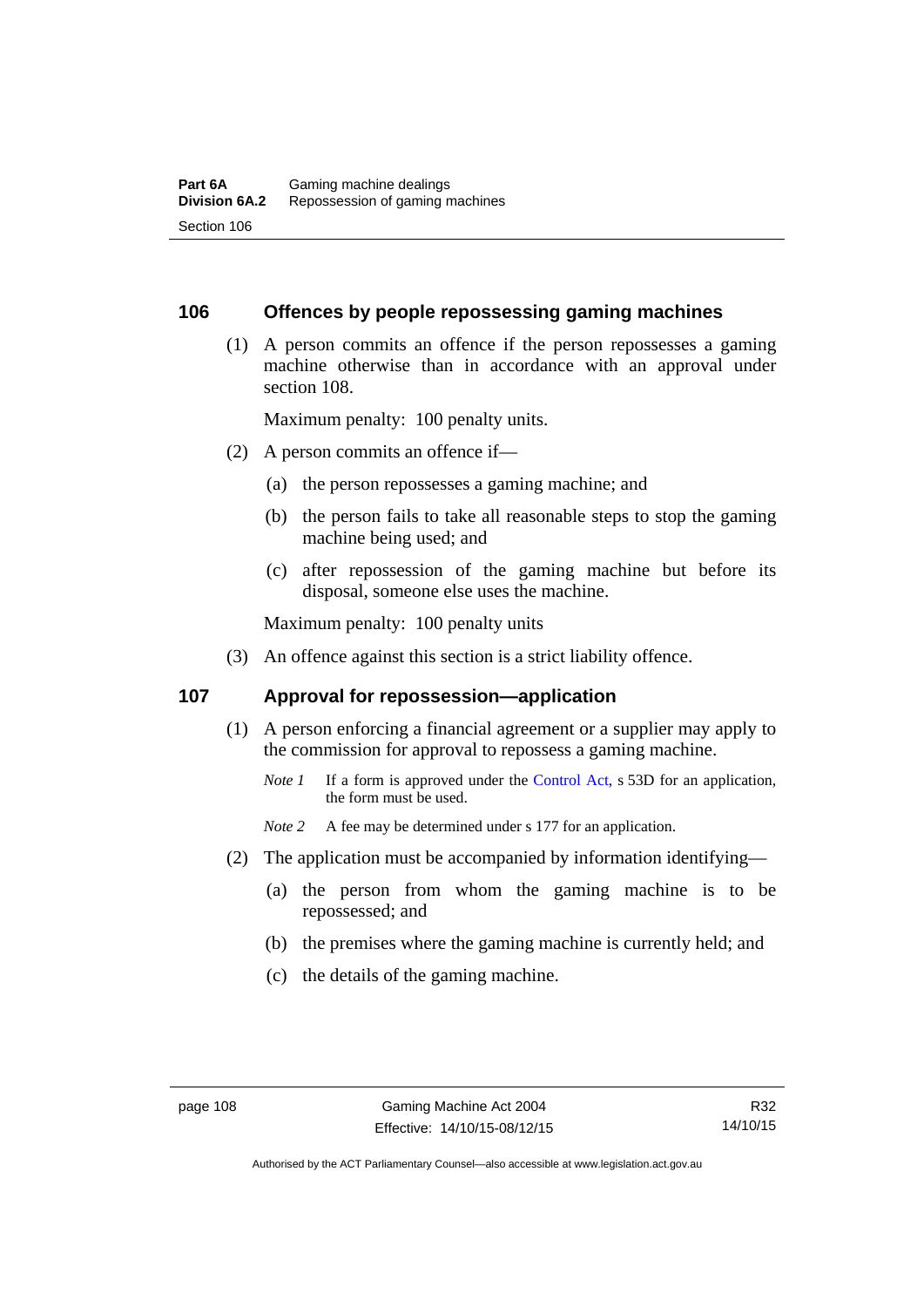### **108 Approval of repossession of gaming machines**

- (1) On application under section 107, the commission must approve, or refuse to approve, the repossession of a gaming machine.
- (2) The commission must approve the repossession unless the commission believes on reasonable grounds that the applicant would be likely to contravene a requirement of a condition on the approval.

*Note* For conditions, see s 109.

- (3) If an approval is given to repossess a gaming machine, after the machine is repossessed but before it is disposed of, an authorised officer must—
	- (a) take meter readings from the gaming machine; and
	- (b) seal the computer cabinet on the gaming machine; and
	- (c) render the gaming machine inoperable.
- (4) This section does not entitle a person to repossess a gaming machine if the person is not otherwise entitled to repossess it.

### **109 Conditions on approval to repossess gaming machine**

- (1) An approval to repossess a gaming machine under section 108 is subject to the following conditions:
	- (a) that the person given the approval take all reasonable steps necessary to prevent the repossessed gaming machine being played before its disposal;
	- (b) that the person given the approval allow an authorised officer to exercise the commission's functions under section 108 (3).
- (2) The commission may impose any other condition on the approval in relation to the storage of the gaming machine before its disposal that the commission considers appropriate.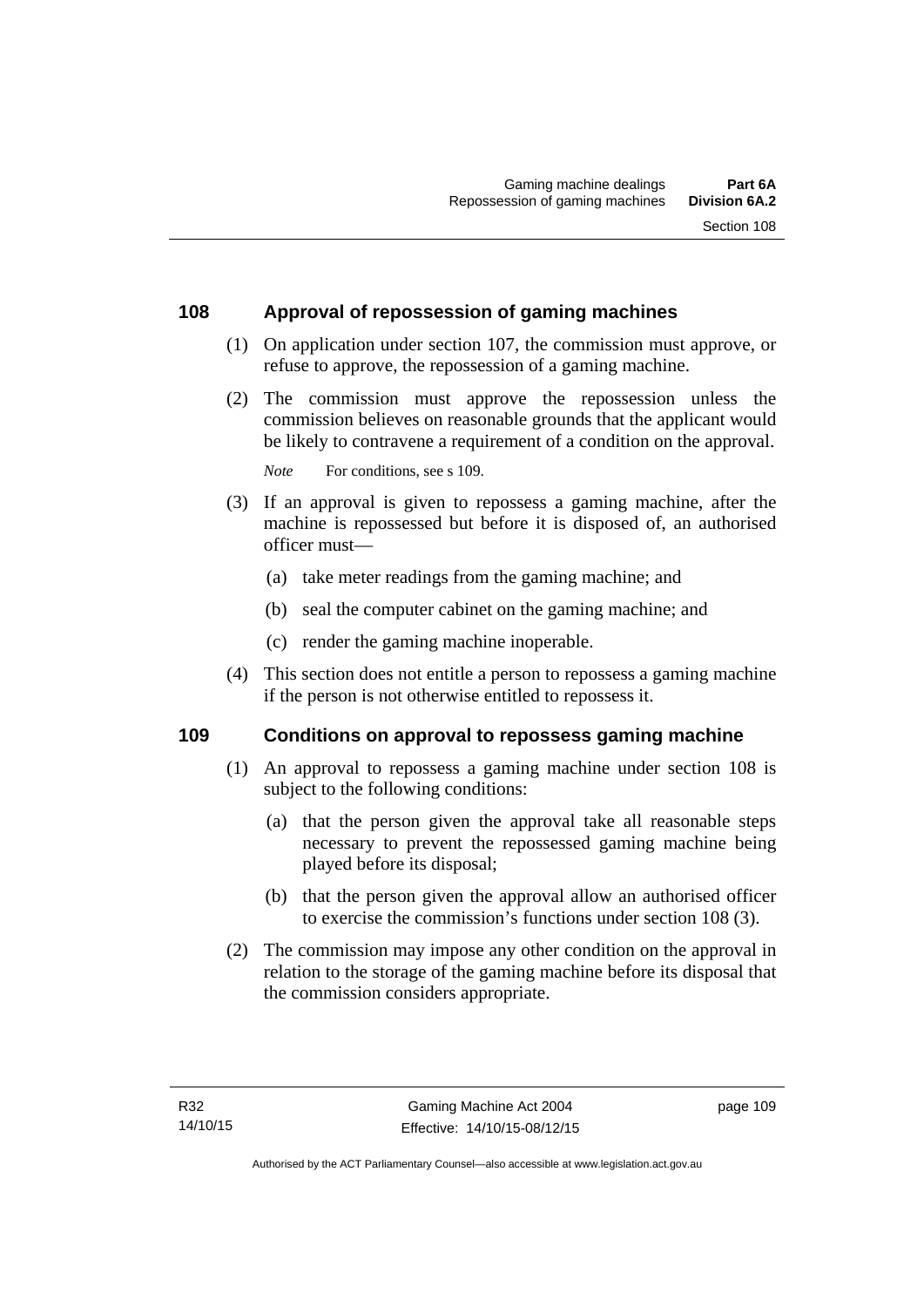# **109A Repossessed gaming machines—amendment of authorisation schedule**

- (1) This section applies if a person enforcing a financial agreement or a supplier repossesses a gaming machine from a licensee under this division.
- (2) The person who repossesses the gaming machine must give the commission written notice that the gaming machine has been repossessed.
- (3) On receiving a notice under subsection (2), the commission must—
	- (a) amend the authorisation schedule for the gaming machine to remove the gaming machine's details; and
	- (b) give the licensee a replacement authorisation schedule that includes the amendment.

### **110 Contravention of repossession approval conditions**

- (1) A person commits an offence if the person—
	- (a) is approved under section 108 to repossess a gaming machine; and
	- (b) contravenes a requirement of a condition on the approval.

Maximum penalty: 50 penalty units.

- (2) Subsection (1) does not apply if the person took all reasonable steps to avoid a contravention of the requirements of the approval conditions.
- (3) An offence against this section is a strict liability offence.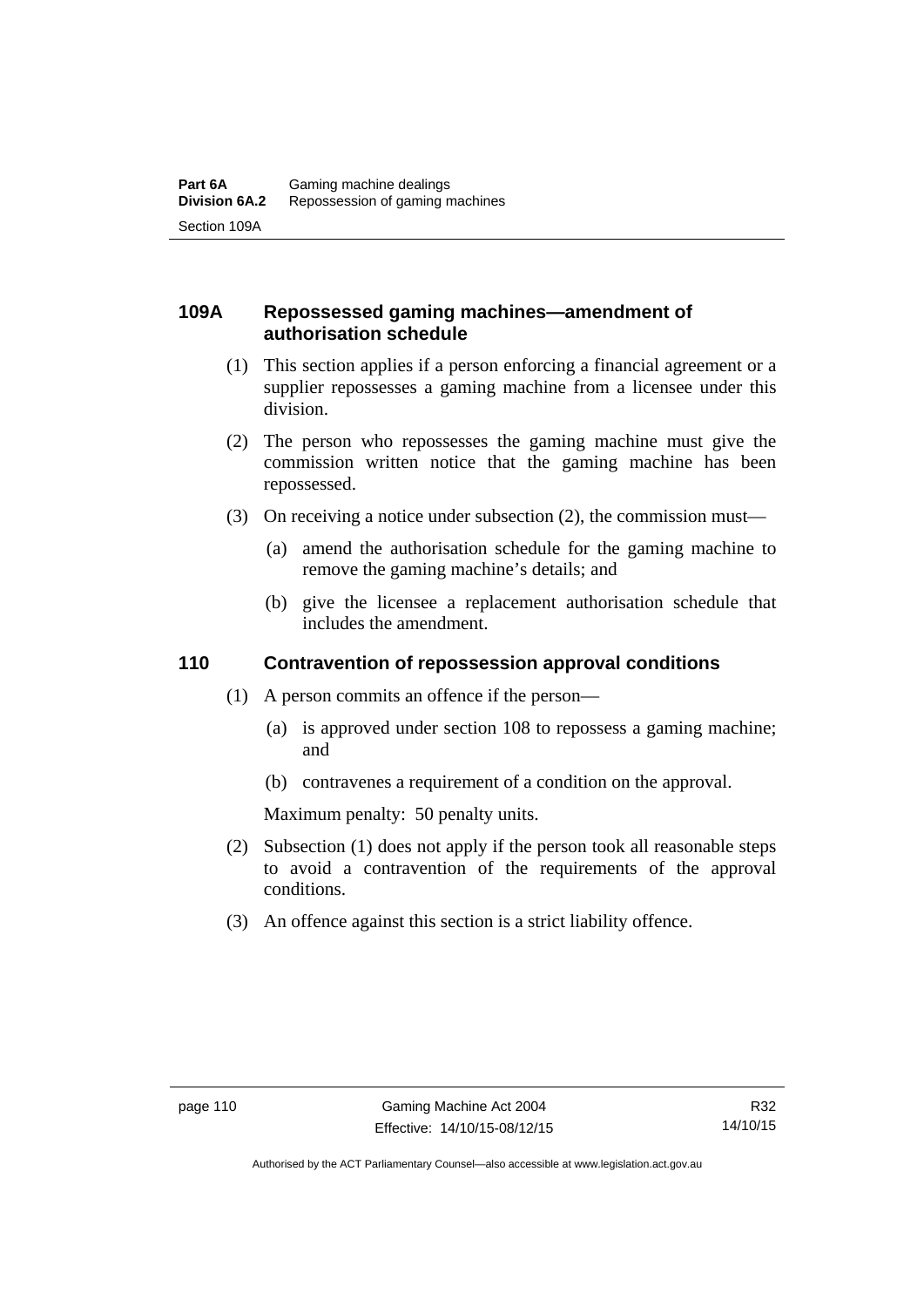### **110A Appointment of external administrator**

 (1) If an external administrator is appointed to manage a licensee's affairs, the external administrator must give the commission written notice of the appointment.

*Note External administrator*—see s 105A.

 (2) The commission may, in writing, ask the external administrator for additional information about the appointment.

# **Division 6A.3 Disposal of gaming machines**

### **111 Unapproved disposal of gaming machines**

- (1) A person commits an offence if—
	- (a) the person disposes of a gaming machine; and
	- (b) the disposal is not in accordance with an approval under section 113 (Approval of disposal of gaming machines).

Maximum penalty: 100 penalty units.

- (2) Subsection (1) does not apply if the person disposes of the gaming machine under a notification under section 113A (Disposal of gaming machines—notifiable action).
	- *Note* The defendant has an evidential burden in relation to the matters mentioned in s (2) (see [Criminal Code](http://www.legislation.act.gov.au/a/2002-51), s 58).
- (3) An offence against this section is a strict liability offence.

### **112 Application for approval for disposal of gaming machines**

- (1) A person may apply in writing to the commission for approval to dispose of a gaming machine.
	- *Note 1* If a form is approved under the [Control Act,](http://www.legislation.act.gov.au/a/1999-46) s 53D for an application, the form must be used.
	- *Note 2* A fee may be determined under s 177 for this provision.

page 111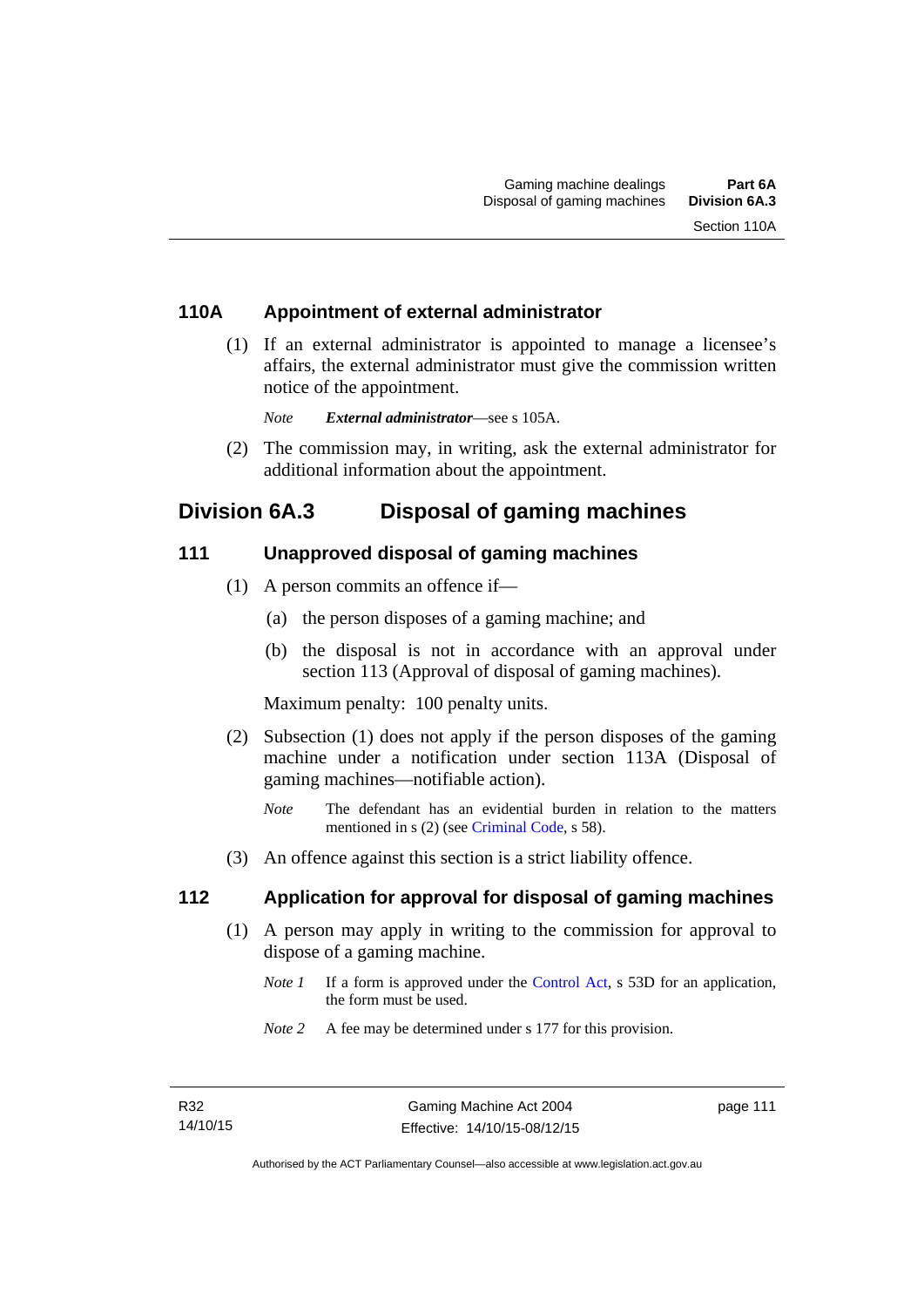- (2) The application must be accompanied by information identifying—
	- (a) the person (if any) who is to acquire the gaming machine; and
	- (b) the premises where the gaming machine is currently held; and
	- (c) the details of the gaming machine.
- (3) However, this section does not apply to a person who disposes of a gaming machine under a notification under section 113A (Disposal of gaming machines—notifiable action).

# **113 Approval of disposal of gaming machines**

- (1) On application under section 112, the commission must approve, or refuse to approve, the disposal of a gaming machine.
- (2) The commission must approve the disposal if—
	- (a) the person (if any) who is to acquire the gaming machine is authorised—
		- (i) to operate the gaming machine under an authorisation certificate; or
		- (ii) if the gaming machine is to be sold or operated in a local jurisdiction—under a law of the local jurisdiction; or
		- (iii) to destroy the gaming machine; and
	- (b) for an applicant who has repossessed the gaming machine—the repossession is approved under section 108 (Approval of repossession of gaming machines) and the commission has no reason to believe that the approval has been contravened.
- (3) However, the commission must not approve the lease or hire of a gaming machine by 1 licensee to another.
- (4) This section does not entitle a person to dispose of a gaming machine if the person is not otherwise entitled to dispose of the machine.

Authorised by the ACT Parliamentary Counsel—also accessible at www.legislation.act.gov.au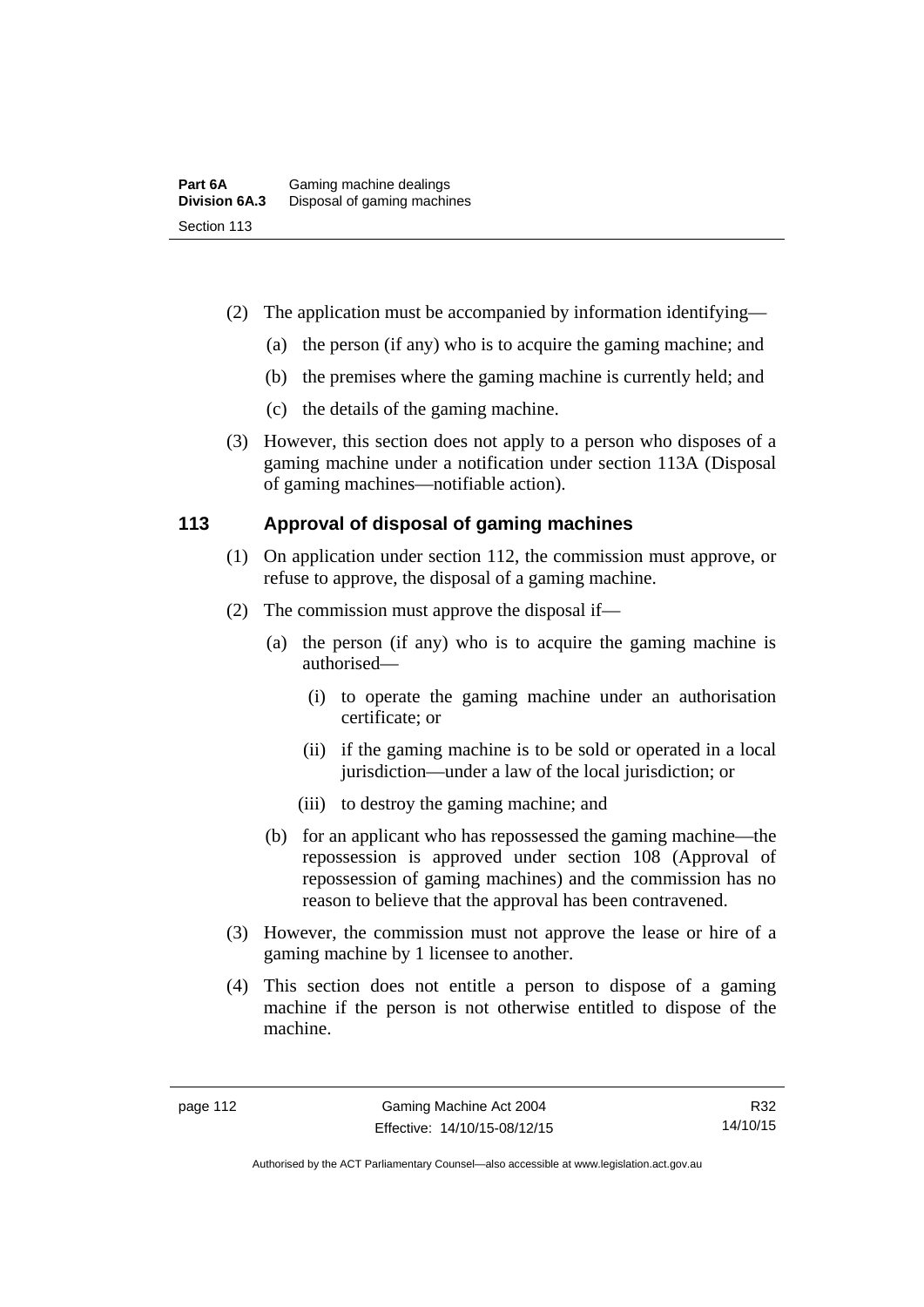# **113A Disposal of gaming machines—notifiable action**

- (1) This section applies if a licensee authorised to operate a gaming machine proposes to dispose of the gaming machine for any of the following reasons:
	- (a) the authorisation for the gaming machine under division 6A.6 (Trading of authorisations and gaming machines) is to be traded without the gaming machine;
		- *Note* The licensee must apply for a storage permit for the gaming machines that are not being traded with the authorisation (see div 6A.7).
	- (b) the gaming machine is to be sold to another licensee in the ACT or a local jurisdiction;
	- (c) the gaming machine is to be replaced with a new gaming machine;
	- (d) the gaming machine is to be returned to the approved supplier who sold the gaming machine;
	- (e) the gaming machine is to be sold to an approved supplier;
	- (f) the authorisation for the gaming machine is to be surrendered under section 37F (Surrender of licences, authorisation certificates and authorisations);
	- (g) the licensee's licence is to be cancelled under section 58 (Disciplinary action).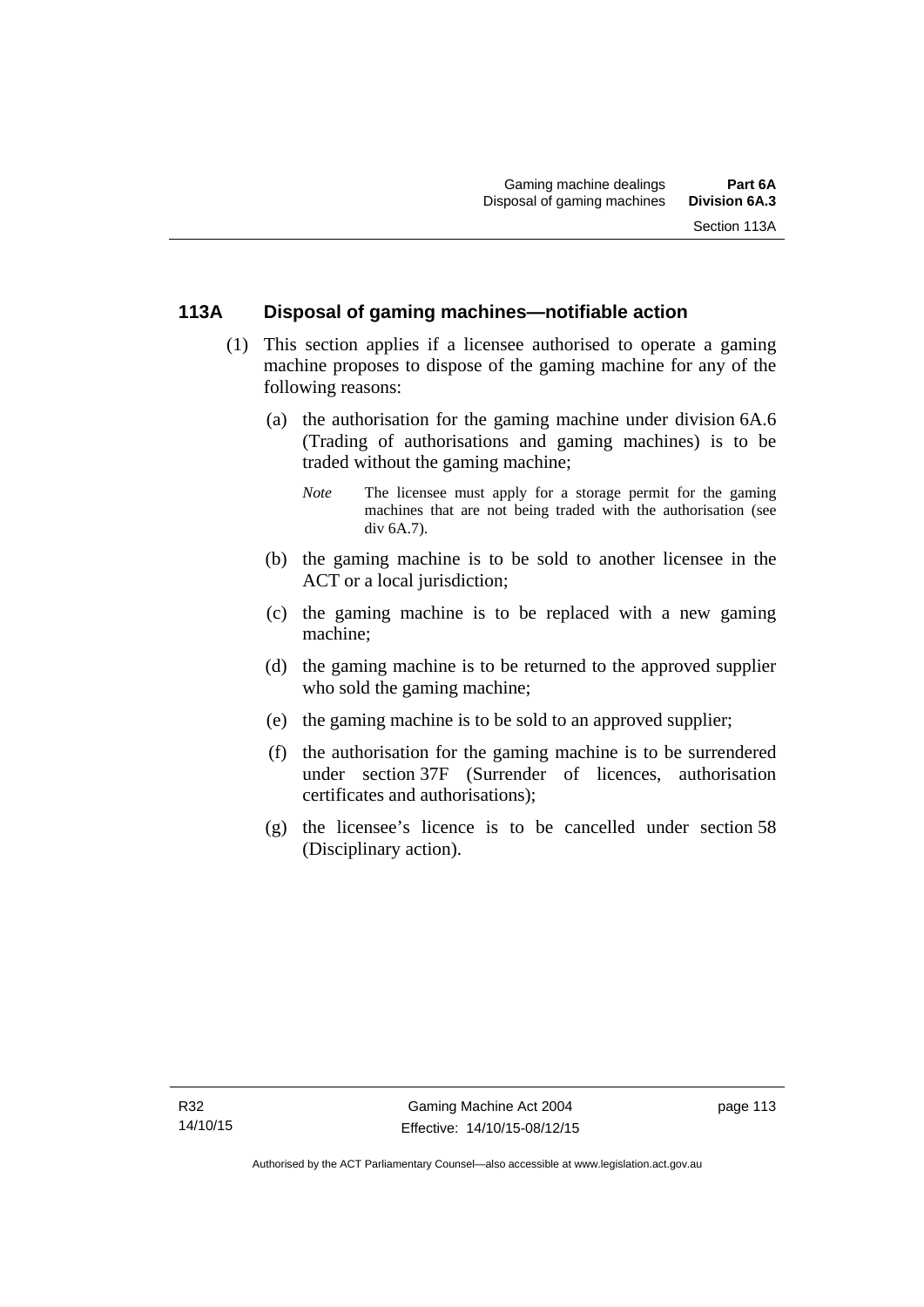- (2) The licensee must notify the commission about the proposed disposal of the gaming machine.
	- *Note 1* The disposal of a gaming machine is a notifiable action (see pt 13A and sch 2).
	- *Note* 2 A notifiable action takes place—
		- (a) the prescribed number of days after the day the commission receives the notification (see s 173E (a)); or
		- (b) if the commission allows the notifiable action to take place on an earlier day—that day (see s 173E (b)); or
		- (c) if the commission asks for additional information under s 173E (c)—when the commission has notified the licensee that it is satisfied in relation to the additional information (see s 173E (c)).
- (3) The commission may approve a means of disposing of a gaming machine under this section.
- (4) An approval is a notifiable instrument.

*Note* A notifiable instrument must be notified under the [Legislation Act](http://www.legislation.act.gov.au/a/2001-14).

### **113B Destruction of gaming machines—commission's attendance**

 (1) If a licensee proposed to dispose of a gaming machine under section 113A by destroying it, the commission may, but need not, attend the gaming machine's destruction.

*Note* A fee may be determined under s 177 for this provision.

- (2) If the commission decides to attend the gaming machine's destruction, the commission must give the licensee written notice to that effect.
- (3) The notice must be given to the licensee within a reasonable time before the gaming machine is destroyed.
	- *Note* For how documents may be served, see the [Legislation Act,](http://www.legislation.act.gov.au/a/2001-14) pt 19.5.

R32 14/10/15

Authorised by the ACT Parliamentary Counsel—also accessible at www.legislation.act.gov.au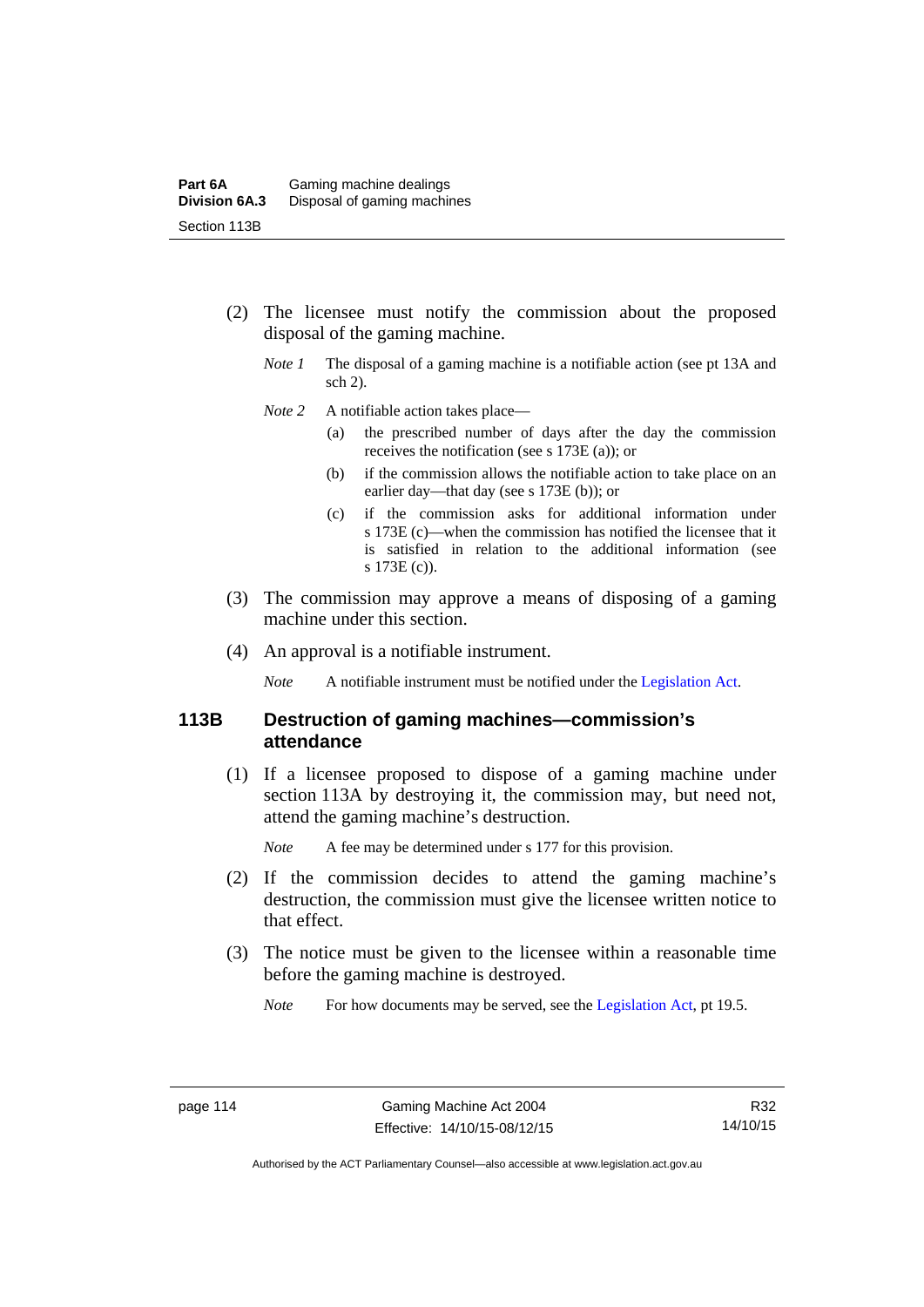# **113C Disposal of gaming machines—direction about manner of disposal**

- (1) The commission may, in writing, direct a licensee to dispose of a gaming machine under this Act in the manner stated in the direction.
- (2) The licensee must comply with the direction within the reasonable time stated in the direction.

### **113D Offence—failure to dispose of gaming machine within required time**

- (1) This section applies if—
	- (a) the commission issues a storage permit for an interim purpose to a licensee; and
	- (b) the licensee fails to dispose of a gaming machine to which the permit applies within the time stated in the permit.
- (2) The commission must, in writing, direct the licensee to destroy the gaming machine in the way, and within the time, stated in the direction.
- (3) A licensee commits an offence if the licensee fails to comply with a direction under subsection (2).

Maximum penalty: 100 penalty units.

 (4) Subsection (3) does not apply if the licensee has a reasonable excuse.

# **Division 6A.4 Seizure of gaming machines**

# **114 Seizure of unlawful gaming machines**

- (1) This section applies if an authorised officer believes on reasonable grounds that—
	- (a) a person possesses or operates a gaming machine; and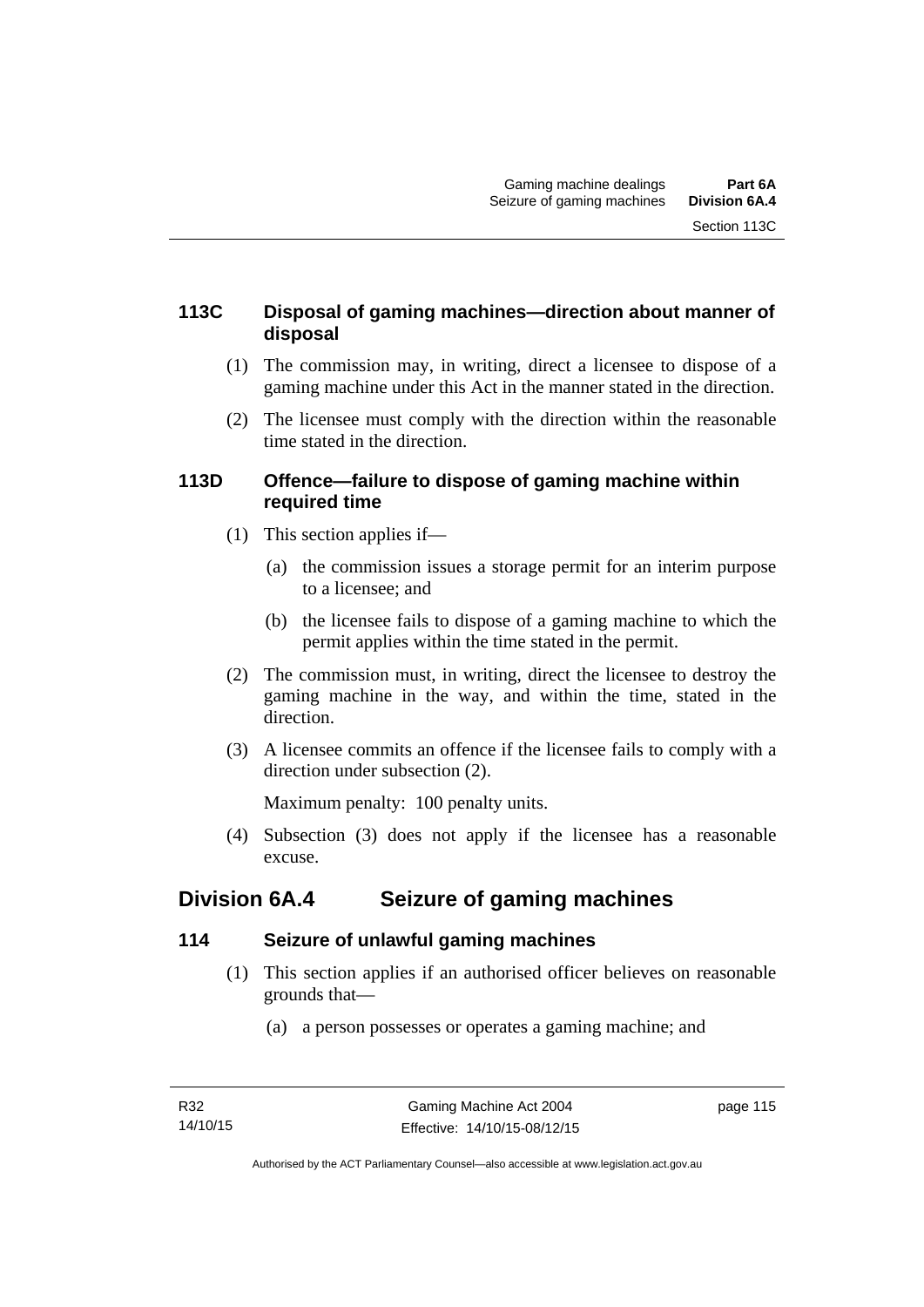- (b) the person is not authorised to possess or operate the gaming machine under this Act.
- (2) The authorised officer may seize the gaming machine.

### **115 Receipt for gaming machines seized**

- (1) As soon as practical after the gaming machine is seized, the authorised officer must give a receipt for it to the person from whom it was seized.
- (2) If, for any reason, it is not practicable to comply with subsection (1), the authorised officer must leave the receipt, secured conspicuously, at the place where the gaming machine was seized.
- (3) A receipt under this section must include the following:
	- (a) a description of the gaming machine;
	- (b) an explanation of why the gaming machine was seized;
	- (c) an explanation of the person's right to apply to a court under section 116 for an order disallowing the seizure;
	- (d) where the gaming machine is to be taken;
	- (e) the authorised officer's name, and how to contact the officer.

# **116 Application for order disallowing seizure**

- (1) A person claiming to be entitled to a gaming machine seized under this division may apply to the Magistrates Court within 10 days after the day of the seizure for an order disallowing the seizure.
- (2) The application may be heard only if the applicant has served a copy of the application on the commission.
- (3) The commission is entitled to appear as respondent at the hearing of the application.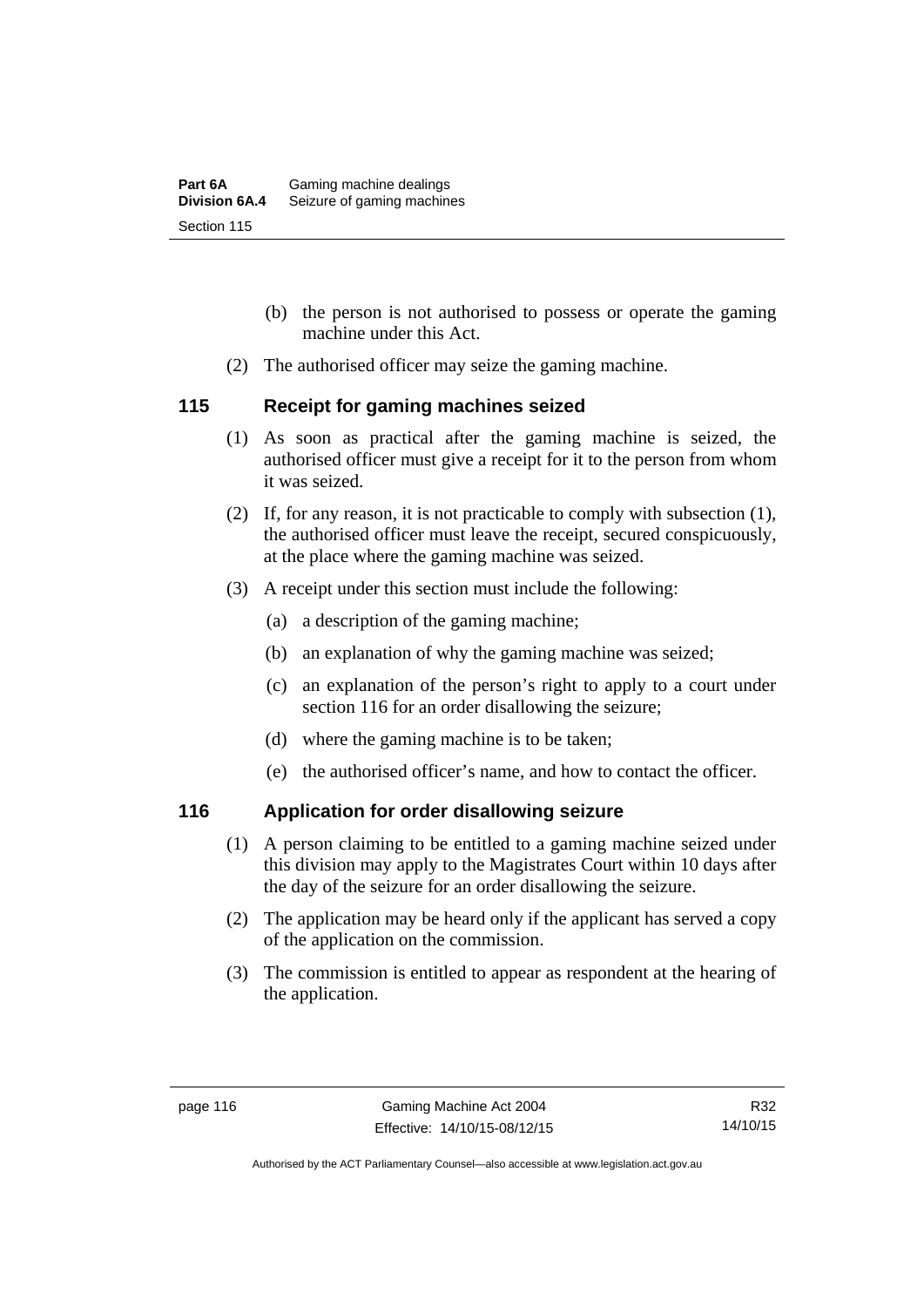# **117 Order for return of seized gaming machine**

- (1) This section applies if a person claiming to be entitled to a gaming machine seized under this division applies to the Magistrates Court under section 116 for an order disallowing the seizure.
- (2) The Magistrates Court must make an order disallowing the seizure if satisfied that—
	- (a) the applicant would, apart from the seizure, be entitled to the return of the seized gaming machine; and
	- (b) the gaming machine is not connected with an offence against this Act; and
	- (c) possession of the gaming machine by the person would not be an offence.
- (3) The Magistrates Court may also make an order disallowing the seizure if satisfied there are exceptional circumstances justifying the making of the order.
- (4) If the Magistrates Court makes an order disallowing the seizure, the court may make 1 or more of the following ancillary orders:
	- (a) an order directing the commission to return the gaming machine to the applicant or to someone else that appears to be entitled to it;
	- (b) if the gaming machine cannot be returned or has depreciated in value because of the seizure—an order directing the Territory to pay reasonable compensation;
	- (c) an order about the payment of costs in relation to the application.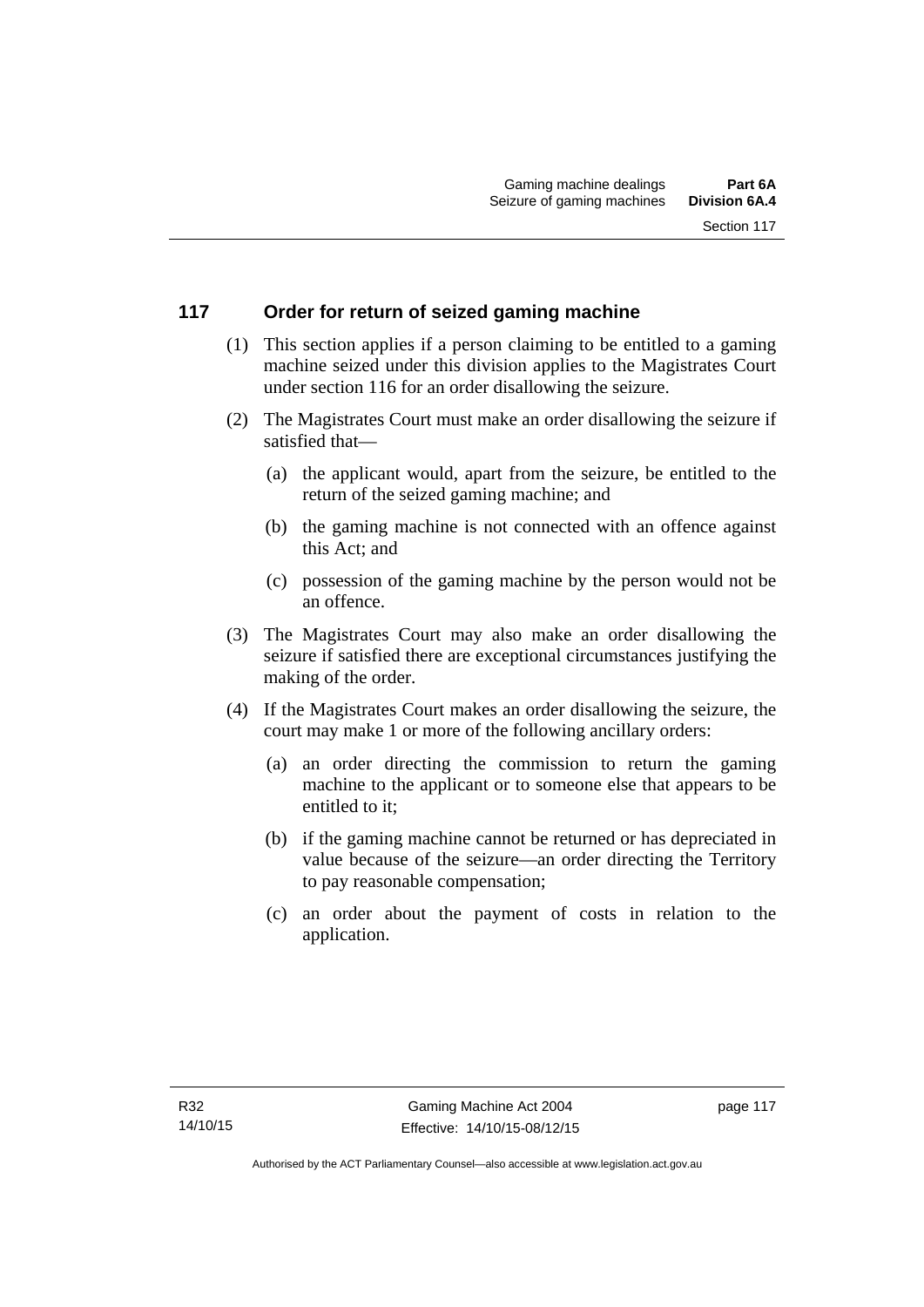### **118 Adjournment pending hearing of other proceedings**

- (1) This section applies to the hearing of an application under section 116 (Application for order disallowing seizure).
- (2) If it appears to the Magistrates Court that the seized gaming machine is required to be produced in evidence in a pending proceeding in relation to an offence against a Territory law, the court may, on the application of the commission or its own initiative, adjourn the hearing until the end of that proceeding.

### **119 Forfeiture of seized gaming machines**

- (1) This section applies if an application under section 116 for an order disallowing the seizure of a gaming machine—
	- (a) has not been made within 10 days after the day of the seizure; or
	- (b) has been made within that period, but the application has been refused or has been withdrawn before a decision on the application had been made.
- (2) The seized gaming machine—
	- (a) is forfeited to the Territory; and
	- (b) may be sold, destroyed or otherwise disposed of as the commission directs.

# **Division 6A.5 Installation and operation of gaming machines**

# **120 Installation to be in accordance with approval of commission**

- (1) A licensee commits an offence if—
	- (a) the licensee allows the installation of a gaming machine on the authorised premises; and

R32 14/10/15

Authorised by the ACT Parliamentary Counsel—also accessible at www.legislation.act.gov.au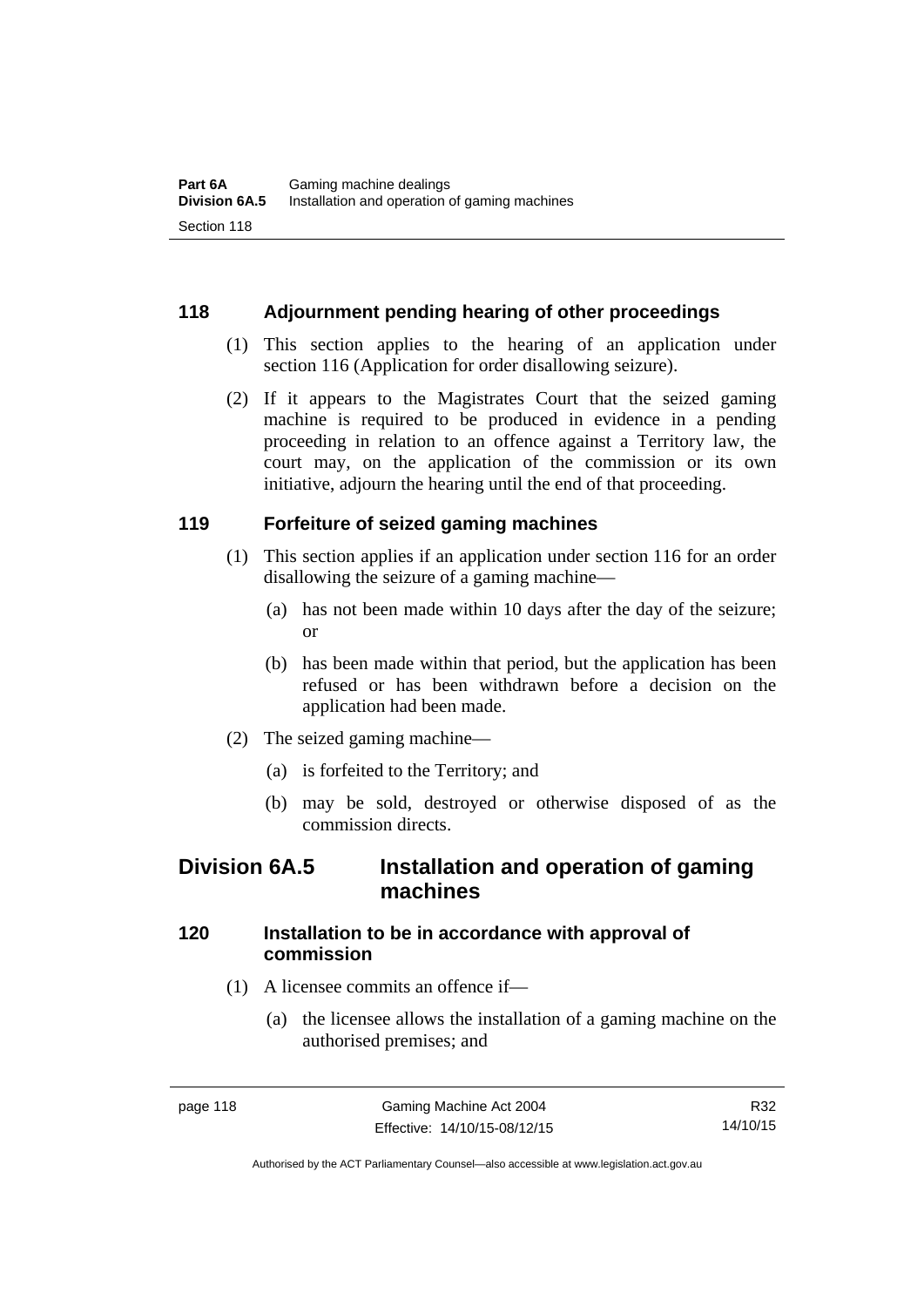(b) the gaming machine is installed otherwise than in a gaming area.

Maximum penalty: 50 penalty units.

(2) An offence against this section is a strict liability offence.

# **121 Offence to install gaming machines**

- (1) A person commits an offence if—
	- (a) the person installs a gaming machine on authorised premises; and
	- (b) the person is not an approved supplier or approved technician.

Maximum penalty: 50 penalty units

(2) An offence against this section is a strict liability offence.

# **122 Certificate about meter readings**

- (1) A person commits an offence if the person—
	- (a) installs a gaming machine on authorised premises; and
	- (b) as soon as practicable, but no later than 3 days, after installing the machine, does not give the licensee a certificate signed by the person stating the meter readings on the machine immediately after installation.

Maximum penalty: 20 penalty units.

(2) An offence against this section is a strict liability offence.

# **123 Sealing computer cabinet**

- (1) A licensee commits an offence if—
	- (a) the licensee allows the installation or operation of a gaming machine on the authorised premises; and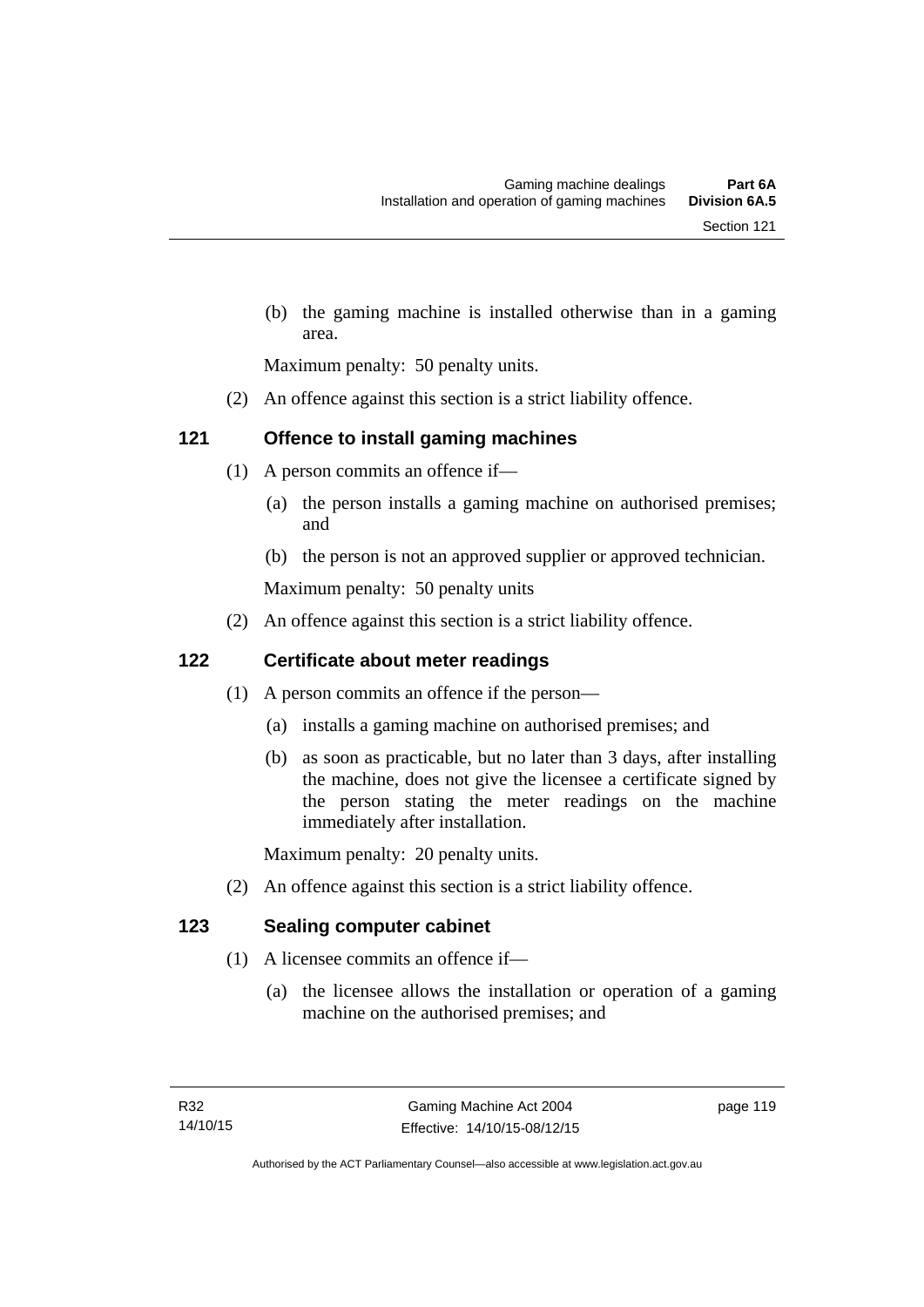(b) the computer cabinet is not sealed in a way that prevents unauthorised access.

Maximum penalty: 50 penalty units.

(2) An offence against this section is a strict liability offence.

#### **124 Commission may require information**

- (1) This section applies if a gaming machine is installed on authorised premises.
- (2) The commission may give the licensee a written notice stating the details the commission needs to be told about the gaming machine.

### **125 Operation to be subject to correct percentage payout**

- (1) A person commits an offence if—
	- (a) the person is an approved supplier or approved technician; and
	- (b) the person opens a gaming machine on authorised premises and makes an adjustment that will, or is likely to, affect the percentage payout of the machine; and
	- (c) the percentage payout on the gaming machine is not the percentage payout authorised by the licence for the machine.

Maximum penalty: 50 penalty units.

(2) An offence against this section is a strict liability offence.

### **126 Position for percentage payout of gaming machines display**

- (1) The commission may approve a position on a kind of gaming machine for display of the percentage payout for the machine.
- (2) An approval is a notifiable instrument.
	- *Note* A notifiable instrument must be notified under the [Legislation Act](http://www.legislation.act.gov.au/a/2001-14).

Authorised by the ACT Parliamentary Counsel—also accessible at www.legislation.act.gov.au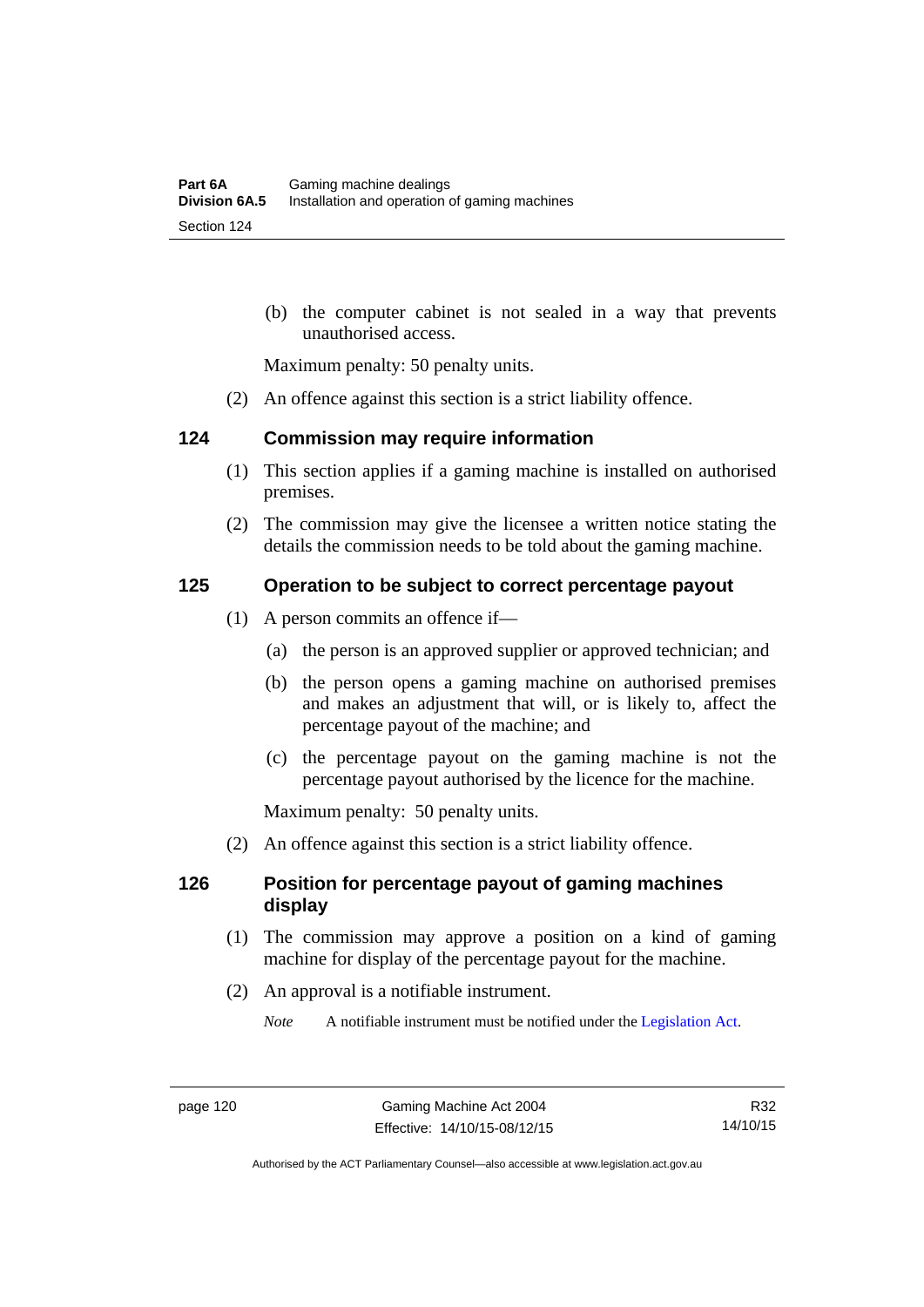### **127 Maximum stake amount**

A person commits an offence if—

- (a) the person is an approved supplier or approved technician; and
- (b) the person supplies or installs a gaming machine; and
- (c) the person intentionally sets the stake amount for the gaming machine higher than the amount prescribed by regulation.

Maximum penalty: 50 penalty units.

# **Division 6A.6 Trading of authorisations and gaming machines**

# **Subdivision 6A.6.1 Preliminary**

#### **127A Objects—div 6A.6**

The objects of this division are to facilitate—

- (a) the trading of class C authorisations, with or without the related gaming machines, between class C licensees; and
- (b) the reduction of the number of class B authorisations in the Territory by—
	- (i) allowing the trading of class B authorisations, without the related gaming machines, to class C licensees; and
	- (ii) the conversion of traded class B authorisations to class C authorisations.
- *Note 1* The acquisition of an authorisation or gaming machine under this division is a notifiable action (see s 99).
- *Note* 2 If a class C licensee acquires a class B authorisation, on receiving notification of the trade, the commission will amend the class C licensee's authorisation schedule to record the authorisation as a class C authorisation.

page 121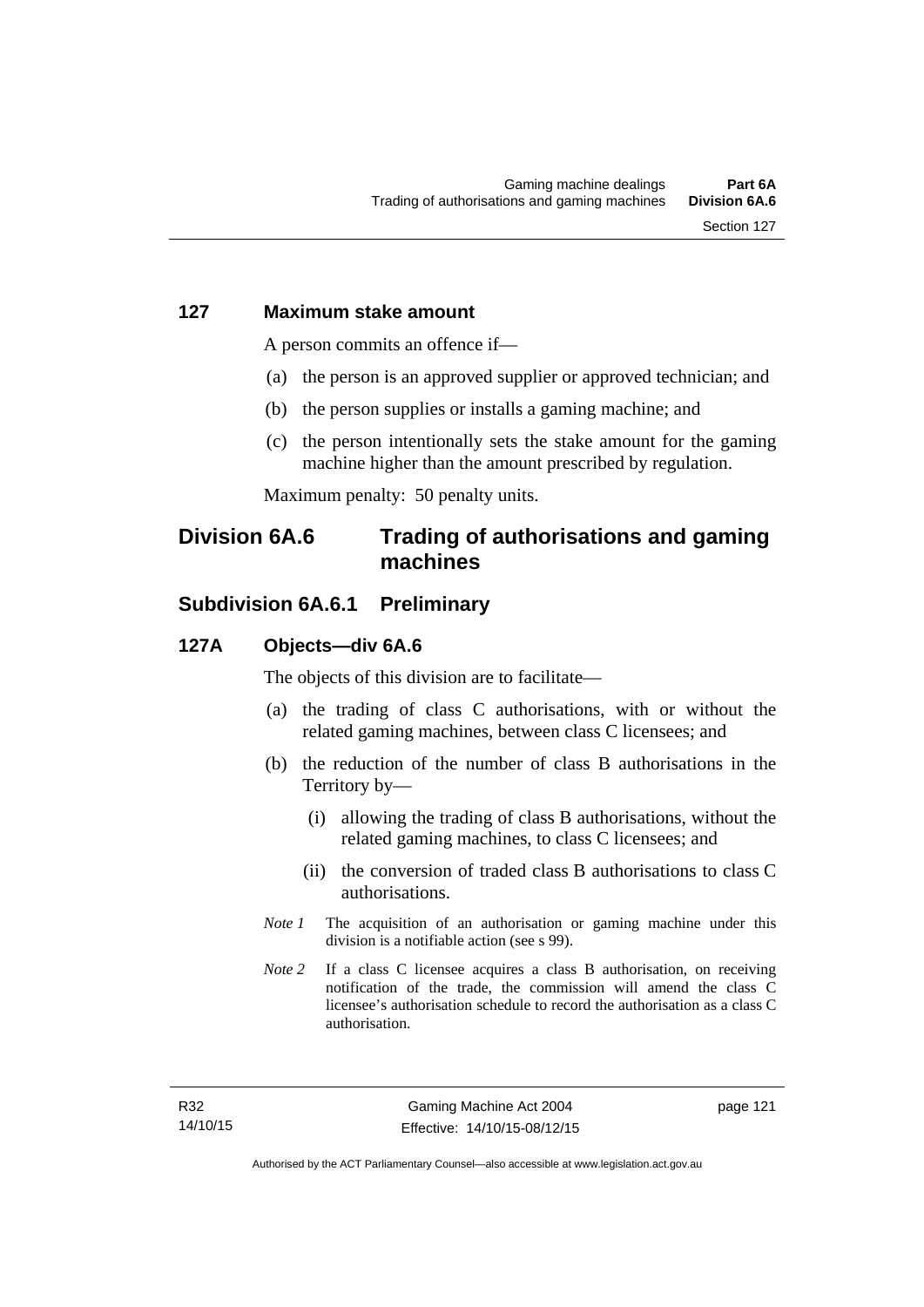#### **127B Definitions—div 6A.6**

In this division:

*class B licensee* means a licensee who is licensed to operate class B gaming machines in the ACT.

*class C licensee* means a licensee who is licensed to operate class C gaming machines in the ACT.

### **Subdivision 6A.6.2 Trading class B authorisations**

### **127C Selling class B authorisations**

- (1) A class B licensee (the *disposing licensee*) may dispose of 1 or more authorisations for class B gaming machines (a *class B authorisation*) to—
	- (a) a class C licensee; or
	- (b) a class B licensee, or an applicant for a class B licence, who is purchasing the disposing licensee's business.
- (2) The disposing licensee must notify the commission about the disposal of a class B authorisation to a class C licensee.
	- *Note 1* The disposal of a class B authorisation is a notifiable action (see pt 13A) and sch 2).
	- *Note* 2 A notifiable action takes place—
		- (a) the prescribed number of days after the day the commission receives the notification (see s 173E (a)); or
		- (b) if the commission allows the notifiable action to take place on an earlier day—that day (see s 173E (b)); or
		- (c) if the commission asks for additional information under s 173E (c)—when the commission has notified the licensee that it is satisfied in relation to the additional information (see s 173E (c)).

Authorised by the ACT Parliamentary Counsel—also accessible at www.legislation.act.gov.au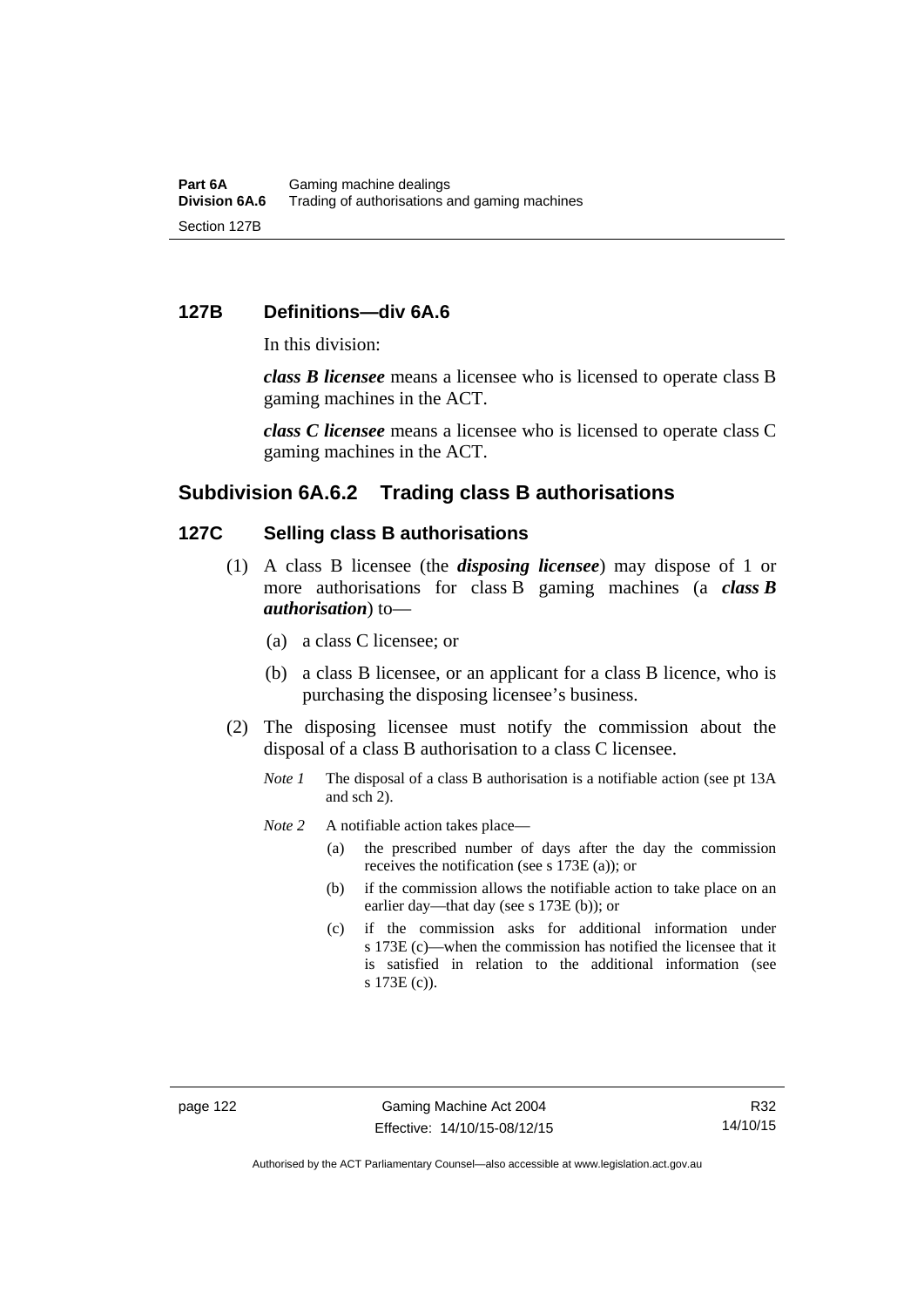- (3) The disposing licensee commits an offence if—
	- (a) the disposing licensee sells a business to another person (the *purchaser*); and
	- (b) the purchaser is not—
		- (i) a class B licensee; or
		- (ii) an applicant for a class B licence and authorisation certificate under section 28 (Licence and authorisation certificate for class B gaming machines—restricted application).

Maximum penalty: 100 penalty units.

- (4) An offence against subsection (3) is a strict liability offence.
- (5) Subsection (3) does not apply if the class B licensee took all reasonable steps to ascertain whether the purchaser was a person mentioned in subsection (3) (b).
	- *Note 1* The defendant has an evidential burden in relation to the matters mentioned in s (5) (see [Criminal Code](http://www.legislation.act.gov.au/a/2002-51), s 58).
	- *Note* 2 A licensee who intends to acquire an authorisation from a class B licensee under this subdivision must tell the commission about the acquisition (see s 99).
- (6) In this section:

*disposing licensee's business* means a business operated by the disposing licensee at authorised premises under a general or on licence.

- (7) This section is subject to section 127F (Trading authorisations forfeiture requirements).
- (8) Subsection (7) and this subsection expire on the commencement of the *[Gaming Machine \(Reform\) Amendment Act 2015](http://www.legislation.act.gov.au/a/2015-21/default.asp)*, schedule 1 (Other amendments—compulsory surrender).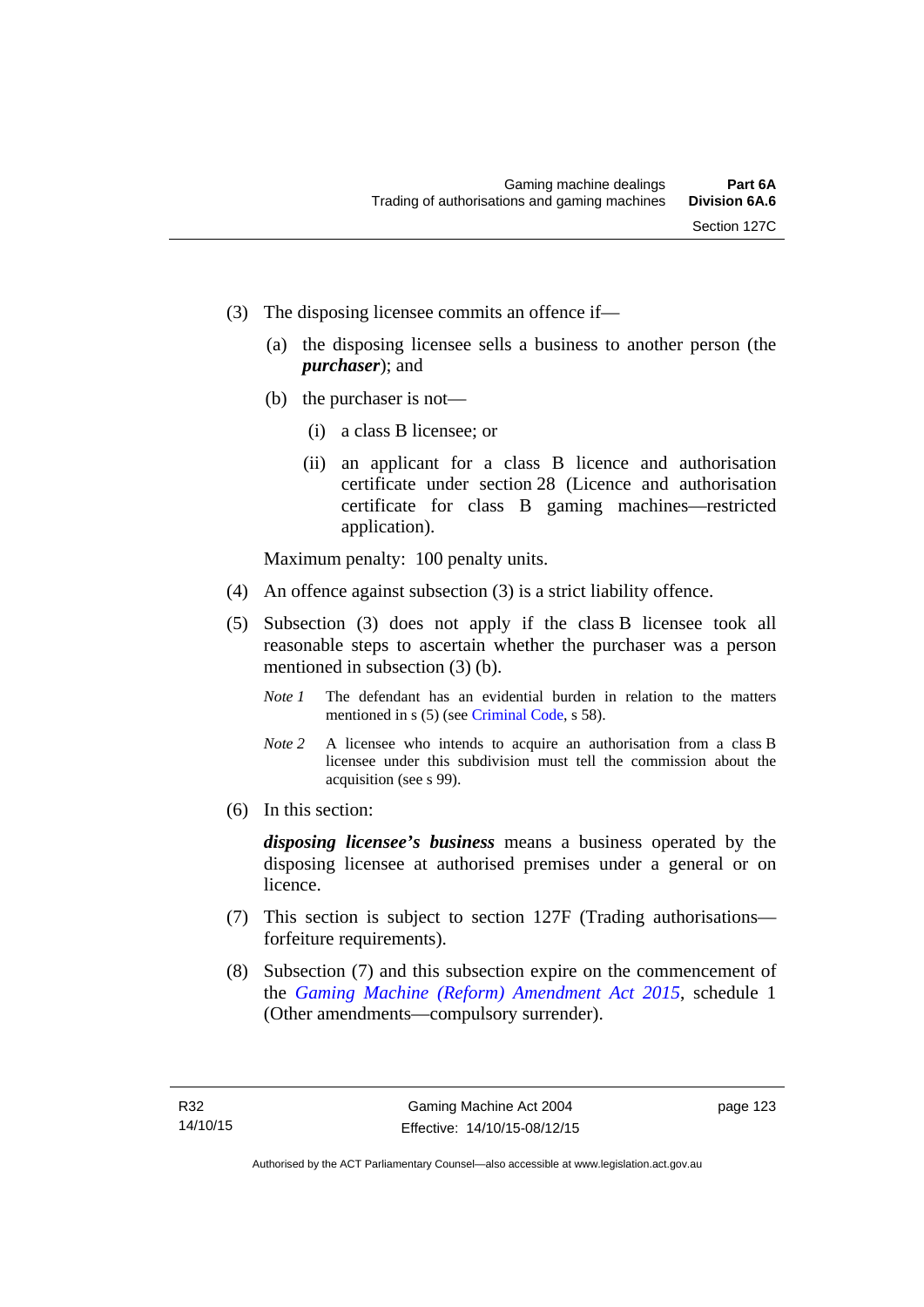### **127D Offence—selling class B gaming machines**

- (1) A class B licensee commits an offence if—
	- (a) the class B licensee sells a class B gaming machine to another person; and
	- (b) the sale of the class B gaming machine is not—
		- (i) part of the sale of a business operated by the class B licensee at authorised premises under a general or on licence; or
		- (ii) approved by the commission under section 113 (Approval of disposal of gaming machines); or
		- (iii) part of a method of disposal approved by the commission under section 113A (Disposal of gaming machines notifiable action).

Maximum penalty: 100 penalty units.

(2) An offence against this section is a strict liability offence.

# **Subdivision 6A.6.3 Trading class C authorisations and gaming machines**

### **127E Trading class C authorisations and gaming machines**

- (1) This section applies if a class C licensee (an *acquiring licensee*)—
	- (a) is allowed to operate class C gaming machines at authorised premises under an authorisation certificate; and
	- (b) has less than the maximum number of authorisations for class C gaming machines allowed under the authorisation certificate.
		- *Note Maximum number*, of authorisations—see the dictionary.

Authorised by the ACT Parliamentary Counsel—also accessible at www.legislation.act.gov.au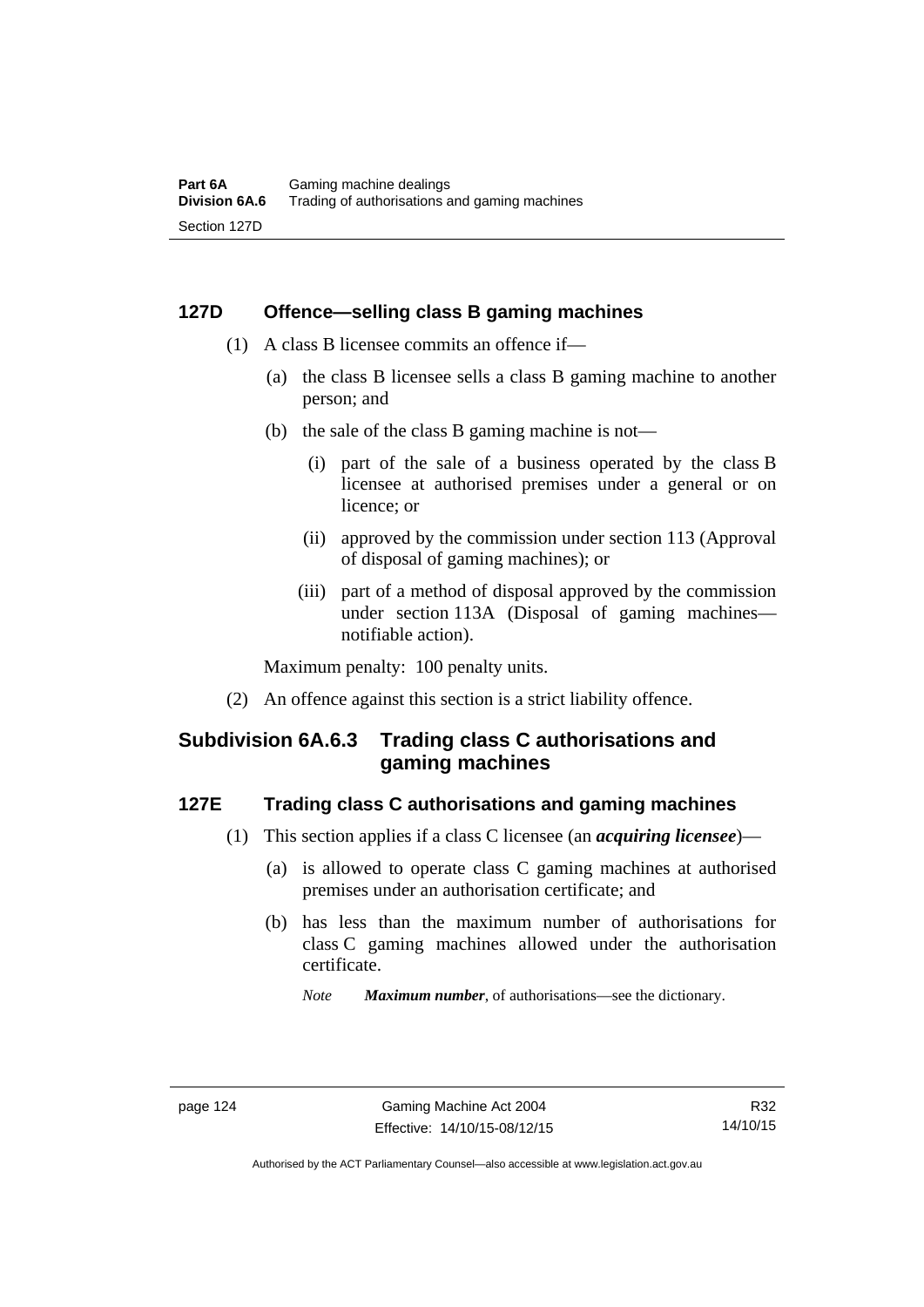- (2) The acquiring licensee may acquire authorisations for the authorised premises (with or without the related gaming machines) from 1 or more class B or class C licensees (a *disposing licensee*).
	- *Note 1* A class C licensee who intends to acquire an authorisation under this subdivision must tell the commission about the acquisition (see s 99). The acquisition is a notifiable action (see s 99, s 173D and sch 2).
	- *Note 2* If the class C licensee notifies the commission about the acquisition of a gaming machine for authorised premises, the class C licensee's authorisation schedule for the authorised premises will be amended to record the gaming machine's serial number (see s 100 (2)).
- (3) The disposing licensee may dispose of 1 or more authorisations to the acquiring licensee.
- (4) This section is subject to section 127F.
- (5) Subsection (4) and this subsection expire on the commencement of the *[Gaming Machine \(Reform\) Amendment Act 2015](http://www.legislation.act.gov.au/a/2015-21/default.asp)*, schedule 1 (Other amendments—compulsory surrender).

# **127F Trading authorisations——forfeiture requirement**

- (1) This section applies to the acquisition, by a licensee (the *acquiring licensee*), of an authorisation from another licensee (the *disposing licensee*), with or without the related gaming machine.
- (2) The acquiring licensee—
	- (a) must acquire the authorisations in groups of 4 authorisations; and
	- (b) may acquire the 4 authorisations from more than 1 class B or class C licensee.

### **Example—par (b)**

Lili (an acquiring licensee) wants to acquire authorisations. Lili must acquire the authorisations in groups of 4. Brigitta (a class C licensee) has 2 class C authorisations to sell. Antoni (also a class C licensee) also has 2 class C authorisations to sell. Lili may acquire the 4 authorisations from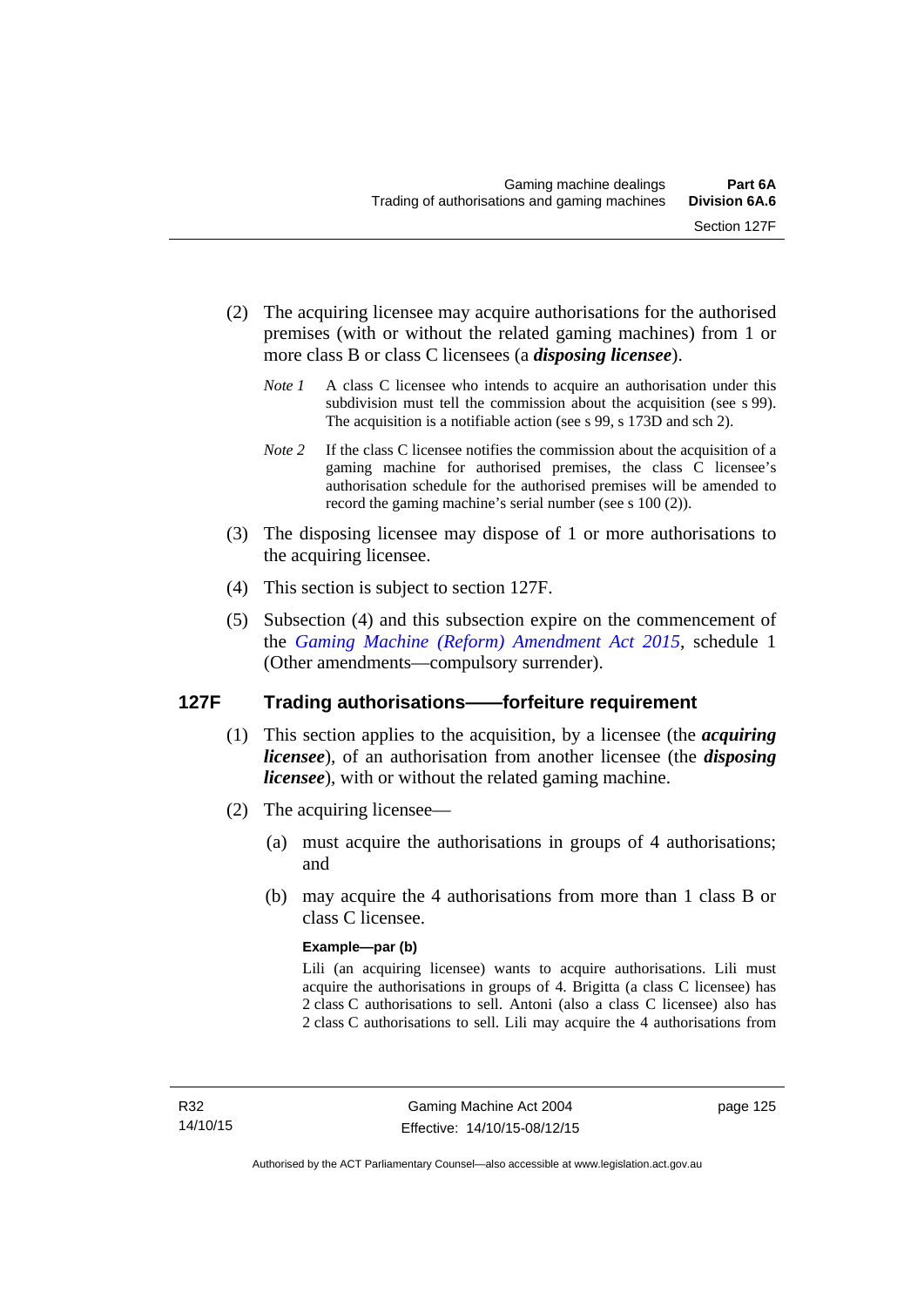Brigitta and Antoni. Under s (4), Lili must forfeit 1 of the acquired authorisations to the Territory.

- *Note 1* A failure to comply with s (2) (a) is a ground for disciplinary action (see s  $57(1)(c)$ ).
- *Note 2* An example is part of the Act, is not exhaustive and may extend, but does not limit, the meaning of the provision in which it appears (see [Legislation Act,](http://www.legislation.act.gov.au/a/2001-14) s 126 and s 132).
- (3) However, the acquiring licensee may acquire less than 4 authorisations if the acquiring licensee acquires the authorisations from a disposing licensee who—
	- (a) intends to surrender an authorisation certificate under section 37F (Surrender of licences, authorisation certificates and authorisations); and
	- (b) has less than 4 authorisations to dispose of under the authorisation certificate.
- (4) The acquiring licensee must forfeit 1 authorisation to the Territory for every 4 authorisations the licensee acquires under this section.
- (5) The acquiring licensee is not entitled to claim compensation from the Territory for an authorisation forfeited to the Territory under subsection  $(4)$ .
- (6) This section expires on the commencement of the *[Gaming Machine](http://www.legislation.act.gov.au/a/2015-21/default.asp)  [\(Reform\) Amendment Act 2015](http://www.legislation.act.gov.au/a/2015-21/default.asp)*, schedule 1 (Other amendments compulsory surrender).

#### **127G Offence—acquiring authorisations and gaming machines**

- (1) A licensee commits an offence if—
	- (a) the licensee acquires an authorisation or gaming machine for authorised premises; and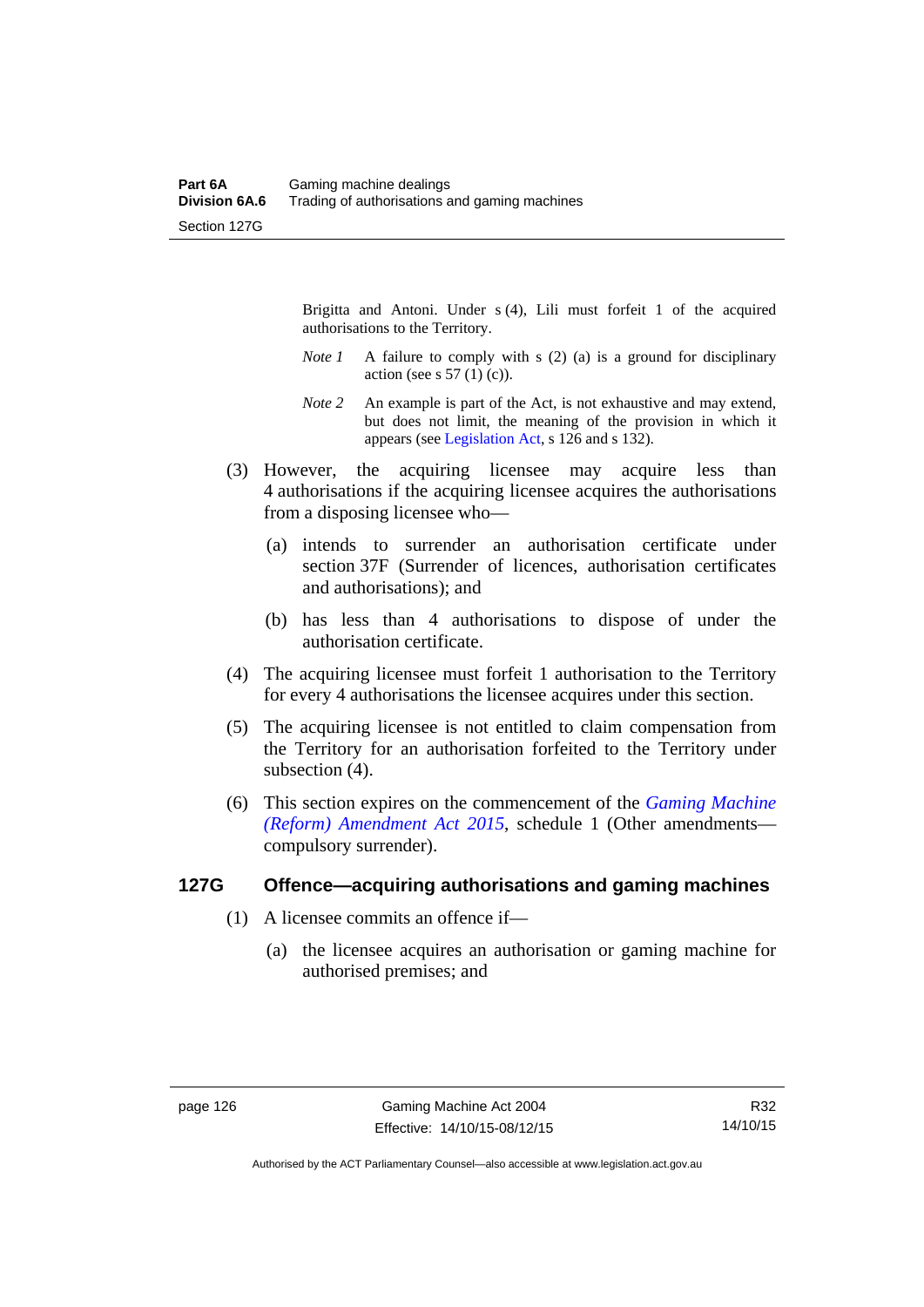(b) the acquisition is not in accordance with this Act.

Maximum penalty: 100 penalty units.

- *Note* A reference to an Act includes a reference to the statutory instruments made or in force under the Act, including any regulation (see [Legislation Act,](http://www.legislation.act.gov.au/a/2001-14) s 104).
- (2) An offence against this section is a strict liability offence.

### **127H Selling class C gaming machines**

- (1) A class C licensee commits an offence if—
	- (a) the class C licensee sells a class C gaming machine to another person (the *purchaser*); and
	- (b) the sale of the class C gaming machine is not—
		- (i) to another class C licensee; or
		- (ii) approved by the commission under section 113 (Approval of disposal of gaming machines); or
		- (iii) part of a method of disposal approved by the commission under section 113A (Disposal of gaming machines notifiable action).

Maximum penalty: 100 penalty units.

- (2) An offence against this section is a strict liability offence.
- (3) Subsection (1) does not apply if the class C licensee took all reasonable steps to ascertain whether the purchaser was a class C licensee.

### **127I Selling class C authorisations**

- (1) A class C licensee commits an offence if—
	- (a) the class C licensee sells an authorisation for a class C gaming machine to another person (the *purchaser*); and

page 127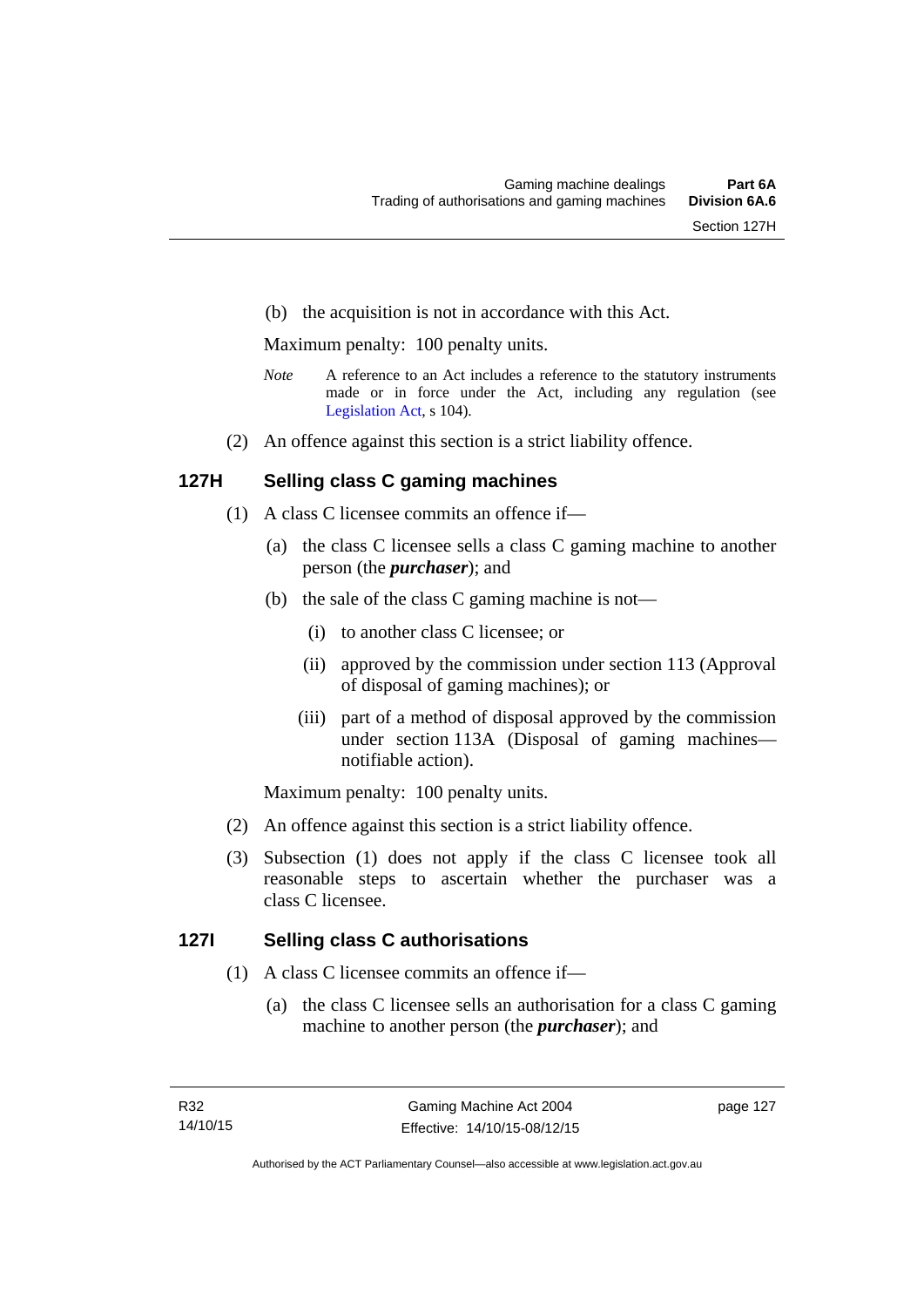(b) the purchaser is not a class C licensee.

Maximum penalty: 100 penalty units.

- (2) An offence against this section is a strict liability offence.
- (3) Subsection (1) does not apply if the class C licensee took all reasonable steps to ascertain that the purchaser was a class C licensee.

# **Subdivision 6A.6.4 Trading authorisations and gaming machines—miscellaneous**

# **127J Trading authorisations—disposal of gaming machines**

- (1) This section applies if a licensee (a *disposing licensee*)—
	- (a) disposes of an authorisation under this division; but
	- (b) does not dispose of the related gaming machine.
- (2) The disposing licensee must—
	- (a) apply for a storage permit for an interim purpose under section 127O (Storage permit—application) for the gaming machine; and
	- (b) dispose of the gaming machine in accordance with section 113A (Disposal of gaming machines—notifiable action).

# **127K Trading authorisations and gaming machines regulations**

- (1) A regulation may prescribe—
	- (a) conditions relating to the trading of authorisations and gaming machines under this division, including restricting or suspending the trading of authorisations or gaming machines—
		- (i) in a stated location; or

Authorised by the ACT Parliamentary Counsel—also accessible at www.legislation.act.gov.au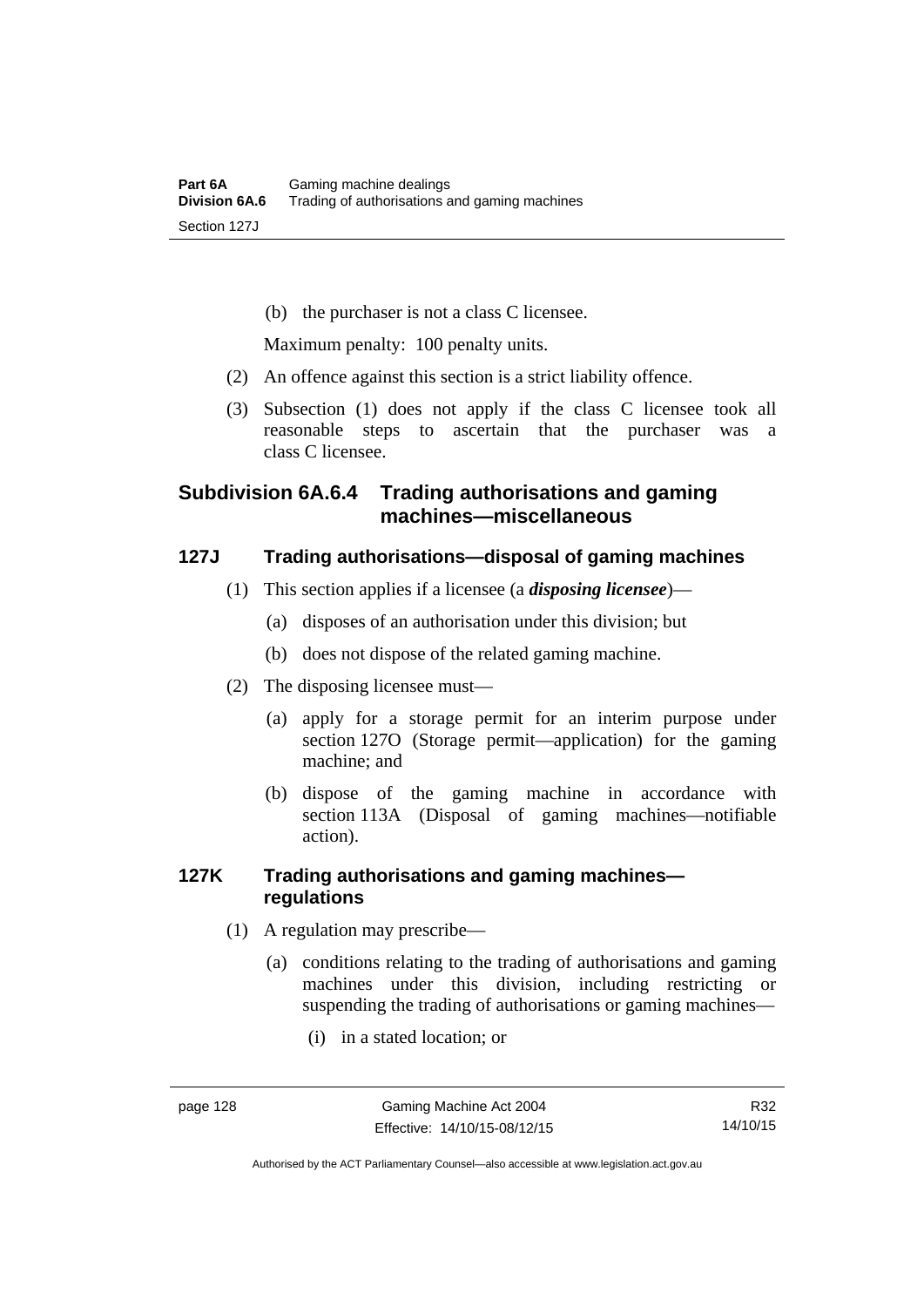- (ii) for a stated period, or until a stated event occurs; and
- (b) any other requirements in relation to the trading of authorisations (with or without gaming machines) under this division, including in relation to arrangements for acquiring or disposing of gaming machines.
- (2) The commission may make recommendations to the Minister for appropriate regulations under subsection (1), including in relation to the following:
	- (a) whether the increase of trading in authorisations (with or without gaming machines) in a particular location will have an adverse effect on problem gamblers;
	- (b) whether it is in the public interest to restrict or suspend the trading of authorisations (with or without gaming machines) under this division, either generally or in relation to a stated location.
- (3) If the commission makes recommendations to the Minister under subsection (2), the Minister must consider the recommendations.

# **Division 6A.7 Storage of authorisations and gaming machines**

# **Subdivision 6A.7.1 Interpretation**

# **127L Meaning of** *storage permit***—Act**

In this Act:

*storage permit* means a permit that authorises a licensee to store 1 or more gaming machines, with or without the authorisations for the gaming machines—

(a) for the purpose stated in the permit; and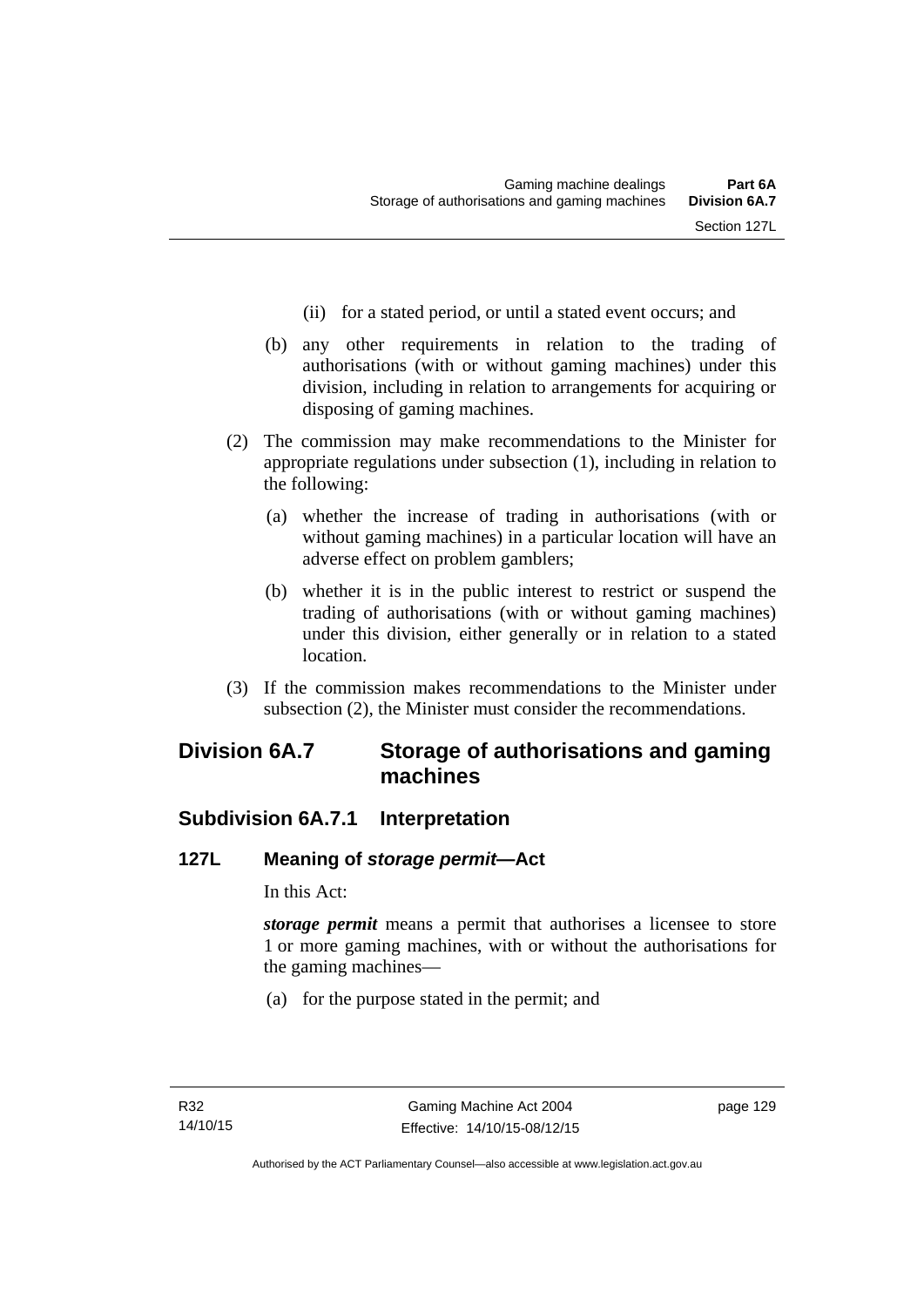- (b) at the place stated in the permit; and
- (c) for the period stated in the permit.

#### **127M Definitions—div 6A.7**

In this division:

*general purpose*, for a storage permit—see section 127N (a).

*inspection notice*—see section 127ZE (1).

*interim purpose*, for a storage permit—see section 127N (b).

*permit* means a quarantine permit or a storage permit.

*quarantined authorisation* means an authorisation stored under a quarantine permit.

*quarantined gaming machine* means a gaming machine stored under a quarantine permit.

*quarantine period*, for a gaming machine and authorisation to which a quarantine permit applies, means the period for which the gaming machine and authorisation are to be stored under the permit.

*quarantine permit*—see section 127Q.

*storage period*, for a gaming machine or authorisation to which a storage permit applies, means the period for which the gaming machine or authorisation is to be stored under the permit.

*storage rules* means the rules determined by the commission under section 127ZF.

*stored authorisation* means an authorisation stored under a storage permit.

*stored gaming machine* means a gaming machine stored under a storage permit.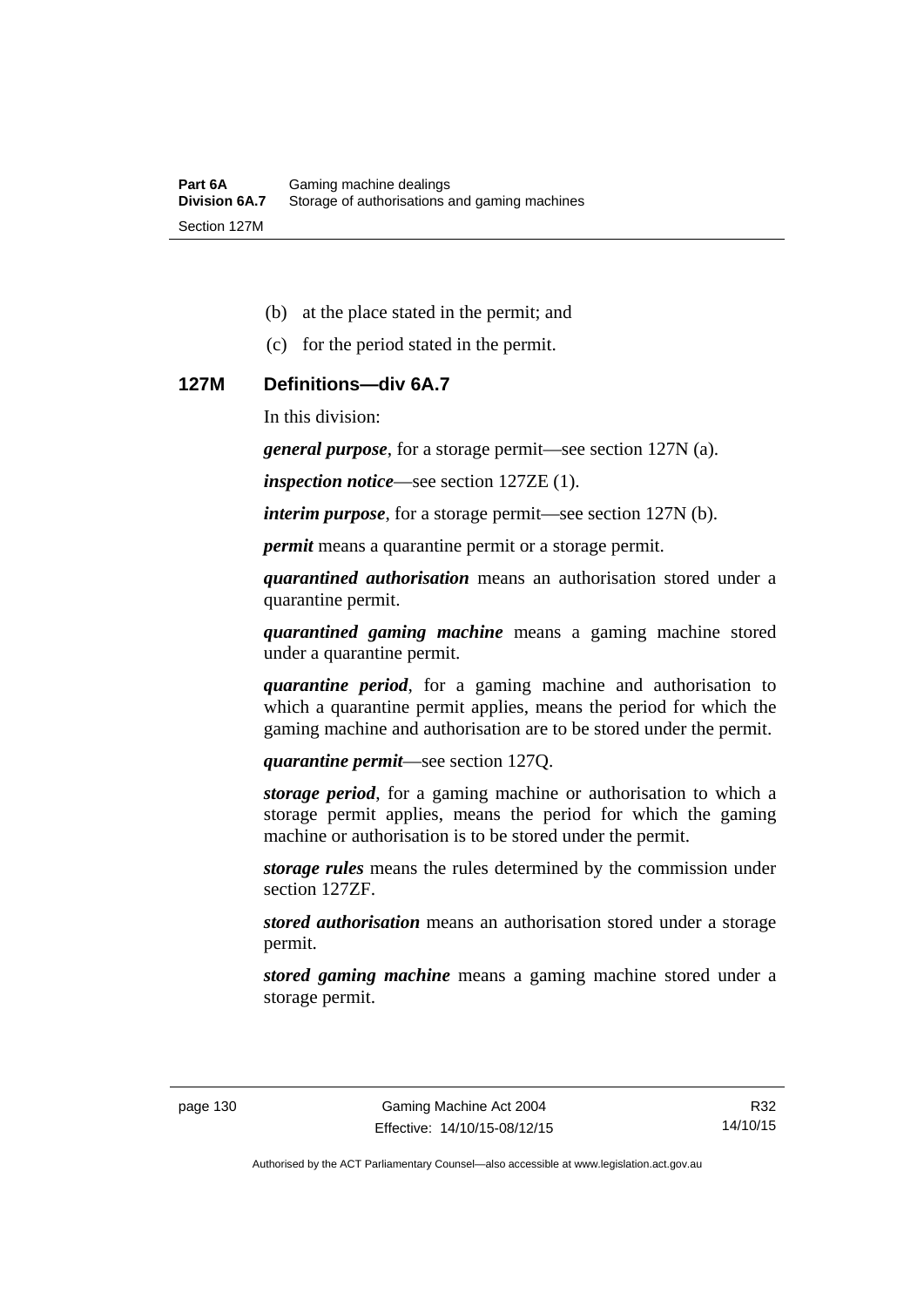# **Subdivision 6A.7.2 Storage permits—application and decision**

### **127N Storage permits—purpose**

The commission may issue a licensee with a storage permit for 1 of the following purposes:

- (a) to store 1 or more gaming machines, and the authorisations for the gaming machines, for a stated period of not longer than 12 months (a *general purpose*);
- (b) to store 1 or more gaming machines to be disposed of or destroyed for a period of not longer than 3 months (an *interim purpose*).
- *Note* The commission can, on application, extend the term of a storage permit for a general purpose (see s 127W).

#### **127O Storage permit—application**

- (1) A licensee may apply to the commission for a storage permit to store 1 or more gaming machines and the authorisations for the gaming machines (if any).
- (2) The application must—
	- (a) be in writing; and
	- (b) state the purpose and the period for which the storage permit is required; and
	- (c) if the application is by a class B licensee for a storage permit for a general purpose—state why the storage permit is needed; and
		- *Note* A class B licensee will not be issued with a storage permit for a general purpose unless the commission is satisfied that the storage permit is needed for a good reason (see s 127P (2) (c)).
	- (d) state the class of gaming machine to be stored under the storage permit; and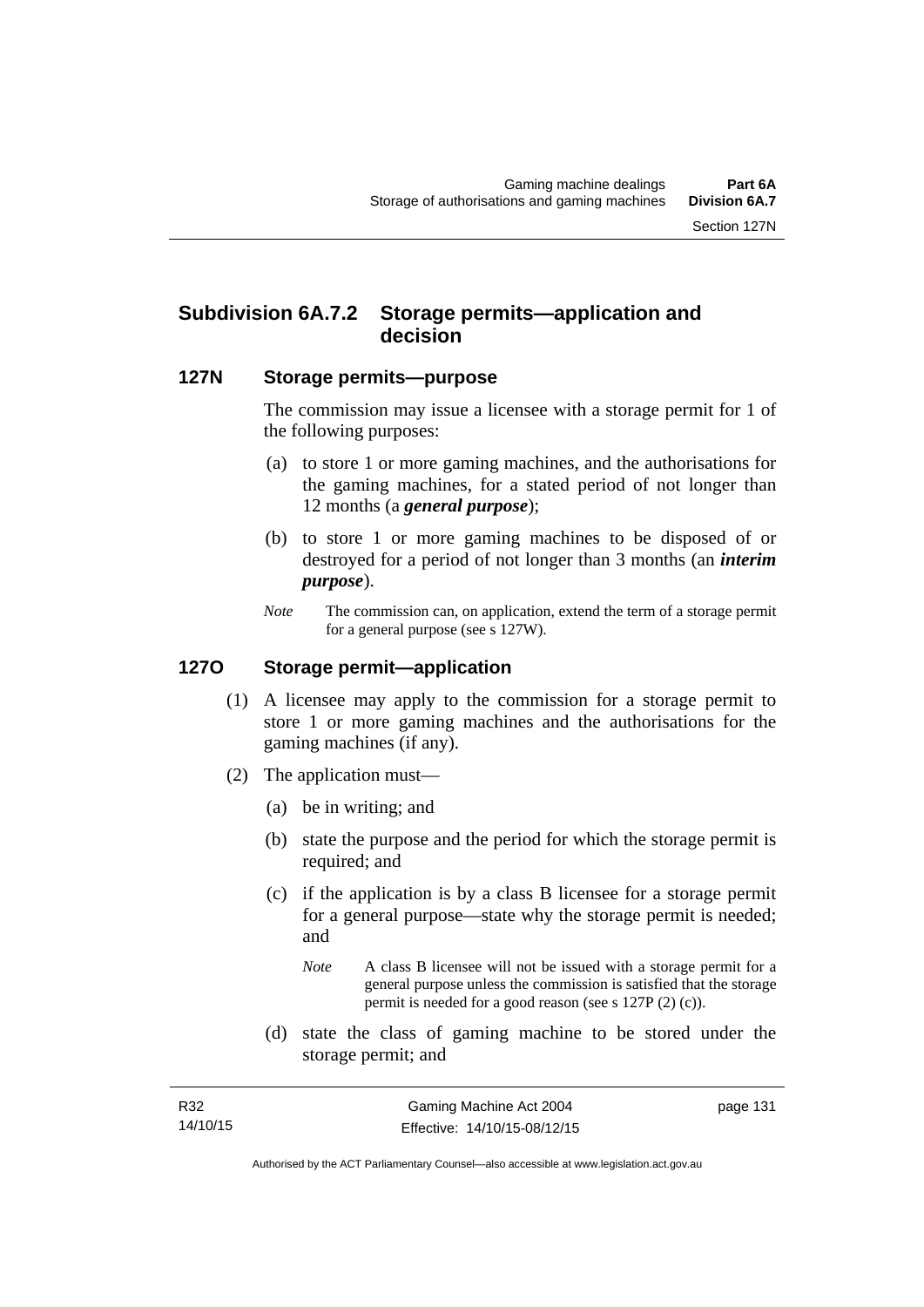- (e) state the place where each gaming machine to be stored is located; and
- (f) state the type of premises where each gaming machine is to be stored; and
- (g) state whether the premises will be used to store gaming machines for 2 or more licensees; and
- (h) state the serial number for each gaming machine to be stored under the storage permit;
- (i) state the authorisation number for each authorisation to be stored under the storage permit.
- *Note 1* It is an offence to make a false or misleading statement, give false or misleading information or produce a false or misleading document (see [Criminal Code](http://www.legislation.act.gov.au/a/2002-51), pt 3.4).
- *Note* 2 If a form is approved under the [Control Act,](http://www.legislation.act.gov.au/a/1999-46/default.asp) s 53D for an application, the form must be used.
- *Note 3* A fee may be determined under s 177 for an application.

## **127P Storage permit—decision on application**

- (1) This section applies if the commission receives an application for a storage permit under section 127O.
- (2) The commission must issue the storage permit to the licensee if satisfied—
	- (a) that the gaming machine and authorisation (if any) to be stored under the permit are from the same authorised premises; and
	- (b) that the type of premises where the gaming machines are to be stored are suitable for the storage of gaming machines; and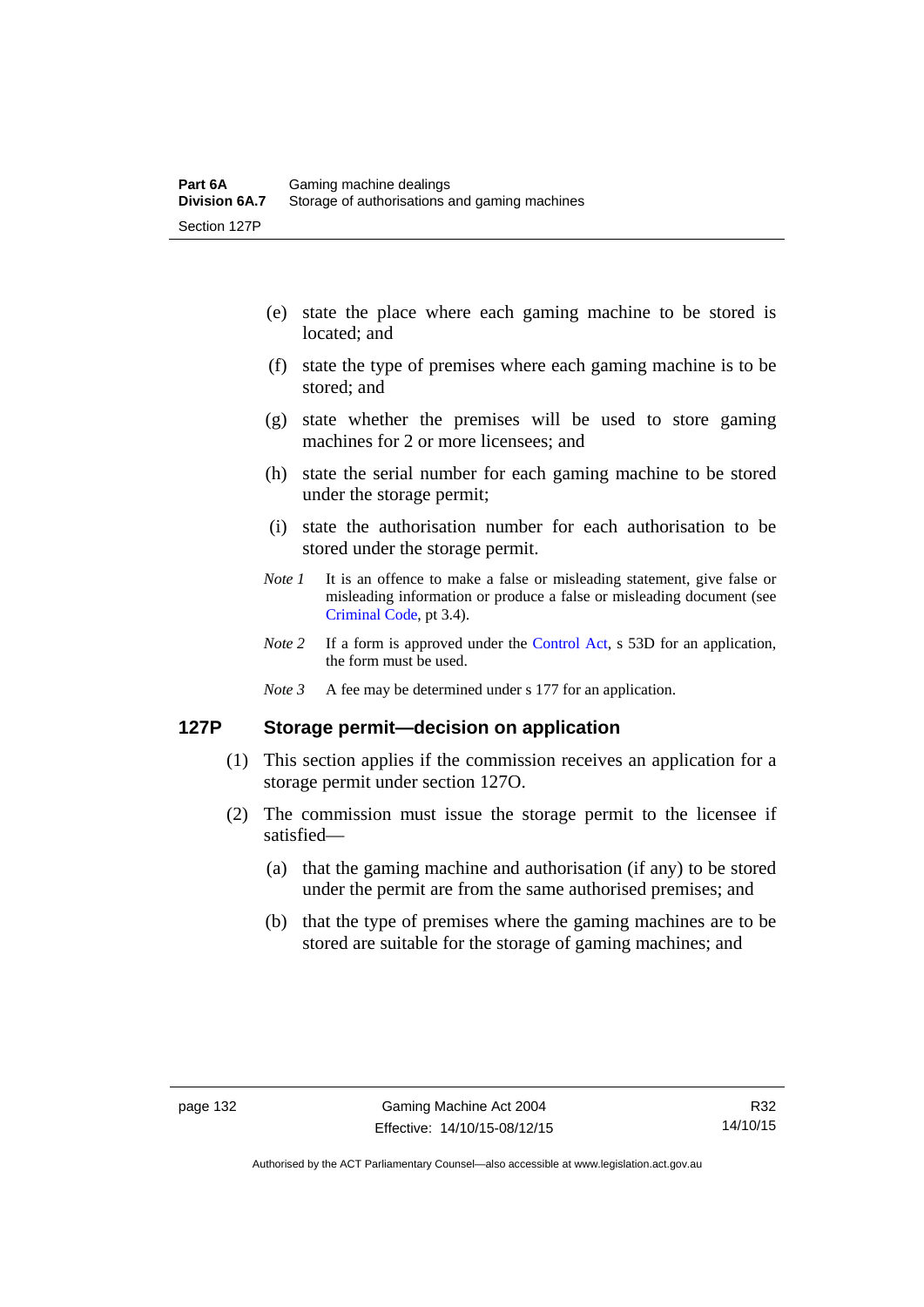(c) if the application is by a class B licensee for a storage permit for a general purpose—that the storage permit is needed for a good reason; and

#### **Examples**

- 1 renovations are being carried out at the authorised premises where the gaming machines to be stored under the permit are located
- 2 the authorised premises where the gaming machines to be stored under the permit are located have been damaged
- *Note* An example is part of the Act, is not exhaustive and may extend, but does not limit, the meaning of the provision in which it appears (see [Legislation Act,](http://www.legislation.act.gov.au/a/2001-14/default.asp) s 126 and s 132).
- (d) if 2 or more licensees are to store gaming machines at the premises—
	- (i) that the premises where the gaming machines are to be stored are suitable for the storage of gaming machines by that number of licensees; and
	- (ii) that each licensee has applied for a storage permit under section 127O.
- *Note 1* The commission must include in the register the serial number of, and authorisation number for, a gaming machine stored under a storage permit for a general purpose (see s 37H (2) (d)).
- *Note 2* The commission may refuse to consider an application that is not properly completed. If the commission refuses to consider the application, it lapses (see s 9 (2)).
- *Note 3* If additional information in relation to an application is not given to the commission within the time required by the commission, the commission may refuse to consider the application. If the commission refuses to consider the application, it lapses (see s 9 (4)).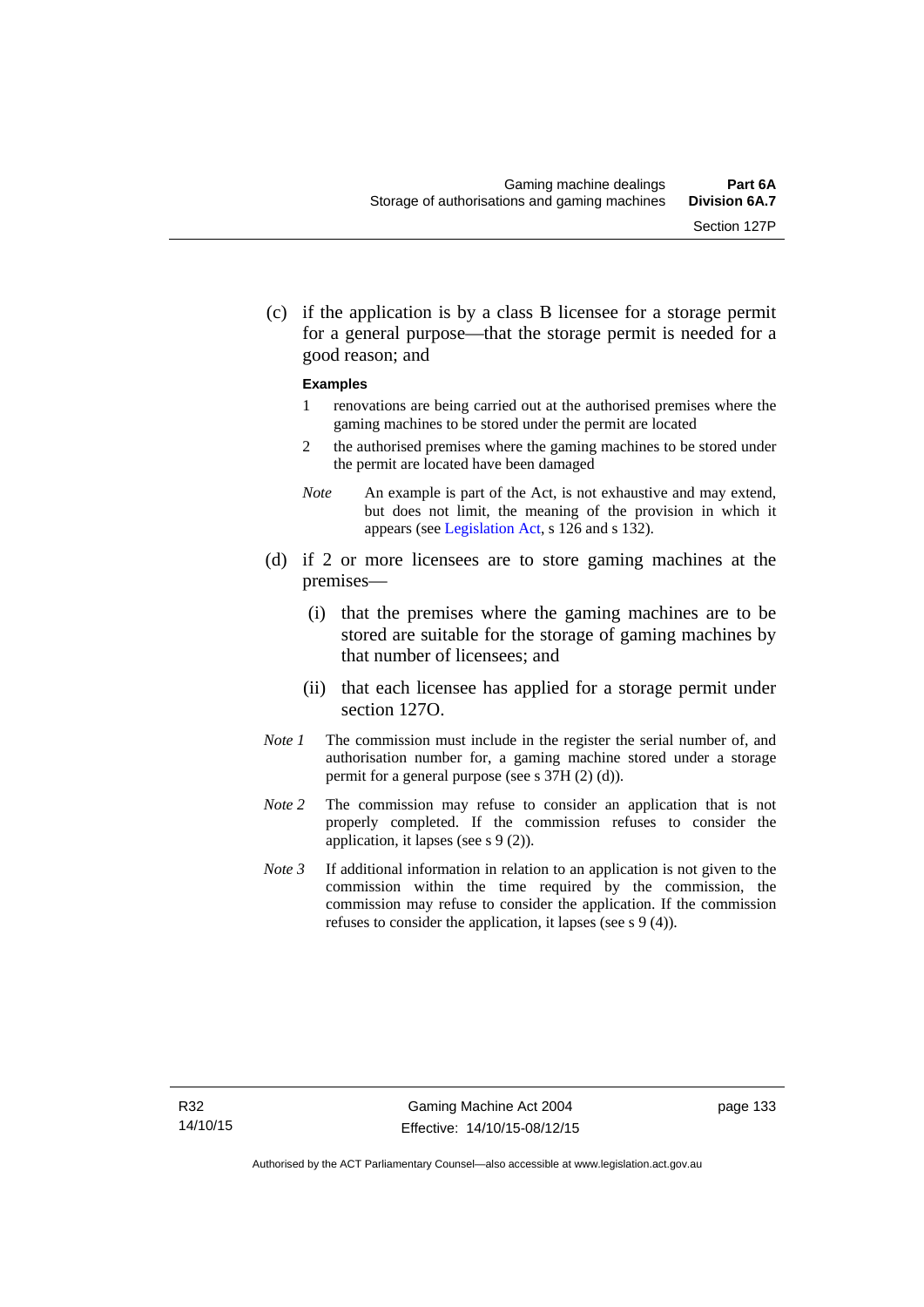# **Subdivision 6A.7.3 Quarantine permits**

#### **127Q Quarantine permits—notification and issue**

- (1) This section applies if a licensee wants to—
	- (a) remove 1 or more gaming machines, and the authorisations for the gaming machines, from the authorised premises where the gaming machines are operated; and
	- (b) store the gaming machines and authorisations for a period to be agreed with the commission.
- (2) The licensee must notify the commission that the licensee needs a permit (a *quarantine permit*) for storing the gaming machines and authorisations.
	- *Note 1* It is an offence to make a false or misleading statement, give false or misleading information or produce a false or misleading document (see [Criminal Code](http://www.legislation.act.gov.au/a/2002-51), pt 3.4).
	- *Note 2* If a form is approved under the [Control Act,](http://www.legislation.act.gov.au/a/1999-46/default.asp) s 53D for this provision, the form must be used.
	- *Note 3* A fee may be determined under s 177 for this provision.
- (3) On receiving a notification under subsection (2), the commission must issue a quarantine permit to the licensee for the period agreed between the commission and the licensee.
	- *Note* The commission must include in the register the serial number of, and authorisation number for, a gaming machine stored under a quarantine permit (see s 37H (2) (d)).
- (4) The period of the quarantine permit that is agreed between the commission and the licensee must be at least 1 year and not more than 3 years.

Authorised by the ACT Parliamentary Counsel—also accessible at www.legislation.act.gov.au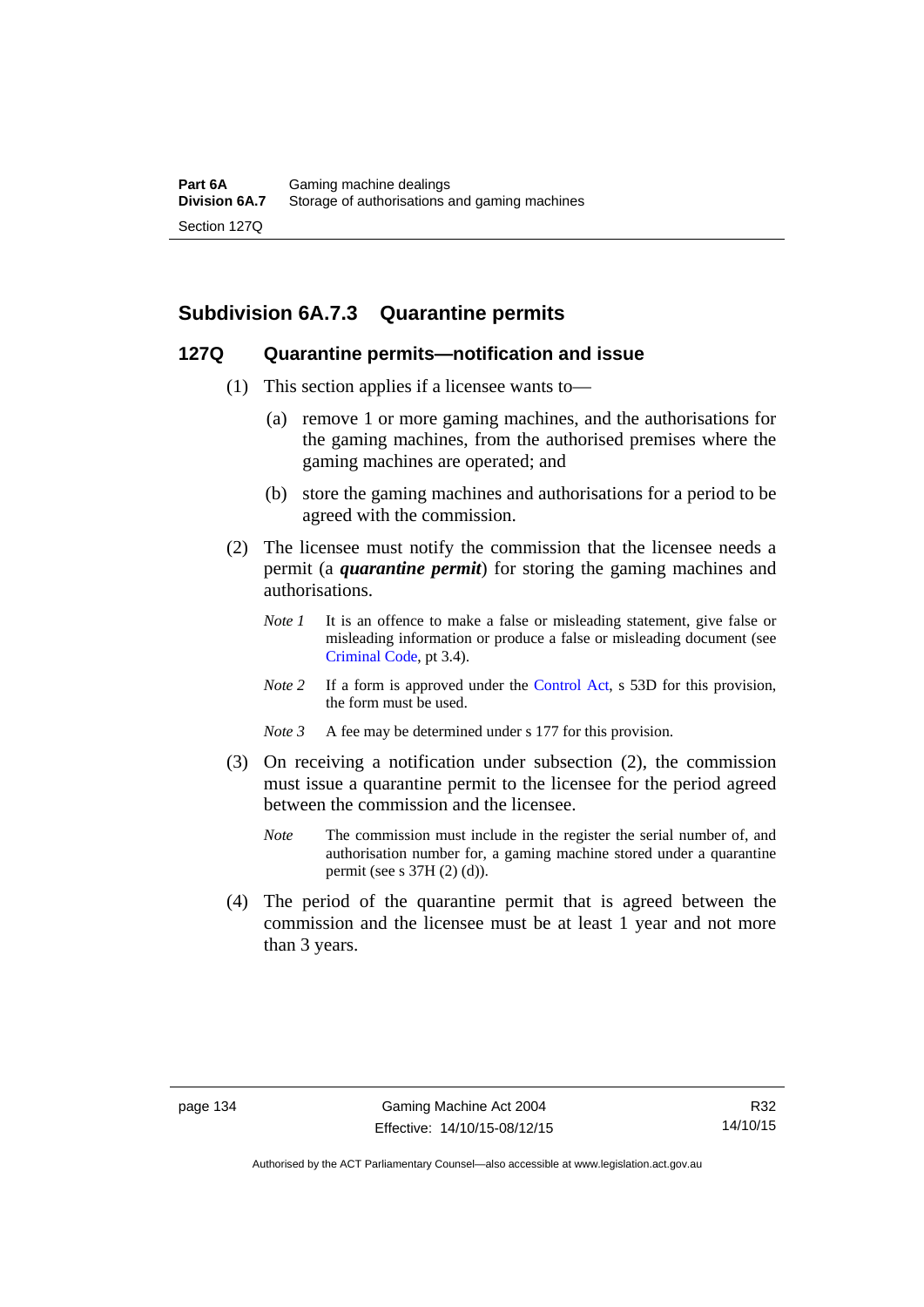#### **127R Quarantine permits—extension**

- (1) A licensee who wants to extend the period of a quarantine permit issued to the licensee under section 127Q must notify the commission, stating the period of the extension sought (the *extended period*).
- (2) On receiving a notification under subsection (1), the commission must issue a new quarantine permit to the licensee for the extended period.
- (3) However, the commission must not issue a new quarantine permit under subsection (2) if, when the notification is made, the quarantine permit has been in force for 3 years.

# **Subdivision 6A.7.4 Permits—form**

#### **127S Permit—form**

- (1) A permit must be—
	- (a) in writing; and
	- (b) include the following information:
		- (i) the name of the licensee;
		- (ii) the kind of permit;

#### **Examples**

- quarantine permit
- storage permit for an interim purpose
- *Note* An example is part of the Act, is not exhaustive and may extend, but does not limit, the meaning of the provision in which it appears (see [Legislation Act,](http://www.legislation.act.gov.au/a/2001-14) s 126 and s 132).
- (iii) the day the permit comes into force and the day it expires;
- (iv) the authorised premises where each gaming machine and authorisation (if any) to be stored under the permit was operated;

page 135

Authorised by the ACT Parliamentary Counsel—also accessible at www.legislation.act.gov.au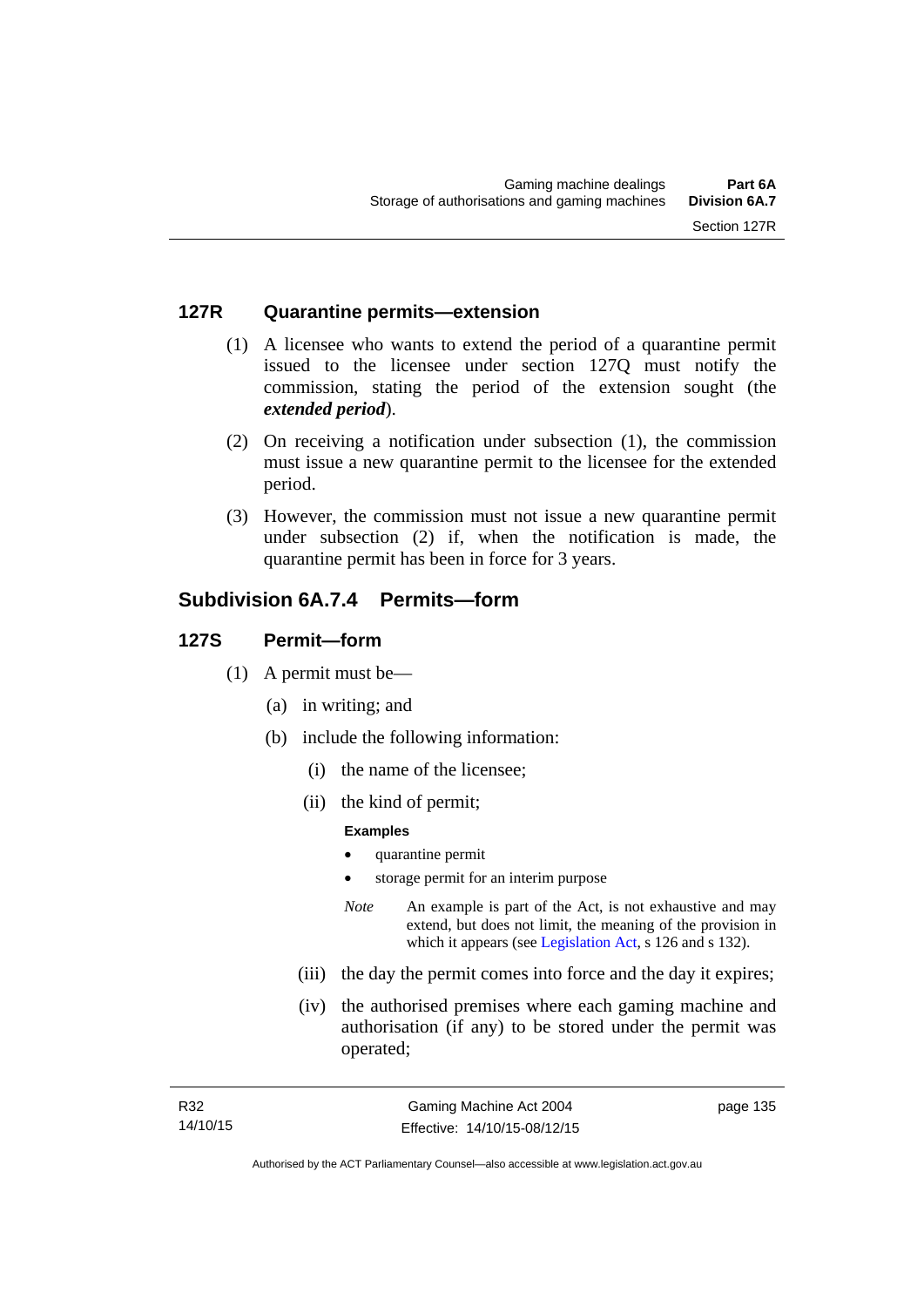- (v) the number of gaming machines and authorisations (if any) to be stored under the permit;
- (vi) the conditions on the permit;
- (vii) a statement that a breach of a condition of the permit may be a ground for disciplinary action;
- (viii) a statement that it is an offence under section 104 (Operating unauthorised or stored gaming machines) to operate a stored or quarantined gaming machine during the period of the permit;
	- (ix) a schedule containing the information mentioned in subsection (2);
	- (x) anything else prescribed by regulation.
- (2) For subsection (1) (b) (ix), the schedule must state the serial number of, and authorisation number for, each gaming machine to be stored under the permit.

# **Subdivision 6A.7.5 Permits—conditions**

### **127T Permit—conditions**

- (1) A permit is subject to the following conditions:
	- (a) the licensee must comply with this Act;
	- (b) the licensee must not exchange a stored or quarantined gaming machine with another gaming machine that the licensee may operate under an authorisation certificate;

*Note* The licensee must apply for—

- (a) an amendment of the permit to remove the details of the stored or quarantined gaming machine; and
- (b) if a new gaming machine is to be stored in place of the stored or quarantined gaming machine—a new permit for the new gaming machine.

page 136 Gaming Machine Act 2004 Effective: 14/10/15-08/12/15

R32 14/10/15

Authorised by the ACT Parliamentary Counsel—also accessible at www.legislation.act.gov.au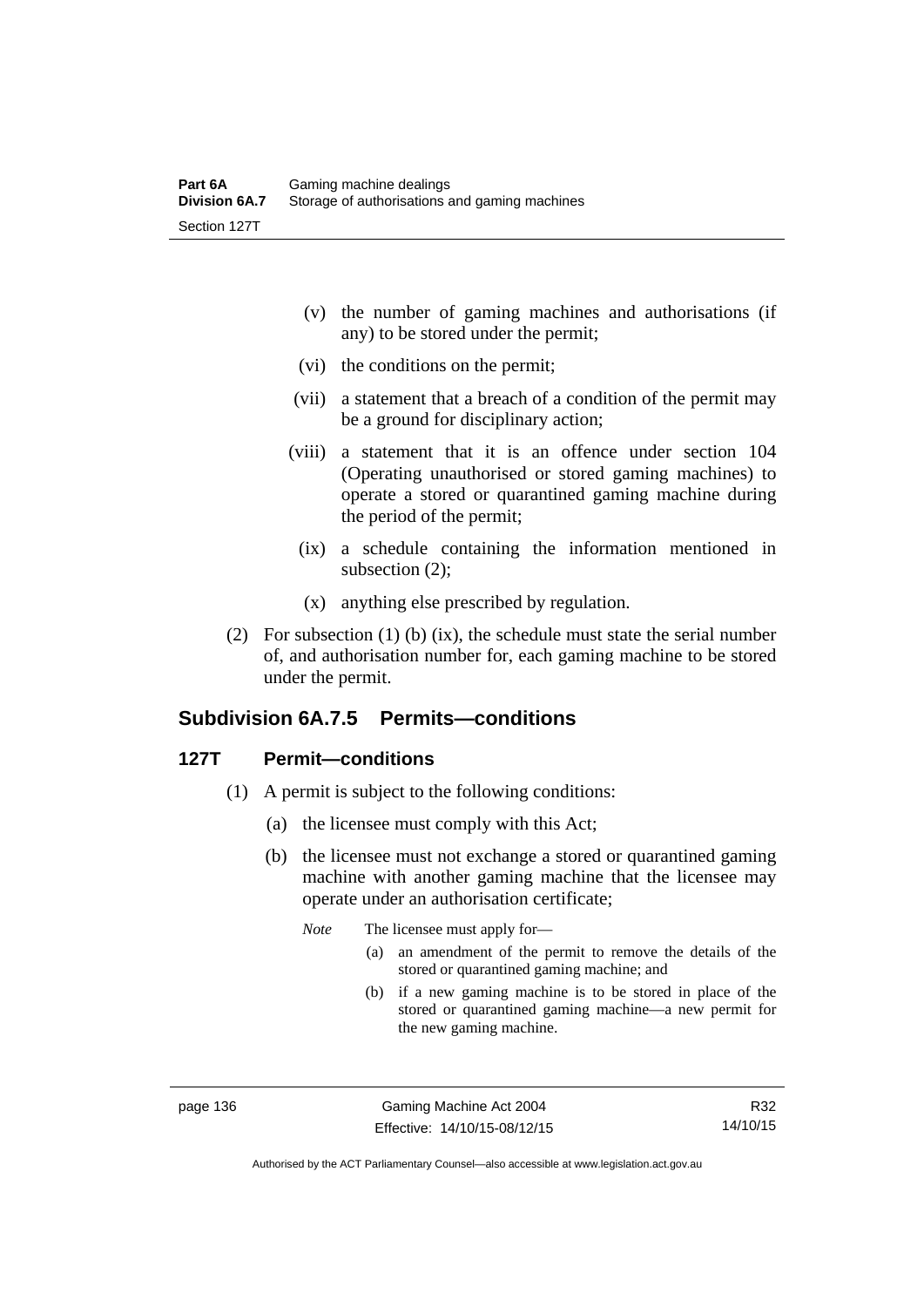- (c) the licensee must—
	- (i) take meter readings from each gaming machine to be stored or quarantined under the permit; and
	- (ii) immediately after taking the meter readings, render the gaming machine inoperable; and
	- (iii) give the commission details of the meter readings taken under subparagraph (i);
- (d) the licensee may dispose of a stored or quarantined gaming machine if—
	- (i) the disposal is in accordance with division 6A.6 (Trading of authorisations and gaming machines), an approval under section 113 (Approval of disposal of gaming machines) or section 113A (Disposal of gaming machines—notifiable action); and
	- (ii) the licensee gives the commission a notification under section 127X (Permit amendment—notification) to amend the permit;
- (e) a stored or quarantined gaming machine must not be operated during the period of the permit;
- (f) the licensee must not operate another gaming machine under the authorisation for a stored or quarantined gaming machine;
- (g) the licensee may trade a stored or quarantined authorisation with another licensee if-
	- (i) the trade is in accordance with division 6A.6 (Trading of authorisations and gaming machines); and
	- (ii) the licensee applies for an amendment of the permit under section 127ZB (Trading authorisations under permits procedure);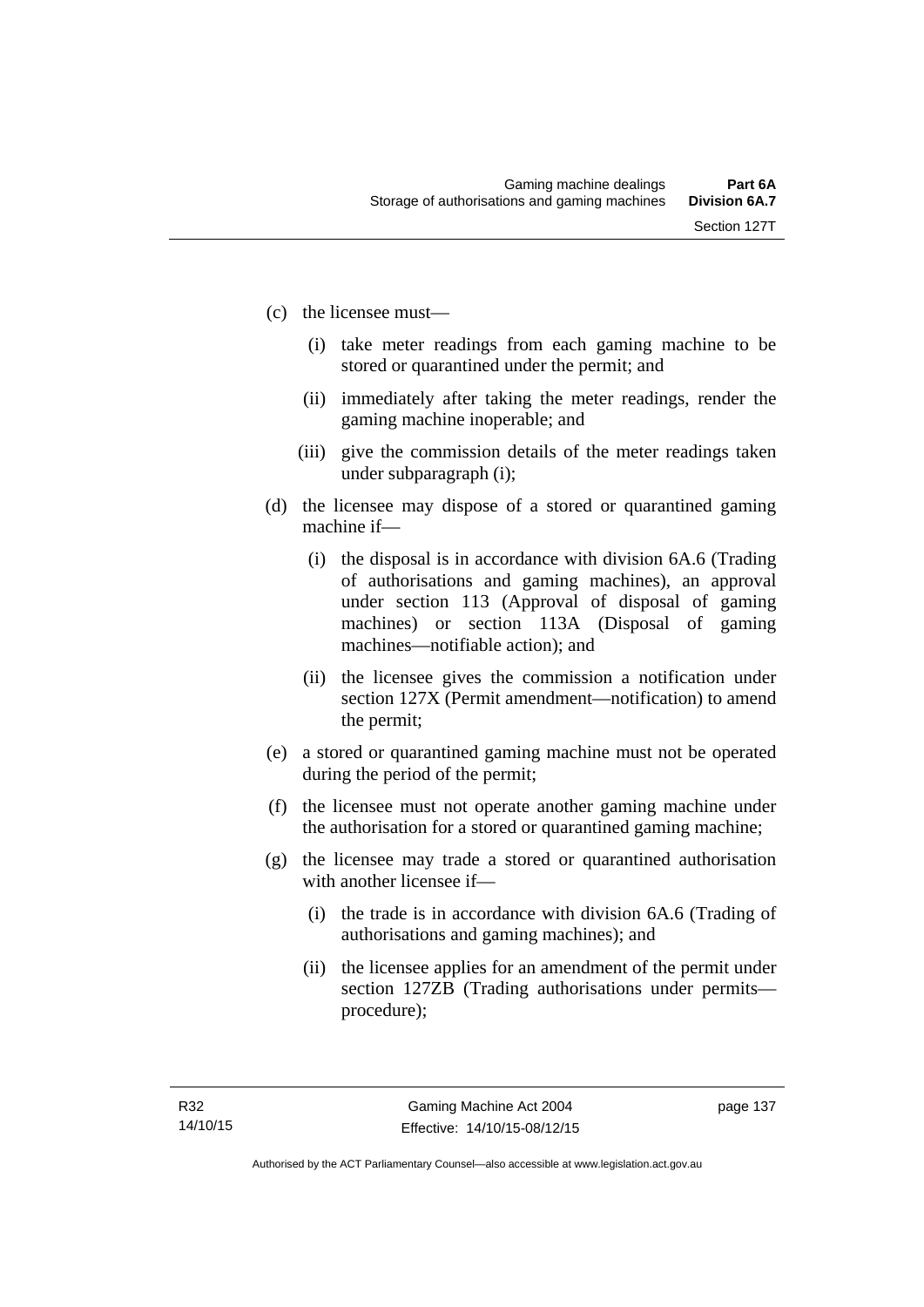- (h) if the licensee receives an inspection notice, the licensee must allow an authorised officer to inspect the stored or quarantined gaming machines and the premises where the gaming machines are stored;
- (i) for a storage permit issued for an interim purpose—the licensee must dispose of the gaming machine stored under the storage permit before the storage permit ends.
- (2) A permit is subject to any other condition—
	- (a) determined by the commission under the storage rules; or
	- (b) imposed by the commission when the permit is issued, renewed or amended, if it is necessary to ensure the safeguarding of gaming machines generally; or
	- (c) prescribed by regulation.
	- *Note 1* A reference to an Act includes a reference to the statutory instruments made or in force under the Act, including any regulation (see [Legislation Act,](http://www.legislation.act.gov.au/a/2001-14) s 104).
	- *Note 2* A permit may be amended under s 127Y or s 127Z.

#### **127U Permit—term**

- (1) A permit comes into force on the day stated in the permit.
- (2) The commission must not issue—
	- (a) a storage permit for a general purpose for longer than 1 year; or
	- (b) a storage permit for an interim purpose for longer than 3 months.
	- *Note 1* See s 127Q for the period for which a quarantine permit may be issued.
	- *Note* 2 The commission may extend the period of a quarantine permit (see s 127R).
	- *Note 3* The commission may extend the period of a storage permit for a general purpose (see s 127W).

R32 14/10/15

Authorised by the ACT Parliamentary Counsel—also accessible at www.legislation.act.gov.au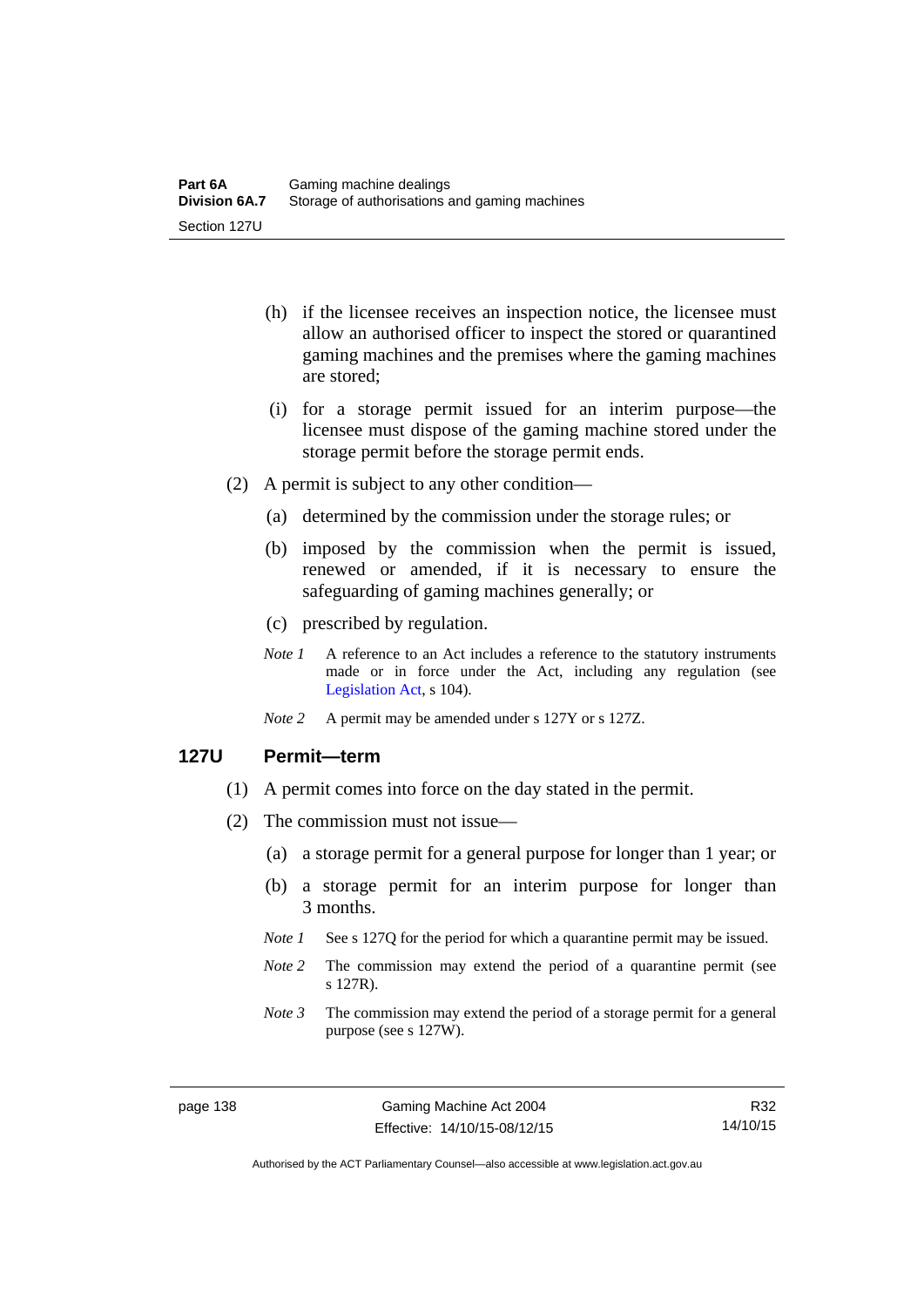(3) A permit expires on the day stated in the permit.

# **127V Storage permit—application for extension**

- (1) A licensee who holds a storage permit for a general purpose may apply to the commission to extend the term of the storage permit.
- (2) The application must—
	- (a) be in writing signed by the licensee; and
	- (b) state why the licensee is seeking the extension.
	- *Note 1* If a form is approved under the [Control Act,](http://www.legislation.act.gov.au/a/1999-46/default.asp) s 53D for an application, the form must be used.

*Note* 2 A fee may be determined under s 177 for an application.

 (3) If a licensee applies to extend the term of a storage permit, the storage permit remains in force until the application is decided.

### **127W Storage permit—extension decision**

- (1) This section applies if the commission receives an application under section 127V to extend the term of a storage permit for a general purpose.
- (2) The commission may—
	- (a) extend the term of the storage permit; or
	- (b) refuse to extend the term of the storage permit.
- (3) The commission must refuse to extend the term of the storage permit if, when the application is made, the storage permit has been in force for 3 years.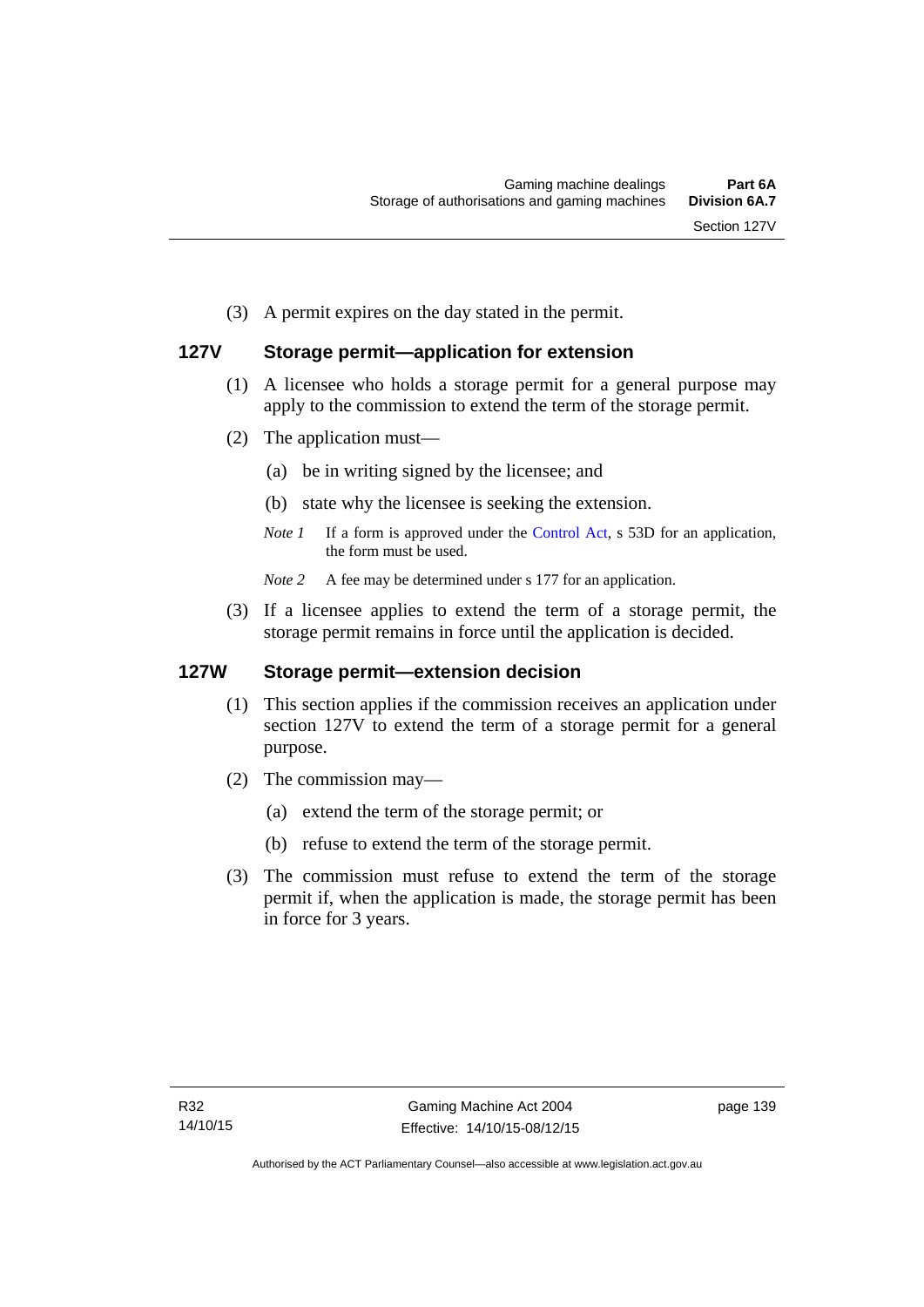- (4) If the commission refuses to extend the term of the permit, the commission must tell the applicant, in writing, the reasons for the decision.
	- *Note* For what must be included in a statement of reasons, see the [Legislation Act,](http://www.legislation.act.gov.au/a/2001-14) s 179.
- (5) The commission may extend the term of the storage permit for a period not longer than 12 months.

# **Subdivision 6A.7.6 Permits—amendment**

#### **127X Permit amendment—notification**

- (1) This section applies if a licensee who holds a permit proposes to—
	- (a) dispose of a stored or quarantined gaming machine under division 6A.6 (Trading of authorisations and gaming machines) or an approval under section 113 (Approval of disposal of gaming machines) (a *proposed disposal*); or
	- (b) remove a stored gaming machine from storage under the permit (a *proposed removal*) so that it may be operated at the authorised premises.
- (2) The licensee must notify the commission about the proposed disposal or proposed removal.
	- *Note 1* A proposed disposal or proposed removal is a notifiable action (see pt 13A and sch 2).
	- *Note* 2 The licensee is not required to provide a social impact assessment for the proposed removal.
	- *Note 3* A failure to comply with s (2) is a ground for disciplinary action (see  $s 57(1)(c)$ .

Authorised by the ACT Parliamentary Counsel—also accessible at www.legislation.act.gov.au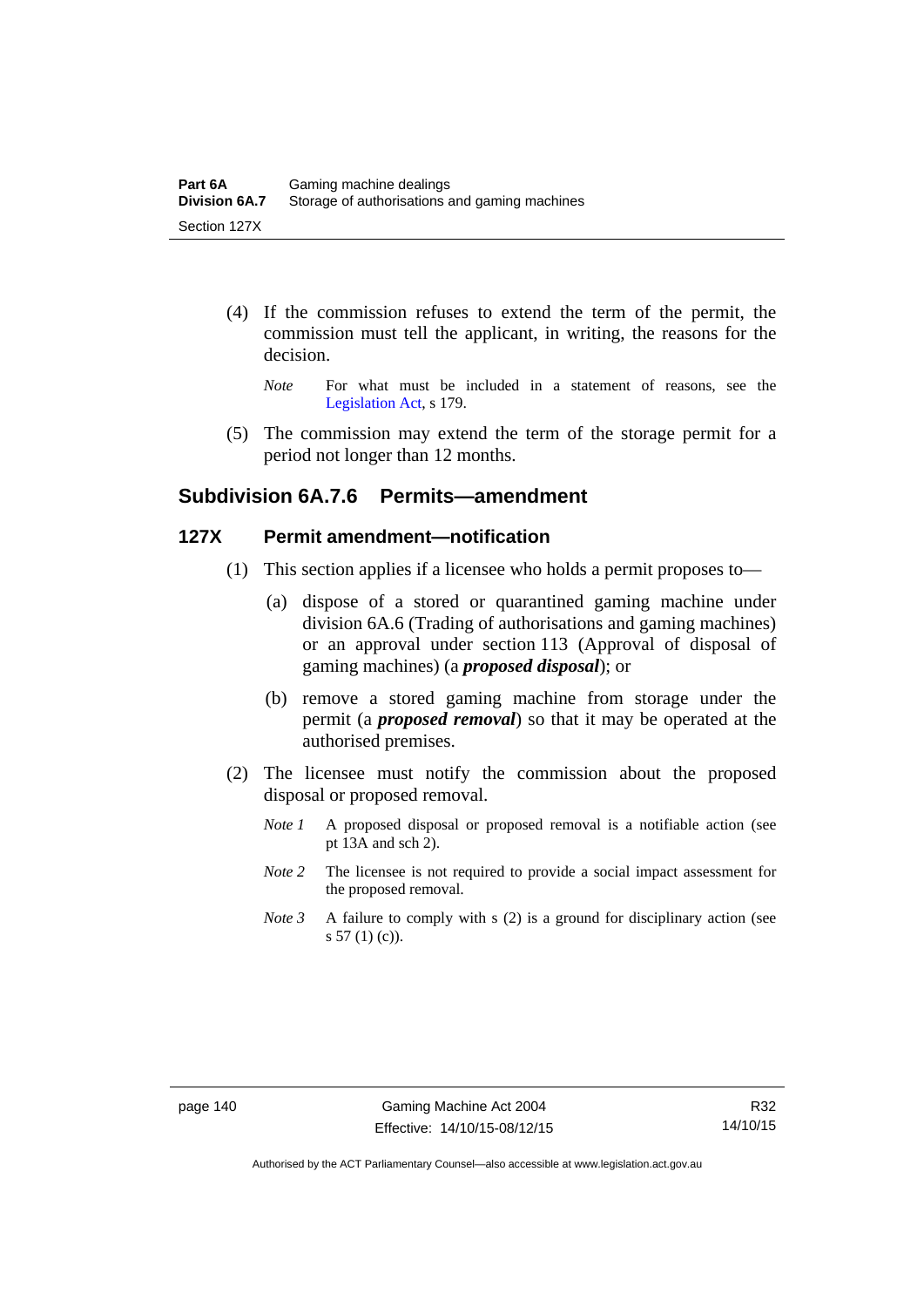### **127Y Permit amendment—decision**

The commission may amend a permit if the commission receives notification about a proposed disposal or proposed removal under section 127X, and any further information requested under section 173D (Notifiable actions), within the time required under section 173D.

# **127Z Permit amendment—commission's own initiative**

The commission may amend a permit on its own initiative to correct a mistake, error or omission on the permit.

# **127ZA Permit amendment—reissue of permit**

If the commission amends a permit under this division, the commission must give the licensee a new permit.

# **Subdivision 6A.7.7 Permits—trading authorisations under permits**

# **127ZB Trading authorisations under permits—procedure**

- (1) This section applies if a disposing licensee who holds a permit trades a stored or quarantined authorisation to an acquiring licensee under division 6A.6 (Trading of authorisations and gaming machines).
- (2) The disposing licensee must give the commission—
	- (a) details of the acquiring licensee; and
	- (b) written notice to—
		- (i) amend the disposing licensee's permit to remove references to the stored or quarantined authorisation and the gaming machine allowed under the authorisation; and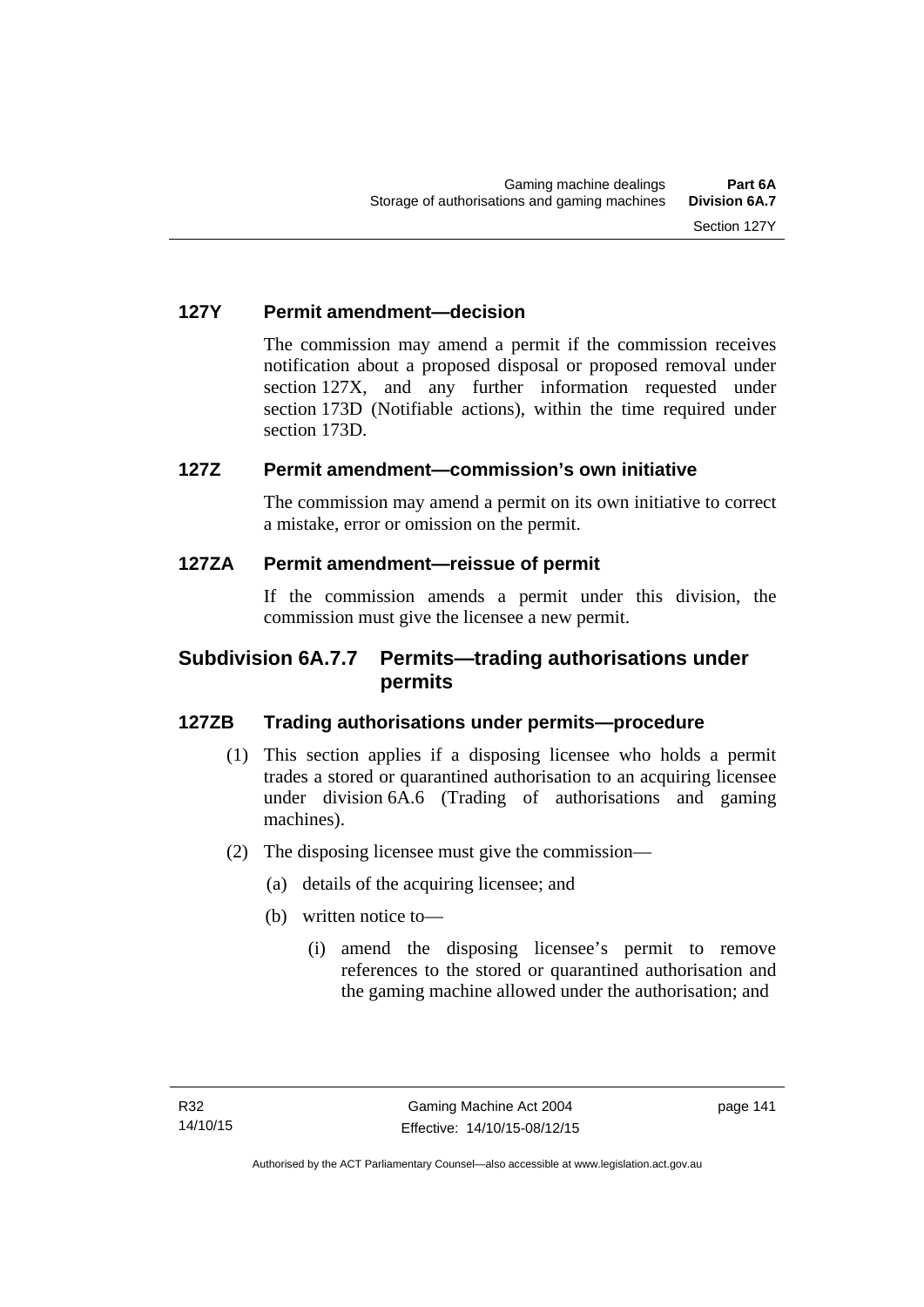- (ii) if the gaming machine is not being sold to the acquiring licensee—give the disposing licensee a storage permit for an interim purpose for the gaming machine.
- *Note 1* The trading of a stored or quarantined authorisation is a notifiable action (see pt 13A and sch 2).
- *Note 2* If a form is approved under the [Control Act,](http://www.legislation.act.gov.au/a/1999-46/default.asp) s 53D for this provision, the form must be used.
- *Note 3* A fee may be determined under s 177 for this provision.
- *Note 4* A failure to comply with this section is a ground for disciplinary action (see s 57 (1) (c)).

## **127ZC Trading authorisations under permits—decision on application by disposing licensee**

- (1) This section applies if the commission receives written notice from a disposing licensee under section 127ZB (2) for a storage permit for an interim purpose for a gaming machine to be disposed of under the trade mentioned in that section.
- (2) The commission must issue the storage permit to the disposing licensee.
- (3) The storage permit must be—
	- (a) in the form mentioned in section 127S (Permit—form); and
	- (b) subject to the conditions mentioned in section 127T (Permit conditions); and
	- (c) for a period not longer than 3 months.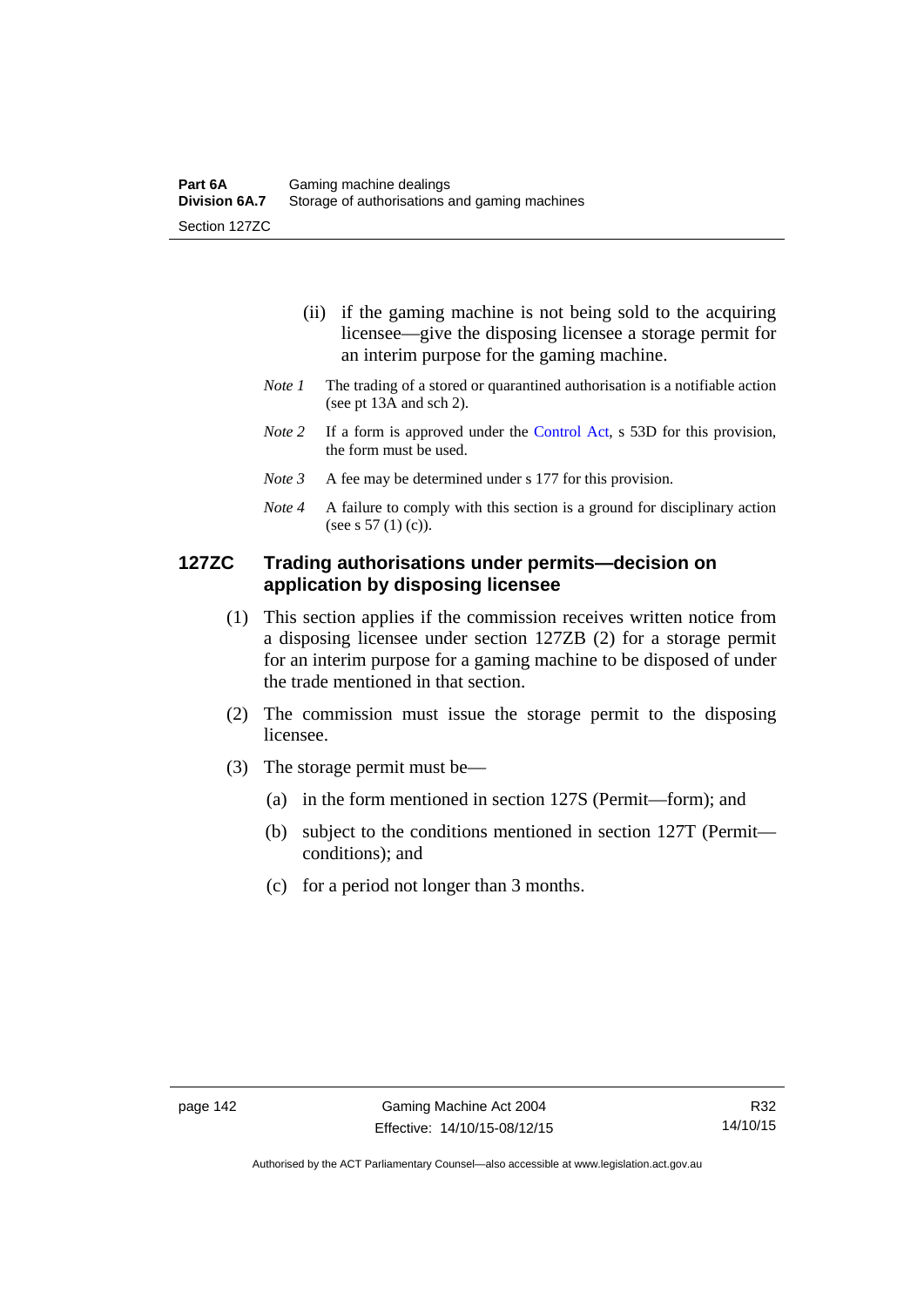# **127ZD Trading authorisations under permits—issue of permit to acquiring licensee**

- (1) This section applies if—
	- (a) the commission receives written notice from a disposing licensee under section 127ZB (2) (Trading authorisations under permits—procedure) in relation to the trade of an authorisation to an acquiring licensee; and
	- (b) the disposing licensee also trades the gaming machine allowed under the authorisation to the acquiring licensee.
- (2) If the disposing licensee holds a quarantine permit in relation to the gaming machine and authorisation, the commission must issue a quarantine permit to the acquiring licensee.
- (3) The term of the quarantine permit issued to the acquiring licensee must be equal to the time remaining on the quarantine permit under which the authorisation was previously stored.

# **Subdivision 6A.7.8 Permits—miscellaneous**

# **127ZE Gaming machines and authorisations under permits inspection**

 (1) The commission may, by written notice given to a licensee who holds a permit (an *inspection notice*), require the licensee to allow an authorised officer to inspect the gaming machines and authorisations (if any) under the permit, and the premises where the gaming machines and authorisations are stored, within a stated reasonable time.

*Note* A fee may be determined under s 177 for this provision.

- (2) The inspection notice must include a statement that—
	- (a) a failure to comply with the notice may be a ground for disciplinary action; and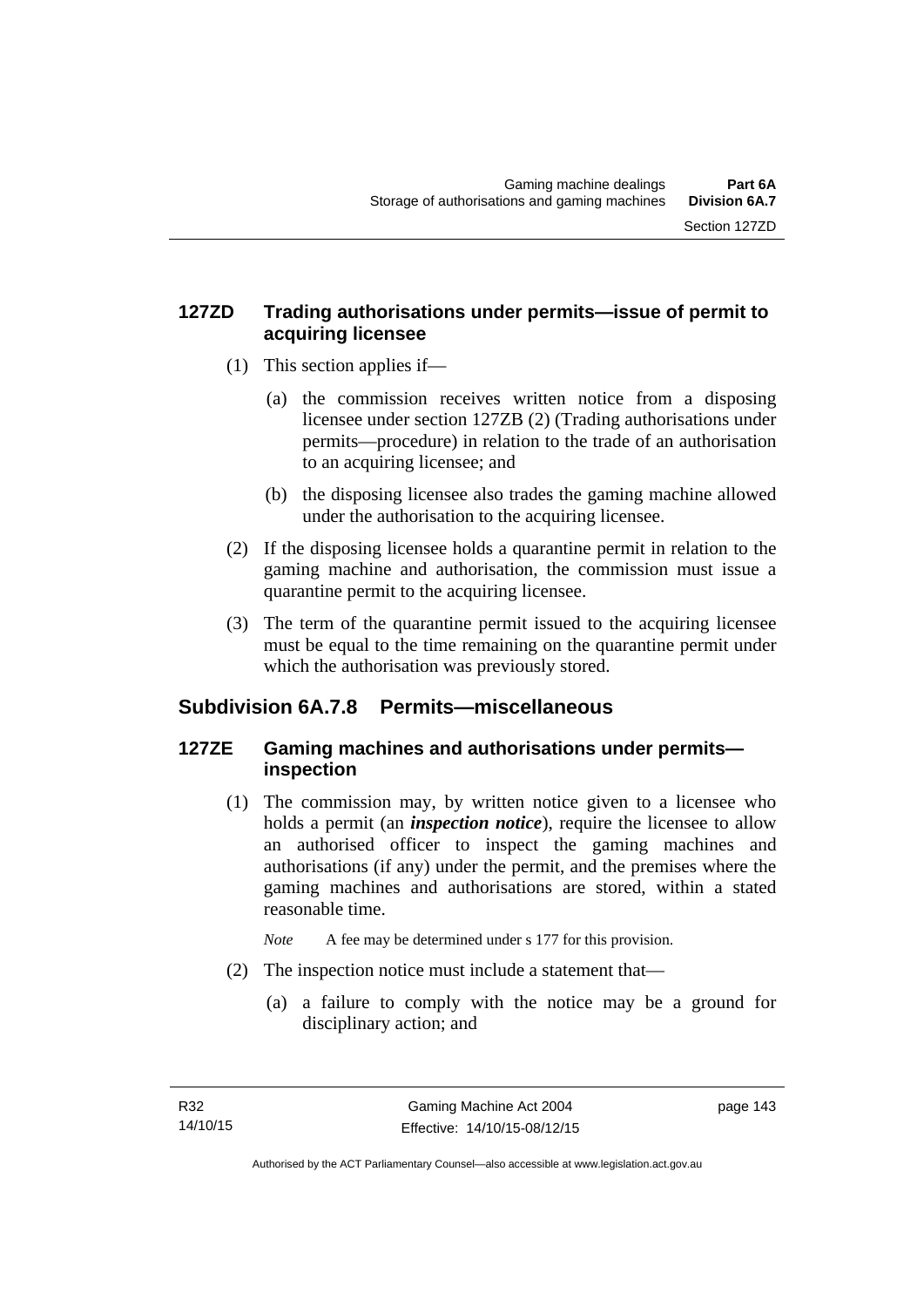- (b) the commission may exercise its powers under the [Control Act](http://www.legislation.act.gov.au/a/1999-46/default.asp) to undertake an inspection.
- *Note* The commission's powers of inspection under this section are in addition to the commission's powers of inspection under the [Control](http://www.legislation.act.gov.au/a/1999-46/default.asp)  [Act](http://www.legislation.act.gov.au/a/1999-46/default.asp) (see [Control Act](http://www.legislation.act.gov.au/a/1999-46/default.asp), pt 4).

#### **127ZF Storage of gaming machines and authorisations—rules**

- (1) The commission may determine rules about the following in relation to the storage of gaming machines and authorisations under a permit:
	- (a) the class of gaming machine to which the rules apply;
	- (b) the type of premises where gaming machines must be stored;
	- (c) the circumstances in which premises may be used for storing gaming machines for 2 or more licensees;
	- (d) the minimum standard for security arrangements and safeguards for storing gaming machines under a permit;
	- (e) who may have access to a gaming machine stored under a permit;
	- (f) who is to be responsible for the storage of gaming machines under a permit;
	- (g) the records that must be kept for gaming machines and authorisations under a permit;
	- (h) the procedures for enabling the commission to inspect premises where gaming machines are stored.
- (2) A determination is a disallowable instrument.
	- *Note* A disallowable instrument must be notified, and presented to the Legislative Assembly, under the [Legislation Act.](http://www.legislation.act.gov.au/a/2001-14)

Authorised by the ACT Parliamentary Counsel—also accessible at www.legislation.act.gov.au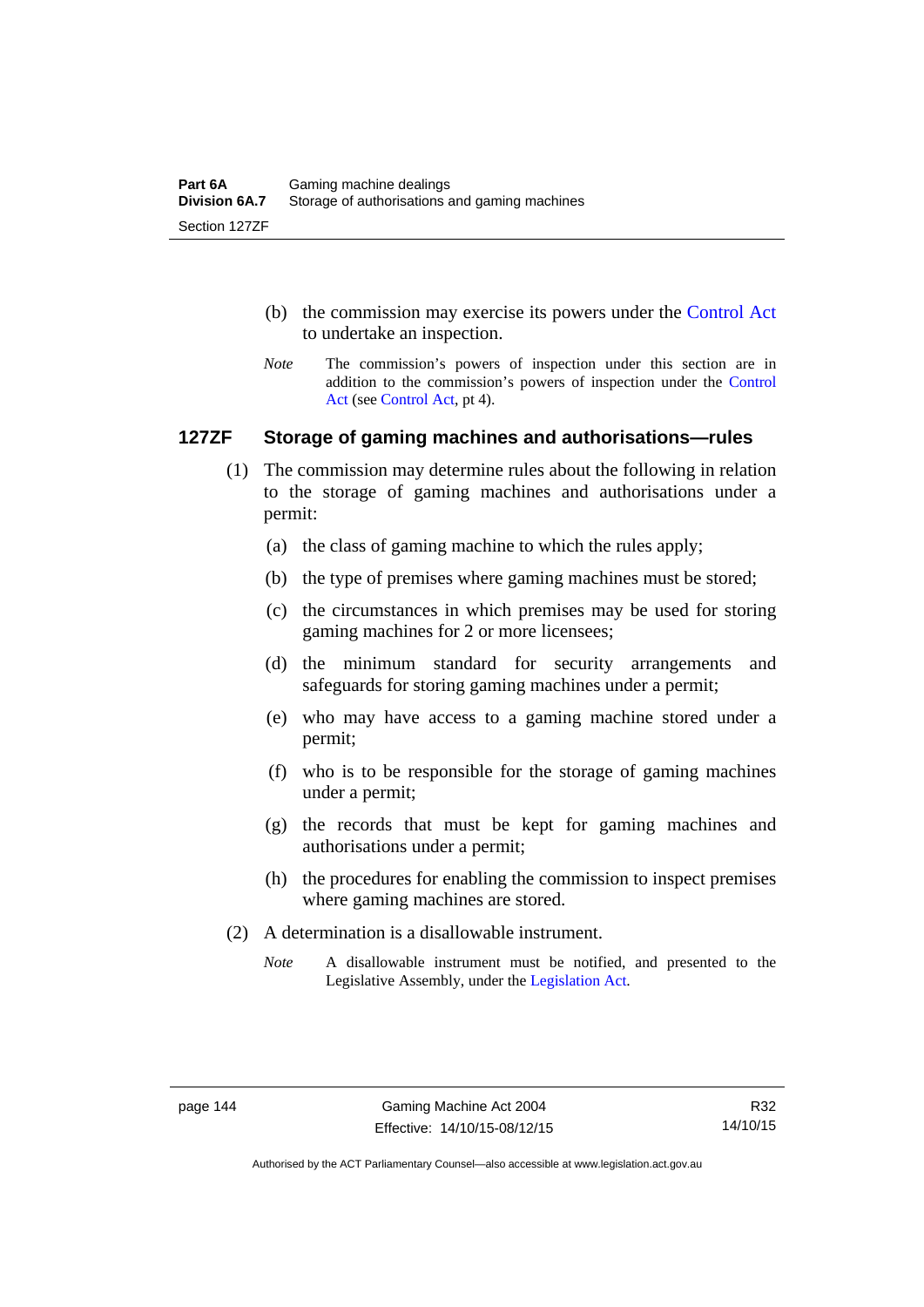# **Part 7 Regulation of gaming machines generally**

# **128 Machine access generally**

- (1) A person commits an offence if—
	- (a) the person maintains an authorised gaming machine on authorised premises; and
	- (b) the person is not an approved supplier or approved technician.

Maximum penalty: 50 penalty units.

(2) An offence against this section is a strict liability offence.

#### **129 Interference with gaming machines**

(1) A person commits an offence if the person recklessly interferes with the operation of a gaming machine.

Maximum penalty: 100 penalty units, imprisonment for 1 year or both.

 (2) A person commits an offence if the person inserts into a gaming machine anything other than a coin, note or token of the kind stated on the gaming machine.

Maximum penalty: 100 penalty units, imprisonment for 1 year or both.

 (3) A person commits an offence if the person does anything intended to interfere with a gaming machine in a way that causes the machine to yield a reward less than or greater than the percentage payout under the licence in relation to that machine.

Maximum penalty: 100 penalty units, imprisonment for 1 year or both.

page 145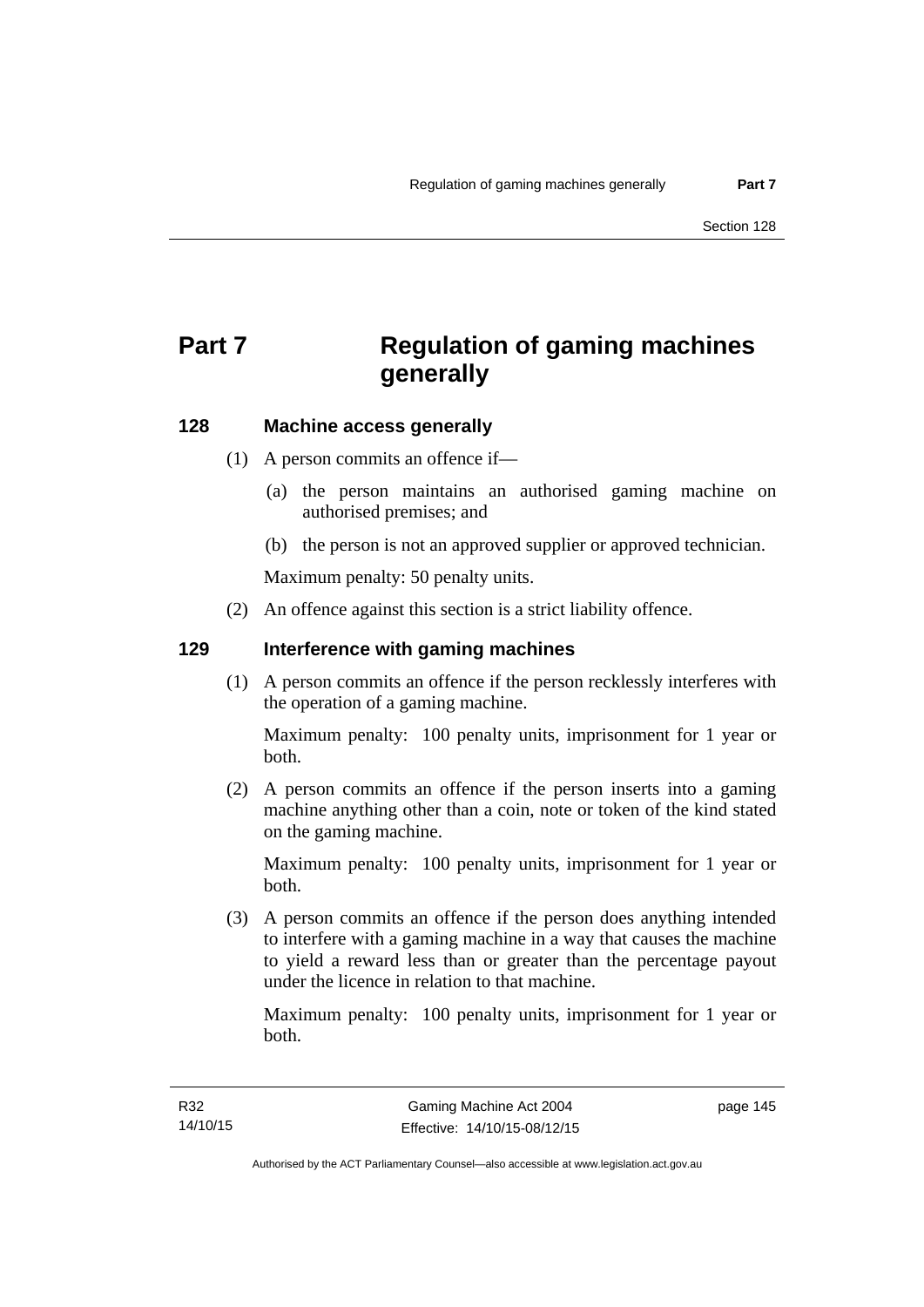(4) A person commits an offence if the person does anything intended to render a gaming machine, either temporarily or otherwise, incapable of forming a winning combination.

Maximum penalty: 100 penalty units, imprisonment for 1 year or both.

 (5) Subsection (1) does not apply in relation to anything done honestly for the maintenance of a gaming machine by an approved supplier, approved technician or authorised officer.

#### **130 Opening computer cabinets**

- (1) A person commits an offence if the person—
	- (a) opens the computer cabinet in a gaming machine; and
	- (b) is not an approved supplier, approved technician or authorised officer.

Maximum penalty: 50 penalty units.

(2) An offence against this section is a strict liability offence.

## **131 Rendering gaming machines inoperable on authorisation ceasing to be in force**

If an authorisation certificate for authorised premises ceases to be in force, the commission must ensure that each gaming machine on the authorised premises is inoperable—

- (a) if the authorisation certificate ceased to be in force under section 64 (2) (Cancellation of authorisation certificate because of cancellation etc of general and on licences) or because the certificate expired—until the gaming machines are removed from the authorised premises; or
	- *Note* Section 64 (2) provides that a person's authorisation certificate for premises is cancelled if the person's general or on licence for the premises is not renewed.

R32 14/10/15

Authorised by the ACT Parliamentary Counsel—also accessible at www.legislation.act.gov.au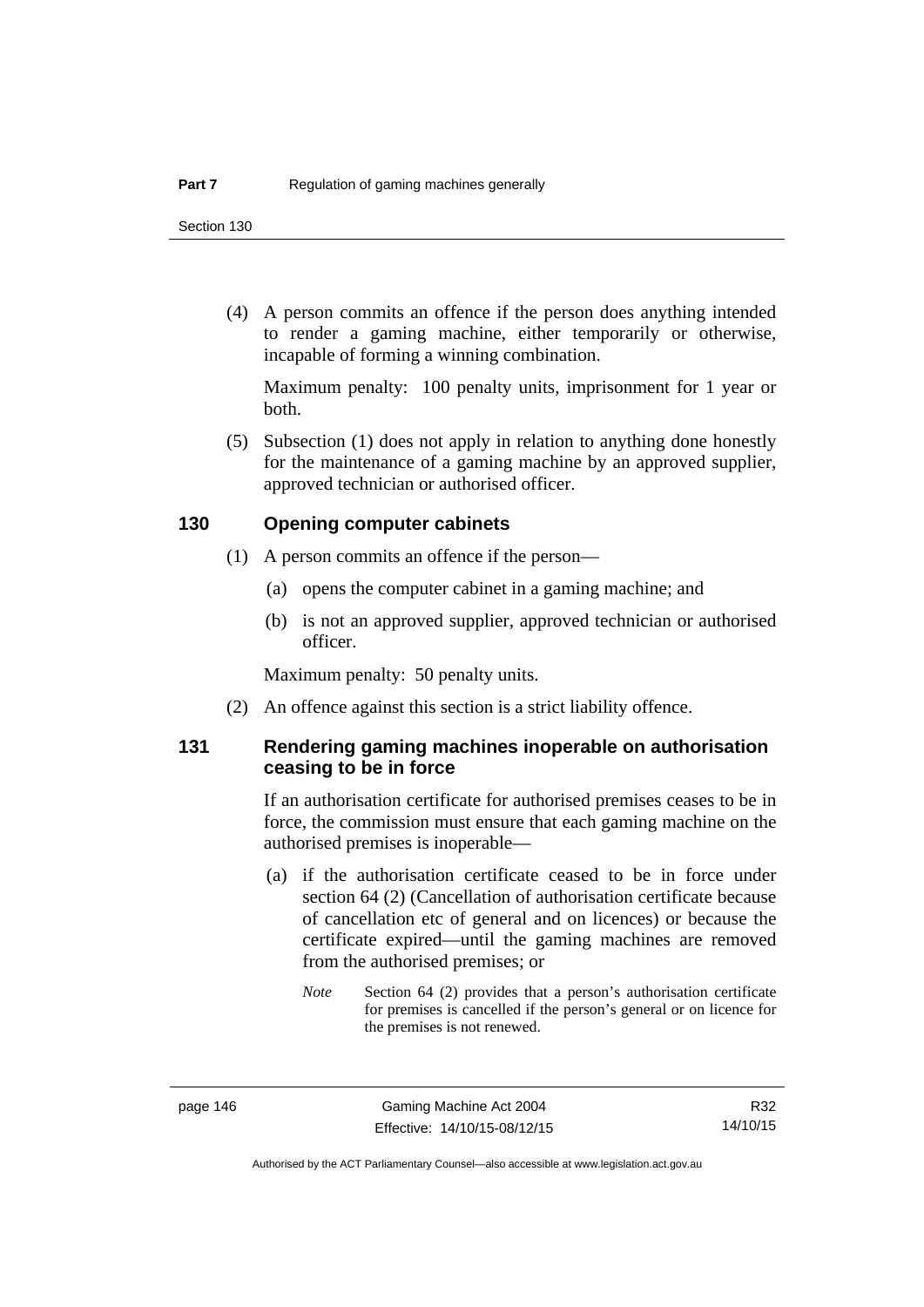- (b) if the authorisation certificate for the premises is suspended during the suspension; or
- (c) if the authorisation certificate for the premises has been cancelled—until the first of the following happens:
	- (i) the gaming machines are removed from the authorised premises;
	- (ii) the decision of the commission to cancel the authorisation certificate is set aside on an application for review of the decision; or
- (d) if the authorisation certificate for the premises ceased to be in force under section 64 (3)—until the first of the following happens:
	- (i) the gaming machines are removed from the premises;
	- (ii) the authorisation certificate is taken to be in force again under section 64 (4).
	- *Note* Section 64 (3) provides that a person's authorisation certificate for premises is cancelled if the person's general or on licence for the premises is cancelled.

### **132 Removal of gaming machines from premises**

- (1) This section applies to a person who held a licence or authorisation certificate that has ceased to be in force, other than a person whose licence or authorisation certificate is suspended.
- (2) The person commits an offence if, at the end of the required period, a gaming machine that was allowed to be operated under the authorisation certificate is on the premises for which the certificate was issued.

Maximum penalty: 50 penalty units.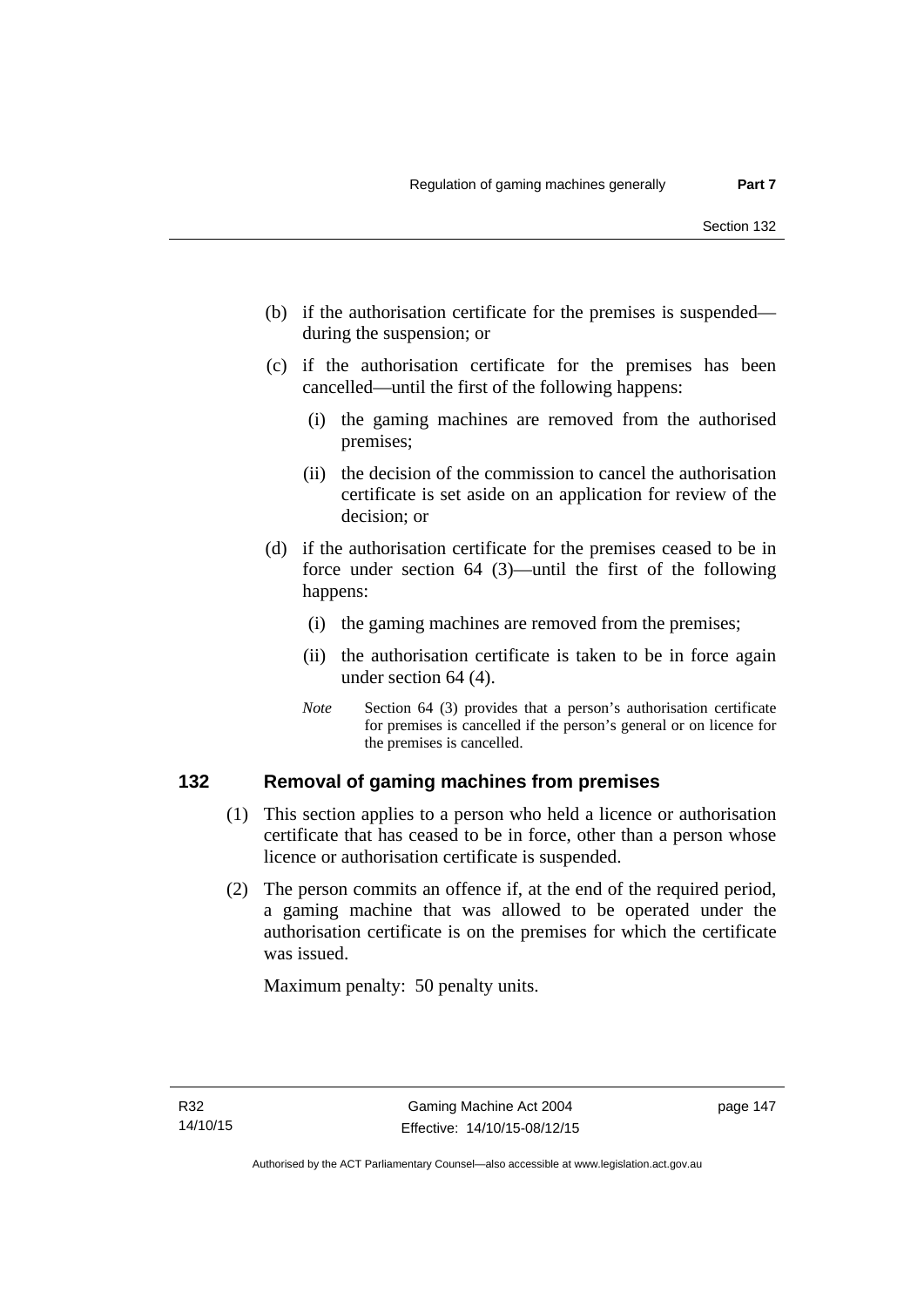Section 132

(3) In this section:

*relevant decision* means the decision of the commission (if any) because of which the licence or authorisation certificate ceased to be in force.

#### *required period* means—

- (a) 2 weeks after the day—
	- (i) the licence or authorisation certificate ceases to be in force; or
	- (ii) if an application for review of the relevant decision may be made but is not made—the time for applying for review of the decision ends; or
	- (iii) if an application is made to review the relevant decision the application is withdrawn, dismissed or decided; or
- (b) any further period the commission, whether before or after the end of the period, in writing, approves.

Authorised by the ACT Parliamentary Counsel—also accessible at www.legislation.act.gov.au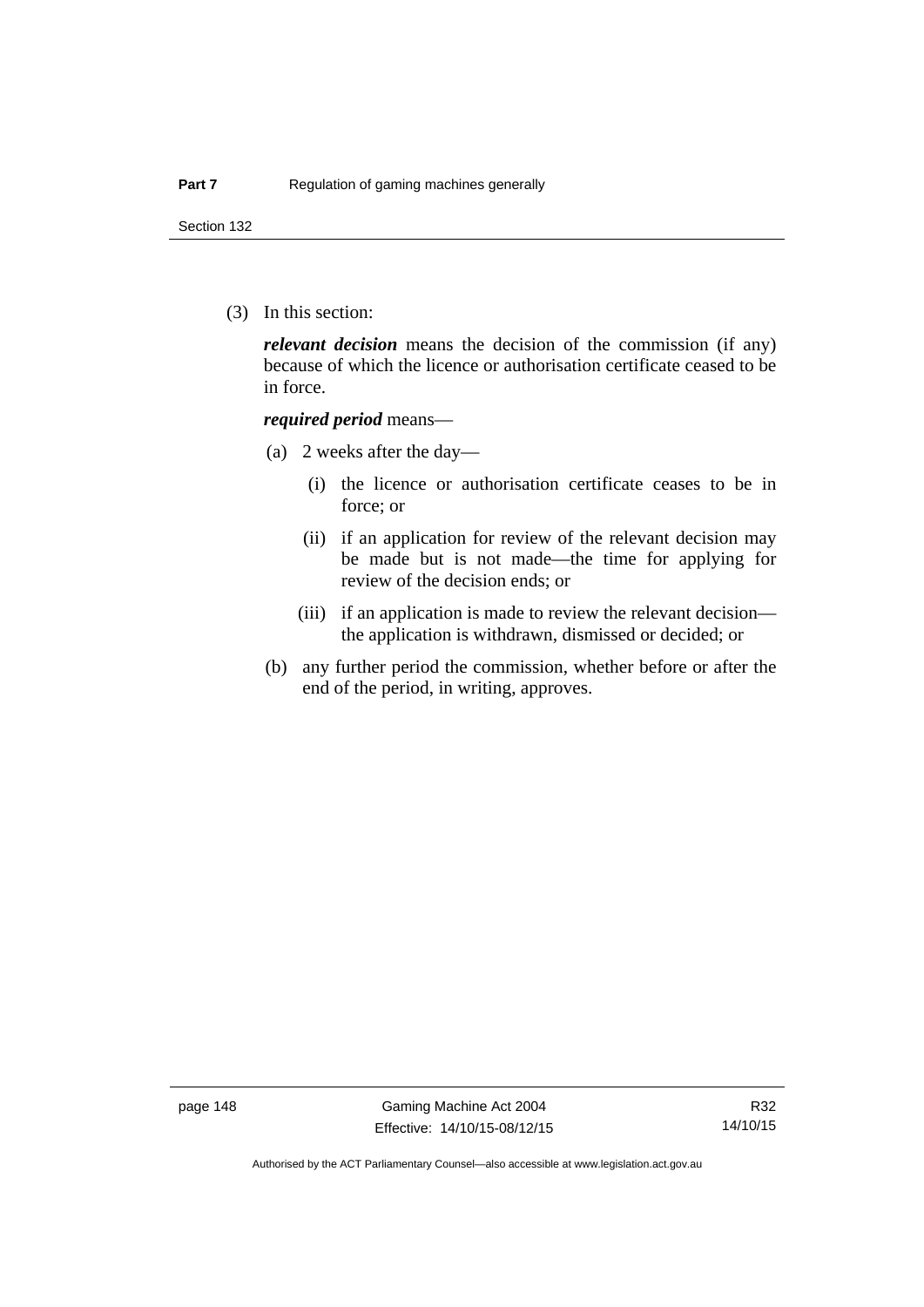# **Part 8 Linked-jackpot arrangements**

### **133 Operation of linked-jackpot arrangements**

A person commits an offence if—

- (a) the person operates a linked-jackpot arrangement between gaming machines; and
- (b) the arrangement is not approved under section 134 or by a multi-user permit.

Maximum penalty: 50 penalty units, imprisonment for 6 months or both.

### **134 Single-user approval for linked-jackpot arrangements**

- (1) A licensee may apply in writing to the commission for approval to operate a linked-jackpot arrangement between gaming machines operated under an authorisation certificate held by the licensee.
	- *Note 1* If a form is approved under the [Control Act,](http://www.legislation.act.gov.au/a/1999-46) s 53D for an application, the form must be used.
	- *Note 2* A fee may be determined under s 177 for this provision.
- (2) The application must include details of each event by reference to which linked jackpots are to be payable under the proposed arrangement.
- (3) The commission must approve the linked-jackpot arrangement if—
	- (a) each gaming machine proposed to be linked under the proposed arrangement—
		- (i) is operated under a single authorisation certificate held by the applicant; and
		- (ii) is the same class; and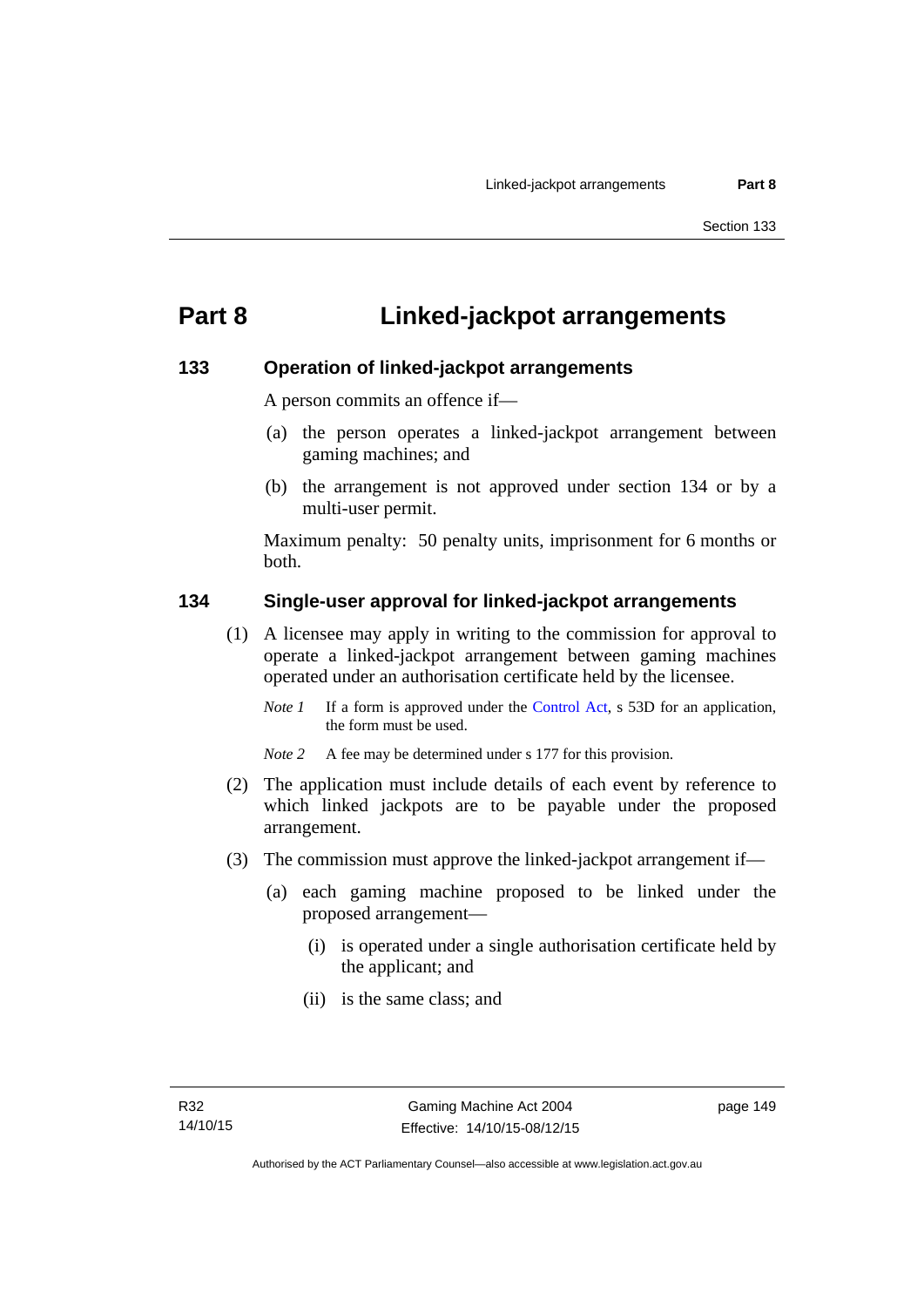Section 135

- (iii) offers the same chance of winning linked jackpots as each other gaming machine in the arrangement, if played with the same stakes; and
- (b) the financial and operational aspects of the proposed arrangement are in accordance with the regulation; and
- (c) the commission is satisfied, on reasonable grounds, that the proposed arrangement is satisfactory, having regard to the interests of the people playing the machines in the proposed linked-jackpot arrangement.
- (4) It is a condition of an approval under this section that—
	- (a) each gaming machine in the linked-jackpot arrangement displays at all times a sign stating clearly—
		- (i) that the gaming machine is part of a linked-jackpot arrangement with other gaming machines on the authorised premises; and
		- (ii) the percentage of the turnover of the gaming machine set aside for the payment of linked jackpots; and
	- (b) linked jackpots be payable for the approved arrangement by reference to the event or events set out in the application for approval for the arrangement.

# **135 Issue of multi-user permits**

- (1) A person (including a person other than a licensee) may apply in writing to the commission for a permit (a *multi-user permit*) to operate a linked-jackpot arrangement between gaming machines operated under 2 or more authorisation certificates.
	- *Note 1* If a form is approved under the [Control Act,](http://www.legislation.act.gov.au/a/1999-46) s 53D for an application, the form must be used.
	- *Note* 2 A fee may be determined under s 177 for this provision.

R32 14/10/15

Authorised by the ACT Parliamentary Counsel—also accessible at www.legislation.act.gov.au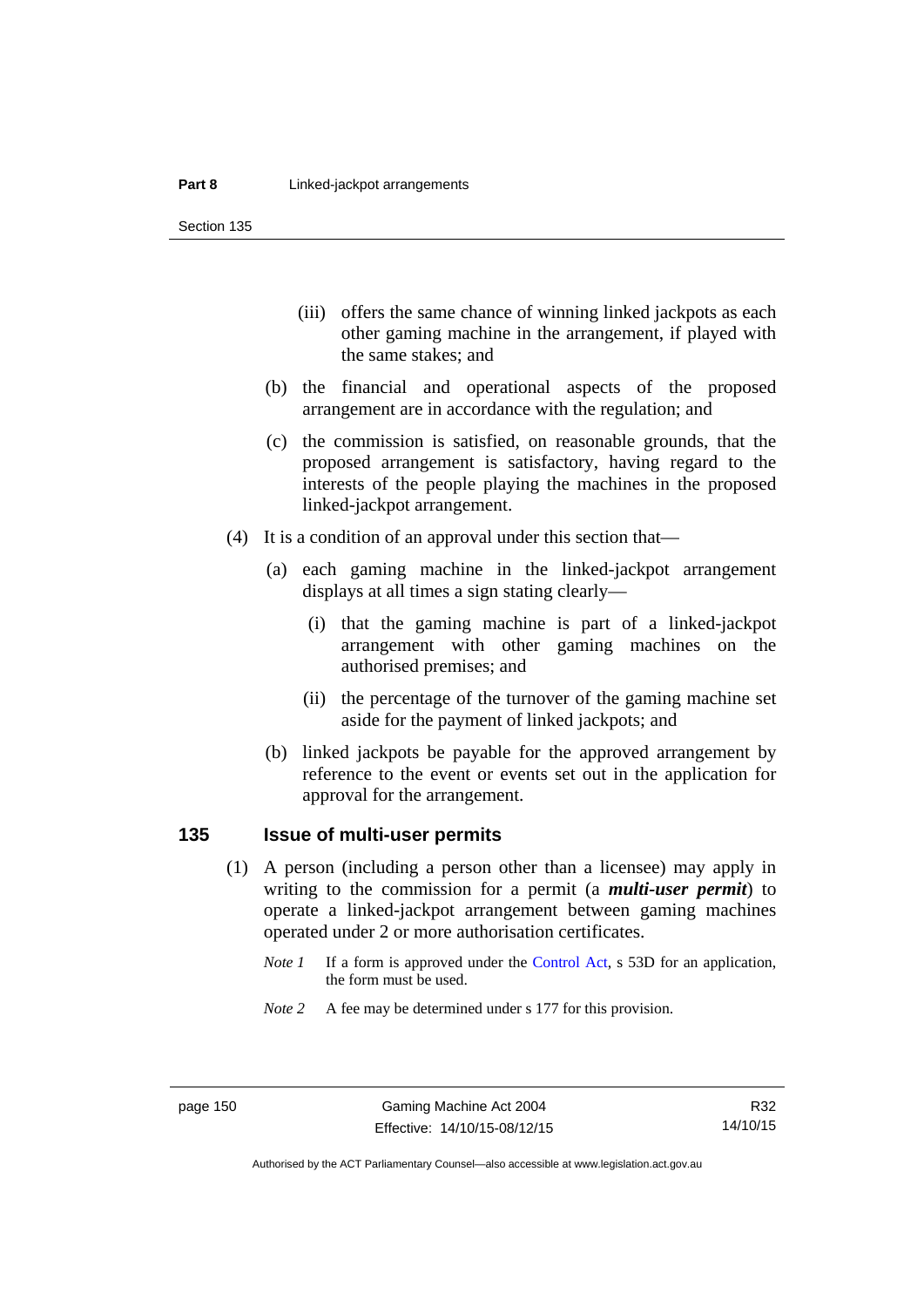- (2) The application must include details of the event or events by reference to which linked jackpots are to be payable under the proposed arrangement.
- (3) The commission must issue the multi-user permit if—
	- (a) the commission is satisfied, on reasonable grounds, that the applicant is an eligible person; and
	- (b) each licensee consents to the arrangement; and
	- (c) each gaming machine proposed to be linked under the proposed arrangement—
		- (i) is the same class; and
		- (ii) offers the same chance of winning linked jackpots as each other gaming machine in the arrangement, if played with the same stakes; and
	- (d) the financial and operational aspects of the proposed arrangement is in accordance with the regulation; and
	- (e) the commission is satisfied, on reasonable grounds, that the proposed arrangement is satisfactory, having regard to the interests of the people playing the gaming machines in the proposed arrangement.
- (4) A multi-user permit must state—
	- (a) the full name and address of the permit-holder; and
	- (b) the gaming machines in the linked-jackpot arrangement for which the permit is issued, and the authorised premises where they are situated; and
	- (c) the conditions to which the permit is subject.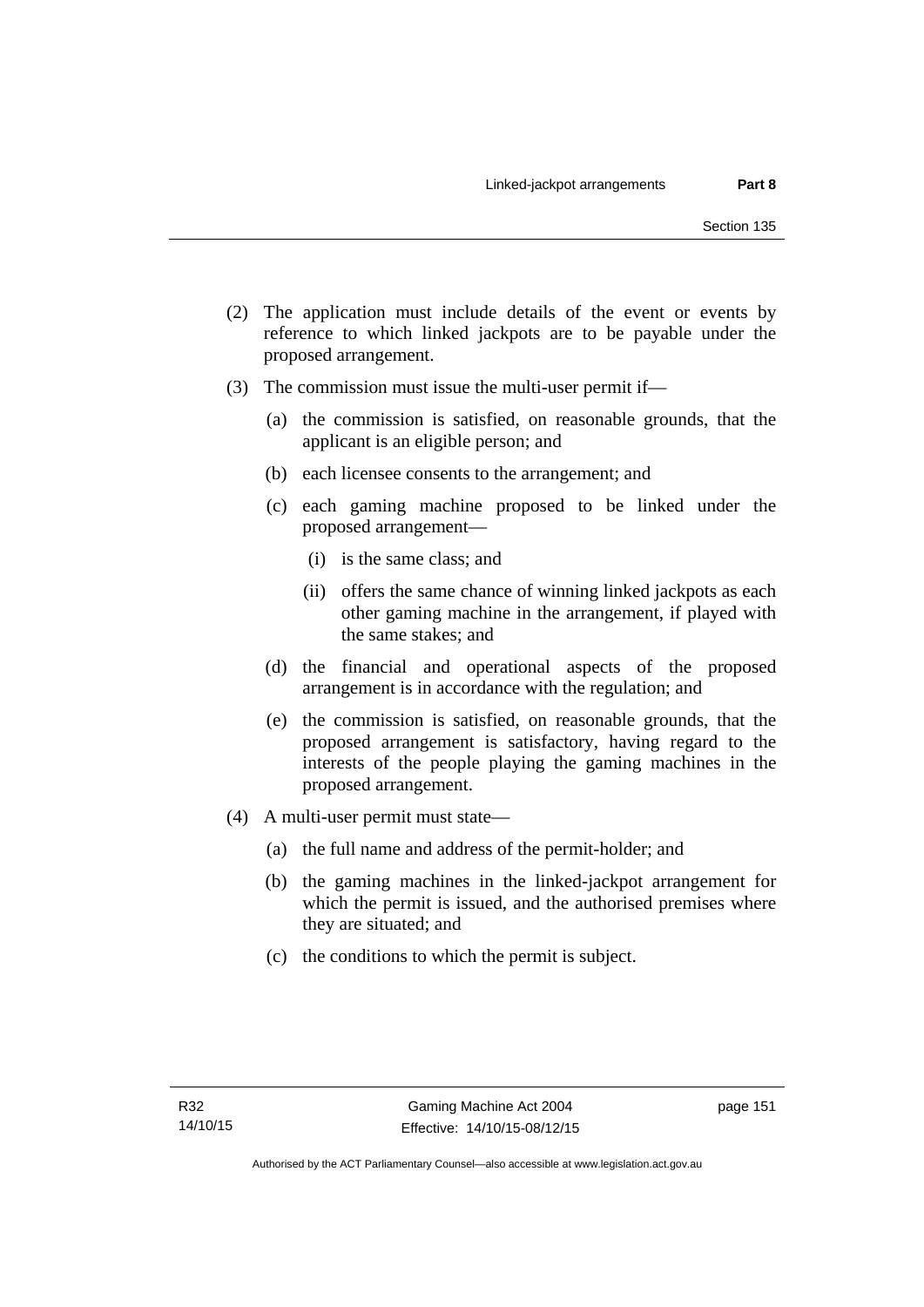#### **Part 8 Linked-jackpot arrangements**

Section 136

#### **136 Conditions on multi-user permits**

- (1) A multi-user permit is subject to the following conditions:
	- (a) each gaming machine in a linked-jackpot arrangement under the permit displays at all times a sign stating clearly—
		- (i) that the gaming machine is part of a linked-jackpot arrangement with gaming machines on different authorised premises; and
		- (ii) the percentage of the turnover of the gaming machine set aside for the payment of linked jackpots;
	- (b) linked jackpots are payable under the arrangement by reference to the event or events set out in the application for the permit for the arrangement;
	- (c) the financial and operational aspects of the arrangement must not be amended without the commission's approval under section 138;
	- (d) if the permit-holder is a corporation—the permit-holder must give written notice to the commission stating any of the following changes in relation to the corporation within 1 week after the day of the change:
		- (i) a person becoming an influential person for the corporation;
		- (ii) a substantial change in the relationship of an influential person to the corporation;
		- (iii) a person ceasing to be an influential person for the corporation.
- (2) The commission may put any other reasonable condition on a multiuser permit that the commission considers appropriate, having regard to the interests of the people playing the gaming machines in each linked-jackpot arrangement under the permit.

R32 14/10/15

Authorised by the ACT Parliamentary Counsel—also accessible at www.legislation.act.gov.au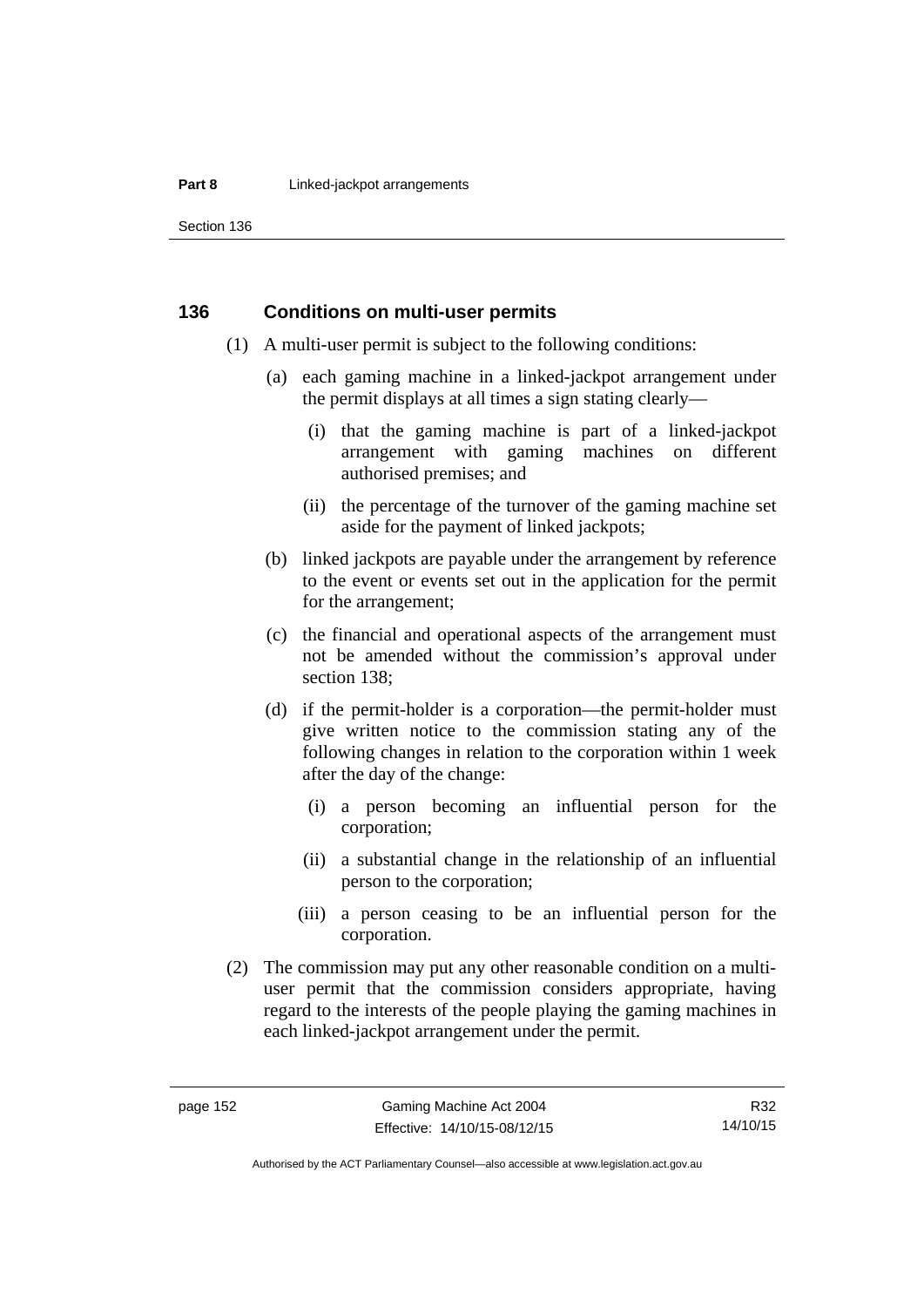# **137 Term of multi-user permits**

A multi-user permit is for the period (of up to 3 years) stated in the permit.

# **138 Amendment of multi-user permits in interest of users**

- (1) The commission may amend a condition of a multi-user permit on its own initiative if satisfied that it is appropriate to amend the condition, having regard to the interests of the people playing the gaming machines in the linked-jackpot arrangement under the permit.
- (2) The amendment takes effect on the date stated in the notice of the decision on the amendment given to the permit-holder by the commission.

# **139 Amendment of multi-user permit on request**

- (1) This section applies if a multi-user permit-holder applies in writing to the commission for an amendment of the permit to—
	- (a) reduce the number of gaming machines in a linked-jackpot arrangement, or terminate a linked-jackpot arrangement; or
	- (b) increase the number of gaming machines in a linked-jackpot arrangement under the permit; or
	- (c) include a new linked-jackpot arrangement under the permit; or
	- (d) include gaming machines on other authorised premises in a linked-jackpot arrangement; or
	- (e) amend a condition on the permit.
	- *Note* A fee may be determined under s 177 for this provision.
- (2) The commission must amend the multi-user permit, or refuse to amend the permit.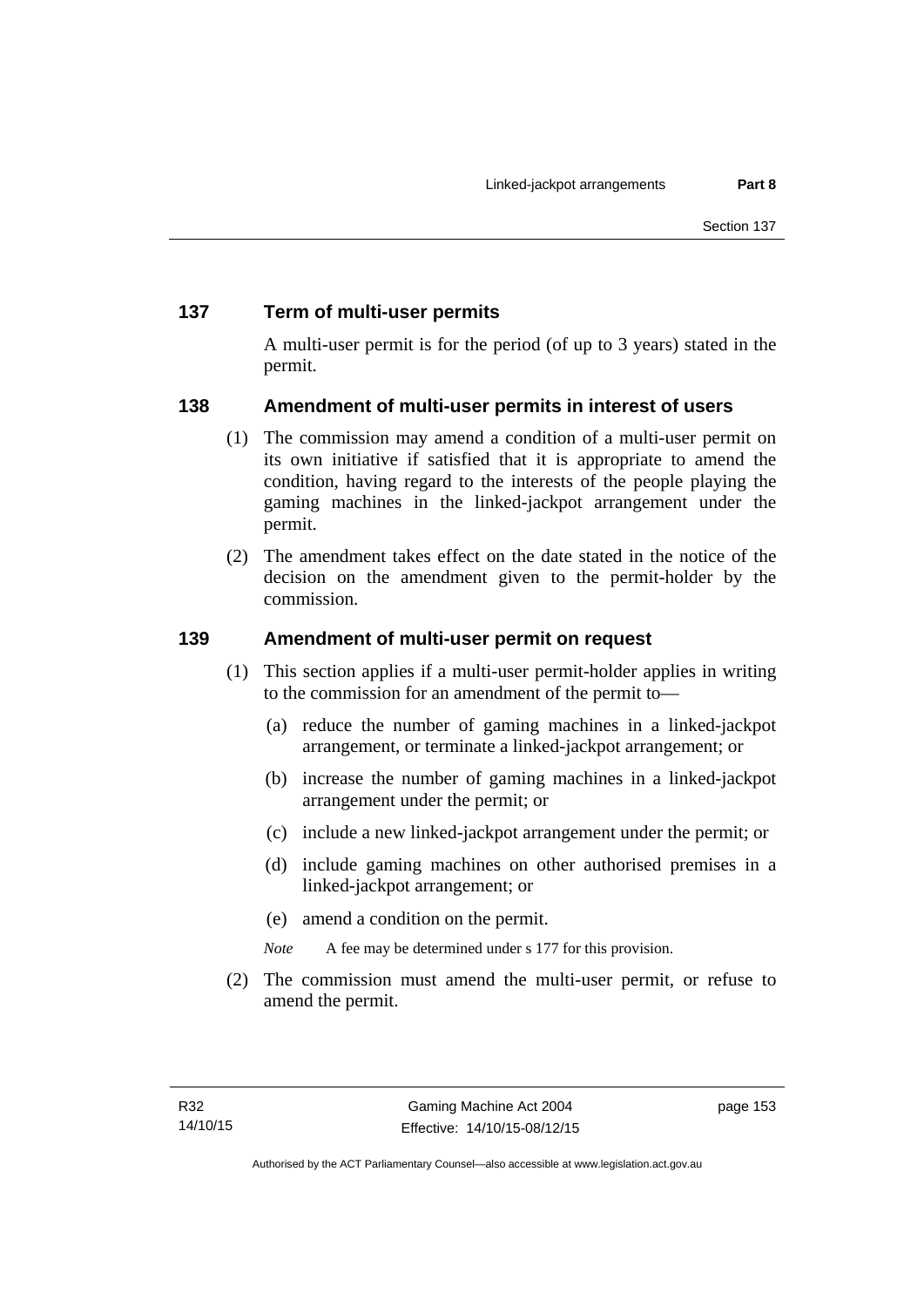Section 139

- (3) The commission must not amend the multi-user permit unless satisfied—
	- (a) if an additional gaming machine is proposed to be included in a linked-jackpot arrangement—that the additional machine—
		- (i) is the same class as the other gaming machines in the arrangement; and
		- (ii) offers the same chance of winning linked jackpots as each other gaming machine in the arrangement, if played with the same stakes; and
	- (b) if a new linked-jackpot arrangement is proposed to be included under a permit—that each gaming machine to be linked—
		- (i) is the same class; and
		- (ii) offers the same chance of winning linked jackpots as each other gaming machine in the arrangement, if played with the same stakes; and
	- (c) if gaming machines on other authorised premises are proposed to be included in a linked-jackpot arrangement (whether or not the arrangement is an existing arrangement)—that the financial and operational aspects of the arrangement are in accordance with the regulation; and
	- (d) that the proposed amendment is satisfactory, having regard to the interests of the people playing the gaming machines in each proposed linked-jackpot arrangement.
- (4) The amendment takes effect on the date stated in the notice of the decision on the amendment given to the permit-holder by the commission.

Authorised by the ACT Parliamentary Counsel—also accessible at www.legislation.act.gov.au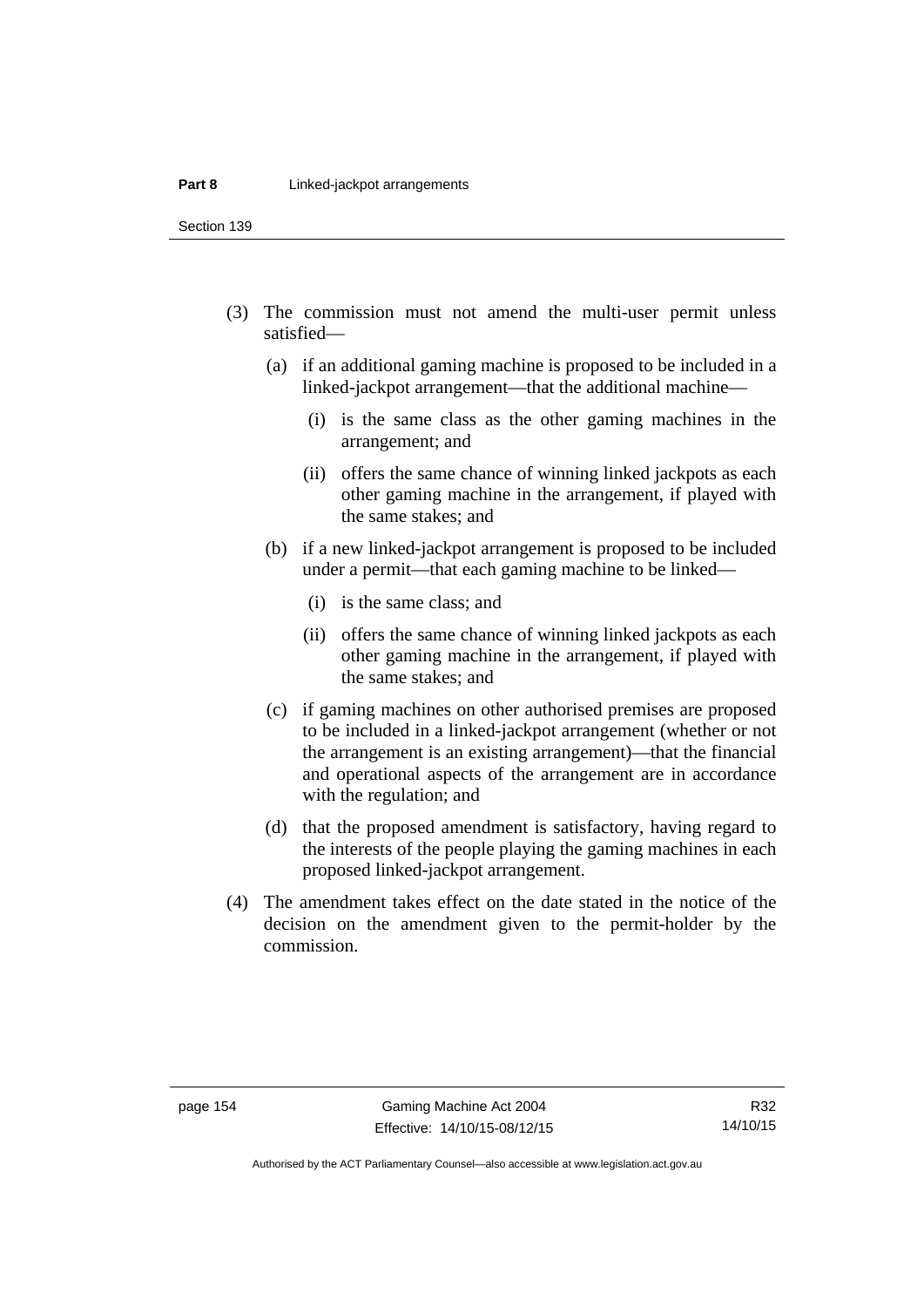# **140 Amendment of financial and operational aspects of multiuser permits**

- (1) This section applies if a multi-user permit-holder applies in writing to the commission for an amendment of a financial or operational aspect of a linked-jackpot arrangement under a multi-user permit.
- (2) The commission must amend the multi-user permit, or refuse to amend the permit.
- (3) The commission must amend the multi-user permit in accordance with the application if—
	- (a) the financial and operational aspects of the arrangement, as proposed to be amended, are in accordance with the regulation; and
	- (b) the commission is satisfied that the proposed amendment is satisfactory, having regard to the interests of the people playing the gaming machines in the arrangement.

# **141 Transfer of multi-user permits**

- (1) The holder of a multi-user permit and a person (the *proposed permit-holder*) to whom the permit is proposed to be transferred may apply jointly in writing to the commission for transfer of the permit.
- (2) The commission must transfer the permit to the proposed permitholder if satisfied on reasonable grounds that the proposed permitholder is an eligible person.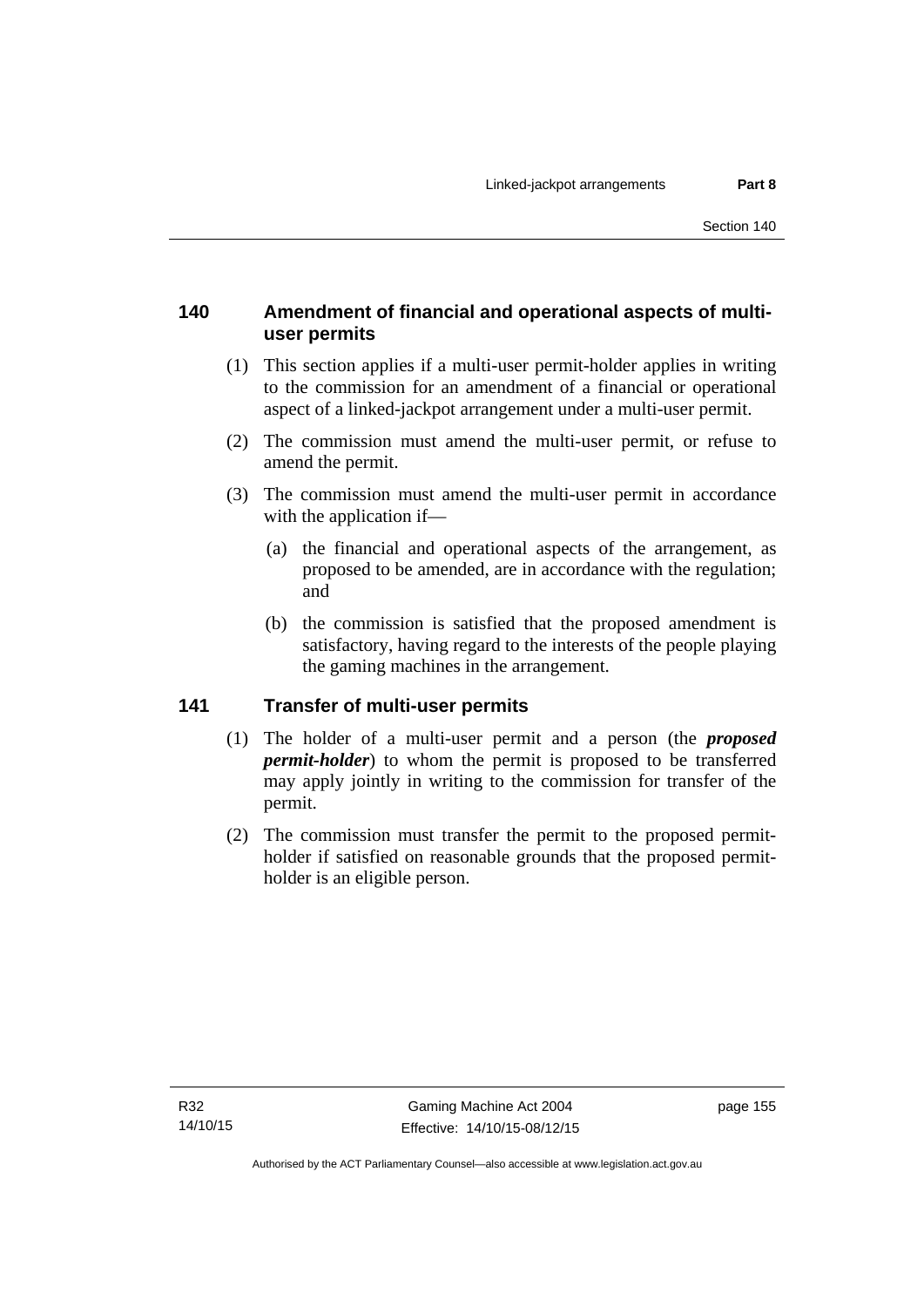Section 142

### **142 Surrender of multi-user permits**

- (1) This section applies to a multi-user permit-holder if the permitholder does not owe the Territory an amount under this Act.
- (2) The multi-user permit-holder may surrender the permit by—
	- (a) giving the commission a written notice stating that the permitholder surrenders the permit; and
	- (b) returning the permit to the commission.
- (3) The surrender of the multi-user permit takes effect 4 weeks after the day the notice under subsection (2) (a) is given to the commission or, if the notice states a later date of effect, that date.

#### **143 Unclaimed jackpots**

- (1) This section applies if an amount won under a linked-jackpot arrangement approved under section 134 for a licensee or permitted under section 135 is not claimed within 1 year after the day it is won.
- (2) The amount is forfeited to the Territory.
- (3) After the amount is forfeited, the winner of the amount—
	- (a) is not entitled to recover the amount from the licensee or permit-holder; and
	- (b) is entitled to recover the amount from the Territory within 6 years after the day the person wins the amount; and
	- (c) is not entitled to recover interest on the amount from the Territory.

Authorised by the ACT Parliamentary Counsel—also accessible at www.legislation.act.gov.au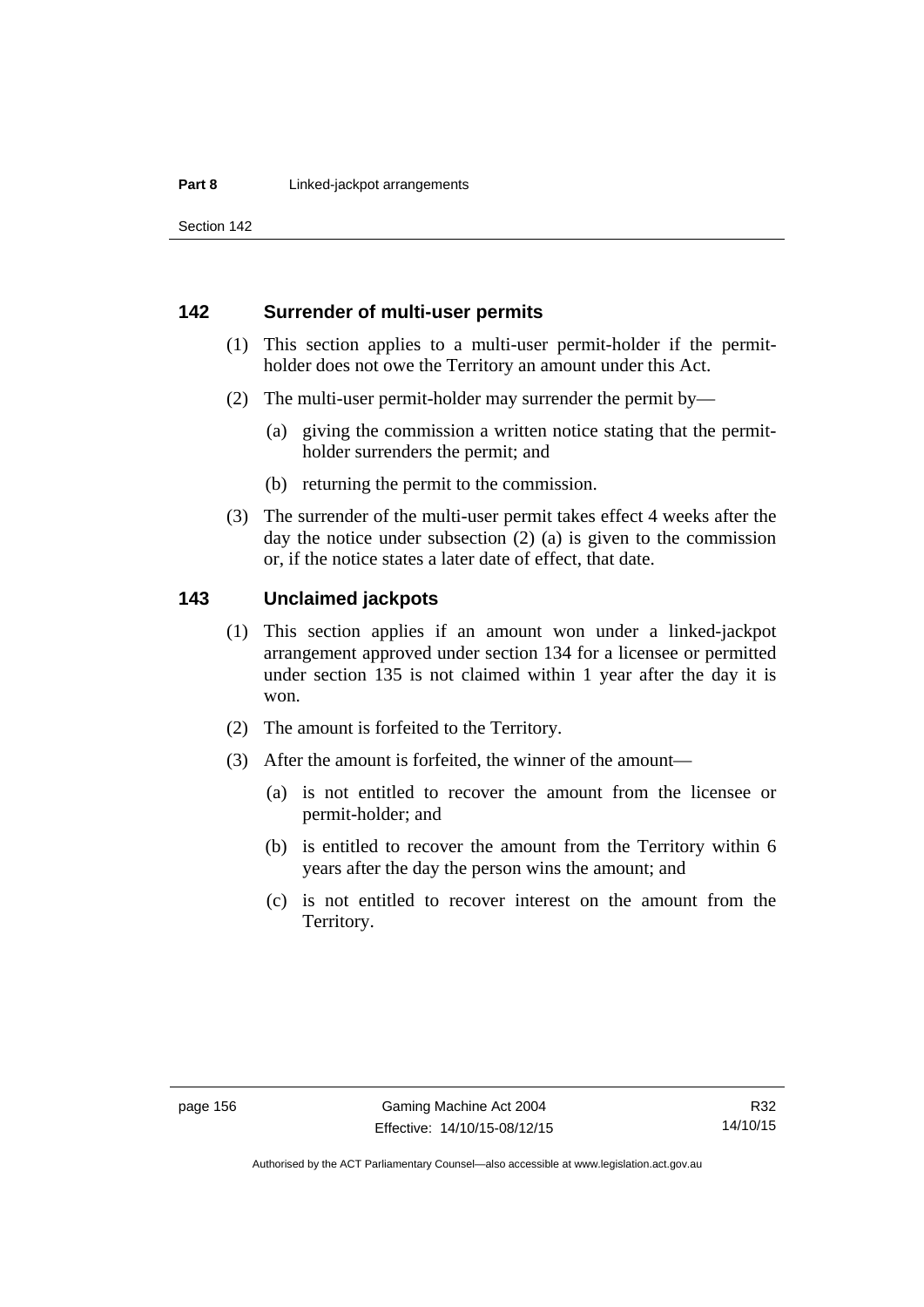## **144 Undisbursed jackpots**

 (1) This section applies if an amount available for allocation as a prize in a linked-jackpot arrangement approved under section 134 or a multi-user permit has not been won, and cannot be won because the approval or permit for the arrangement has been cancelled or surrendered.

*Note* A permit may be cancelled under pt 4 (see s 62).

- (2) The commission may approve an arrangement for the redistribution of the amount as a prize, or an addition to another jackpot, if satisfied that the arrangement is fair.
- (3) However, the amount is a debt owing to the Territory if—
	- (a) the person who held the approval or permit has stopped operating gaming machines; or
	- (b) an approval under subsection (2) has not been given for an arrangement 4 weeks after the day the approval under section 134 or permit is cancelled or surrendered.
- (4) The commission must extend the 4-week period mentioned in subsection (3) (b) if satisfied that the extension is needed for a good reason.
	- *Note* The commission may extend the period even if it has ended (see [Legislation Act,](http://www.legislation.act.gov.au/a/2001-14) s 151C).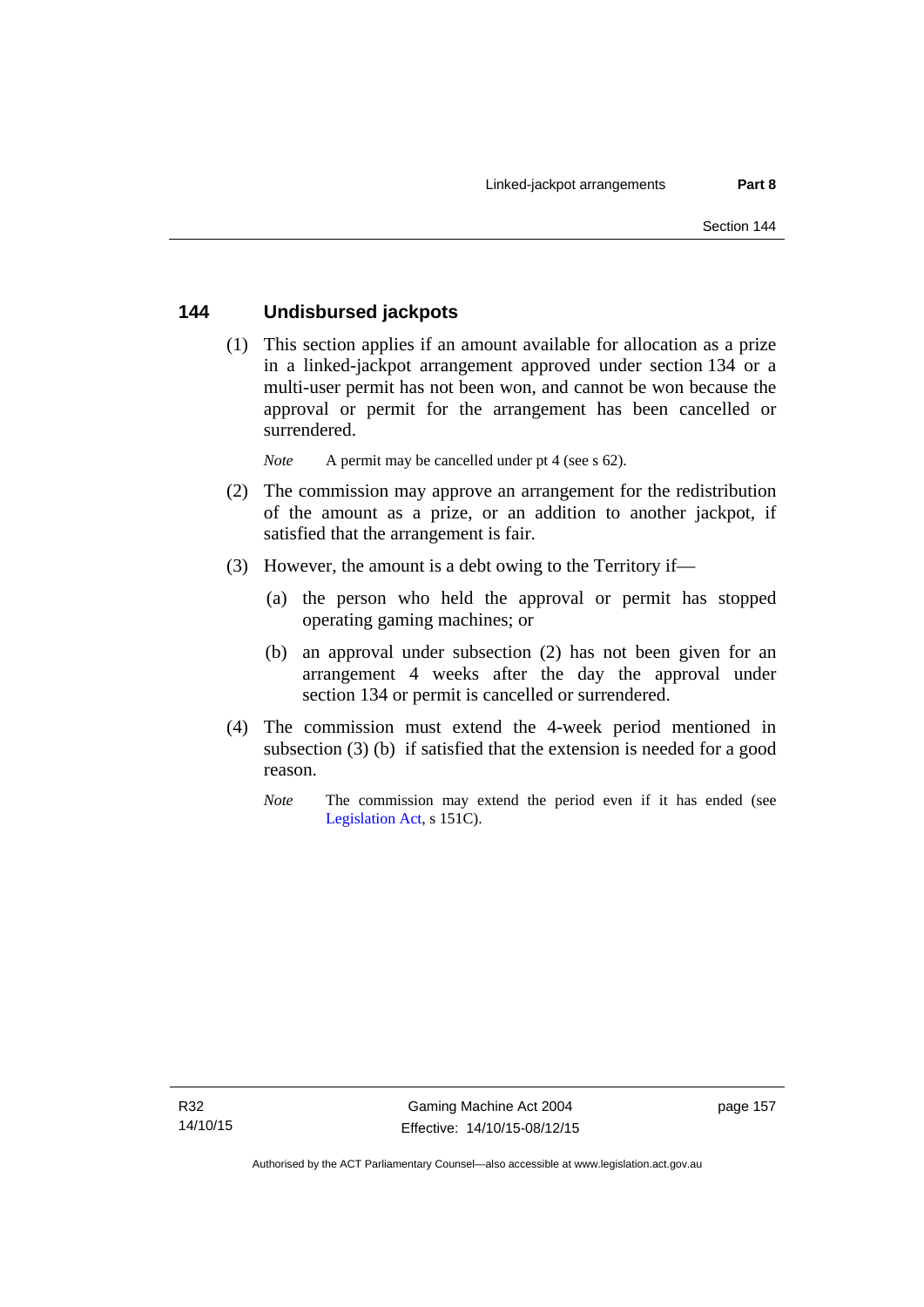#### **Part 9** Club administration

Section 144A

# **Part 9 Club administration**

#### **144A Definitions—pt 9**

In this part:

*associated organisation declaration* means a declaration under section 147 (Associated organisations—declaration) that an entity is an associated organisation for a club.

*warning notice*, for an associated organisation—see section 147B (1).

# **145 Eligible objects**

- (1) An object of a club is an *eligible object* if—
	- (a) it furthers or promotes—
		- (i) recreation; or
		- (ii) social, religious, political, literary, scientific, artistic, sporting or athletic purposes; or
		- (iii) cultural or educational purposes; or
	- (b) it is approved by the commission; or
	- (c) it is substantially the same as an object mentioned in paragraph (a) or (b).
- (2) An approval under subsection (1) (b) is a disallowable instrument.
	- *Note* A disallowable instrument must be notified, and presented to the Legislative Assembly, under the [Legislation Act.](http://www.legislation.act.gov.au/a/2001-14)

#### **146 Eligible clubs**

A club is an *eligible club* if—

(a) the club is incorporated in the ACT; and

R32 14/10/15

Authorised by the ACT Parliamentary Counsel—also accessible at www.legislation.act.gov.au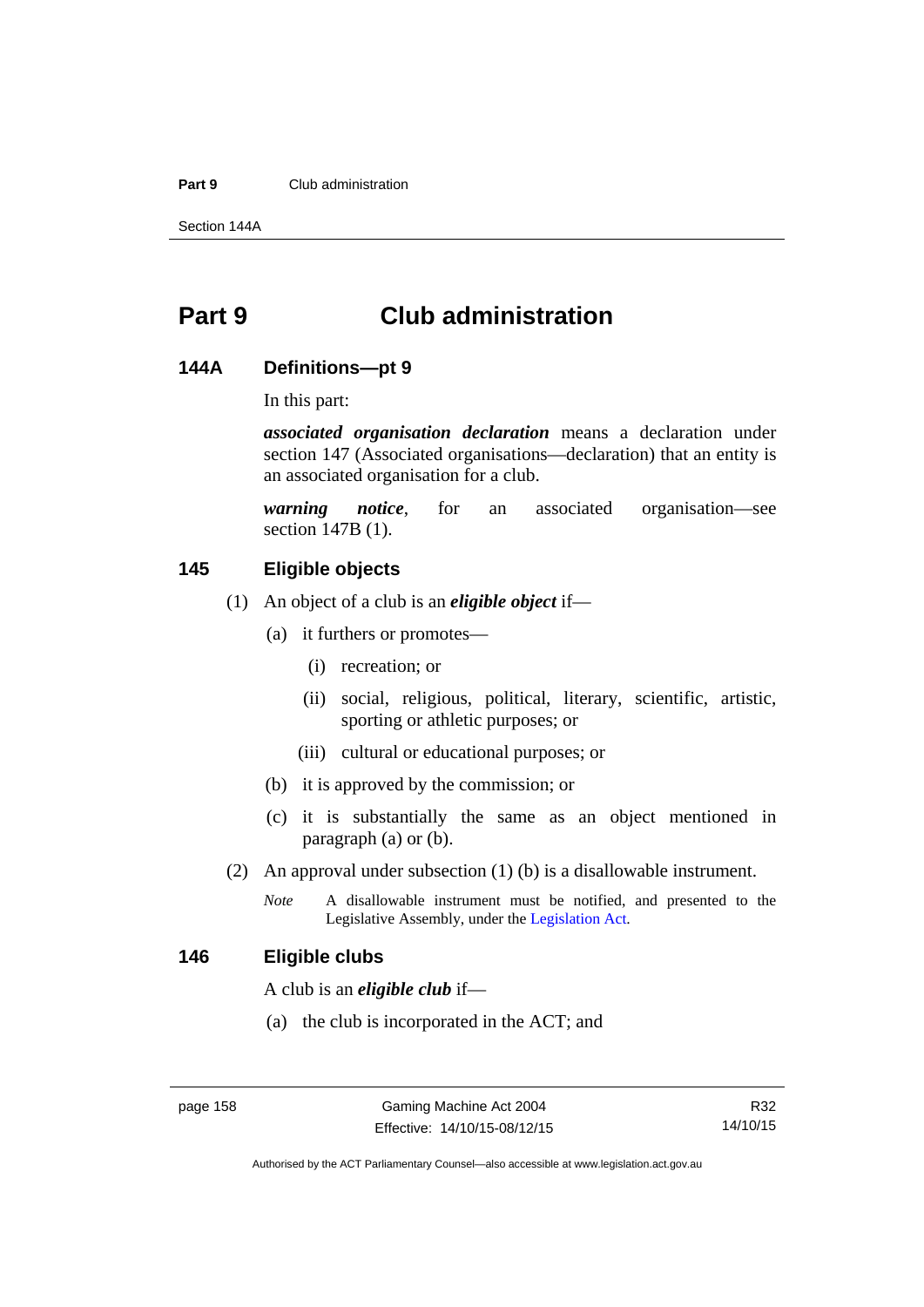- (b) the club's statement of objects—
	- (i) includes eligible objects; and
	- (ii) indicates that the eligible objects together make up the main part of its objects; and
- (c) the club is conducted mainly to achieve eligible objects; and
- (d) the rules of the club—
	- (i) are in accordance with the regulation; and
	- (ii) are consistent with the licence and authorisation certificate conditions under part 3; and
	- (iii) do not prohibit the playing of games of chance for money on the club premises; and
- (e) the club has at least 300 voting members; and
- (f) the number of life members of the club is not more than 5% of the number of voting members of the club; and
- (g) the premises occupied by the club, and the facilities and property of the club, are kept and maintained for the benefit of members generally.

### **147 Associated organisations—declaration**

- (1) The commission may, in writing, declare that an entity is an associated organisation for a club.
- (2) However, the commission may make a declaration (an *associated organisation declaration*) for an entity only if satisfied that—
	- (a) it is associated with the club; and
	- (b) it is not carried on for profit or gain to its members or anyone else; and
	- (c) it does not have the power to remove a director from the club's board; and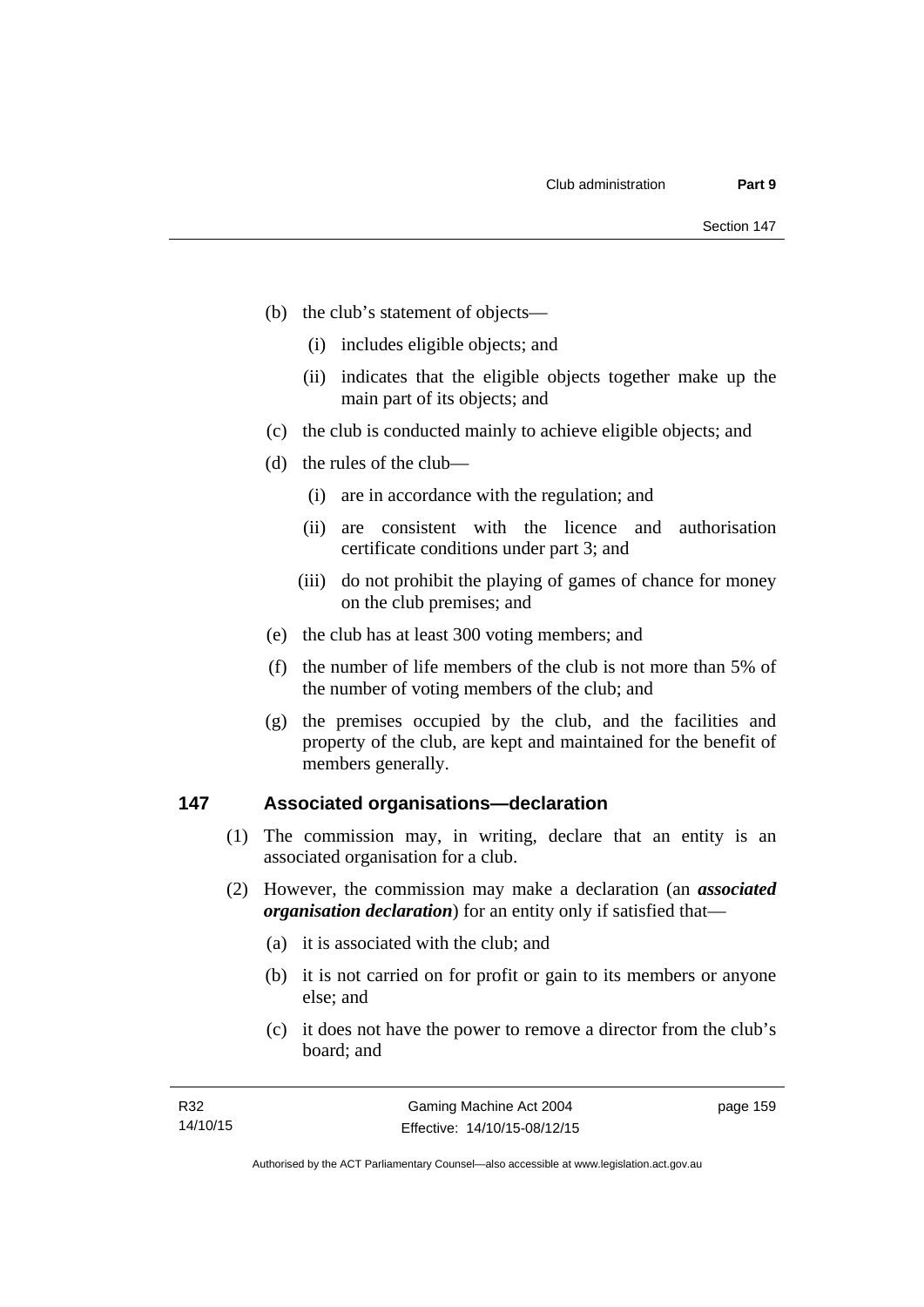#### **Part 9** Club administration

Section 147A

- (d) it is incorporated or a registered party; and
- (e) its statement of objects—
	- (i) includes eligible objects; and
	- (ii) indicates that the eligible objects together make up the main part of its objects; and
- (f) it is conducted mainly to achieve eligible objects; and
- (g) declaration of the entity as an associated organisation—
	- (i) would not cause the club to stop being conducted mainly to achieve eligible objects; and
	- (ii) would help the club to achieve its eligible objects.
- (3) In this section—
	- (a) a reference to the *statement of objects* of an entity incorporated under the [Corporations Act](http://www.comlaw.gov.au/Series/C2004A00818) is a reference to its memorandum; and
	- (b) a reference to an *eligible object* of an entity that is not a club is a reference to an object that would be an eligible object if the entity were a club.

#### **147A Associated organisation declaration—condition**

It is a condition of an associated organisation declaration that the entity declared to be an associated organisation for a club—

- (a) continually meets each requirement for the declaration; and
	- *Note* For the requirements for the declaration of an entity as an associated organisation for a club—see s 147 (2).
- (b) continues not to do anything that would, if the commission were considering whether to declare the entity as an associated organisation for a club, cause the commission to refuse to make the declaration; and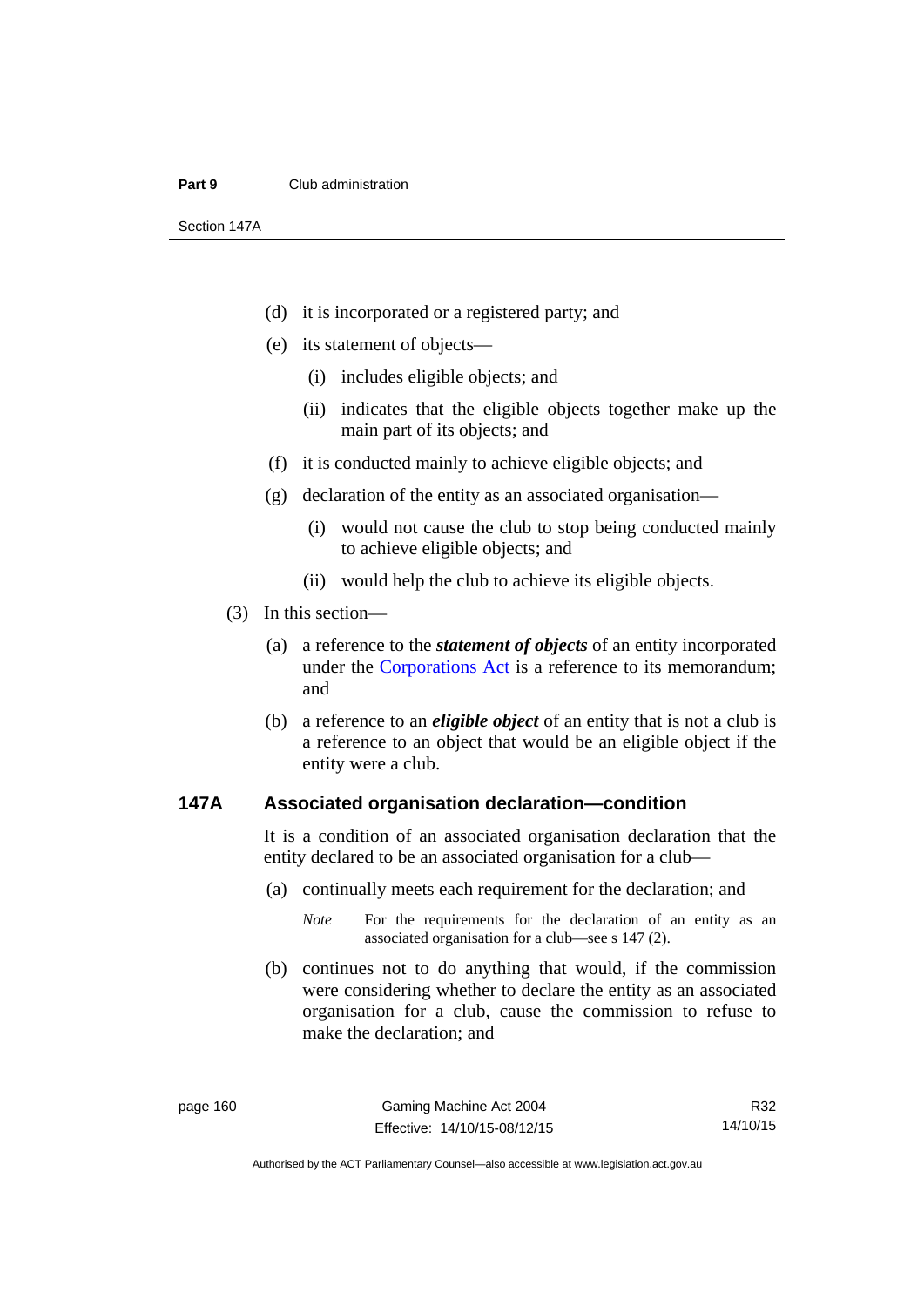- (c) does not attempt to remove a director (including do anything a purpose of which is to remove a director) from the club's board.
- *Note 1* The [Control Act,](http://www.legislation.act.gov.au/a/1999-46) s 22 provides that the commission may, for a purpose related to the administration or enforcement of a gaming law, require a person to give or produce to the commission the things mentioned in that section.
- *Note 2* The [Control Act](http://www.legislation.act.gov.au/a/1999-46), s 23 provides that an authorised officer may enter and inspect the premises of an associated organisation at any reasonable time to do the things mentioned in that section.

#### **147B Associated organisation—warning notice**

- (1) If the commission is satisfied on reasonable grounds that an entity declared to be an associated organisation for a club has stopped meeting a requirement for the associated organisation declaration, the commission may give the entity a notice (a *warning notice*).
- (2) A warning notice given to the entity must—
	- (a) state that the commission is not satisfied that the entity is meeting a requirement for the associated organisation declaration; and
	- (b) tell the entity that the entity may, within 3 weeks after the day the entity is given the notice (or a longer period stated in the notice), give a written response to the commission about the notice.

## **147C Associated organisation declaration—suspension or repeal**

- (1) This section applies if—
	- (a) an associated organisation has been given a warning notice; and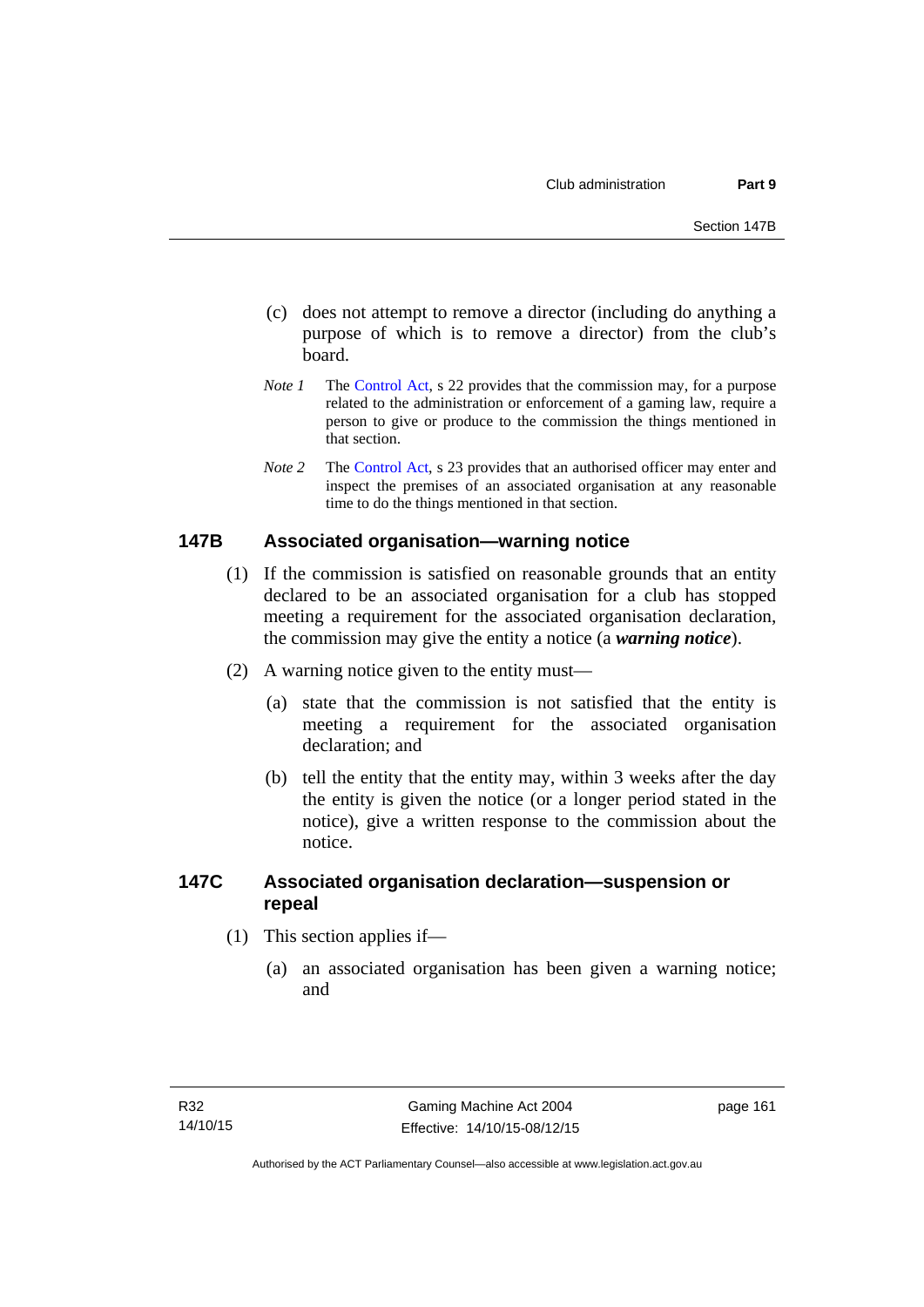#### **Part 9** Club administration

Section 147D

- (b) after considering any responses given within the period stated in the warning notice, the commission is satisfied on reasonable grounds that the associated organisation has stopped meeting a requirement for the associated organisation declaration applying to the organisation.
- (2) The commission may—
	- (a) suspend the declaration; or
	- (b) repeal the declaration.
- (3) If the commission suspends or repeals the declaration, the suspension or repeal takes effect—
	- (a) when the entity receives written notice of the suspension or repeal; or
	- (b) on a later stated date.
- (4) If the commission suspends the declaration, the suspension ends—
	- (a) on a date stated in the written notice of the suspension; or
	- (b) when an event stated in the written notice happens.

#### **147D Club elections—election of board directors**

- (1) This section applies if a club holds an election of directors to the club's board.
- (2) The club must ensure that at least 25% of the directors are elected by the voting members of the club.

### **148 Club elections—record-keeping**

(1) This section applies if a club has an election of members to the club's management committee or board, or another position in the club.

Authorised by the ACT Parliamentary Counsel—also accessible at www.legislation.act.gov.au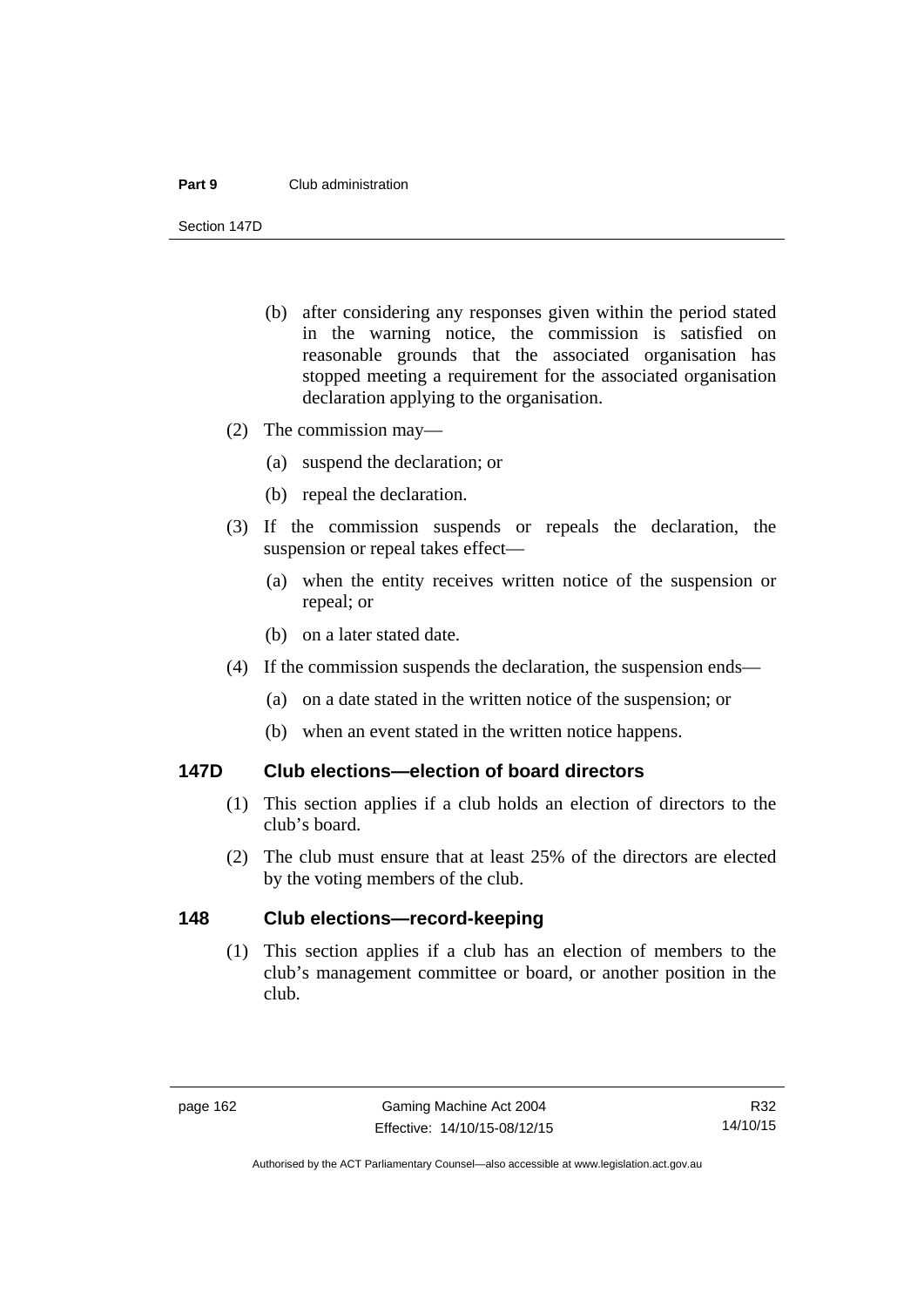(2) The club commits an offence if the club does not, for the relevant period, keep records in relation to the election.

Maximum penalty: 20 penalty units.

(3) In this section:

*club* means a club for which a licence is in force.

*election* of someone to a position includes re-election of the person.

*relevant period* means 2 years after the day of the election.

### **148A Club directors—acting in good faith**

A director of a club must exercise the director's powers and discharge the director's duties—

- (a) in good faith in the best interests of the club; and
- (b) for a proper purpose.

# **148B Club constitution—consistency with gaming laws**

- (1) This section applies if the commission believes on reasonable grounds that—
	- (a) a provision of a club's constitution is inconsistent with a gaming law; or
	- (b) a function under a provision of a club's constitution would, if exercised, be inconsistent with a provision of a gaming law.
- (2) The commission must, in writing, direct the club to amend the constitution to remove the inconsistency.
- (3) A club must comply with a direction under subsection (2) within the reasonable time stated in the direction.
- (4) In this section:

*club* means a club for which a licence is in force.

page 163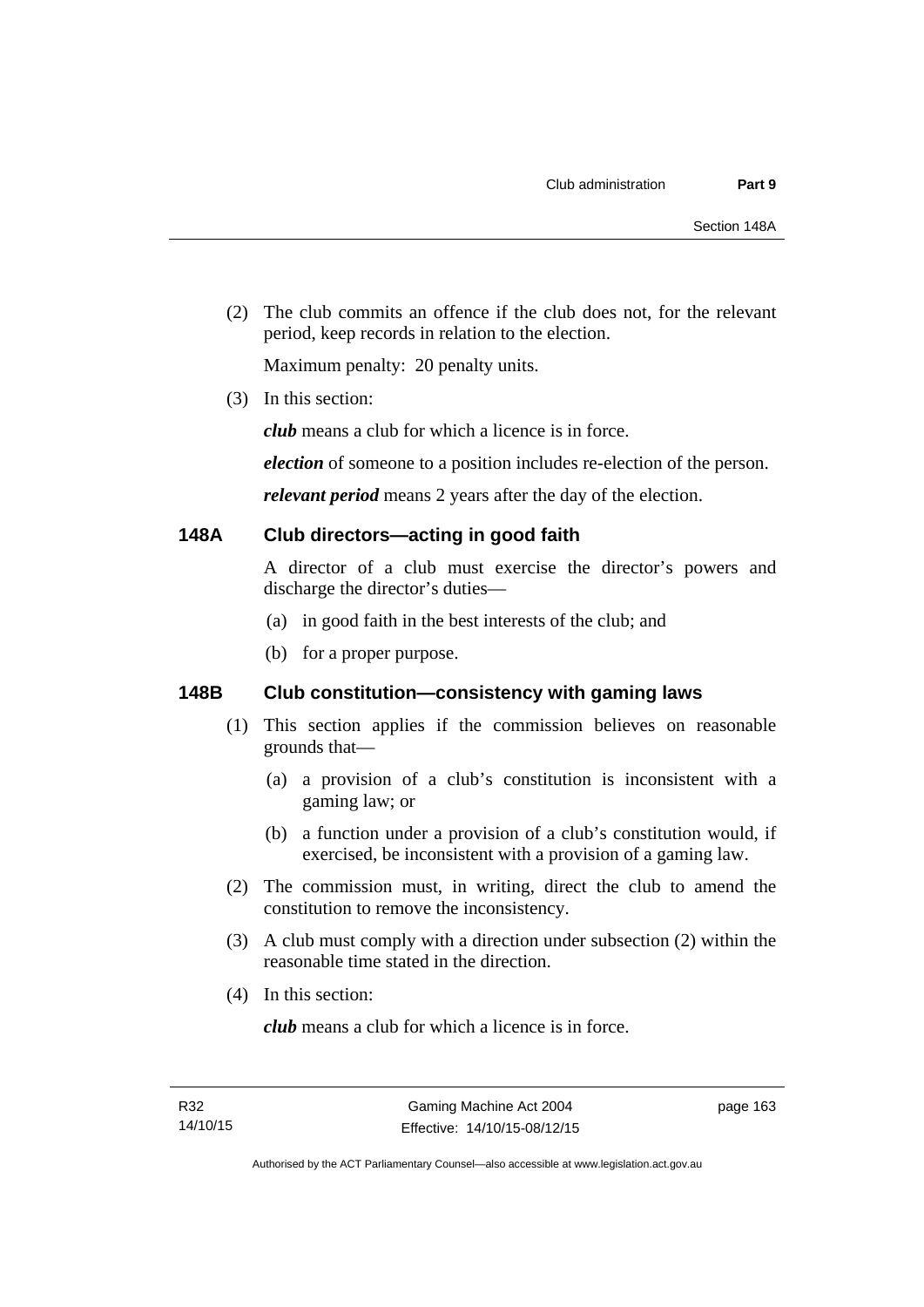#### **Part 9** Club administration

Section 149

# **149 Power to require information about status of eligible clubs**

- (1) This section applies if the commission believes, on reasonable grounds, that a club—
	- (a) is no longer an eligible club; or
	- (b) may no longer be an eligible club.
- (2) The commission may, in writing, require the club to give the commission, within a stated period, information or documents relating to the club or an associated organisation for the club.
- (3) A club must comply with a requirement under subsection (2).
- (4) In this section:

*club* means a club for which a licence is in force.

### **150 Disclosure of gifts by executive officer**

A person commits an offence if—

- (a) the person is an executive officer of a club; and
- (b) the person receives a gift while exercising a function as executive officer; and
- (c) the person does not tell the management committee or the board about the gift.

Maximum penalty: 20 penalty units.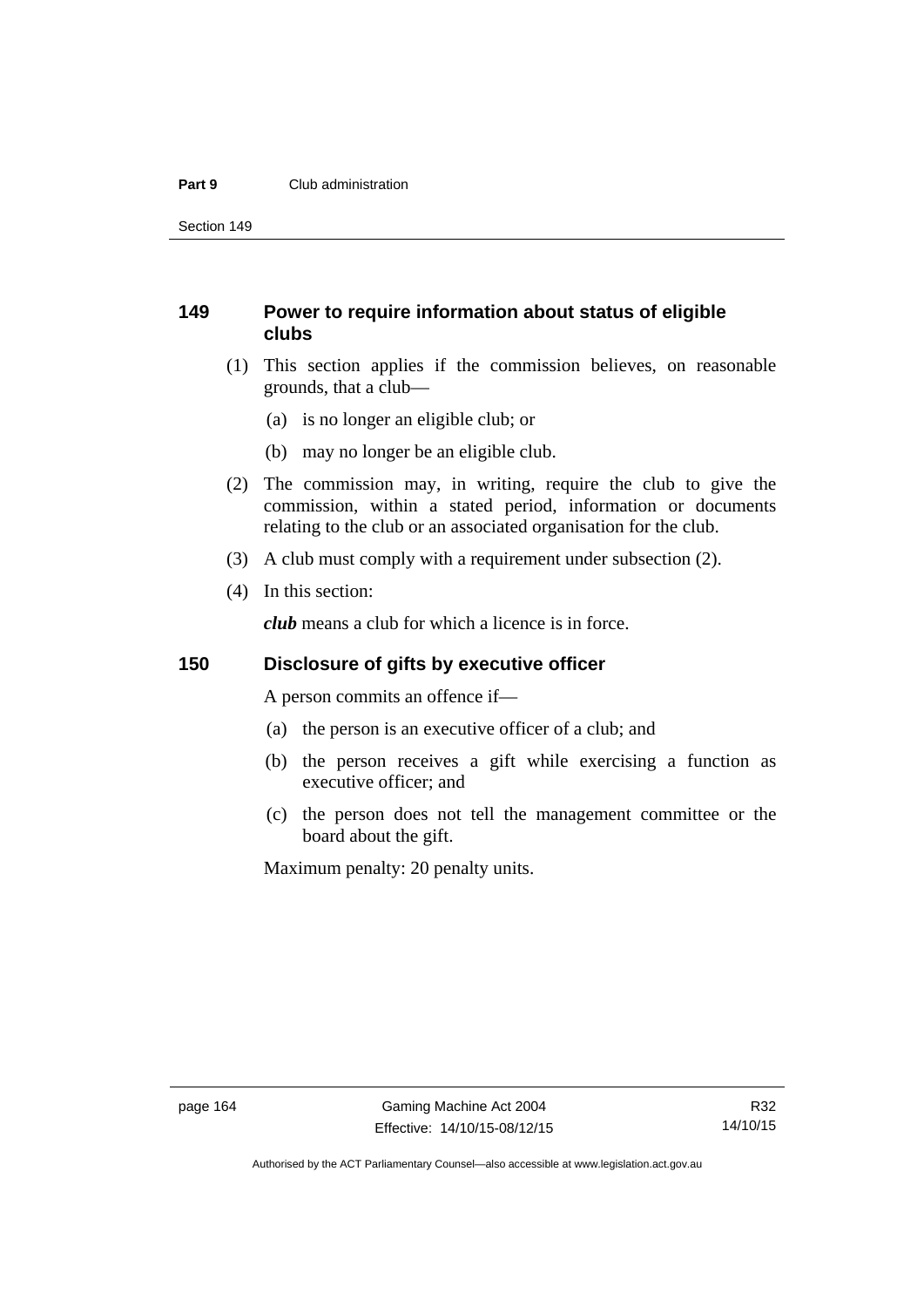# **Part 10 Promoting responsible practices at authorised premises**

#### **151 Warning notices**

(1) The commission may determine—

- (a) the form and minimum dimensions of a notice (a *warning notice*); and
- (b) the text of a warning notice.

#### **Examples of what may be included in warning notice**

- 1 risks associated with gambling
- 2 counselling or other support services available for addictive or excessive gambling
- 3 the provisions of this part about children
- *Note* An example is part of the Act, is not exhaustive and may extend, but does not limit, the meaning of the provision in which it appears (see [Legislation Act,](http://www.legislation.act.gov.au/a/2001-14) s 126 and s 132).
- (2) If the commission makes a determination under subsection (1), a licensee must ensure that a warning notice complying with the determination is displayed in a prominent position—
	- (a) on each gaming machine installed on the authorised premises; and
	- (b) at or near each entrance to each gaming area within the authorised premises.
- (3) A licensee commits an offence if the licensee contravenes a requirement of subsection (2).

Maximum penalty: 5 penalty units.

(4) An offence against subsection (3) is a strict liability offence.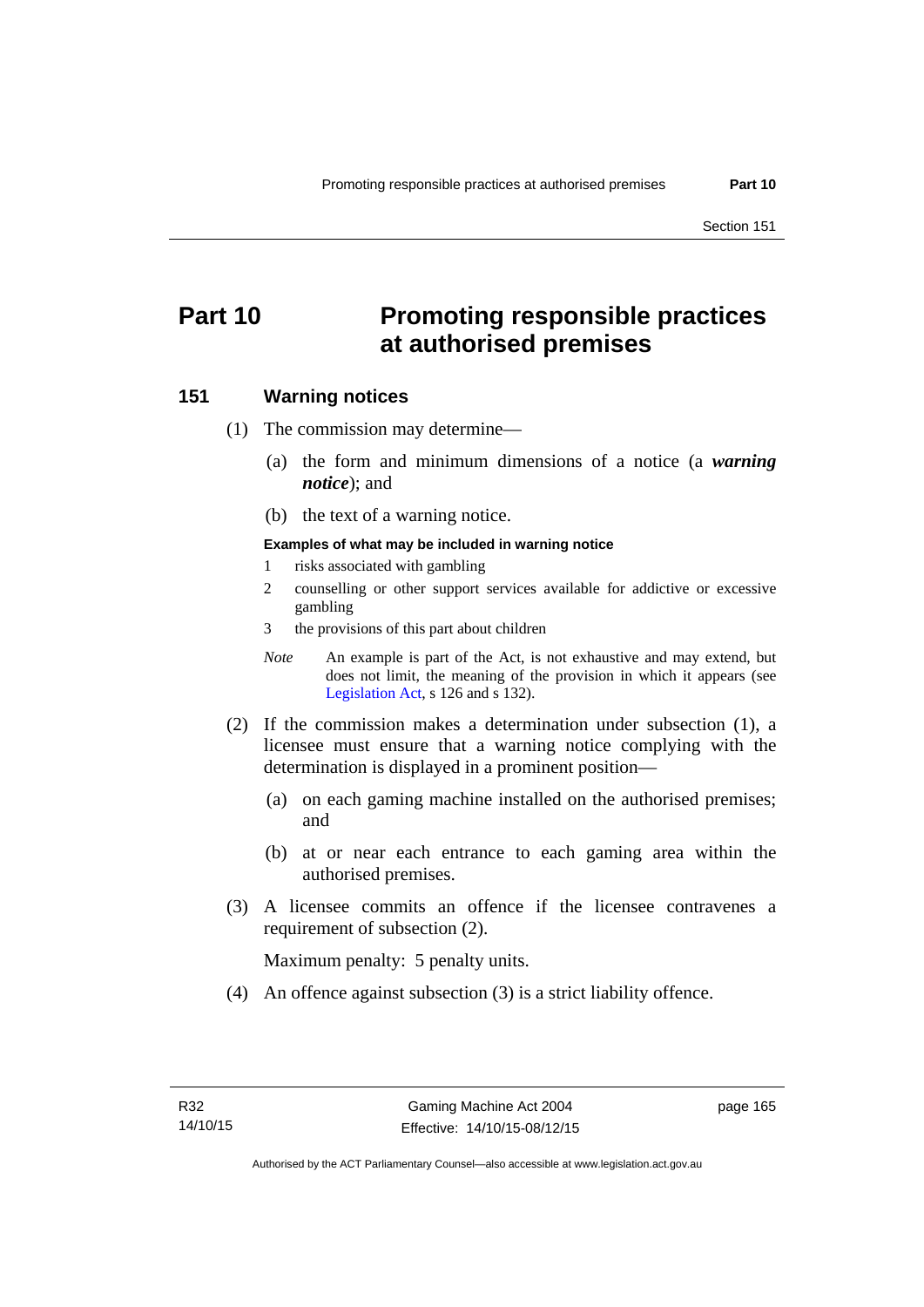Section 152

(5) A determination under subsection (1) is a disallowable instrument.

- (6) Unless the determination is disallowed by the Legislative Assembly, the determination commences—
	- (a) 2 weeks after the last day when it could have been disallowed; or
	- (b) if the determination provides for a later commencement—on that later commencement.

#### **152 External signs**

(1) A licensee commits an offence if the licensee displays an external sign advertising gaming machines or promoting a gambling activity on the licensee's authorised premises.

Maximum penalty: 50 penalty units.

- (2) An offence against subsection (1) is a strict liability offence.
- (3) In this section:

*external sign*, for authorised premises, means a sign that can be seen from outside the authorised premises, but does not include—

- (a) an advertisement on television (other than closed-circuit television) or on the internet; or
- (b) a sign consisting mainly of a registered business name; or
- (c) a sign consisting mainly of a business logo that does not advertise gaming machines or promote a gambling activity.

#### **Example**

a written, electronic or physical display, picture or symbol

*Note* An example is part of the Act, is not exhaustive and may extend, but does not limit, the meaning of the provision in which it appears (see [Legislation Act,](http://www.legislation.act.gov.au/a/2001-14) s 126 and s 132).

*Note* A disallowable instrument must be notified, and presented to the Legislative Assembly, under the [Legislation Act.](http://www.legislation.act.gov.au/a/2001-14)

R32 14/10/15

Authorised by the ACT Parliamentary Counsel—also accessible at www.legislation.act.gov.au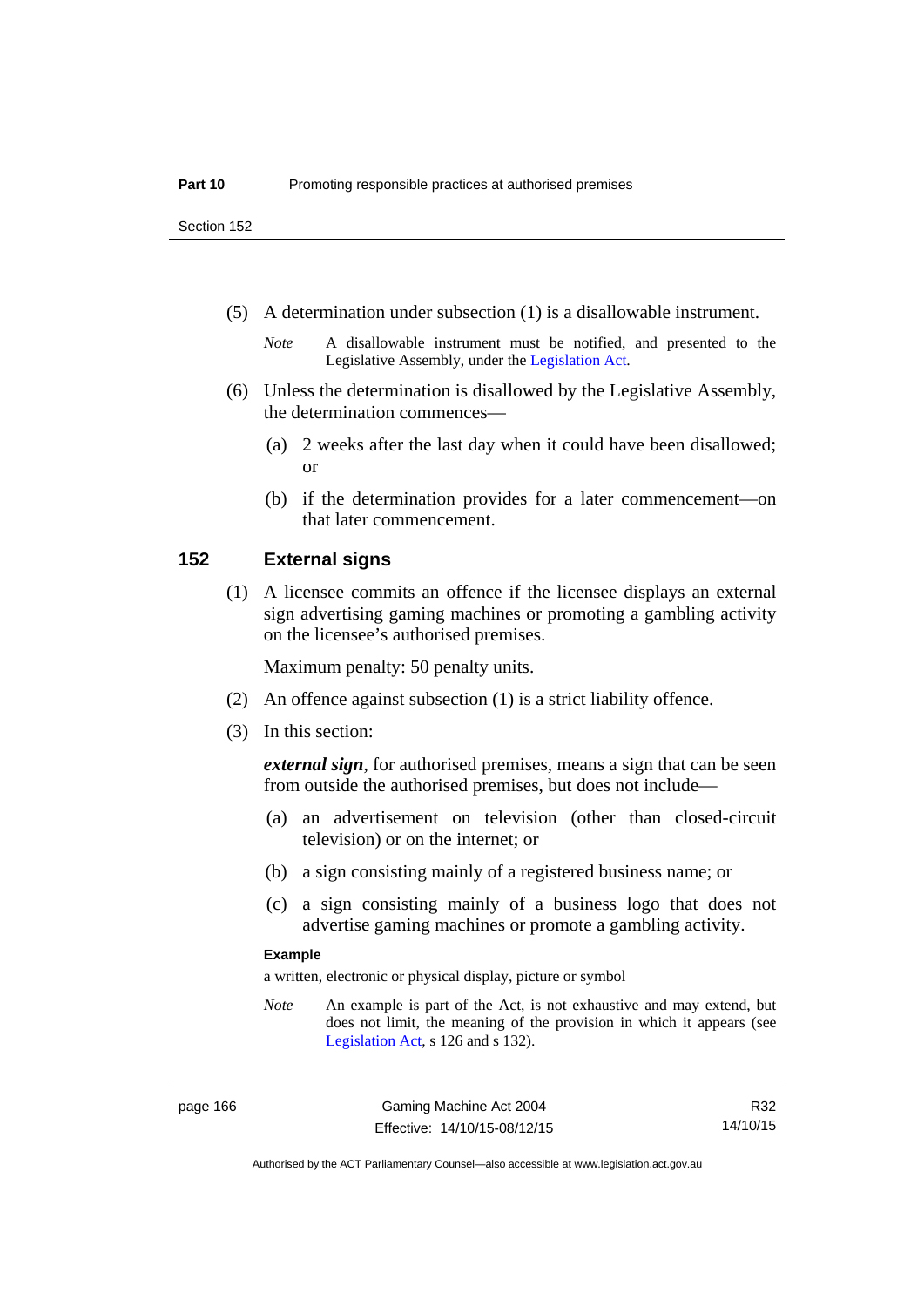*gambling activity* means an activity that requires approval under a gaming law.

*registered business name* means a business name registered under the *[Business Names Registration Act 2011](http://www.comlaw.gov.au/Series/C2011A00126)* (Cwlth)*.*

#### **152A External visibility of gaming machines**

(1) A licensee commits an offence if a gaming machine, or any peripheral equipment for a gaming machine, can be seen from outside the licensee's authorised premises.

Maximum penalty: 50 penalty units.

(2) An offence against subsection (1) is a strict liability offence.

#### **153 Cash facilities**

(1) A licensee commits an offence if the licensee provides, or allows the provision of, a cash facility in a gaming area within the licensee's authorised premises.

Maximum penalty: 50 penalty units, imprisonment for 6 months or both.

 (2) If the commission is satisfied that there is not adequate physical separation between a gaming area of authorised premises and a cash facility on the premises, the commission may give the licensee a written direction to separate the parts of the premises.

#### **Example**

by installing barriers

- *Note* An example is part of the Act, is not exhaustive and may extend, but does not limit, the meaning of the provision in which it appears (see [Legislation Act,](http://www.legislation.act.gov.au/a/2001-14) s 126 and s 132).
- (3) A licensee must comply with a direction under subsection (2).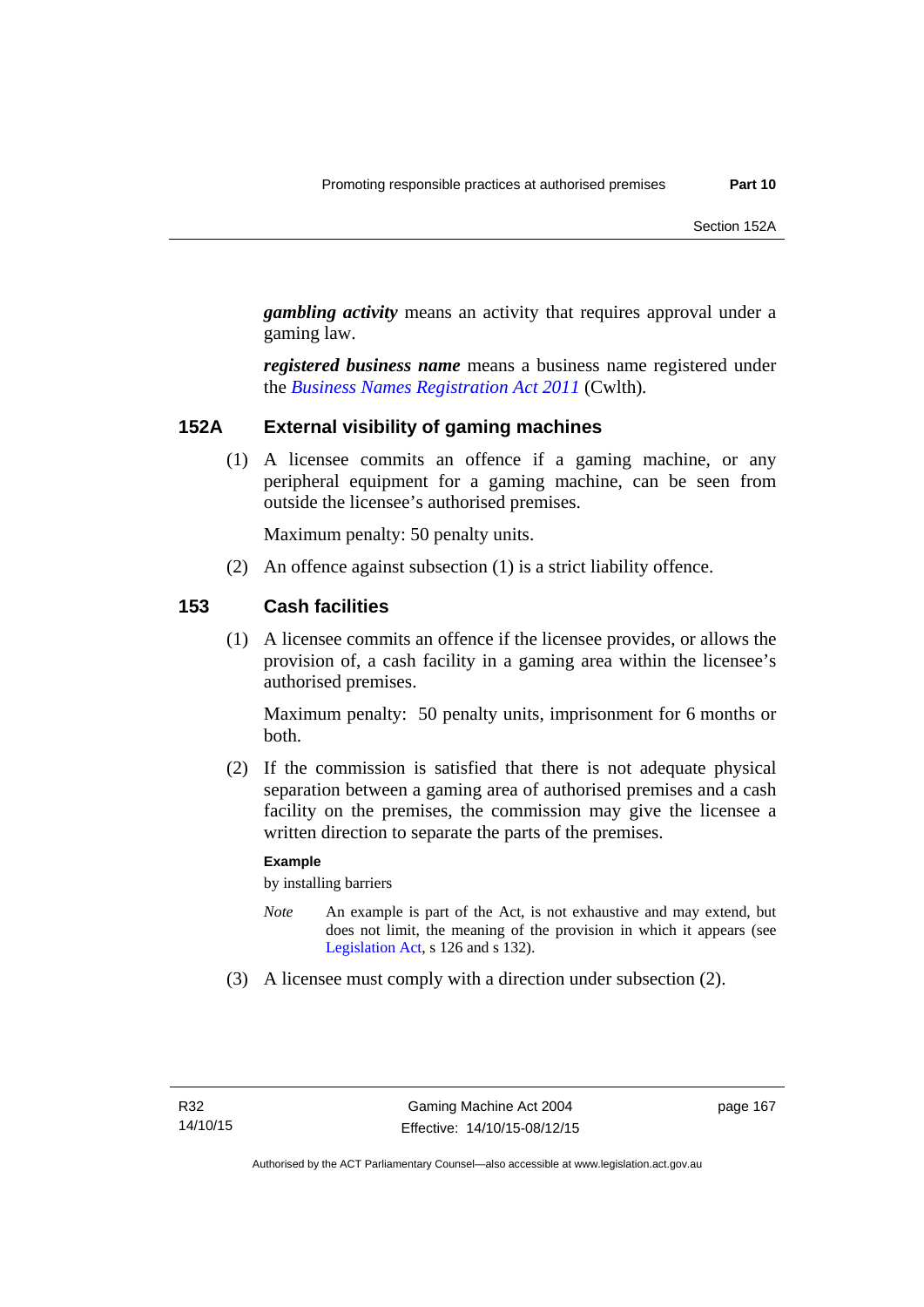(4) In this section:

#### *cash facility*—

- (a) means—
	- (i) an automatic teller machine; or
	- (ii) an EFTPOS facility; or
	- (iii) any other facility for gaining access to cash or credit; but
- (b) does not include a facility where cash is exchanged for other denominations of cash, tokens, tickets or cards for the purpose of playing machines.

### **153A Offence—ATM allowing withdrawals exceeding \$250**

- (1) A licensee commits an offence if—
	- (a) there is an automatic teller machine at the licensee's authorised premises; and
	- (b) the automatic teller machine allows a person to withdraw more than a total of \$250 from all automatic teller machines at the authorised premises, using a single debit card or credit card, on a gaming day.

Maximum penalty: 50 penalty units.

- (2) This section does not apply to—
	- (a) a portable ATM that is located temporarily at the Canberra Racing Club on a day on which a race is to be conducted; or
	- (b) authorised premises if the licence authorises the operation of 20 or less gaming machines on the premises; or
	- (c) authorised premises if the licence authorises the operation of only class B gaming machines.
- (3) An offence against this section is a strict liability offence.

R32 14/10/15

Authorised by the ACT Parliamentary Counsel—also accessible at www.legislation.act.gov.au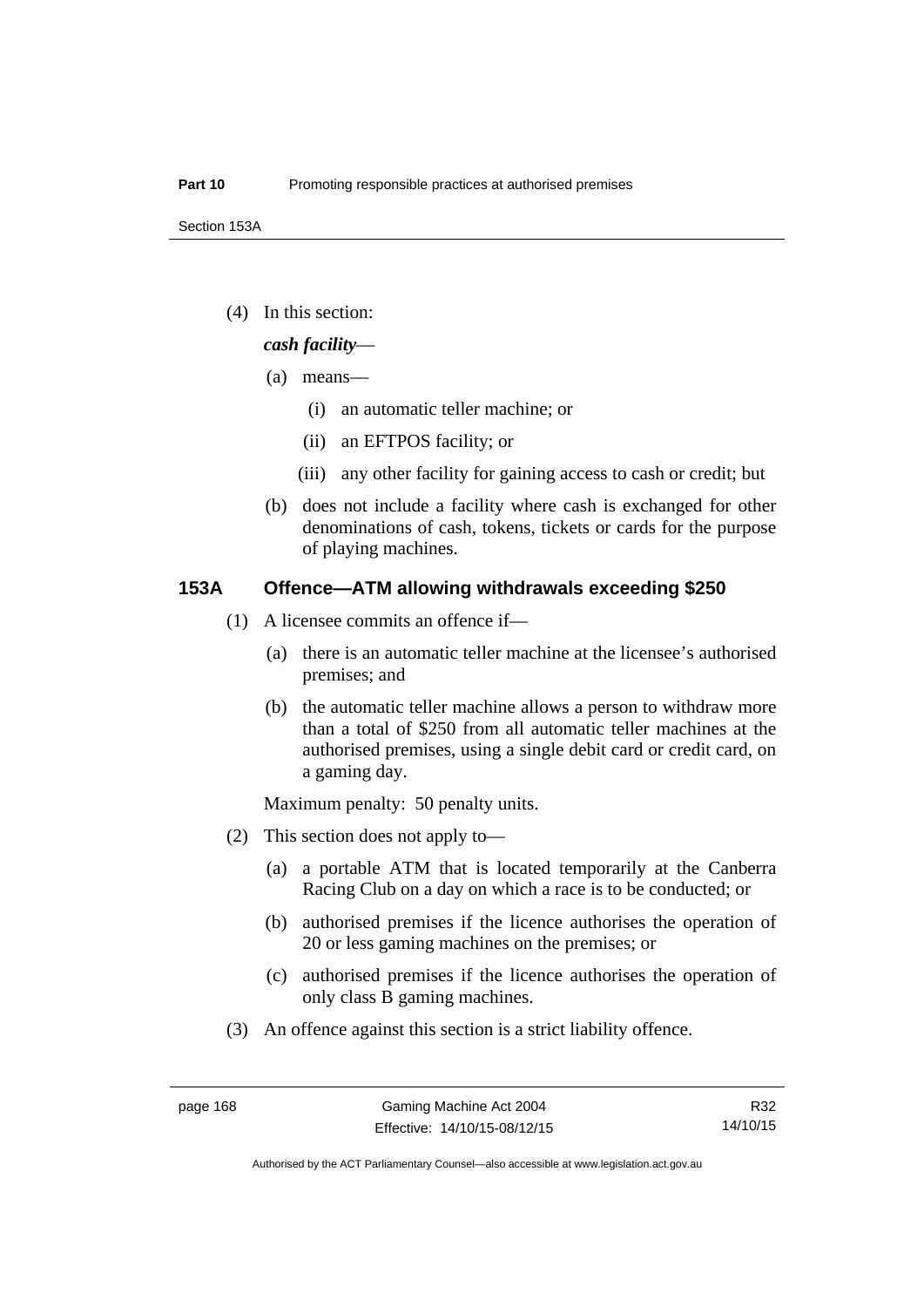(4) In this section:

*at the licensee's authorised premises* includes in or on an exterior wall of the authorised premises.

*gaming day* means—

- (a) the period from when the authorised premises opens to the public on a day until it next closes; but
- (b) if the authorised premises are open to the public for longer than 24 hours continuously—
	- (i) each 24-hour period for which it is open to the public; and
	- (ii) if the last period before it closes is less than 24 hours that period.

## **154 Lending or extending credit**

- (1) A person commits an offence if—
	- (a) the person is a licensee or licensee's employee; and
	- (b) the person—
		- (i) lends or offers to lend money to a person who is in, or appears to be about to enter, the licensee's authorised premises or part of them; or
		- (ii) extends or offers to extend credit to a person to allow the person to play a gaming machine on the authorised premises.

Maximum penalty: 50 penalty units, imprisonment for 6 months or both.

(2) In this section:

*credit* includes accepting postdated cheques, blank cheques and credit and debit cards.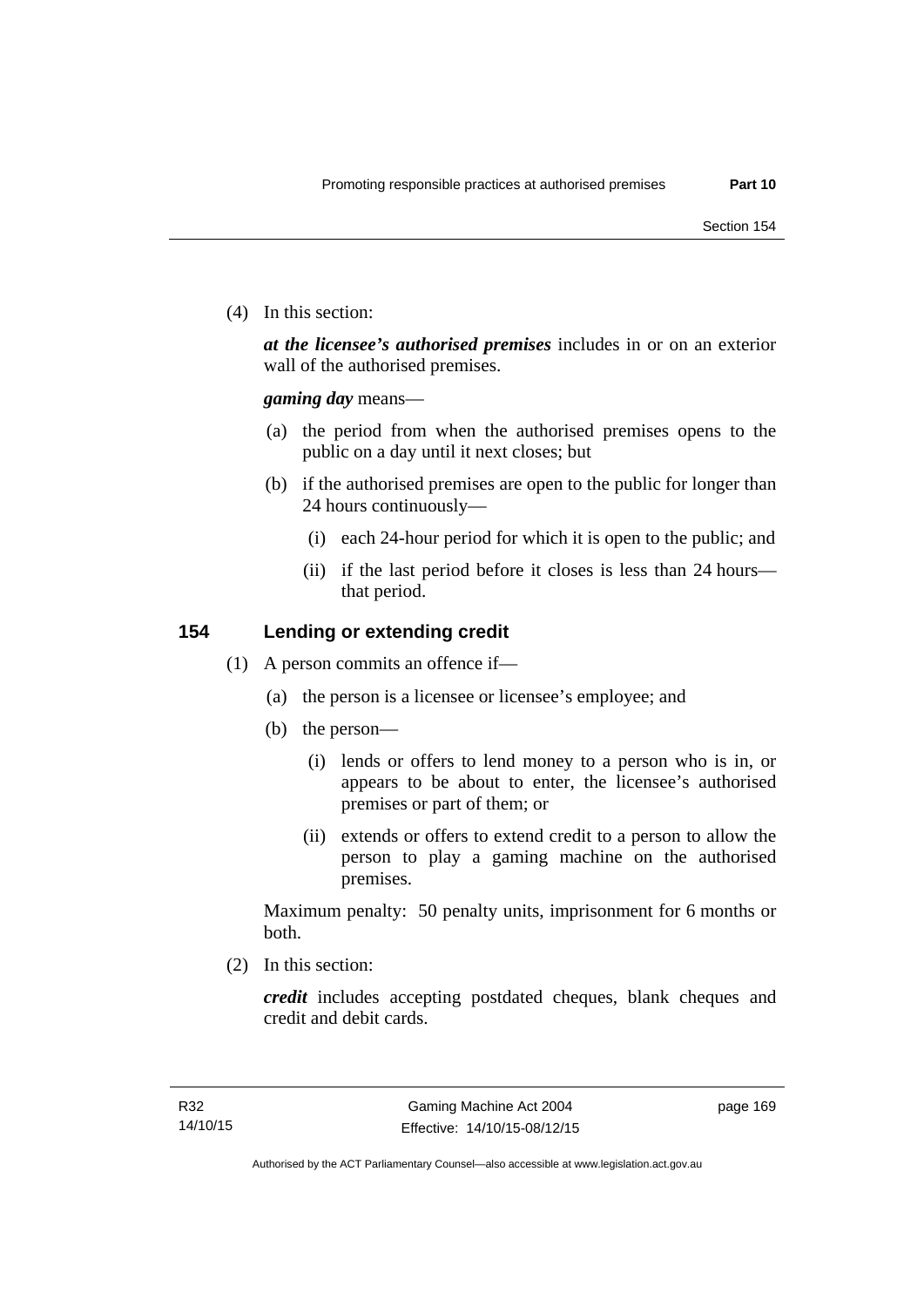Section 155

#### **155 Children must not enter gaming area**

 (1) A licensee commits an offence if the licensee allows a child to enter or remain in a gaming area.

Maximum penalty: 50 penalty units.

 (2) An employee of a licensee commits an offence if the employee allows a child to enter or remain in a gaming area.

Maximum penalty: 50 penalty units.

(3) An offence against this section is a strict liability offence.

#### **156 Children must not play gaming machines**

(1) A licensee commits an offence if the licensee allows a child to play a gaming machine.

Maximum penalty: 50 penalty units.

(2) An offence against this section is a strict liability offence.

#### **157 Using false identification**

- (1) A person commits an offence if the person uses someone else's identification or a form of identification that is forged—
	- (a) to obtain entry to or remain in a gaming area on authorised premises; or
	- (b) to play a gaming machine.

Maximum penalty: 10 penalty units.

(2) An offence against this section is a strict liability offence.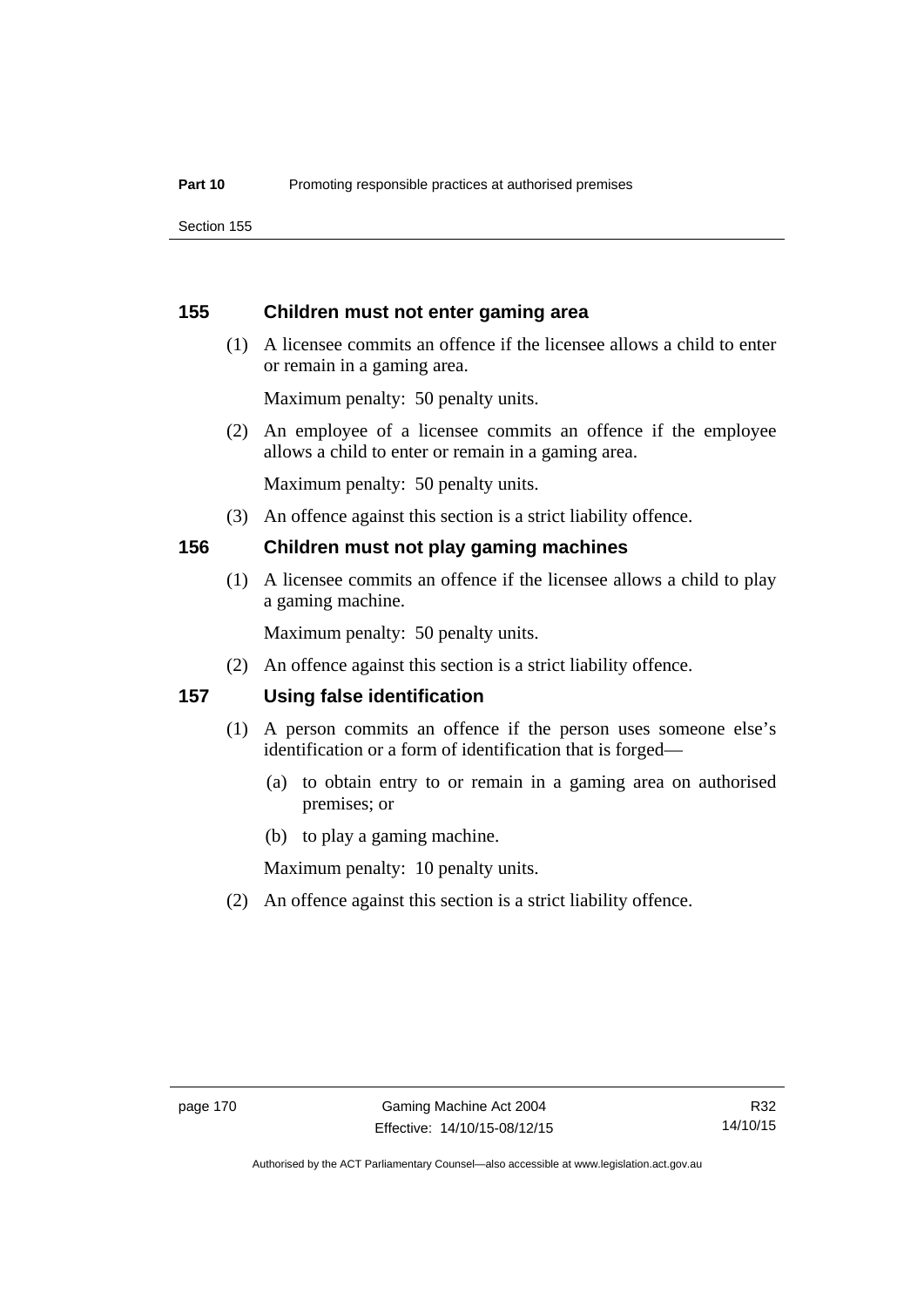| Finance | Part 11              |  |
|---------|----------------------|--|
| General | <b>Division 11.1</b> |  |
|         | Section 158          |  |

# **Part 11 Finance**

# **Division 11.1 General**

## **158 Audit of financial statements etc**

- (1) A licensee must, as soon as practicable (but not later than 6 months) after the end of each financial year—
	- (a) if the licensee's gross revenue for the year is at least \$200 000—
		- (i) ensure that the licensee's financial statements for the year are audited by a qualified accountant; and
		- (ii) ensure that the audited financial statements identify the licensee's gross revenue during the year; and
	- (b) if the licensee's gross revenue for the year is less than \$200 000—
		- (i) prepare an income and expenditure statement for the year that identifies the licensee's gross revenue during the year; and
		- (ii) certify that the statement is true; and
	- (c) give the commission a copy of the audited financial statements or certified income and expenditure statement.
	- *Note Gross revenue*—see the dictionary.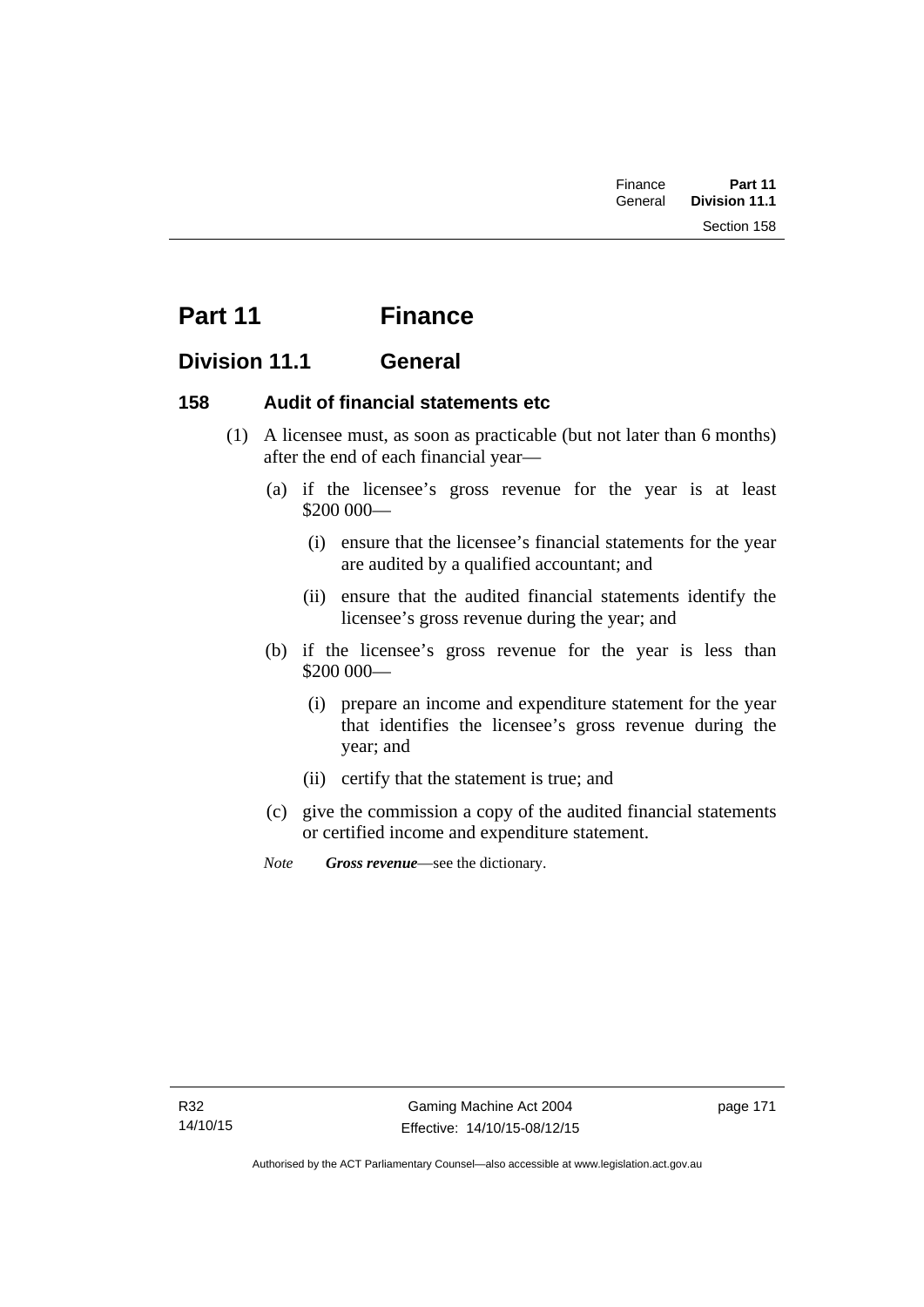- (2) The audited financial statements or certified income and expenditure statement must be accompanied by—
	- (a) if the licensee is a club—a report stating the number of club members at the end of the relevant financial year and, if different classes of members exist, the number of members in each class; and

#### **Examples—classes of member**

life member, social member, voting member

- *Note* An example is part of the Act, is not exhaustive and may extend, but does not limit, the meaning of the provision in which it appears (see [Legislation Act,](http://www.legislation.act.gov.au/a/2001-14) s 126 and s 132).
- (b) any other details the commission requires in writing.
- (3) In this section:

#### *qualified accountant* means—

- (a) a member of the Institute of Chartered Accountants in Australia, the Institute of Public Accountants or the Australian Society of Certified Practising Accountants; or
- (b) a person registered as a registered company auditor under the [Corporations Act.](http://www.comlaw.gov.au/Series/C2004A00818)

#### **159 Gaming machine tax**

- (1) Gaming machine tax is payable on the gross revenue in relation to the operation of gaming machines each month, whether or not the operation is lawful.
- (2) The rate at which gaming machine tax is payable in relation to a month is the prescribed percentage for the month.
- (3) In this section:

*prescribed percentage*, for a month, means—

(a) in relation to a licensee that is a club—

R32 14/10/15

Authorised by the ACT Parliamentary Counsel—also accessible at www.legislation.act.gov.au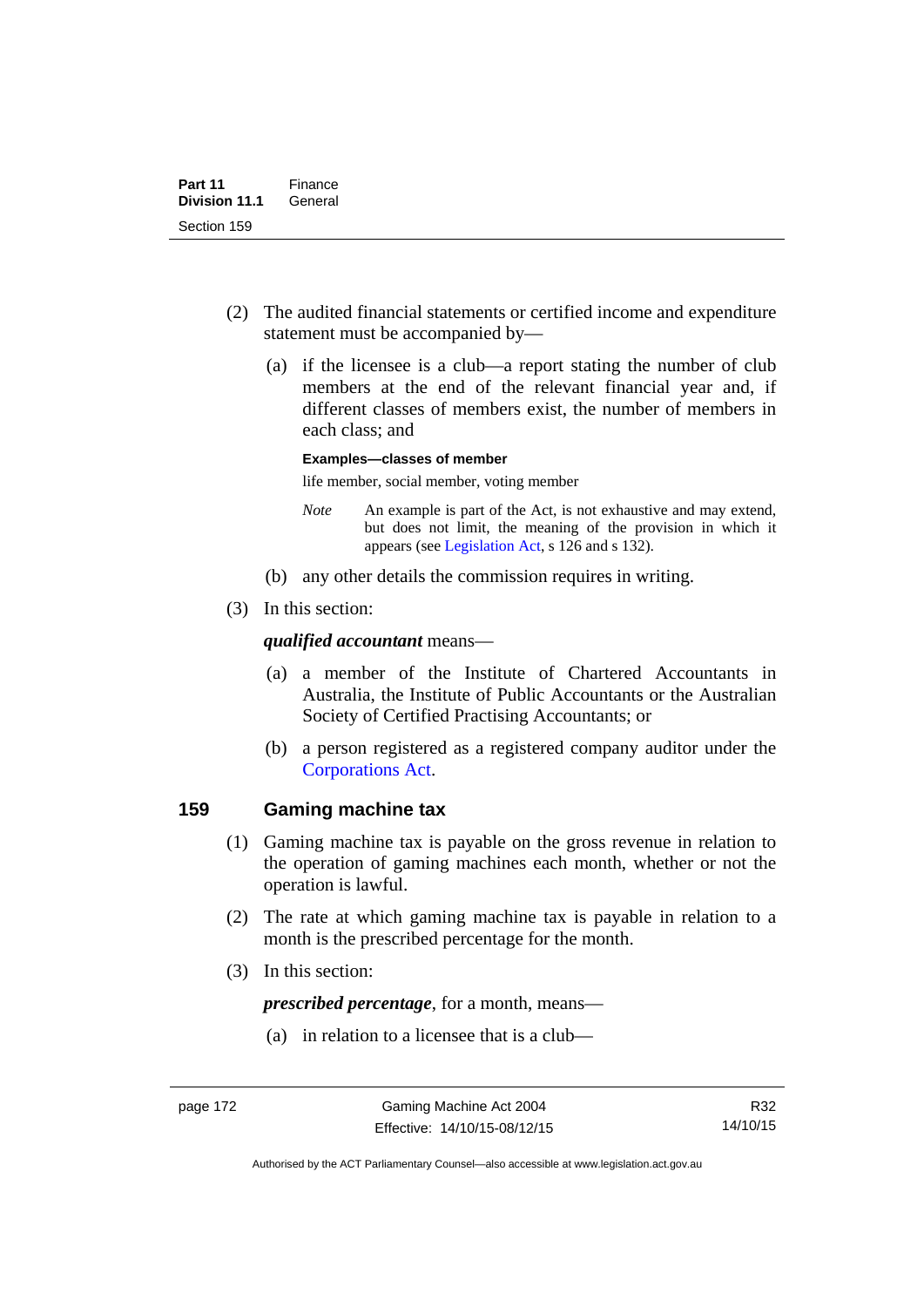| Finance | Part 11              |
|---------|----------------------|
| General | <b>Division 11.1</b> |
|         | Section 161          |

- (i) for the part of the gross revenue of the club for the month that is \$25 000 or less—nil; and
- (ii) for the part of the gross revenue of the club for the month that is more than \$25,000 but less than \$50,000  $-17\%$ ; and
- (iii) for the part of the gross revenue of the club for the month that is more than \$50,000 but less than  $$625,000-21\%$ ; and
- (iv) for the part of the gross revenue of the club for the month that is \$625 000 or more—23%; or
- (b) in relation to a licensee that is a not a club—25.9%; or
- (c) in any other case—100%.

# **161 Payment of gaming machine tax**

- (1) Gaming machine tax in relation to the operation of a gaming machine must be paid by—
	- (a) in relation to a gaming machine operated lawfully—the licensee; or
	- (b) in relation to a gaming machine operated unlawfully—
		- (i) the person receiving the gross revenue; or
		- (ii) the occupier of the premises where the gaming machine is operated.
- (2) If subsection (1) (b) applies, the person receiving the gross revenue from the operation of the relevant gaming machine and the occupier of the premises where the machine is operated are jointly and severally liable to pay tax under subsection (1).
- (3) Gaming machine tax in relation to the operation of a gaming machine during a month is payable on the 7th day after the end of the month.

page 173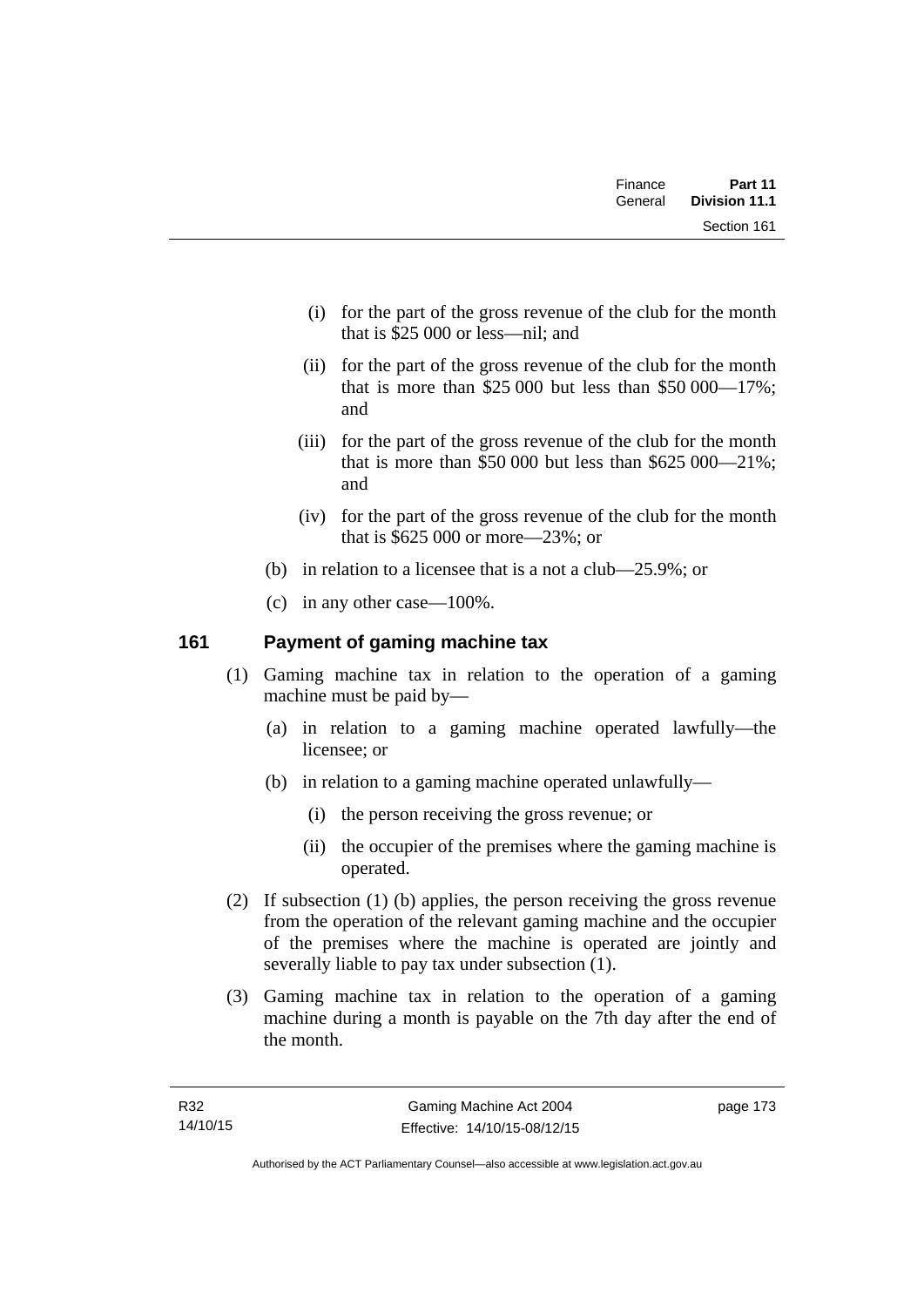#### **162 Gaming machine tax returns**

- (1) Within 1 week after the end of a month, a licensee must give the commission a return relating to the gross revenue in relation to the operation of gaming machines during that month under all authorisation certificates held by the licensee.
- (2) A return must be in writing.
	- *Note* If a form is approved under the [Control Act,](http://www.legislation.act.gov.au/a/1999-46) s 53D for a return, the form must be used.

## **163 Payment of gaming machine tax following transfer**

- (1) If a licence is transferred, the person (the *transferor*) from whom the licence is transferred must pay the commission the prescribed amount within 1 week after the date of transfer.
- (2) In this section:

*licensed period* means the period beginning on the 1st day of the month when the transfer happens and ending on the date of transfer.

*prescribed amount* means the amount of gaming machine tax that would be payable in relation to the licensed period if the transferor did not transfer the licence.

# **Division 11.2 Problem gambling assistance fund**

#### **163A Required payment to problem gambling assistance fund**

- (1) A licensee is liable to pay the required percentage of the licensee's gross revenue for each month to the problem gambling assistance fund.
- (2) The *required percentage* is—
	- (a) 0.6%; or
	- (b) if the Minister determines a different percentage under subsection (3)—that percentage.

R32 14/10/15

Authorised by the ACT Parliamentary Counsel—also accessible at www.legislation.act.gov.au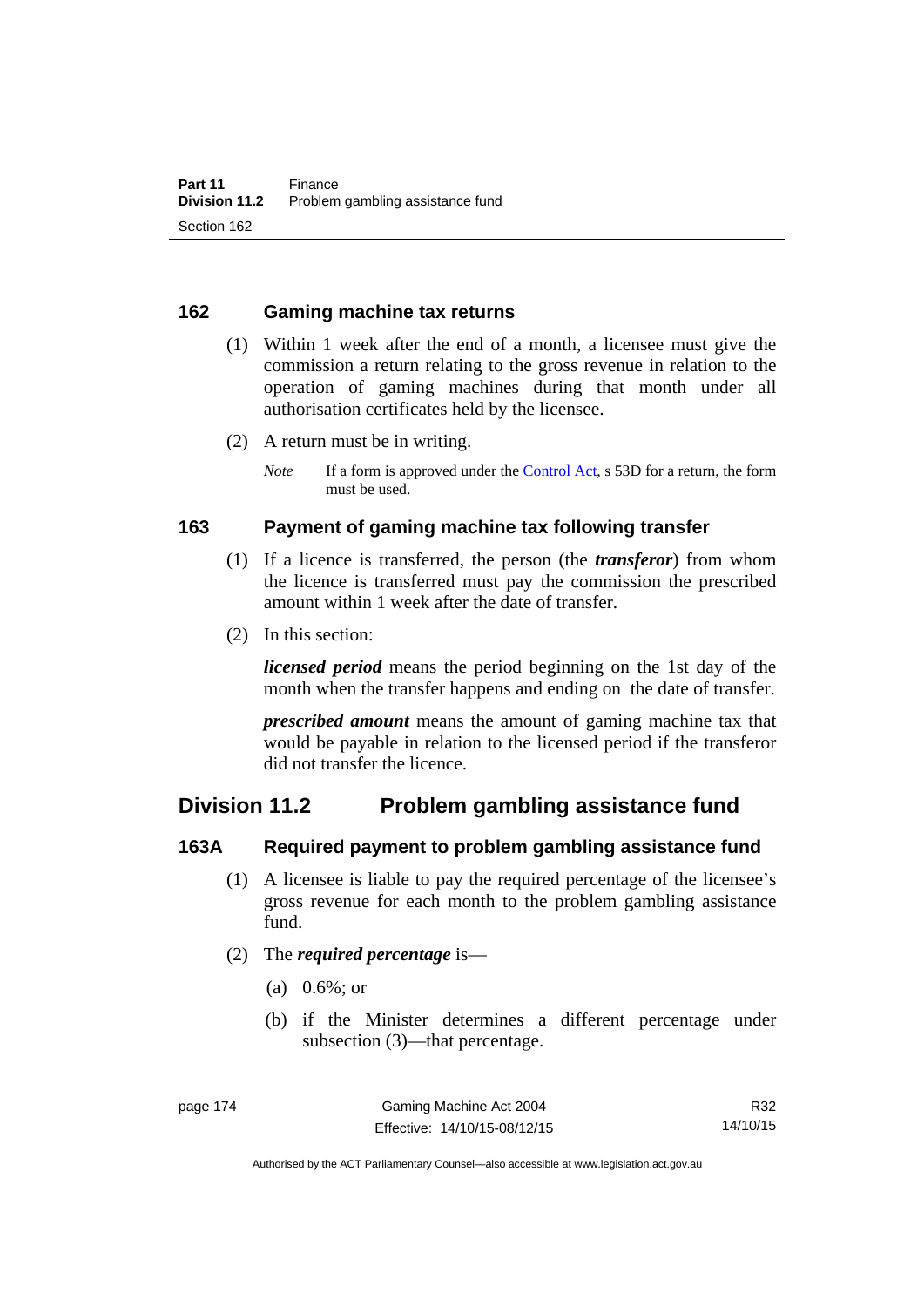- (3) The Minister may determine a percentage for subsection (2) (b).
- (4) A determination is a disallowable instrument.
	- *Note* A disallowable instrument must be notified, and presented to the Legislative Assembly, under the [Legislation Act.](http://www.legislation.act.gov.au/a/2001-14)
- (5) The amount required to be paid for a month is payable on the 7th day after the end of the month.
	- *Note* A licensee must give the commission a monthly return relating to the licensee's gross revenue (see s 162).
- (6) Subsection (5) is subject to section 163AA.

# **163AA Problem gambling assistance fund—annual payment option**

- (1) Before 1 May each year, the commission must assess each licensee's liability to pay the required percentage under section 163A (the *licensee's liability*) for the period beginning on 1 July in the previous year and ending on 31 March in the year the assessment is made (the *assessment period*).
- (2) If the commission assesses that a licensee's liability is an average of less than \$300 for each month of the assessment period, the commission may give the licensee written notice that the licensee is eligible to pay the licensee's liability in the following financial year (the *next financial year*) as an annual payment payable at the end of the next financial year.
- (3) A licensee (a *participating licensee*) may elect, as an alternative to making monthly payments under section 163A (5), to make an annual payment to the problem gambling assistance fund for the next financial year.
- (4) The election must be made by giving the commission written notice before the commencement of the next financial year.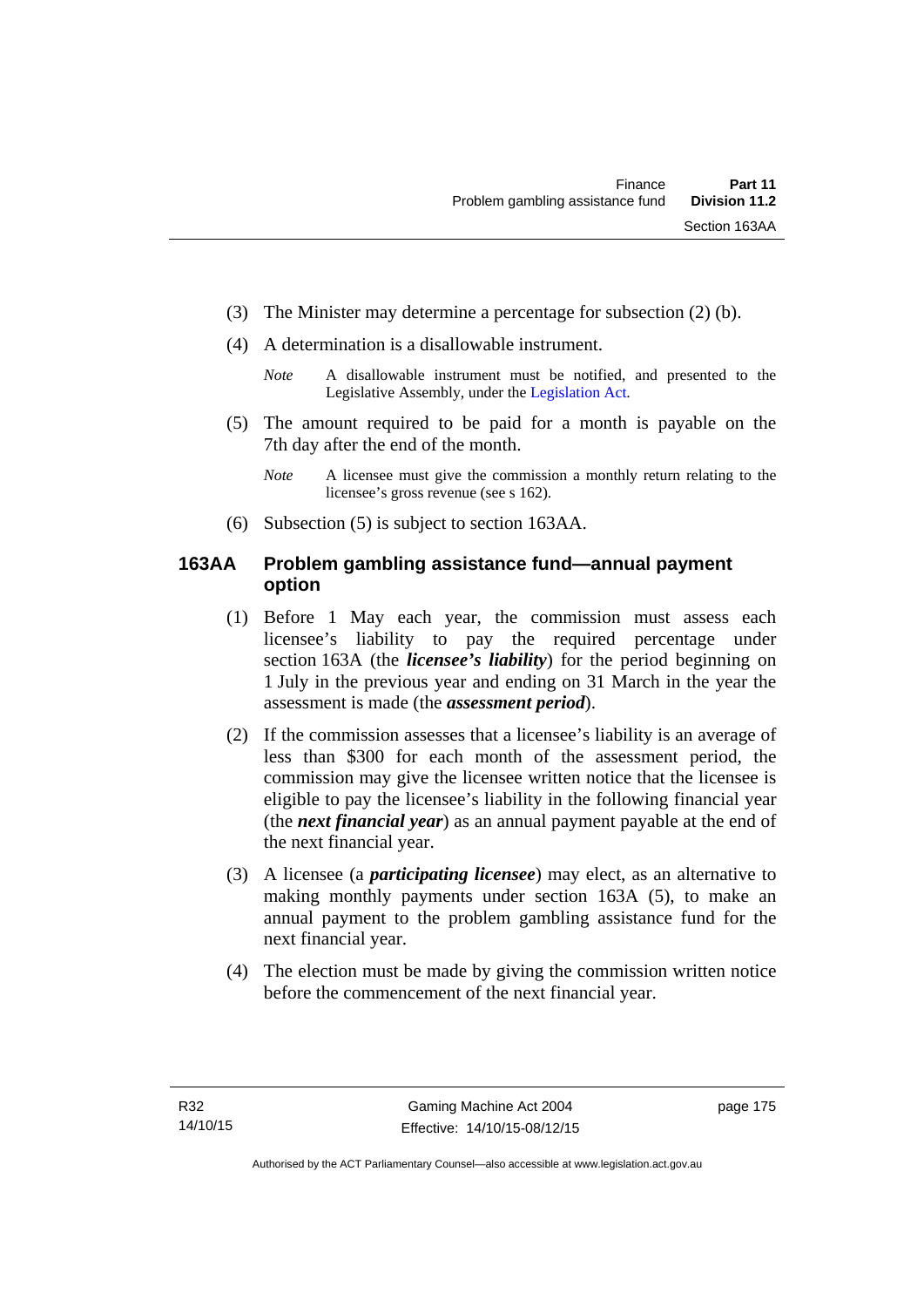- (5) If a participating licensee makes an election under subsection (3) for a financial year, the licensee may not make a payment under section 163A (5) for any month during that financial year.
- (6) At the end of each financial year, the commission must give each participating licensee written notice of a reconciliation of the licensee's liability for the financial year.
- (7) The participating licensee must pay the licensee's liability for the financial year within 7 days after receiving notice of the reconciliation.

#### **163B Problem gambling assistance fund**

- (1) The commission must open and maintain a banking account (the *problem gambling assistance fund*).
- (2) A payment out of the fund may be made only for a purpose the commission is satisfied will assist in—
	- (a) alleviating problem gambling; or
	- (b) alleviating the disadvantages that arise from problem gambling; or
	- (c) providing or ascertaining information about problem gambling.

#### **Examples**

- 1 counselling for problem gamblers
- 2 education and awareness about harms caused by excessive gambling
- 3 assisting problem gamblers to exclude themselves from gambling venues
- 4 self-help information about problem gambling
- 5 research about problem gambling
- *Note* An example is part of the Act, is not exhaustive and may extend, but does not limit, the meaning of the provision in which it appears (see [Legislation Act,](http://www.legislation.act.gov.au/a/2001-14) s 126 and s 132).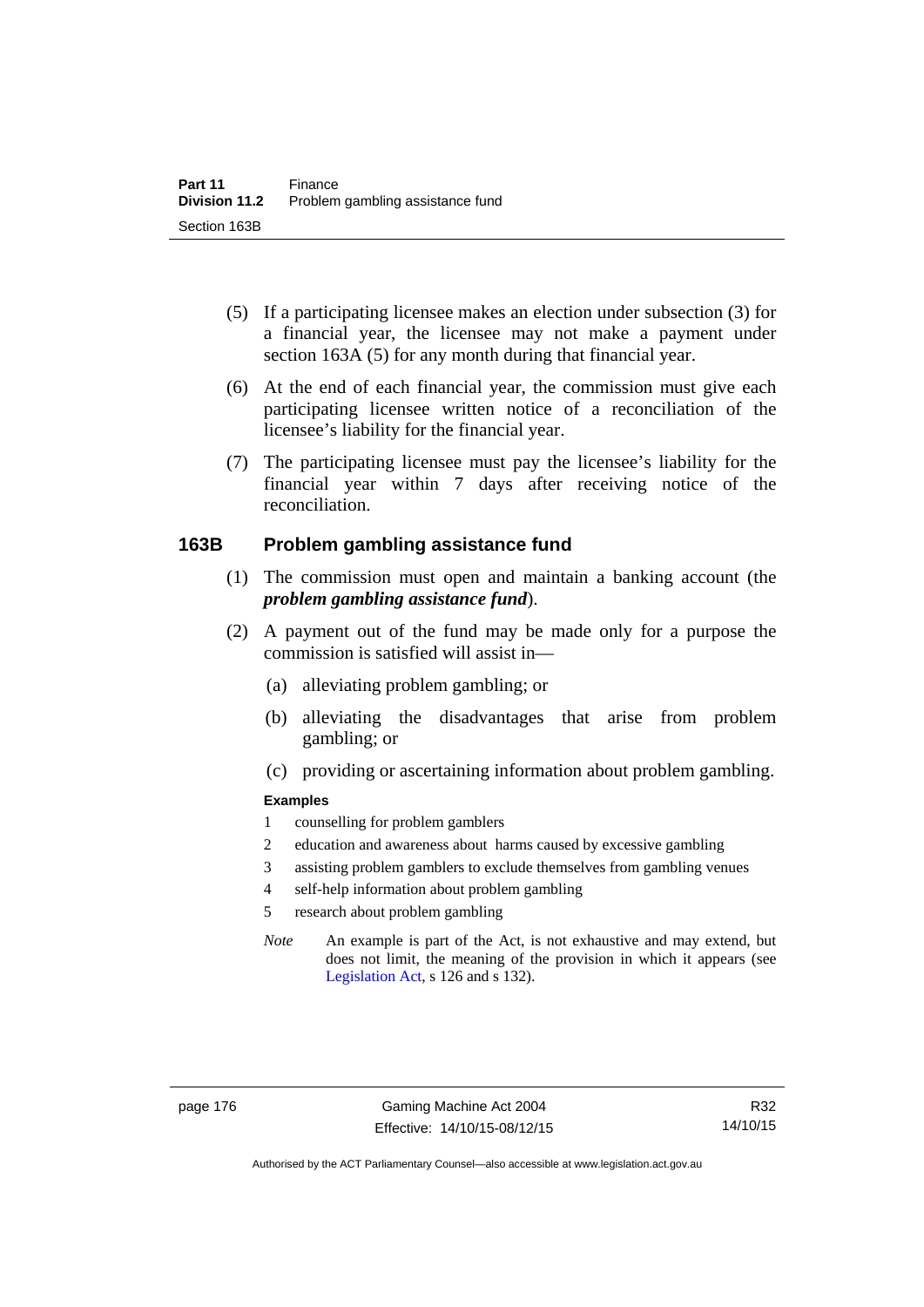(3) In this section:

*banking account* means an account with an authorised deposit-taking institution that is, or is substantially the same as, a bank account.

Authorised by the ACT Parliamentary Counsel—also accessible at www.legislation.act.gov.au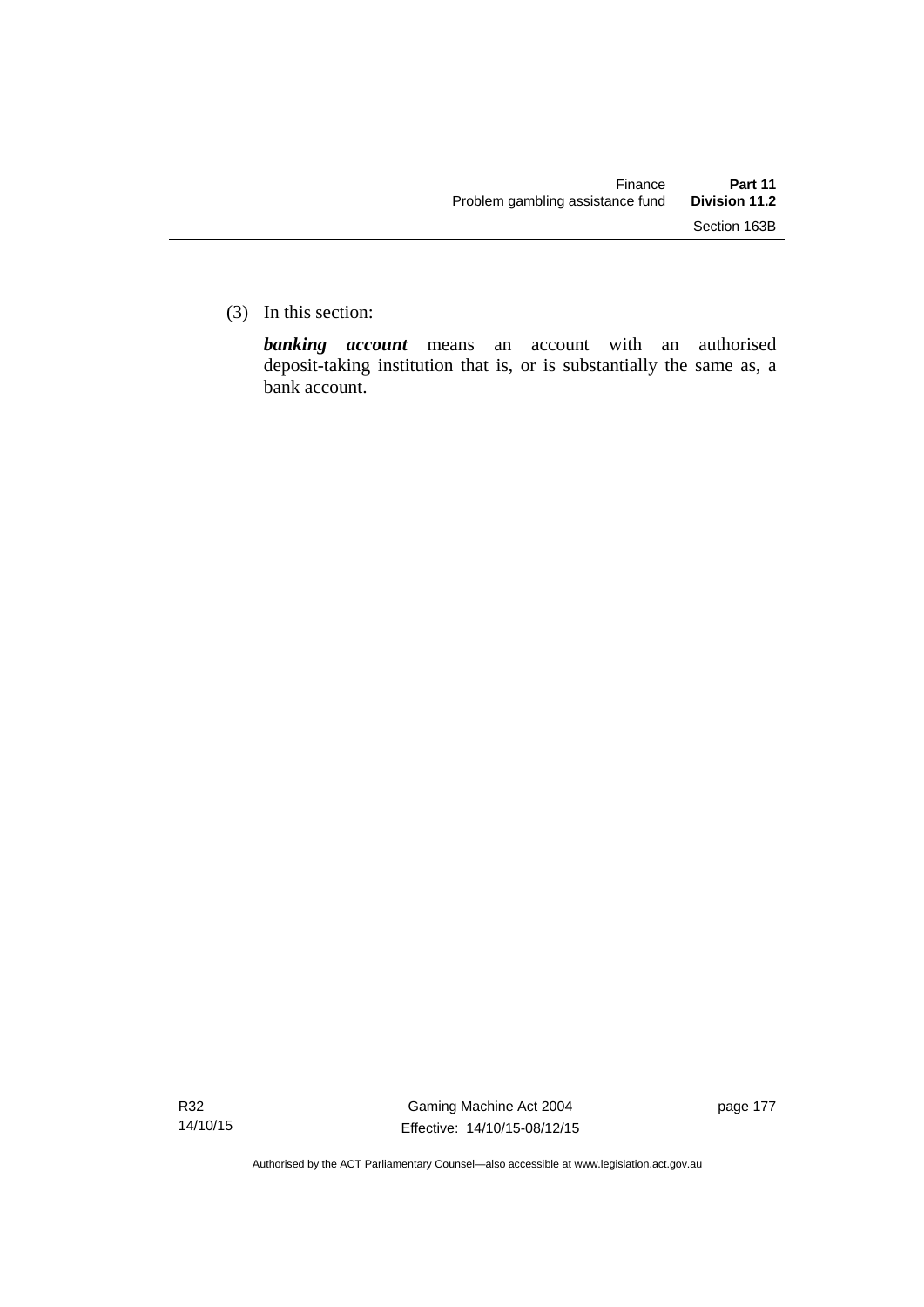#### **Part 12 Community contributions**

Section 164

# **Part 12 Community contributions**

#### **164 Approval of community contributions**

- (1) The commission may approve contributions made by a licensee to a stated entity for a stated purpose as community contributions if satisfied the contributions will have the effect of—
	- (a) contributing to or supporting the development of the community; or
	- (b) raising the standard of living of the community or part of the community.

#### **Examples of areas of contributions**

- 1 charitable and social welfare
- 2 sport and recreation
- 3 non-profit activities
- 4 community infrastructure
- *Note* An example is part of the Act, is not exhaustive and may extend, but does not limit, the meaning of the provision in which it appears (see [Legislation Act,](http://www.legislation.act.gov.au/a/2001-14) s 126 and s 132).
- (2) A regulation may make provision in relation to contributions, including—
	- (a) guidelines for approving contributions as community contributions; and
	- (b) how contributions may be claimed.

#### **Example**

A capital payment may be claimed proportionately over a number of years.

(3) In this section:

*associated entity*—see the *[Electoral Act 1992](http://www.legislation.act.gov.au/a/1992-71)*, section 198.

*community* includes a community outside the ACT.

Authorised by the ACT Parliamentary Counsel—also accessible at www.legislation.act.gov.au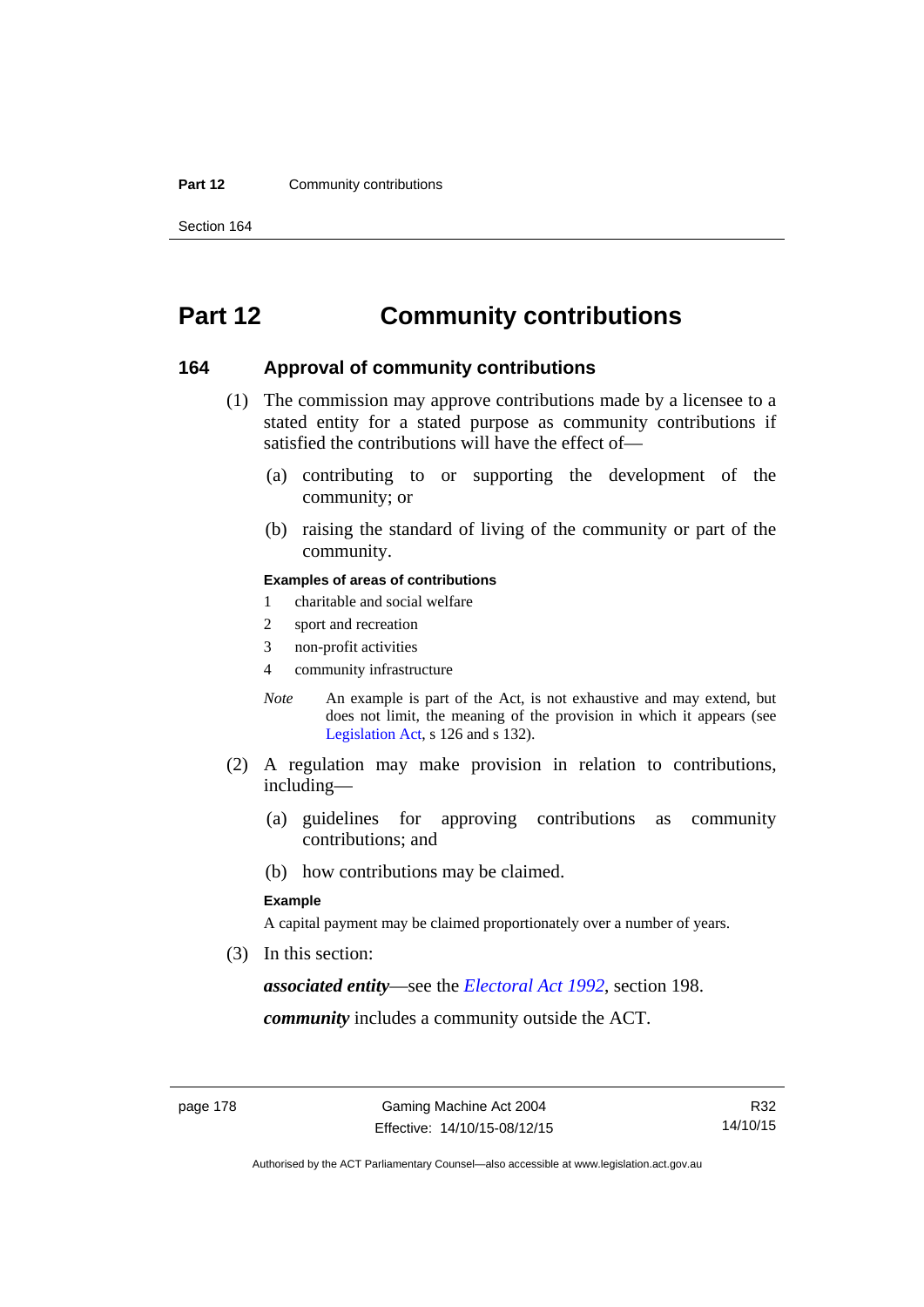*contribution*, by a licensee—

- (a) includes the value of a contribution made in kind by the licensee; but
- (b) does not include the following:
	- (i) expenditure on commercial activities, or, if the licensee is a club, on the social or entertainment activities of the club for its members;
	- (ii) expenditure intended to promote the licensee's activities;
	- (iii) expenditure in relation to gambling (for example, the purchase of gaming machines);
	- (iv) capital payments for assets owned, controlled or being acquired by the licensee or an associated organisation that are not available to be used by the public;
	- (v) capital payments or other expenditure on assets owned, controlled or being acquired by the licensee, if the assets are not in the ACT;
	- (vi) notional provisions (for example, long service and annual leave), other than depreciation;
	- (vii) depreciation in relation to a capital payment mentioned in paragraph (iv) or (v);
	- (viii) depreciation in relation to a capital payment that is an approved contribution;
		- (ix) a capital payment if depreciation in relation to the payment is an approved contribution;
		- (x) a contribution made out of donations collected by the licensee, or out of the proceeds of any special fundraising activity conducted by the licensee;
		- (xi) a contribution to a business association, registered party, associated entity or trade union;

page 179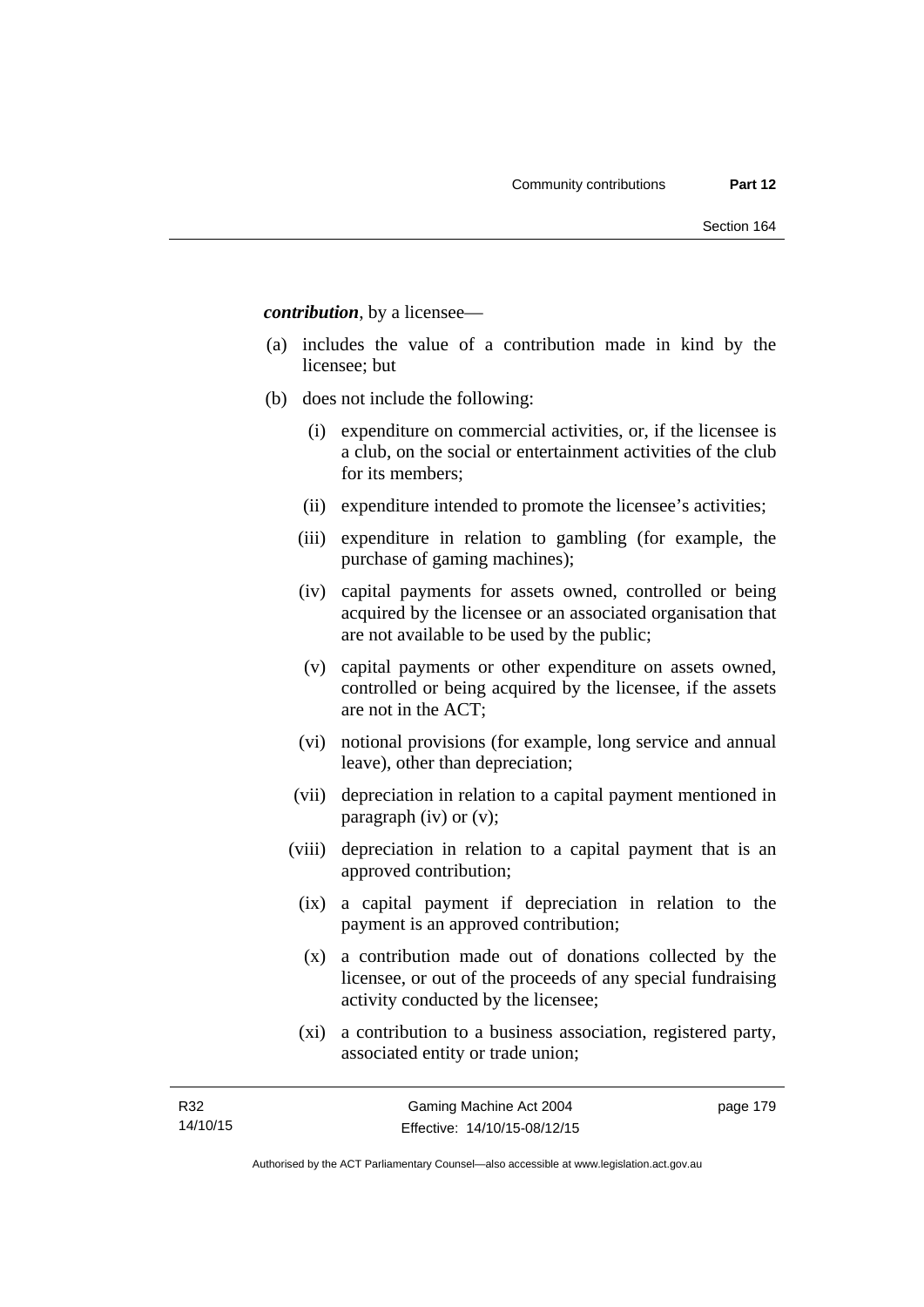#### **Part 12 Community contributions**

Section 165

- (xii) if a contribution is made on a condition—the value to the licensee of that condition being fulfilled;
- (xiii) if an asset is otherwise a contribution—the value of any income earned from the asset (for example, entry or hiring fees);
- (xiv) a contribution made to another licensee under a reciprocal arrangement or agreement;
- (xv) the cost of borrowing funds to acquire an asset;
- (xvi) the payment of a tax, fee or levy, other than a payment required under section 163A (1) (Required payment to problem gambling assistance fund).

#### **165 Records of contributions**

- (1) A licensee must record each community contribution made by the licensee, stating—
	- (a) the entity to which, and the purpose for which, each contribution was made; and
	- (b) the amount or value of the contribution and the date when, or period over which, it was made.

Maximum penalty: 20 penalty units.

- (2) To remove any doubt, a record must relate to single authorised premises.
- (3) An offence against this section is a strict liability offence.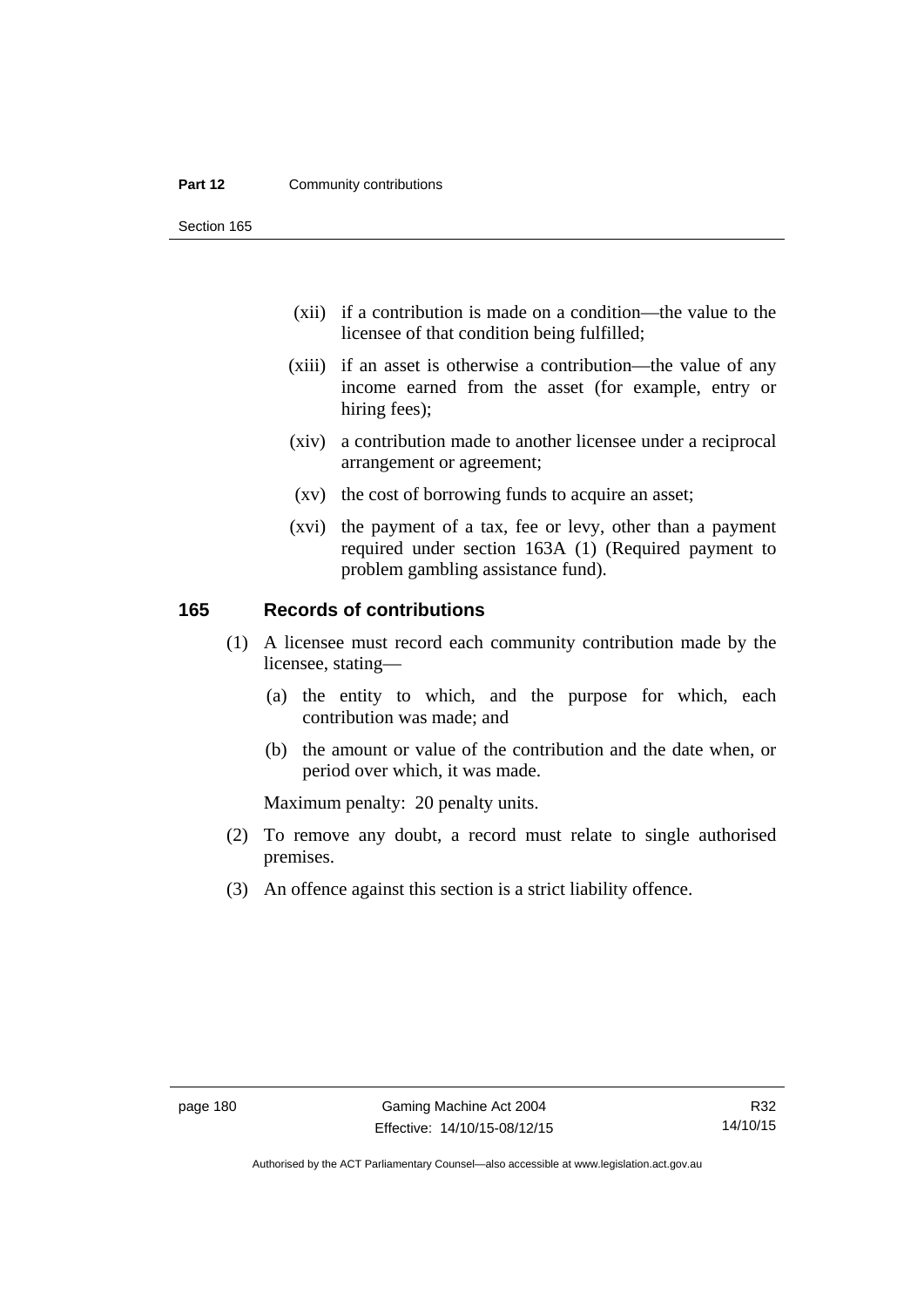#### **166 Report about records and finances**

 (1) Within 1 month after the end of a financial year, a licensee must give the commission a copy of the records kept under section 165 that relate to the financial year, together with a financial report for the financial year.

Maximum penalty: 20 penalty units.

(2) In this section:

*financial report* means a report about the following:

- (a) the gross revenue of the licensee;
- (b) if the licensee is a club—the net revenue of the licensee;
- (c) the total value of community contributions;
- (d) the total value of contributions to registered parties and associated entities.
- *Note* If a form is approved under the [Control Act](http://www.legislation.act.gov.au/a/1999-46), s 53D for a financial report, the form must be used.

#### **167 Commission must report to Minister**

Within 4 months after the end of the financial year, the commission must give the Minister a report—

- (a) summarising the extent of compliance by licensees with section 165 and section 166 for the financial year; and
- (b) analysing the extent to which revenue received by licensees was being used to make community contributions during the financial year.

#### **168 Minister must present commission's report**

The Minister must present a report given to the Minister under section 167 to the Legislative Assembly within 6 sitting days after the day the Minister receives the report.

page 181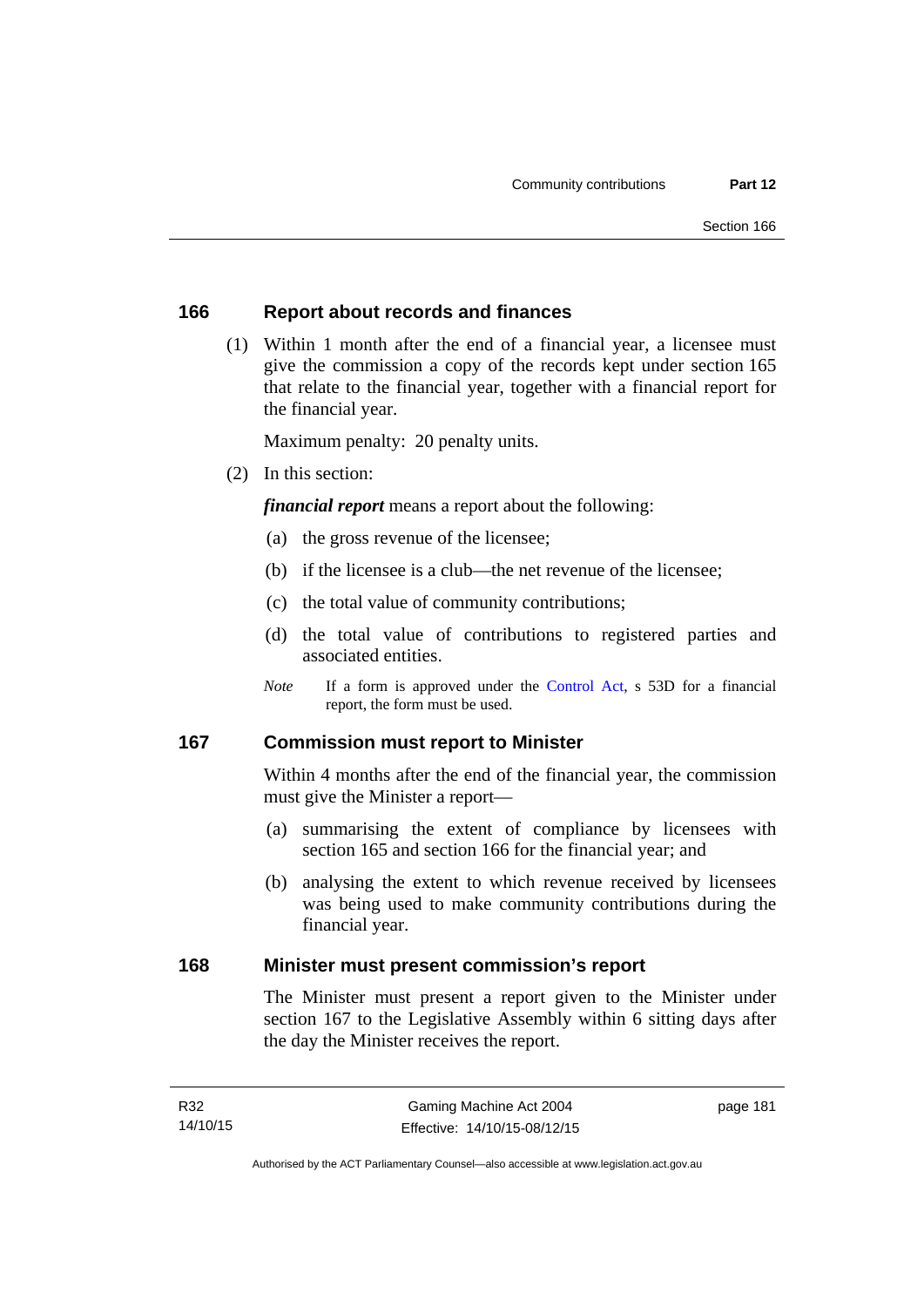#### **Part 12 Community contributions**

Section 169

#### **169 Required community contributions**

- (1) For a licensee that is a club, the *required community contribution* for a financial year is the required percentage of the club's net revenue for the financial year.
- (2) In subsection (1):

*required percentage*, for a club, means—

- (a) 8%; or
- (b) if the Minister determines a different percentage under subsection (3) for the club—that percentage.
- (3) The Minister may determine a lower required percentage for a club if satisfied, on application by the club, that—
	- (a) the gross revenue of the club for a financial year is, or is likely to be, less than \$200 000; and
	- (b) if the required percentage for the club were 8%, the application of subsection (1) to the club would so seriously affect the club's viability that it would not be just and equitable in the circumstances for that subsection to apply to the club.
- (4) A determination under subsection (3) is a disallowable instrument.
	- *Note* A disallowable instrument must be notified, and presented to the Legislative Assembly, under the [Legislation Act.](http://www.legislation.act.gov.au/a/2001-14)

# **170 Corporations with several licences**

- (1) This section applies to a club that is a licensee if a corporation owns the club and at least 1 other club that is a licensee.
- (2) In working out the community contributions for the club, common expenditure on behalf of the different clubs must be allocated between the clubs in proportion to the number of gaming machines operated by each club.

R32 14/10/15

Authorised by the ACT Parliamentary Counsel—also accessible at www.legislation.act.gov.au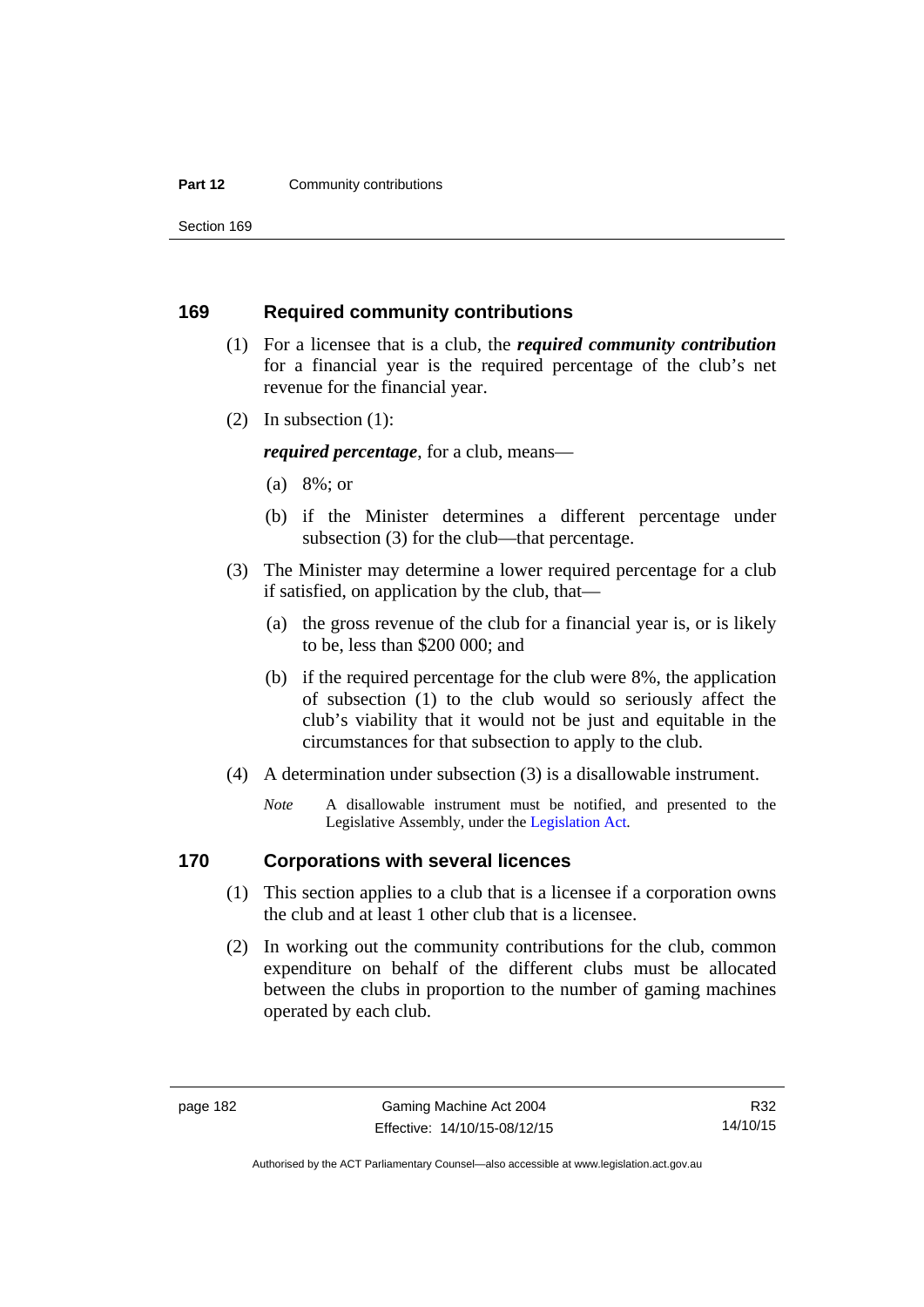# **171 Women's sport community contributions**

- (1) For every \$3 of women's sport community contributions that a licensee contributes to an entity under section 164 (1), the licensee's required community contributions must be worked out as if the licensee had contributed \$4.
- (2) In this section:

*women's sport community contributions* means community contributions that the commission is satisfied will benefit or enhance women's sport conducted in the ACT, or with participants mainly based in the ACT.

# **171A Problem gambling community contributions**

- (1) For every \$3 of problem gambling community contributions that a licensee contributes to an entity under section 164 (1), the licensee's required community contributions must be worked out as if the licensee had contributed \$4.
- (2) This section does not apply to a payment required under section 163A (1) (Required payment to problem gambling assistance fund).
- (3) In this section:

*problem gambling community contributions* means community contributions that the commission is satisfied will assist in—

- (a) alleviating problem gambling; or
- (b) alleviating the disadvantages that arise from problem gambling; or
- (c) providing information about problem gambling.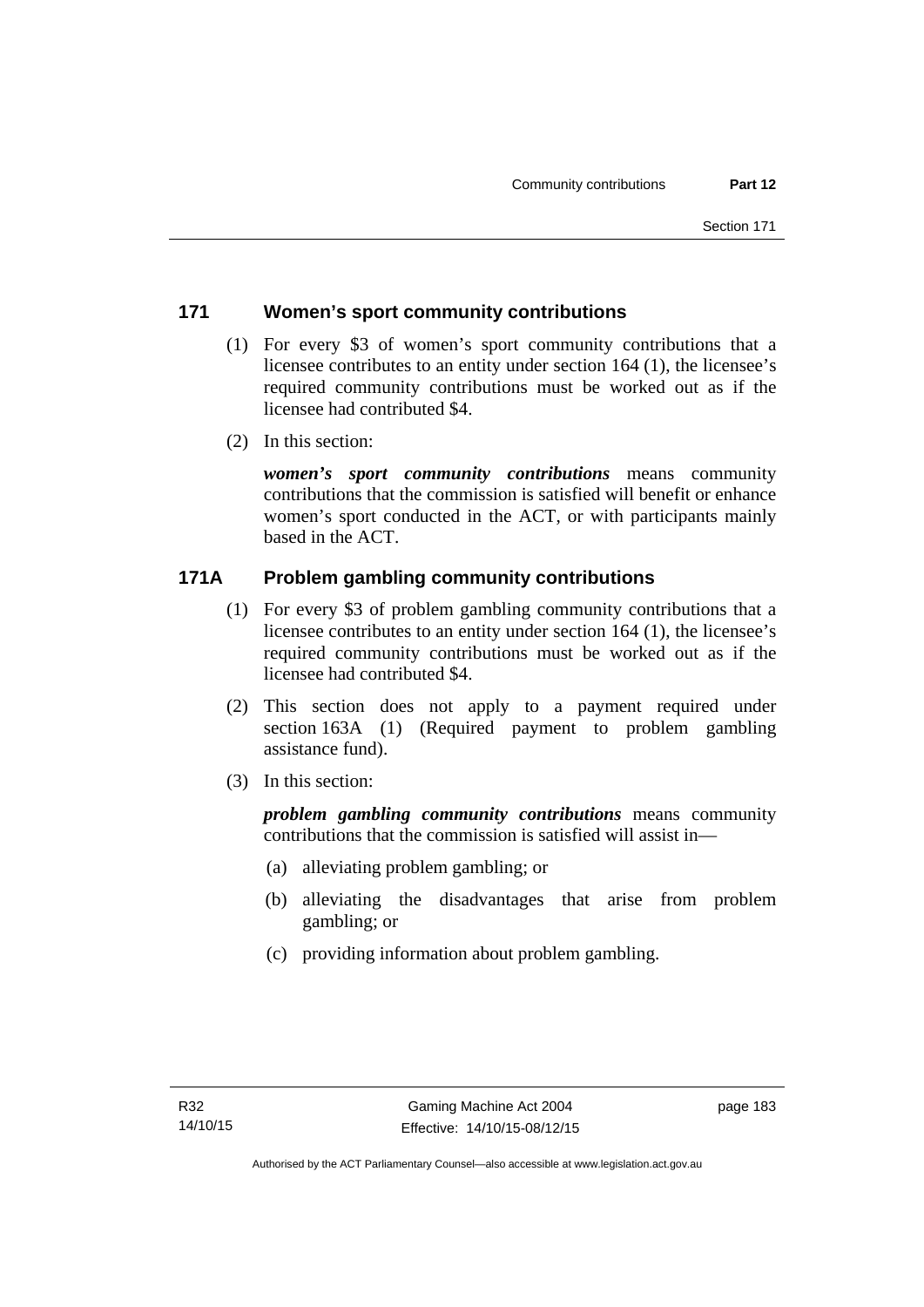#### **Part 12 Community contributions**

Section 172

#### **172 Community contribution shortfall tax**

- (1) Tax (the *community contribution shortfall tax*) is imposed on a community contribution shortfall of a licensee that is a club at the rate of 100%.
- (2) The licensee must pay the community contribution shortfall tax.
- (3) Community contribution shortfall tax is payable 30 days after the day the licensee receives an assessment under the [Control Act](http://www.legislation.act.gov.au/a/1999-46), part 6.
- (4) If an amount of community contribution shortfall tax is paid, the commission must transfer the amount to the grants program fund or, if another fund is prescribed by regulation, that fund.
- (5) In this section:

*community contribution shortfall*, for a licensee that is a club in relation to a financial year, means the amount (if any) by which the club's community contributions fall short of its required community contribution.

page 184 Gaming Machine Act 2004 Effective: 14/10/15-08/12/15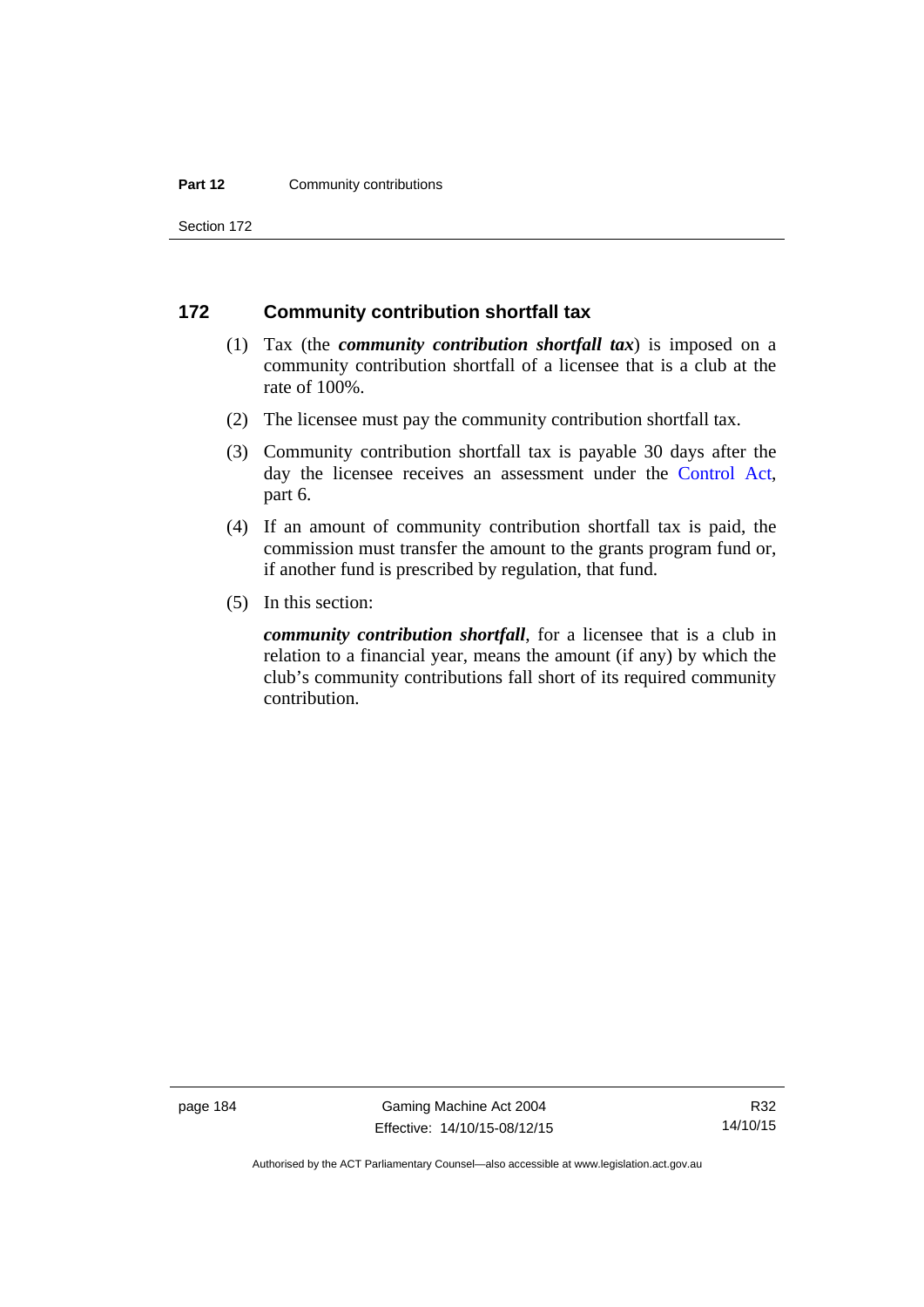# **Part 13 Notification and review of decisions**

# **173 Meaning of** *reviewable decision***—pt 13**

In this part:

*reviewable decision* means a decision mentioned in schedule 1, column 3 under a provision of this Act mentioned in column 2 in relation to the decision.

## **173A Reviewable decision notices**

If the commission makes a reviewable decision, the commission must give a reviewable decision notice to each entity mentioned in schedule 1, column 4 in relation to the decision.

- *Note 1* The commission must also take reasonable steps to give a reviewable decision notice to any other person whose interests are affected by the decision (see *[ACT Civil and Administrative Tribunal Act 2008](http://www.legislation.act.gov.au/a/2008-35)*, s 67A).
- *Note 2* The requirements for reviewable decision notices are prescribed under the *[ACT Civil and Administrative Tribunal Act 2008](http://www.legislation.act.gov.au/a/2008-35)*.

#### **173B Applications for review**

The following may apply to the ACAT for review of a reviewable decision:

- (a) an entity mentioned in schedule 1, column 4 in relation to the decision;
- (b) any other person whose interests are affected by the decision.
- *Note* If a form is approved under the *[ACT Civil and Administrative Tribunal](http://www.legislation.act.gov.au/a/2008-35)  [Act 2008](http://www.legislation.act.gov.au/a/2008-35)* for the application, the form must be used.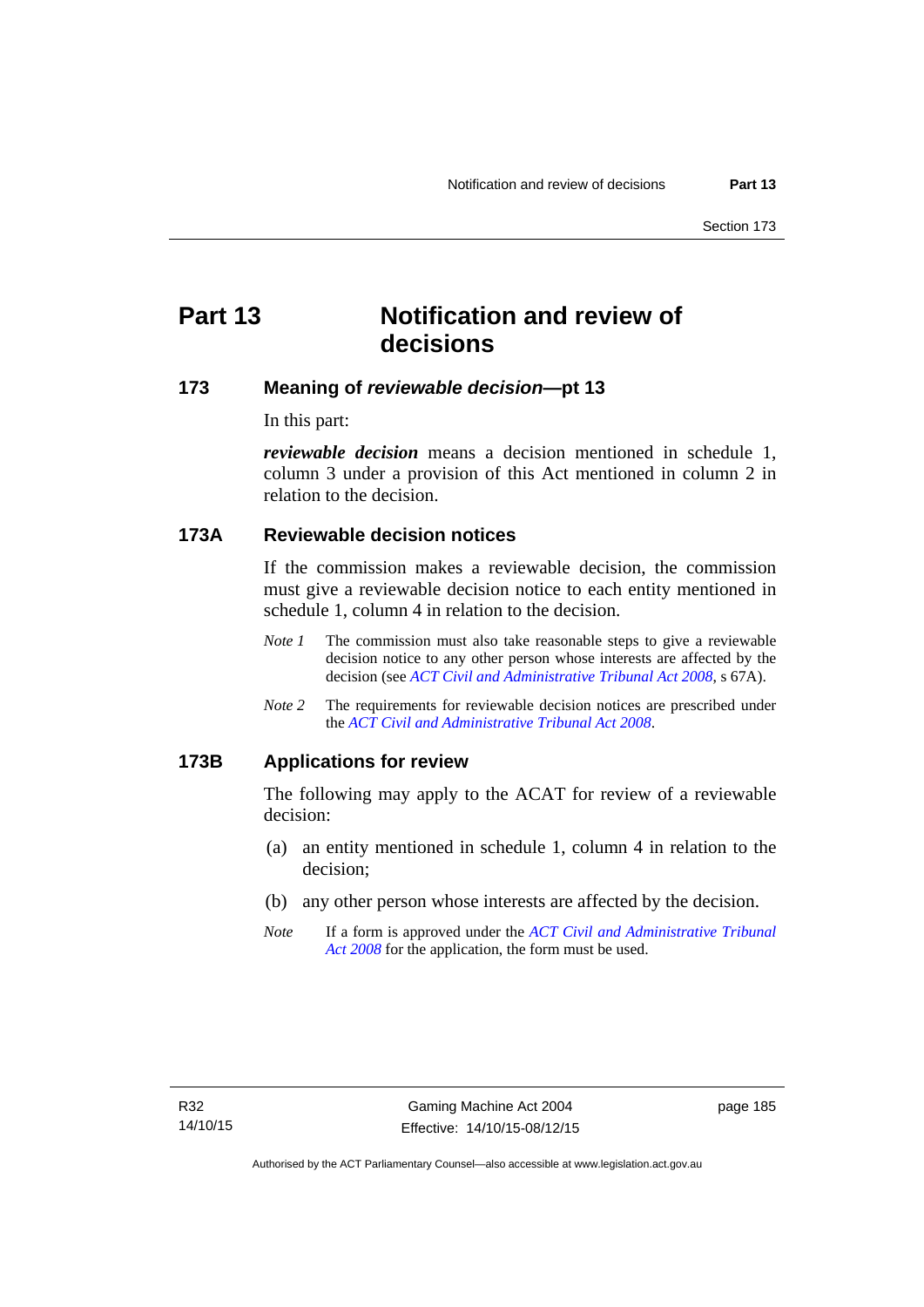**Part 13A** Notifiable actions

Section 173C

# **Part 13A Notifiable actions**

#### **173C Meaning of** *notifiable action*

In this Act:

*notifiable action* means an action mentioned in schedule 2, column 3 under a provision of this Act mentioned in column 2 in relation to the action.

#### **173D Notifiable actions**

- (1) This section applies if a licensee notifies the commission about a notifiable action.
- (2) The notification must—
	- (a) be in writing; and
	- (b) be given to the commission at least the prescribed number of days before the day the licensee undertakes the notifiable action; and
		- *Note* For how documents may be given, see the [Legislation Act,](http://www.legislation.act.gov.au/a/2001-14) pt 19.5.
	- (c) include anything else required by regulation.
	- *Note 1* It is an offence to make a false or misleading statement, give false or misleading information or produce a false or misleading document (see [Criminal Code](http://www.legislation.act.gov.au/a/2002-51), pt 3.4).
	- *Note 2* If a form is approved under the [Control Act,](http://www.legislation.act.gov.au/a/1999-46/default.asp) s 53D for this provision, the form must be used.
	- *Note 3* A fee may be determined under s 177 for this provision.

Authorised by the ACT Parliamentary Counsel—also accessible at www.legislation.act.gov.au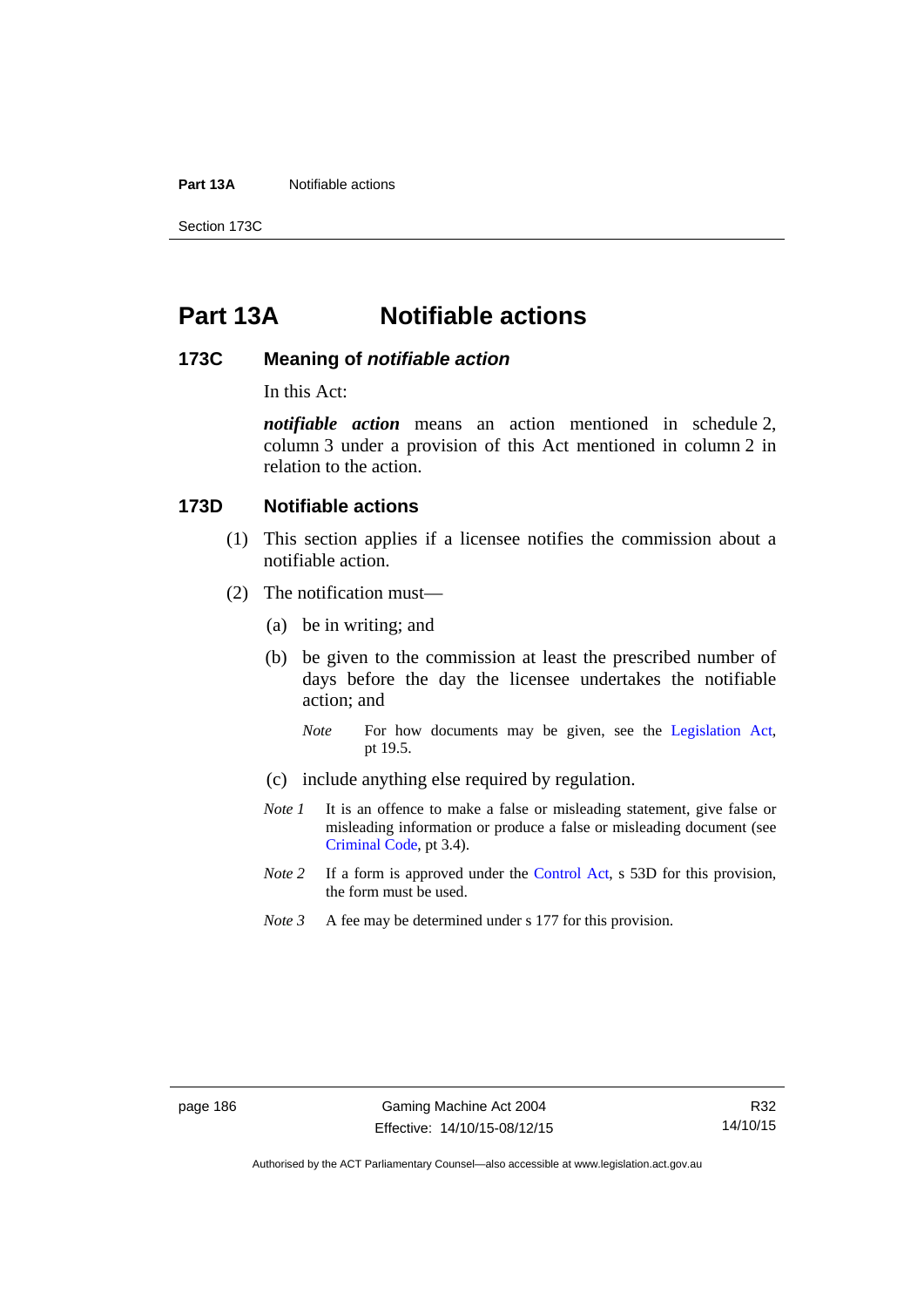- *Note* 4 It is a condition of a licence that the licensee give the commission written notice of the details of a gaming machine installed on authorised premises within 3 days after the day the gaming machine is installed or the commission gives the licensee a notice under s 124 (see s 45). It is also a condition of a licence that the licensee not allow the gaming machine to be operated on the authorised premises until the notice under s 45 has been given to the commission (see s 46).
- (3) On receiving a notification, the commission may, by notice, ask the following people for additional information about the notifiable action:
	- (a) the person giving the notification;
	- (b) if the notifiable action relates to the trading of a gaming machine under division 6A.6 (Trading of authorisations and gaming machines)—
		- (i) the disposing licensee; and
		- (ii) the acquiring licensee.

*Note* For how documents may be given, see the [Legislation Act,](http://www.legislation.act.gov.au/a/2001-14) pt 19.5.

- (4) If the commission gives a notice under subsection (3), the notice must state a reasonable time within which the information must be given.
	- *Note* A failure to comply with this section is a ground for disciplinary action (see s 57 (1) (c)).
- (5) In this Act:

#### *prescribed number of days* means—

- (a) 10 business days; or
- (b) if a regulation prescribes a different number of days—that number of days.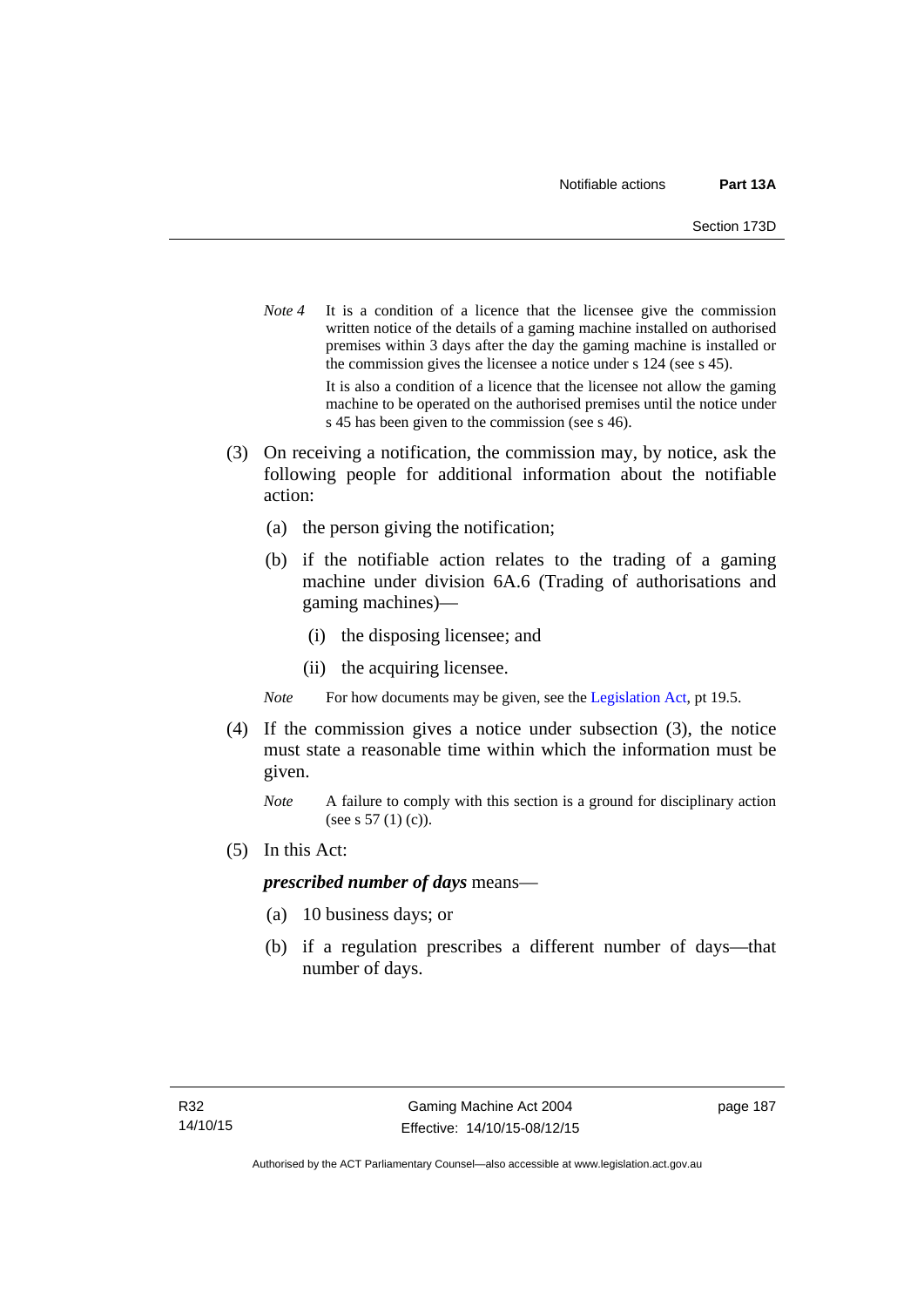#### **Part 13A** Notifiable actions

Section 173E

#### **173E Notifiable actions—date of effect**

A notifiable action takes effect—

 (a) the prescribed number of days after the day the commission receives a notification about the notifiable action; or

*Note Prescribed number of days*—see s 173D (5).

- (b) if the commission allows the notifiable action to take place on an earlier day—that day; or
- (c) if the commission gives a notice under section 173D (3) requesting additional information in relation to the notification—when the commission has notified the licensee that it is satisfied in relation to the additional information.
- *Note* For working out periods of time generally, see the [Legislation Act,](http://www.legislation.act.gov.au/a/2001-14) s 151.

#### **173F Notifiable actions—amendment or cancellation**

- (1) This section applies if a licensee—
	- (a) gives the commission a notification about a notifiable action; and
	- (b) wants to amend or cancel the notification.
- (2) The licensee must give the commission written notice of the amendment or cancellation before the notifiable action takes effect.
	- *Note 1* It is an offence to make a false or misleading statement, give false or misleading information or produce a false or misleading document (see [Criminal Code](http://www.legislation.act.gov.au/a/2002-51), pt 3.4).
	- *Note 2* For how documents may be given, see the [Legislation Act,](http://www.legislation.act.gov.au/a/2001-14) pt 19.5.
	- *Note 3* If a form is approved under the [Control Act,](http://www.legislation.act.gov.au/a/1999-46/default.asp) s 53D for this provision, the form must be used.
	- *Note 4* A fee may be determined under s 177 for this provision.

R32 14/10/15

Authorised by the ACT Parliamentary Counsel—also accessible at www.legislation.act.gov.au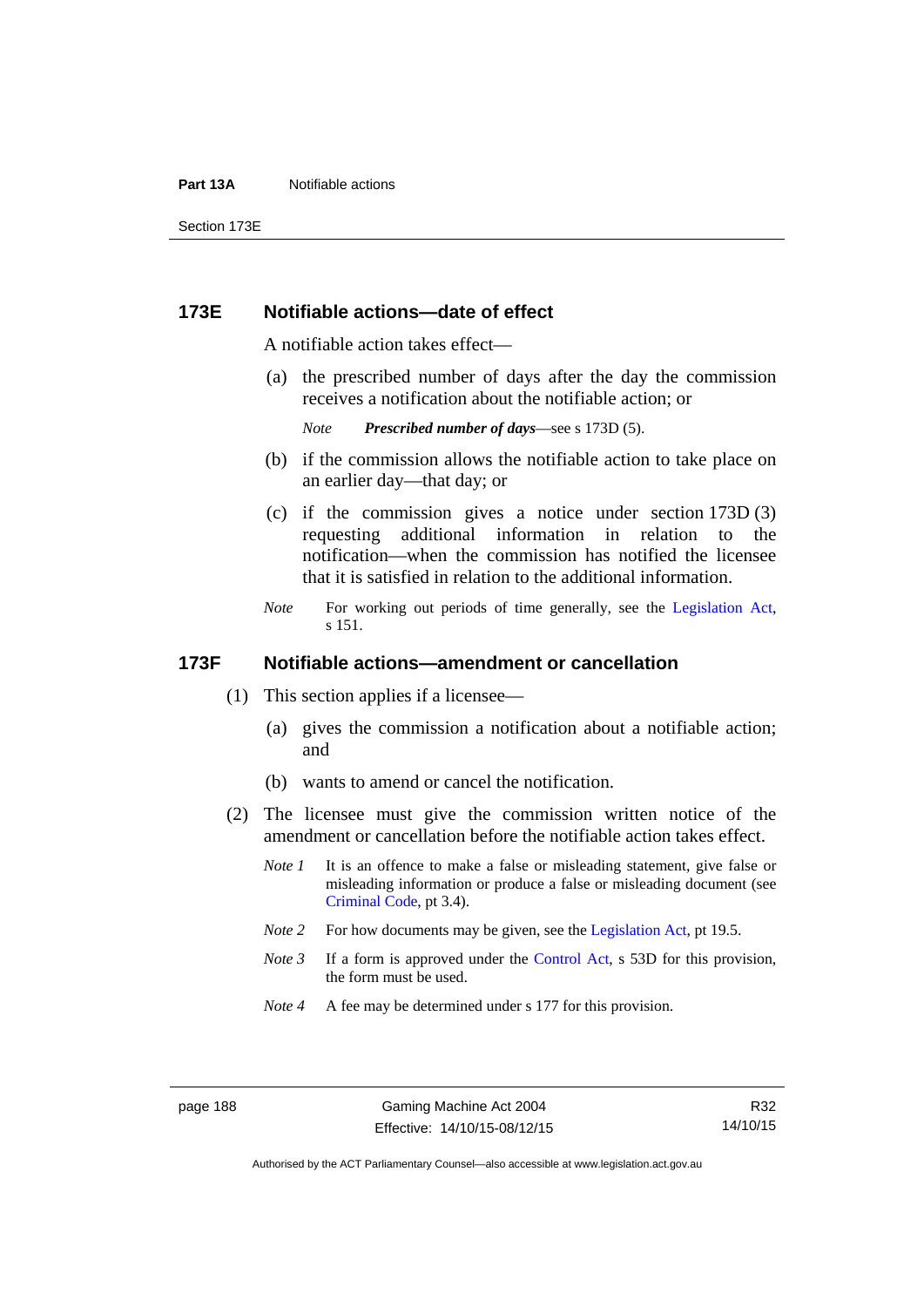- (3) An amendment takes effect 10 business days after the day the commission receives written notice of the amendment.
- (4) A cancellation takes effect when the commission receives written notice of the cancellation.

## **173G Notifiable actions under s 37F**

- (1) This section applies to a notifiable action under section 37F (Surrender of licences, authorisation certificates and authorisations).
- (2) The notification for the notifiable action must also include the following information in relation to a gaming machine to be stored under a storage permit:
	- (a) the place where the gaming machine is to be stored;
	- (b) the gaming machine's serial number.
	- *Note* For the issue of a storage permit, see s 127P.
- (3) On the date the notifiable action takes effect under section 173E (Notifiable actions—date of effect), the licensee must—
	- (a) take meter readings from the gaming machine; and
	- (b) render the gaming machine inoperable; and
	- (c) give the commission the details of the meter readings.

## **173H Notifiable actions under div 6A.6—disposal of gaming machines**

- (1) This section applies to a notifiable action that includes the disposal of a gaming machine under division 6A.6 (Trading of authorisations and gaming machines).
- (2) The notification for the notifiable action must also include the following information:
	- (a) the name of the licensee disposing of the gaming machine (the *disposing licensee*);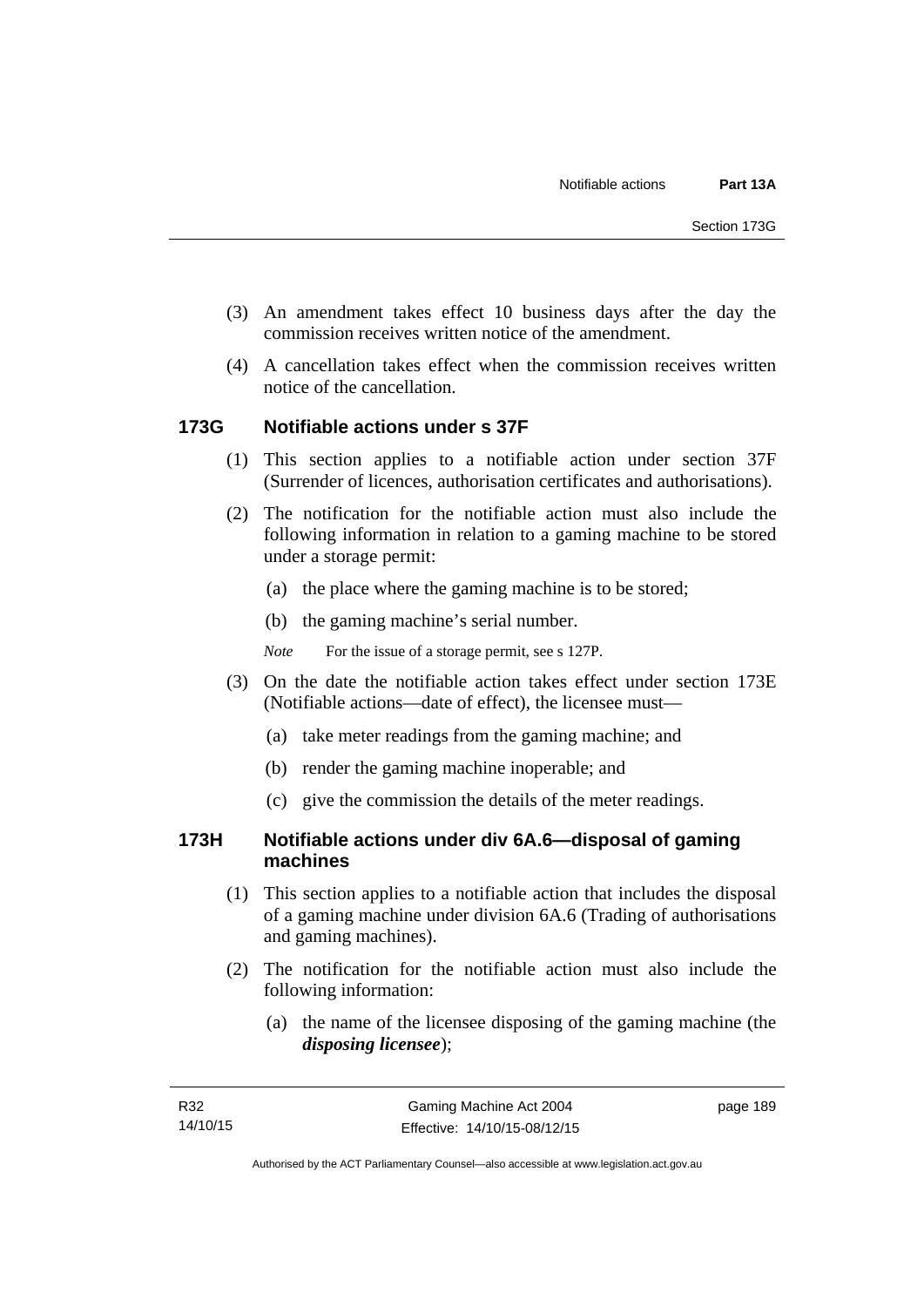#### **Part 13A** Notifiable actions

Section 173H

- (b) the date and licence number of the disposing licensee's licence;
- (c) the authorisation number of the disposing licensee's authorisation for the gaming machine;
- (d) the date the disposal is intended to happen;
- (e) the following details of the gaming machine:
	- (i) the class of gaming machine;
	- (ii) the serial number;
	- (iii) the game installed on the gaming machine;
- (f) if a class B gaming machine is to be disposed of by sale to another person—
	- (i) information identifying the person who is to acquire the gaming machine; and
	- (ii) if the gaming machine is to be sold or operated in a local jurisdiction—evidence that the person who is to acquire the gaming machine is authorised to have the gaming machine under a law of the local jurisdiction;
- (g) if a class B gaming machine is to be disposed of by returning it to an approved supplier—information identifying the supplier;
- (h) if a gaming machine is to be disposed of by destroying it—
	- (i) information about how the gaming machine is to be destroyed; and
	- (ii) information identifying who is to destroy the gaming machine; and
	- (iii) the date and time the gaming machine is proposed to be destroyed; and
	- (iv) information identifying who will represent the disposing licensee at the gaming machine's destruction.

R32 14/10/15

Authorised by the ACT Parliamentary Counsel—also accessible at www.legislation.act.gov.au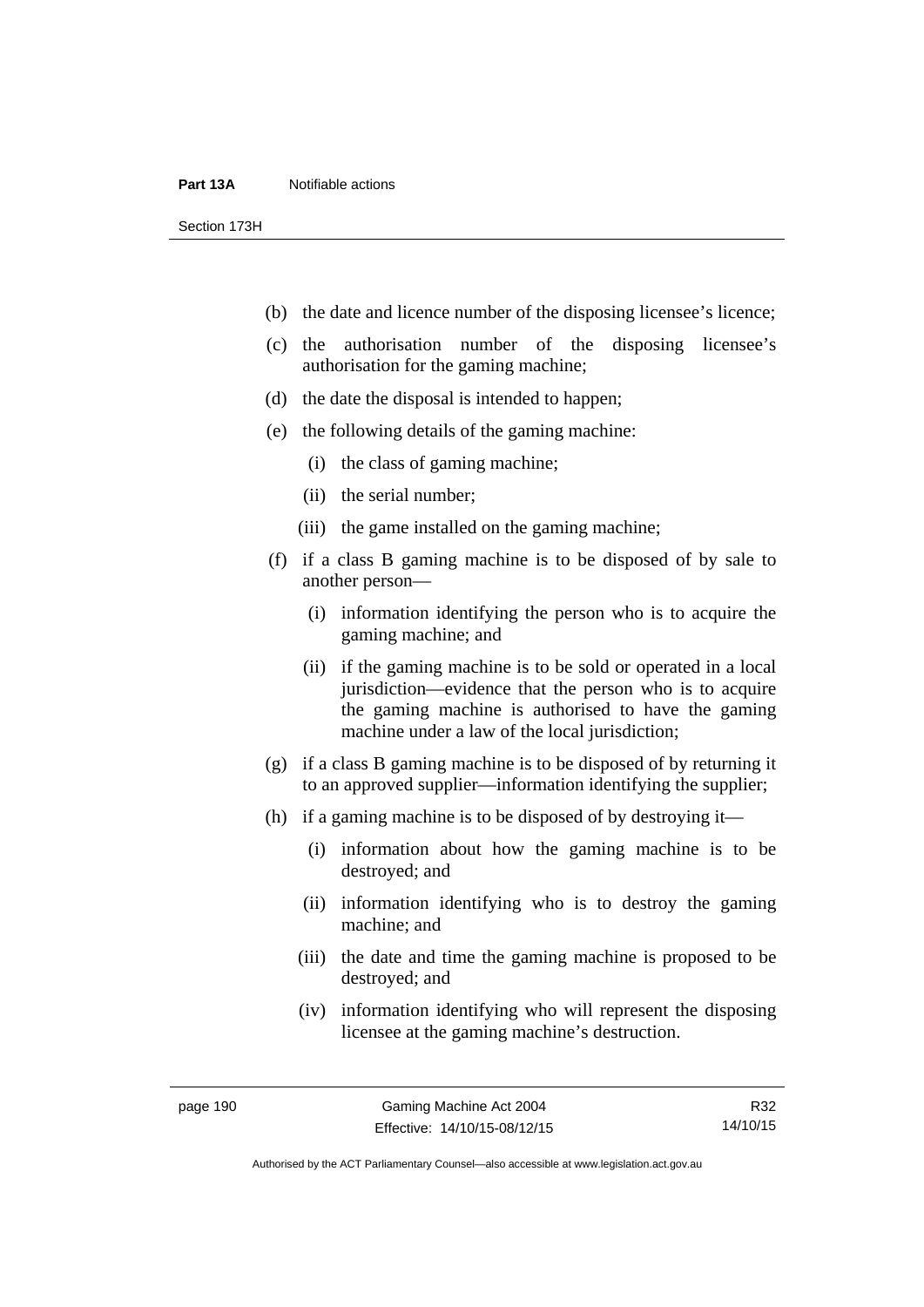- (3) If the disposal of the gaming machine does not happen on the date mentioned in subsection (2) (d), the notifiable action is taken to have occurred on a date agreed between the commission and the disposing licensee.
- (4) On the date the notifiable action takes effect under section 173E (Notifiable actions—date of effect), the disposing licensee must—
	- (a) take meter readings from the gaming machine; and
	- (b) render the gaming machine inoperable; and
	- (c) give the commission the details of the meter readings.

## **173I Notifiable actions under div 6A.6—trading of class B authorisations**

- (1) This section applies if a class B licensee gives the commission notice of a notifiable action that includes the disposal of a class B authorisation to a class C licensee under division 6A.6 (Trading of authorisations and gaming machines).
- (2) On receiving notice of the notifiable action, the commission must—
	- (a) if the class B authorisations are acquired by a class C licensee—amend the class C licensee's authorisation schedule to include the details of the acquired authorisations; and
	- (b) either—
		- (i) if all class B authorisations under the class B licensee's authorisation certificate are disposed of—cancel the licence and authorisation certificate; or
		- (ii) in any other case—amend the authorisation schedule to remove the authorisations.
	- *Note* For the acquisition of class B authorisations as part of the purchase of a disposing licensee's business, see div 2B.4.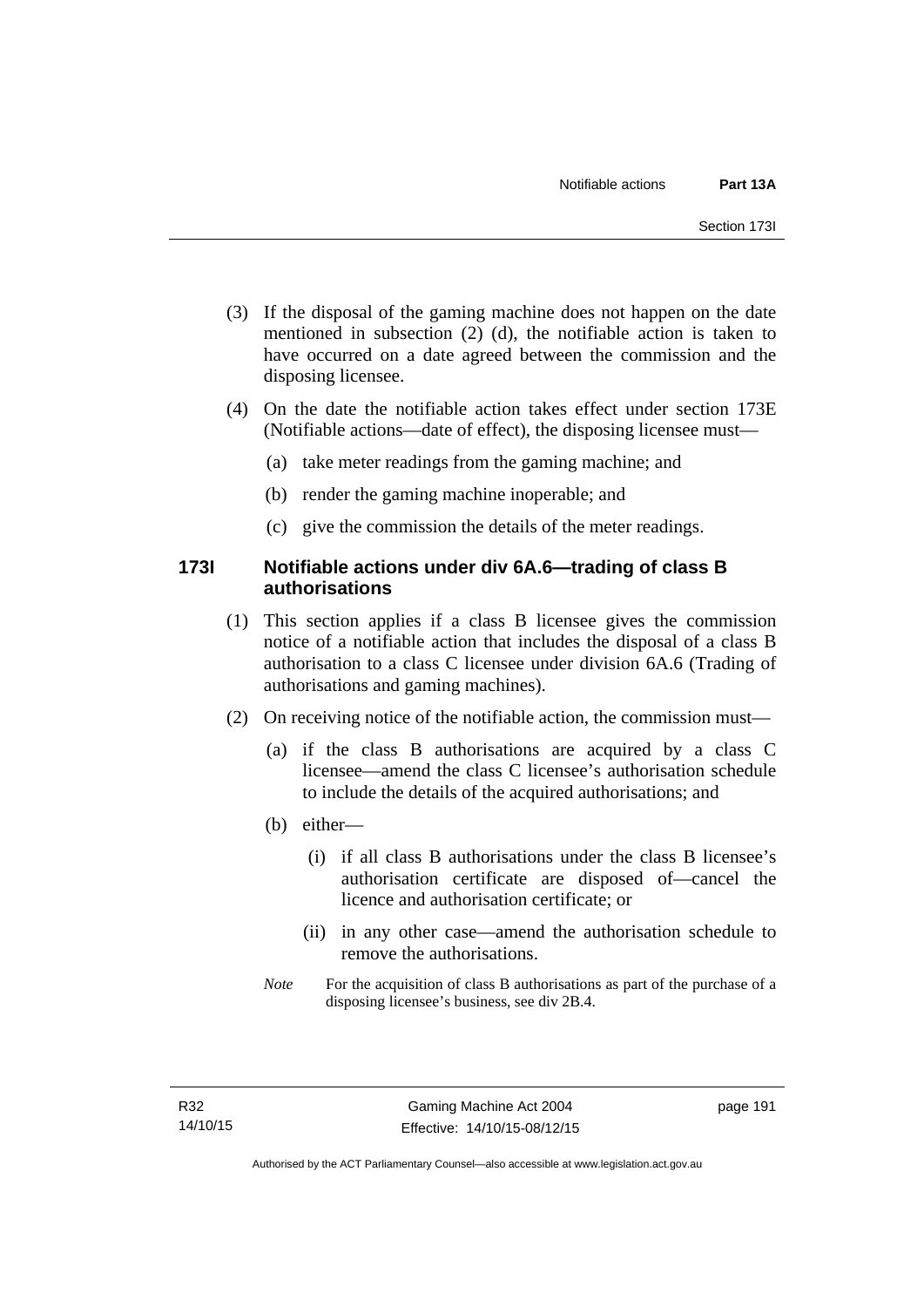#### **Part 14** Miscellaneous

Section 174

# **Part 14 Miscellaneous**

#### **174 Acts and omissions of representatives**

(1) In this section:

*person* means an individual.

*Note* See the [Criminal Code,](http://www.legislation.act.gov.au/a/2002-51) pt 2.5 for provisions about corporate criminal responsibility.

*representative*, of a person, means an employee or agent of the person.

*state of mind*, of a person, includes—

- (a) the person's knowledge, intention, opinion, belief or purpose; and
- (b) the person's reasons for the intention, opinion, belief or purpose.
- (2) This section applies to a prosecution for any offence against this Act.
- (3) If it is relevant to prove a person's state of mind about an act or omission, it is enough to show—
	- (a) the act was done or omission made by a representative of the person within the scope of the representative's actual or apparent authority; and
	- (b) the representative had the state of mind.
- (4) An act done or omitted to be done on behalf of a person by a representative of the person within the scope of the representative's actual or apparent authority is also taken to have been done or omitted to be done by the person.
- (5) However, subsection (4) does not apply if the person establishes that reasonable precautions were taken and appropriate diligence was exercised to avoid the act or omission.

R32 14/10/15

Authorised by the ACT Parliamentary Counsel—also accessible at www.legislation.act.gov.au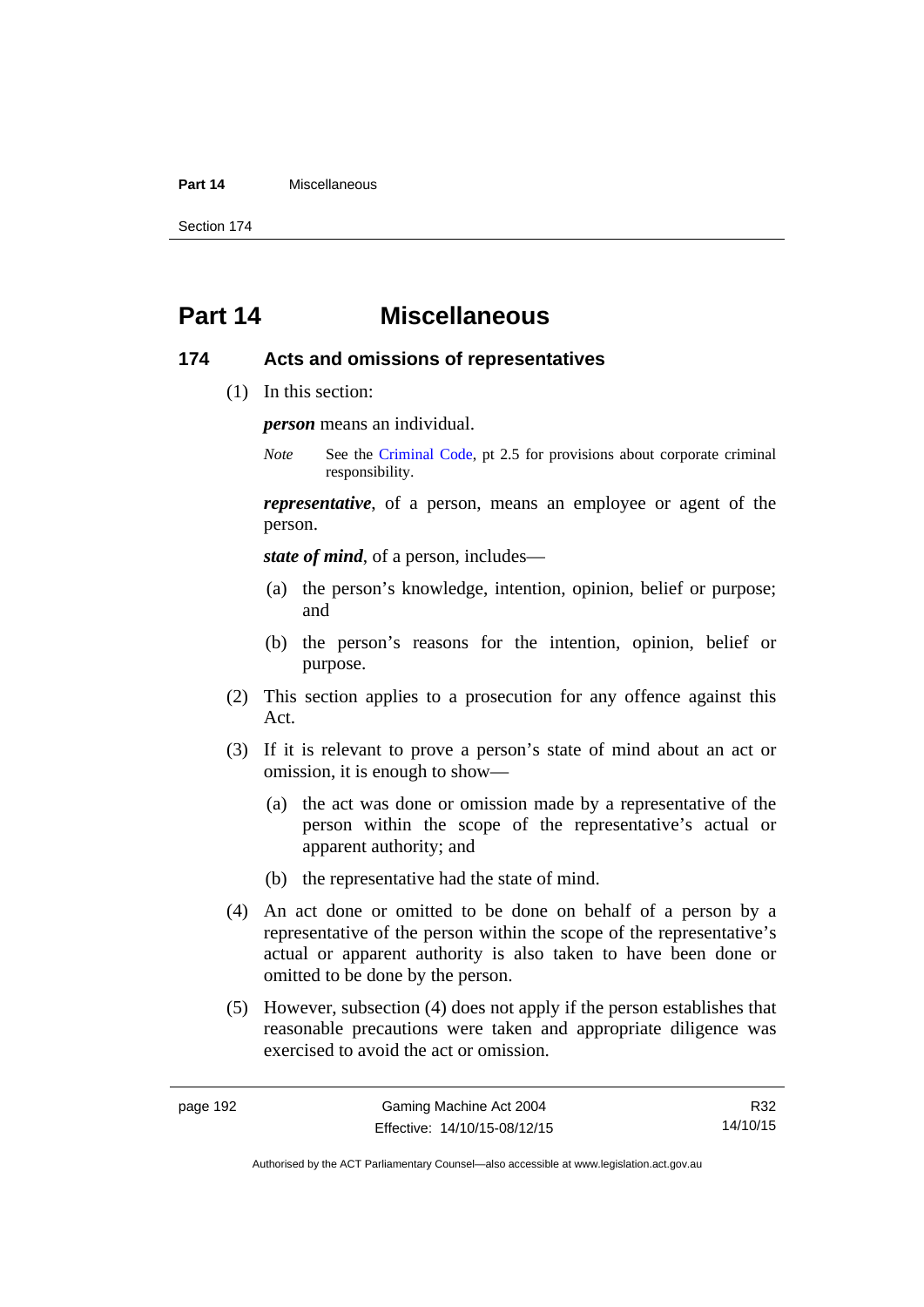(6) A person who is convicted of an offence cannot be punished by imprisonment for the offence if the person would not have been convicted of the offence without subsection (3) or (4).

# **174A Licences and authorisations not personal property—PPS Act**

- (1) For the [PPS Act,](http://www.comlaw.gov.au/Series/C2009A00130) section 10, definition of *personal property*, paragraph (b), a licence or authorisation certificate is not personal property.
- (2) In this section:

*PPS Act* means the *[Personal Property Securities Act 2009](http://www.comlaw.gov.au/Series/C2009A00130)* (Cwlth).

# **175 Canberra Airport**

- (1) A licence must not be issued in relation to premises at Canberra Airport.
- (2) An authorisation certificate must not be given for the operation of a gaming machine at the Canberra Airport.
- (3) In this section:

*Canberra Airport* means block 3, sections 17 and 28, division of Pialligo in the district of Majura, and blocks 587, 594, 595, 614 and 660 in that district.

# **176 Evidentiary certificates**

In a prosecution for an offence against this Act, a certificate issued by the commission stating that the person named in the certificate was or was not the holder of a licence or authorisation certificate on the date, or during the period, stated in the certificate is evidence of the matters so stated.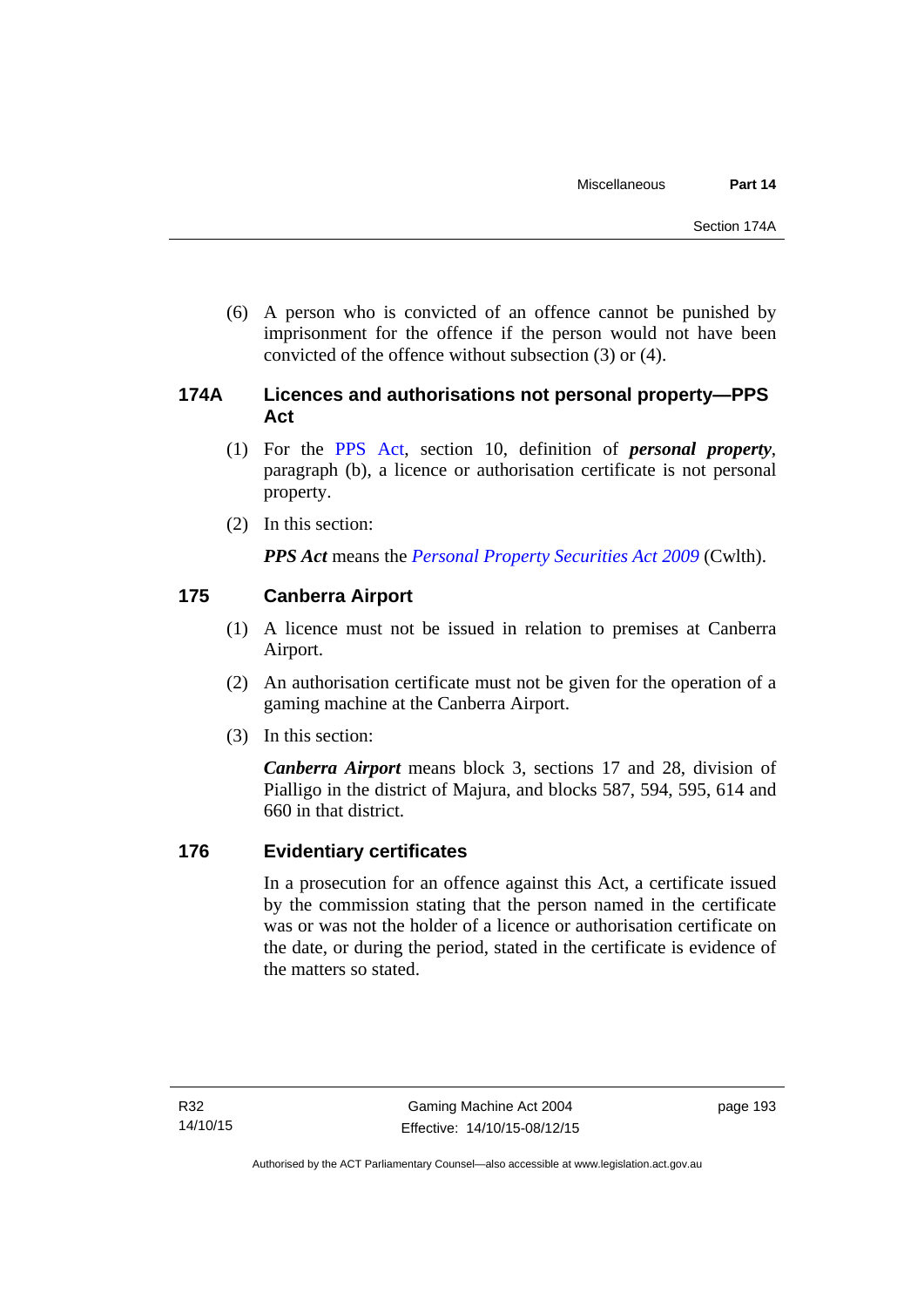#### **Part 14** Miscellaneous

Section 177

#### **177 Determination of fees**

- (1) The Minister may determine fees for this Act.
	- *Note* The [Legislation Act](http://www.legislation.act.gov.au/a/2001-14) contains provisions about the making of determinations and regulations relating to fees (see pt 6.3).
- (2) A determination is a disallowable instrument.
	- *Note* A disallowable instrument must be notified, and presented to the Legislative Assembly, under the [Legislation Act.](http://www.legislation.act.gov.au/a/2001-14)

#### **178 Regulation-making power**

- (1) The Executive may make regulations for this Act.
	- *Note* **Regulations** must be notified, and presented to the Legislative Assembly, under the [Legislation Act](http://www.legislation.act.gov.au/a/2001-14).
- (2) A regulation may make provision in relation to the following:
	- (a) the operation (including the restriction of the operation) of peripheral equipment for gaming machines;
	- (b) the minimum payout for gaming machines.
- (3) A regulation may create offences for contraventions of the regulations and fix maximum penalties of not more than 10 penalty units for the offences.

Authorised by the ACT Parliamentary Counsel—also accessible at www.legislation.act.gov.au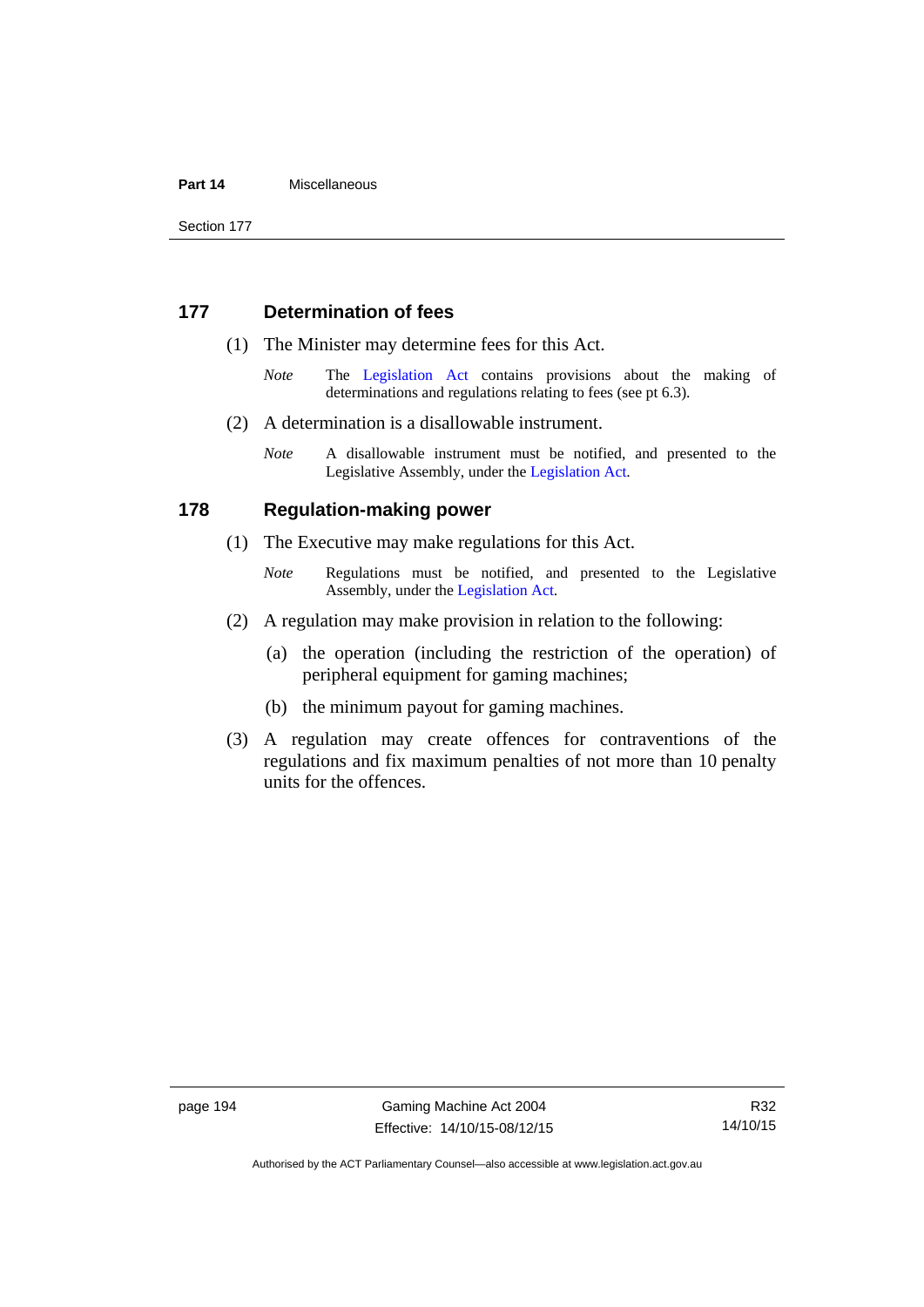# **179 Review of amendments made by Gaming Machine (Reform) Amendment Act 2015**

- (1) The Minister must, before the commencement of the *[Gaming](http://www.legislation.act.gov.au/a/2015-21/default.asp)  [Machine \(Reform\) Amendment Act 2015](http://www.legislation.act.gov.au/a/2015-21/default.asp)*, schedule 1 (Other amendments—compulsory surrender)—
	- (a) review the operation of section 127F (Trading authorisations forfeiture requirement) and subdivision 6A.7.3 (Quarantine permits); and
	- (b) present a report of the review to the Legislative Assembly.
- (2) This section expires 5 years after the day it commences.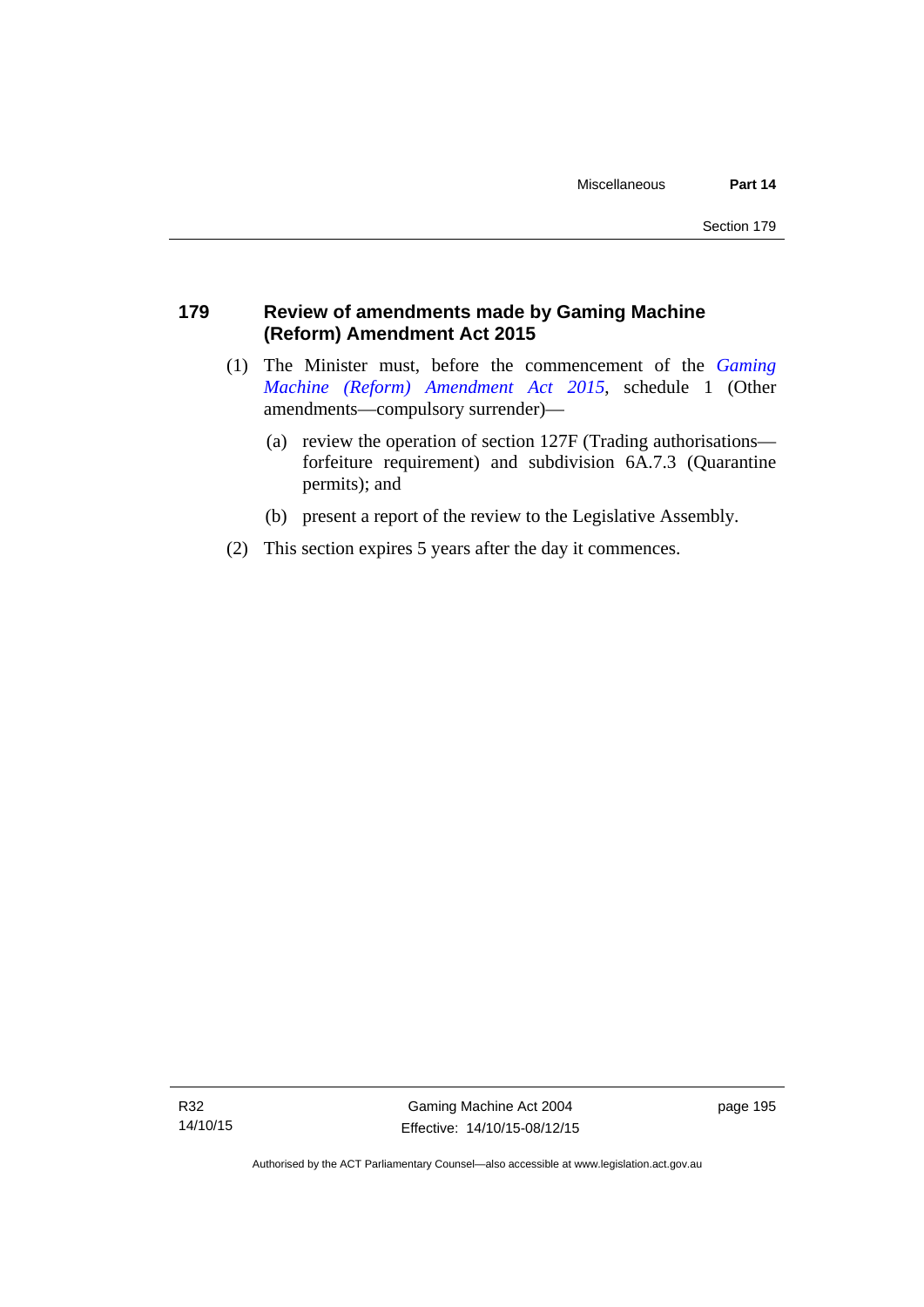Section 300

# **Part 20 Transitional—Gaming Machine (Reform) Amendment Act 2015**

#### **300 Definitions—pt 20**

In this part:

*commencement day* means the day the *[Gaming Machine \(Reform\)](http://www.legislation.act.gov.au/a/2015-21/default.asp)  [Amendment Act 2015](http://www.legislation.act.gov.au/a/2015-21/default.asp)*, section 4 commences.

*old licence* means a licence—

- (a) issued under section 12 (Issue of licences) as in force before the commencement day; and
- (b) in force immediately before the commencement day.

*old licence application* means an application for a licence made under section 10A (Initial licence applications—eligibility) as in force before the commencement day.

#### **301 Old licences—class B gaming machines**

- (1) This section applies to an old licence that allows the operation of a class B gaming machine.
- (2) The old licence is, on the commencement day, taken to be a licence issued under section 29 (Class B licence and authorisation certificate—decision on application)—
	- (a) in the same terms as the old licence; and
	- (b) subject to the same conditions as the old licence.
- (3) As soon as practicable after the commencement day—
	- (a) the licensee for the old licence must return it to the commission; and

R32 14/10/15

Authorised by the ACT Parliamentary Counsel—also accessible at www.legislation.act.gov.au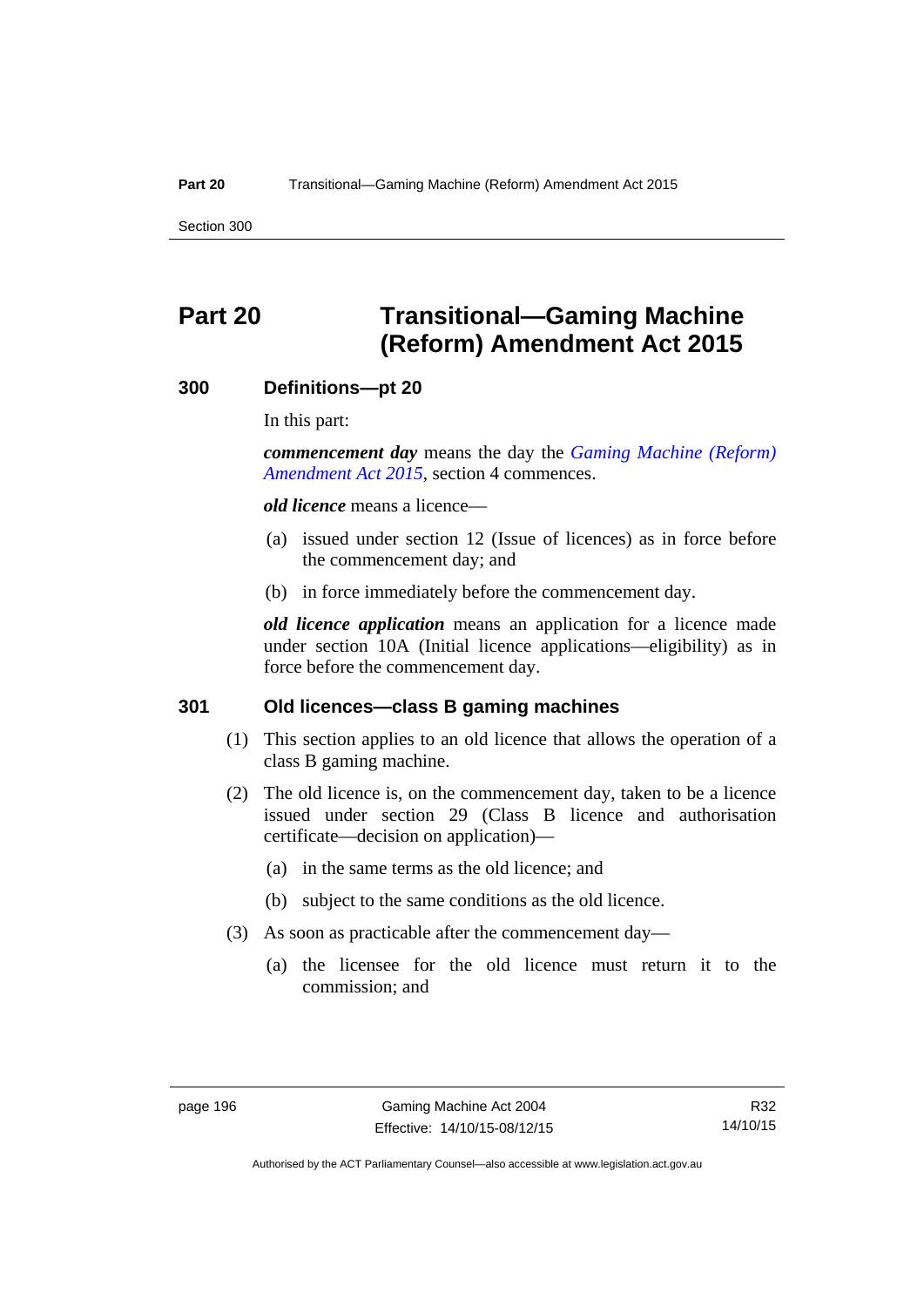- (b) the commission must issue the licensee with—
	- (i) a licence for class B gaming machines; and
	- (ii) an authorisation certificate for each premises for which the licensee held the old licence; and
	- (iii) an authorisation schedule including details of gaming machines held under the old licence.
- (4) The number of authorisations for gaming machines stated in the authorisation certificate issued for premises under subsection  $(3)$  (b) (ii) must be the number of gaming machines allowed under the old licence for the premises.

#### **302 Old licences—class C gaming machines**

- (1) This section applies to an old licence that allows the operation of a class C gaming machine.
- (2) The old licence is, on the commencement day, taken to be a licence issued under section 17 (Class C licence—decision on application)—
	- (a) in the same terms as the old licence; and
	- (b) subject to the same conditions as the old licence.
- (3) As soon as practicable after the commencement day—
	- (a) the licensee for the old licence must return it to the commission; and
	- (b) the commission must issue the licensee with—
		- (i) a licence for class C gaming machines; and
		- (ii) an authorisation certificate for each premises for which the licensee held the old licence; and
		- (iii) an authorisation schedule including details of gaming machines held under the old licence.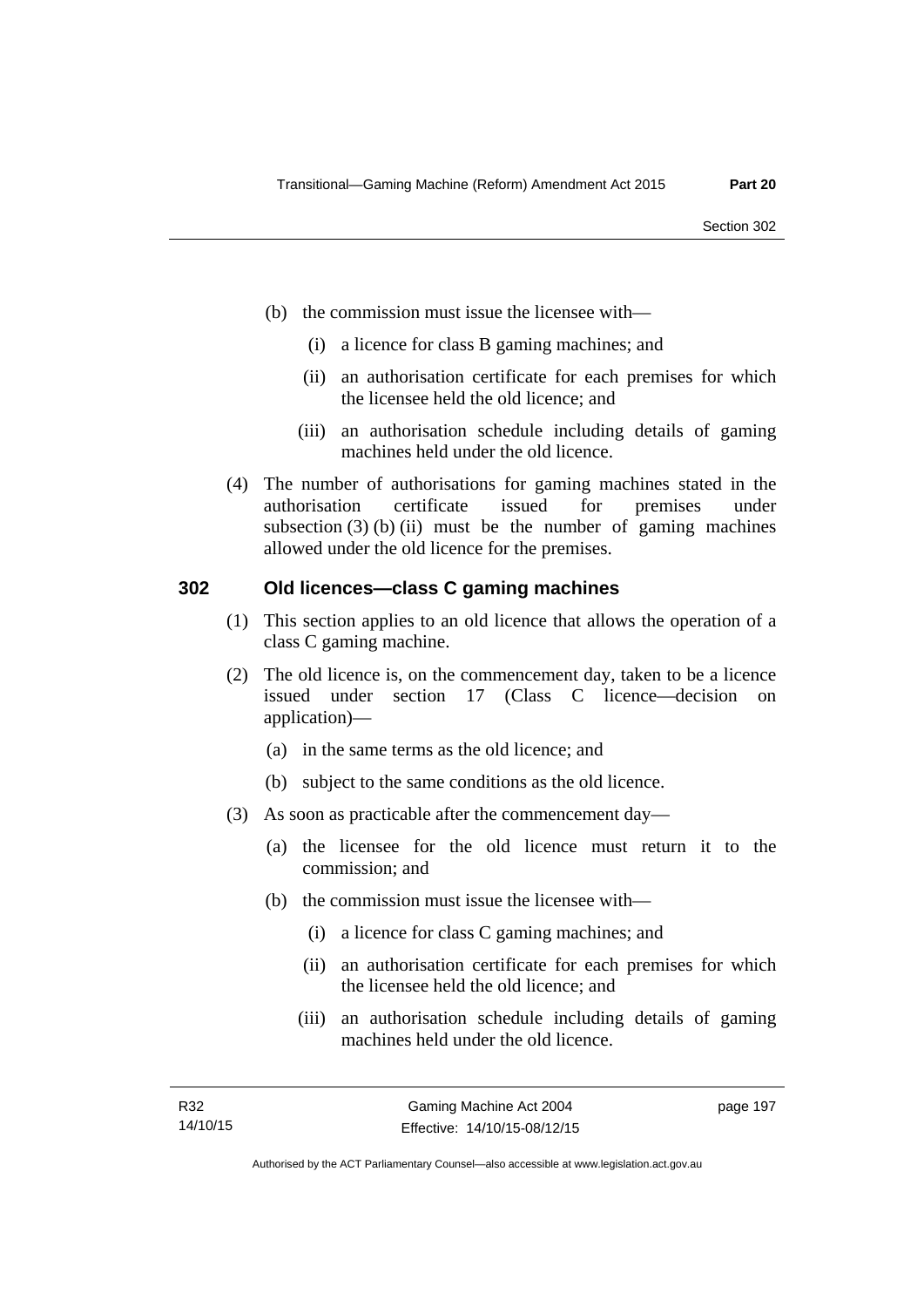Section 303

 (4) The maximum number of authorisations for gaming machines stated in the authorisation certificate issued for premises under subsection  $(3)$  (b) (ii) must be the number of gaming machines allowed under the old licence for the premises.

#### **303 Class B gaming machines—application**

- (1) This section applies if—
	- (a) before the commencement day—
		- (i) a person applied for a licence for class B gaming machines under section 10A (Initial licence applications—eligibility) as in force before the commencement day; and
		- (ii) the application related to a business being purchased from the holder of a class B licence; and
		- (iii) the business was operated under a general licence or on licence; and
	- (b) immediately before the commencement day, the commission had not finally decided the application.
- (2) The application is, on the commencement day, taken to be a class B licence and authorisation certificate application under section 28 (Licences and authorisation certificate for class B gaming machines—restricted application).

#### **304 Class C gaming machines—application**

- (1) This section applies if—
	- (a) before the commencement day a person applied for a licence for class C gaming machines under section 10A (Initial licence applications—eligibility) as in force before the commencement day; and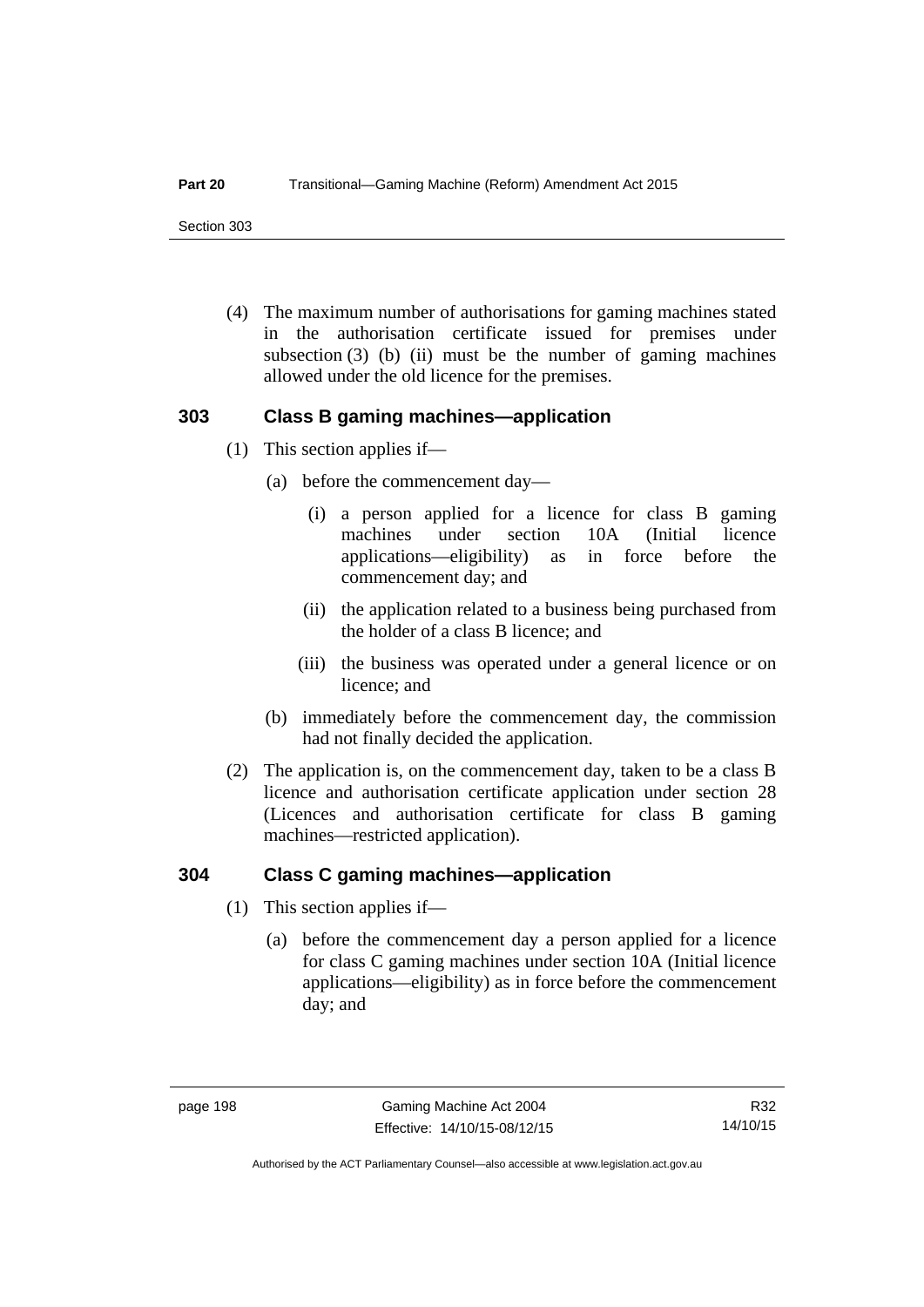- (b) immediately before the commencement day, the commission had not finally decided the application.
- (2) The application is, on the commencement day, taken to be a class C licence application under section 15 (Licence for class C gaming machines—application) and an authorisation certificate application under section 21 (Authorisation certificate for class C gaming machines—application).

#### **305 Large-scale machine relocation amendment application**

- (1) This section applies if—
	- (a) before the commencement day, a licensee applied for a large-scale machine relocation amendment of an old licence under section 22 (1) (f) (Licence amendment—applications); and
	- (b) immediately before the commencement day, the commission had not finally decided the application.
- (2) The application is, on the commencement day, taken to be an application under section 33 (1) (c) (Authorisation certificate amendment—application).

#### **306 In-principle approval application**

- (1) This section applies if—
	- (a) before the commencement day, a licensee applied for an in-principle approval for a licence under section 38D (1) (In-principle approval—applications); and
	- (b) immediately before the commencement day, the commission had not finally decided the application.
- (2) The application is, on the commencement day, taken to be an application under section 38B (1) (In-principle authorisation certificate—application) for an in-principle authorisation certificate.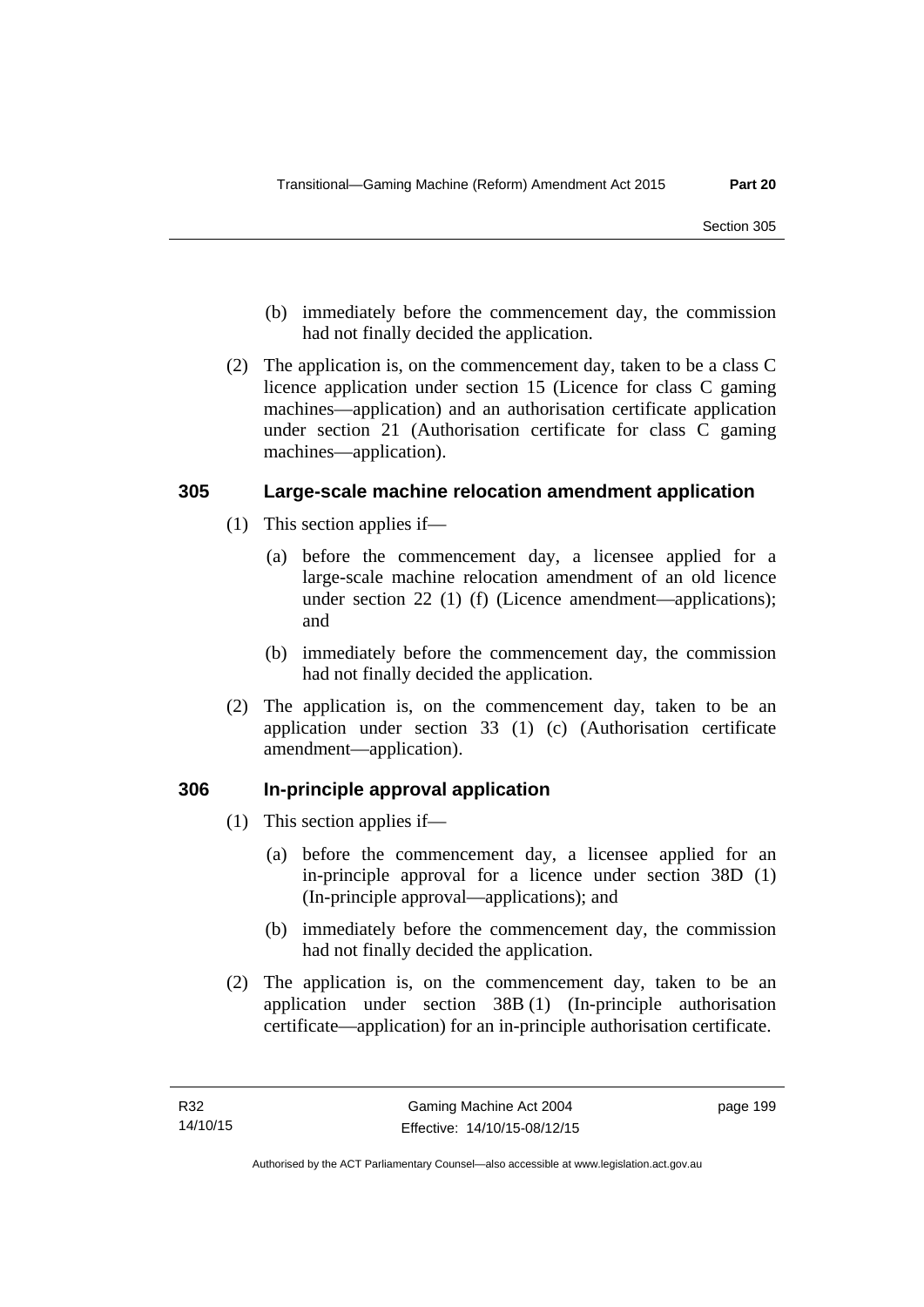#### **307 Application to transfer in-principle approval**

- (1) This section applies if—
	- (a) before the commencement day, a licensee applied to transfer an in-principle approval for a licence to someone else under section 38O (1) (In-principle approval—application to transfer); and
	- (b) immediately before the commencement day, the commission had not finally decided the application.
- (2) The application is, on the commencement day, taken to be an application under section 38H (1) (In-principle authorisation certificate—application to transfer).

#### **308 Application for extension of in-principle approval**

- (1) This section applies if—
	- (a) before the commencement day, a licensee applied to extend an in-principle approval under section 38Q (1) (In-principle approval—application for extension); and
	- (b) immediately before the commencement day, the commission had not finally decided the application.
- (2) The application is, on the commencement day, taken to be an application under section 38J (1) (In-principle authorisation certificate—application for extension).

#### **309 Application to convert in-principle approval to licence**

- (1) This section applies if—
	- (a) before the commencement day, a licensee applied to have an in-principle approval for a licence converted into a licence under section 38T (1) (Conversion of in-principle approval to licence or amendment—application for extension); and

Authorised by the ACT Parliamentary Counsel—also accessible at www.legislation.act.gov.au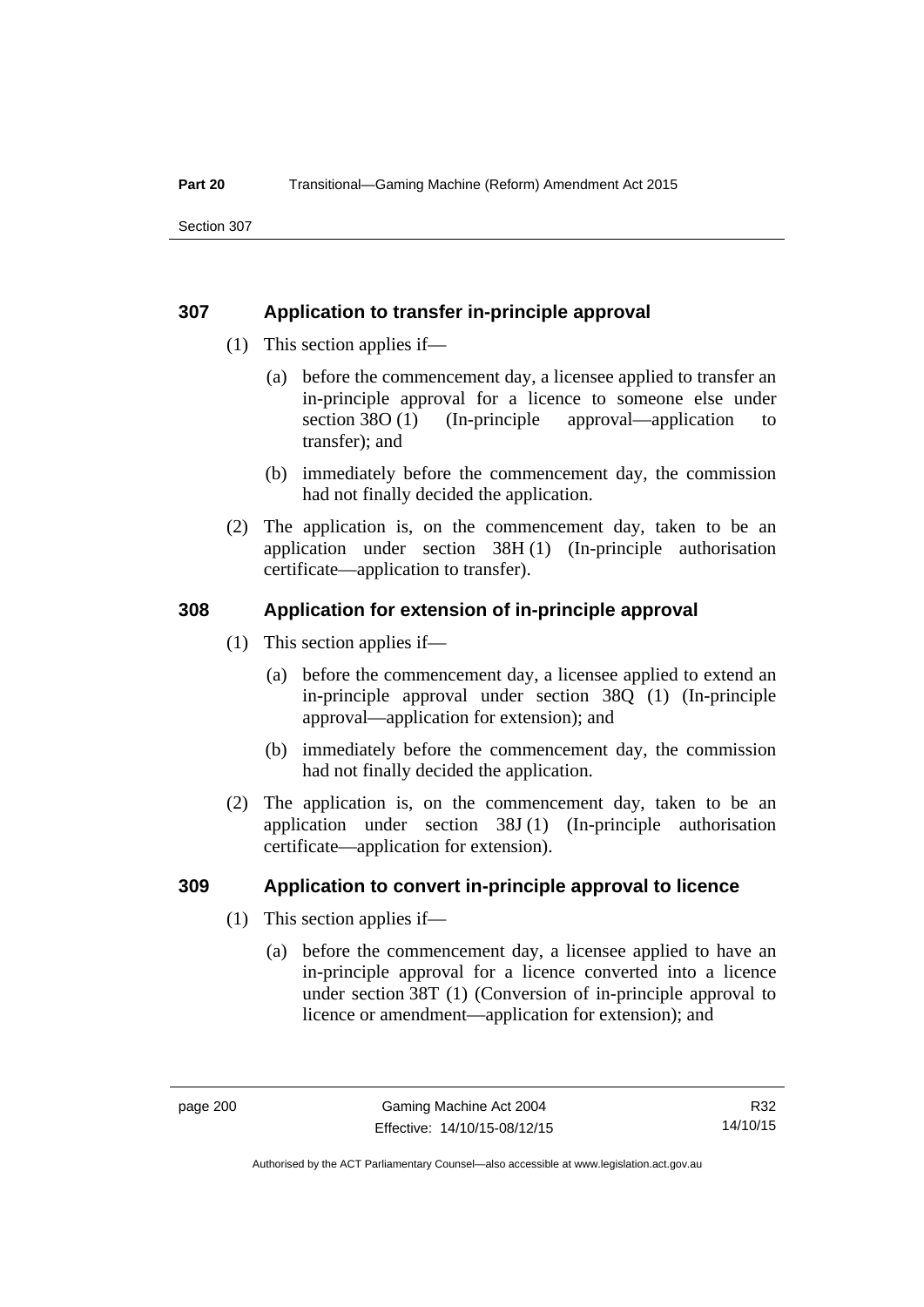- (b) immediately before the commencement day, the commission had not finally decided the application.
- (2) The application is, on the commencement day, taken to be an application under section 38M (1) (Conversion of in-principle authorisation certificate to authorisation certificate—application) to have an in-principle authorisation certificate converted to an authorisation certificate.

# **809A** Application to convert in-principle approval to new venue **amendment**

# **M 309B Temporary storage amendment application**

# **310 Transitional regulations**

- (1) A regulation may prescribe transitional matters necessary or convenient to be prescribed because of the enactment of the *[Gaming](http://www.legislation.act.gov.au/a/2015-21/default.asp)  [Machine \(Reform\) Amendment Act 2015](http://www.legislation.act.gov.au/a/2015-21/default.asp)*.
- (2) A regulation may modify this part (including in relation to another territory law) to make provision in relation to anything that, in the Executive's opinion, is not, or is not adequately or appropriately, dealt with in this part.
- (3) A regulation under subsection (2) has effect despite anything elsewhere in this Act or another territory law.

# **311 Expiry—pt 20**

This part expires 4 years after the commencement day.

*Note* Transitional provisions are kept in the Act for a limited time. A transitional provision is repealed on its expiry but continues to have effect after its repeal (see [Legislation Act,](http://www.legislation.act.gov.au/a/2001-14) s 88).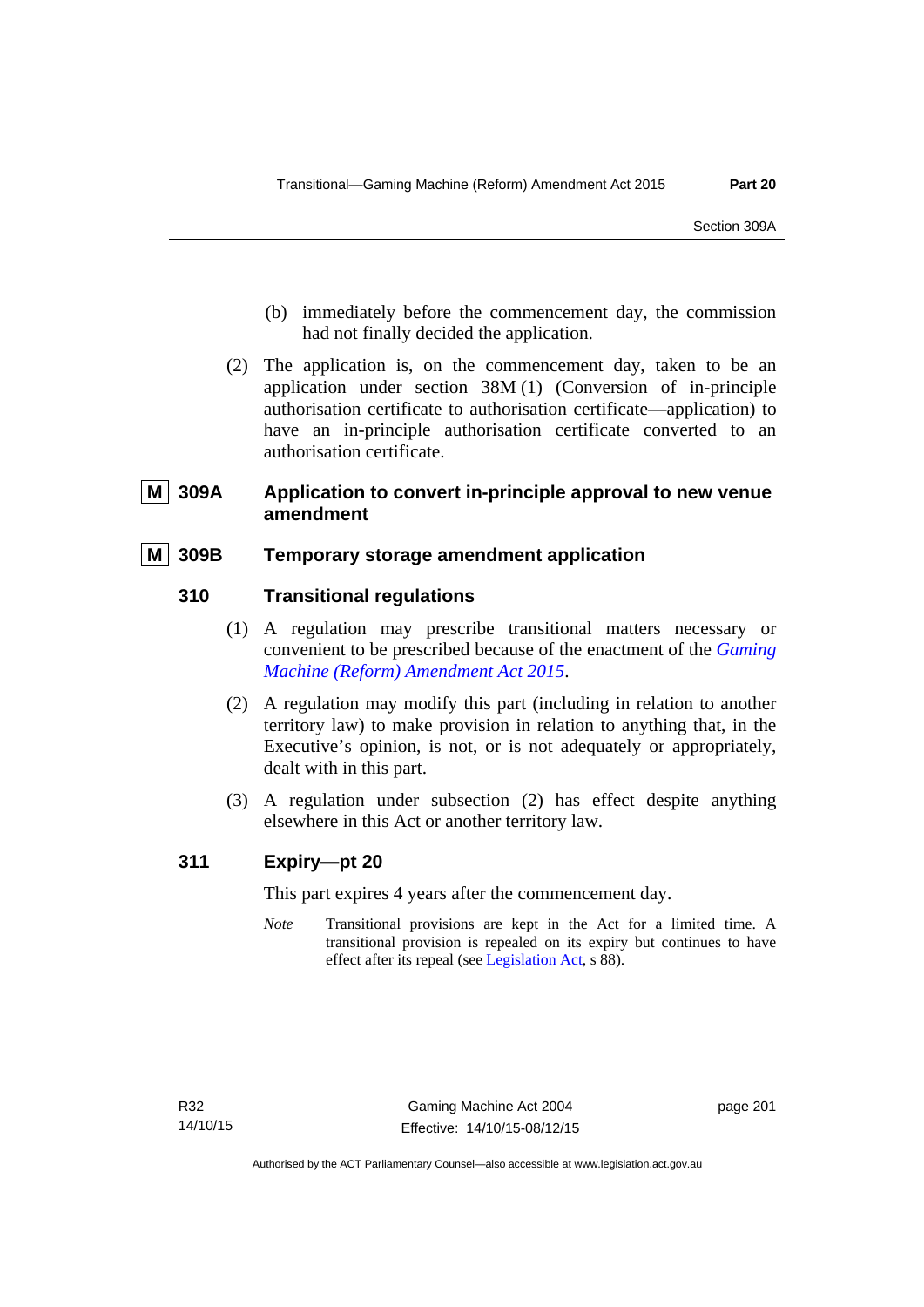# **Schedule 1 Reviewable decisions**

(see pt 13)

| column 1       | column <sub>2</sub> | column 3                                                                                                                             | column 4                                   |
|----------------|---------------------|--------------------------------------------------------------------------------------------------------------------------------------|--------------------------------------------|
| item           | section             | decision                                                                                                                             | entity                                     |
| 1              | 9(2)                | refuse to consider application not<br>properly completed                                                                             | applicant                                  |
| $\overline{2}$ | 9(4)                | refuse to consider application if<br>additional information not given<br>within stated time                                          | applicant                                  |
| 3              | 18                  | refuse to issue licence                                                                                                              | applicant for licence                      |
| 4              | 23(4)               | issue authorisation certificate for<br>maximum number of<br>authorisations for gaming<br>machines different from that<br>applied for | applicant for authorisation<br>certificate |
| 5              | 24                  | refuse to issue authorisation<br>certificate                                                                                         | applicant for authorisation<br>certificate |
| 6              | 29(3)               | refuse to issue class B licence                                                                                                      | applicant for licence                      |
| 7              | 29(3)               | refuse to issue authorisation<br>certificate for class B licensee                                                                    | applicant for authorisation<br>certificate |
| 8              | 32(2)(b)            | refuse to amend licence to allow<br>minor licence amendment                                                                          | licensee                                   |
| 9              | 35(2)(b)            | refuse to amend authorisation<br>certificate to allow licensee to<br>change part of a gaming area                                    | licensee                                   |
| 10             | 36(2)(b)            | refuse to amend authorisation<br>certificate to allow relocation of<br>gaming machine operations to<br>new premises                  | licensee                                   |

page 202 Gaming Machine Act 2004 Effective: 14/10/15-08/12/15

R32 14/10/15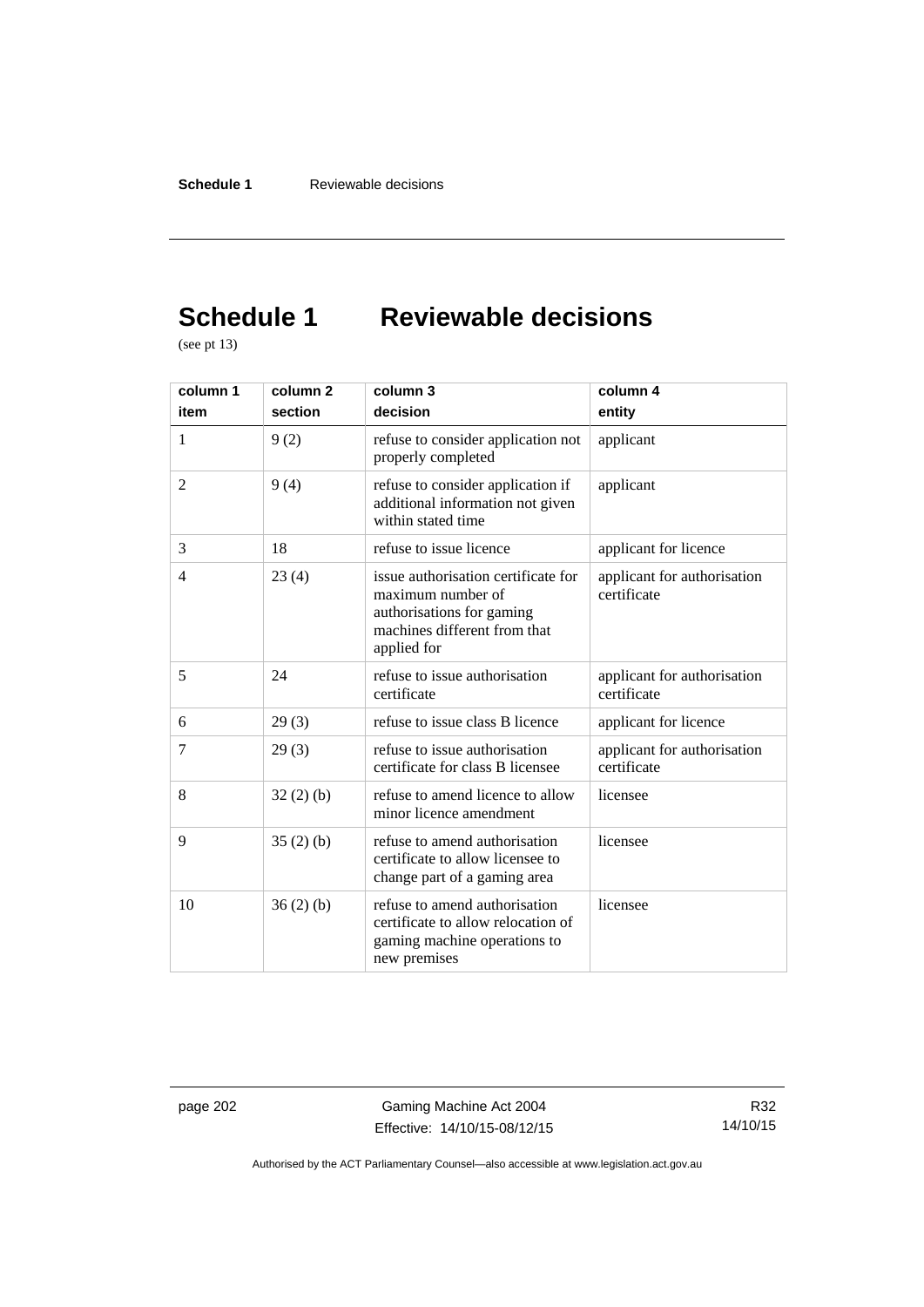| column 1 | column <sub>2</sub> | column 3                                                                                                                                                                  | column 4                                                |
|----------|---------------------|---------------------------------------------------------------------------------------------------------------------------------------------------------------------------|---------------------------------------------------------|
| item     | section             | decision                                                                                                                                                                  | entity                                                  |
| 11       | 36(6)               | amend authorisation certificate<br>to allow lower maximum number<br>of authorisations for gaming<br>machines than the number<br>applied for-premises in another<br>suburb | licensee                                                |
| 12       | 36(8)               | amend authorisation certificate<br>to allow lower maximum number<br>of authorisations for gaming<br>machines than the number<br>applied for-premises in same<br>suburb    | licensee                                                |
| 13       | $37(2)$ (b)         | refuse to amend authorisation<br>certificate to increase maximum<br>number of authorisations for<br>class C gaming machines under<br>the certificate                      | licensee                                                |
| 14       | 38D(2)(b)           | refuse to issue in-principle<br>authorisation certificate                                                                                                                 | applicant for in-principle<br>authorisation certificate |
| 15       | $38I(2)$ (b)        | refuse to transfer in-principle<br>authorisation certificate                                                                                                              | approval-holder                                         |
| 16       | $38K(2)$ (b)        | refuse to extend in-principle<br>authorisation certificate                                                                                                                | approval-holder                                         |
| 17       | 38N(2)(b)           | refuse to convert in-principle<br>authorisation certificate to<br>authorisation certificate                                                                               | approval-holder                                         |
| 18       | 40                  | give licensee direction                                                                                                                                                   | licensee directed                                       |
| 19       | 62                  | take disciplinary action                                                                                                                                                  | licensee                                                |
| 20       | 62A(2)              | give licensee direction                                                                                                                                                   | licensee directed                                       |
| 21       | 72                  | refuse to approve supplier                                                                                                                                                | applicant for approval                                  |
| 22       | 73A(3)(a)           | cancel supplier's approval                                                                                                                                                | supplier                                                |
| 23       | 73A(3)(b)           | suspend supplier's approval                                                                                                                                               | supplier                                                |

R32 14/10/15

Gaming Machine Act 2004 Effective: 14/10/15-08/12/15 page 203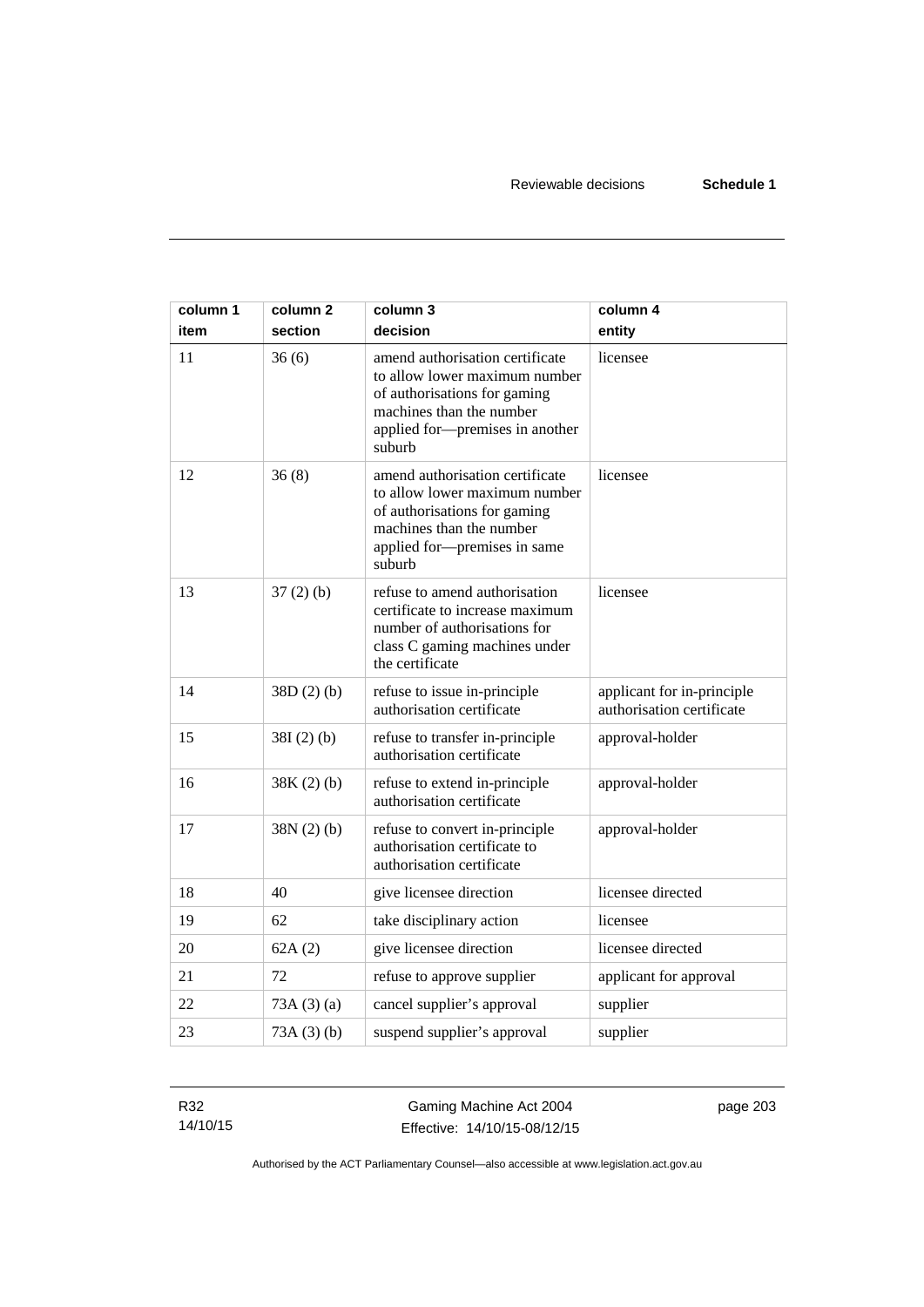# **Schedule 1** Reviewable decisions

| column 1<br>item | column 2<br>section | column 3<br>decision                                                                                        | column 4<br>entity                |
|------------------|---------------------|-------------------------------------------------------------------------------------------------------------|-----------------------------------|
| 24               | 73A(3)(c)           | reprimand supplier                                                                                          | supplier                          |
| 25               | 75                  | refuse to approve technician                                                                                | applicant for approval            |
| 26               | 78                  | refuse to approve transfer of<br>technician's approval                                                      | applicant for transfer            |
| 27               | 79 $(3)(a)$         | cancel technician's approval                                                                                | technician                        |
| 28               | 79(3)(b)            | suspend technician's approval                                                                               | technician                        |
| 29               | 79 $(3)(c)$         | reprimand technician                                                                                        | technician                        |
| 30               | 84                  | refuse to renew approved<br>technician's approval                                                           | applicant for renewal             |
| 31               | 108                 | refuse to approve repossession of<br>gaming machine                                                         | applicant for approval            |
| 32               | 109(2)              | approve repossession of gaming<br>machine subject to condition                                              | applicant for approval            |
| 33               | 113C(1)             | give licensee direction about<br>manner of disposal of gaming<br>machine                                    | licensee directed                 |
| 34               | 127P(2)             | refuse to issue storage permit                                                                              | licensee                          |
| 35               | $127W(2)$ (b)       | refuse to extend storage permit                                                                             | licensee                          |
| 36               | 127ZE(1)            | require licensee to allow<br>authorised officer to inspect<br>stored gaming machine and<br>storage premises | licensee                          |
| 37               | 134                 | refuse to approve linked-jackpot<br>arrangement                                                             | applicant for approval            |
| 38               | 135                 | refuse to issue multi-user permit                                                                           | applicant for permit              |
| 39               | 135                 | issue multi-user permit subject to<br>condition, other than condition<br>imposed by Act                     | applicant for permit              |
| 40               | 138                 | amend multi-user permit                                                                                     | entity that has permit<br>amended |

page 204 Gaming Machine Act 2004 Effective: 14/10/15-08/12/15

R32 14/10/15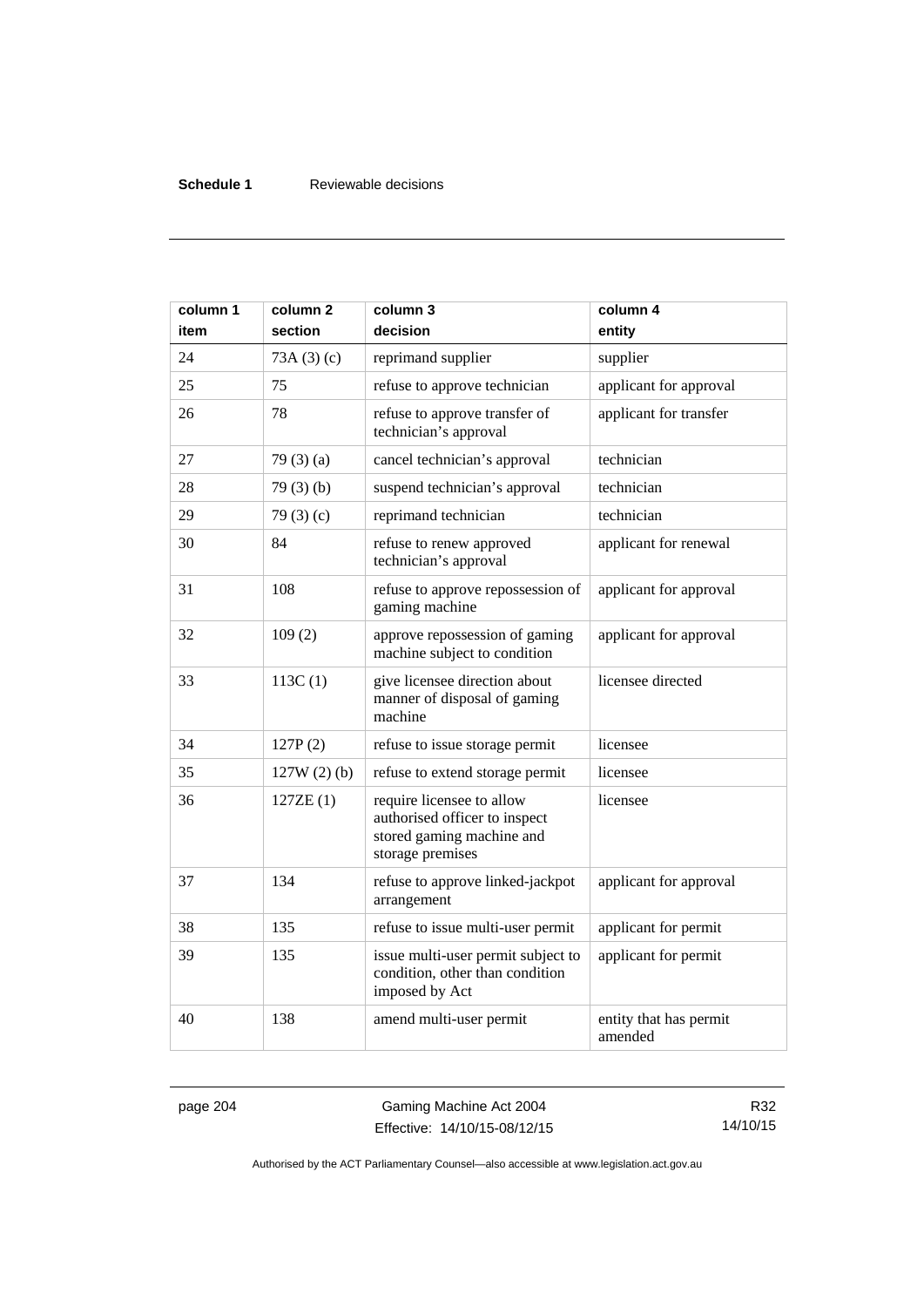| column 1<br>item | column <sub>2</sub><br>section | column 3<br>decision                                                                                 | column 4<br>entity          |
|------------------|--------------------------------|------------------------------------------------------------------------------------------------------|-----------------------------|
| 41               | 139                            | refuse to amend multi-user<br>permit                                                                 | applicant for amendment     |
| 42               | 140                            | refuse to approve amendment of<br>financial and operational aspects<br>of linked-jackpot arrangement | applicant for amendment     |
| 43               | 141                            | refuse to transfer multi-user<br>permit                                                              | applicant for transfer      |
| 44               | 147                            | refuse to approve entity                                                                             | applicant for approval      |
| 45               | 147C $(2)(a)$                  | suspend declaration of associated<br>organisation                                                    | entity given warning notice |
| 46               | $147C(2)$ (b)                  | repeal declaration of associated<br>organisation                                                     | entity given warning notice |
| 47               | 148B(2)                        | give direction to amend club's<br>constitution                                                       | club given direction        |
| 48               | 153(2)                         | give direction about separate<br>parts of authorised premises                                        | licensee given direction    |
| 49               | 164                            | refuse to approve contributions<br>as community contributions                                        | applicant for approval      |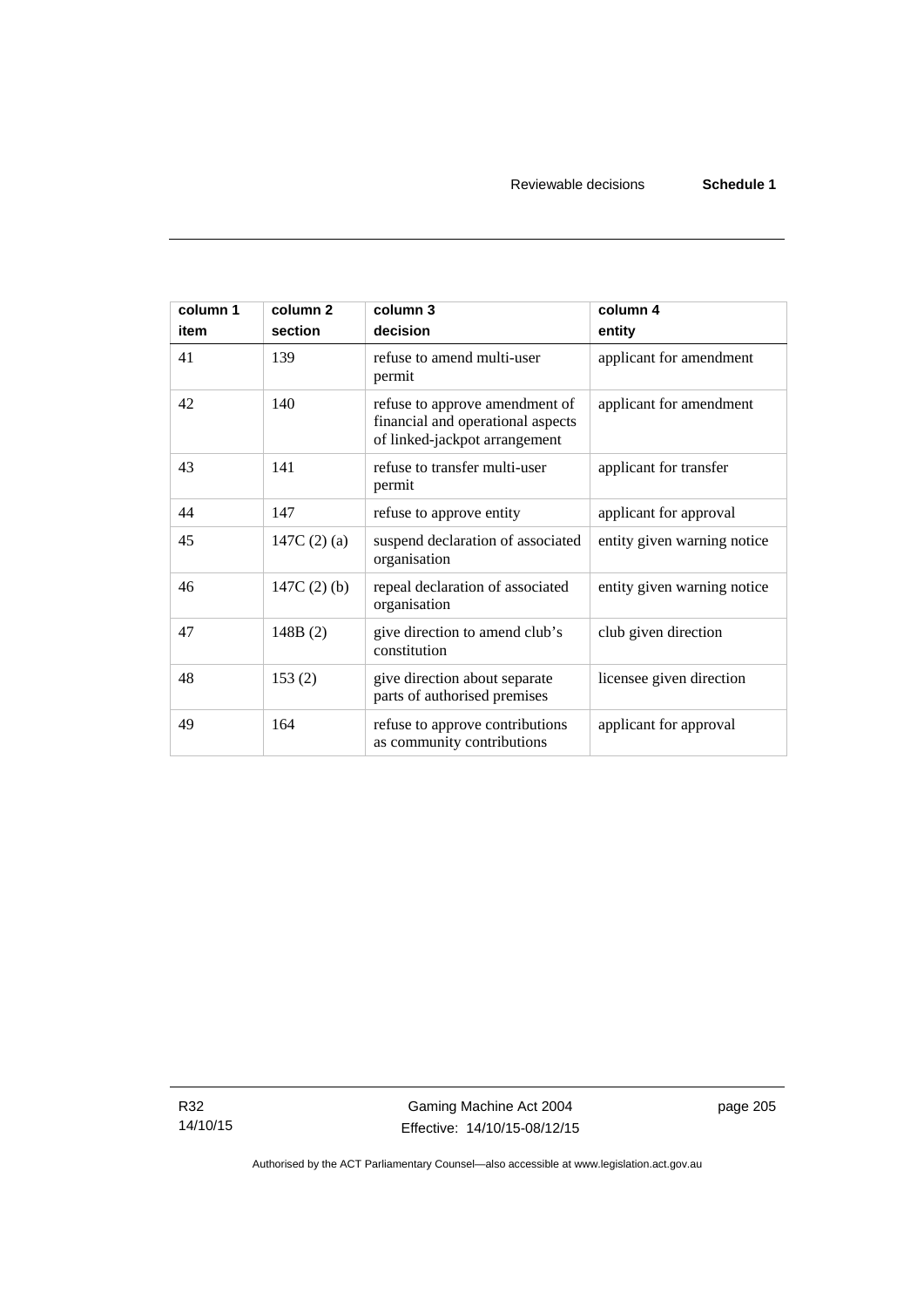# **Schedule 2 Notifiable actions**

(see s 173C)

| column 1       | column <sub>2</sub> | column 3                                                                                                                                                         |  |
|----------------|---------------------|------------------------------------------------------------------------------------------------------------------------------------------------------------------|--|
| item           | section             | notifiable action                                                                                                                                                |  |
| 1              | 37A                 | amendment of authorisation certificate to increase<br>the maximum number of authorisations for gaming<br>machines under the certificate during trading<br>period |  |
| $\overline{2}$ | 37B                 | amendment of authorisation certificate to include<br>reference to a technical change to a gaming<br>machine                                                      |  |
| 3              | 37E                 | transfer of authorisation certificate to another<br>licensee                                                                                                     |  |
| 4              | 37F                 | surrender of licence, authorisation certificate or<br>authorisation                                                                                              |  |
| 5              | 99                  | acquisition of authorisation or gaming machine                                                                                                                   |  |
| 6              | 113A                | disposal of gaming machine                                                                                                                                       |  |
| $\tau$         | 127C(2)             | disposal of class B authorisation to class C<br>licensee                                                                                                         |  |
| 8              | 127X                | proposed disposal or proposed removal of gaming<br>machine in storage                                                                                            |  |
| 9              | 127ZB (2)           | trading of authorisation in storage                                                                                                                              |  |

page 206 Gaming Machine Act 2004 Effective: 14/10/15-08/12/15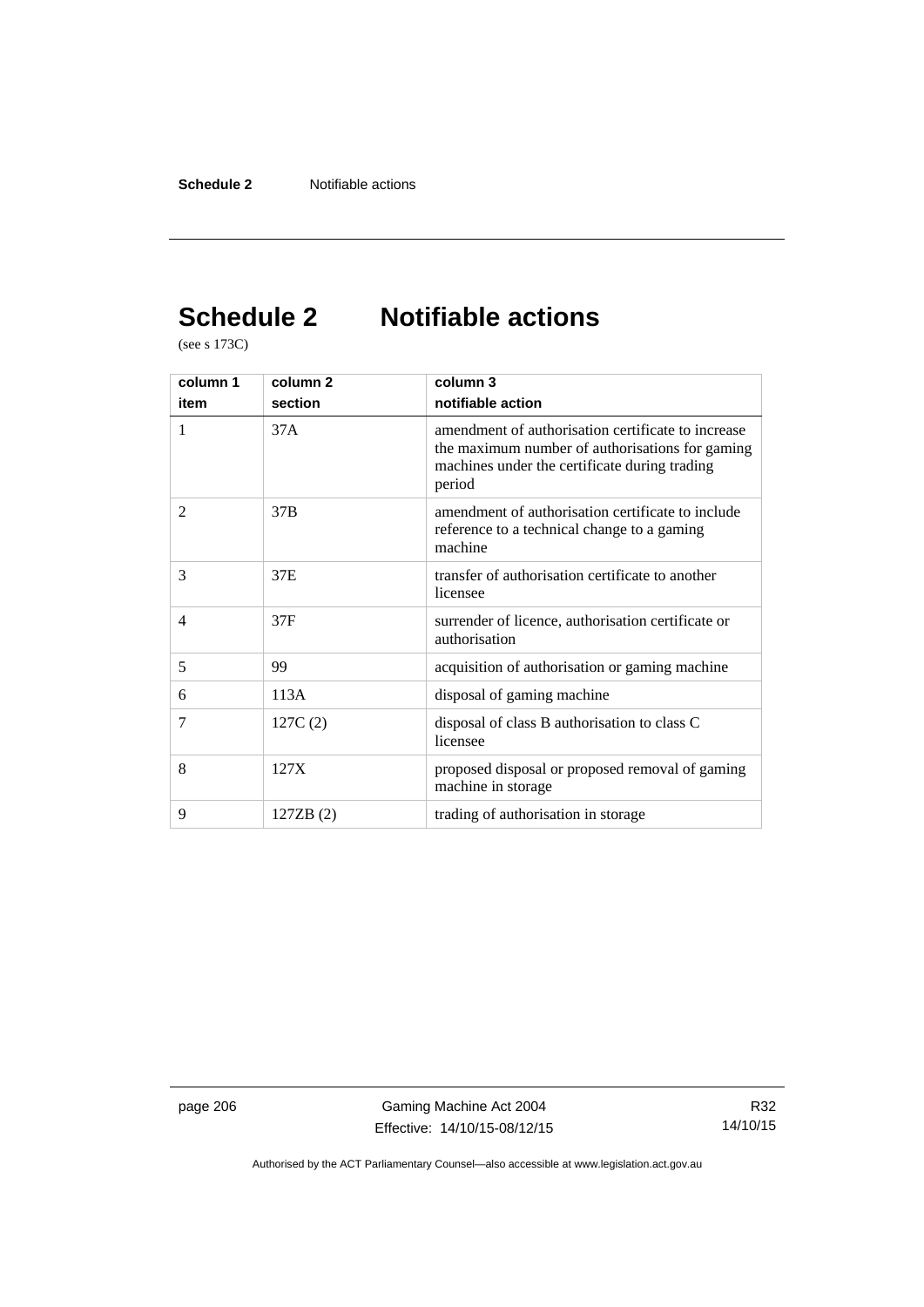# **Dictionary**

(see s 3)

*Note 1* The [Legislation Act](http://www.legislation.act.gov.au/a/2001-14) contains definitions and other provisions relevant to this Act.

*Note 2* In particular, the [Legislation Act,](http://www.legislation.act.gov.au/a/2001-14) dict, pt 1, defines the following terms:

- ACAT
- ACT
- adult
- appoint
- business day
- child
- contravene
- Corporations Act
- Criminal Code
- daily newspaper
- disallowable instrument (see s 9)
- Executive
- fail
- found guilty
- gambling and racing commission
- individual
- law, of the Territory
- Legislation Act
- may (see s 146)
- must (see s 146)
- penalty unit (see s 133)
- prescribed
- public notice
- regulation
- reviewable decision notice
- State
- the Territory

Gaming Machine Act 2004 Effective: 14/10/15-08/12/15 page 207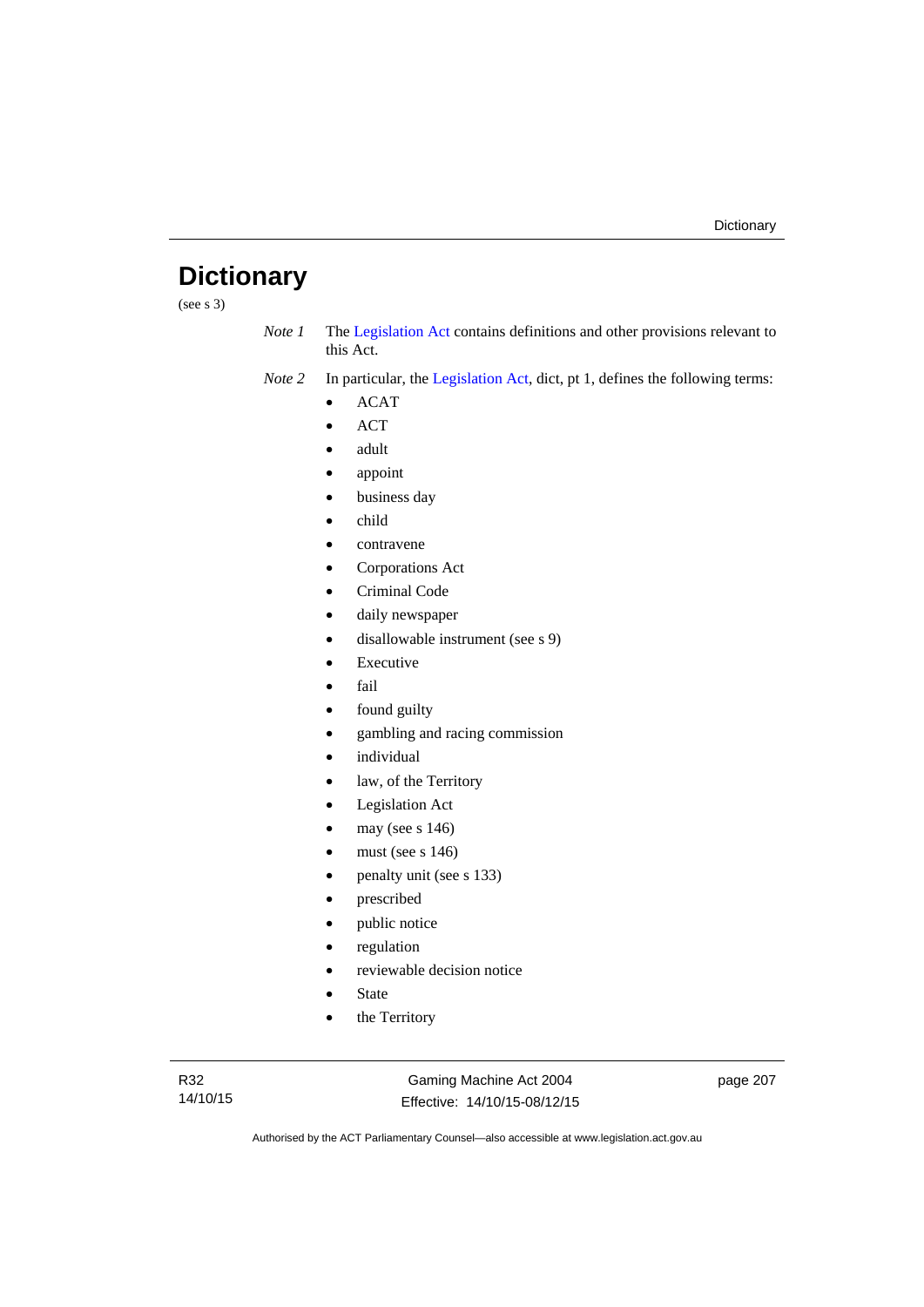**Dictionary** 

• under.

*acquire* a gaming machine, means take possession of the gaming machine for the purpose of using it for gaming.

*approval*, for division 6A.2 (Repossession of gaming machines) see section 105A.

*approval certificate*, for an approved technician—see section 80 (2) (a).

*approval-holder*—see section 38A.

*approved supplier* means a person approved under section 72 as a supplier.

*approved technician* means an individual approved under section 75 or section 76 as a technician.

*associated organisation*, for a club, means an entity declared to be an associated organisation under section 147 (1).

*associated organisation declaration*, for part 9 (Club administration)—see section 144A.

*association number*, for a licensee that is an associated incorporation, means the association number on the licensee's certificate of incorporation under the *[Associations Incorporation](http://www.legislation.act.gov.au/a/1991-46)  [Act 1991](http://www.legislation.act.gov.au/a/1991-46)*.

*authorisation* means an authorisation under an authorisation certificate to operate a gaming machine at the premises stated in the authorisation certificate.

*authorisation certificate amendment application*, for part 2B (Licences and authorisations)—see section 33 (1).

*authorisation certificate application*, for class C gaming machines, for part 2B (Licences and authorisations)—see section 21 (1).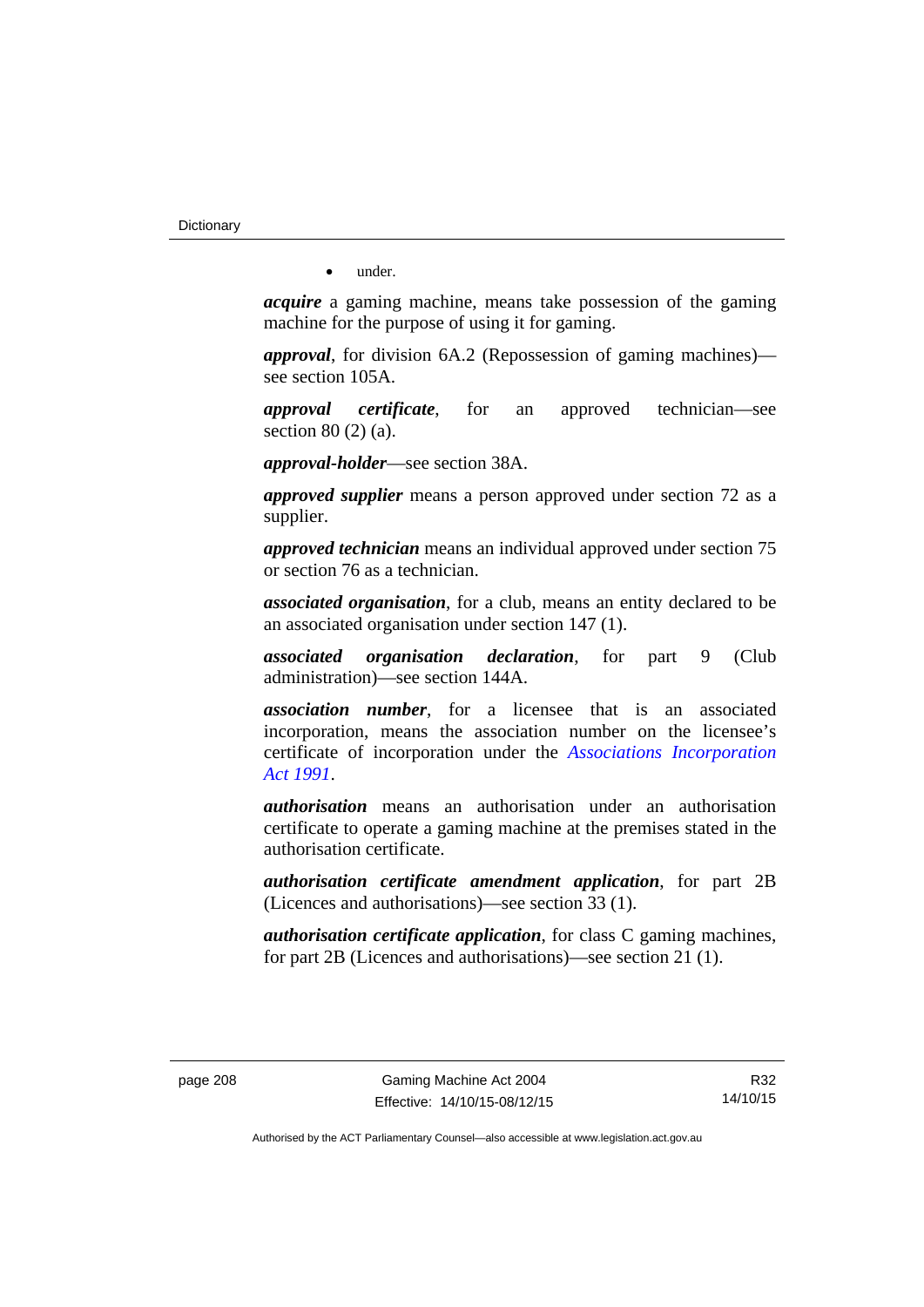# *authorisation certificate number*—

- (a) for an authorisation certificate under a class B licence—see section 30 (3) (e); and
- (b) for an authorisation certificate under a class C licence—see section 27 (1) (c).

## *authorisation number*—

- (a) for an authorisation under a class B licence—see section 30 (3) (j) (ii); and
- (b) for an authorisation under a class C licence—see section 27 (1) (h) (ii).

# *authorisation schedule*—

- (a) for an authorisation certificate under a class B licence—see section 30 $(3)$  $(i)$ ; and
- (b) for an authorisation certificate under a class C licence—see section 27 (1) (h).

*authorised officer* means an authorised officer under the Control Act, section 20.

*authorised premises* means premises for which an authorisation certificate is in force.

*cancelled*, for part 4 (Disciplinary action)—see section 56.

*centralised monitoring system* (or *CMS*)—see section 66.

# *class B gaming machine—*

- (a) means a gaming machine consisting of the game of draw poker, or a game derived from draw poker, that requires player interaction or intervention as part of the fundamental game operation; but
- (b) does not include a gaming machine prescribed by regulation.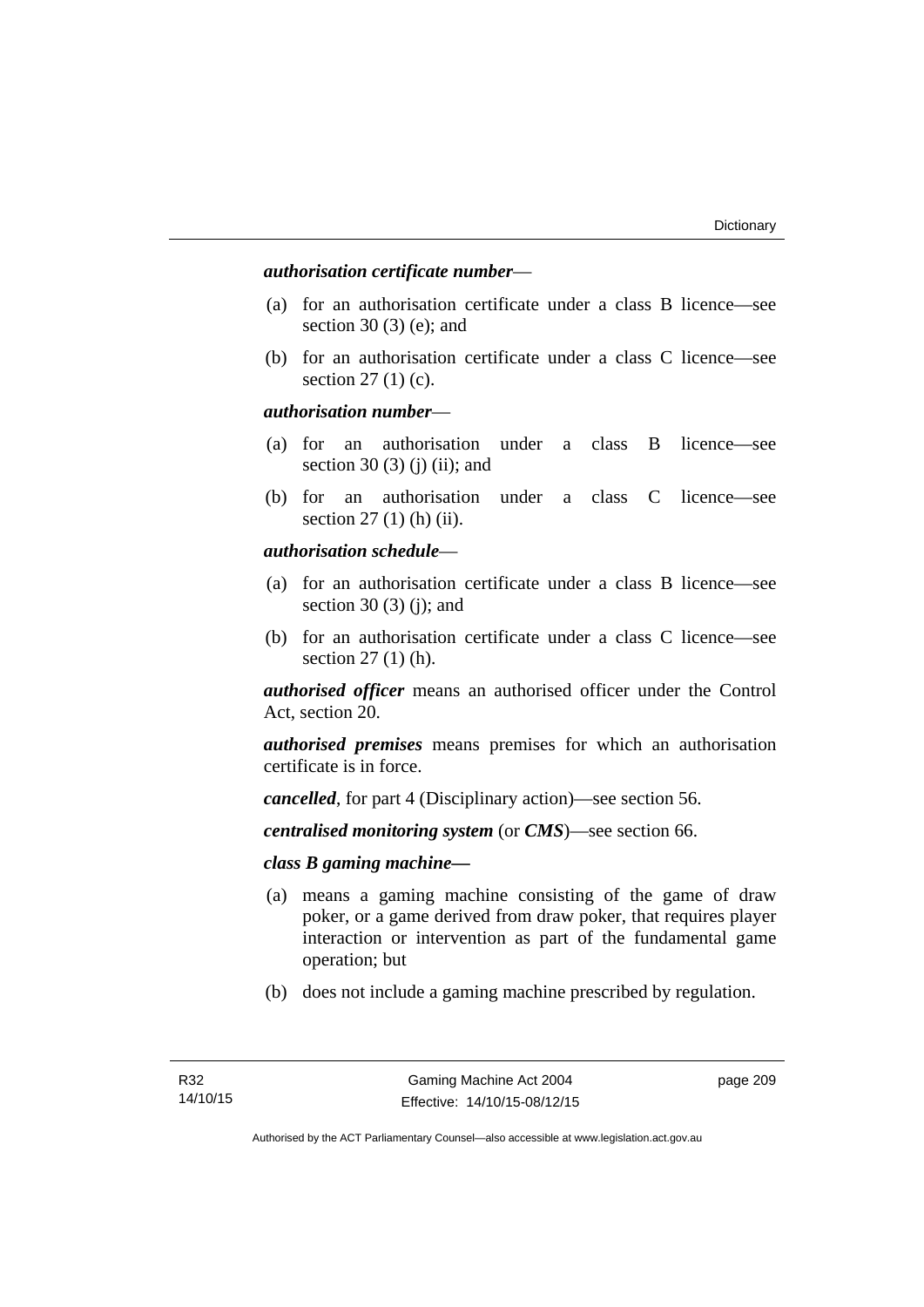*class B licence*, for part 2B (Licences and authorisations)—see section 11.

*class B licence and authorisation certificate application*, for part 2B (Licences and authorisations)—see section 28 (1).

*class B licensee*, for division 6A.6 (Trading of authorisations and gaming machines)—see section 127B.

# *class C gaming machine—*

- (a) means a gaming machine that consists of a game other than the following games or games derived from them:
	- (i) roulette;
	- (ii) blackjack;
	- (iii) sic bo;
	- (iv) craps;
	- (v) pai gow;
	- (vi) baccarat;
	- (vii) two-up;
	- (viii) money wheel;
		- (ix) draw poker; but
- (b) does not include a gaming machine prescribed by regulation.

*class C licence*, for part 2B (Licences and authorisations)—see section 11.

*class C licence application*, for part 2B (Licences and authorisations)—see section 15.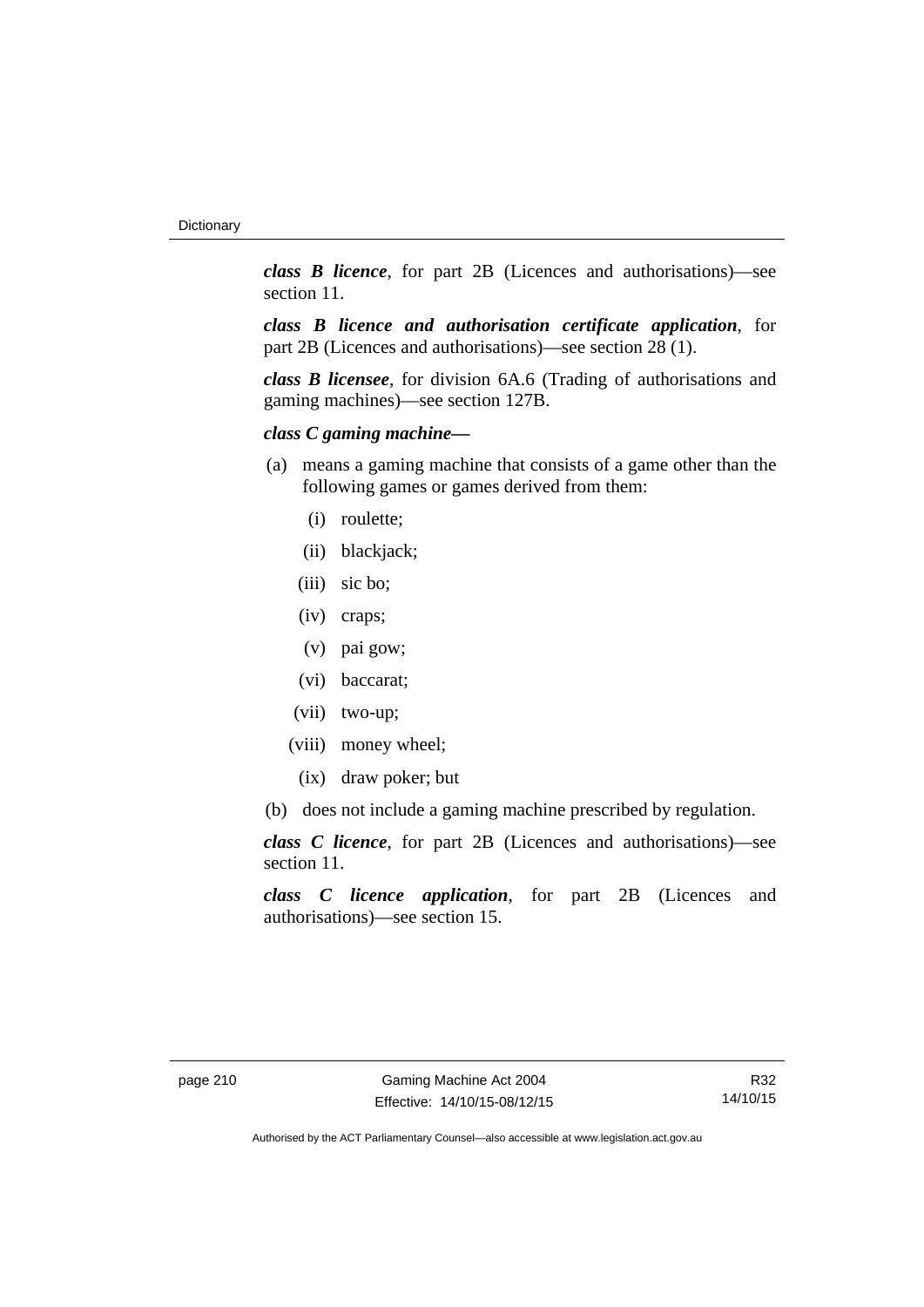*class C licensee*, for division 6A.6 (Trading of authorisations and gaming machines)—see section 127B.

*club* means a corporation or associated incorporation established for the benefit of members to achieve eligible objects.

*CMS*—see *centralised monitoring system*.

*commission* means the gambling and racing commission.

*community contribution* means a contribution made by a licensee that is approved as a community contribution under section 164.

*community contribution shortfall tax*—see section 172 (1).

*computer cabinet* means the sealable part of a gaming machine that contains the game storage medium and the random access memory.

*computer cabinet access register*—see section 71 (1).

*constitution* means—

- (a) for a club that is a company—the memorandum, and any articles of association, of the company; or
- (b) for a club that is an incorporated association—the statement of objects and the rules of the association.

*contribution* means any money, benefit, valuable consideration or security.

*Control Act* means the *[Gambling and Racing Control Act 1999](http://www.legislation.act.gov.au/a/1999-46)*.

*control procedures*, for an entity, means the procedures under section 97.

*corporation* includes a club.

*Note Corporation*—see the [Legislation Act,](http://www.legislation.act.gov.au/a/2001-14) dictionary, pt 1.

*disciplinary action*, for part 4 (Disciplinary action)—see section 58.

*disciplinary notice*, for part 4 (Disciplinary action)—see section 61.

page 211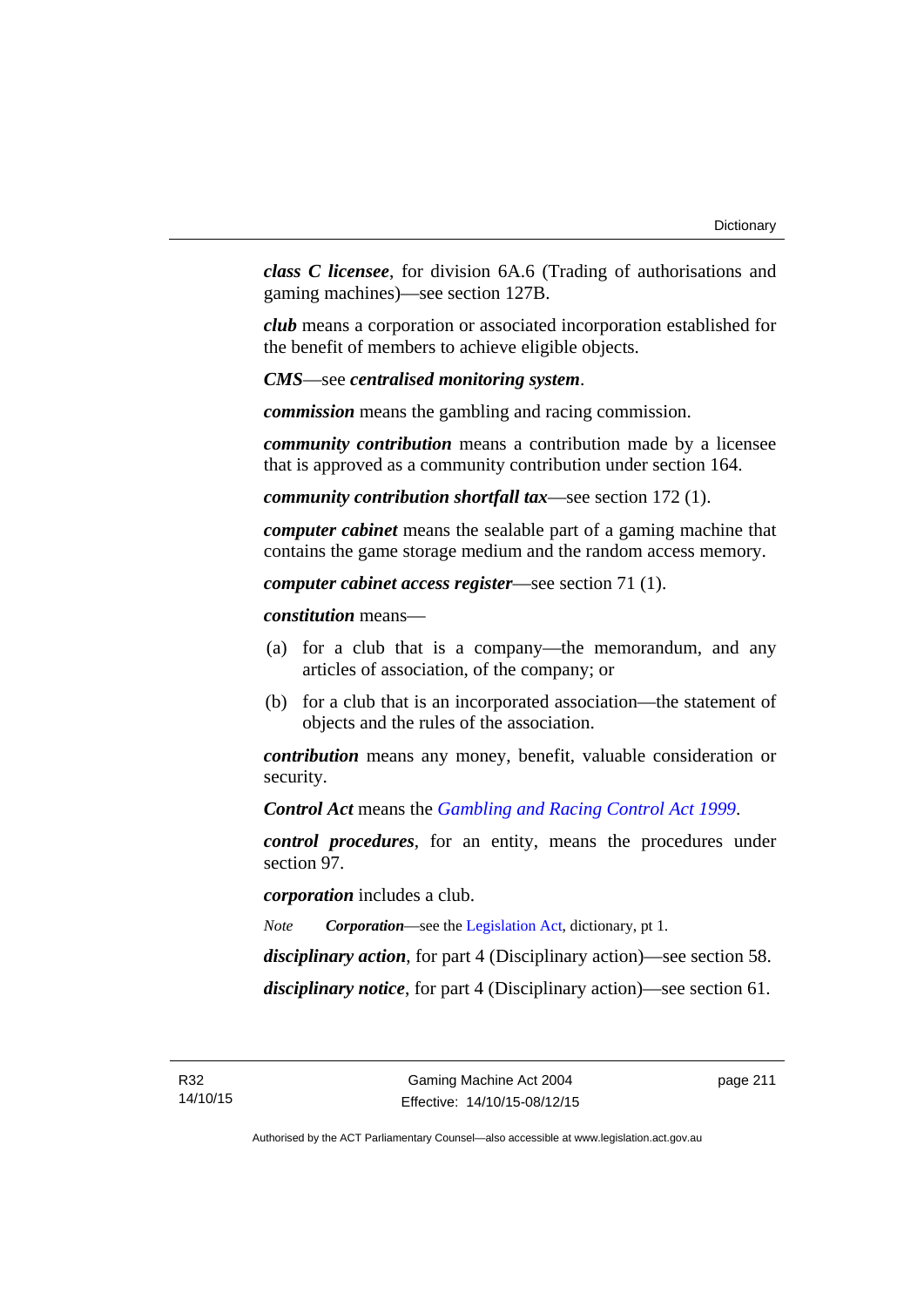*dispose of* a gaming machine includes the following:

- (a) lease or hire the gaming machine to a person;
- (b) destroy the gaming machine;
- (c) make the gaming machine inoperable.

*eligible club*—see section 146.

*eligible object*—see section 145.

# *eligible person*—

- (a) for an individual—see section 6; and
- (b) for a corporation—see section 7.

*employ* includes engage.

*executive officer*, of a corporation, means a person, however described and whether or not the person is a director of the corporation, who is concerned with, or takes part in, the corporation's management.

*external administrator*, for a licensee, for division 6A.2 (Repossession of gaming machines)—see section 105A.

*final*, for part 4 (Disciplinary action)—see section 56.

*game*, in relation to a gaming machine, means a play, or a series of plays, initiated by the application of a single stake registered on the gaming machine.

# *gaming area*—

- (a) for an authorisation certificate under a class B licence—see section  $30(3)$  (h); and
- (b) for an authorisation certificate under a class C licence—see section 27 (1) (f).

*gaming area amendment*, for part 2B (Licences and authorisations)—see section 33 (1) (a).

R32 14/10/15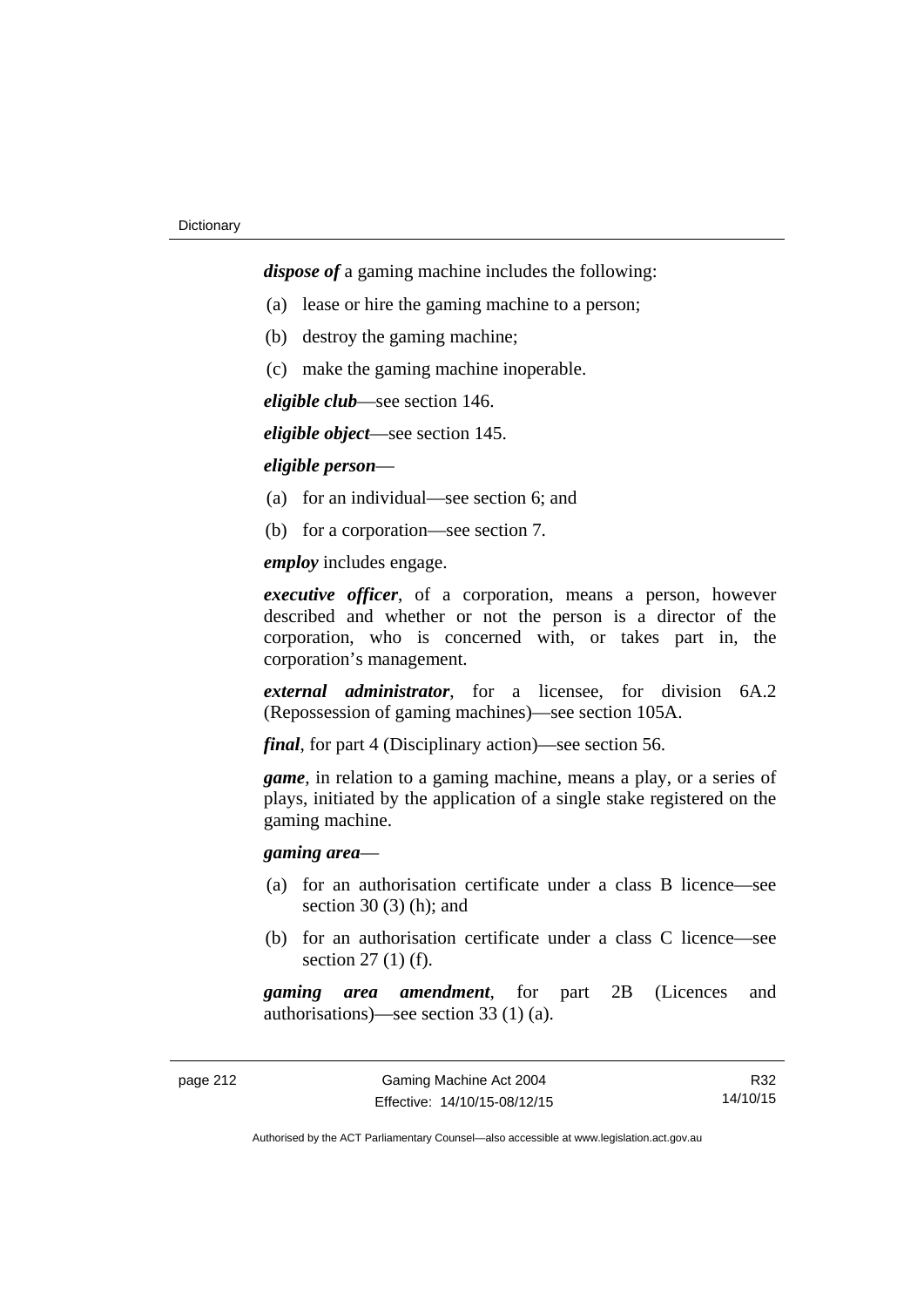*gaming law—*see the [Control Act](http://www.legislation.act.gov.au/a/1999-46/default.asp), dictionary.

# *gaming machine*—

- (a) means a machine—
	- (i) designed for playing a game of chance, or of mixed chance and skill; and
	- (ii) designed to be played completely or partly by—
		- (A) the insertion of 1 or more coins, notes or tokens; or
		- (B) the application of a monetary credit registered on the machine or elsewhere; and
	- (iii) that offers, or that appears to offer, people a chance to win monetary or other valuable consideration by playing the machine; but
- (b) does not include a device prescribed by regulation.

*gaming machine tax* means the tax imposed by section 159.

*gaming rules*, for an entity, means the rules mentioned in section 22 (2) (c).

*general licence*—see the *[Liquor Act 2010](http://www.legislation.act.gov.au/a/2010-35)*, section 17.

*general purpose*, for a storage permit, for division 6A.7 (Storage of authorisations and gaming machines)—see section 127N (a).

*gross revenue*, of a licensee or person, means all revenue derived by the licensee or person from the operation of gaming machines, other than—

- (a) the amount of winnings for playing the gaming machines paid or payable under the gaming machines' indicated prize scales (excluding linked jackpots); and
- (b) any amount set aside under a linked-jackpot arrangement for the payment of linked jackpots.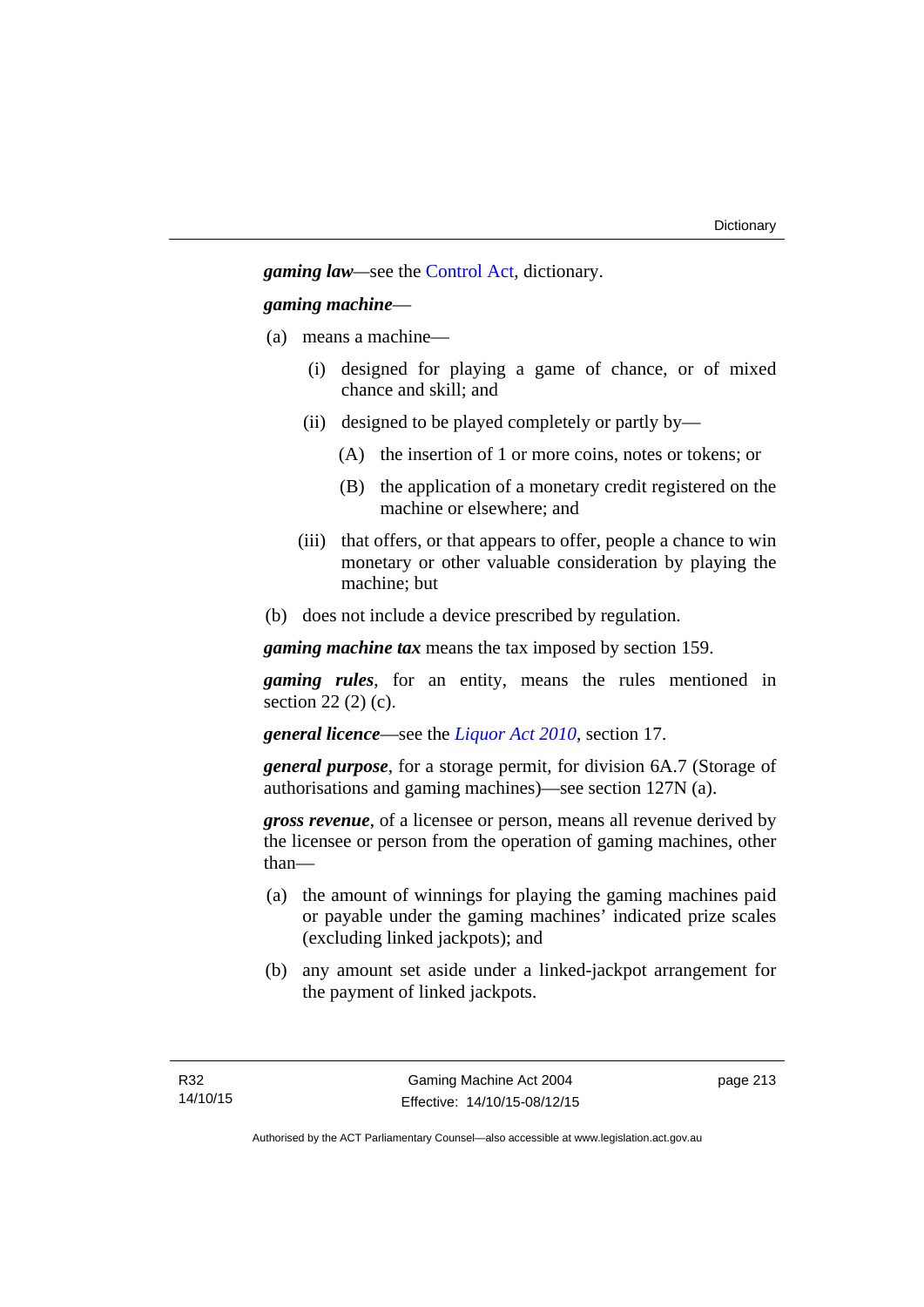*ground for disciplinary action* against a licensee, for part 4 (Disciplinary action)—see section 57.

*incoming licensee*, for division 2B.6 (Transfer and surrender of licences and authorisation certificates)—see section 37E (1).

*incorporated association* means an association incorporated under the *[Associations Incorporation Act 1991](http://www.legislation.act.gov.au/a/1991-46)*.

*increase maximum amendment*, for part 2B (Licences and authorisations)**—**see section 33 (1) (c).

*influential person*, for a corporation—see section 8.

*in-principle authorisation certificate*—see section 38A.

*inspection notice*, for division 6A.7 (Storage of authorisations and gaming machines)—see section 127ZE (1).

*interim purpose*, for a storage permit, for division 6A.7 (Storage of authorisations and gaming machines)—see section 127N (b).

*jackpot*, in relation to a gaming machine, means the combination of letters, numbers, symbols or representations as part of a game on the gaming machine that pays the maximum winnings payable on the gaming machine for any 1 combination.

# *licence*—

- (a) means a licence issued under—
	- (i) section 29 for class B gaming machines; or
	- (ii) section 17 for class C gaming machines; and
- (b) for part 4 (Disciplinary action)—see section 56; and
- (c) in relation to a person approved to operate a linked-jackpot arrangement under section 134—means the approval; and

R32 14/10/15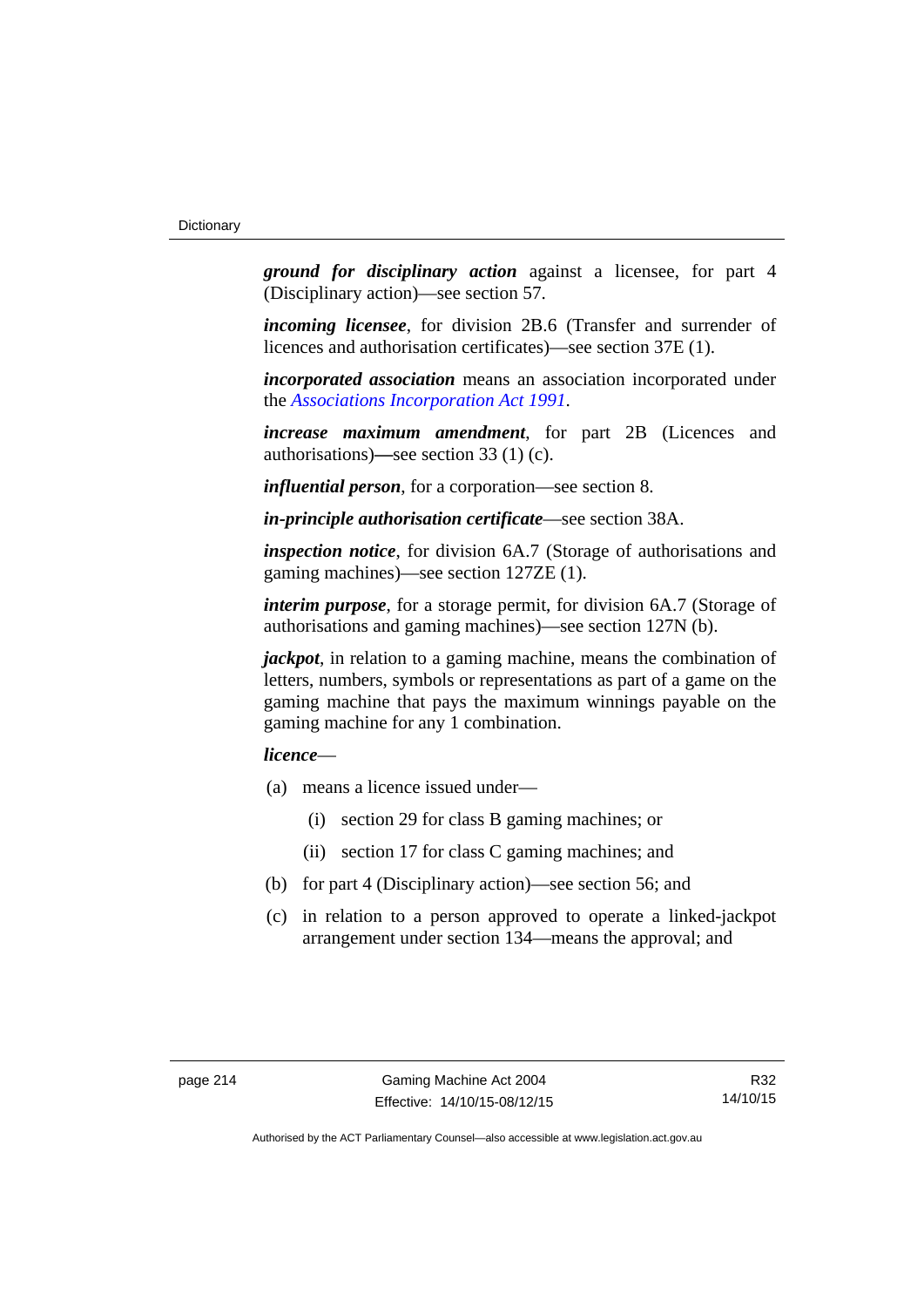- (d) in relation to a permit-holder under part 8 (Linked-jackpot arrangements)—means a multi-user permit.
- *Note Licensee* has a meaning corresponding to the meaning of *licence* (see [Legislation Act,](http://www.legislation.act.gov.au/a/2001-14) s 157).

## *licence number*—

- (a) of a class B licence—see section 30 (2) (b) (vii); and
- (b) of a class C licence—see section  $20(1)$  (b) (vi).

*licensee's name*, in relation to a class C licensee, means the name of the licensee's legal entity.

*life member*, of a club, means a person who is elected to membership of the club for life under the rules of the club.

*linked jackpot* means winnings under a linked-jackpot arrangement operated under an approval or permit under part 8.

*linked-jackpot arrangement* means an arrangement under which 2 or more gaming machines are linked to a device that—

- (a) from time to time, records the amount payable as winnings under the arrangement; and
- (b) for the purpose of recording the amount mentioned in paragraph (a), receives messages from each gaming machine to which it is linked; and
- (c) cannot affect the percentage payout of, or transmit a message to, a gaming machine to which it is linked.

*local jurisdiction* means a State or New Zealand.

*maintain* a gaming machine includes repair, adjust or alter the gaming machine.

*maximum number*, of authorisations, means the maximum number of authorisations for gaming machines that a licensee may have under an authorisation certificate.

page 215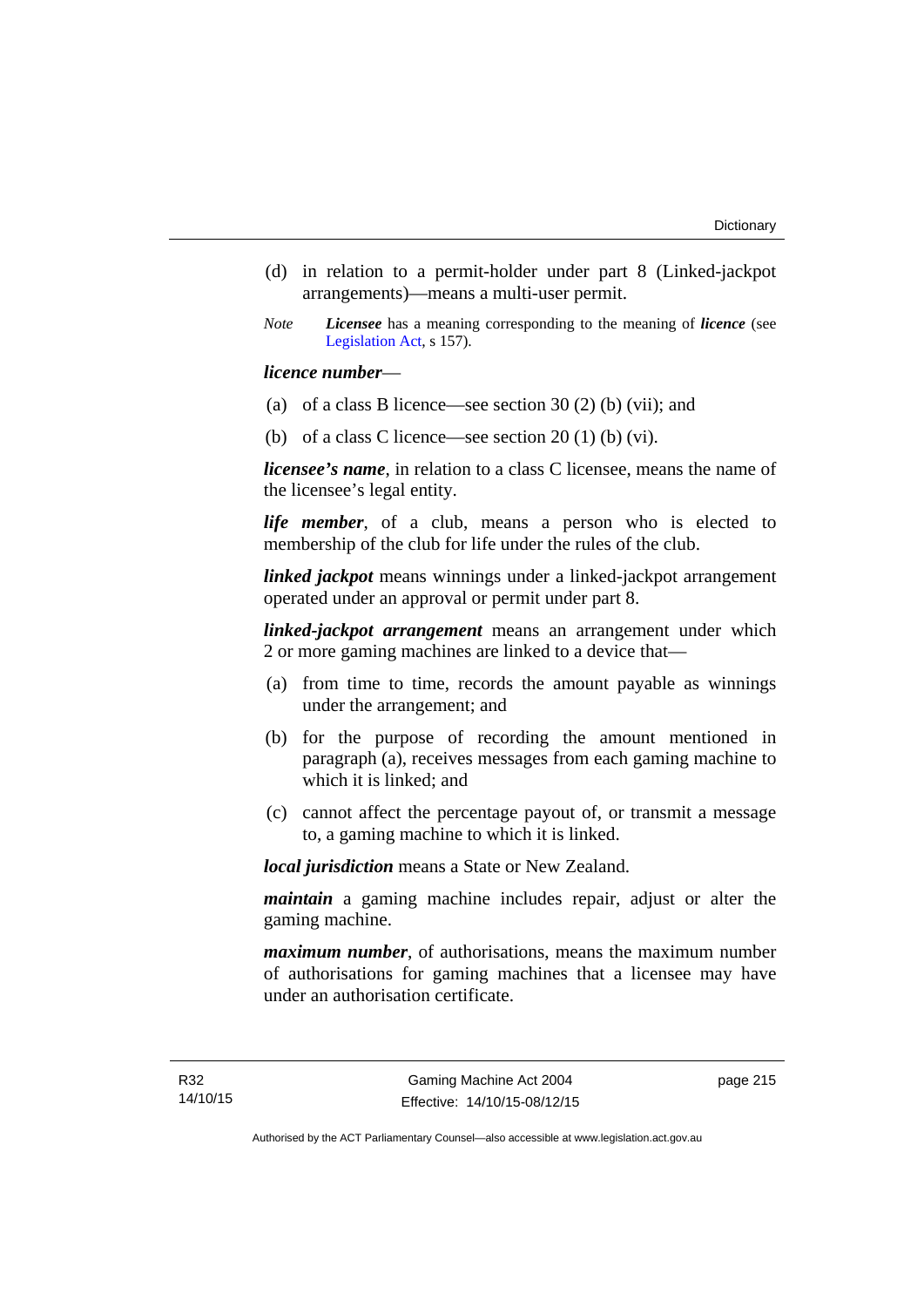*member*, of a club, means—

- (a) a member who, under the rules of the club, is required to pay fees; or
- (b) a life member.

*minor licence amendment application*, for part 2B (Licences and authorisations)—see section 31 (1).

*multi-user permit*—see section 135.

*net revenue*, of a licensee that is a club, means gross revenue derived by the licensee, less—

- (a) any amount of gaming machine tax payable on that revenue; and
- (b) 24% of the gross revenue.

*notifiable action*—see section 173C.

*officer* of a club—

- (a) means—
	- (i) any office-holder of the club (however described), including the secretary, treasurer, executive officer or public officer; or
	- (ii) anyone else concerned in or who takes part in the management of the club's affairs; but
- (b) does not include a patron or the holder of another honorary office of the club if the office does not give its holder a right to take part in the management of the club's affairs.

*on licence*—see the *[Liquor Act 2010](http://www.legislation.act.gov.au/a/2010-35)*, section 18.

*Note* The *[Liquor Act 2010](http://www.legislation.act.gov.au/a/2010-35)*, div 2.2 deals with subclasses of on licences.

*outgoing licensee*, for division 2B.6 (Transfer and surrender of licences and authorisation certificates)—see section 37E (1).

R32 14/10/15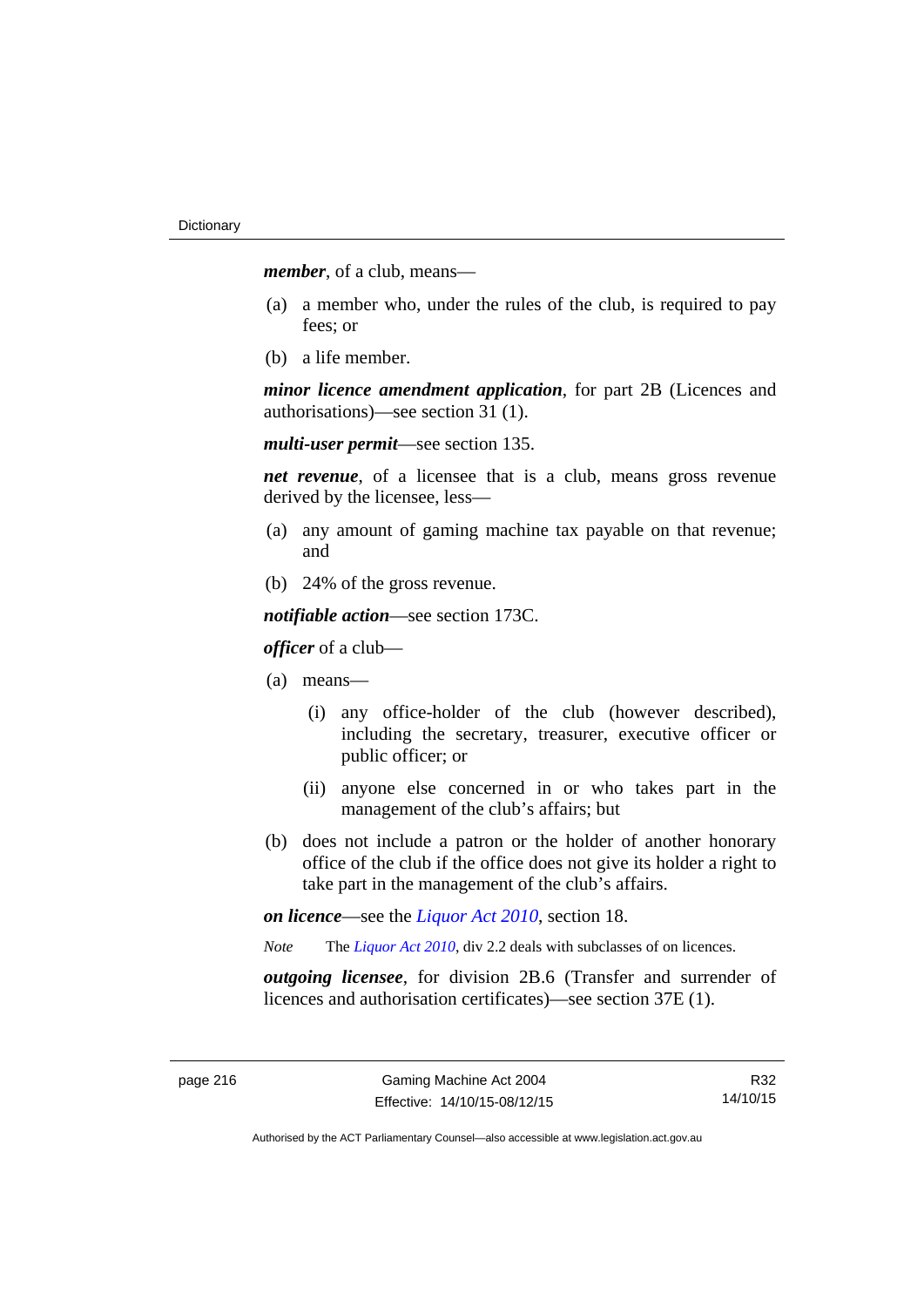*percentage payout*, for a gaming machine, means the percentage payout allowed for the gaming machine under the authorisation.

*peripheral equipment*, for a gaming machine—see section 68.

*permit*, for division 6A.7 (Storage of authorisations and gaming machines)—see section 127M.

*permit-holder* means the holder of a multi-user permit.

*premises relocation amendment*, for part 2B (Licences and authorisations)—see section 33 (1) (b).

*prescribed number of days*, in relation to a notifiable action—see section 173D (5).

*problem gambling assistance fund*—see section 163B.

*properly completed*, for an application—see section 9 (1).

*proposed gaming area*, in relation to an authorisation certificate application for a class C licence—see section 22 (2) (b) (ii).

*quarantined authorisation*, for division 6A.7 (Storage of authorisations and gaming machines)—see section 127M.

*quarantined gaming machine*, for division 6A.7 (Storage of authorisations and gaming machines)—see section 127M.

*quarantine period*, for a gaming machine and authorisation to which a quarantine permit applies, for division 6A.7 (Storage of authorisations and gaming machines)—see section 127M.

*quarantine permit*, for division 6A.7 (Storage of authorisations and gaming machines)—see section 127Q.

*registered party*—see the *[Electoral Act 1992](http://www.legislation.act.gov.au/a/1992-71)*, dictionary.

*repossession***,** of a gaming machine, includes taking possession of the gaming machine under a default provision in a financial agreement.

*required community contribution*, for a licensee that is a club—see section 169 (1).

page 217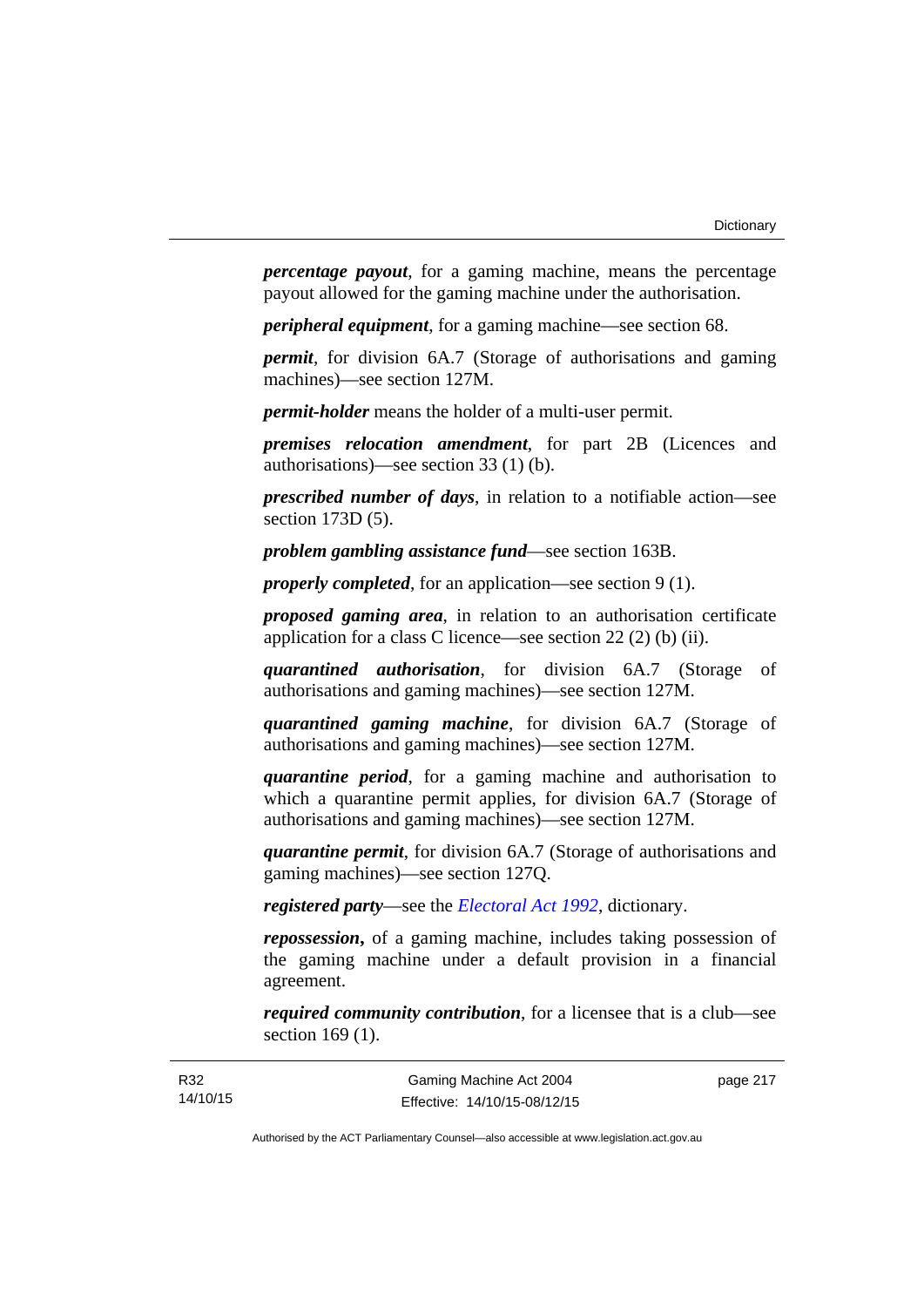*required documents*, for an authorisation certificate application for class C gaming machines—see section 22 (2).

*reviewable decision*, for part 13 (Notification and review of decisions)—see section 173.

*secretary*, in relation to a club, includes a person concerned in the management of the club.

*short-term approval*, for a technician—see section 76 (3).

*social impact assessment*, for an authorisation certificate application, authorisation certificate amendment application, or application for an in-principle certificate of approval—see section 12 (1).

*statement of objects* of a club, means—

- (a) for a company—the memorandum of the company; or
- (b) for an incorporated association—the statement of objects of the association.

*storage period*, for a gaming machine or authorisation to which a storage permit applies, for division 6A.7 (Storage of authorisations and gaming machines)—see section 127M.

*storage permit*—see section 127L.

*storage rules*, for division 6A.7 (Storage of authorisations and gaming machines)—see section 127M.

*stored authorisation*, for division 6A.7 (Storage of authorisations and gaming machines)—see section 127M.

*stored gaming machine*, for division 6A.7 (Storage of authorisations and gaming machines)—see section 127M.

*tax law*—see the *[Taxation Administration Act 1999](http://www.legislation.act.gov.au/a/1999-4)*, section 4.

*technical amendment*—see section 37B (1).

R32 14/10/15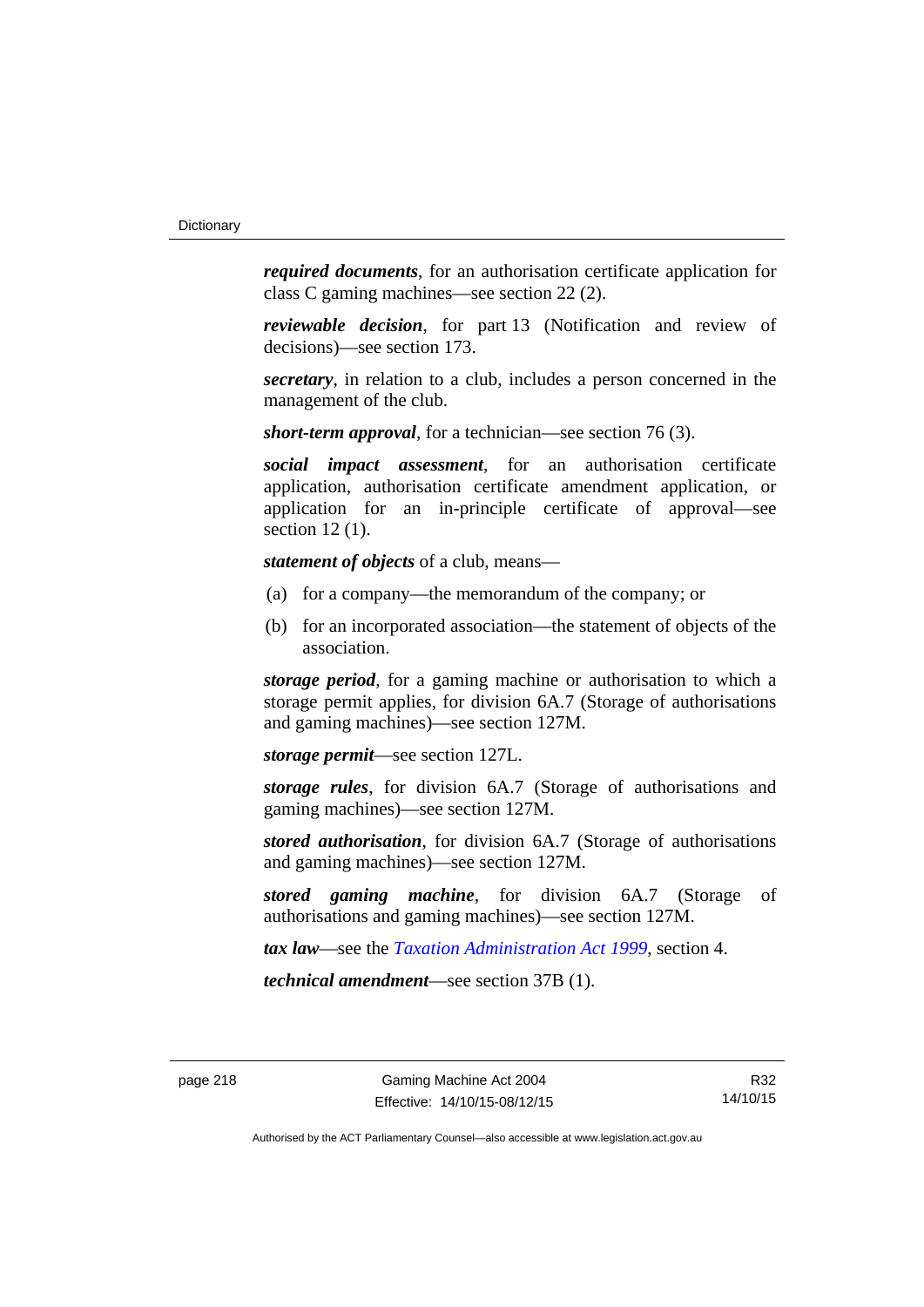*technical evaluation* means a technical evaluation under section 69.

*warning notice*, for an associated organisation, for part 9 (Club administration)—see section 147B.

R32 14/10/15

Gaming Machine Act 2004 Effective: 14/10/15-08/12/15 page 219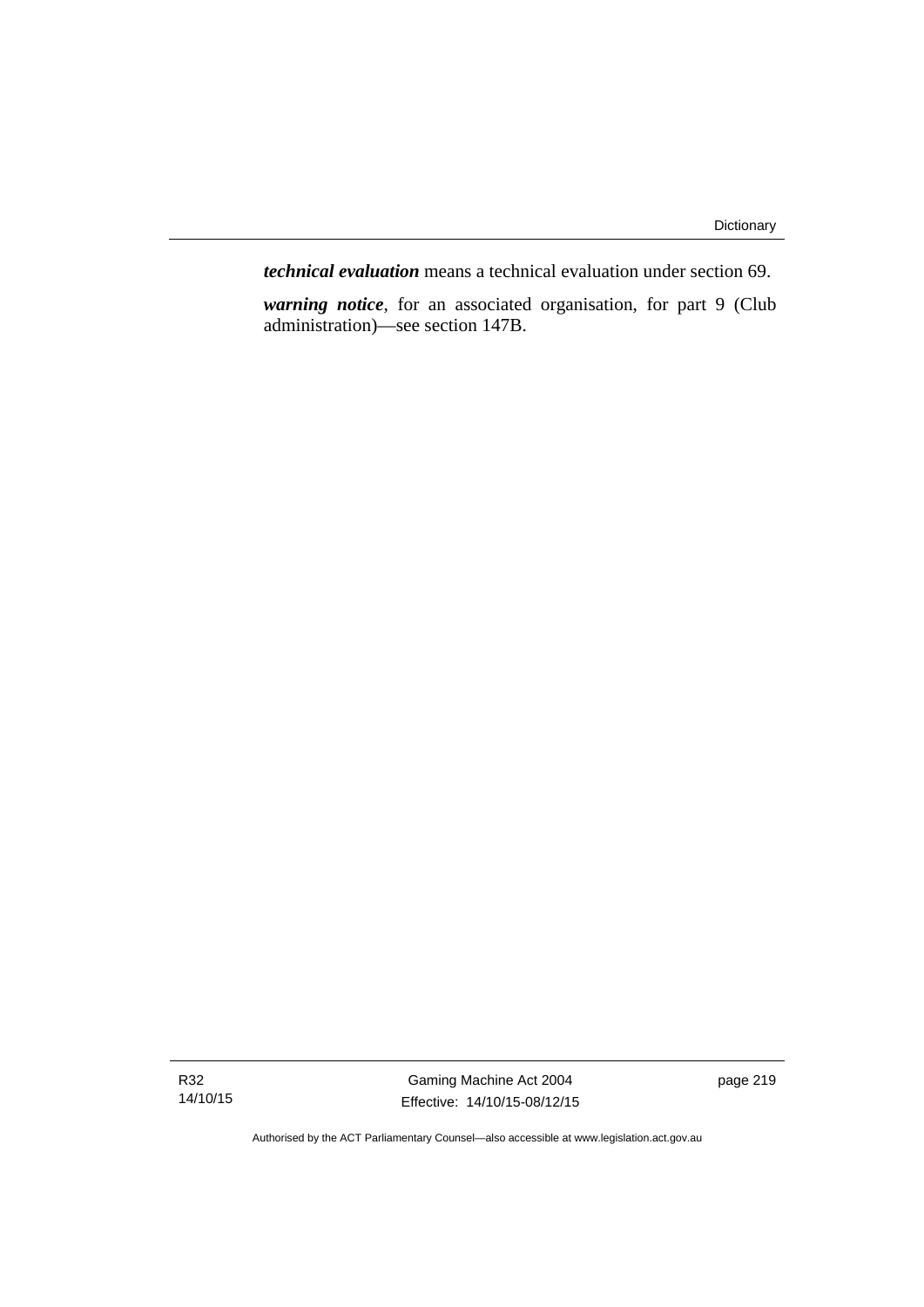1 About the endnotes

# **Endnotes**

# **1 About the endnotes**

Amending and modifying laws are annotated in the legislation history and the amendment history. Current modifications are not included in the republished law but are set out in the endnotes.

Not all editorial amendments made under the *[Legislation Act 2001](http://www.legislation.act.gov.au/a/2001-14)*, part 11.3 are annotated in the amendment history. Full details of any amendments can be obtained from the Parliamentary Counsel's Office.

Uncommenced amending laws are not included in the republished law. The details of these laws are underlined in the legislation history. Uncommenced expiries are underlined in the legislation history and amendment history.

If all the provisions of the law have been renumbered, a table of renumbered provisions gives details of previous and current numbering.

The endnotes also include a table of earlier republications.

| $A = Act$                                    | NI = Notifiable instrument                  |
|----------------------------------------------|---------------------------------------------|
| $AF =$ Approved form                         | $o = order$                                 |
| $am = amended$                               | $om = omitted/repealed$                     |
| $amdt = amendment$                           | $ord = ordinance$                           |
| $AR = Assembly$ resolution                   | $orig = original$                           |
| $ch = chapter$                               | $par = paragraph/subparagraph$              |
| $CN =$ Commencement notice                   | $pres = present$                            |
| $def = definition$                           | $prev = previous$                           |
| $DI = Disallowable instrument$               | $(\text{prev}) = \text{previously}$         |
| $dict = dictionary$                          | $pt = part$                                 |
| $disallowed = disallowed by the Legislative$ | $r = rule/subrule$                          |
| Assembly                                     | $reloc = relocated$                         |
| $div = division$                             | $renum = renumbered$                        |
| $exp = expires/expired$                      | $R[X]$ = Republication No                   |
| $Gaz = gazette$                              | $RI = reissue$                              |
| $hdg = heading$                              | $s = section/subsection$                    |
| $IA = Interpretation Act 1967$               | $sch = schedule$                            |
| ins = inserted/added                         | $sdiv = subdivision$                        |
| $LA =$ Legislation Act 2001                  | $SL = Subordinate$ law                      |
| $LR =$ legislation register                  | $sub =$ substituted                         |
| LRA = Legislation (Republication) Act 1996   | underlining $=$ whole or part not commenced |
| $mod = modified/modification$                | or to be expired                            |

# **2 Abbreviation key**

page 220 Gaming Machine Act 2004 Effective: 14/10/15-08/12/15

R32 14/10/15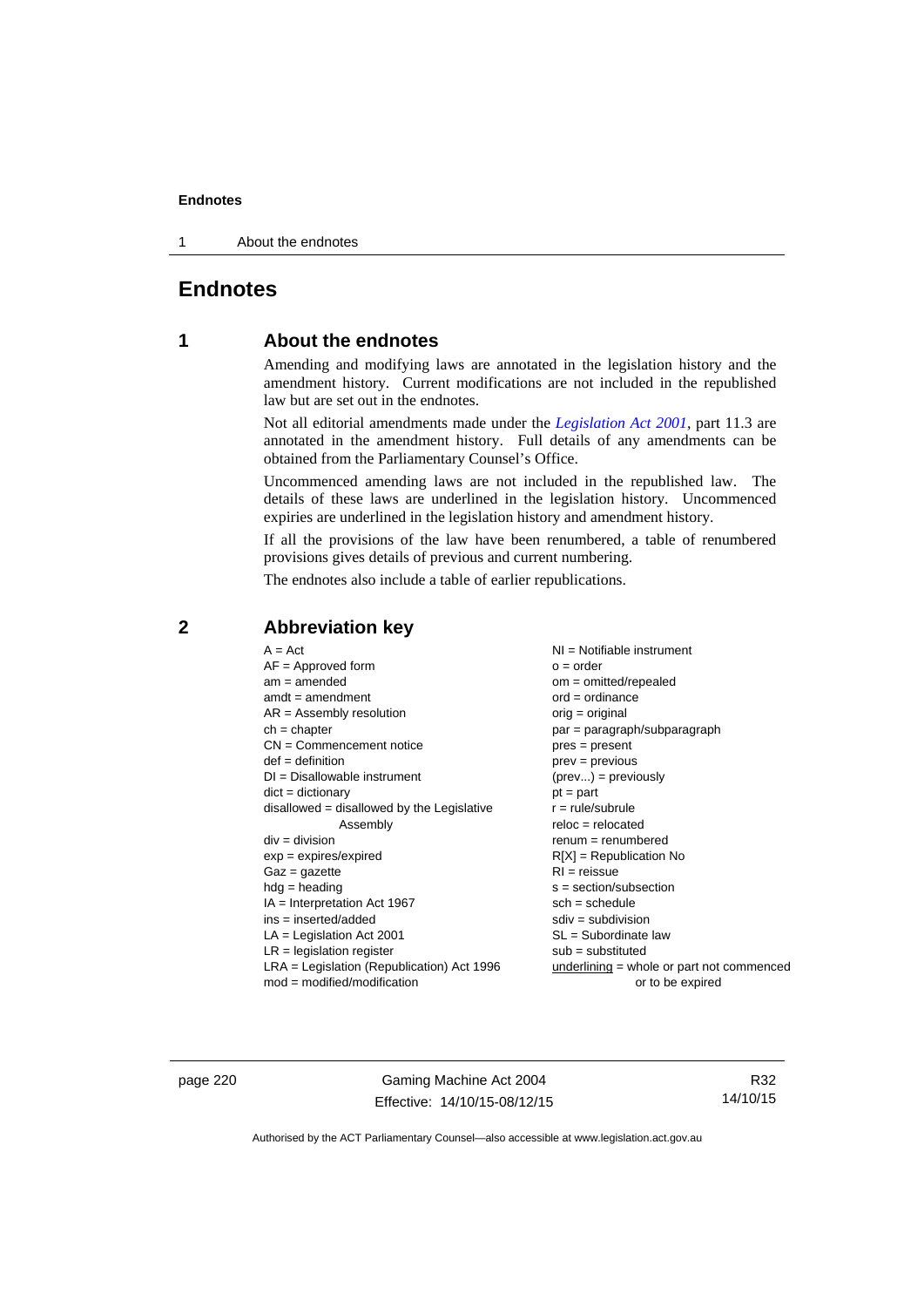# **3 Legislation history**

#### **Gaming Machine Act 2004 A2004-34**

notified LR 9 July 2004 s 1, s 2 commenced 9 July 2004 (LA s 75 (1)) remainder commenced 1 November 2004 (s 2 and [CN2004-14](http://www.legislation.act.gov.au/cn/2004-14/default.asp))

as amended by

#### **[Gaming Machine Amendment Act 2005](http://www.legislation.act.gov.au/a/2005-17) A2005-17**

notified LR 13 April 2005 s 1, s 2 commenced 13 April 2005 (LA s 75 (1)) remainder commenced 14 April 2005 (s 2)

## **[Gaming Machine Amendment Act 2005 \(No 2\)](http://www.legislation.act.gov.au/a/2005-26) A2005-26**

notified LR 28 June 2005 s 1, s 2 commenced 28 June 2005 (LA s 75 (1)) s 8 commenced 1 July 2007 (s 2 (2)) remainder commenced 1 July 2005 (s 2 (1))

#### **[Casino Control Act 2006](http://www.legislation.act.gov.au/a/2006-2) A2006-2 sch 1 pt 1.3**

notified LR 22 February 2006 s 1, s 2 commenced 22 February 2006 (LA s 75 (1)) sch 1 pt 1.3 commenced 1 May 2006 (s 2 and [CN2006-6](http://www.legislation.act.gov.au/cn/2006-6/default.asp))

## **[Gaming Machine Amendment Act 2007](http://www.legislation.act.gov.au/a/2007-14) A2007-14**

notified LR 31 May 2007 s 1, s 2 commenced 31 May 2007 (LA s 75 (1)) remainder commenced 1 June 2007 (s 2)

#### **[Gaming Machine Amendment Act 2007 \(No 2\)](http://www.legislation.act.gov.au/a/2007-40) A2007-40**

notified LR 4 December 2007 s 1, s 2 commenced 4 December 2007 (LA s 75 (1)) s 17 commenced 4 June 2008 (s 2 (2)) remainder commenced 5 December 2007 (s 2 (1))

## **[Statute Law Amendment Act 2008](http://www.legislation.act.gov.au/a/2008-28) A2008-28 sch 3 pt 3.29**

notified LR 12 August 2008 s 1, s 2 commenced 12 August 2008 (LA s 75 (1)) sch 3 pt 3.29 commenced 26 August 2008 (s 2)

R32 14/10/15 page 221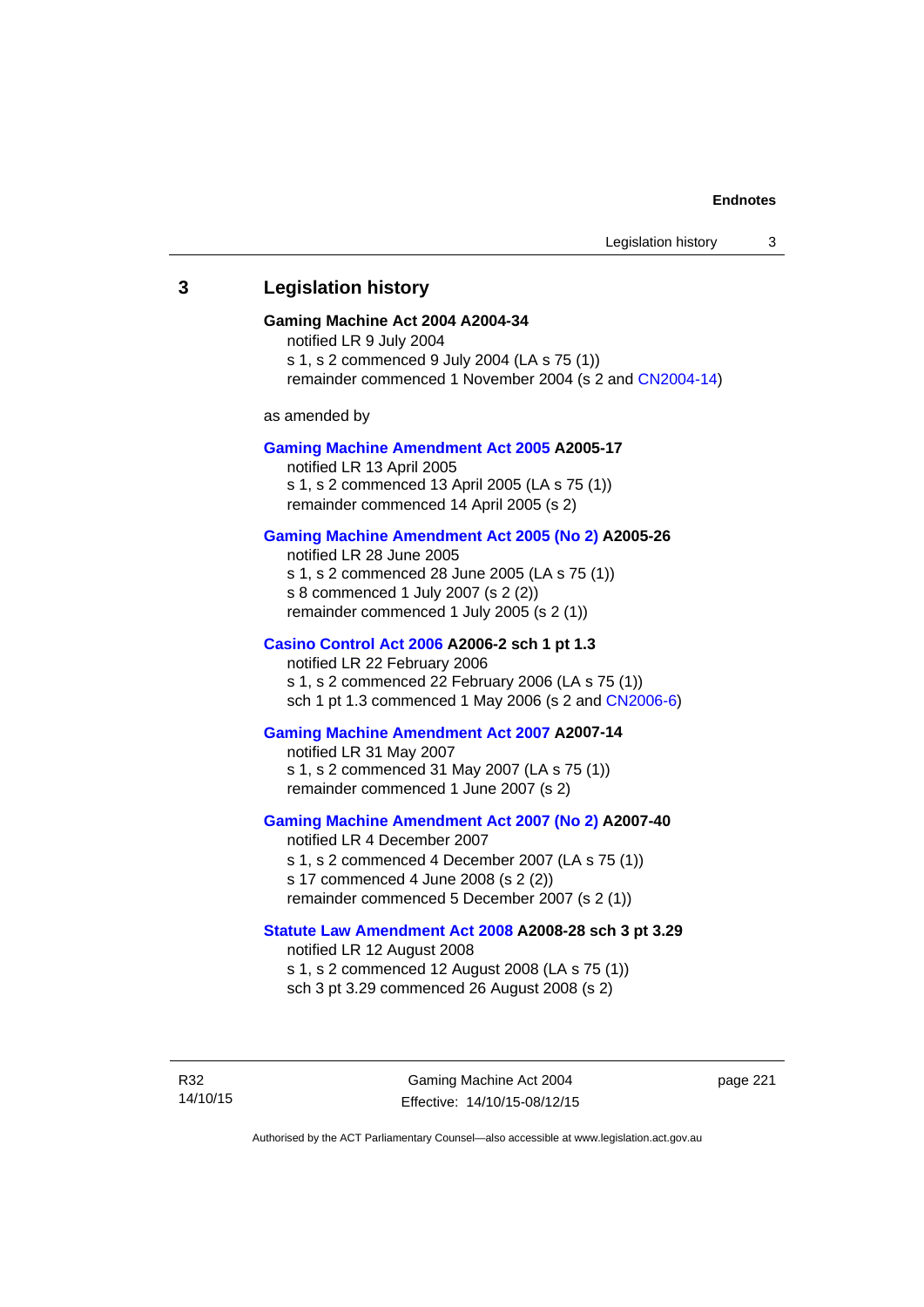| 3 | Legislation history |  |
|---|---------------------|--|
|---|---------------------|--|

# **[ACT Civil and Administrative Tribunal Legislation Amendment](http://www.legislation.act.gov.au/a/2008-37)  [Act 2008 \(No 2\)](http://www.legislation.act.gov.au/a/2008-37) A2008-37 sch 1 pt 1.47**

notified LR 4 September 2008

s 1, s 2 commenced 4 September 2008 (LA s 75 (1)) sch 1 pt 1.47 commenced 2 February 2009 (s 2 (1) and see [ACT Civil](http://www.legislation.act.gov.au/a/2008-35)  [and Administrative Tribunal Act 2008](http://www.legislation.act.gov.au/a/2008-35) A2008-35, s 2 (1) and [CN2009-2](http://www.legislation.act.gov.au/cn/2009-2/default.asp))

#### **[Statute Law Amendment Act 2009 \(No 2\)](http://www.legislation.act.gov.au/a/2009-49) A2009-49 sch 1 pt 1.6**

notified LR 26 November 2009

s 1, s 2 commenced 26 November 2009 (LA s 75 (1))

sch 1 pt 1.6 commenced 17 December 2009 (s 2)

# **[Liquor \(Consequential Amendments\) Act 2010](http://www.legislation.act.gov.au/a/2010-43) A2010-43 sch 1 pt 1.12**

notified LR 8 November 2010

s 1, s 2 commenced 8 November 2010 (LA s 75 (1)) sch 1 pt 1.12 commenced 1 December 2010 (s 2 (4) and see Liquor [Act 2010](http://www.legislation.act.gov.au/a/2010-35) A2010-35, s 2 (3) (as am by [A2010-43](http://www.legislation.act.gov.au/a/2010-43) amdt 1.19) and [CN2010-14](http://www.legislation.act.gov.au/cn/2010-14/default.asp))

## **[Gaming Machine \(Problem Gambling Assistance\) Amendment](http://www.legislation.act.gov.au/a/2010-52)  [Act 2010](http://www.legislation.act.gov.au/a/2010-52) A2010-52**

notified LR 15 December 2010 s 1, s 2 commenced 15 December 2010 (LA s 75 (1)) remainder commenced 1 July 2011 (s 2)

## **[Statute Law Amendment Act 2011](http://www.legislation.act.gov.au/a/2011-3) A2011-3 sch 1 pt 1.3, sch 3 pt 3.21**

notified LR 22 February 2011 s 1, s 2 commenced 22 February 2011 (LA s 75 (1)) sch 1 pt 1.3, sch 3 pt 3.21 commenced 1 March 2011 (s 2)

# **[Gaming Machine \(Club Governance\) Amendment Act 2011](http://www.legislation.act.gov.au/a/2011-24) A2011-24**

**pt 2** 

notified LR 7 July 2011 s 1, s 2 commenced 1 July 2011 (LA s 75 (2)) ss 9-11, s 21, s 26 commenced 1 July 2012 (s 2 (2)) pt 2 remainder taken to have commenced 1 July 2011 (s 2 (1))

#### **[Justice and Community Safety Legislation Amendment Act 2011](http://www.legislation.act.gov.au/a/2011-27)  [\(No 2\)](http://www.legislation.act.gov.au/a/2011-27) A2011-27 sch 1 pt 1.5**

notified LR 30 August 2011

s 1, s 2 taken to have commenced 29 July 2008 (LA s 75 (2)) sch 1 pt 1.5 commenced 13 September 2011 (s 2 (1))

page 222 Gaming Machine Act 2004 Effective: 14/10/15-08/12/15

R32 14/10/15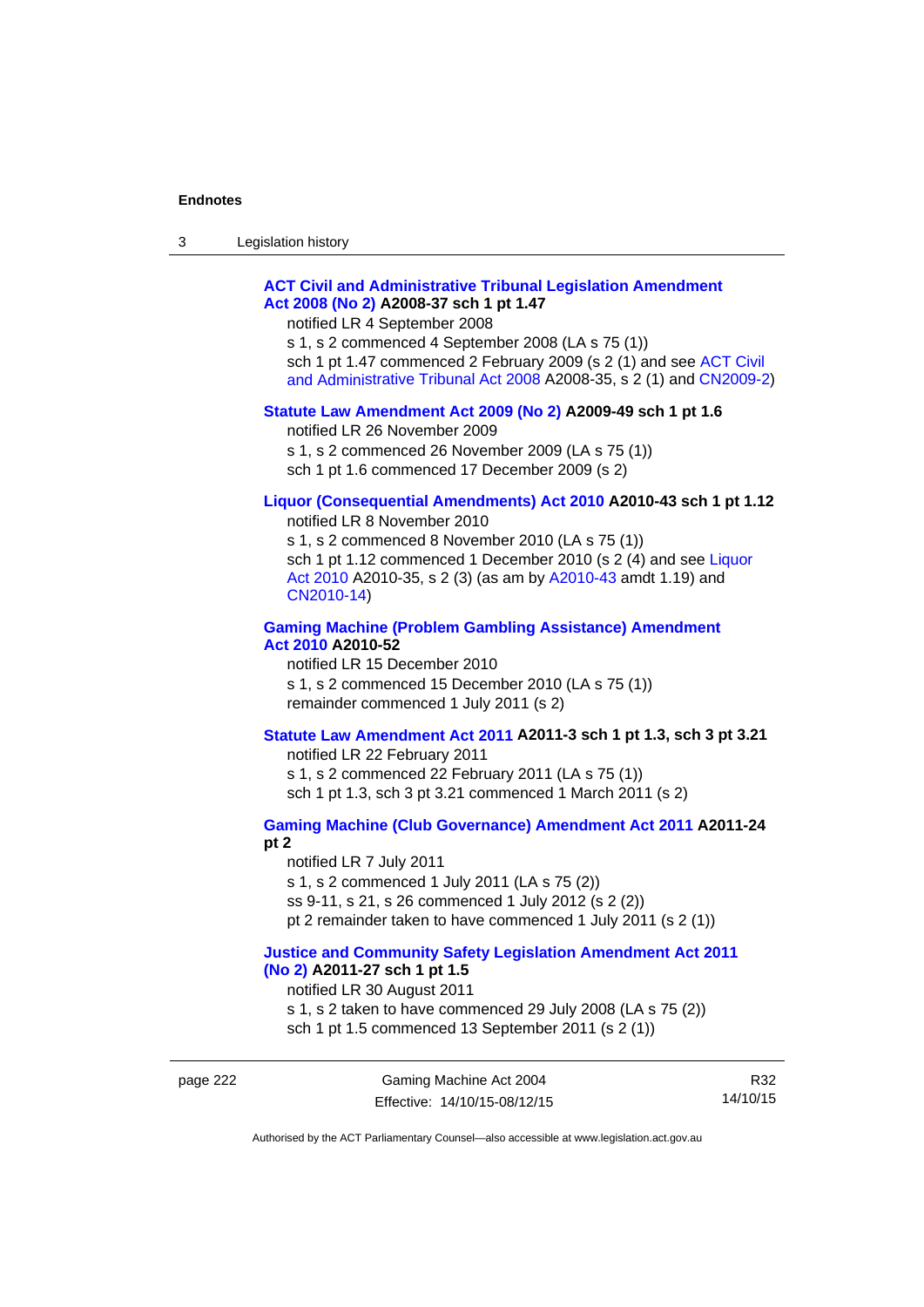# **[Business Names Registration \(Transition to Commonwealth\)](http://www.legislation.act.gov.au/a/2012-2)  [Act 2012](http://www.legislation.act.gov.au/a/2012-2) A2012-2 sch 2 pt 2.3**

notified LR 28 February 2012

s 1, s 2 commenced 28 February 2012 (LA s 75 (1))

sch 2 pt 2.3 commenced 28 May 2012 (s 2 (2))

## **[Gaming Machine Amendment Act 2012](http://www.legislation.act.gov.au/a/2012-42) A2012-42 pt 2 (as am by [A2013-29](http://www.legislation.act.gov.au/a/2013-29) s 4)**

notified LR 6 September 2012

s 1, s 2 commenced 6 September 2012 (LA s 75 (1))

s 28, s 29 commenced 1 February 2014 (s 2 (2) (as am by [A2013-29](http://www.legislation.act.gov.au/a/2013-29) s 4))

pt 2 remainder commenced 1 January 2013 (s 2 (1))

# **[Gaming Machine Amendment Act 2012 \(No 2\)](http://www.legislation.act.gov.au/a/2012-50/default.asp) A2012-50**

notified LR 5 December 2012

s 1, s 2 commenced 5 December 2012 (LA s 75 (1))

s 3 commenced 6 December 2012 (s 2 (1))

s 4 commenced 1 January 2013 (s 2 (2))

s 5 commenced 1 February 2014 (s 2 (3) and see [Gaming Machine](http://www.legislation.act.gov.au/a/2012-42)  [Amendment Act 2012](http://www.legislation.act.gov.au/a/2012-42) A2012-42 s 2 (2) (as am by [A2013-29](http://www.legislation.act.gov.au/a/2013-29) s 4))

# **[Gaming Machine Amendment Act 2013](http://www.legislation.act.gov.au/a/2013-9) A2013-9**

notified LR 27 March 2013

s 1, s 2 commenced 27 March 2013 (LA s 75 (1)) remainder commenced 28 March 2013 (s 2)

# **[Statute Law Amendment Act 2013](http://www.legislation.act.gov.au/a/2013-19) A2013-19 sch 3 pt 3.23**

notified LR 24 May 2013 s 1, s 2 commenced 24 May 2013 (LA s 75 (1)) sch 3 pt 3.23 commenced 14 June 2013 (s 2)

#### **[Gaming Machine Amendment Act 2013 \(No 2\)](http://www.legislation.act.gov.au/a/2013-29) A2013-29**

notified LR 21 August 2013 s 1, s 2 commenced 21 August 2013 (LA s 75 (1)) remainder commenced 22 August 2013 (s 2)

*Note* This Act only amends the Gaming Machine Amendment [Act 2012](http://www.legislation.act.gov.au/a/2012-42) A2012-42.

Gaming Machine Act 2004 Effective: 14/10/15-08/12/15

page 223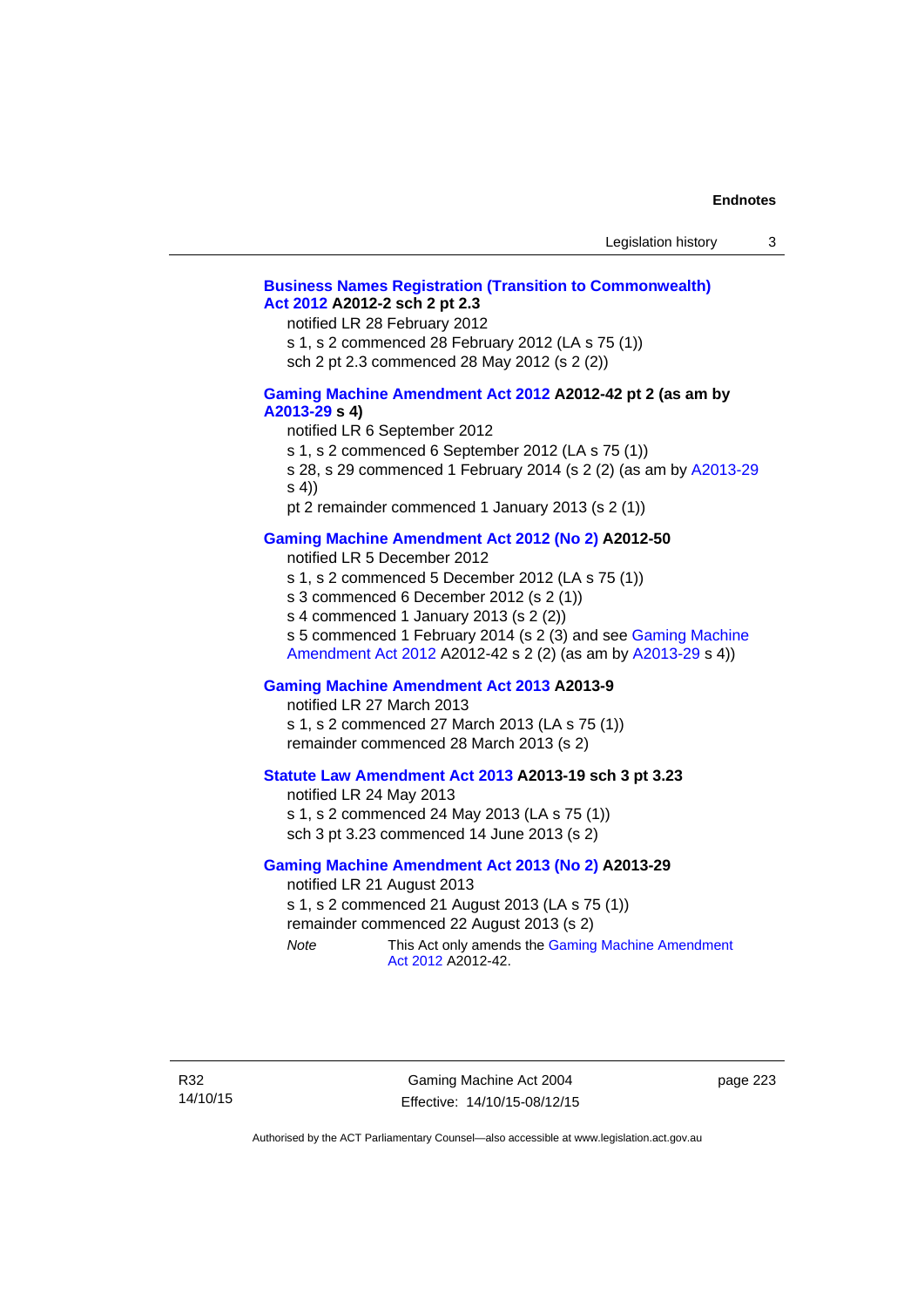3 Legislation history

## **[Gaming Machine \(Red Tape Reduction\) Amendment Act 2014](http://www.legislation.act.gov.au/a/2014-5) A2014-5**

notified LR 27 March 2014 s 1, s 2 commenced 27 March 2014 (LA s 75 (1)) remainder commenced 28 March 2014 (s 2)

# **[Red Tape Reduction Legislation Amendment Act 2014](http://www.legislation.act.gov.au/a/2014-47) A2014-47 pt 4**

notified LR 6 November 2014

s 1, s 2 commenced 6 November 2014 (LA s 75 (1)) pt 4 commenced 7 November 2014 (s 2)

## **[Gaming Machine \(Red Tape Reduction\) Amendment Act 2014 \(No 2\)](http://www.legislation.act.gov.au/a/2014-56) A2014-56**

notified LR 4 December 2014

s 1, s 2 commenced 4 December 2014 (LA s 75 (1))

s 18, s 19 commenced 1 March 2015 (s 2 (2))

remainder commenced 5 December 2014 (s 2)

# **[Annual Reports \(Government Agencies\) Amendment Act 2015](http://www.legislation.act.gov.au/a/2015-16)**

**A2015-16 sch 1 pt 1.13** 

notified LR 27 May 2015 s 1, s 2 commenced 27 May 2015 (LA s 75 (1)) sch 1 pt 1.13 commenced 3 June 2015 (s 2)

#### **[Gaming Machine \(Reform\) Amendment Act 2015](http://www.legislation.act.gov.au/a/2015-21/default.asp) A2015-21**

notified LR 15 June 2015

s 1, s 2 commenced 15 June 2015 (LA s 75 (1))

s 3 commenced 1 July 2015 (LA s 75AA)

s 81 commenced 1 July 2015 (s 2 and [CN2015-10\)](http://www.legislation.act.gov.au/cn/2015-10/default.asp)

ss 4-80 and ss 82-93 commenced 31 August 2015 (s 2 and [CN2015-18](http://www.legislation.act.gov.au/cn/2015-18/default.asp))

sch 1 awaiting commencement (s 2)

*Note* default commencement of schedule 1 under s 2 (4): 31 August 2018

page 224 Gaming Machine Act 2004 Effective: 14/10/15-08/12/15

R32 14/10/15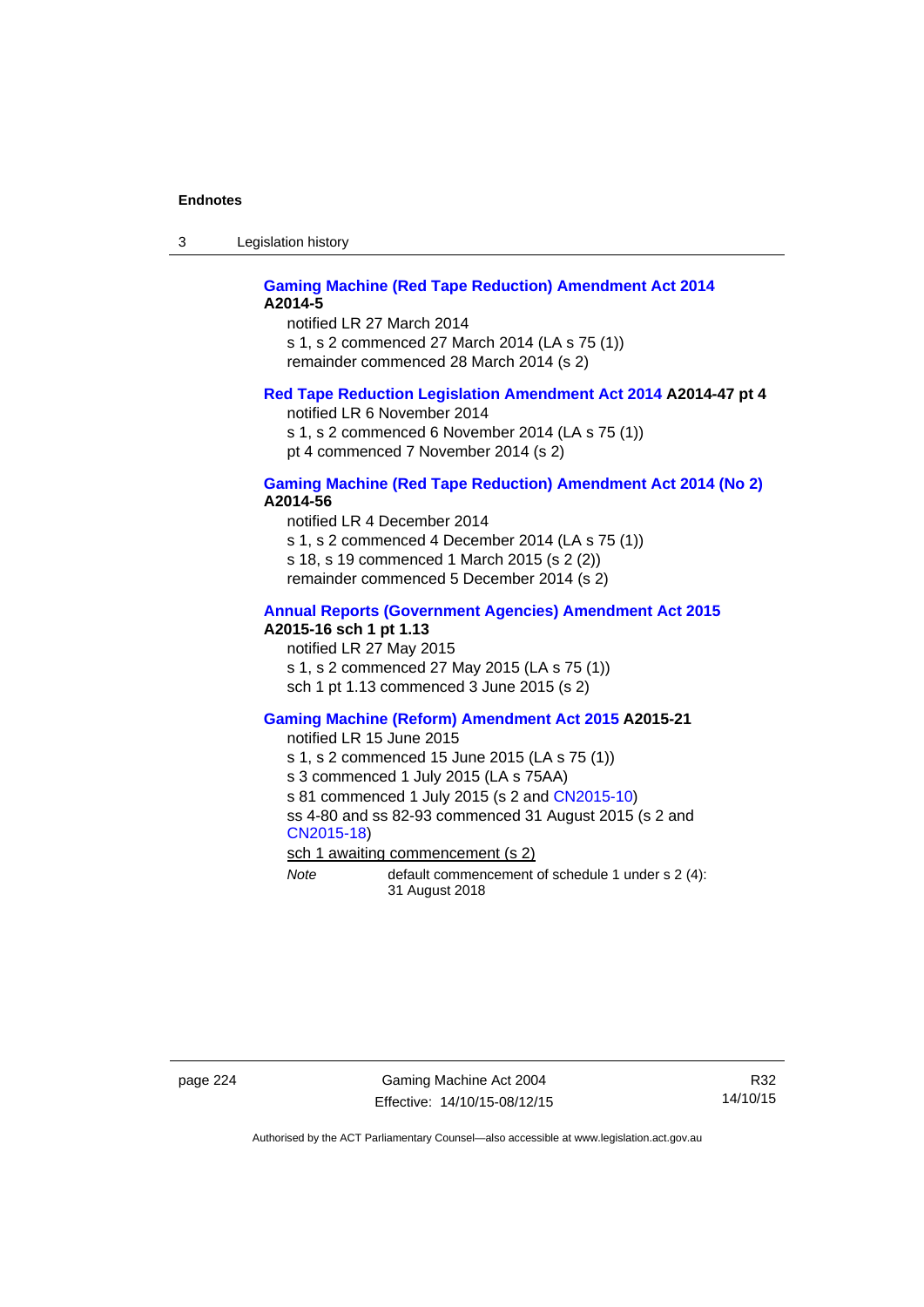#### as modified by

#### **[Gaming Machine Regulation 2004](http://www.legislation.act.gov.au/sl/2004-30/default.asp) SL2004-30 (as am by [SL2015-27](http://www.legislation.act.gov.au/sl/2015-27/default.asp) s 29, s 30)**

notified LR 30 July 2004

s 1, s 2 commenced 30 July 2004 (LA s 75 (1))

remainder commenced 1 November 2004 (s 2 and see [Gaming](http://www.legislation.act.gov.au/a/2004-34)  [Machine Act 2004](http://www.legislation.act.gov.au/a/2004-34) A2004-34, s 2 and [CN2004-14](http://www.legislation.act.gov.au/cn/2004-14/default.asp))

# **[Gaming Legislation Amendment Regulation 2015 \(No 1\)](http://www.legislation.act.gov.au/sl/2015-27/default.asp) SL2015-27 s 29, s 30**

notified LR 24 August 2015

s 1, s 2 commenced 24 August 2015 (LA s 75 (1))

s 29, s 30 commenced 31 August 2015 (s 2 and see [Gaming Machine](http://www.legislation.act.gov.au/a/2015-21/default.asp)  [\(Reform\) Amendment Act 2015](http://www.legislation.act.gov.au/a/2015-21/default.asp) A2015-21, s 2 and [CN2015-18\)](http://www.legislation.act.gov.au/cn/2015-18/default.asp)

*Note* This regulation only amends the [Gaming Machine Regulation](http://www.legislation.act.gov.au/sl/2004-30/default.asp)  [2004](http://www.legislation.act.gov.au/sl/2004-30/default.asp) SL2004-30.

as amended by

## **[Red Tape Reduction Legislation Amendment Act 2015](http://www.legislation.act.gov.au/a/2015-33/default.asp) A2015-33 sch 1 pt 1.30**

notified LR 30 September 2015

s 1, s 2 commenced 30 September 2015 (LA s 75 (1))

sch 1 pt 1.30 commenced 14 October 2015 (s 2)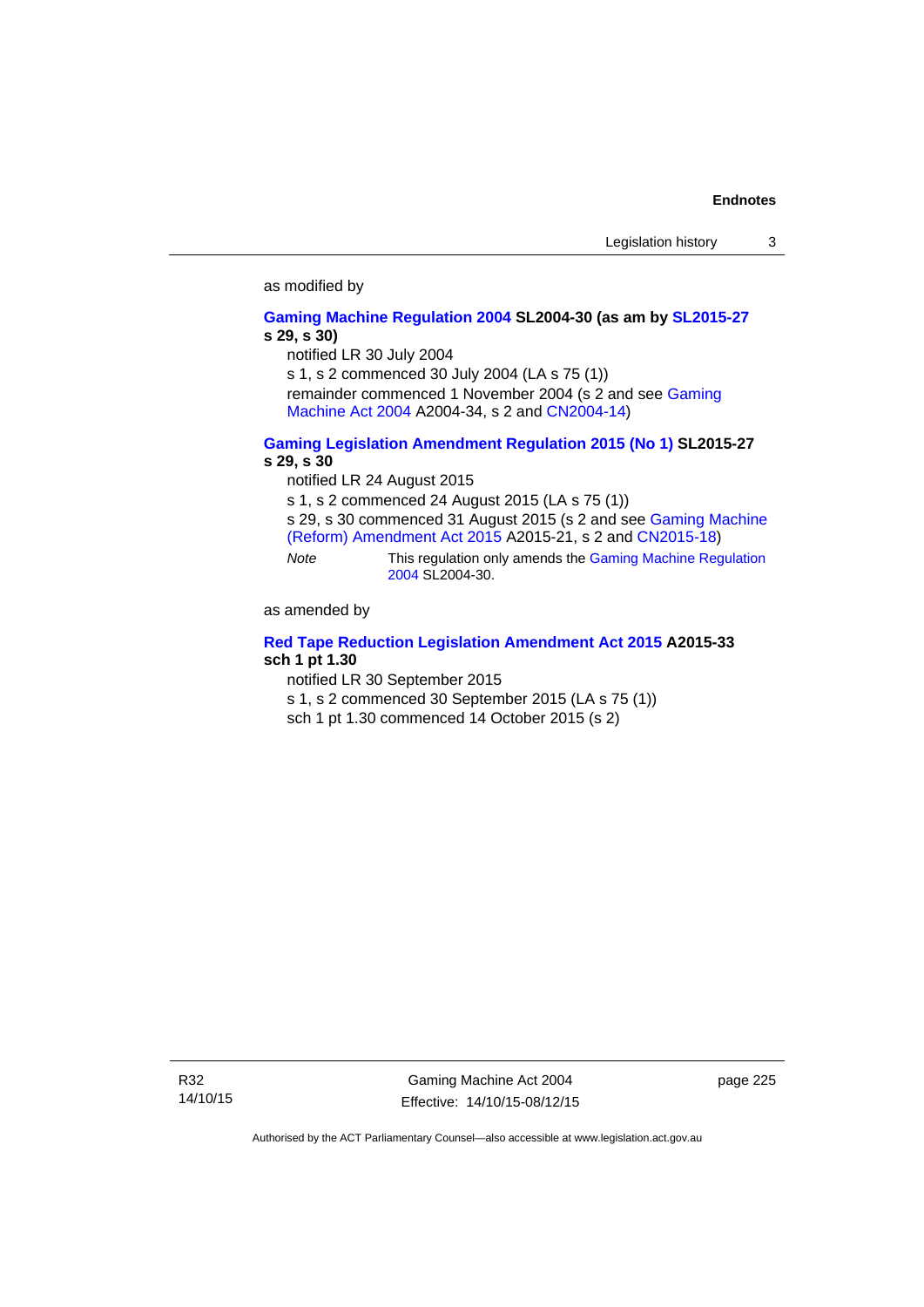4 Amendment history

# **4 Amendment history**

**Commencement**  s 2 om LA s 89 (4) **Dictionary**  s 3 am [A2013-19](http://www.legislation.act.gov.au/a/2013-19) amdt 3.171 **Important concepts**  pt 2 hdg sub [A2015-21](http://www.legislation.act.gov.au/a/2015-21) s 4 **Definitions and important concepts**  div 2.1 hdg om [A2015-21](http://www.legislation.act.gov.au/a/2015-21) s 4 **Issue of licences**  div 2.2 hdg om [A2015-21](http://www.legislation.act.gov.au/a/2015-21) s 4 **Social impact assessments**  div 2.3 hdg om [A2015-21](http://www.legislation.act.gov.au/a/2015-21) s 4 **Eligible people**  om [A2015-21](http://www.legislation.act.gov.au/a/2015-21) s 4 **Licence amendments**  div 2.5 hdg om [A2015-21](http://www.legislation.act.gov.au/a/2015-21) s 4 **Transfer and surrender of licences**  div 2.6 hdg om [A2015-21](http://www.legislation.act.gov.au/a/2015-21) s 4 **Restriction on gaming machine numbers**  div 2.7 hdg om [A2015-21](http://www.legislation.act.gov.au/a/2015-21) s 4 **Gaming machine licences**<br>div 2.8 hdg om A20 om [A2015-21](http://www.legislation.act.gov.au/a/2015-21) s 4 **Eligibility of individuals**  s 6 sub [A2015-21](http://www.legislation.act.gov.au/a/2015-21) s 4 **Eligibility of corporations**  s 7 sub [A2015-21](http://www.legislation.act.gov.au/a/2015-21) s 4 **Meaning of** *influential person* s 8 sub [A2015-21](http://www.legislation.act.gov.au/a/2015-21) s 4 **Proper completion—applications under Act**  s 9 sub [A2015-21](http://www.legislation.act.gov.au/a/2015-21) s 4 **Gaming machine authorisation numbers**  pt 2A hdg ins [A2012-42](http://www.legislation.act.gov.au/a/2012-42) s 23 sub [A2015-21](http://www.legislation.act.gov.au/a/2015-21) s 4

page 226 Gaming Machine Act 2004 Effective: 14/10/15-08/12/15

R32 14/10/15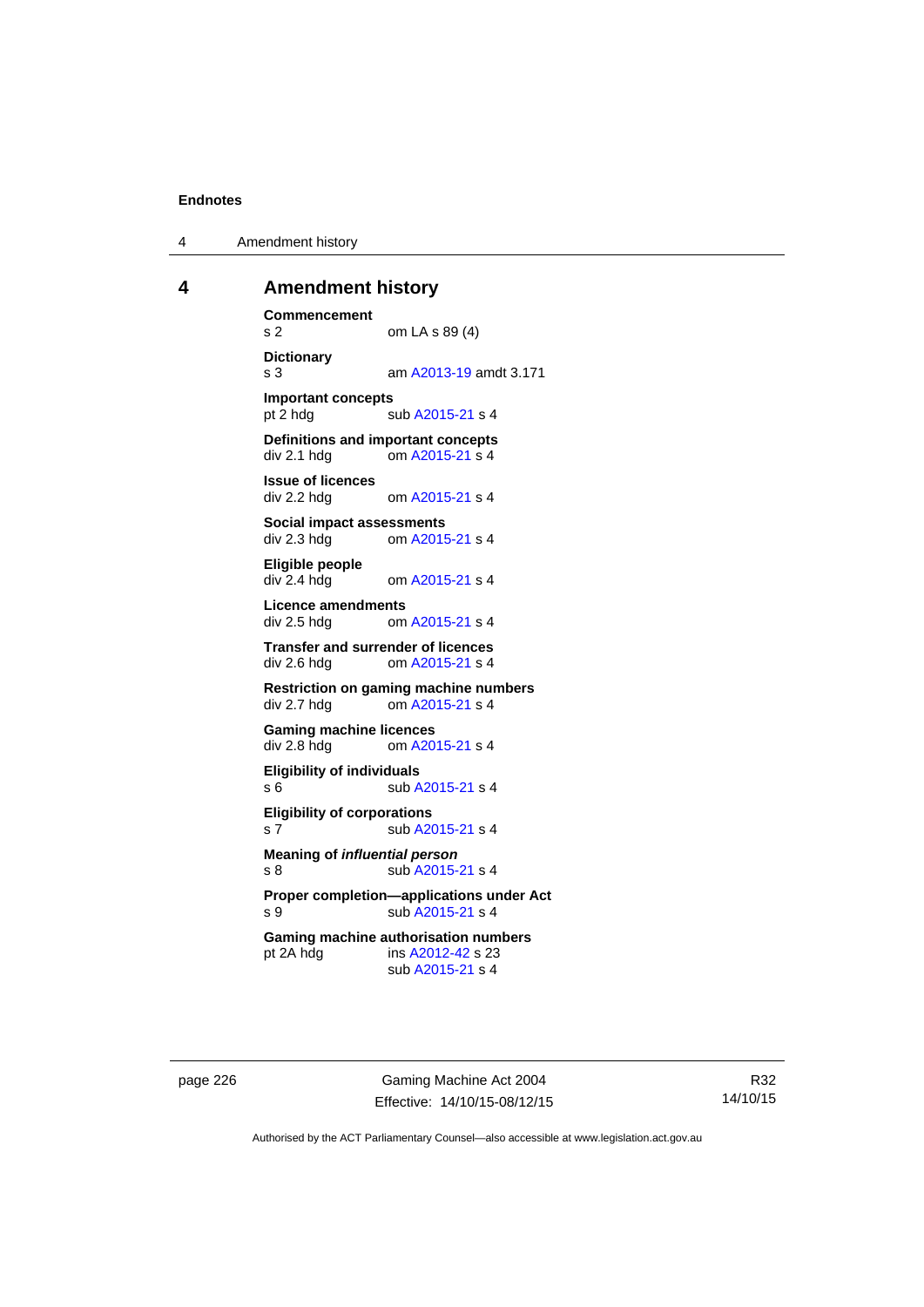# **Preliminary**  ins [A2012-42](http://www.legislation.act.gov.au/a/2012-42) s 23 om [A2015-21](http://www.legislation.act.gov.au/a/2015-21) s 4 also ins [A2012-42](http://www.legislation.act.gov.au/a/2012-42) s 23 renum as div 2A.2 hdg **Applications for in-principle approvals**  div 2A.2 hdg (prev div 2A.1 hdg) ins [A2012-42](http://www.legislation.act.gov.au/a/2012-42) s 23 renum as div 2A.2 hdg R20 LA om [A2015-21](http://www.legislation.act.gov.au/a/2015-21) s 4 also ins [A2012-42](http://www.legislation.act.gov.au/a/2012-42) s 23 renum as div 2A.3 hdg **Issue of in-principle approvals**  div 2A.3 hdg (prev div 2A.2 hdg) ins [A2012-42](http://www.legislation.act.gov.au/a/2012-42) s 23 renum as div 2A.3 hdg R20 LA om [A2015-21](http://www.legislation.act.gov.au/a/2015-21) s 4 also ins [A2012-42](http://www.legislation.act.gov.au/a/2012-42) s 23 renum as div 2A.4 hdg **Amendment, transfer, extension and surrender of in-principle approvals div 2A.4 hdg (prev div 2A.3 hdg) ins A2012-42 s 23** (prev div 2A.3 hdg) ins  $A2012-42$  s 23 renum as div 2A.4 hdg R20 LA om [A2015-21](http://www.legislation.act.gov.au/a/2015-21) s 4 also ins [A2012-42](http://www.legislation.act.gov.au/a/2012-42) s 23 renum as div 2A.5 hdg **Amendment, transfer, extension and surrender of in-principle approvals div 2A.5 hdd (prev div 2A.4 hdd) ins A2012-42 s 23** (prev div 2A.4 hdg) ins  $A2012-42$  s 23 renum as div 2A.5 hdg R20 LA om [A2015-21](http://www.legislation.act.gov.au/a/2015-21) s 4 **Maximum number of authorisations for gaming machines allowed in ACT**  s 10 am [A2007-40](http://www.legislation.act.gov.au/a/2007-40) s 4; [A2012-42](http://www.legislation.act.gov.au/a/2012-42) s 4 sub [A2015-21](http://www.legislation.act.gov.au/a/2015-21) s 4 **Initial licence applications—eligibility**  s 10A ins [A2012-42](http://www.legislation.act.gov.au/a/2012-42) s 5 om [A2015-21](http://www.legislation.act.gov.au/a/2015-21) s 4 **Licences and authorisations**  pt 2B hdg ins [A2015-21](http://www.legislation.act.gov.au/a/2015-21) s 4 **Definitions and important concepts**  div 2B.1 hdg ins [A2015-21](http://www.legislation.act.gov.au/a/2015-21) s 4

Gaming Machine Act 2004 Effective: 14/10/15-08/12/15 page 227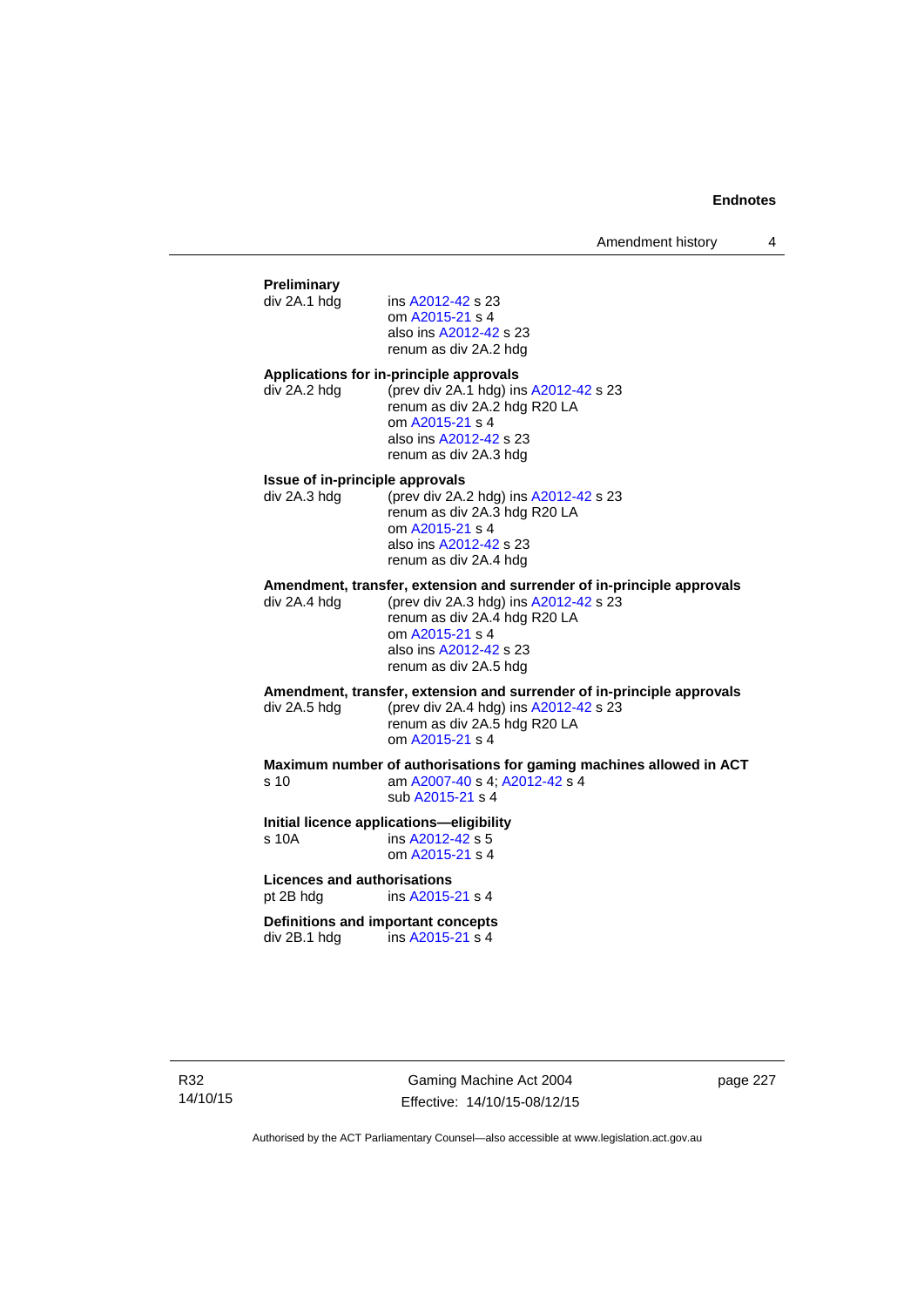4 Amendment history

**Definitions—pt 2B**  s 11 hdg sub [A2012-42](http://www.legislation.act.gov.au/a/2012-42) s 6 s 11 am [A2014-56](http://www.legislation.act.gov.au/a/2014-56) s 4 sub [A2015-21](http://www.legislation.act.gov.au/a/2015-21) s 4 def *authorisation certificate amendment application* ins [A2015-21](http://www.legislation.act.gov.au/a/2015-21) s 4 def *authorisation certificate application* ins [A2015-21](http://www.legislation.act.gov.au/a/2015-21) s 4 def *class B licence* ins [A2015-21](http://www.legislation.act.gov.au/a/2015-21) s 4 def *class B licence and authorisation certificate application* ins [A2015-21](http://www.legislation.act.gov.au/a/2015-21) s 4 def *class C licence* ins [A2015-21](http://www.legislation.act.gov.au/a/2015-21) s 4 def *class C licence application* ins [A2015-21](http://www.legislation.act.gov.au/a/2015-21) s 4 def *gaming area amendment* ins [A2015-21](http://www.legislation.act.gov.au/a/2015-21) s 4 def *increase maximum amendment* ins [A2015-21](http://www.legislation.act.gov.au/a/2015-21) s 4 def *minor licence amendment application* ins [A2015-21](http://www.legislation.act.gov.au/a/2015-21) s 4 def *premises relocation amendment* ins [A2015-21](http://www.legislation.act.gov.au/a/2015-21) s 4 **Meaning of** *social impact assessment*<br>s 12 am  $\frac{\text{A2012-42 s}}{7}$ , s 8 am [A2012-42](http://www.legislation.act.gov.au/a/2012-42) s 7, s 8 sub [A2015-21](http://www.legislation.act.gov.au/a/2015-21) s 4 **Social impact assessment—publication**  s 13 am [A2014-56](http://www.legislation.act.gov.au/a/2014-56) s 5 sub [A2015-21](http://www.legislation.act.gov.au/a/2015-21) s 4 am [A2015-33](http://www.legislation.act.gov.au/a/2015-33) amdts 1.92-1.96 **Applications to be dealt with in order of receipt etc**  s 14 am [A2005-17](http://www.legislation.act.gov.au/a/2005-17) s 4, s 5; [A2011-24](http://www.legislation.act.gov.au/a/2011-24) s 4 sub [A2015-21](http://www.legislation.act.gov.au/a/2015-21) s 4 **Class C licences—application and issue**  div 2B.2 hdg ins [A2015-21](http://www.legislation.act.gov.au/a/2015-21) s 4 **Licence for class C gaming machines—application**  s 15 am [A2005-17](http://www.legislation.act.gov.au/a/2005-17) s 6 sub [A2015-21](http://www.legislation.act.gov.au/a/2015-21) s 4 **Class C licence application—contents**  s 16 sub [A2015-21](http://www.legislation.act.gov.au/a/2015-21) s 4 **Class C licence—decision on application**  s 17 am [A2007-40](http://www.legislation.act.gov.au/a/2007-40) s 5; [A2012-42](http://www.legislation.act.gov.au/a/2012-42) ss 9-13 sub [A2015-21](http://www.legislation.act.gov.au/a/2015-21) s 4 **Class C licence application—grounds for refusal**  s 18 am [A2012-42](http://www.legislation.act.gov.au/a/2012-42) s 14 sub [A2015-21](http://www.legislation.act.gov.au/a/2015-21) s 4 **Class C licence—conditions**  s 19 am [A2012-42](http://www.legislation.act.gov.au/a/2012-42) s 15, s 16; ss renum R20 LA sub [A2015-21](http://www.legislation.act.gov.au/a/2015-21) s 4

page 228 Gaming Machine Act 2004 Effective: 14/10/15-08/12/15

R32 14/10/15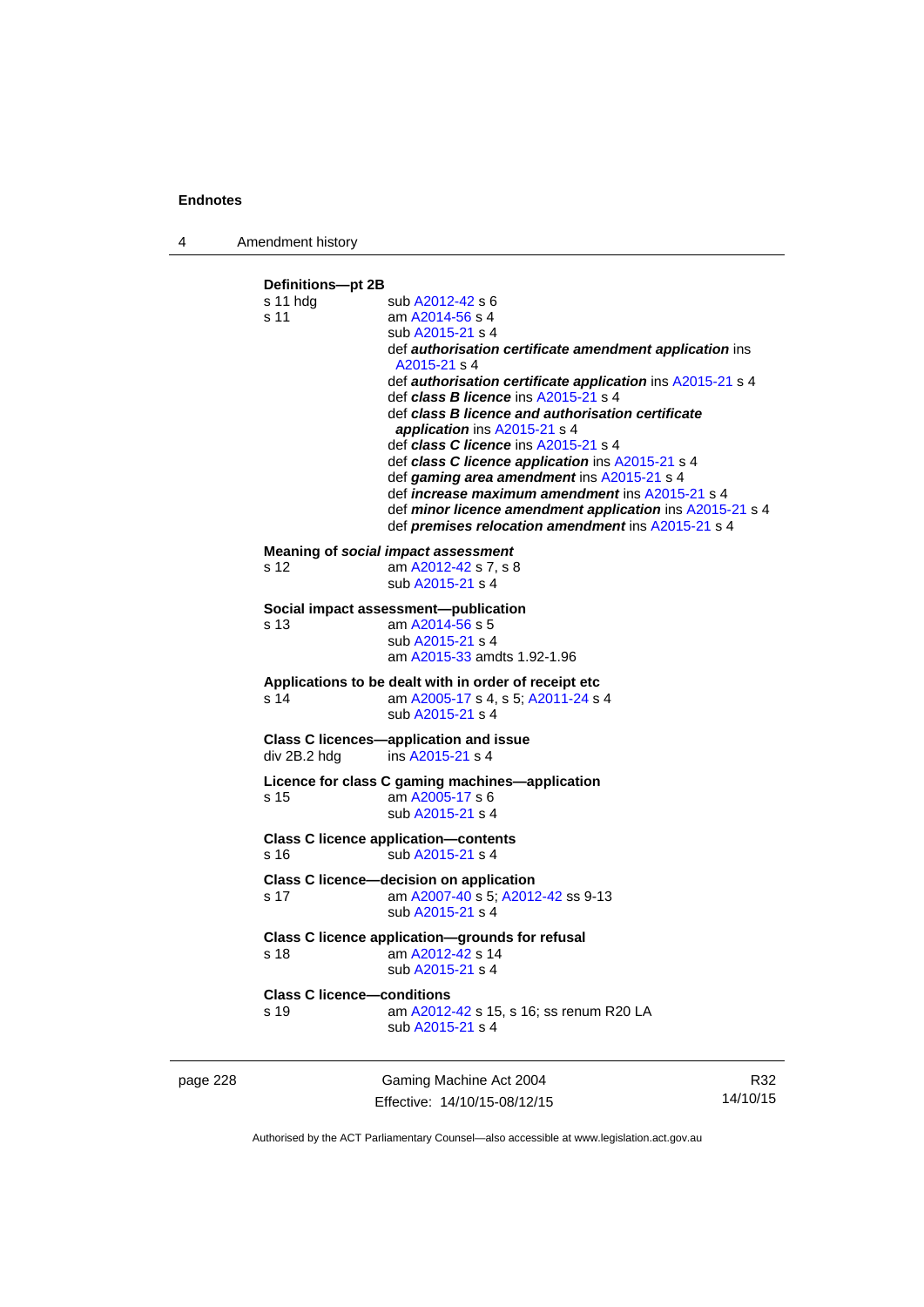**Class C licence—form**  s 20 am [A2007-14](http://www.legislation.act.gov.au/a/2007-14) s 4; [A2007-40](http://www.legislation.act.gov.au/a/2007-40) s 6; [A2008-28](http://www.legislation.act.gov.au/a/2008-28) amdt 3.94; [A2011-3](http://www.legislation.act.gov.au/a/2011-3) amdt 1.6; [A2012-42](http://www.legislation.act.gov.au/a/2012-42) s 17; [A2014-56](http://www.legislation.act.gov.au/a/2014-56) s 6 sub [A2015-21](http://www.legislation.act.gov.au/a/2015-21) s 4 **Authorisation certificates for class C gaming machines—application and issue**  div 2B.3 hdg ins [A2015-21](http://www.legislation.act.gov.au/a/2015-21) s 4 **Authorisation certificate for class C gaming machines—application**  s 21 am [A2007-14](http://www.legislation.act.gov.au/a/2007-14) s 5; [A2007-40](http://www.legislation.act.gov.au/a/2007-40) s 7; [A2011-24](http://www.legislation.act.gov.au/a/2011-24) s 5, s 6 sub [A2015-21](http://www.legislation.act.gov.au/a/2015-21) s 4 **Authorisation certificate for class C gaming machines—contents of application**  s 22 am [A2005-17](http://www.legislation.act.gov.au/a/2005-17) s 7; [A2012-50](http://www.legislation.act.gov.au/a/2012-50/default.asp) s 4 sub [A2012-42](http://www.legislation.act.gov.au/a/2012-42) s 18 am [A2014-56](http://www.legislation.act.gov.au/a/2014-56) s 7; ss renum R27 LA sub [A2015-21](http://www.legislation.act.gov.au/a/2015-21) s 4 **Authorisation certificate for class C gaming machines—decision on application**  s 23 sub [A2012-42](http://www.legislation.act.gov.au/a/2012-42) s 18; [A2015-21](http://www.legislation.act.gov.au/a/2015-21) s 4 **Authorisation certificate application for class C gaming machines—grounds for refusal**  am [A2007-40](http://www.legislation.act.gov.au/a/2007-40) s 8, s 9 sub [A2012-42](http://www.legislation.act.gov.au/a/2012-42) s 18; [A2015-21](http://www.legislation.act.gov.au/a/2015-21) s 4 **Issue of authorisation certificate for class C gaming machines—number of gaming machines to be operated**<br>s 25 **b** A2012-42 **s** sub [A2012-42](http://www.legislation.act.gov.au/a/2012-42) s 18 am [A2014-56](http://www.legislation.act.gov.au/a/2014-56) s 8 sub [A2015-21](http://www.legislation.act.gov.au/a/2015-21) s 4 **Authorisation certificate for class C gaming machines—conditions**  s 26 sub [A2012-42](http://www.legislation.act.gov.au/a/2012-42) s 18; [A2015-21](http://www.legislation.act.gov.au/a/2015-21) s 4 **Licence amendment decision—venue relocation amendment**  s 26A ins [A2012-42](http://www.legislation.act.gov.au/a/2012-42) s 18 om [A2015-21](http://www.legislation.act.gov.au/a/2015-21) s 4 **Licence amendment decision—small-scale machine relocation amendment**  s 26B ins [A2012-42](http://www.legislation.act.gov.au/a/2012-42) s 18 om [A2015-21](http://www.legislation.act.gov.au/a/2015-21) s 4 **Licence amendment decision—large-scale machine relocation amendment**  s 26C ins [A2012-42](http://www.legislation.act.gov.au/a/2012-42) s 18 om [A2015-21](http://www.legislation.act.gov.au/a/2015-21) s 4

R32 14/10/15

Gaming Machine Act 2004 Effective: 14/10/15-08/12/15 page 229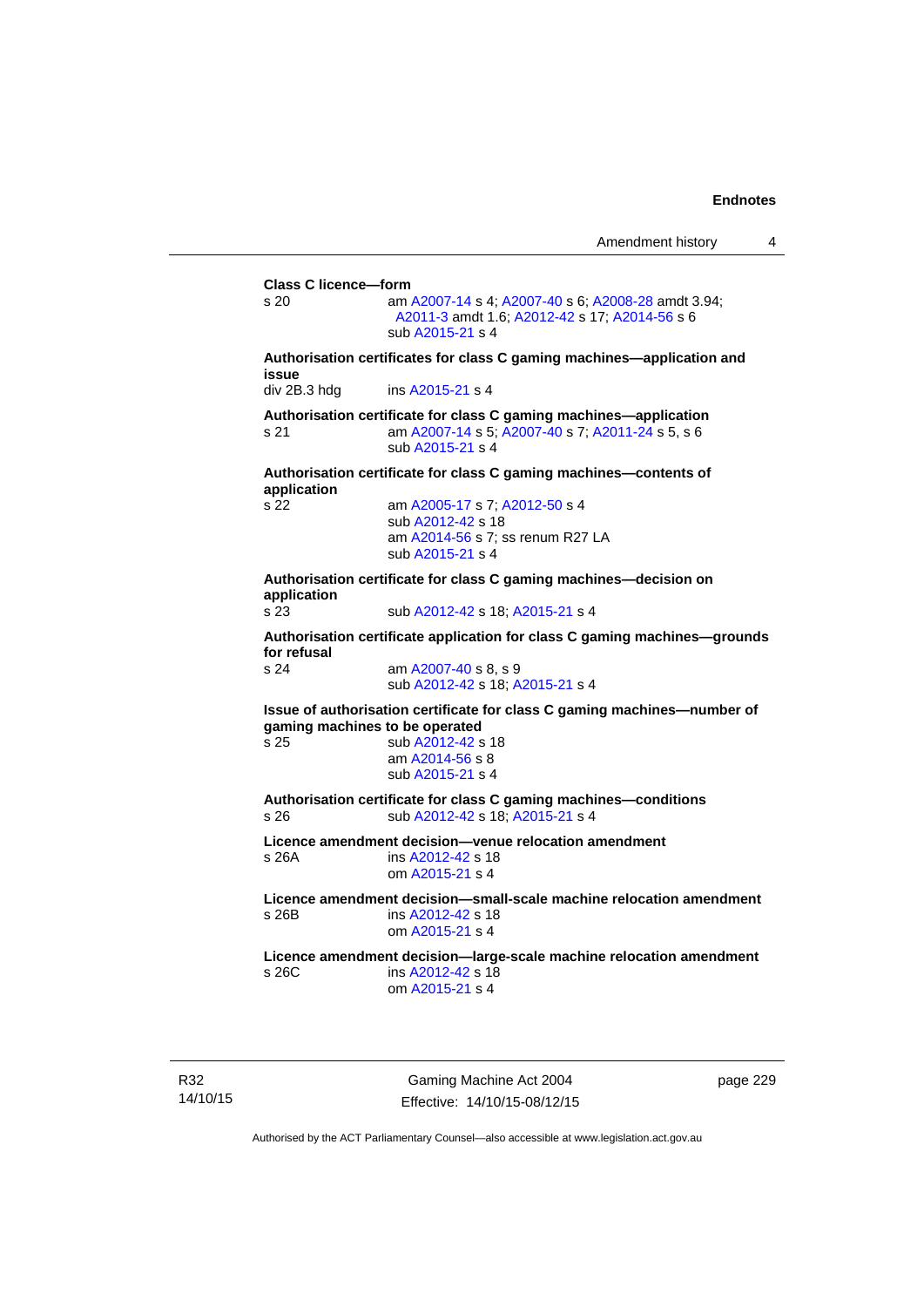4 Amendment history page 230 Gaming Machine Act 2004 **Licence amendment decision—new venue amendment**  s 26D ins [A2012-42](http://www.legislation.act.gov.au/a/2012-42) s 18 om [A2015-21](http://www.legislation.act.gov.au/a/2015-21) s 4 **Licence amendment decision—technical amendment**  s 26E ins [A2012-42](http://www.legislation.act.gov.au/a/2012-42) s 18 om [A2015-21](http://www.legislation.act.gov.au/a/2015-21) s 4 **Authorisation certificate for class C gaming machines—form**  s 27 sub [A2015-21](http://www.legislation.act.gov.au/a/2015-21) s 4 **Licences and authorisation certificates—class B gaming machines**  div 2B.4 hdg ins [A2015-21](http://www.legislation.act.gov.au/a/2015-21) s 4 **Licence and authorisation certificate for class B gaming machines restricted application**  s 28 am [A2012-42](http://www.legislation.act.gov.au/a/2012-42) s 19 sub [A2015-21](http://www.legislation.act.gov.au/a/2015-21) s 4 **Class B licence and authorisation certificate—decision on application**  s 29 am [A2012-42](http://www.legislation.act.gov.au/a/2012-42) s 20 sub [A2015-21](http://www.legislation.act.gov.au/a/2015-21) s 4 **Class B licence and authorisation certificate—conditions and form**  s 30 sub [A2015-21](http://www.legislation.act.gov.au/a/2015-21) s 4 **Licences and authorisation certificates—amendments**  ins [A2015-21](http://www.legislation.act.gov.au/a/2015-21) s 4 **Licence amendment—application**  s 31 sub [A2015-21](http://www.legislation.act.gov.au/a/2015-21) s 4 **Licence amendment decision—minor amendment**  s 32 am [A2005-17](http://www.legislation.act.gov.au/a/2005-17) ss 8-10; ss renum [A2005-17](http://www.legislation.act.gov.au/a/2005-17) s 11; [A2007-40](http://www.legislation.act.gov.au/a/2007-40) s 10; [A2012-42](http://www.legislation.act.gov.au/a/2012-42) s 21; [A2014-56](http://www.legislation.act.gov.au/a/2014-56) s 9 sub [A2015-21](http://www.legislation.act.gov.au/a/2015-21) s 4 **Authorisation certificate amendment—application**  s 33 am [A2014-56](http://www.legislation.act.gov.au/a/2014-56) s 10 sub [A2015-21](http://www.legislation.act.gov.au/a/2015-21) s 4 **Authorisation certificate amendment—contents of application**  s 34 sub [A2015-21](http://www.legislation.act.gov.au/a/2015-21) s 4 **Intention to reduce maximum number of gaming machines to 4 000, then maintain per capita ratio**<br>s 34A **ins A2** ins [A2012-42](http://www.legislation.act.gov.au/a/2012-42) s 22 om [A2015-21](http://www.legislation.act.gov.au/a/2015-21) s 4 **Authorisation certificate amendment decision—gaming area amendment**  s 35 am [A2011-3](http://www.legislation.act.gov.au/a/2011-3) amdt 3.210 sub [A2012-42](http://www.legislation.act.gov.au/a/2012-42) s 22; [A2015-21](http://www.legislation.act.gov.au/a/2015-21) s 4

Effective: 14/10/15-08/12/15

R32 14/10/15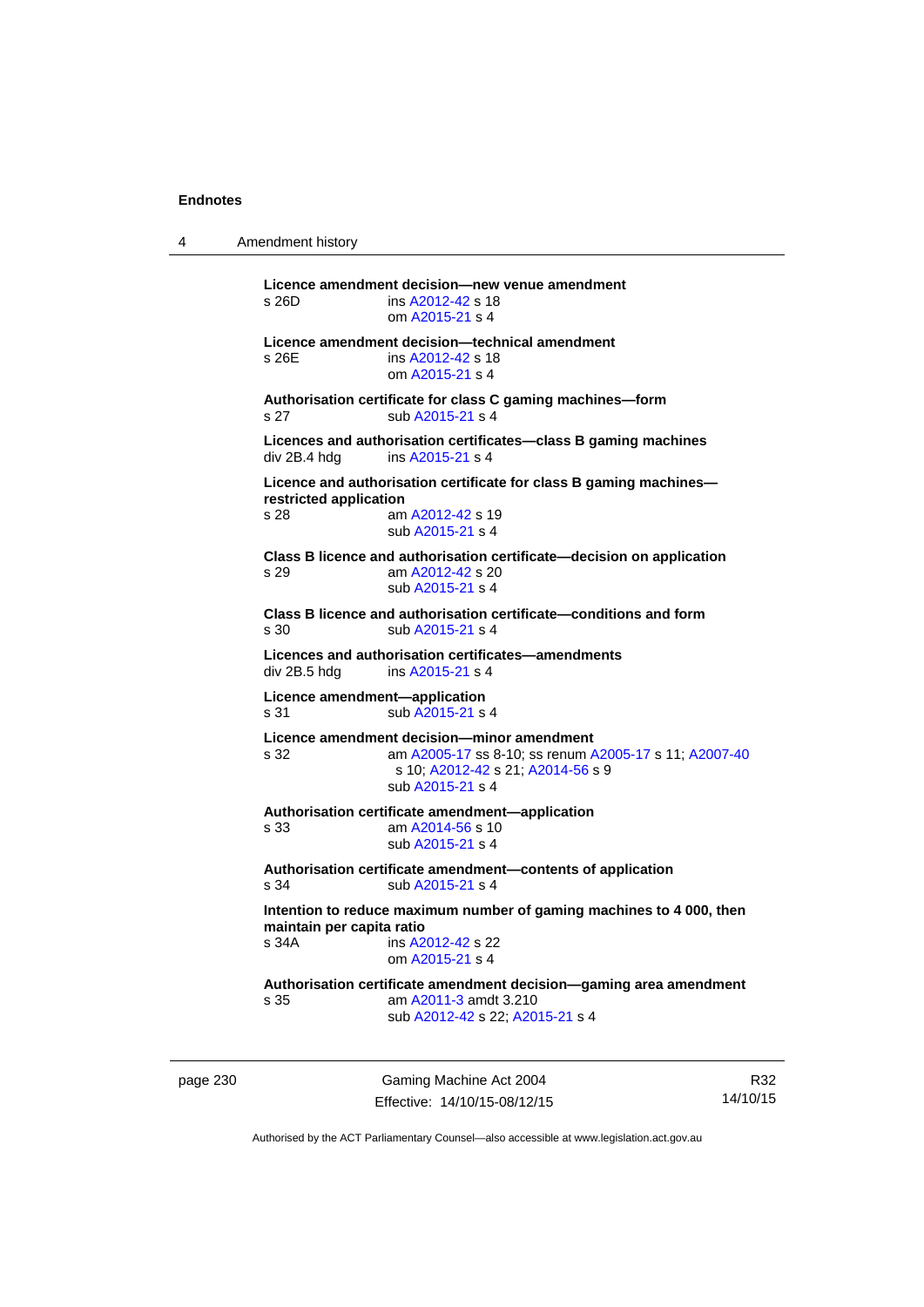**Authorisation certificate amendment decision—premises relocation amendment**  s 36 sub [A2012-42](http://www.legislation.act.gov.au/a/2012-42) s 22; [A2015-21](http://www.legislation.act.gov.au/a/2015-21) s 4 **Meaning of** *pool of available gaming machines* s 36A ins [A2012-42](http://www.legislation.act.gov.au/a/2012-42) s 22 om [A2015-21](http://www.legislation.act.gov.au/a/2015-21) s 4 **Authorisation certificate amendment decision—increase maximum amendment**  sub [A2015-21](http://www.legislation.act.gov.au/a/2015-21) s 4 **Authorisation certificate amendment—increase maximum to not more than relevant number**  ins [A2015-21](http://www.legislation.act.gov.au/a/2015-21) s 4 exp on the commencement of [Gaming Machine \(Reform\)](http://www.legislation.act.gov.au/a/2015-21/default.asp)  [Amendment Act 2015](http://www.legislation.act.gov.au/a/2015-21/default.asp) A2015-21, sch 1 (s 37A (5)) **Authorisation certificate amendment—technical amendment**  s 37B ins [A2015-21](http://www.legislation.act.gov.au/a/2015-21) s 4 **Amendment of licence, authorisation certificate etc—commission's own initiative**  ins [A2015-21](http://www.legislation.act.gov.au/a/2015-21) s 4 **Re-issue of amended licence, authorisation certificate etc**  s 37D ins [A2015-21](http://www.legislation.act.gov.au/a/2015-21) s 4 **Transfer and surrender of licences and authorisation certificates**  div 2B.6 hdg ins [A2015-21](http://www.legislation.act.gov.au/a/2015-21) s 4 **Transferring an authorisation certificate**  s 37E ins [A2015-21](http://www.legislation.act.gov.au/a/2015-21) s 4 **Surrender of licences, authorisation certificates and authorisations**  s 37F ins [A2015-21](http://www.legislation.act.gov.au/a/2015-21) s 4 **Offence—failure to dispose of gaming machines**  s 37G ins [A2015-21](http://www.legislation.act.gov.au/a/2015-21) s 4 **Licences, authorisation certificates and authorisations—register and replacement copies**  div 2B.7 hdg ins [A2015-21](http://www.legislation.act.gov.au/a/2015-21) s 4 **Licences and authorisation certificates—register**  s 37H ins [A2015-21](http://www.legislation.act.gov.au/a/2015-21) s 4 **Licences, authorisation certificates and authorisation schedules replacement copies**  s 37I ins [A2015-21](http://www.legislation.act.gov.au/a/2015-21) s 4 **In-principle authorisation certificates**  pt 2C hdg ins [A2015-21](http://www.legislation.act.gov.au/a/2015-21) s 4

R32 14/10/15

Gaming Machine Act 2004 Effective: 14/10/15-08/12/15 page 231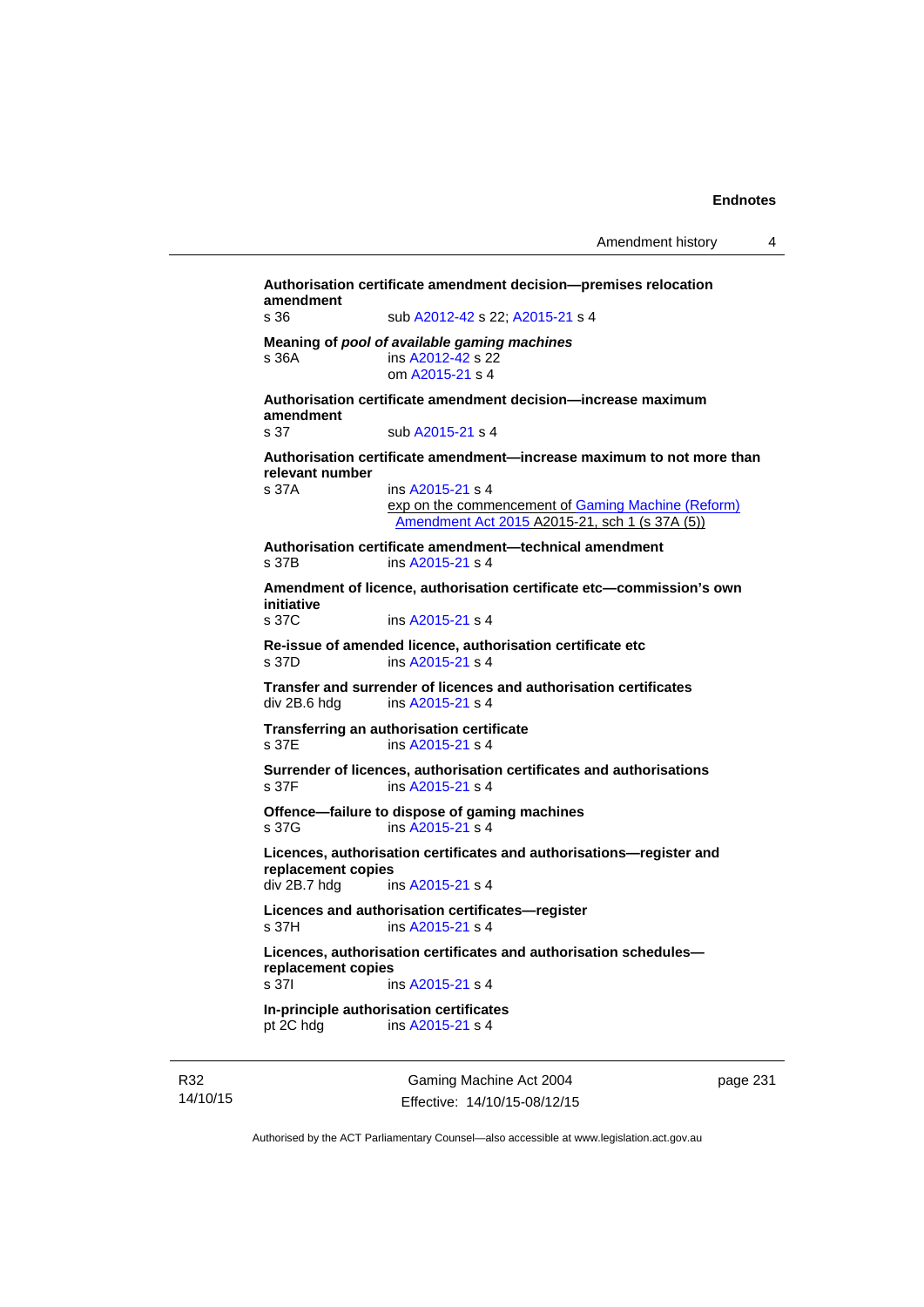4 Amendment history

**Preliminary**  ins [A2015-21](http://www.legislation.act.gov.au/a/2015-21) s 4 **Object—pt 2C**  s 38 sub [A2015-21](http://www.legislation.act.gov.au/a/2015-21) s 4 **Definitions for Act**  ins [A2012-42](http://www.legislation.act.gov.au/a/2012-42) s 23 sub [A2015-21](http://www.legislation.act.gov.au/a/2015-21) s 4 def *approval-holder* ins [A2015-21](http://www.legislation.act.gov.au/a/2015-21) s 4 def *in-principle authorisation certificate* ins [A2015-21](http://www.legislation.act.gov.au/a/2015-21) s 4 **In-principle authorisation certificate—application**  div 2C.2 hdg ins [A2015-21](http://www.legislation.act.gov.au/a/2015-21) s 4 **In-principle authorisation certificate—application**  s 38B ins [A2012-42](http://www.legislation.act.gov.au/a/2012-42) s 23 sub [A2015-21](http://www.legislation.act.gov.au/a/2015-21) s 4 def *approval-holder* ins [A2012-42](http://www.legislation.act.gov.au/a/2012-42) s 23 om [A2015-21](http://www.legislation.act.gov.au/a/2015-21) s 4 def *in-principle approval* ins [A2012-42](http://www.legislation.act.gov.au/a/2012-42) s 23 om [A2015-21](http://www.legislation.act.gov.au/a/2015-21) s 4 **In-principle authorisation certificate application—contents**  ins [A2012-42](http://www.legislation.act.gov.au/a/2012-42) s 23 sub [A2015-21](http://www.legislation.act.gov.au/a/2015-21) s 4 **In-principle authorisation certificate—issue**  div 2C.3 hdg ins [A2015-21](http://www.legislation.act.gov.au/a/2015-21) s 4 **In-principle authorisation certificate—decision on application**  s 38D ins [A2012-42](http://www.legislation.act.gov.au/a/2012-42) s 23 sub [A2015-21](http://www.legislation.act.gov.au/a/2015-21) s 4 **In-principle authorisation certificate—form**  ins [A2012-42](http://www.legislation.act.gov.au/a/2012-42) s 23 am [A2013-19](http://www.legislation.act.gov.au/a/2013-19) amdt 3.172 sub [A2015-21](http://www.legislation.act.gov.au/a/2015-21) s 4 **In-principle authorisation certificate—conditions**  s 38F ins [A2012-42](http://www.legislation.act.gov.au/a/2012-42) s 23 sub [A2015-21](http://www.legislation.act.gov.au/a/2015-21) s 4 **In-principle authorisation certificate—term**  ins [A2012-42](http://www.legislation.act.gov.au/a/2012-42) s 23 sub [A2015-21](http://www.legislation.act.gov.au/a/2015-21) s 4 **In-principle authorisation certificate—transfer**<br>div 2C.4 hdg ins A2015-21 s 4 ins [A2015-21](http://www.legislation.act.gov.au/a/2015-21) s 4

page 232 Gaming Machine Act 2004 Effective: 14/10/15-08/12/15

R32 14/10/15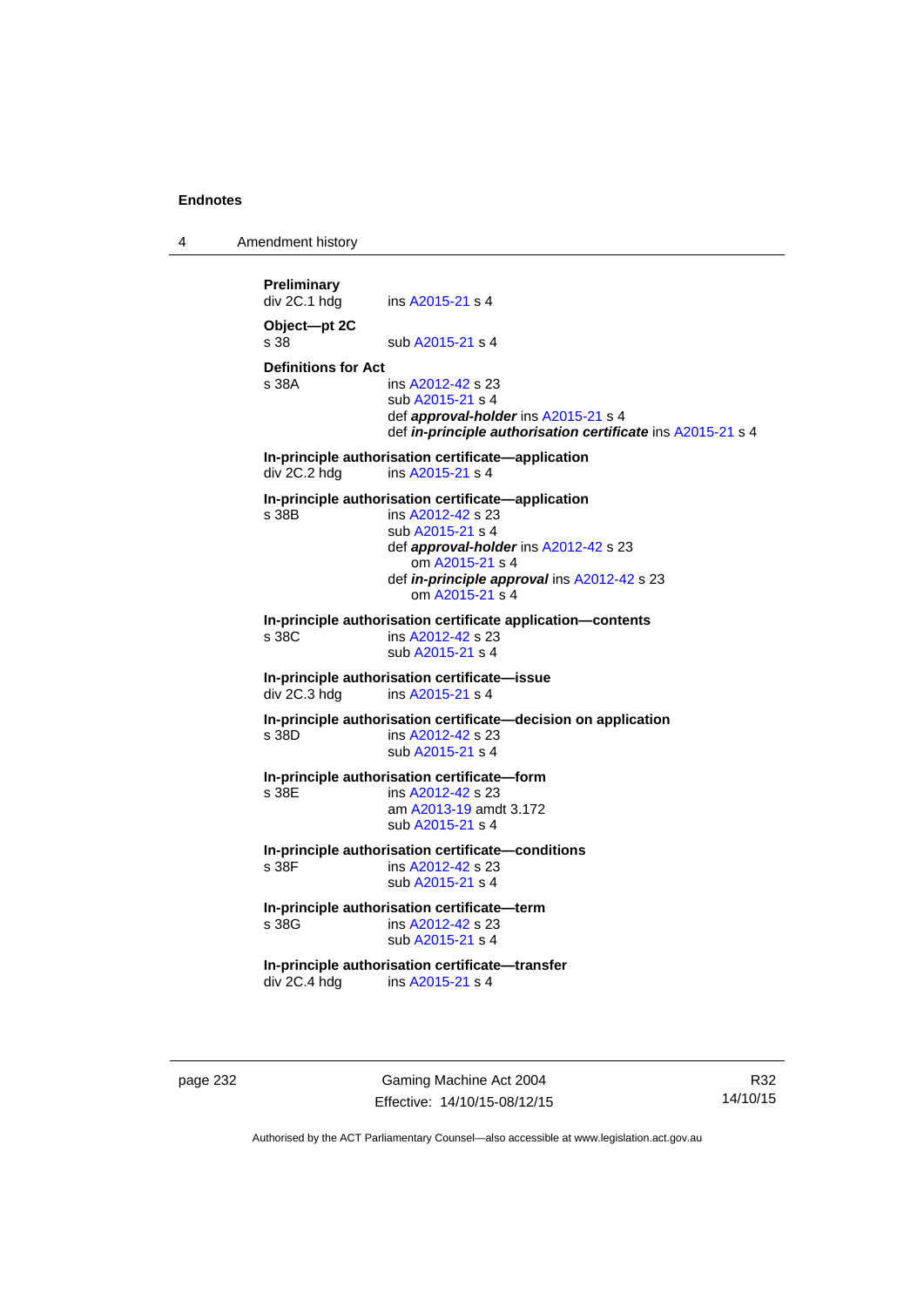**In-principle authorisation certificate—application to transfer**  s 38H ins [A2012-42](http://www.legislation.act.gov.au/a/2012-42) s 23 sub [A2015-21](http://www.legislation.act.gov.au/a/2015-21) s 4 **In-principle authorisation certificate—transfer decision**  s 38I ins [A2012-42](http://www.legislation.act.gov.au/a/2012-42) s 23 am [A2013-19](http://www.legislation.act.gov.au/a/2013-19) amdt 3.173 sub [A2015-21](http://www.legislation.act.gov.au/a/2015-21) s 4 **In-principle authorisation certificate—application for extension**  s 38J ins [A2012-42](http://www.legislation.act.gov.au/a/2012-42) s 23 sub [A2015-21](http://www.legislation.act.gov.au/a/2015-21) s 4 **In-principle authorisation certificate—extension decision**  s 38K ins [A2012-42](http://www.legislation.act.gov.au/a/2012-42) s 23 sub [A2015-21](http://www.legislation.act.gov.au/a/2015-21) s 4 **In-principle authorisation certificate—surrender**  s 38L ins [A2012-42](http://www.legislation.act.gov.au/a/2012-42) s 23 sub [A2015-21](http://www.legislation.act.gov.au/a/2015-21) s 4 **In-principle authorisation certificates—conversion**  div 2C.5 hdg ins [A2015-21](http://www.legislation.act.gov.au/a/2015-21) s 4 **Conversion of in-principle authorisation certificate to authorisation certificate—application**  s 38M ins [A2012-42](http://www.legislation.act.gov.au/a/2012-42) s 23 sub [A2015-21](http://www.legislation.act.gov.au/a/2015-21) s 4 **Conversion of in-principle authorisation certificate to authorisation certificate—decision**  s 38N ins [A2012-42](http://www.legislation.act.gov.au/a/2012-42) s 23 sub [A2015-21](http://www.legislation.act.gov.au/a/2015-21) s 4 **Consequences of conversion—other in-principle authorisation certificates for the land or premises expire**  s 38O ins [A2012-42](http://www.legislation.act.gov.au/a/2012-42) s 23 sub [A2015-21](http://www.legislation.act.gov.au/a/2015-21) s 4 **In-principle approval—transfer decision**  s 38P ins [A2012-42](http://www.legislation.act.gov.au/a/2012-42) s 23 om [A2015-21](http://www.legislation.act.gov.au/a/2015-21) s 4 **In-principle approval—application for extension**  ins [A2012-42](http://www.legislation.act.gov.au/a/2012-42) s 23 om [A2015-21](http://www.legislation.act.gov.au/a/2015-21) s 4 **In-principle approval—extension decision**  s 38R ins [A2012-42](http://www.legislation.act.gov.au/a/2012-42) s 23 om [A2015-21](http://www.legislation.act.gov.au/a/2015-21) s 4

R32 14/10/15

Gaming Machine Act 2004 Effective: 14/10/15-08/12/15 page 233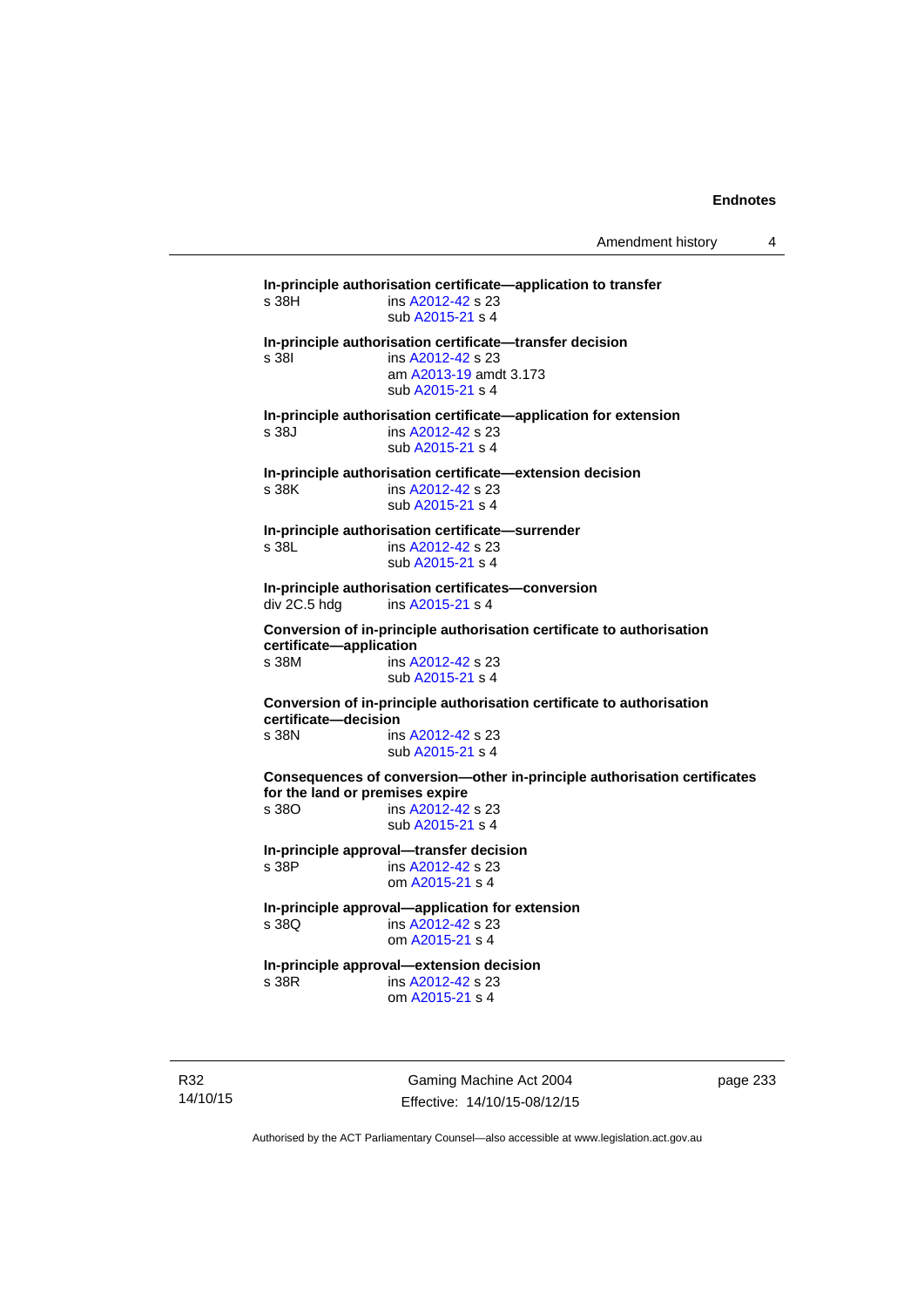4 Amendment history **In-principle approval—surrender**  s 38S ins [A2012-42](http://www.legislation.act.gov.au/a/2012-42) s 23 om [A2015-21](http://www.legislation.act.gov.au/a/2015-21) s 4 **Conversion of in-principle approval to licence or amendment—application**  s 38T ins [A2012-42](http://www.legislation.act.gov.au/a/2012-42) s 23 om [A2015-21](http://www.legislation.act.gov.au/a/2015-21) s 4 **Conversion of in-principle approval to licence—decision**  s 38U ins [A2012-42](http://www.legislation.act.gov.au/a/2012-42) s 23 om [A2015-21](http://www.legislation.act.gov.au/a/2015-21) s 4 **Conversion of in-principle approval into venue relocation amendment decision**  ins [A2012-42](http://www.legislation.act.gov.au/a/2012-42) s 23 om [A2015-21](http://www.legislation.act.gov.au/a/2015-21) s 4 **Conversion of in-principle approval into new venue amendment—decision**  s 38W ins [A2012-42](http://www.legislation.act.gov.au/a/2012-42) s 23 om [A2015-21](http://www.legislation.act.gov.au/a/2015-21) s 4 **Conversion—other in-principle approvals for the land or premises expire**  s 38X ins [A2012-42](http://www.legislation.act.gov.au/a/2012-42) s 23 am [A2013-19](http://www.legislation.act.gov.au/a/2013-19) amdt 3.174 om [A2015-21](http://www.legislation.act.gov.au/a/2015-21) s 4 **Licences and authorisation certificates—conditions**  pt 3 hdg sub [A2015-21](http://www.legislation.act.gov.au/a/2015-21) s 5 **Offence—failure to comply with condition**<br>s 39 hdg sub A2015-21 s 6 sub [A2015-21](http://www.legislation.act.gov.au/a/2015-21) s 6 s 39 am [A2015-21](http://www.legislation.act.gov.au/a/2015-21) ss 7-9; ss renum R31 LA **General licence and authorisation certificate conditions**  div 3.2 hdg sub [A2015-21](http://www.legislation.act.gov.au/a/2015-21) s 10 **Compliance with requirements for issue of licence and authorisation certificate**  s 39A ins [A2005-26](http://www.legislation.act.gov.au/a/2005-26) s 4 sub [A2015-21](http://www.legislation.act.gov.au/a/2015-21) s 11 **Display of licence and authorisation certificate at authorised premises**  s 41 am [A2014-47](http://www.legislation.act.gov.au/a/2014-47) s 7 sub [A2015-21](http://www.legislation.act.gov.au/a/2015-21) s 12 **Authorisation certificate and authorisation schedule to be kept at premises**  s 42 sub [A2015-21](http://www.legislation.act.gov.au/a/2015-21) s 12 **Assistance with reviews**  s 42A ins [A2015-21](http://www.legislation.act.gov.au/a/2015-21) s 12

page 234 Gaming Machine Act 2004 Effective: 14/10/15-08/12/15

R32 14/10/15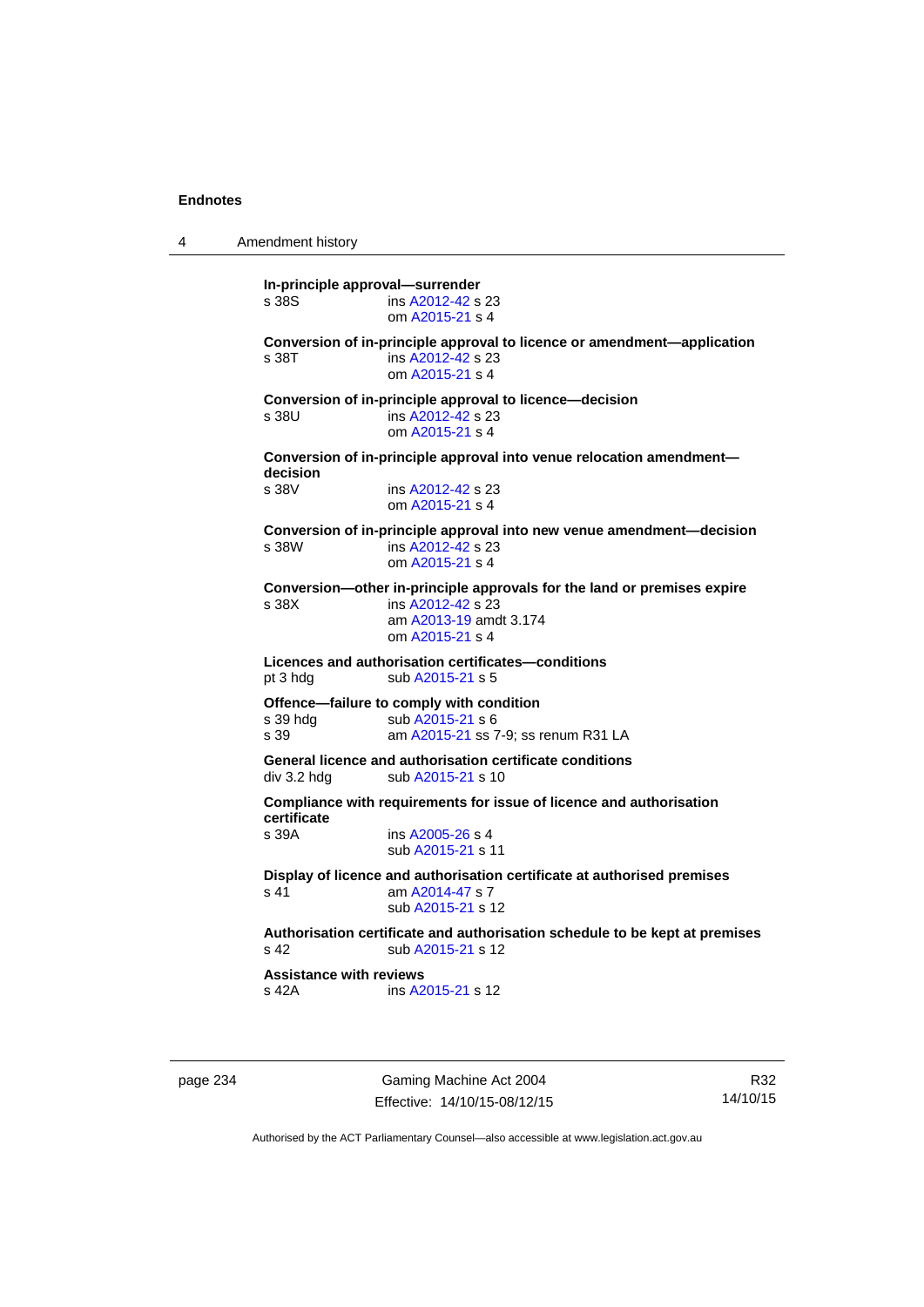Amendment history 4

```
Rules and control procedures for operation of gaming machines and 
peripheral equipment 
s 43 am A2015-21 s 92 
Installation in accordance with Act 
s 44 am A2015-21 s 92 
Installation certificate 
s 45 am A2015-21 s 92, s 93 
Operation after installation 
s 46 am A2015-21 s 92 
Operation subject to correct percentage payout 
s 47 am A2015-21 s 13 
Percentage payout of gaming machines to be displayed 
s 48 am A2015-21 s 14 
Licensee to use gaming machines 
s 51 am A2012-42 s 24 
                 om A2015-21 s 15 
Accounts relating to gaming machines 
s 52 am A2015-21 s 92 
Conditions about inequitable benefits 
s 53 am A2011-24 s 7, s 8 
Condition about club's constitution—consistency with gaming laws 
s 53A ins A2011-24 s 9
Condition about club's constitution—amendment if inconsistent with gaming 
laws 
                A2011-24 s 9 am A2014-56 s 11 
Annual report of clubs 
s 54 am A2011-24 s 10, s 11; pars renum R19 LA 
Other conditions of club licences 
s 55 am A2005-26 s 5; A2011-24 s 12; pars renum R16 (RI) LA 
Definitions for pt 4 
A2015-21 s 16<br>s 56 def cancelled ins A
                def cancelledA2015-21 s 17
                 def final ins A2015-21 s 17 
                 def licence am A2012-42 s 25; pars renum R20 LA 
                     sub A2015-21 s 18 
                 def licensee sub A2012-42 s 26 
                     om A2015-21 s 18
```
R32 14/10/15

Gaming Machine Act 2004 Effective: 14/10/15-08/12/15 page 235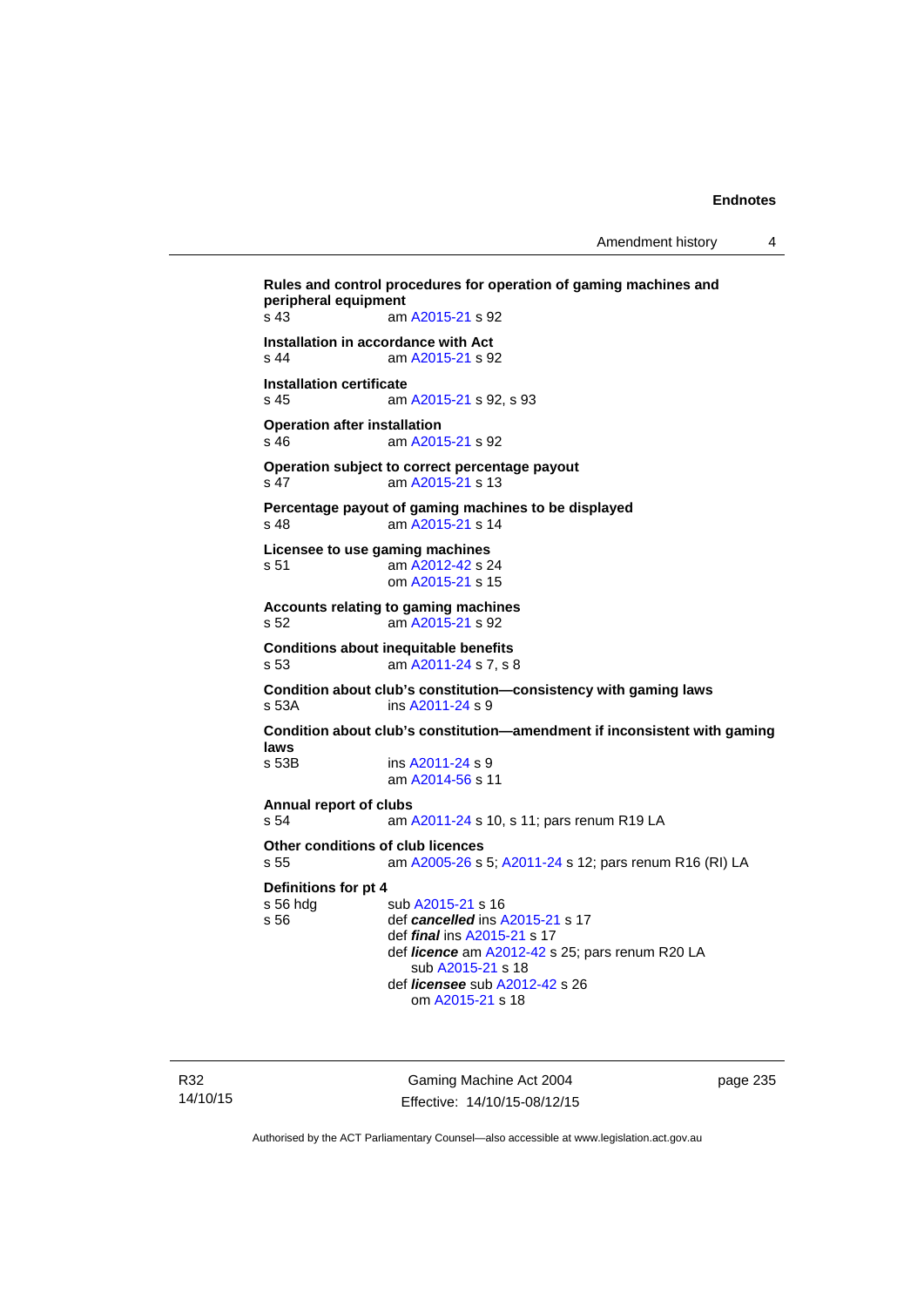4 Amendment history **Grounds for disciplinary action**  s 57 am [A2005-17](http://www.legislation.act.gov.au/a/2005-17) s 12; ss renum [A2005-17](http://www.legislation.act.gov.au/a/2005-17) s 13; [A2006-2](http://www.legislation.act.gov.au/a/2006-2) amdts 1.13-1.15; pars renum [A2006-2](http://www.legislation.act.gov.au/a/2006-2) amdt 1.16; [A2012-42](http://www.legislation.act.gov.au/a/2012-42) s 27; ss renum R20 LA; [A2015-21](http://www.legislation.act.gov.au/a/2015-21) s 19; ss renum R31 LA **Disciplinary action**  am [A2015-21](http://www.legislation.act.gov.au/a/2015-21) ss 20-23; ss renum R31 LA **Commission may take disciplinary action against licensee**  s 62 am [A2015-21](http://www.legislation.act.gov.au/a/2015-21) s 24; ss renum R31 LA **Disciplinary action in relation to trading authorisations and gaming machines—directions**  s 62A ins [A2015-21](http://www.legislation.act.gov.au/a/2015-21) s 25 **Suspension of licence and authorisation certificate because of suspension of general and on licences**  s 63 hdg sub [A2015-21](http://www.legislation.act.gov.au/a/2015-21) s 26 s 63 **Sub A2010-43** amdt 1.15 am [A2015-21](http://www.legislation.act.gov.au/a/2015-21) s 27 **Cancellation of authorisation certificate because of cancellation etc of general and on licences**<br>s 64 hda sub A s 64 hdg sub [A2015-21](http://www.legislation.act.gov.au/a/2015-21) s 28<br>s 64 sub A2010-43 amd sub [A2010-43](http://www.legislation.act.gov.au/a/2010-43) amdt 1.16 am [A2015-21](http://www.legislation.act.gov.au/a/2015-21) s 29, s 30 **Return of licence and authorisation certificate on cancellation**  s 65 hdg sub [A2015-21](http://www.legislation.act.gov.au/a/2015-21) s 31 s 65 am [A2015-21](http://www.legislation.act.gov.au/a/2015-21) ss 32-34 **Cancellation of licences and authorisation certificates—disposal of gaming machines**  s 65A ins [A2015-21](http://www.legislation.act.gov.au/a/2015-21) s 35 **Meaning of** *centralised monitoring system* s 66 am [A2011-3](http://www.legislation.act.gov.au/a/2011-3) amdt 3.211; [A2013-19](http://www.legislation.act.gov.au/a/2013-19) amdt 3.175 **Regulations about CMS**  s 67 am [A2015-21](http://www.legislation.act.gov.au/a/2015-21) s 93 **Approval of gaming machines, peripherals, suppliers and technicians**  pt 6 hdg sub [A2014-56](http://www.legislation.act.gov.au/a/2014-56) s 12 **Approval of gaming machines and peripheral equipment**  s 69 am [A2007-40](http://www.legislation.act.gov.au/a/2007-40) s 11; [A2011-3](http://www.legislation.act.gov.au/a/2011-3) amdt 3.212; [A2013-9](http://www.legislation.act.gov.au/a/2013-9) s 4, s 5; ss renum R21 LA **Cancellation or suspension of gaming machine and peripheral equipment approval**  s 70 am [A2011-3](http://www.legislation.act.gov.au/a/2011-3) amdt 3.213; [A2015-21](http://www.legislation.act.gov.au/a/2015-21) s 93

page 236 Gaming Machine Act 2004 Effective: 14/10/15-08/12/15

R32 14/10/15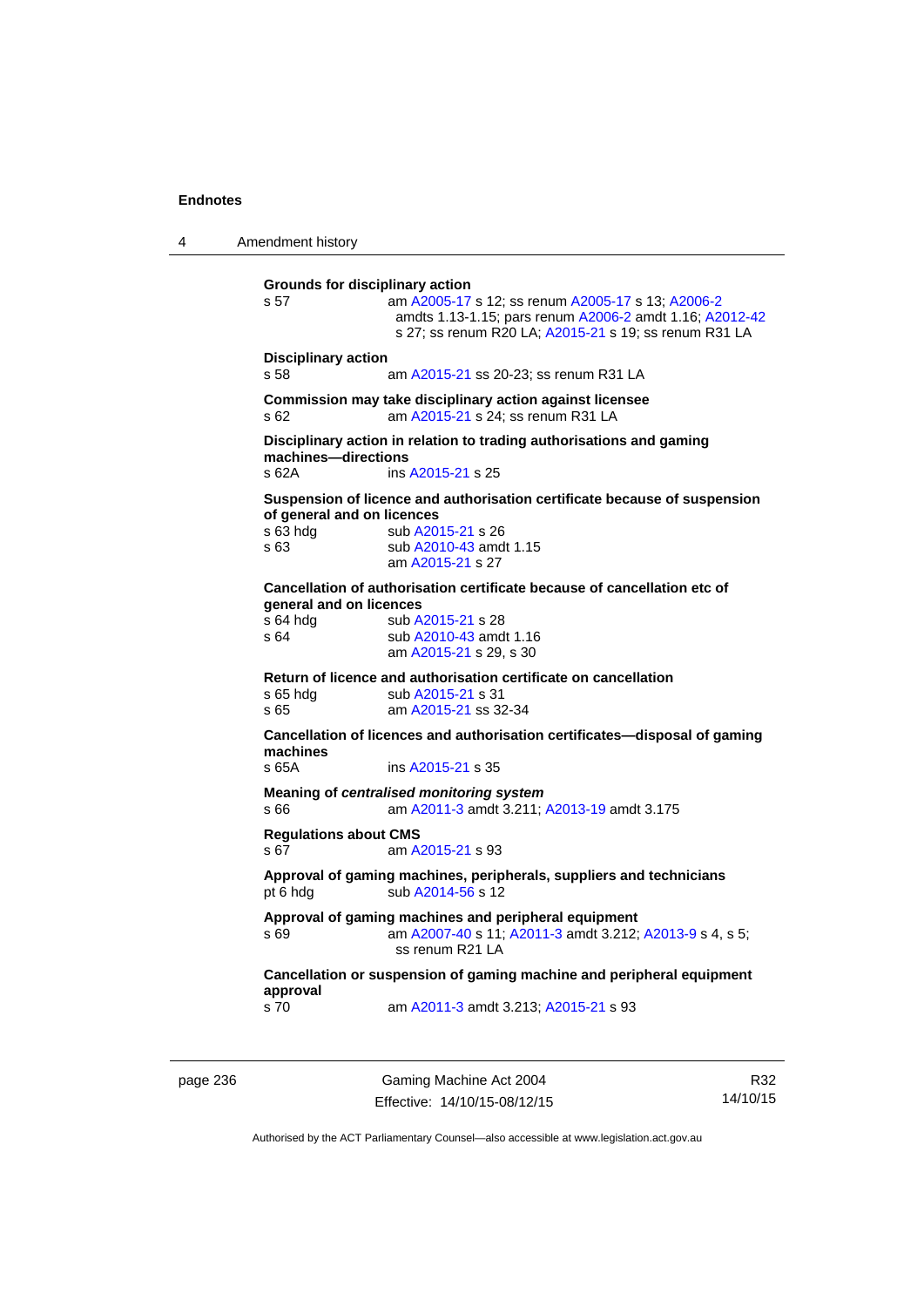Gaming Machine Act 2004 **Computer cabinet access register**  s 71 sub [A2014-56](http://www.legislation.act.gov.au/a/2014-56) s 13 am [A2015-21](http://www.legislation.act.gov.au/a/2015-21) s 36, s 92, s 93 **Application and approval as supplier**  s 72 am [A2007-40](http://www.legislation.act.gov.au/a/2007-40) s 12 **Cancellation etc of supplier's approval**  s 73A ins [A2007-40](http://www.legislation.act.gov.au/a/2007-40) s 13 **Approval of technicians**  s 75 am [A2007-40](http://www.legislation.act.gov.au/a/2007-40) s 14; [A2014-56](http://www.legislation.act.gov.au/a/2014-56) s 14 **Cancellation etc of technician's approval**  s 79 am [A2005-17](http://www.legislation.act.gov.au/a/2005-17) s 14; ss renum [A2005-17](http://www.legislation.act.gov.au/a/2005-17) s 15 **Approved attendants**  om [A2014-56](http://www.legislation.act.gov.au/a/2014-56) s 15 **Gaming machine dealings**  div 6.5 hdg renum as div 6A.1 hdg **Repossession of gaming machines**  div 6.6 hdg renum as div 6A.2 hdg **Disposal of gaming machines**  div 6.7 hdg renum as div 6A.3 hdg **Seizure of gaming machines**<br>div 6.8 hdg renum as d renum as div 6A.4 hdg **Installation and operation of gaming machines**  div 6.9 hdg renum as div 6A.5 hdg **Trading of authorisations and gaming machines**  renum as div 6A.6 hdg **Preliminary**  sdiv 6.10.1 hdg renum as sdiv 6A.6.1 hdg **Trading class B authorisations**  sdiv 6.10.2 hdg renum as sdiv 6A.6.2 hdg **Trading class C authorisations and gaming machines**  sdiv 6.10.3 hdg renum as sdiv 6A.6.3 hdg **Trading authorisations and gaming machines—miscellaneous**  sdiv 6.10.4 hdg renum as sdiv 6A.6.4 hdg **Storage of authorisations and gaming machines**  div 6.11 hdg renum as div 6A.7 hdg **Interpretation**  sdiv 6.11.1 hdg renum as sdiv 6A.7.1 hdg

R32 14/10/15

Effective: 14/10/15-08/12/15

page 237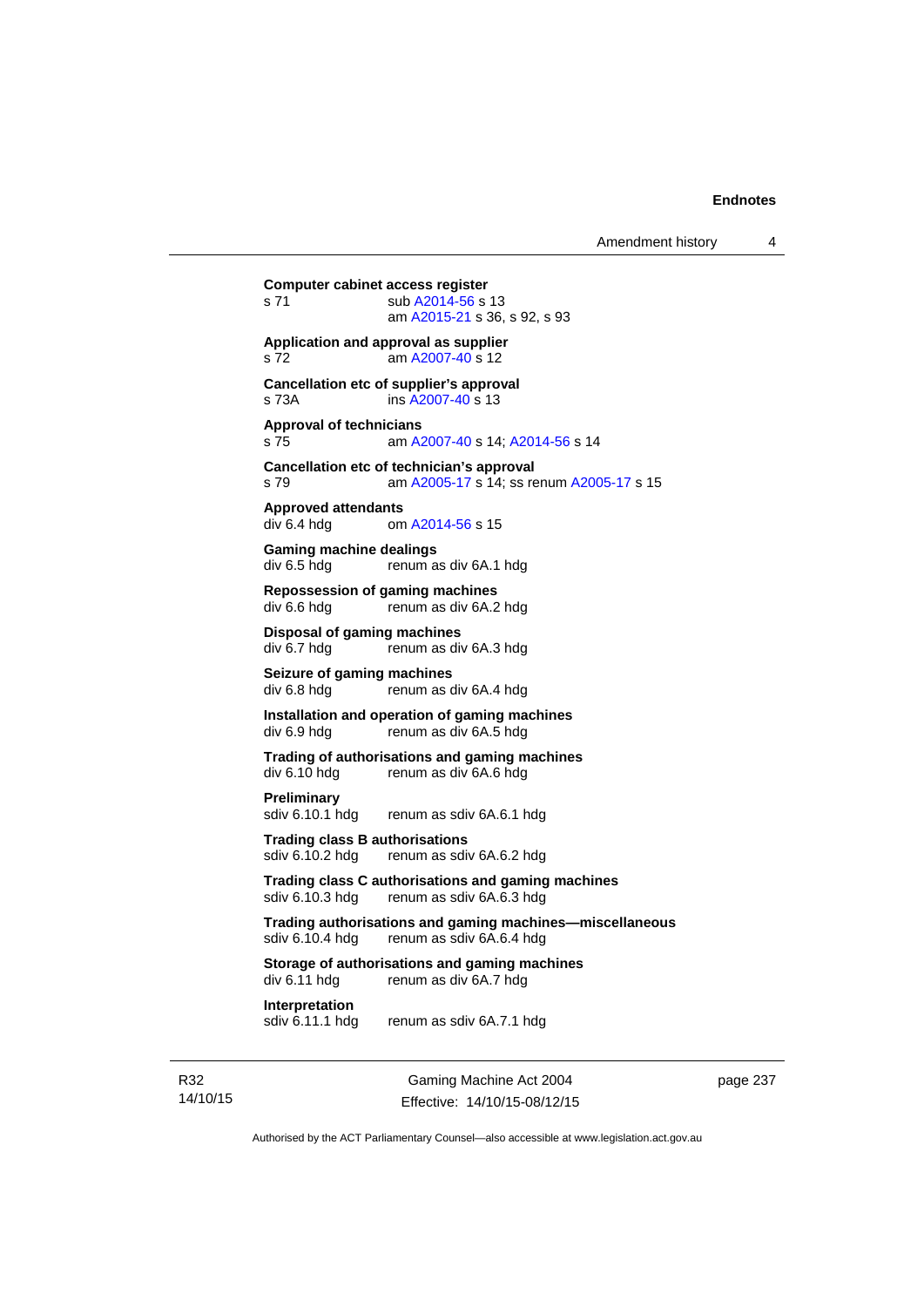| 4 | Amendment history |
|---|-------------------|
|---|-------------------|

**Storage permits—application and decision**<br>sdiv 6.11.2 hdg renum as sdiv 6A.7.2 hdg sdiv 6.11.2 hdg renum as sdiv 6A.7.2 hdg

**Quarantine permits**  sdiv 6.11.3 hdg renum as sdiv 6A.7.3 hdg

**Permits—form**  renum as sdiv 6A.7.4 hdg

**Permits—conditions**  sdiv 6.11.5 hdg renum as sdiv 6A.7.5 hdg

**Permits—amendment**  sdiv 6.11.6 hdg renum as sdiv 6A.7.6 hdg

**Permits—trading authorisations under permits**  sdiv 6.11.7 hdg renum as sdiv 6A.7.7 hdg

**Permits—miscellaneous**  sdiv 6.11.8 hdg renum as sdiv 6A.7.8 hdg

**Gaming machine dealings**  pt 6A hdg ins [A2015-21](http://www.legislation.act.gov.au/a/2015-21) s 37

**Gaming machine dealings**  div 6A.1 hdg (prev div 6.5 hdg) renum as div 6A.1 hdg [A2015-21](http://www.legislation.act.gov.au/a/2015-21) s 56

**Application for approval as attendant**  s 85 om [A2014-56](http://www.legislation.act.gov.au/a/2014-56) s 15

**Approval of attendants** 

s 86 am [A2007-40](http://www.legislation.act.gov.au/a/2007-40) s 15 om [A2014-56](http://www.legislation.act.gov.au/a/2014-56) s 15

**Short-term approval of attendants**  s 87 **cm [A2014-56](http://www.legislation.act.gov.au/a/2014-56) s 15** 

**Ending short-term approvals**  s 88 om [A2014-56](http://www.legislation.act.gov.au/a/2014-56) s 15

**Transfer etc of attendant's approval**  s 89 om [A2014-56](http://www.legislation.act.gov.au/a/2014-56) s 15

**Suspension of attendant's approval for short-term unemployment**  s 90 om [A2014-56](http://www.legislation.act.gov.au/a/2014-56) s 15

**Cancellation etc of attendant's approval**  s 91 am [A2005-17](http://www.legislation.act.gov.au/a/2005-17) s 16; ss renum [A2005-17](http://www.legislation.act.gov.au/a/2005-17) s 17 om [A2014-56](http://www.legislation.act.gov.au/a/2014-56) s 15

**Certificates for approved attendants**  s 92 om [A2014-56](http://www.legislation.act.gov.au/a/2014-56) s 15

**Giving copy of certificate about approved attendant**  s 93 om [A2014-56](http://www.legislation.act.gov.au/a/2014-56) s 15

page 238 Gaming Machine Act 2004 Effective: 14/10/15-08/12/15

R32 14/10/15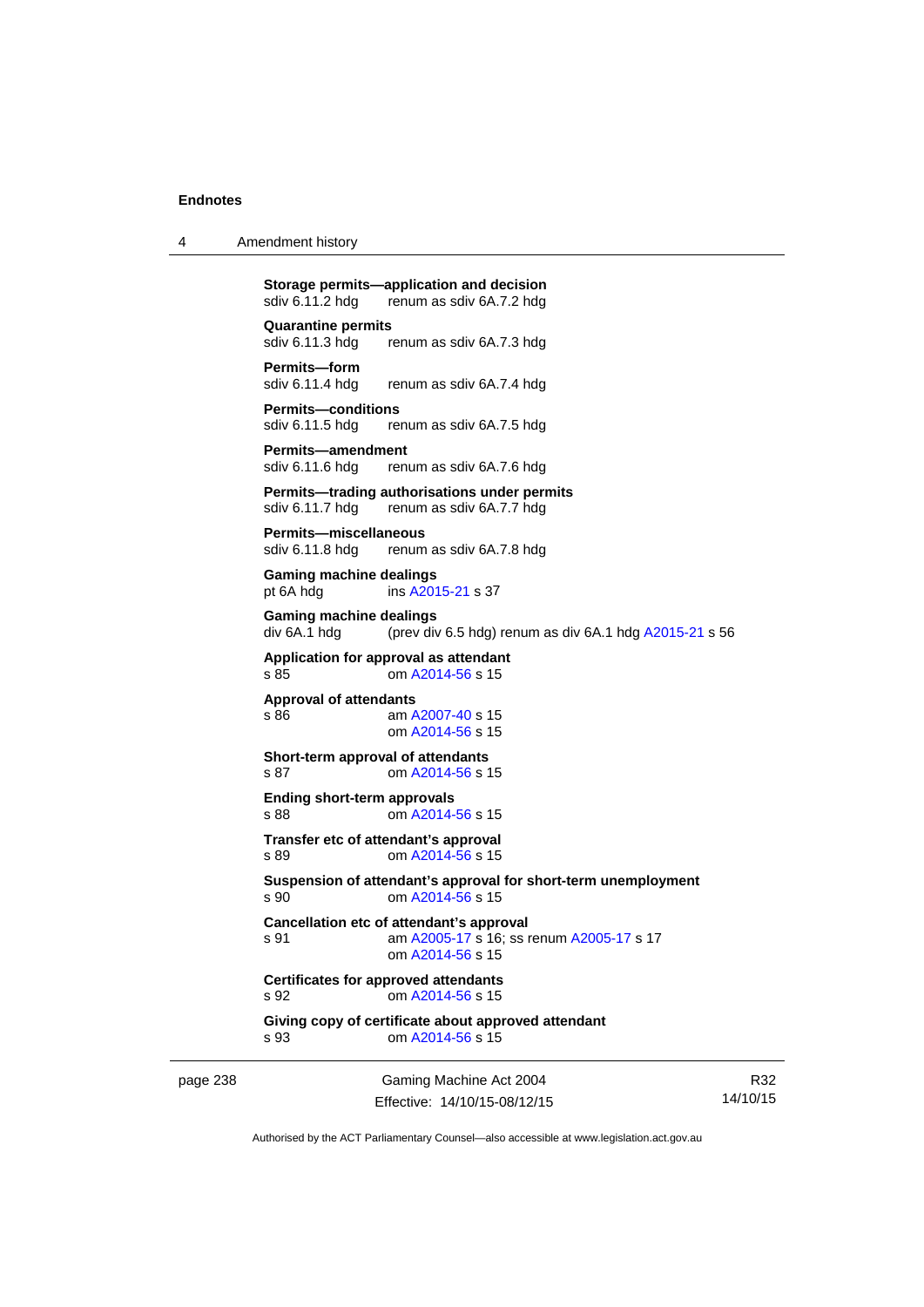```
Notice by licensee if attendant no longer employed 
s 94 om A2014-56 s 15 
Return of approval certificates for approved attendants 
s 95 om A2014-56 s 15 
Renewal of attendant's approval 
s 96 om A2014-56 s 15 
Acquisition of gaming machines and peripheral equipment—general 
A2015-21 s 38
Acquisition of authorisations and gaming machines—notification 
A2015-21 s 38
Acquisition of gaming machines—amendment of authorisation schedule etc 
s 100 am A2014-5 s 4 
                sub A2015-21 s 38 
               (3), (5) exp on the commencement of Gaming Machine 
                (Reform) Amendment Act 2015 A2015-21 sch 1 (s 100 (5))
Application and approval of financial arrangements 
s 101 om A2014-5 s 5 
Decision on application for approval of financial arrangements 
s 102 om A2014-5 s 5 
Possession and operation of gaming machines 
s 103 am A2015-21 s 39, s 40, s 93 
Offence—operating unauthorised or stored gaming machines 
A2015-21 s 41
Operation of gaming machines other than in accordance with authorisations 
A2015-21 s 42
s 105 am A2015-21 s 43, s 92 
Repossession of gaming machines 
div 6A.2 hdg (prev div 6.6 hdg) renum as div 6A.2 hdg A2015-21 s 56 
Definitions—div 6A.2 
s 105A ins A2015-21 s 44 
                def approval ins A2015-21 s 44 
                def external administrator ins A2015-21 s 44 
Approval for repossession—application 
A2015-21 s 45
Approval of repossession of gaming machines 
s 108 am A2015-21 s 93 
Conditions on approval to repossess gaming machine 
s 109 am A2015-21 s 93
```
R32 14/10/15

Gaming Machine Act 2004 Effective: 14/10/15-08/12/15 page 239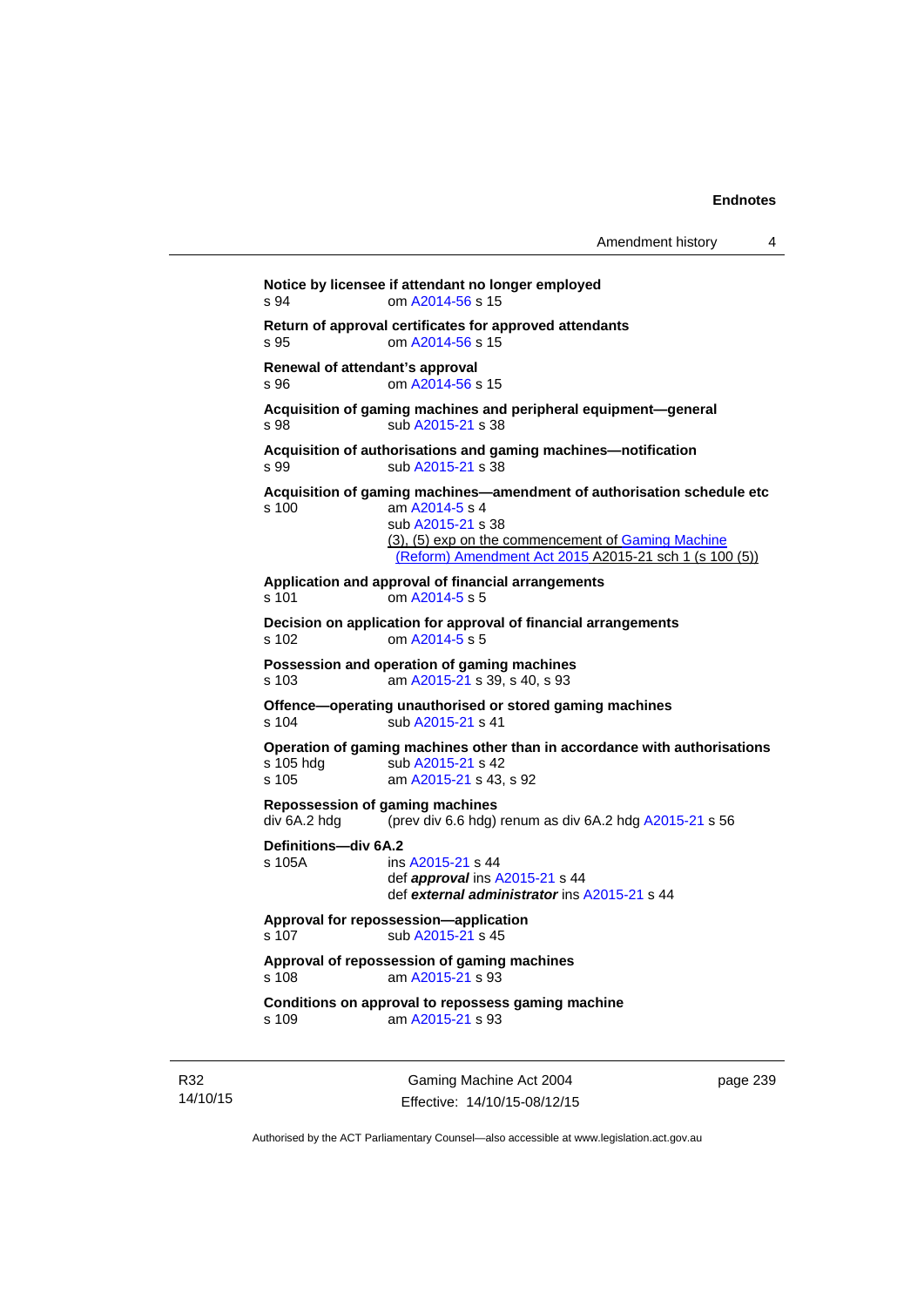4 Amendment history

| s 109A                                             | ins A2015-21 s 46                                                                                       |
|----------------------------------------------------|---------------------------------------------------------------------------------------------------------|
| s 110A                                             | Appointment of external administrator<br>ins A2015-21 s 47                                              |
| <b>Disposal of gaming machines</b><br>div 6A.3 hdg | (prev div 6.7 hdg) renum as div 6A.3 hdg A2015-21 s 56                                                  |
| s 111                                              | Unapproved disposal of gaming machines<br>am A2015-21 s 48                                              |
| s 112                                              | Application for approval for disposal of gaming machines<br>am A2015-21 s 49, s 50, s 93                |
| s 113                                              | Approval of disposal of gaming machines<br>am A2015-21 s 51, 93                                         |
| s 113A                                             | Disposal of gaming machines-notifiable action<br>ins A2015-21 s 52                                      |
| s 113B                                             | Destruction of gaming machines-commission's attendance<br>ins A2015-21 s 52                             |
| s 113C                                             | Disposal of gaming machines-direction about manner of disposal<br>ins A2015-21 s 52                     |
| s 113D                                             | Offence-failure to dispose of gaming machine within required time<br>ins A2015-21 s 52                  |
| Seizure of gaming machines<br>div 6A.4 hdg         | (prev div 6.8 hdg) renum as div 6A.4 hdg A2015-21 s 56                                                  |
| div 6A.5 hdg                                       | Installation and operation of gaming machines<br>(prev div 6.9 hdg) renum as div 6A.5 hdg A2015-21 s 56 |
| s 120                                              | Installation to be in accordance with approval of commission<br>am A2015-21 s 92                        |
| s 121                                              | Offence to install gaming machines<br>am A2015-21 s 92                                                  |
| s 122                                              | Certificate about meter readings<br>am A2015-21 s 92                                                    |
| <b>Sealing computer cabinet</b><br>s 123           | am A2014-56 s 16; A2015-21 s 92                                                                         |
| s 124                                              | <b>Commission may require information</b><br>am A2015-21 s 92                                           |
| s 125                                              | Operation to be subject to correct percentage payout<br>am A2015-21 s 53, s 54                          |

page 240 Gaming Machine Act 2004 Effective: 14/10/15-08/12/15

R32 14/10/15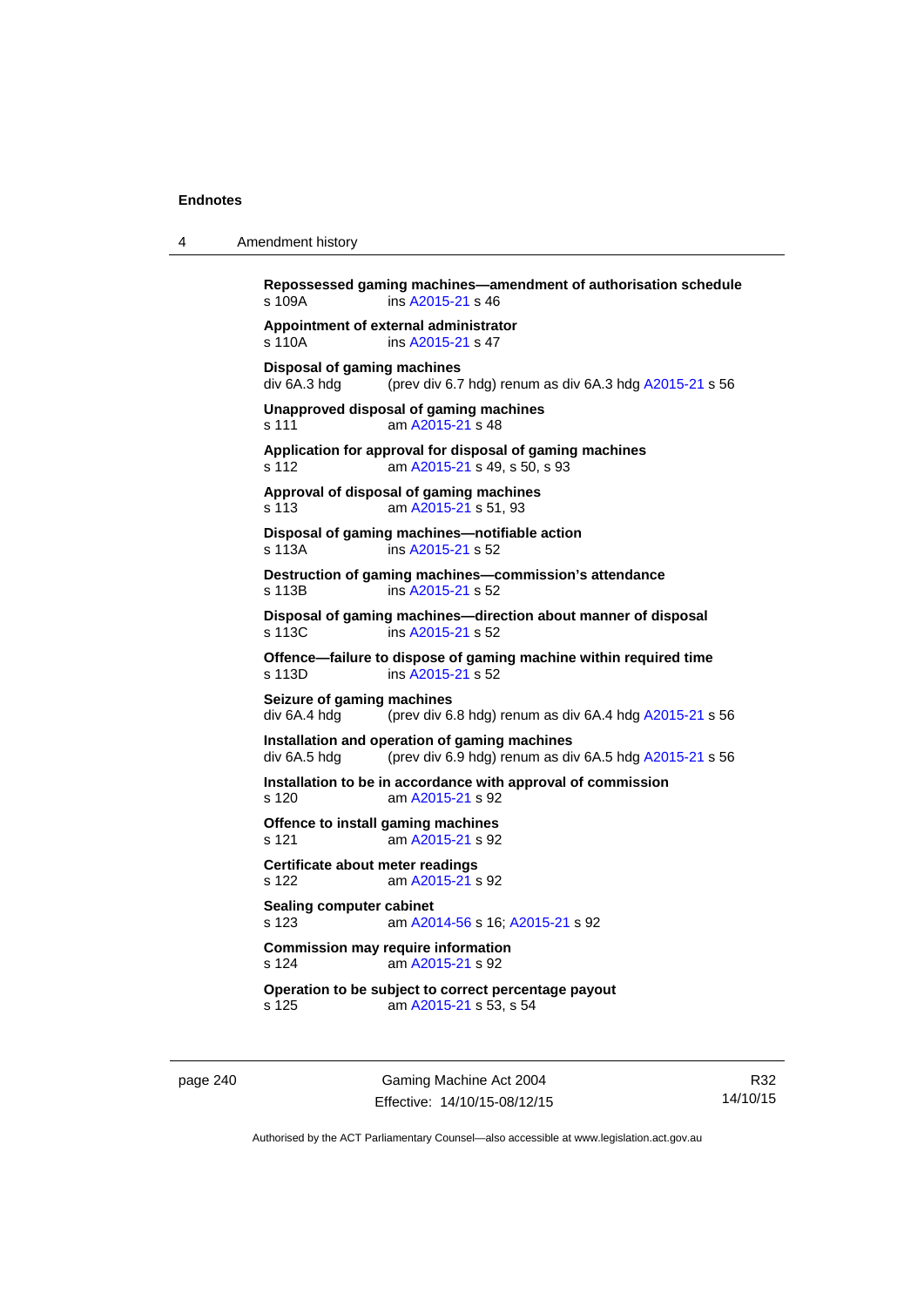|                                                          | Amendment history                                                                                                                                                                         | 4        |
|----------------------------------------------------------|-------------------------------------------------------------------------------------------------------------------------------------------------------------------------------------------|----------|
| s 126                                                    | Position for percentage payout of gaming machines display<br>am A2011-3 amdt 3.214                                                                                                        |          |
| div 6A.6 hdg                                             | Trading of authorisations and gaming machines<br>(prev div 6.10 hdg) ins A2015-21 s 55<br>renum as div 6A.6 hdg A2015-21 s 56                                                             |          |
| <b>Preliminary</b><br>sdiv 6A.6.1 hdg                    | (prev sdiv 6.10.1 hdg) ins A2015-21 s 55<br>renum as sdiv 6A.6.1 hdg A2015-21 s 56                                                                                                        |          |
| Objects-div 6A.6<br>s 127A                               | ins A2015-21 s 55                                                                                                                                                                         |          |
| Definitions-div 6A.6<br>s 127B                           | ins A2015-21 s 55<br>def class B licensee ins A2015-21 s 55<br>def class C licensee ins A2015-21 s 55                                                                                     |          |
| <b>Trading class B authorisations</b><br>sdiv 6A.6.2 hdg | (prev sdiv 6.10.2 hdg) ins A2015-21 s 55<br>renum as sdiv 6A.6.2 hdg A2015-21 s 56                                                                                                        |          |
| Selling class B authorisations<br>s 127C                 | ins A2015-21 s 55<br>(7), (8) exp on the commencement of Gaming Machine<br>(Reform) Amendment Act 2015 A2015-21, sch 1 (s 127C (8))                                                       |          |
| s 127D                                                   | Offence-selling class B gaming machines<br>ins A2015-21 s 55                                                                                                                              |          |
| sdiv 6A.6.3 hdg                                          | Trading class C authorisations and gaming machines<br>(prev sdiv 6.10.3 hdg) ins A2015-21 s 55<br>renum as sdiv 6A.6.3 hdg A2015-21 s 56                                                  |          |
| s 127E                                                   | Trading class C authorisations and gaming machines<br>ins A2015-21 s 55<br>(4), (5) exp on the commencement of Gaming Machine<br>(Reform) Amendment Act 2015 A2015-21, sch 1 (s 127E (5)) |          |
| s 127F                                                   | Trading authorisations--forfeiture requirement<br>ins A2015-21 s 55<br>exp on the commencement of Gaming Machine (Reform)<br>Amendment Act 2015 A2015-21, sch 1 (s 127F (6))              |          |
| s 127G                                                   | Offence-acquiring authorisations and gaming machines<br>ins A2015-21 s 55                                                                                                                 |          |
| Selling class C gaming machines<br>s 127H                | ins A2015-21 s 55                                                                                                                                                                         |          |
| Selling class C authorisations<br>s 127l                 | ins A2015-21 s 55                                                                                                                                                                         |          |
|                                                          | Gaming Machine Act 2004                                                                                                                                                                   | page 241 |

R32 14/10/15

Effective: 14/10/15-08/12/15

pag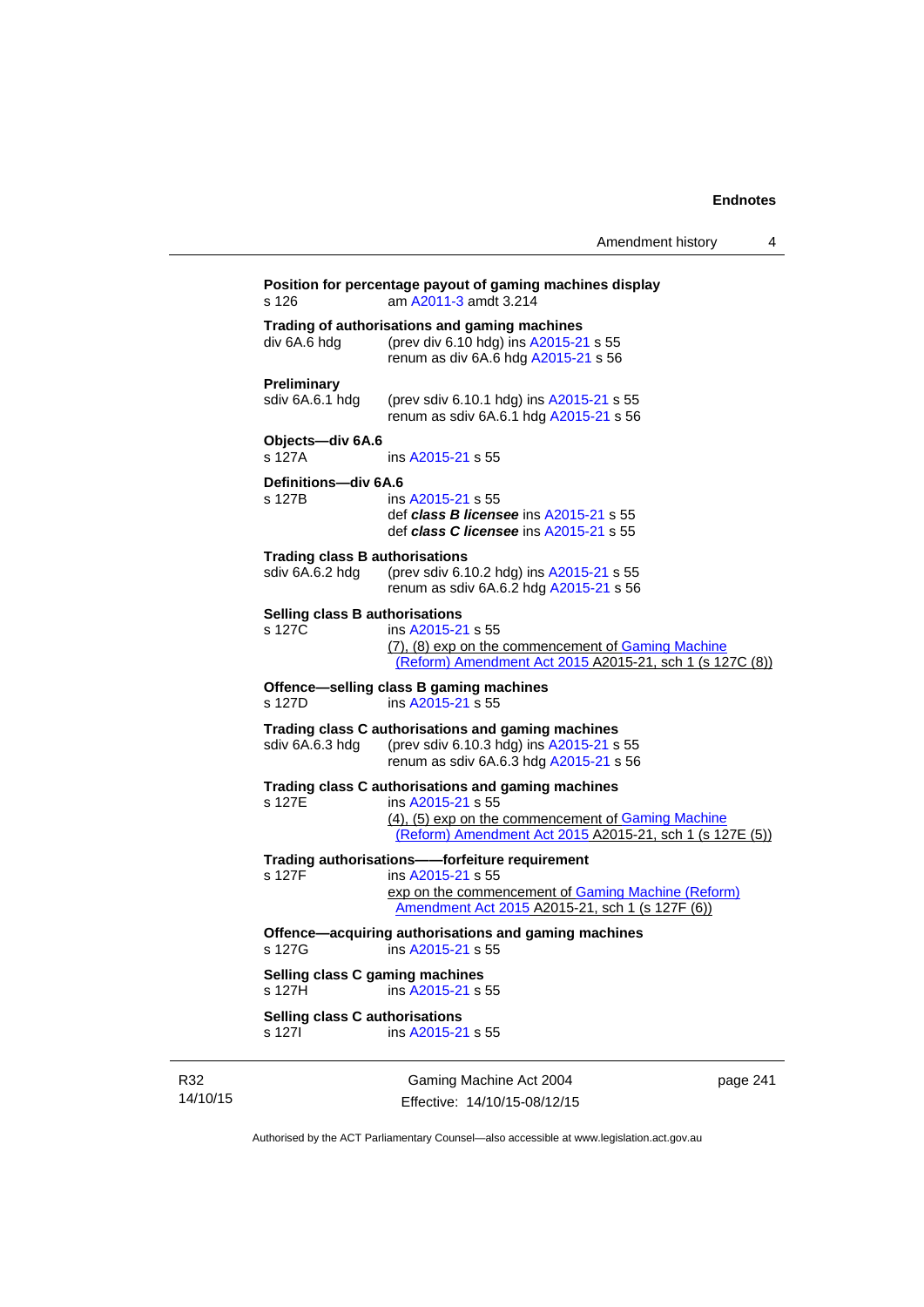# 4 Amendment history

|          | sdiv 6A.6.4 hdg                              | Trading authorisations and gaming machines-miscellaneous<br>(prev sdiv 6.10.4 hdg) ins A2015-21 s 55<br>renum as sdiv 6A.6.4 hdg A2015-21 s 56                                                                                                                                                                                                                                                                                                                                                                                                                               |
|----------|----------------------------------------------|------------------------------------------------------------------------------------------------------------------------------------------------------------------------------------------------------------------------------------------------------------------------------------------------------------------------------------------------------------------------------------------------------------------------------------------------------------------------------------------------------------------------------------------------------------------------------|
|          | s 127J                                       | Trading authorisations-disposal of gaming machines<br>ins A2015-21 s 55                                                                                                                                                                                                                                                                                                                                                                                                                                                                                                      |
|          | 127K                                         | Trading authorisations and gaming machines—regulations<br>ins A2015-21 s 55                                                                                                                                                                                                                                                                                                                                                                                                                                                                                                  |
|          | div 6A.7 hdg                                 | Storage of authorisations and gaming machines<br>(prev div 6.11 hdg) ins A2015-21 s 55<br>renum as div 6A.7 hdg A2015-21 s 56                                                                                                                                                                                                                                                                                                                                                                                                                                                |
|          | Interpretation<br>sdiv 6A.7.1 hdg            | (prev sdiv 6.11.1 hdg) ins A2015-21 s 55<br>renum as sdiv 6A.7.1 hdg A2015-21 s 56                                                                                                                                                                                                                                                                                                                                                                                                                                                                                           |
|          | Meaning of storage permit-Act<br>s 127L      | ins A2015-21 s 55                                                                                                                                                                                                                                                                                                                                                                                                                                                                                                                                                            |
|          | Definitions-div 6A.7<br>s 127M               | ins A2015-21 s 55<br>def general purpose ins A2015-21 s 55<br>def <i>inspection notice</i> ins A2015-21 s 55<br>def <i>interim purpose</i> ins A2015-21 s 55<br>def <i>permit</i> ins A2015-21 s 55<br>def quarantined authorisation ins A2015-21 s 55<br>def quarantined gaming machine ins A2015-21 s 55<br>def quarantine period ins A2015-21 s 55<br>def quarantine permit ins A2015-21 s 55<br>def storage period ins A2015-21 s 55<br>def storage rules ins A2015-21 s 55<br>def stored authorisation ins A2015-21 s 55<br>def stored gaming machine ins A2015-21 s 55 |
|          | sdiv 6A.7.2 hdg                              | Storage permits-application and decision<br>(prev sdiv 6.11.2 hdg) ins A2015-21 s 55<br>renum as sdiv 6A.7.2 hdg A2015-21 s 56                                                                                                                                                                                                                                                                                                                                                                                                                                               |
|          | Storage permits-purpose<br>s 127N            | ins A2015-21 s 55                                                                                                                                                                                                                                                                                                                                                                                                                                                                                                                                                            |
|          | Storage permit-application<br>s 1270         | ins A2015-21 s 55                                                                                                                                                                                                                                                                                                                                                                                                                                                                                                                                                            |
|          |                                              | Storage permit-decision on application<br>s 127P ins A2015-21 s 55                                                                                                                                                                                                                                                                                                                                                                                                                                                                                                           |
|          | <b>Quarantine permits</b><br>sdiv 6A.7.3 hdg | (prev sdiv 6.11.3 hdg) ins A2015-21 s 55<br>renum as sdiv 6A.7.3 hdg A2015-21 s 56                                                                                                                                                                                                                                                                                                                                                                                                                                                                                           |
| page 242 |                                              | Gaming Machine Act 2004                                                                                                                                                                                                                                                                                                                                                                                                                                                                                                                                                      |

Effective: 14/10/15-08/12/15

R32 14/10/15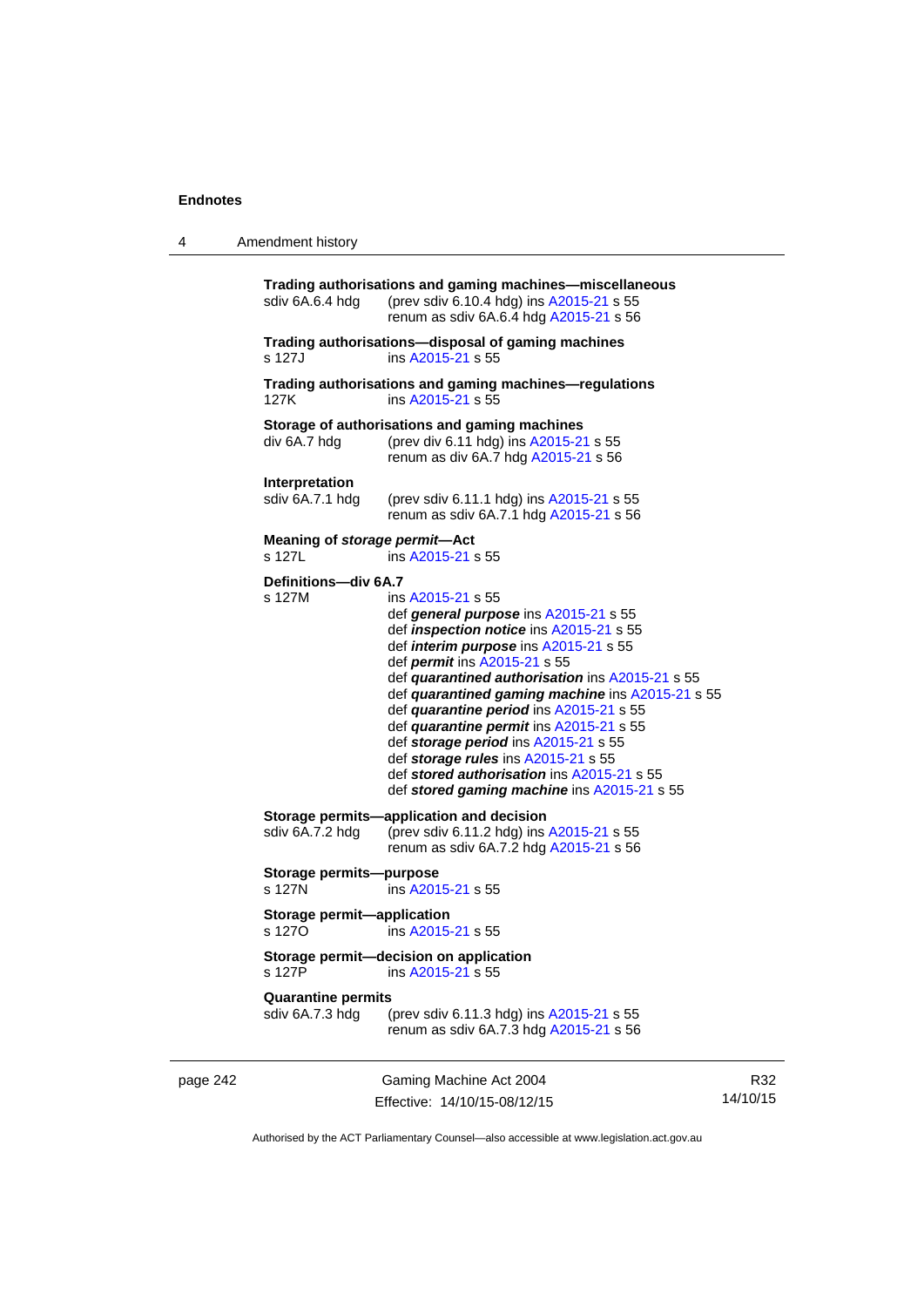Amendment history 4

| s 127Q                                         | ins A2015-21 s 55                                                                                                                  |
|------------------------------------------------|------------------------------------------------------------------------------------------------------------------------------------|
| Quarantine permits-extension<br>s 127R         | ins A2015-21 s 55                                                                                                                  |
| Permits-form<br>sdiv 6A.7.4 hdg                | (prev sdiv 6.11.4 hdg) ins A2015-21 s 55<br>renum as sdiv 6A.7.4 hdg A2015-21 s 56                                                 |
| Permit-form<br>s 127S                          | ins A2015-21 s 55                                                                                                                  |
| <b>Permits-conditions</b><br>sdiv 6A.7.5 hdg   | (prev sdiv 6.11.5 hdg) ins A2015-21 s 55<br>renum as sdiv 6A.7.5 hdg A2015-21 s 56                                                 |
| <b>Permit-conditions</b><br>s 127T             | ins A2015-21 s 55                                                                                                                  |
| Permit-term<br>s 127U                          | ins A2015-21 s 55                                                                                                                  |
| s 127V                                         | Storage permit-application for extension<br>ins A2015-21 s 55                                                                      |
| s 127W                                         | Storage permit-extension decision<br>ins A2015-21 s 55                                                                             |
| <b>Permits-amendment</b><br>sdiv 6A.7.6 hda    | (prev sdiv 6.11.6 hdg) ins A2015-21 s 55<br>renum as sdiv 6A.7.6 hdg A2015-21 s 56                                                 |
| <b>Permit amendment-notification</b><br>s 127X | ins A2015-21 s 55                                                                                                                  |
| <b>Permit amendment-decision</b><br>s 127Y     | ins A2015-21 s 55                                                                                                                  |
| s 127Z                                         | Permit amendment-commission's own initiative<br>ins A2015-21 s 55                                                                  |
| s 127ZA                                        | Permit amendment-reissue of permit<br>ins A2015-21 s 55                                                                            |
| sdiv 6A.7.7 hdg                                | Permits-trading authorisations under permits<br>(prev sdiv 6.11.7 hdg) ins A2015-21 s 55<br>renum as sdiv 6A.7.7 hdg A2015-21 s 56 |
| s 127ZB                                        | Trading authorisations under permits-procedure                                                                                     |

R32 14/10/15

Gaming Machine Act 2004 Effective: 14/10/15-08/12/15 page 243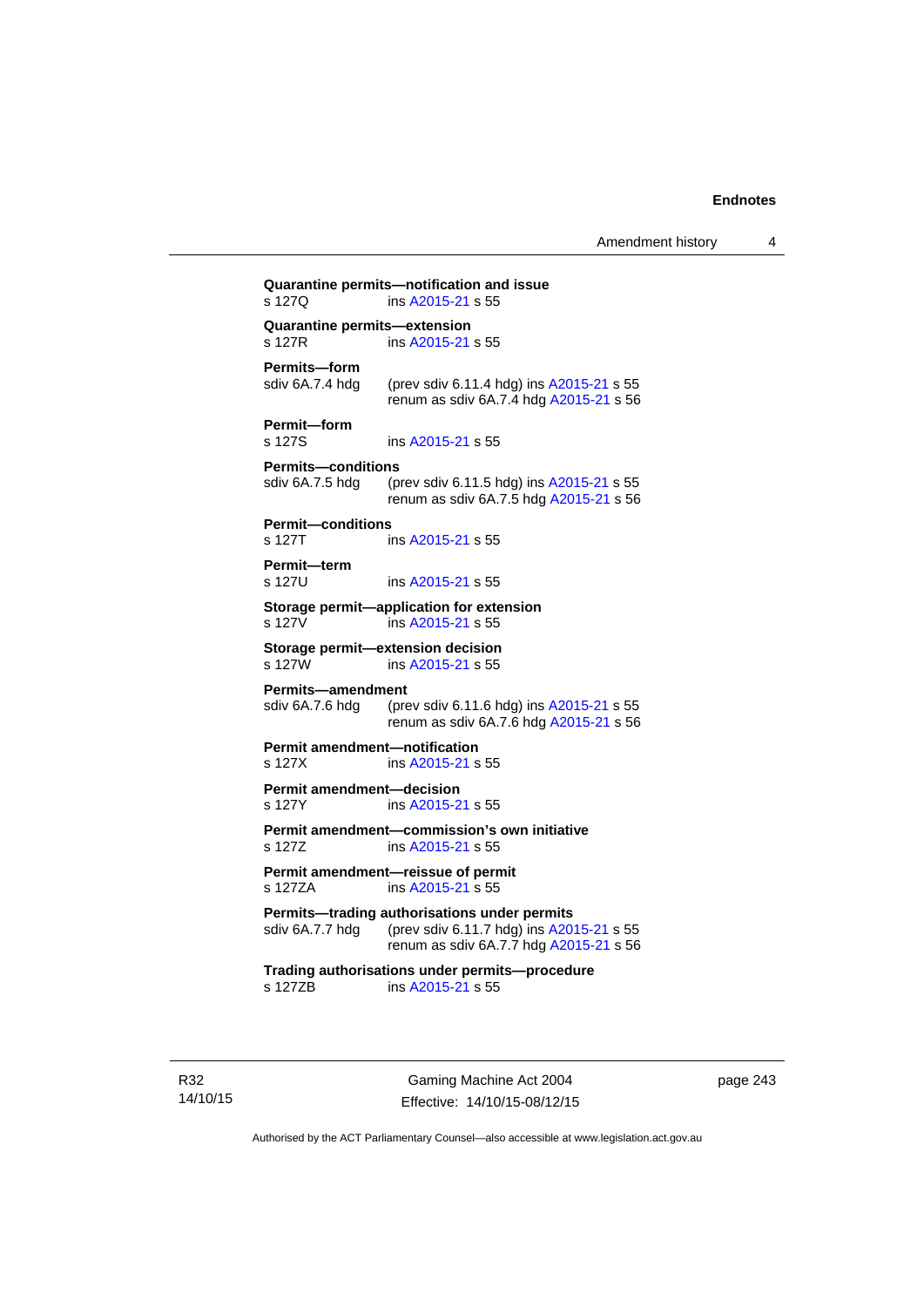| 4 | Amendment history |
|---|-------------------|
|---|-------------------|

**Trading authorisations under permits—decision on application by disposing licensee**  s 127ZC ins [A2015-21](http://www.legislation.act.gov.au/a/2015-21) s 55 **Trading authorisations under permits—issue of permit to acquiring licensee**  s 127ZD ins [A2015-21](http://www.legislation.act.gov.au/a/2015-21) s 55 **Permits—miscellaneous**  sdiv 6A.7.8 hdg (prev sdiv 6.11.8 hdg) ins [A2015-21](http://www.legislation.act.gov.au/a/2015-21) s 55 renum as sdiv 6A.7.8 hdg [A2015-21](http://www.legislation.act.gov.au/a/2015-21) s 56 **Gaming machines and authorisations under permits—inspection**  s 127ZE ins [A2015-21](http://www.legislation.act.gov.au/a/2015-21) s 55 **Storage of gaming machines and authorisations—rules**  s 127ZF ins [A2015-21](http://www.legislation.act.gov.au/a/2015-21) s 55 **Machine access generally**  s 128 am [A2014-56](http://www.legislation.act.gov.au/a/2014-56) s 17; ss renum R27 LA; [A2015-21](http://www.legislation.act.gov.au/a/2015-21) s 92 **Rendering gaming machines inoperable on authorisation ceasing to be in force**  s 131 sub [A2015-21](http://www.legislation.act.gov.au/a/2015-21) s 57 **Removal of gaming machines from premises**  s 132 am [A2015-21](http://www.legislation.act.gov.au/a/2015-21) ss 58-61 **Operation of linked-jackpot arrangements**  s 133 am [A2015-21](http://www.legislation.act.gov.au/a/2015-21) s 62 **Single-user approval for linked-jackpot arrangements**  s 134 hdg sub [A2015-21](http://www.legislation.act.gov.au/a/2015-21) s 63 s 134 am [A2015-21](http://www.legislation.act.gov.au/a/2015-21) ss 64-68, s 92, s 93 **Issue of multi-user permits**  s 135 am [A2015-21](http://www.legislation.act.gov.au/a/2015-21) s 69, s 92, s 93 **Conditions on multi-user permits**  s 136 am [A2015-21](http://www.legislation.act.gov.au/a/2015-21) s 92, s 93 **Amendment of multi-user permits in interest of users**  s 138 am [A2015-21](http://www.legislation.act.gov.au/a/2015-21) s 93 **Amendment of multi-user permit on request**  s 139 am [A2015-21](http://www.legislation.act.gov.au/a/2015-21) s 92, s 93 **Amendment of financial and operational aspects of multi-user permits**  s 140 am [A2015-21](http://www.legislation.act.gov.au/a/2015-21) s 93 **Unclaimed jackpots**  s 143 am [A2015-21](http://www.legislation.act.gov.au/a/2015-21) s 70, s 71 **Undisbursed jackpots**  s 144 am [A2014-5](http://www.legislation.act.gov.au/a/2014-5) ss 6-8; [A2015-21](http://www.legislation.act.gov.au/a/2015-21) ss 72-74

page 244 Gaming Machine Act 2004 Effective: 14/10/15-08/12/15

R32 14/10/15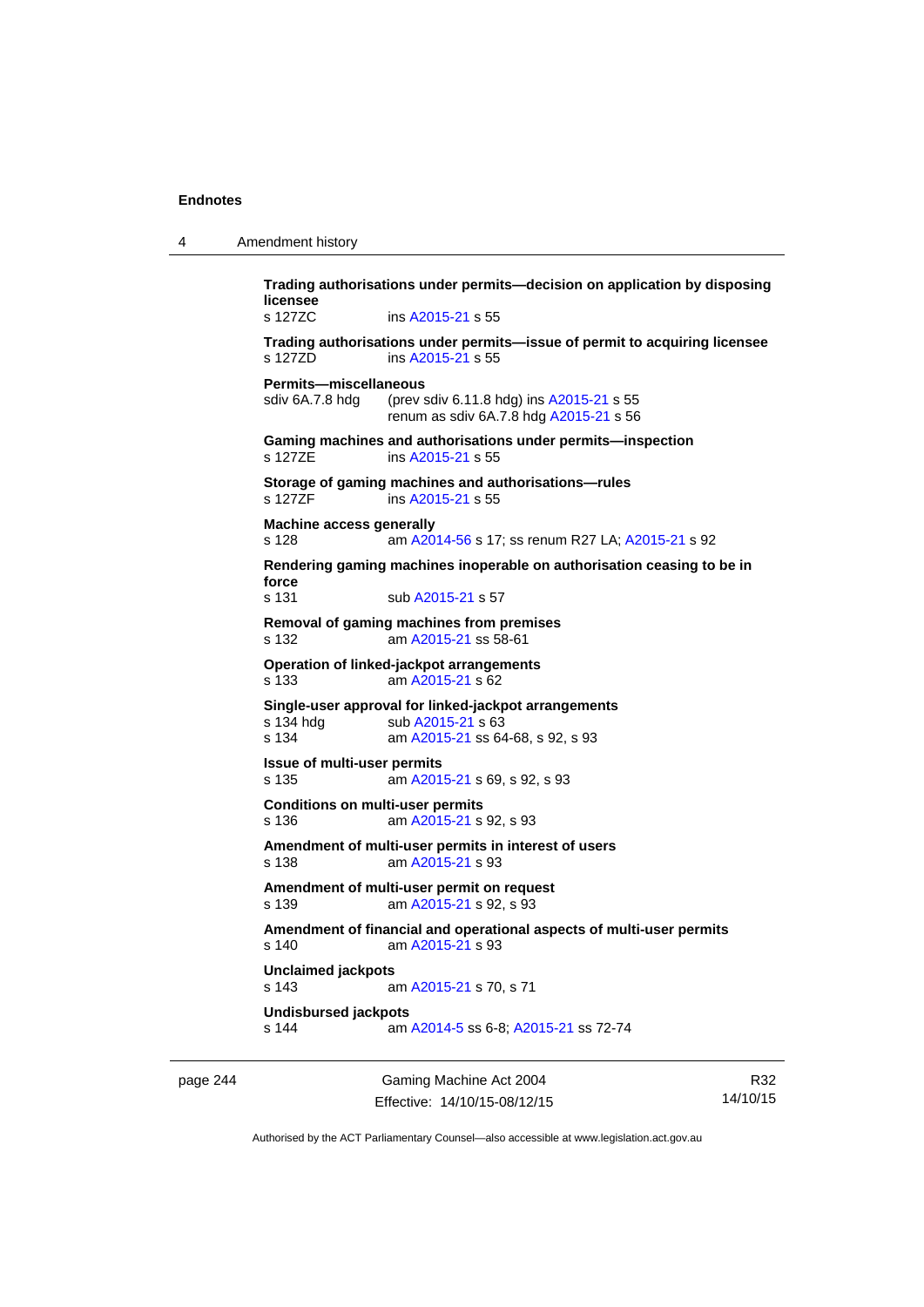```
Definitions—pt 9 
                A2011-24 s 13
                 def associated organisation declaration ins A2011-24 s 13 
                 def warning notice ins A2011-24 s 13 
Eligible objects 
s 145 am A2011-3 amdt 3.215 
Eligible clubs 
s 146 am A2005-26 s 6; A2015-21 s 75 
Associated organisations—declaration 
A2011-24 s 14
s 147 am A2005-17 s 18, s 19; A2011-24 ss 15-17; pars renum 
                R16 (RI) LA 
Associated organisation declaration—condition 
s 147A ins A2011-24 s 18 
Associated organisation—warning notice 
s 147B ins A2011-24 s 18 
Associated organisation declaration—suspension or repeal 
s 147C ins A2011-24 s 18 
Club elections—election of board directors 
               A2011-24 s 18
Club elections—record-keeping 
A2011-24 s 19
s 148 am A2015-21 s 76 
Club directors—acting in good faith 
                A2011-24 s 20Club constitution—consistency with gaming laws 
s 148B ins A2011-24 s 21 
                am A2015-21 s 77 
Power to require information about status of eligible clubs 
s 149 am A2015-21 s 78 
Promoting responsible practices at authorised premises 
A2012-42 s 28
                am A2015-21 s 92 
Warning notices 
s 151 am A2011-3 amdt 3.216; A2015-21 s 92 
External signs 
s 152 sub A2007-40 s 16 
                 am A2012-2 amdt 2.5; A2015-21 s 92
```
R32 14/10/15

Gaming Machine Act 2004 Effective: 14/10/15-08/12/15 page 245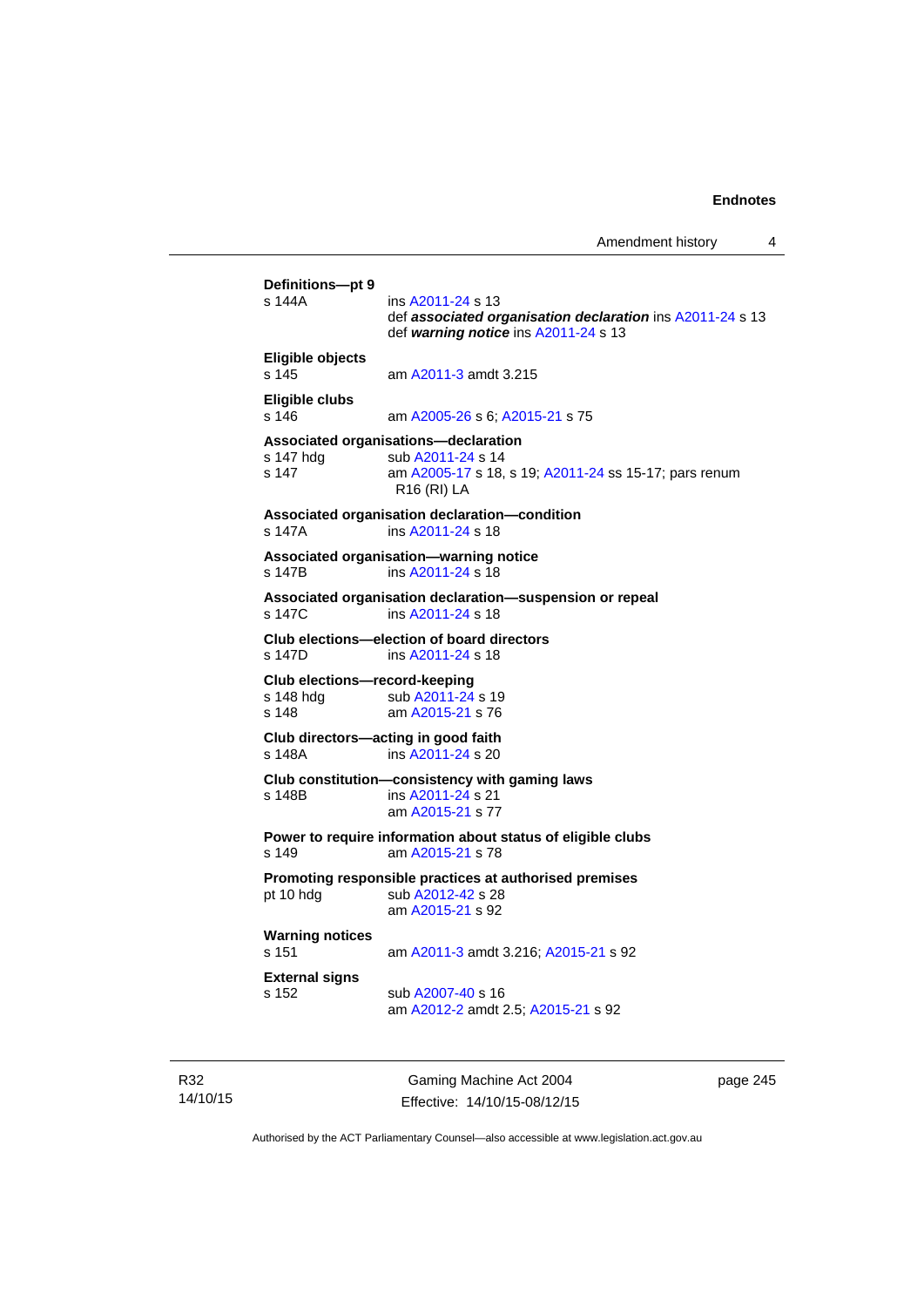4 Amendment history

```
page 246 Gaming Machine Act 2004 
                                                                    14/10/15 
          External visibility of gaming machines 
          s 152A ins A2007-40 s 17 
                           am A2015-21 s 92 
          Cash facilities 
          s 153 am A2015-21 s 92 
          Offence—ATM allowing withdrawals exceeding $250 
          s 153A ins A2012-42 s 29 
                           am A2012-50 s 5; A2015-21 s 79, s 80, s 92
          Lending or extending credit 
          s 154 am A2015-21 s 92 
          Using false identification 
          s 157 am A2015-21 s 92 
          Audit of financial statements etc 
          s 158 sub A2009-49 amdt 1.14 
                           am A2013-19 amdt 3.176
          Gaming machine tax 
          s 159 am A2005-26 s 7, s 8; A2015-21 s 81 
          Tax adjustment in relation to GST for clubs 
          s 160 am A2005-26 s 9 
                          exp 1 February 2006 (s 160 (6)) 
          Payment of gaming machine tax 
          s 161 am A2015-21 s 93 
          Gaming machine tax returns 
          s 162 am A2011-3 amdt 3.217; A2015-21 s 82 
          Problem gambling assistance fund 
          A2010-52 s 4
          Required payment to problem gambling assistance fund 
          s 163A ins A2010-52 s 4
                           am A2014-56 s 18 
          Problem gambling assistance fund—annual payment option 
           A2014-56 s 19
          Problem gambling assistance fund 
          s 163B ins A2010-52 s 4
          Annual reporting about problem gambling assistance fund 
          s 163C ins A2010-52 s 4
                           am A2014-56 s 20; pars renum R27 LA 
                           om A2015-16 amdt 1.17
          Approval of community contributions 
          s 164 am A2007-40 s 18; A2011-24 s 22; A2013-19 amdt 3.177
```
Authorised by the ACT Parliamentary Counsel—also accessible at www.legislation.act.gov.au

R32

Effective: 14/10/15-08/12/15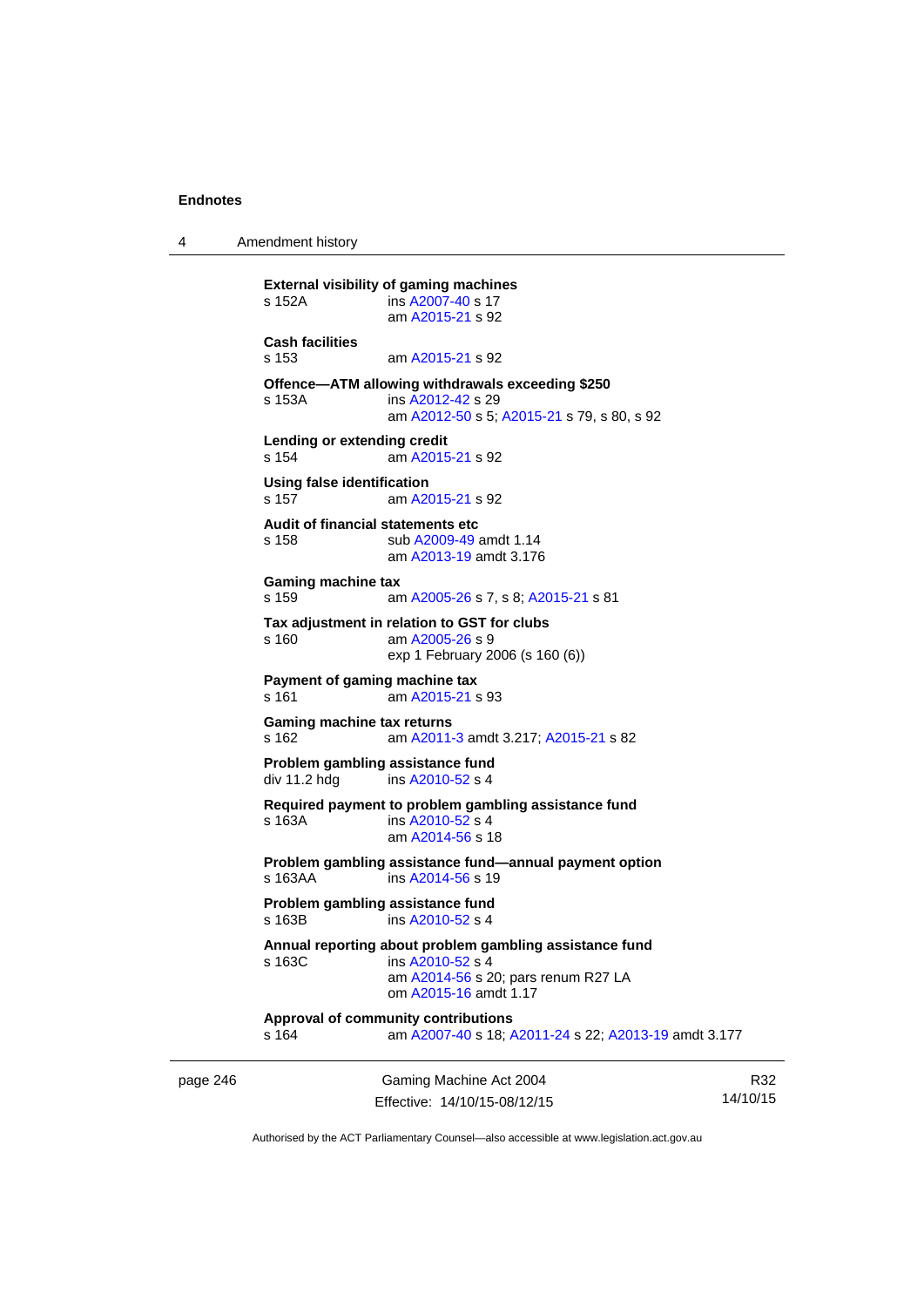```
14/10/15 
                             Gaming Machine Act 2004 
                            Effective: 14/10/15-08/12/15 
                                                                     page 247 
          Records of contributions 
          s 165 am A2015-21 s 92 
          Required community contributions 
          s 169 am A2011-3 amdt 3.218; A2011-24 s 23 
          Problem gambling community contributions 
           A2007-40 s 19
                           am A2011-24 s 24; ss renum R16 (RI) LA
          Notification and review of decisions 
          pt 13 hdg sub A2008-37 amdt 1.212 
          Meaning of reviewable decision—pt 13 
          s 173 sub A2008-37 amdt 1.212 
          Reviewable decision notices 
          s 173A ins A2008-37 amdt 1.212 
          Applications for review 
          s 173B ins A2008-37 amdt 1.212 
          Notifiable actions 
          pt 13A hdg ins A2015-21 s 83 
          Meaning of notifiable action
          A2015-21 s 83
          Notifiable actions 
                          A2015-21 s 83
          Notifiable actions—date of effect 
           A2015-21 s 83
          Notifiable actions—amendment or cancellation 
                           A2015-21 s 83
          Notifiable actions under s 37F 
          s 173G ins A2015-21 s 83 
          Notifiable actions under div 6.10—disposal of gaming machines 
          s 173H ins A2015-21 s 83 
          Notifiable actions under div 6.10—trading of class B authorisations 
           A2015-21 s 83
          Miscellaneous 
          pt 14 hdg exp 1 November 2005 (s 189) 
                           ins A2008-37 amdt 1.212 
          Licences and authorisations not personal property—PPS Act 
          s 174A ins A2015-21 s 84 
          Canberra Airport 
          s 175 am A2015-21 s 85
```
Authorised by the ACT Parliamentary Counsel—also accessible at www.legislation.act.gov.au

R32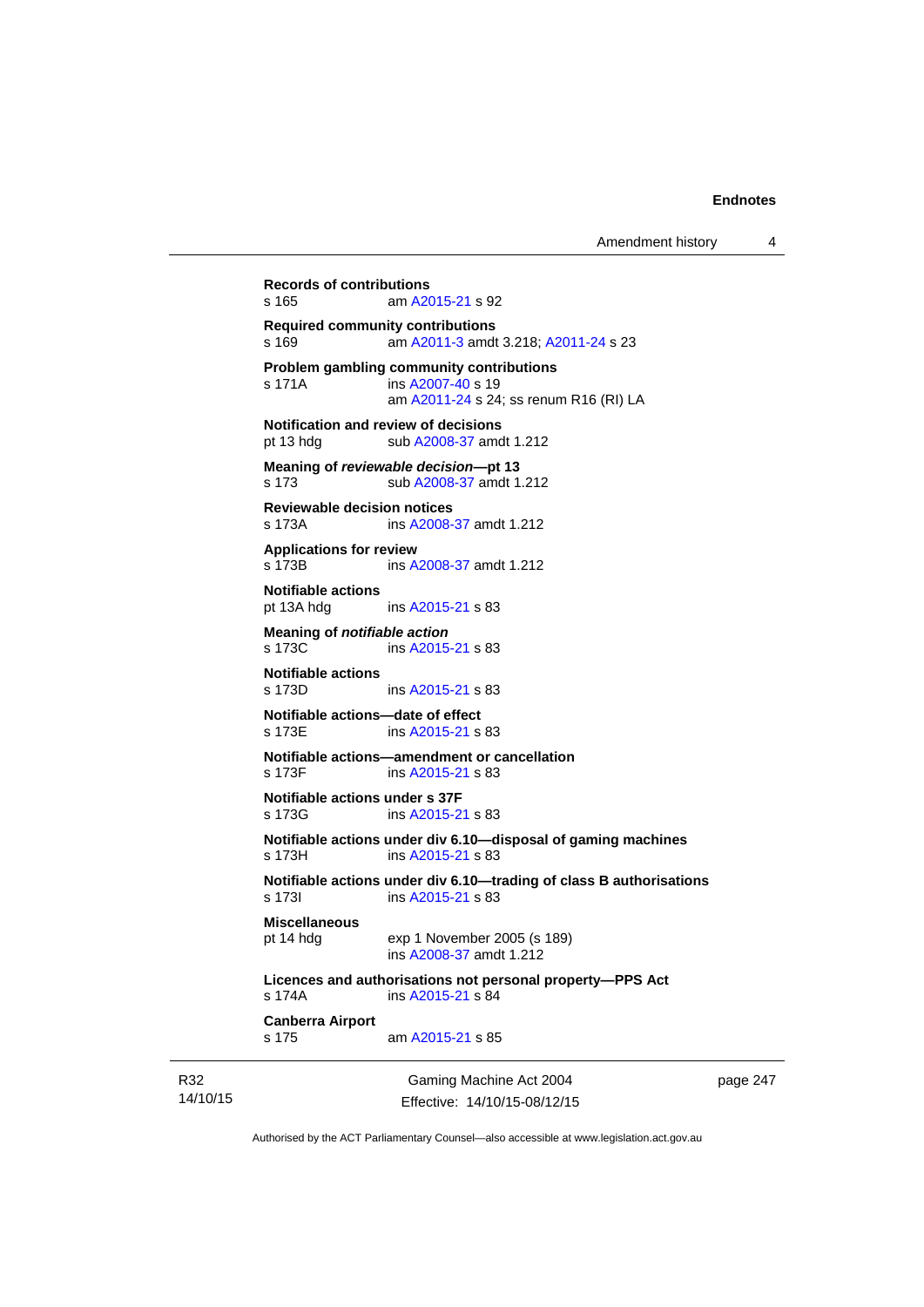4 Amendment history

**Evidentiary certificates**  s 176 am [A2015-21](http://www.legislation.act.gov.au/a/2015-21) s 86 **Determination of fees**  s 177 am [A2011-3](http://www.legislation.act.gov.au/a/2011-3) amdt 3.219 **Review of amendments made by Gaming Machine (Reform) Amendment Act 2015**  s 179 om LA s 89 (3) ins [A2015-21](http://www.legislation.act.gov.au/a/2015-21) s 87 exp 31 August 2020 (s 179 (2)) **Definitions for pt 14**  s 180 exp 1 November 2005 (s 189) **Licences**  s 181 exp 1 November 2005 (s 189) **Clubs**  s 182 exp 1 November 2005 (s 189) **Rules and control procedures**  s 183 exp 1 November 2005 (s 189) **Disciplinary proceedings under former gaming Act**  s 184 exp 1 November 2005 (s 189) **Approvals under former gaming Act**  s 185 exp 1 November 2005 (s 189) **Linked-jackpot arrangements**  s 186 exp 1 November 2005 (s 189) **Clubs not required to be corporations for s 146**  s 187 exp 1 November 2005 (s 189) **Clubs with too many life members for s 146**  s 188 exp 1 November 2005 (s 189) **Expiry of pt 14**  s 189 exp 1 November 2005 (s 189) **Transitional—Gaming Machine (Reform) Amendment Act 2015**  pt 20 hdg ins [A2015-21](http://www.legislation.act.gov.au/a/2015-21) s 88 exp 31 August 2019 (s 311) **Definitions—pt 20**  s 300 ins [A2015-21](http://www.legislation.act.gov.au/a/2015-21) s 88 exp 31 August 2019 (s 311) def *commencement day* ins [A2015-21](http://www.legislation.act.gov.au/a/2015-21) s 55 exp 31 August 2019 (s 311) def *old licence* ins [A2015-21](http://www.legislation.act.gov.au/a/2015-21) s 55 exp 31 August 2019 (s 311)

page 248 Gaming Machine Act 2004 Effective: 14/10/15-08/12/15

R32 14/10/15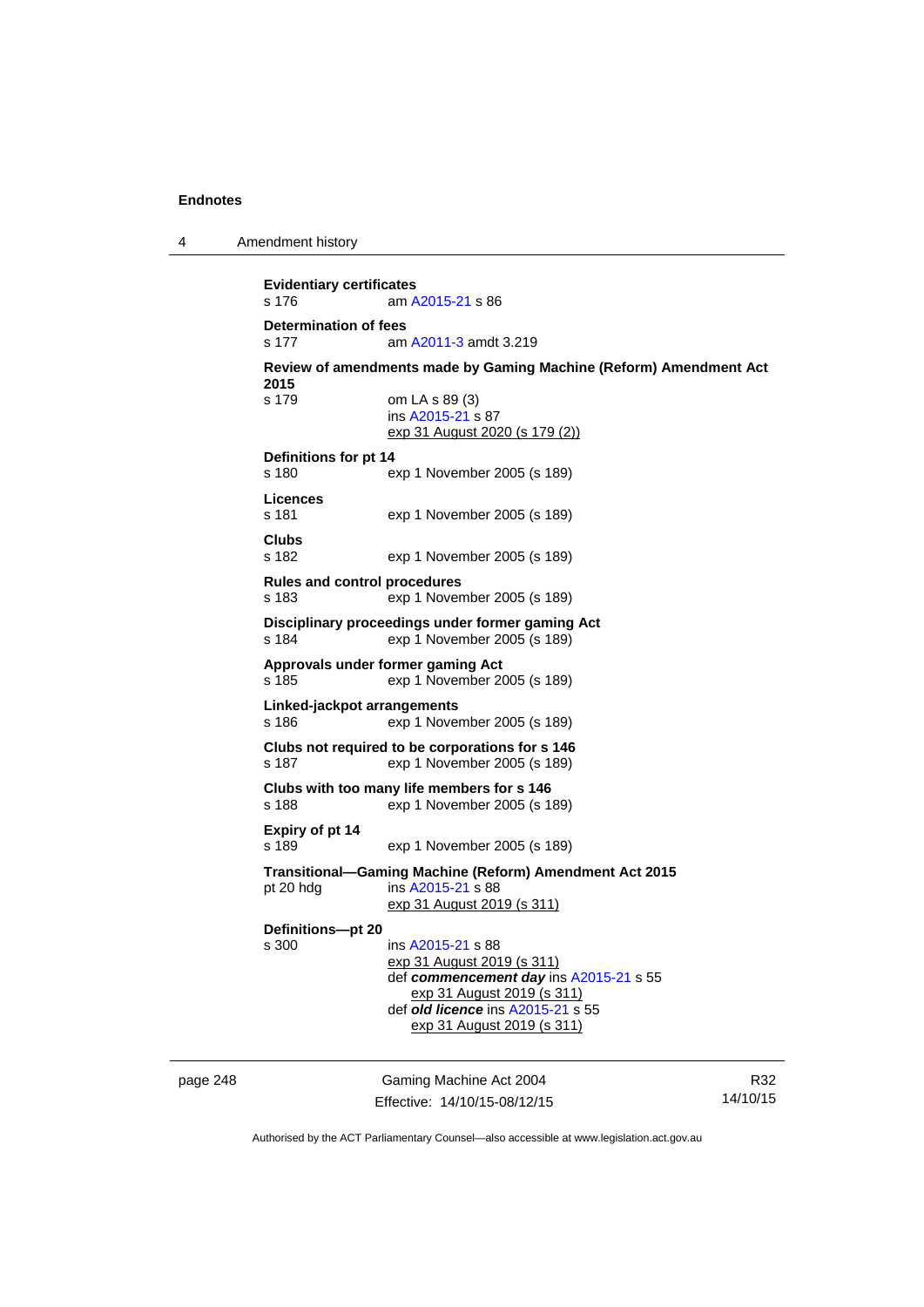Amendment history 4

|                                   | def old licence application ins A2015-21 s 55<br>exp 31 August 2019 (s 311) |
|-----------------------------------|-----------------------------------------------------------------------------|
|                                   | Old licences-class B gaming machines                                        |
| s 301                             | ins A2015-21 s 88                                                           |
|                                   | exp 31 August 2019 (s 311)                                                  |
|                                   | Old licences-class C gaming machines                                        |
| s 302                             | ins A2015-21 s 88                                                           |
|                                   | exp 31 August 2019 (s 311)                                                  |
|                                   | <b>Class B gaming machines-application</b>                                  |
| s 303                             | ins A2015-21 s 88                                                           |
|                                   | exp 31 August 2019 (s 311)                                                  |
|                                   | <b>Class C gaming machines-application</b>                                  |
| s 304                             | ins A2015-21 s 88                                                           |
|                                   | exp 31 August 2019 (s 311)                                                  |
|                                   | Large-scale machine relocation amendment application                        |
| s 305                             | ins A2015-21 s 88                                                           |
|                                   | exp 31 August 2019 (s 311)                                                  |
| In-principle approval application |                                                                             |
| s 306                             | ins A2015-21 s 88                                                           |
|                                   | exp 31 August 2019 (s 311)                                                  |
|                                   | Application to transfer in-principle approval                               |
| s 307                             | ins A2015-21 s 88                                                           |
|                                   | exp 31 August 2019 (s 311)                                                  |
|                                   | Application for extension of in-principle approval                          |
| s 308                             | ins A2015-21 s 88                                                           |
|                                   | exp 31 August 2019 (s 311)                                                  |
|                                   | Application to convert in-principle approval to licence                     |
| s 309                             | ins A2015-21 s 88                                                           |
|                                   | exp 31 August 2019 (s 311)                                                  |
|                                   | Application to convert in-principle approval to new venue amendment         |
| s 309A                            | ins as mod SL2004-30 mod 1.1 (as ins by SL2015-27 s 30)                     |
|                                   | (see endnote 6)                                                             |
|                                   | mod exp 31 August 2018 (see SL2004-30 s 200 (2))                            |
|                                   | Temporary storage amendment application                                     |
| s 309B                            | ins as mod SL2004-30 mod 1.1 (as ins by SL2015-27 s 30)                     |
|                                   | (see endnote 6)                                                             |
|                                   | mod exp 31 August 2018 (see SL2004-30 s 200 (2))                            |
| <b>Transitional regulations</b>   |                                                                             |
| s 310                             | ins A2015-21 s 88                                                           |
|                                   | exp 31 August 2019 (s 311)                                                  |
|                                   |                                                                             |
|                                   |                                                                             |
|                                   |                                                                             |

R32 14/10/15

Gaming Machine Act 2004 Effective: 14/10/15-08/12/15 page 249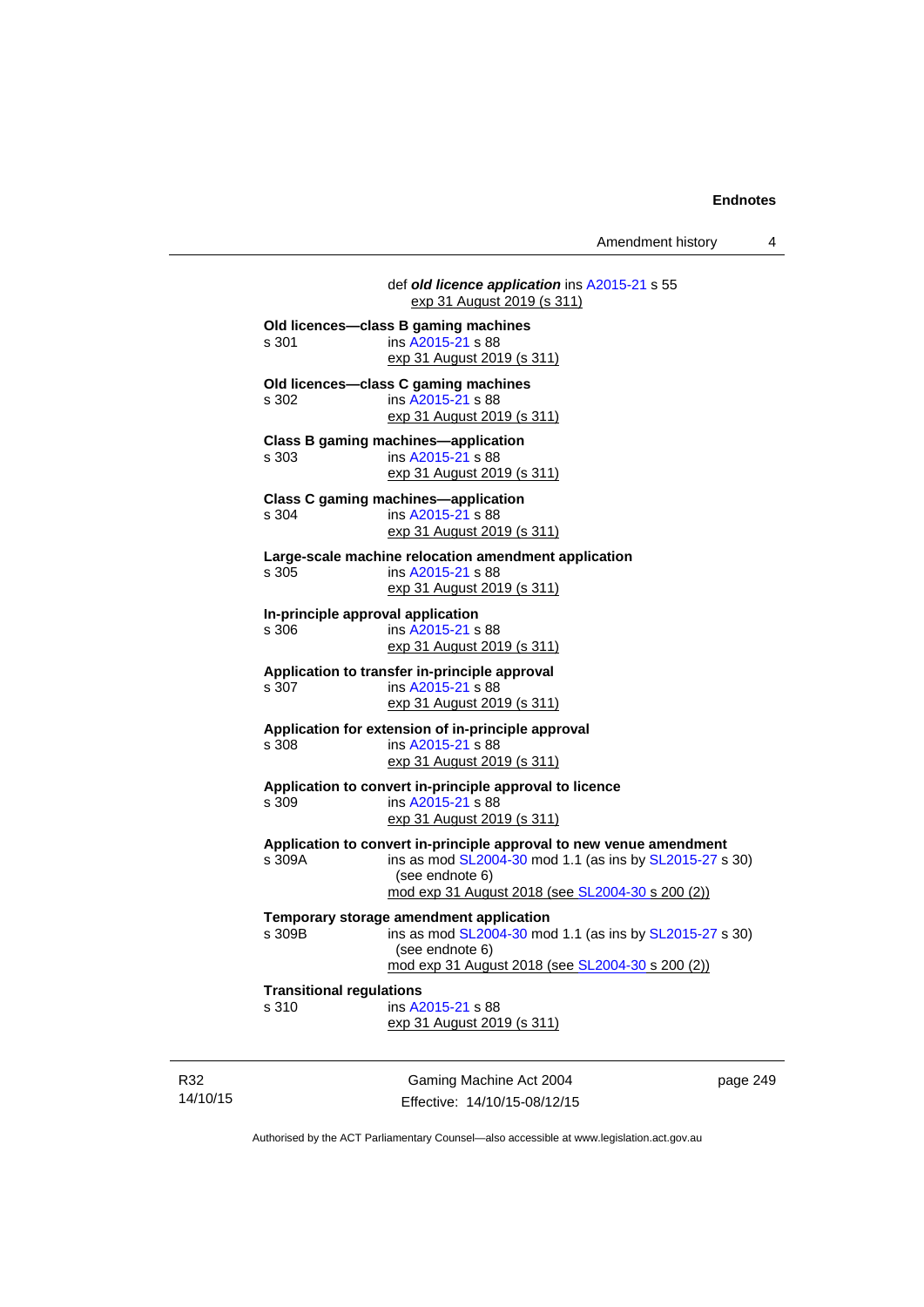4 Amendment history

**Expiry—pt 20**  s 311 ins [A2015-21](http://www.legislation.act.gov.au/a/2015-21) s 88 exp 31 August 2019 (s 311) **Reviewable decisions**  sch 1 am [A2007-40](http://www.legislation.act.gov.au/a/2007-40) s 20: items renum R9 LA sub [A2008-37](http://www.legislation.act.gov.au/a/2008-37) amdt 1.213 am [A2011-24](http://www.legislation.act.gov.au/a/2011-24) s 25; items renum R16 (RI) LA; [A2011-24](http://www.legislation.act.gov.au/a/2011-24) s 26; items renum R19 LA; [A2012-42](http://www.legislation.act.gov.au/a/2012-42) s 30, s 31; items renum R20 LA; [A2014-5](http://www.legislation.act.gov.au/a/2014-5) s 9; items renum R25 LA; [A2014-56](http://www.legislation.act.gov.au/a/2014-56) s 21; items renum R27 LA sub [A2015-21](http://www.legislation.act.gov.au/a/2015-21) s 89 **Notifiable actions**  sch 2 om LA s 89 (3) ins  $A2015 - 21$  s 90 **Dictionary**  dict am [A2008-37](http://www.legislation.act.gov.au/a/2008-37) amdt 1.214; amdt 1.215 sub [A2015-21](http://www.legislation.act.gov.au/a/2015-21) s 91 am [A2015-33](http://www.legislation.act.gov.au/a/2015-33) amdt 1.97 def *acquire* sub [A2015-21](http://www.legislation.act.gov.au/a/2015-21) s 91 def *acquisition approval application* om [A2013-19](http://www.legislation.act.gov.au/a/2013-19) amdt 3.178 def *approval* ins [A2015-21](http://www.legislation.act.gov.au/a/2015-21) s 91 def *approval certificate* sub [A2014-56](http://www.legislation.act.gov.au/a/2014-56) s 22; [A2015-21](http://www.legislation.act.gov.au/a/2015-21) s 91 def *approval-holder* ins [A2012-42](http://www.legislation.act.gov.au/a/2012-42) s 32 sub [A2015-21](http://www.legislation.act.gov.au/a/2015-21) s 91 def *approved attendant* om [A2014-56](http://www.legislation.act.gov.au/a/2014-56) s 23 def *approved gaming machine* om [A2013-19](http://www.legislation.act.gov.au/a/2013-19) amdt 3.179 def *approved supplier* sub [A2015-21](http://www.legislation.act.gov.au/a/2015-21) s 91 def *approved technician* sub [A2015-21](http://www.legislation.act.gov.au/a/2015-21) s 91 def *associated entity* om [A2013-19](http://www.legislation.act.gov.au/a/2013-19) amdt 3.180 def *associated organisation* sub [A2015-21](http://www.legislation.act.gov.au/a/2015-21) s 91 def *associated organisation declaration* ins [A2011-24](http://www.legislation.act.gov.au/a/2011-24) s 27 sub [A2015-21](http://www.legislation.act.gov.au/a/2015-21) s 91 def *association number* ins [A2015-21](http://www.legislation.act.gov.au/a/2015-21) s 91 def *authorisation* ins [A2015-21](http://www.legislation.act.gov.au/a/2015-21) s 91 def *authorisation certificate amendment application* ins [A2015-21](http://www.legislation.act.gov.au/a/2015-21) s 91 def *authorisation certificate application* ins [A2015-21](http://www.legislation.act.gov.au/a/2015-21) s 91 def *authorisation certificate number* ins [A2015-21](http://www.legislation.act.gov.au/a/2015-21) s 91 def *authorisation number* ins [A2015-21](http://www.legislation.act.gov.au/a/2015-21) s 91 def *authorisation schedule* ins [A2015-21](http://www.legislation.act.gov.au/a/2015-21) s 91 def *authorised officer* sub [A2015-21](http://www.legislation.act.gov.au/a/2015-21) s 91 def *authorised premises* ins [A2015-21](http://www.legislation.act.gov.au/a/2015-21) s 91 def *cancelled* ins [A2015-21](http://www.legislation.act.gov.au/a/2015-21) s 91 def *centralised monitoring system* sub [A2015-21](http://www.legislation.act.gov.au/a/2015-21) s 91 def *certificate of suitability* om [A2015-21](http://www.legislation.act.gov.au/a/2015-21) s 91

page 250 Gaming Machine Act 2004 Effective: 14/10/15-08/12/15

R32 14/10/15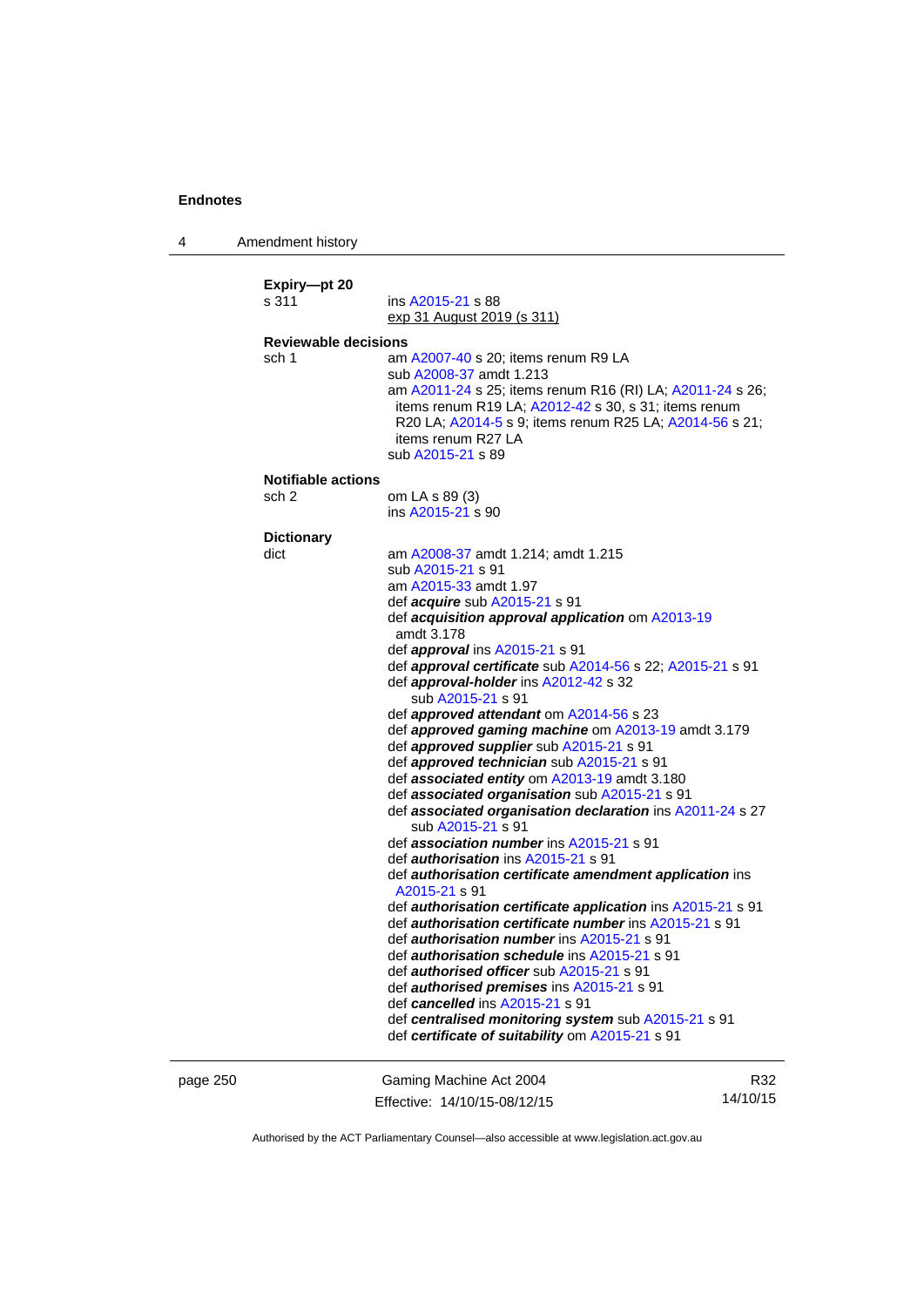```
 def charitable organisation om A2013-19 amdt 3.181
 def class B gaming machine sub A2015-21 s 91 
 def class B licence ins A2015-21 s 91 
 def class B licence and authorisation certificate 
 application ins A2015-21 s 91 
 def class B licensee ins A2015-21 s 91 
 def class C gaming machine sub A2015-21 s 91 
 def class C licence ins A2015-21 s 91 
 def class C licence application ins A2015-21 s 91 
 def class C licensee ins A2015-21 s 91 
 def club sub A2015-21 s 91 
 def CMS sub A2015-21 s 91 
 def commission sub A2005-26 s 10; A2015-21 s 91 
 def community contribution sub A2015-21 s 91 
 def community contribution shortfall tax sub A2015-21 s 91 
 def computer cabinet sub A2015-21 s 91 
 def computer cabinet access register ins A2014-56 s 24 
    sub A2015-21 s 91 
 def constitution sub A2015-21 s 91 
 def contribution sub A2015-21 s 91 
 def Control Act sub A2015-21 s 91 
 def control procedures sub A2015-21 s 91 
 def corporation sub A2015-21 s 91 
 def current licensee om A2015-21 s 91 
 def decrease machines amendment ins A2012-42 s 33 
    om A2015-21 s 91 
 def disciplinary action sub A2013-19 amdt 3.182; A2015-21
s 91 
 def disciplinary notice sub A2013-19 amdt 3.182; A2015-21
s 91 
 def dispose of sub A2015-21 s 91 
 def eligible club sub A2015-21 s 91 
 def eligible object sub A2015-21 s 91 
 def eligible person sub A2015-21 s 91 
 def employ sub A2015-21 s 91 
 def executive officer sub A2015-21 s 91 
 def external administrator ins A2015-21 s 91 
 def final ins A2015-21 s 91 
 def financial arrangement am A2013-19 amdt 3.183 
    om A2014-5 s 10 
 def game sub A2015-21 s 91 
 def gaming area sub A2012-42 s 34; A2015-21 s 91 
 def gaming area amendment ins A2015-21 s 91 
 def gaming law ins A2011-24 s 27 
    sub A2015-21 s 91 
 def gaming machine pars renum R13 LA 
    sub A2015-21 s 91
```
R32 14/10/15

Gaming Machine Act 2004 Effective: 14/10/15-08/12/15 page 251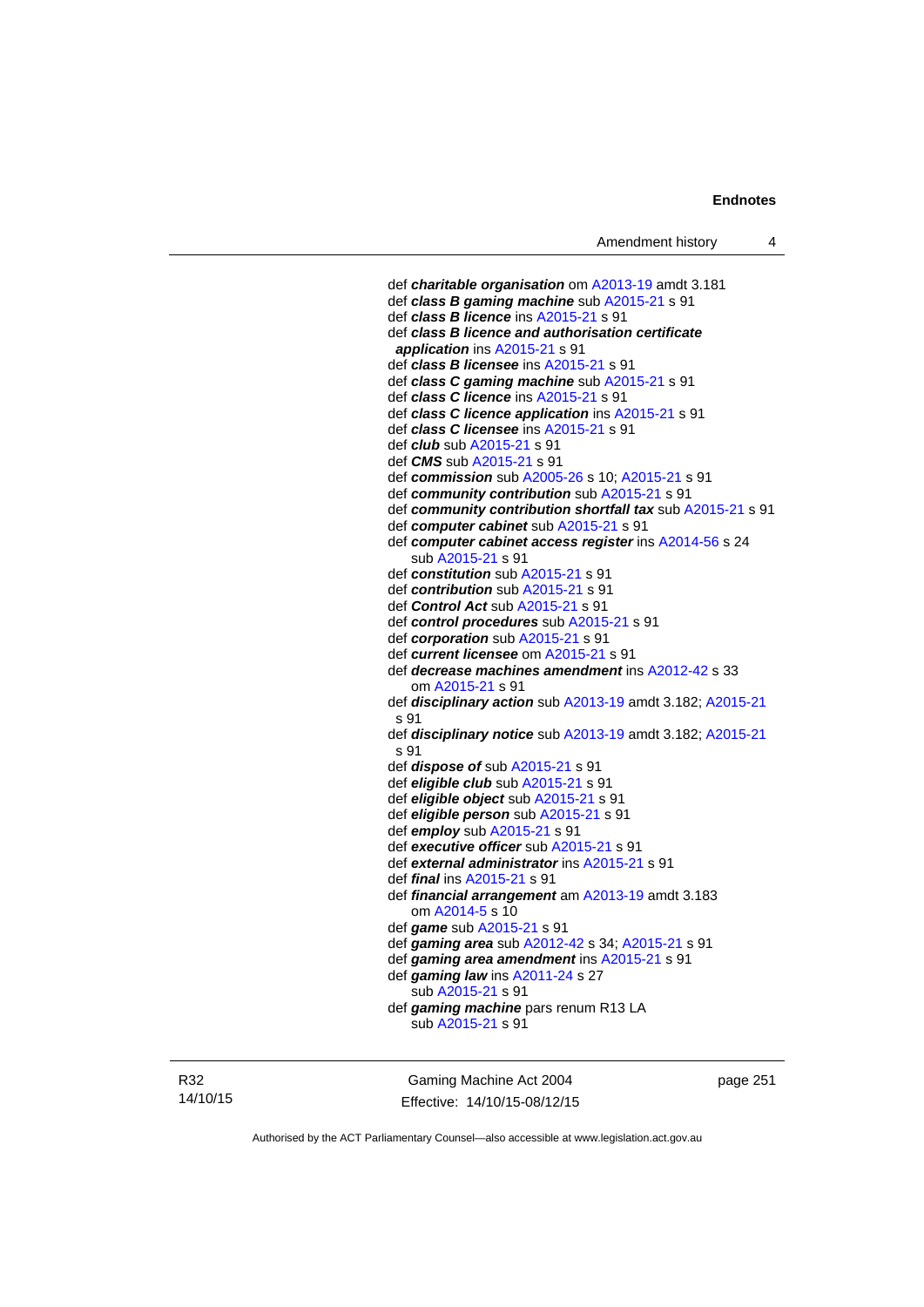4 Amendment history

 def *gaming machine tax* sub [A2015-21](http://www.legislation.act.gov.au/a/2015-21) s 91 def *gaming rules* ins [A2015-21](http://www.legislation.act.gov.au/a/2015-21) s 91 def *general licence* sub [A2010-43](http://www.legislation.act.gov.au/a/2010-43) amdt 1.17; [A2015-21](http://www.legislation.act.gov.au/a/2015-21) s 91 def *general purpose* ins [A2015-21](http://www.legislation.act.gov.au/a/2015-21) s 91 def *gross revenue* sub [A2015-21](http://www.legislation.act.gov.au/a/2015-21) s 91 def *ground for disciplinary action* sub [A2013-19](http://www.legislation.act.gov.au/a/2013-19) amdt 3.184; [A2015-21](http://www.legislation.act.gov.au/a/2015-21) s 91 def *incoming licensee* ins [A2015-21](http://www.legislation.act.gov.au/a/2015-21) s 91 def *incorporated association* sub [A2015-21](http://www.legislation.act.gov.au/a/2015-21) s 91 def *increase maximum amendment* ins [A2015-21](http://www.legislation.act.gov.au/a/2015-21) s 91 def *influential person* sub [A2015-21](http://www.legislation.act.gov.au/a/2015-21) s 91 def *initial licence application* sub [A2013-19](http://www.legislation.act.gov.au/a/2013-19) amdt 3.185 om [A2015-21](http://www.legislation.act.gov.au/a/2015-21) s 91 def *in-principle approval* ins [A2012-42](http://www.legislation.act.gov.au/a/2012-42) s 35 om [A2015-21](http://www.legislation.act.gov.au/a/2015-21) s 91 def *in-principle authorisation certificate* ins [A2015-21](http://www.legislation.act.gov.au/a/2015-21) s 91 def *inquiry* om [A2013-19](http://www.legislation.act.gov.au/a/2013-19) amdt 3.186 def *inspection notice* ins [A2015-21](http://www.legislation.act.gov.au/a/2015-21) s 91 def *interim purpose* ins [A2015-21](http://www.legislation.act.gov.au/a/2015-21) s 91 def *jackpot* sub [A2015-21](http://www.legislation.act.gov.au/a/2015-21) s 91 def *large-scale machine relocation amendment* ins [A2012-42](http://www.legislation.act.gov.au/a/2012-42) s 35 om [A2015-21](http://www.legislation.act.gov.au/a/2015-21) s 91 def *licence* am [A2013-19](http://www.legislation.act.gov.au/a/2013-19) amdt 3.187; pars renum R22 LA sub [A2015-21](http://www.legislation.act.gov.au/a/2015-21) s 91 def *licence amendment application* sub [A2013-19](http://www.legislation.act.gov.au/a/2013-19) amdt 3.188 om [A2015-21](http://www.legislation.act.gov.au/a/2015-21) s 91 def *licence amendment application* om [A2015-21](http://www.legislation.act.gov.au/a/2015-21) s 91 def *licence number* ins [A2015-21](http://www.legislation.act.gov.au/a/2015-21) s 91 def *licensed premises* om [A2015-21](http://www.legislation.act.gov.au/a/2015-21) s 91 def *licensee* om [A2015-21](http://www.legislation.act.gov.au/a/2015-21) s 91 def *licensee's name* ins [A2015-21](http://www.legislation.act.gov.au/a/2015-21) s 91 def *life member* sub [A2015-21](http://www.legislation.act.gov.au/a/2015-21) s 91 def *linked jackpot* sub [A2015-21](http://www.legislation.act.gov.au/a/2015-21) s 91 def *linked-jackpot arrangement* sub [A2015-21](http://www.legislation.act.gov.au/a/2015-21) s 91 def *local jurisdiction* sub [A2015-21](http://www.legislation.act.gov.au/a/2015-21) s 91 def *machine access register* om [A2014-56](http://www.legislation.act.gov.au/a/2014-56) s 25 def *maintain* sub [A2015-21](http://www.legislation.act.gov.au/a/2015-21) s 91 def *maximum number* ins [A2015-21](http://www.legislation.act.gov.au/a/2015-21) s 91 def *member* sub [A2015-21](http://www.legislation.act.gov.au/a/2015-21) s 91 def *minor licence amendment application* ins [A2015-21](http://www.legislation.act.gov.au/a/2015-21) s 91 def *multi-user permit* sub [A2015-21](http://www.legislation.act.gov.au/a/2015-21) s 91 def *net revenue* am [A2005-26](http://www.legislation.act.gov.au/a/2005-26) s 11 sub [A2015-21](http://www.legislation.act.gov.au/a/2015-21) s 91

page 252 Gaming Machine Act 2004 Effective: 14/10/15-08/12/15

R32 14/10/15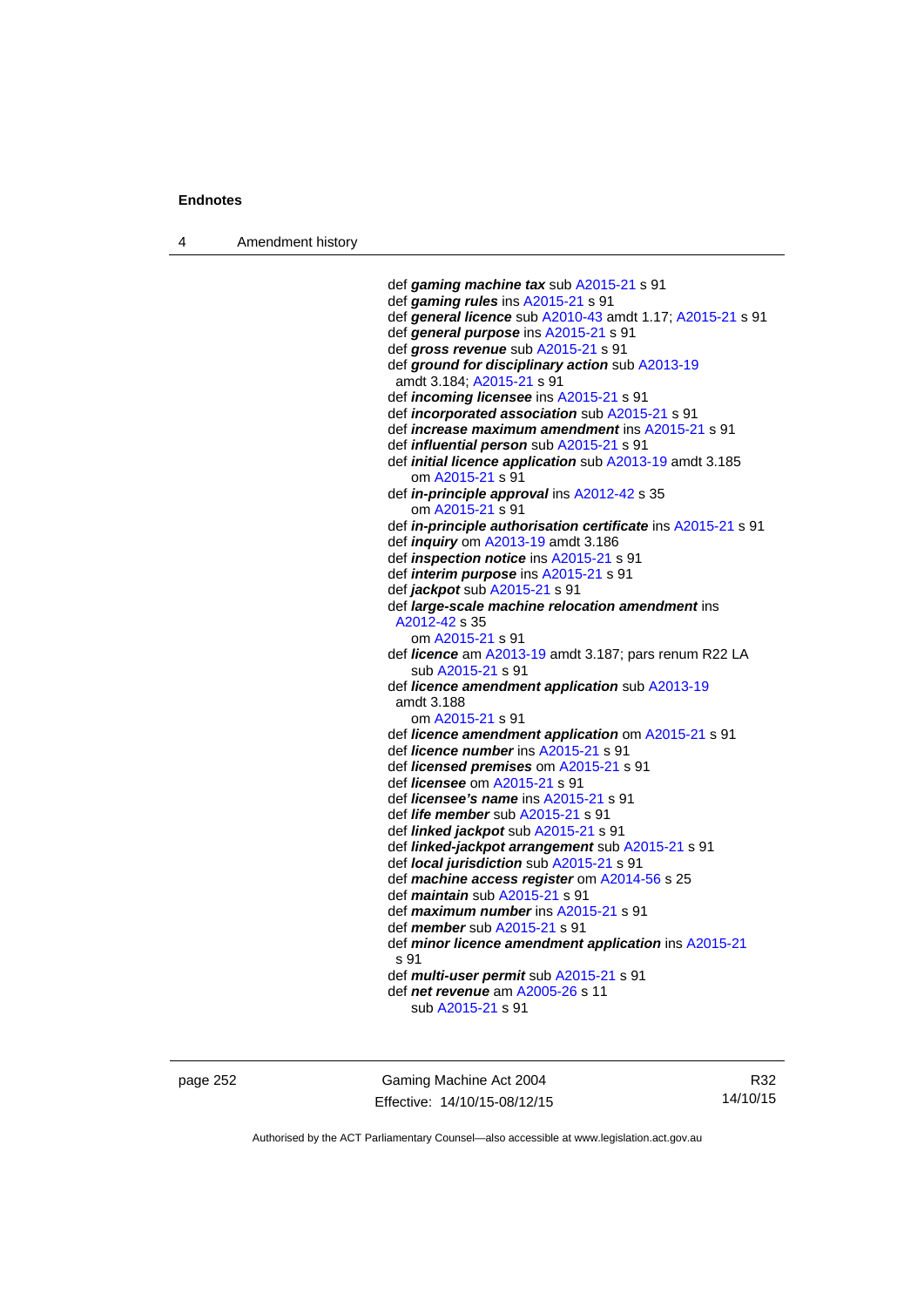```
 def new venue amendment ins A2012-42 s 35 
    om A2015-21 s 91 
 def notifiable action ins A2015-21 s 91 
 def officer sub A2015-21 s 91 
 def on licence sub A2010-43 amdt 1.18; A2015-21 s 91 
 def operator om A2013-19 amdt 3.189 
 def outgoing licensee ins A2015-21 s 91 
 def percentage payout sub A2015-21 s 91 
 def peripheral equipment sub A2015-21 s 91 
 def permit ins A2015-21 s 91 
 def permit-holder sub A2015-21 s 91 
 def pool of available gaming machines (or pool) ins 
 A2012-42 s 35 
    om A2015-21 s 91 
 def premises relocation amendment ins A2015-21 s 91 
 def prescribed number of days ins A2015-21 s 91 
 def problem gambling assistance fund ins A2010-52 s 5 
    sub A2015-21 s 91 
 def properly completed ins A2015-21 s 91 
 def proposed gaming area am A2012-42 s 36 
    sub A2015-21 s 91 
 def prospective licensee om A2015-21 s 91 
 def qualified accountant am A2011-27 amdt 1.10 
    om A2013-19 amdt 3.190
 def quarantined authorisation ins A2015-21 s 91 
 def quarantined gaming machine ins A2015-21 s 91 
 def quarantine period ins A2015-21 s 91 
 def quarantine permit ins A2015-21 s 91 
 def registered party sub A2015-21 s 91 
 def relevant premises om A2013-19 amdt 3.191 
 def repossession sub A2015-21 s 91 
 def required community contribution sub A2015-21 s 91 
 def required documents ins A2015-21 s 91 
 def reviewable decision ins A2008-37 amdt 1.216 
    sub A2015-21 s 91 
 def rules om A2015-21 s 91 
 def secretary sub A2015-21 s 91 
 def short-term approval sub A2014-56 s 26; A2015-21 s 91 
 def small-scale machine relocation amendment ins 
 A2012-42 s 35 
    om A2015-21 s 91 
 def social impact assessment sub A2015-21 s 91 
 def statement of objects sub A2015-21 s 91 
 def storage period ins A2015-21 s 91 
 def storage permit ins A2015-21 s 91 
 def storage rules ins A2015-21 s 91 
 def stored authorisation ins A2015-21 s 91
```
R32 14/10/15

Gaming Machine Act 2004 Effective: 14/10/15-08/12/15 page 253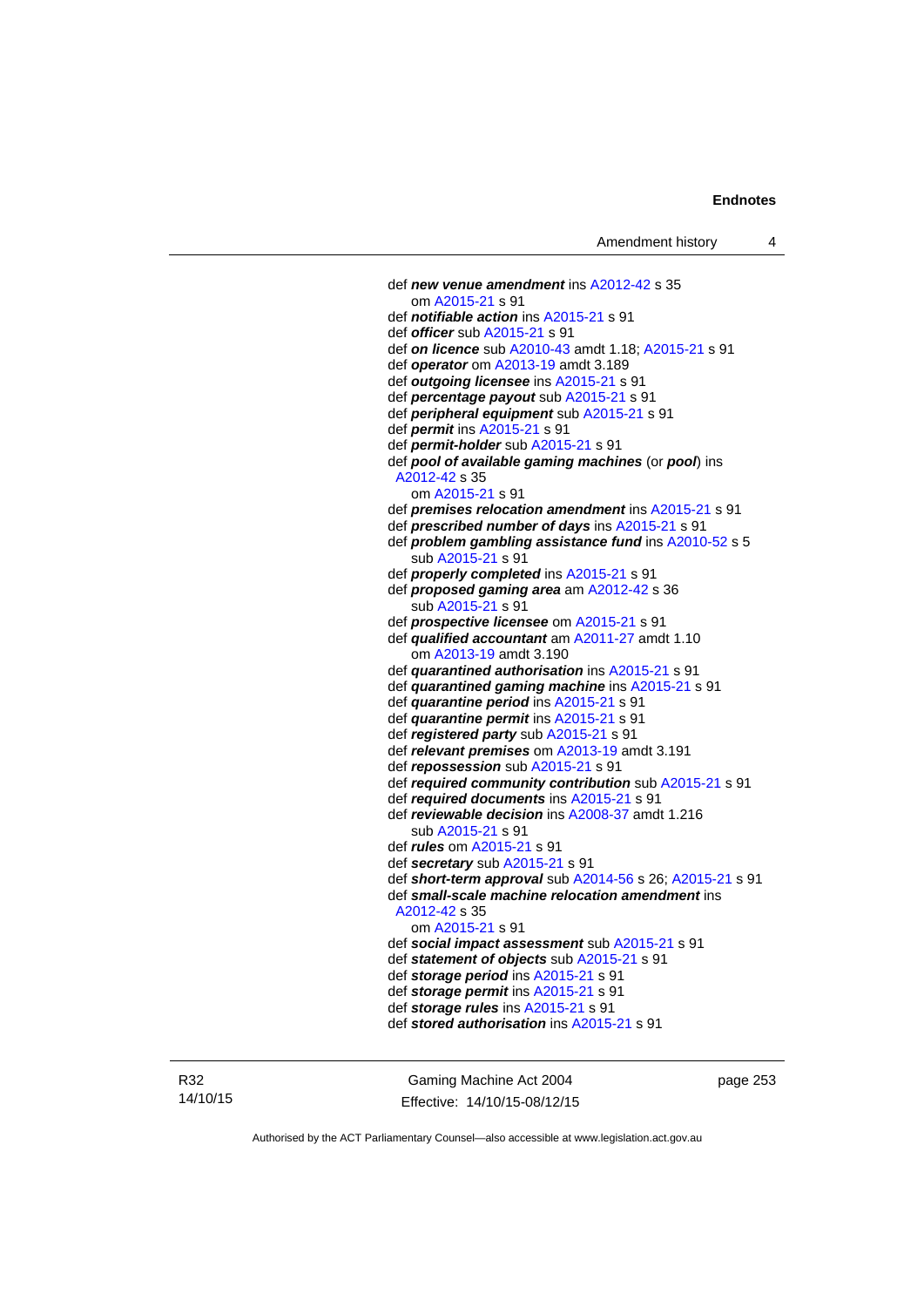4 Amendment history

 def *stored gaming machine* ins [A2015-21](http://www.legislation.act.gov.au/a/2015-21) s 91 def *structural change amendment* ins [A2012-42](http://www.legislation.act.gov.au/a/2012-42) s 35 om [A2015-21](http://www.legislation.act.gov.au/a/2015-21) s 91 def *tax law* ins [A2015-21](http://www.legislation.act.gov.au/a/2015-21) s 91 def *technical amendment* ins [A2012-42](http://www.legislation.act.gov.au/a/2012-42) s 35 sub [A2015-21](http://www.legislation.act.gov.au/a/2015-21) s 91 def *technical evaluation* sub [A2015-21](http://www.legislation.act.gov.au/a/2015-21) s 91 def *temporary storage amendment* ins [A2012-42](http://www.legislation.act.gov.au/a/2012-42) s 35 om [A2015-21](http://www.legislation.act.gov.au/a/2015-21) s 91 def *venue relocation amendment* ins [A2012-42](http://www.legislation.act.gov.au/a/2012-42) s 35 om [A2015-21](http://www.legislation.act.gov.au/a/2015-21) s 91 def *warning notice* ins [A2011-24](http://www.legislation.act.gov.au/a/2011-24) s 27

sub [A2013-19](http://www.legislation.act.gov.au/a/2013-19) amdt 3.192; [A2015-21](http://www.legislation.act.gov.au/a/2015-21) s 91

page 254 Gaming Machine Act 2004 Effective: 14/10/15-08/12/15

R32 14/10/15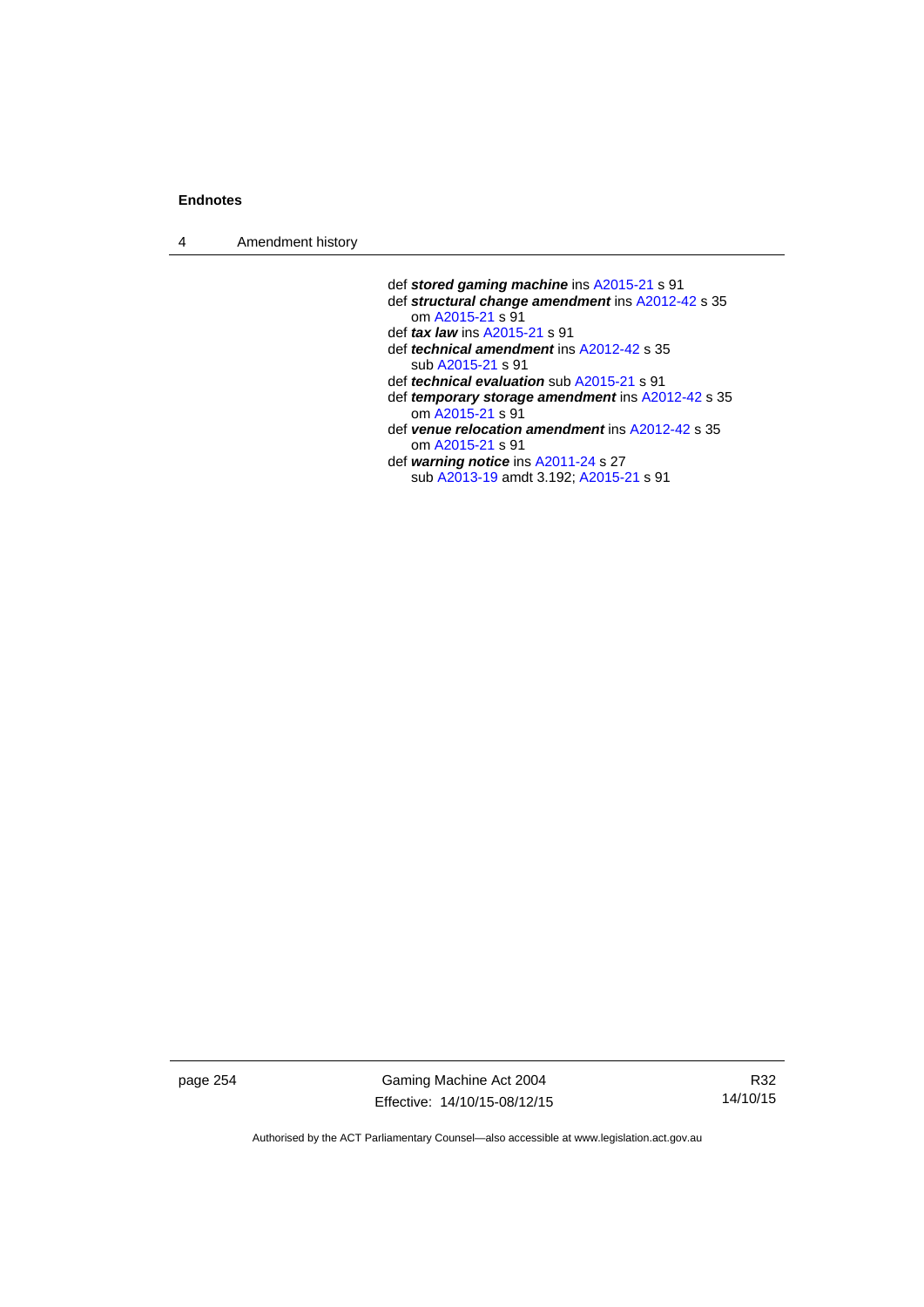# **5 Earlier republications**

Some earlier republications were not numbered. The number in column 1 refers to the publication order.

Since 12 September 2001 every authorised republication has been published in electronic pdf format on the ACT legislation register. A selection of authorised republications have also been published in printed format. These republications are marked with an asterisk (\*) in column 1. Electronic and printed versions of an authorised republication are identical.

| <b>Effective</b>             | Last<br>amendment<br>made by | <b>Republication</b><br>for |
|------------------------------|------------------------------|-----------------------------|
| 1 Nov 2004-<br>13 Apr 2005   | not amended                  | new Act                     |
| 14 Apr 2005-<br>30 June 2005 | A2005-17                     | amendments by<br>A2005-17   |
| 1 July 2005-<br>1 Nov 2005   | A2005-26                     | amendments by<br>A2005-26   |
| 2 Nov 2005-<br>1 Feb 2006    | A2005-26                     | commenced<br>expiry         |
| 2 Feb 2006-<br>30 Apr 2006   | A2005-26                     | commenced<br>expiry         |
| 1 May 2006-<br>31 May 2007   | A2006-2                      | amendments by<br>A2006-2    |
| 1 June 2007-<br>30 June 2007 | A2007-14                     | amendments by<br>A2007-14   |
| 1 July 2007-<br>4 Dec 2007   | A2007-14                     | amendments by<br>A2005-26   |
| 5 Dec 2007-<br>3 June 2008   | A2007-40                     | amendments by<br>A2007-40   |
| 4 June 2008-<br>25 Aug 2008  | A2007-40                     | amendments by<br>A2007-40   |
| 26 Aug 2008-<br>1 Feb 2009   | A2008-28                     | amendments by<br>A2008-28   |
| 2 Feb 2009-<br>16 Dec 2009   | A2008-37                     | amendments by<br>A2008-37   |
|                              |                              |                             |

R32 14/10/15

Gaming Machine Act 2004 Effective: 14/10/15-08/12/15 page 255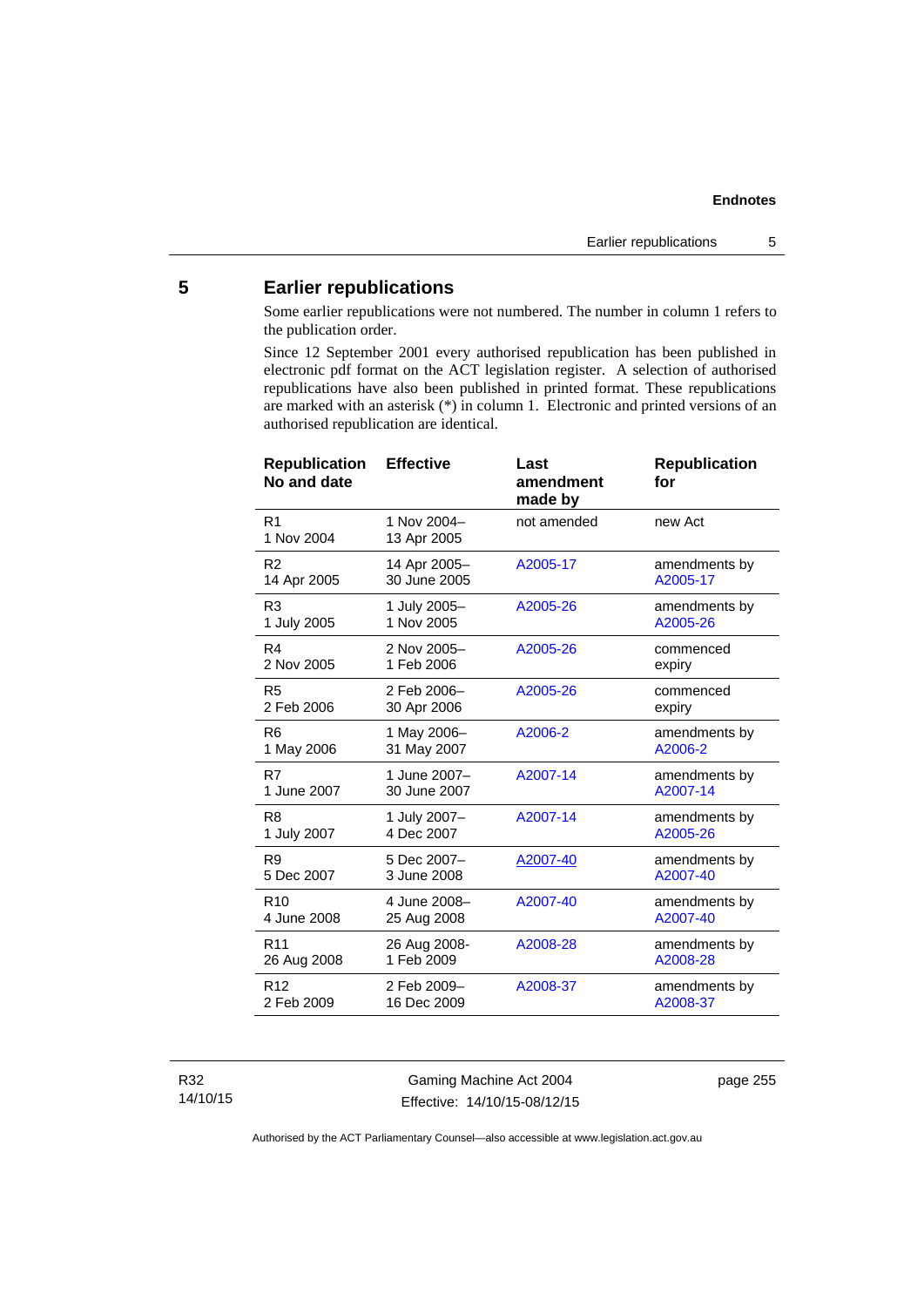| <b>Republication</b><br>No and date | <b>Effective</b>             | Last<br>amendment<br>made by | <b>Republication</b><br>for                                                  |
|-------------------------------------|------------------------------|------------------------------|------------------------------------------------------------------------------|
| R <sub>13</sub>                     | 17 Dec 2009-                 | A2009-49                     | amendments by                                                                |
| 17 Dec 2009                         | 30 Nov 2010                  |                              | A2009-49                                                                     |
| R <sub>14</sub>                     | 1 Dec 2010-                  | A2010-43                     | amendments by                                                                |
| 1 Dec 2010                          | 28 Feb 2011                  |                              | A2010-43                                                                     |
| R <sub>15</sub>                     | 1 Mar 2011-                  | A2011-3                      | amendments by                                                                |
| 1 Mar 2011                          | 30 June 2011                 |                              | A2011-3                                                                      |
| R <sub>16</sub>                     | 1 July 2011-                 | A2011-3                      | amendments by                                                                |
| 1 July 2011                         | 12 Sept 2011                 |                              | A2010-52                                                                     |
| R <sub>16</sub> (RI)<br>7 July 2011 | 1 July 2011-<br>12 Sept 2011 | A2011-3                      | reissued for<br>retrospective<br>amendments by<br>A2011-24                   |
| R <sub>17</sub>                     | 13 Sept 2011-                | A2011-27                     | amendments by                                                                |
| 13 Sept 2011                        | 27 May 2012                  |                              | A2011-27                                                                     |
| R <sub>18</sub>                     | 28 May 2012-                 | A2012-2                      | amendments by                                                                |
| 28 May 2012                         | 30 June 2012                 |                              | A2012-2                                                                      |
| R <sub>19</sub>                     | 1 July 2012-                 | A2012-2                      | amendments by                                                                |
| 1 July 2012                         | 31 Dec 2012                  |                              | A2011-24                                                                     |
| R <sub>20</sub><br>1 Jan 2013       | 1 Jan 2013-<br>27 Mar 2013   | A2012-50                     | amendments by<br>A2012-42 and<br>A2012-50                                    |
| R <sub>21</sub>                     | 28 Mar 2013-                 | A2013-9                      | amendment by                                                                 |
| 28 Mar 2013                         | 13 June 2013                 |                              | A2013-9                                                                      |
| R <sub>22</sub>                     | 14 June 2013-                | A2013-19                     | amendments by                                                                |
| 14 June 2013                        | 21 Aug 2013                  |                              | A2013-19                                                                     |
| R <sub>23</sub><br>22 Aug 2013      | 22 Aug 2013-<br>31 Jan 2014  | A2013-29                     | republication for<br>updated endnotes<br>as amended by<br>A2013-29           |
| R <sub>24</sub><br>1 Feb 2014       | 1 Feb 2014-<br>27 March 2014 | A2013-29                     | amendments by<br>A2012-42<br>(as amended by<br>A2013-29 s 4) and<br>A2012-50 |

# 5 Earlier republications

page 256 Gaming Machine Act 2004 Effective: 14/10/15-08/12/15

R32 14/10/15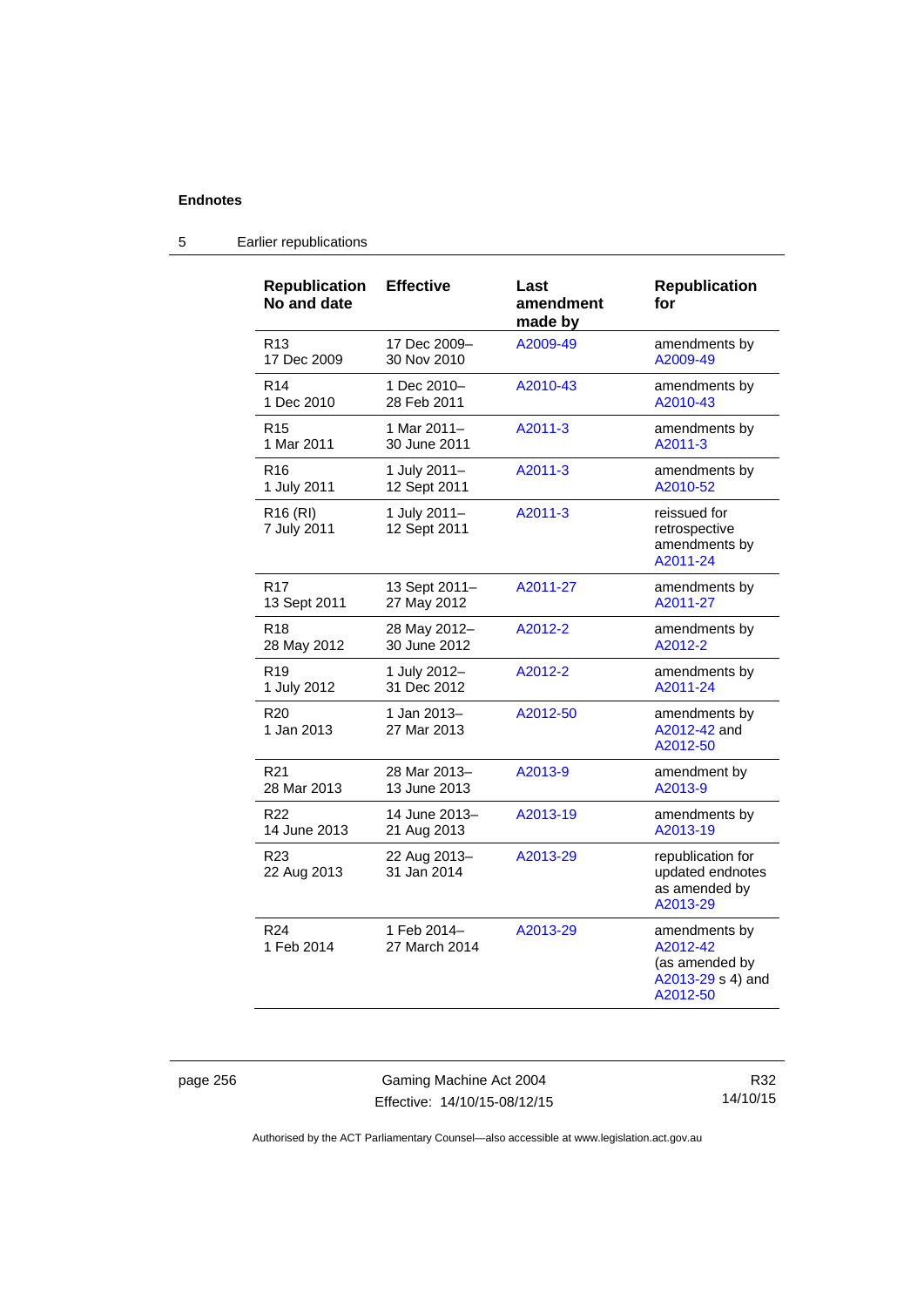# Earlier republications 5

| <b>Republication</b><br>No and date | <b>Effective</b>            | Last<br>amendment<br>made by | <b>Republication</b><br>for                                                                  |
|-------------------------------------|-----------------------------|------------------------------|----------------------------------------------------------------------------------------------|
| R <sub>25</sub>                     | 28 Mar 2014-                | A2014-5                      | amendments by                                                                                |
| 28 Mar 2014                         | 6 Nov 2014                  |                              | A2014-5                                                                                      |
| R <sub>26</sub>                     | 7 Nov 2014-                 | A2014-47                     | amendments by                                                                                |
| 7 Nov 2014                          | 4 Dec 2014                  |                              | A2014-47                                                                                     |
| R <sub>27</sub>                     | 5 Dec 2014-                 | A2014-56                     | amendments by                                                                                |
| 5 Dec 2014                          | 28 Feb 2015                 |                              | A2014-56                                                                                     |
| R <sub>28</sub>                     | 1 Mar 2015-                 | A2014-56                     | amendments by                                                                                |
| 1 Mar 2015                          | 2 June 2015                 |                              | A2014-56                                                                                     |
| R <sub>29</sub>                     | 3 June 2015-                | A2015-16                     | amendments by                                                                                |
| 3 June 2015                         | 30 June 2015                |                              | A2015-16                                                                                     |
| R <sub>30</sub>                     | 1 July 2015-                | A2015-21                     | amendments by                                                                                |
| 1 July 2015                         | 30 Aug 2015                 |                              | A2015-21                                                                                     |
| R31<br>31 Aug 2015                  | 31 Aug 2015-<br>13 Oct 2015 | A2015-21                     | amendments by<br>A2015-21 and<br>modifications by<br>SL2004-30 as<br>amended by<br>SL2015-27 |

R32 14/10/15

Gaming Machine Act 2004 Effective: 14/10/15-08/12/15 page 257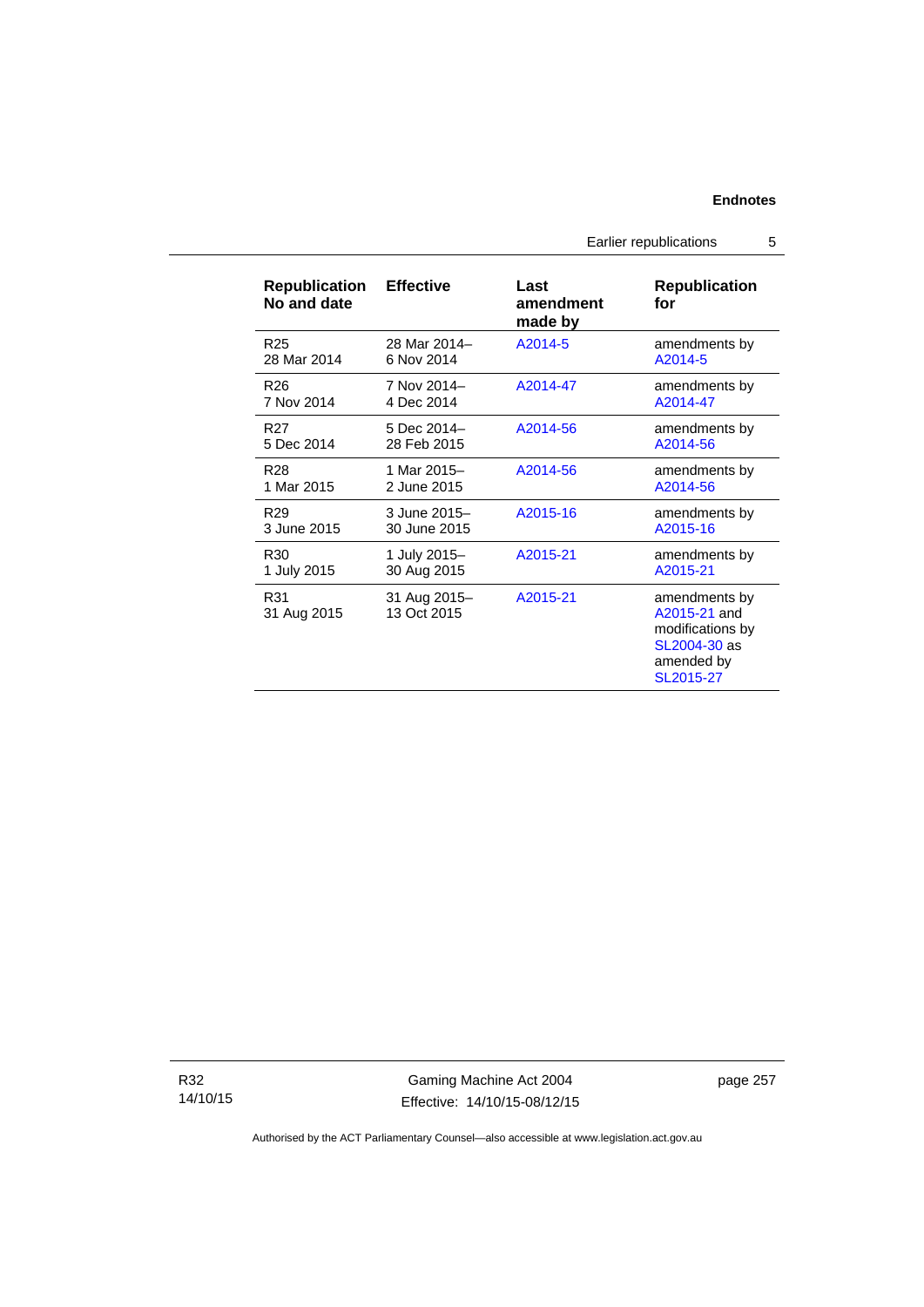| 6 | Modifications of republished law with temporary effect |  |  |
|---|--------------------------------------------------------|--|--|
|---|--------------------------------------------------------|--|--|

# **6 Modifications of republished law with temporary effect**  The following modifications have not been included in this republication:

 **Gaming Machine Regulation 2004 [SL2004-30](http://www.legislation.act.gov.au/sl/2004-30/default.asp) pt 15 and sch 1 mod 1.1 (as ins by [SL2015-27](http://www.legislation.act.gov.au/sl/2015-27/default.asp) s 29, s 30)** 

# **Part 15 Transitional—Gaming Legislation Amendment Regulation 2015 (No 1)**

# **200 Modification of Act, pt 20—Act, s 310 (2)**

- (1) The Act, part 20 is modified by schedule 1.
- (2) This part and schedule 1 expire 3 years after the day this section commences.

# **Schedule 1 Modification of Act**

(see s 200)

# **[1.1] New sections 309A and 309B**

*insert* 

# **309A Application to convert in-principle approval to new venue amendment**

- (1) This section applies if—
	- (a) before the commencement day, a licensee held an in-principle approval for a new venue amendment under the Act, section 38I (In-principle approval decision—new venue amendment); and

R32 14/10/15